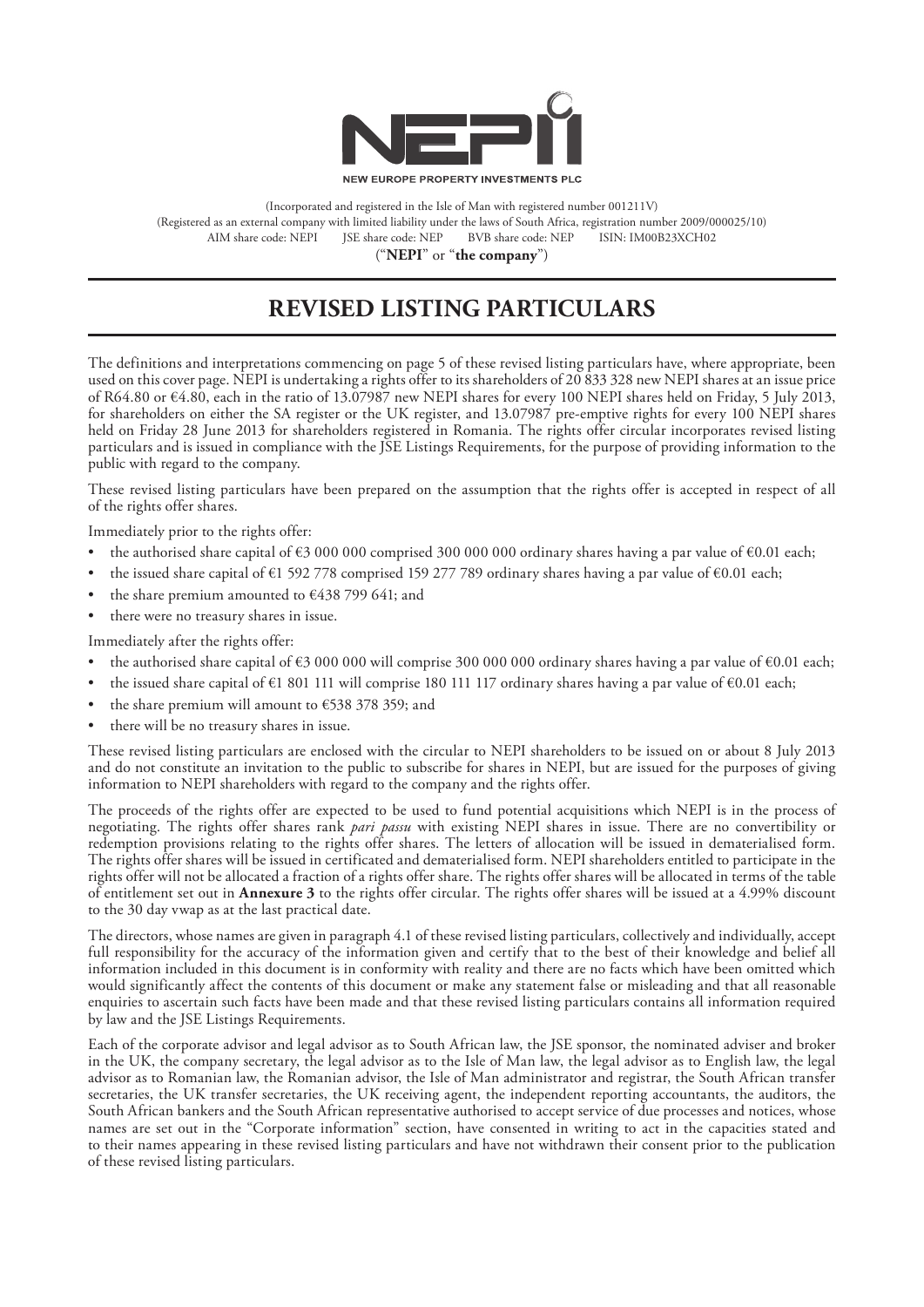

Date of issue: 8 July 2013

*The rights offer circular and these revised listing particulars form a public offer prospectus in terms of the legislation applicable in Romania. The approval stamp applied on this prospectus does not represent a guarantee or any type of appraisal by the ASF as regards the opportunities, advantages or disadvantages, profits or risks involved of the transactions to be concluded following the acceptance of the public offer which is the subject of the ASF's approval decision. The ASF's approval decision certifies only that the prospectus complies with the requirements of law applicable in Romania and of the norms adopted in its enforcement.*

These revised listing particulars are available in English and in Romanian. Copies of these revised listing particulars may be obtained at the company's South African transfer secretaries, Computershare Investor Services (Proprietary) Limited, Ground Floor, 70 Marshall Street, Johannesburg, 2001, and at the company's UK transfer secretaries, Computershare Investor Services (Jersey) Limited, Queensway House, Hilgrove Street, St Helier, Jersey, JE1 1ES from Monday, 8 July 2013 to Friday, 26 July 2013. It will also be available on the website of the company (http://www.nepinvest.com) as from Monday, 8 July 2013, on the BVB's website (www.bvb.ro) as from Monday, 8 July 2013 and at the office of the company's nominated adviser and broker in the UK, Smith & Williamson Corporate Finance Limited, 25 Moorgate, London EC2R 6AY.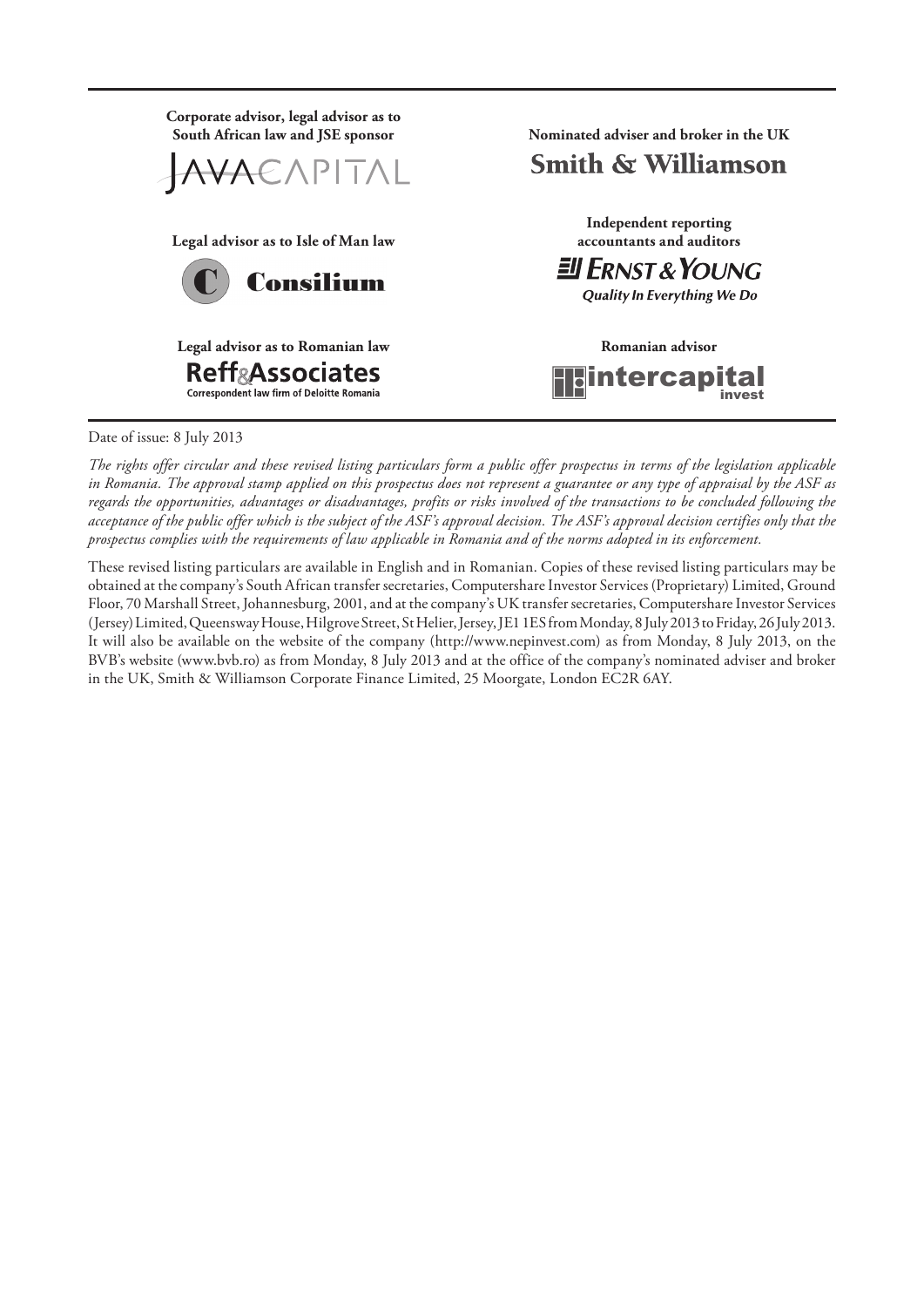# **Corporate information**

#### **Registered office in the Isle of Man**

(Registration number 001211V) 2nd Floor, Anglo International House Lord Street Douglas Isle of Man, IM1 4LN Tel: +44 2031 801550/+44 1624 629409 (Postal address as above)

#### **Corporate advisor and legal advisor as to South African law**

Java Capital (Proprietary) Limited (Registration number 2002/031862/07) 2 Arnold Road Rosebank Johannesburg, 2196 (PO Box 2087, Parklands, 2121)

#### **Legal advisor as to English law**

McDermott Will & Emery UK LLP (Registration number OC311909) Heron Tower 110 Bishopsgate London EC2N 4AY (Postal address as above)

#### **Legal advisor as to Isle of Man law**

Consilium Limited (Registration number 003570V) 2nd Floor, Anglo International House Lord Street Douglas Isle of Man, IM1 4LN (Postal address as above)

#### **Legal advisor as to Romanian law**

Reff & Associatii SCA (Bucharest Bar decision no. 1110/13 March 2006) 4-8 Nicolae Titulescu Road East Entrance, 3rd Floor Sector 1, 011141 Bucharest, Romania (Postal address as above)

#### **UK receiving agent**

Computershare Investor Services PLC (Registered number 03498808) Corporate Actions Projects Bristol, BS99 6AH (Postal address as above)

#### **Registered office in South Africa**

(Registration number 2009/000025/10) 4th Floor Rivonia Village Rivonia Boulevard Rivonia, 2191 (Postal address as above)

#### **JSE sponsor**

Java Capital Trustees and Sponsors (Proprietary) Limited (Registration number 2006/005780/07) 2 Arnold Road Rosebank Johannesburg, 2196 (PO Box 2087, Parklands, 2121)

#### **Nominated adviser and broker in the UK**

Smith & Williamson Corporate Finance Limited (Registered number 4533970) 25 Moorgate London EC2R 6AY (Postal address as above)

#### **Company secretary**

Cornelius Eduard Cassell *(B.Compt degree Honours) (Accounting, Auditing & Tax); (LLB degree (Law))* 2nd Floor, Anglo International House Lord Street Douglas Isle of Man, IM1 4LN (Postal address as above)

#### **South African transfer secretaries**

Computershare Investor Services (Proprietary) Limited (Registration number 2004/003647/07) Ground Floor 70 Marshall Street Johannesburg, 2001 (PO Box 61051, Marshalltown, 2107)

#### **UK transfer secretaries**

Computershare Investor Services (Jersey) Limited (Registration number 75005) Queensway House, Hilgrove Street St Helier, Jersey, JEI IES (Postal address as above)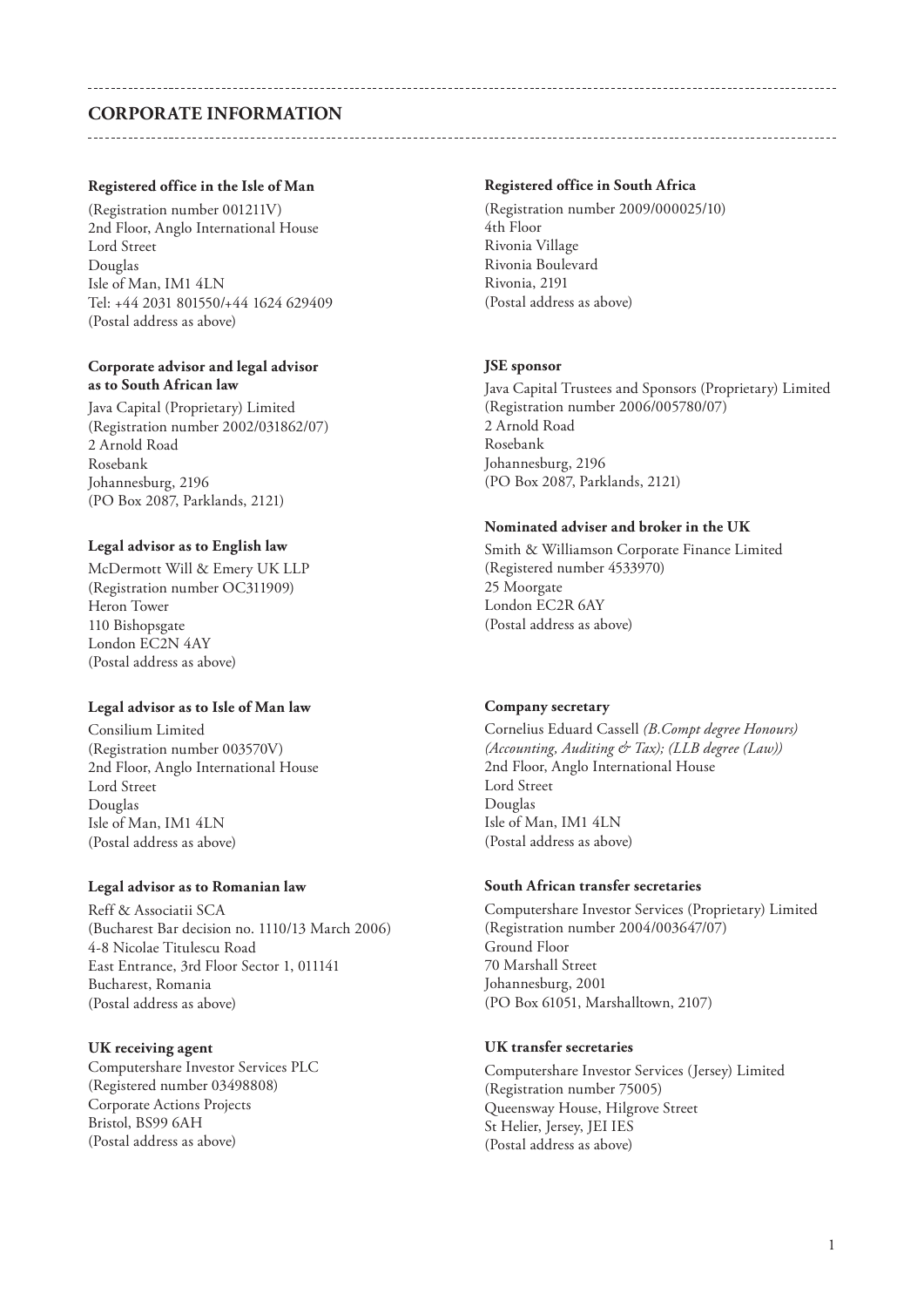#### **Isle of Man administrator and registrar**

Sabre Fiduciary Limited (Registration number 124715C) 2nd Floor, Anglo International House Lord Street Douglas Isle of Man, IM1 4LN (Postal address as above)

#### **South African bankers**

The Standard Bank of South Africa Limited (Registration number 1969/017128/06) Standard Bank Centre 7th Floor, 3 Simmonds Street Johannesburg, 2001 (PO Box 7725, Johannesburg, 2000)

#### **Independent reporting accountants**

Ernst & Young Inc. (Registration number 2005/002308/21) Wanderers Office Park 52 Corlett Drive Illovo Johannesburg, 2196 (Private Bag X14, Northlands, 2116)

#### **Romanian advisor**

SSIF Intercapital Invest SA (Registration number J40/6447/1995, ASF decision no. 648/02.05.2007, ASF certificate no. PJR01SSIF/400019) 33 Aviatorilor Blvd., 1st Floor Sector 1 Bucharest, Romania (Postal address as above) Tel/Fax 021.222.87.31, e-mail : office@intercapital.ro

#### **South African representative authorised to accept service of due process and notices**

Andries de Lange 4th Floor Rivonia Village Rivonia Boulevard Rivonia, 2191 (PO Box 2555, Rivonia, 2128)

### **Auditors**

Ernst & Young LLC Rose House, 51-59 Circular Road, Douglas, IM1AZ, Isle of Man The IoM office is a registered firm with the Institute of Chartered Accountants in England and Wales and the firm number is C01265660

The IoM office is also a recognised Auditor with the Isle of Man Financial Supervision Commission and the reference number is RA007

### **Place and date of incorporation of NEPI**

Incorporated in the Isle of Man on 23 July 2007 NEPI was registered as an external company in South Africa on 5 January 2009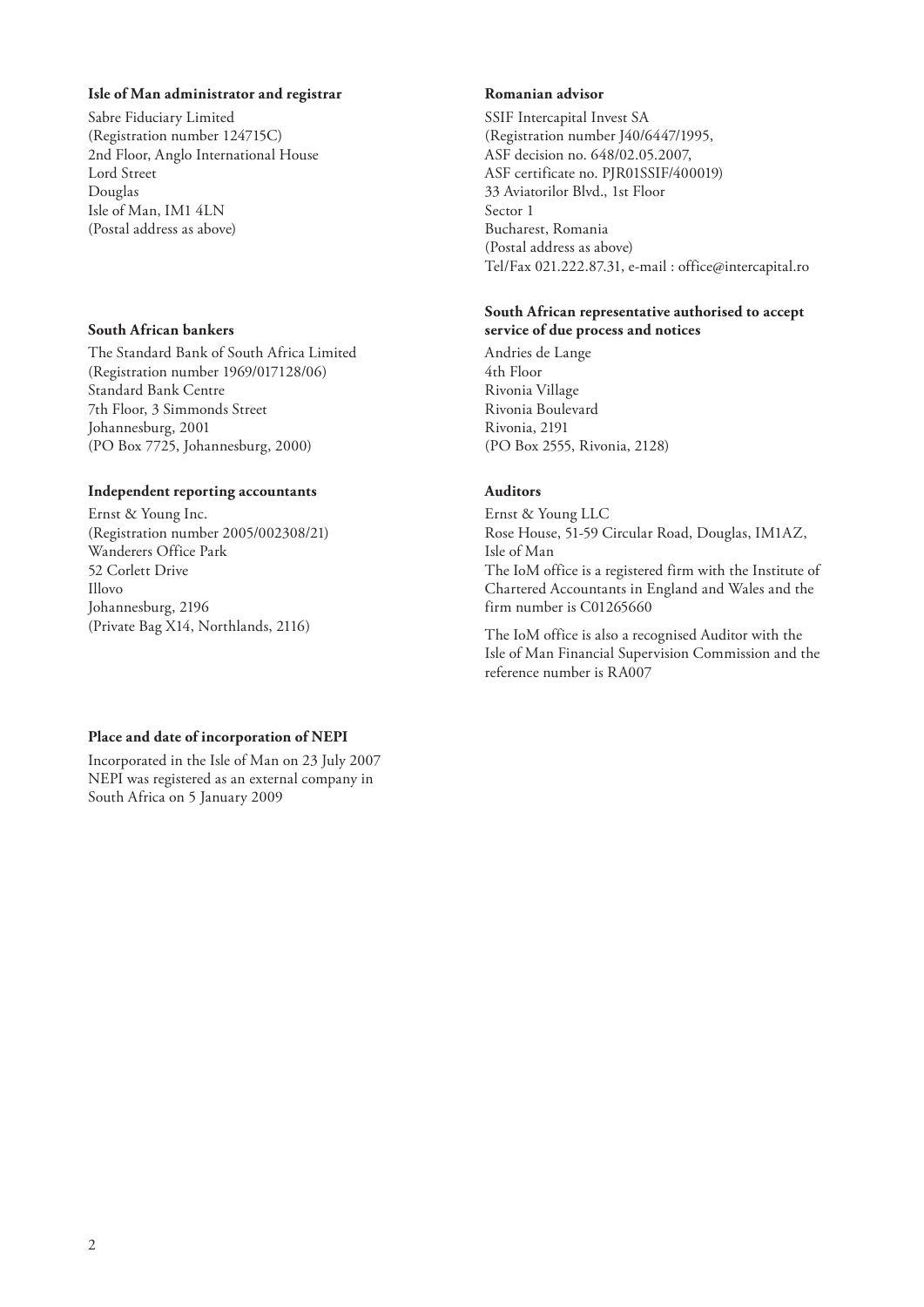# **TABLE OF CONTENTS**

The definitions and interpretations commencing on page 5 of these revised listing particulars have been used in the following table of contents:

|     |                                                                                | Page |
|-----|--------------------------------------------------------------------------------|------|
|     | Corporate information                                                          | 1    |
|     | Definitions and interpretations                                                | 5    |
|     | <b>Revised listing particulars</b>                                             |      |
|     | Section one - Information on NEPI                                              |      |
|     | 1. Introduction                                                                | 9    |
|     | 2. Overview and background                                                     | 9    |
|     | 3. Prospects                                                                   | 10   |
|     | 4. Directors                                                                   | 10   |
|     | 5. Major and controlling shareholders                                          | 13   |
|     | Section two - Details of the property portfolio                                |      |
|     | 6. Summary of the property portfolio                                           | 14   |
|     | 7. Analysis of the property portfolio                                          | 14   |
|     | 8. Property, assets and business undertakings acquired or to be acquired       | 16   |
|     | 9. Property, assets and business undertakings disposed of or to be disposed of | 16   |
|     | 10. Vendors                                                                    | 16   |
|     | Section three - Financial information                                          |      |
|     | 11. Pro forma statement of financial position                                  | 17   |
|     | 12. Historical financial information                                           | 17   |
|     | 13. Share capital                                                              | 17   |
|     | 14. Price and volume history of NEPI shares on the JSE                         | 17   |
|     | 15. Dividends and distributions                                                | 17   |
|     | 16. Material commitments, lease payments and contingent liabilities            | 17   |
|     | 17. Material borrowings and loans receivable                                   | 18   |
|     | 18. Material changes                                                           | 18   |
|     | Section four - Additional material information                                 |      |
|     | 19. Advisors' interests                                                        | 19   |
|     | 20. Material contracts                                                         | 19   |
| 21. | Commissions paid or payable                                                    | 19   |
|     | 22. Government protection and investment encouragement law                     | 19   |
|     | 23. Exchange Control Regulations                                               | 19   |
| 24. | Corporate governance                                                           | 19   |
| 25. | Adequacy of capital                                                            | 19   |
|     | 26. Litigation statement                                                       | 19   |
| 27. | Directors' responsibility statement                                            | 19   |
| 28. | Consents                                                                       | 20   |
|     | 29. Preliminary expenses and issue expenses                                    | 20   |
|     | 30. Documentation available for inspection                                     | 20   |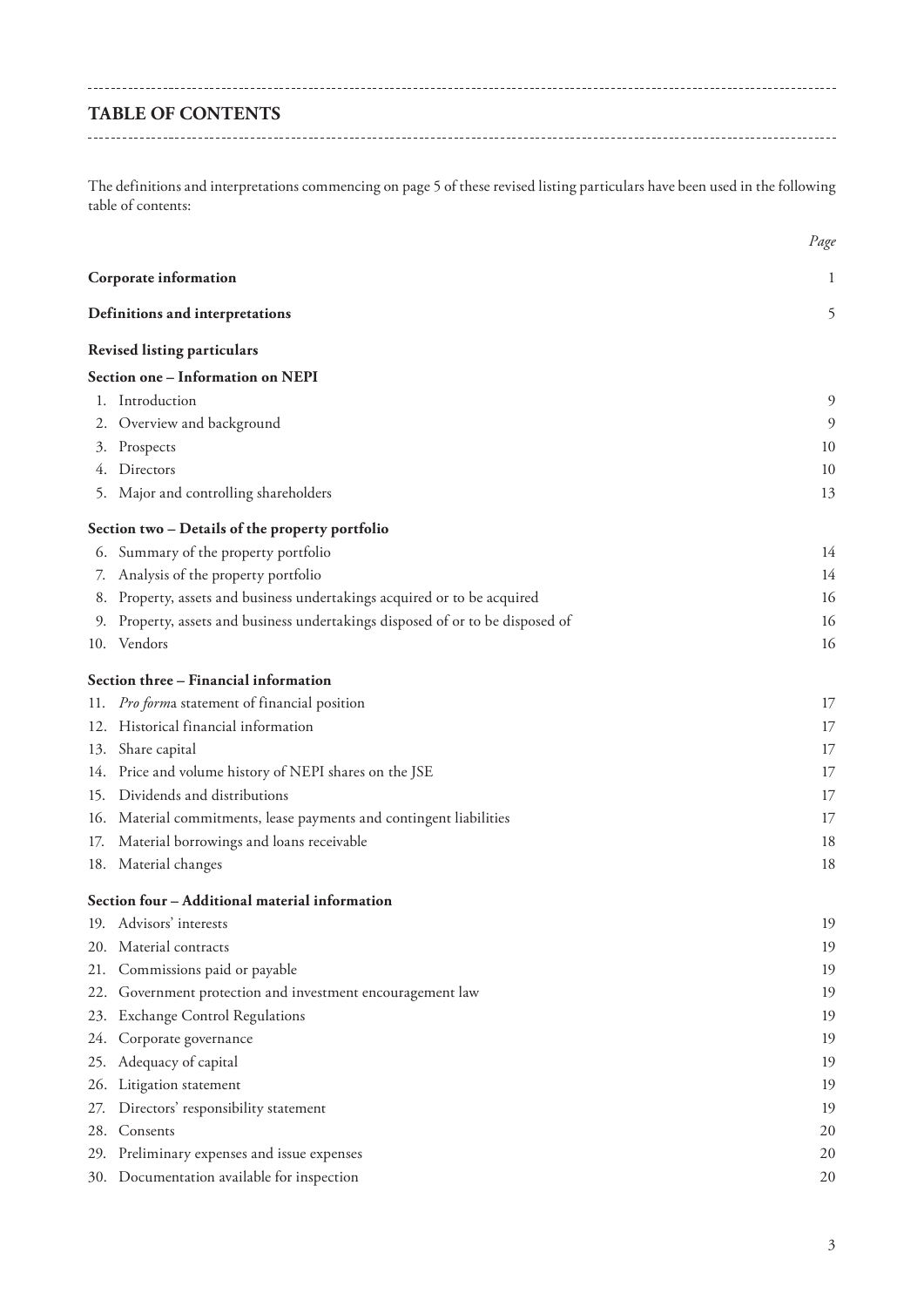|                    |                                                          | Page |
|--------------------|----------------------------------------------------------|------|
| Annexure 1         | Details of subsidiaries                                  | 21   |
| <b>Annexure 2</b>  | Information on the directors                             | 25   |
| Annexure 3         | Current and past directorships                           | 28   |
| Annexure 4         | Extracts from the memorandum and articles of association | 33   |
| Annexure 5         | Details of the property portfolio                        | 42   |
| Annexure 6         | Details of acquisitions, disposals and vendors           | 45   |
| Annexure 7         | Historical financial information                         | 48   |
| Annexure 8         | Share capital                                            | 112  |
| Annexure 9         | Material borrowings and loans receivable                 | 114  |
| <b>Annexure 10</b> | Corporate governance statement                           | 120  |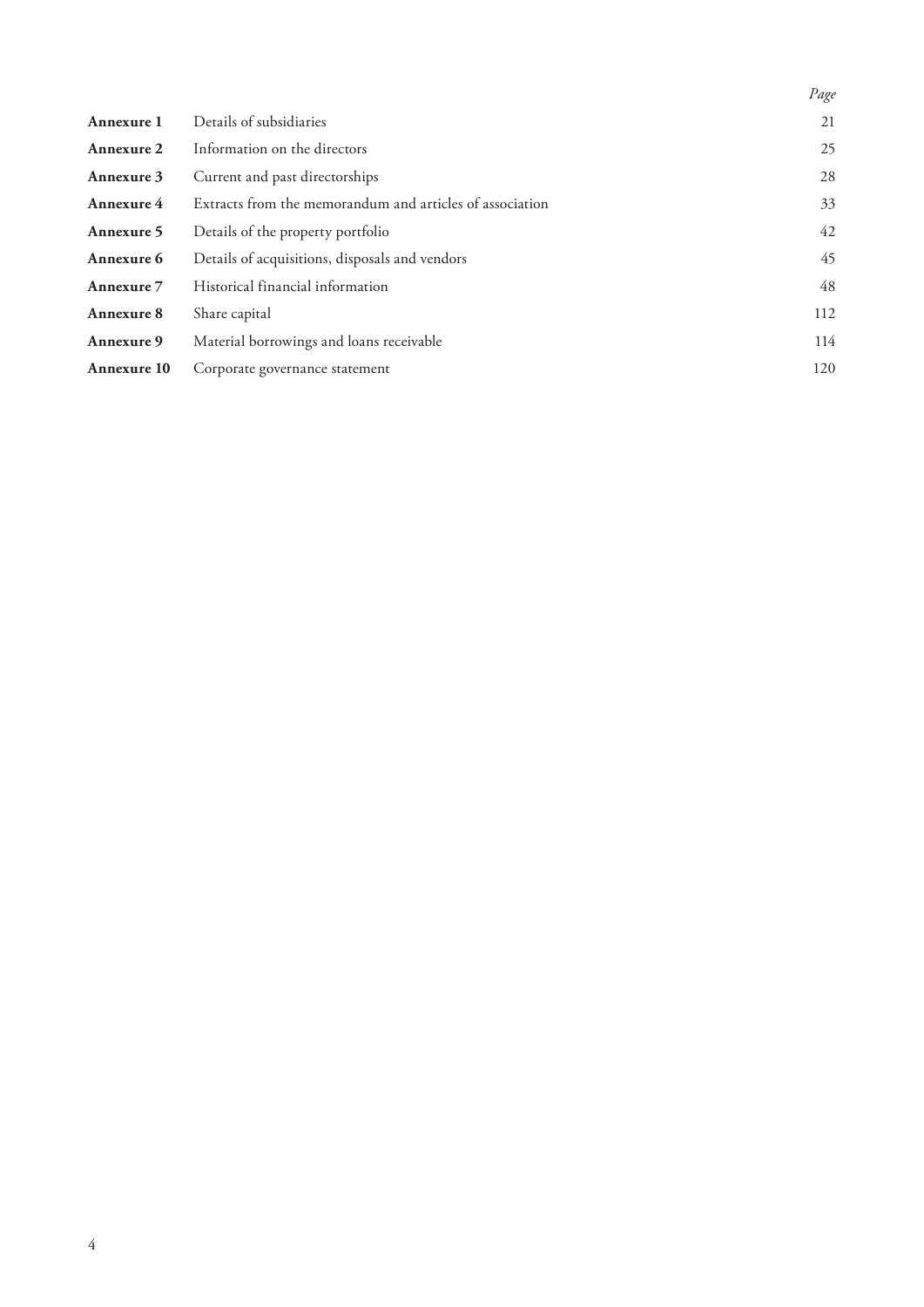## **DEFINITIONS AND INTERPRETATIONS**

In the revised listing particulars and the annexures hereto, unless a contrary intention is indicated, an expression which denotes a gender includes the other gender, a natural person includes a juristic person and *vice versa*, the singular includes the plural and *vice versa*, and the expressions set out in the first column bear the meanings assigned to them in the second column:

| "Alt <sup>x"</sup>                              | the Alternative Exchange of the JSE;                                                                                                                                                                                                                                                                 |
|-------------------------------------------------|------------------------------------------------------------------------------------------------------------------------------------------------------------------------------------------------------------------------------------------------------------------------------------------------------|
| "adjusted net asset value per share"            | the ratio between: (i) the sum of the net asset value per statement of financial<br>position, loans in respect of the initial share scheme, deferred tax liabilities and<br>goodwill; and (ii) the number of shares for adjusted net asset value per share<br>purposes;                              |
| "administrator"                                 | Sabre Fiduciary Limited (Registration number 124715C), a company incorporated<br>under the laws of the Isle of Man, full details of whom are set out in the "Corporate<br>information" section of these revised listing particulars;                                                                 |
| "AIM"                                           | the AIM market of the London Stock Exchange;                                                                                                                                                                                                                                                         |
| "AIM Rules"                                     | the rules of the London Stock Exchange from time to time which govern the<br>admission to trading on and the operation of AIM;                                                                                                                                                                       |
| "articles of association"                       | the articles of association of NEPI;                                                                                                                                                                                                                                                                 |
| "ASF"                                           | means the Romanian Financial Supervision Authority (in Romanian "Autoritatea<br>de Supraveghere Financiara"), the regulatory authority which exercises the<br>supervision over the capital market, regulated markets and operations with<br>securities;                                              |
| "business day"                                  | any day other than a Saturday, Sunday or official public holiday in South Africa,<br>the United Kingdom, the Isle of Man or Romania;                                                                                                                                                                 |
| "BVB"                                           | <b>Bucharest Stock Exchange;</b>                                                                                                                                                                                                                                                                     |
| "certificated form" or "certificated<br>shares" | a share or other security which is not in uncertificated form (that is, not in CREST<br>or Strate);                                                                                                                                                                                                  |
| "certificated shareholders"                     | shareholders holding certificated NEPI shares;                                                                                                                                                                                                                                                       |
| "rights offer circular"                         | the rights offer circular dated Monday, 8 July 2013 and annexures thereto, which<br>have been prepared in compliance with the JSE Listings Requirements;                                                                                                                                             |
| "common monetary area"                          | collectively, South Africa, the Republic of Namibia and the Kingdoms of Lesotho<br>and Swaziland;                                                                                                                                                                                                    |
| "CREST"                                         | the relevant system (as defined in the CREST Regulation) for the paperless<br>settlement of share transfers and the holdings of shares in uncertified form in<br>respect of which Euroclear is the operator, in accordance with which securities may<br>be held and transferred in uncertified form; |
| "CREST Regulations"                             | the Uncertificated Securities Regulations 2001 (SI 2001 No. 01/3755), as amended,<br>of the UK;                                                                                                                                                                                                      |
| "CSDP"                                          | a Central Securities Depository Participant appointed by a shareholder for purposes<br>of, and in regard to, dematerialisation and to hold and administer securities or an<br>interest in securities on behalf of a shareholder;                                                                     |
| "custodian"                                     | a Romanian Central Depository participant appointed by a shareholder for the<br>purpose of holding and administrating securities on behalf of the shareholder;                                                                                                                                       |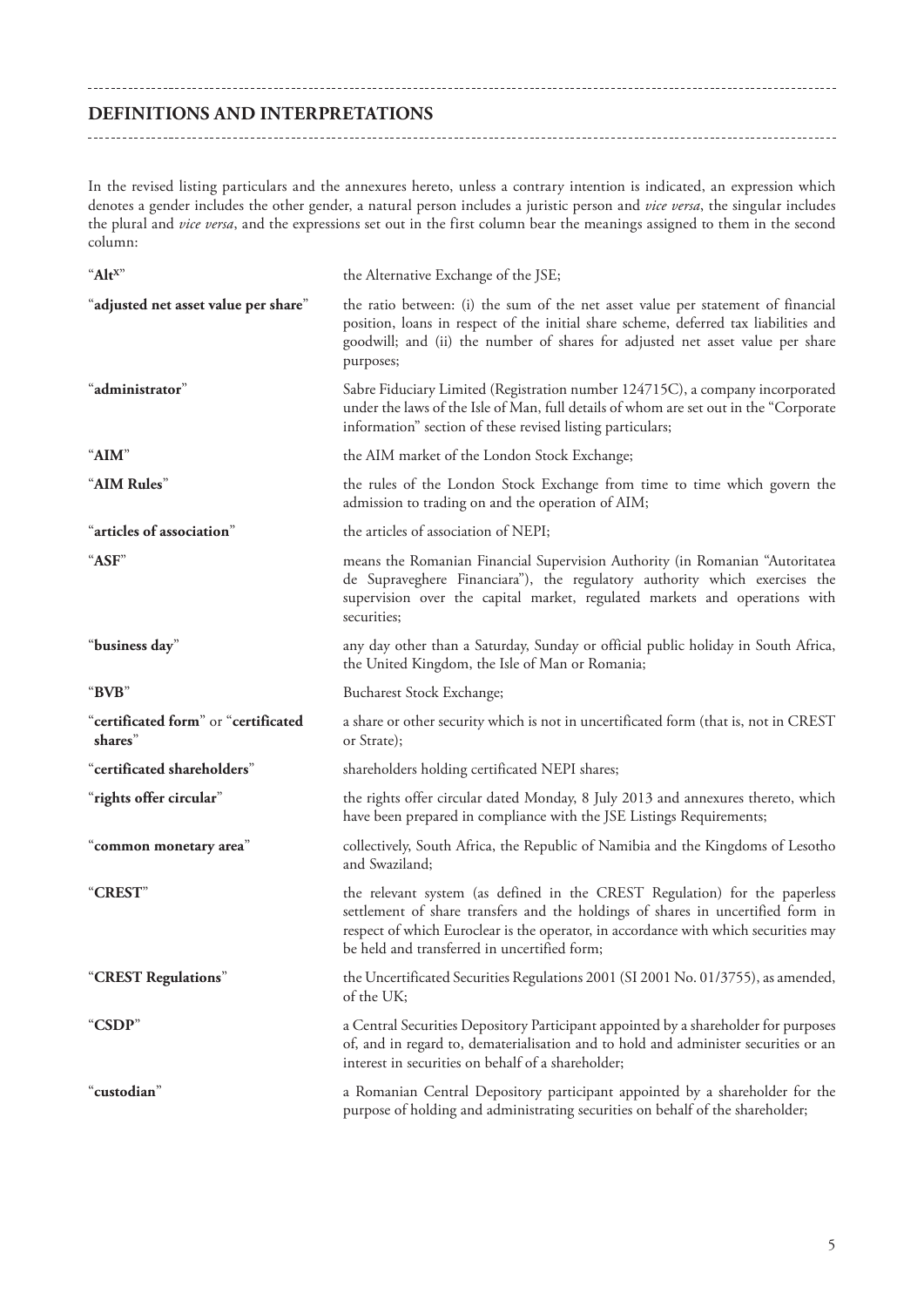| "dematerialisation"                                 | the process whereby certificated shares are converted to an electronic form<br>as uncertificated shares and recorded in the sub-register of shareholders maintained<br>by a CSDP;                               |
|-----------------------------------------------------|-----------------------------------------------------------------------------------------------------------------------------------------------------------------------------------------------------------------|
| "dematerialised form" or<br>"dematerialised shares" | NEPI shares which have been incorporated into the Strate or CREST systems,<br>title to which is no longer represented by physical documents of title;                                                           |
| "dematerialised shareholders"                       | NEPI shareholders who hold shares in dematerialised (uncertificated) form through<br>Strate or CREST;                                                                                                           |
| "directors" or "the board"                          | the board of directors of NEPI;                                                                                                                                                                                 |
| "documents of title"                                | share certificates and/or certified transfer deeds and/or balance receipts or any other<br>documents of title in respect of NEPI shares;                                                                        |
| "EEA"                                               | European Economic Area;                                                                                                                                                                                         |
| "emigrant"                                          | an emigrant from South Africa whose address is outside the common monetary<br>area;                                                                                                                             |
| " $EU$ "                                            | European Union;                                                                                                                                                                                                 |
| "EUR" or "Euro" or "€"                              | the lawful common currency from time to time of participating member states<br>of the EU;                                                                                                                       |
| "Euroclear"                                         | Euroclear UK & Ireland Limited, a company incorporated under the laws of<br>England and Wales and the operator of CREST;                                                                                        |
| "Exchange Control Regulations"                      | the Exchange Control Regulations of South Africa issued under the Currency and<br>Exchanges Act, 1933 (Act 9 of 1933), as amended;                                                                              |
| "FCA"                                               | the Financial Conduct Authority in the UK;                                                                                                                                                                      |
| "FSMA"                                              | the Financial Services and Markets Act 2000 of the UK;                                                                                                                                                          |
| "GLA"                                               | gross lettable area, being the total area of the property that can be rented to a tenant,<br>measured in $m^{2}$ ;                                                                                              |
| "IFRS"                                              | International Financial Reporting Standards;                                                                                                                                                                    |
| "independent reporting accountants"                 | Ernst & Young Inc. (Registration number 2005/002308/21), a personal liability<br>company, full details of whom are set out in the "Corporate information" section of<br>these revised listing particulars;;     |
| Intercapital Invest                                 | SSIF Intercapital Invest SA (Registration number J40/6447/1995), a Romanian<br>licensed broker being the company's advisor for purposes of the rules of the BVB;                                                |
| " $IOM$ "                                           | Isle of Man;                                                                                                                                                                                                    |
| "IOM Act"                                           | the Companies Acts 1931-2004 (as amended) of the Isle of Man;                                                                                                                                                   |
| "JSE"                                               | the JSE Limited (Registration number 2005/022939/06), a public company duly<br>incorporated in accordance with the laws of South Africa and licensed as an<br>exchange under the Securities Services Act, 2004; |
| "JSE Listings Requirements"                         | the JSE Listings Requirements, as amended from time to time;                                                                                                                                                    |
| "last practical date"                               | the last practical date prior to finalisation of these revised listing particulars, being<br>Thursday, 6 June 2013;                                                                                             |
| "London Stock Exchange" or "LSE"                    | the London Stock Exchange plc;                                                                                                                                                                                  |
| $\mathrm{m}^2$                                      | square metres;                                                                                                                                                                                                  |
| "NEPI" or "the company"                             |                                                                                                                                                                                                                 |
|                                                     | New Europe Property Investments plc (Registration number 001211V),<br>incorporated and registered in terms of the laws of the Isle of Man, listed on AIM,<br>the BVB and the JSE;                               |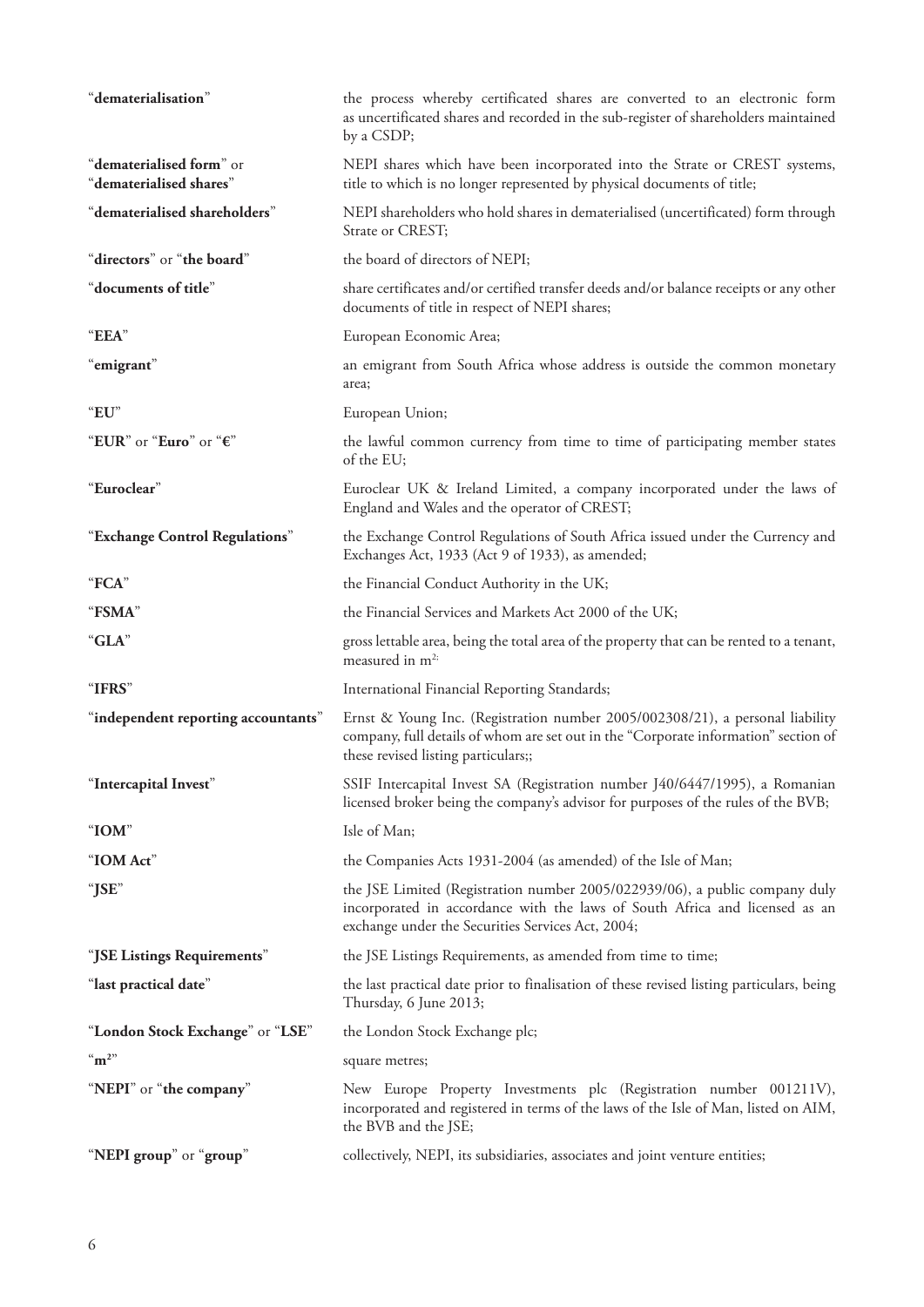| "NEPI shareholders" or "shareholders" holders of NEPI shares;          |                                                                                                                                                                                                                                                                                                                                                                                                 |
|------------------------------------------------------------------------|-------------------------------------------------------------------------------------------------------------------------------------------------------------------------------------------------------------------------------------------------------------------------------------------------------------------------------------------------------------------------------------------------|
| "NEPI shares" or "shares"                                              | ordinary shares in the share capital of NEPI with a par value of $\epsilon$ 0.01 each;                                                                                                                                                                                                                                                                                                          |
| "nil paid rights"                                                      | rights to acquire new NEPI shares, nil paid;                                                                                                                                                                                                                                                                                                                                                    |
| "non-resident"                                                         | a person not ordinarily resident in South Africa;                                                                                                                                                                                                                                                                                                                                               |
| "pre-emptive rights"                                                   | rights to be issued to shareholders registered in Romania, in electronic form,<br>conferring the right to subscribe and pay for a <i>pro rata</i> portion of the allotment of<br>new NEPI shares in terms of the rights offer;                                                                                                                                                                  |
| "pre-emptive rights holders"                                           | holders of pre-emptive rights;                                                                                                                                                                                                                                                                                                                                                                  |
| "Prospectus Rules"                                                     | the Prospectus Rules made by the UK Listing Authority pursuant to Part VI of<br>the FSMA;                                                                                                                                                                                                                                                                                                       |
| "qualifying shareholder"                                               | shareholders on the UK register who are holders of NEPI shares on the register<br>of members of the company at the UK record date;                                                                                                                                                                                                                                                              |
| "Rand" or "R" or "ZAR"                                                 | the South African Rand, the lawful currency of South Africa;                                                                                                                                                                                                                                                                                                                                    |
| "Regulatory News Service" or "RNS"                                     | the news service operated by the London Stock Exchange and which is one of the<br>regulatory information services authorised by the FCA to receive, process and<br>disseminate information in respect of AIM listed companies;                                                                                                                                                                  |
| "revised listing particulars"                                          | the revised listing particulars of NEPI issued on Monday, 8 July 2013 accompanying<br>the rights offer circular and providing additional information in relation to NEPI;                                                                                                                                                                                                                       |
| "right" or "entitlement"                                               | the entitlement to rights offer shares in terms of the rights offer;                                                                                                                                                                                                                                                                                                                            |
| "rights offer"                                                         | the offer by NEPI to NEPI shareholders to subscribe for 13.07987 rights offer<br>shares for every 100 NEPI shares held by them on Friday, 5 July 2013, on either the<br>SA register or the UK register and 13.07987 pre-emptive rights for every 100 NEPI<br>shares held on Friday, 28 June 2013 for shareholders registered in Romania, which<br>is the subject of this rights offer circular; |
| "rights offer shares" or "new NEPI<br>shares"                          | up to 20 833 328 NEPI shares to be issued by the company pursuant to the rights<br>offer;                                                                                                                                                                                                                                                                                                       |
| "Romania"                                                              | the country of Romania;                                                                                                                                                                                                                                                                                                                                                                         |
| "Romanian Central Depository" or<br>"Central Depository"               | Depozitarul Central S.A., a joint stock company duly incorporated in accordance<br>with the laws of Romania, authorized by ASF and the National Bank of Romania,<br>as central securities depositary and which is responsible for the electronic settlement<br>system on the BVB;                                                                                                               |
| "SENS"                                                                 | the Stock Exchange News Service, being the news service operated by the JSE;                                                                                                                                                                                                                                                                                                                    |
| "SA register"                                                          | the share register maintained on behalf of the company in South Africa by<br>Computershare SA;                                                                                                                                                                                                                                                                                                  |
| "shareholders/pre-emptive rights<br>holders registered in Romania"     | NEPI shareholders or pre-emptive rights holders who hold their shares/pre-emptive<br>rights via broker or custodian accounts in Romania, which brokers and custodians,<br>in turn, hold the NEPI shares/pre-emptive rights via global accounts at the<br>Romanian Central Depository;                                                                                                           |
| "Smith & Williamson" or<br>"nominated adviser and broker<br>in the UK" | Smith & Williamson Corporate Finance Limited (Registered number 4533970),<br>being the company's nominated adviser for the purposes of the AIM Rules;                                                                                                                                                                                                                                           |
| "South Africa" or "SA"                                                 | the Republic of South Africa;                                                                                                                                                                                                                                                                                                                                                                   |
| "South African Companies Act"                                          | the South African Companies Act (Act 71 of 2008), as amended;                                                                                                                                                                                                                                                                                                                                   |
| "South African transfer secretaries" or<br>"Computershare SA"          | Computershare Investor Services (Proprietary) Limited (Registration number<br>2004/003647/07), a private company duly incorporated in terms of the laws<br>of South Africa;                                                                                                                                                                                                                     |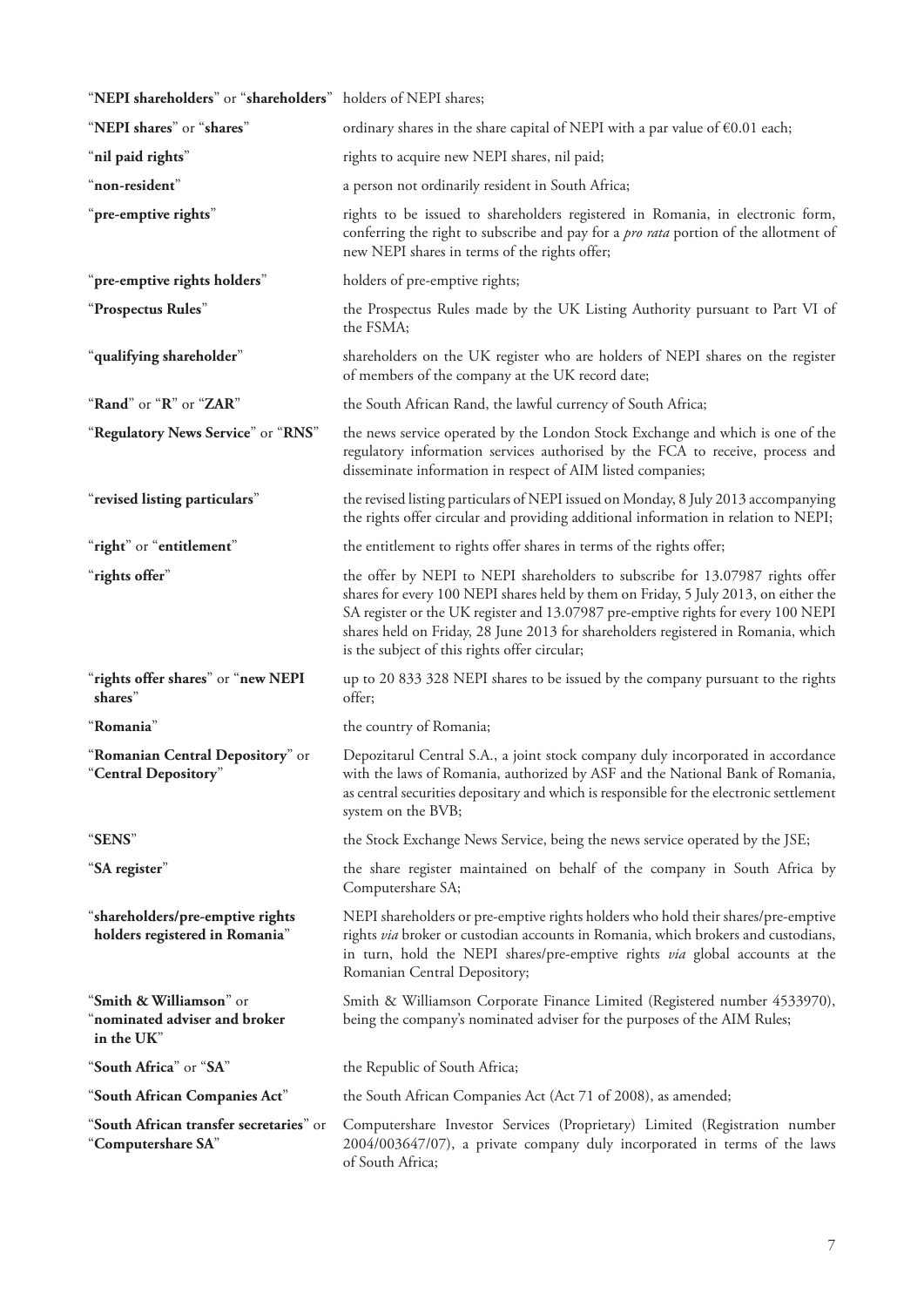| "Strate"                                               | Strate Limited (Registration number 1998/022242/06), a public company duly<br>incorporated in accordance with the laws of South Africa, which is a registered<br>central securities depository and which is responsible for the electronic settlement<br>system on the JSE; |
|--------------------------------------------------------|-----------------------------------------------------------------------------------------------------------------------------------------------------------------------------------------------------------------------------------------------------------------------------|
| "subscription form"                                    | the subscription form for use by pre-emptive rights holders on which they should<br>indicate the number of new NEPI shares for which they wish to subscribe in terms<br>of the rights offer, which form is enclosed in this rights offer circular;                          |
| "subscription price"                                   | the subscription price for rights offer shares, namely $64.80$ for shareholders on the<br>UK register, R64.80 for shareholders on the SA register and €4.80 for shareholders/<br>pre-emptive rights holders registered in Romania;                                          |
| "the property portfolio"                               | the properties owned by the company, further details of which are set out<br>in <b>Annexure</b> 5;                                                                                                                                                                          |
| "UK register"                                          | the share register maintained on behalf of the company in Jersey by Computershare<br>Jersey;                                                                                                                                                                                |
| "UK receiving agent"                                   | Computershare Investor Services PLC (Registered number 03498808), a company<br>duly incorporated in accordance with the laws of England and Wales;                                                                                                                          |
| "UK transfer secretaries" or<br>"Computershare Jersey" | Computershare Investor Services (Jersey) Limited (Registration number 75005),<br>a company duly incorporated in accordance with the laws of Jersey;                                                                                                                         |
| "uncertificated form" or<br>"in uncertificated form"   | recorded on the register of members as being held in uncertificated form in CREST<br>and title to which, by virtue of the CREST Regulations may be transferred by<br>means of CREST;                                                                                        |
| "United Kingdom" or "UK"                               | the United Kingdom of Great Britain and Northern Ireland;                                                                                                                                                                                                                   |
| "US" or "United States"                                | United States of America, its territories and possessions, any state of the United<br>States and the District of Columbia;                                                                                                                                                  |
| "VAT"                                                  | value added taxation, in terms of the Value Added Tax Act (Act 89 of 1991),<br>as amended, of South Africa; and                                                                                                                                                             |
| "vwap"                                                 | volume weighted average price.                                                                                                                                                                                                                                              |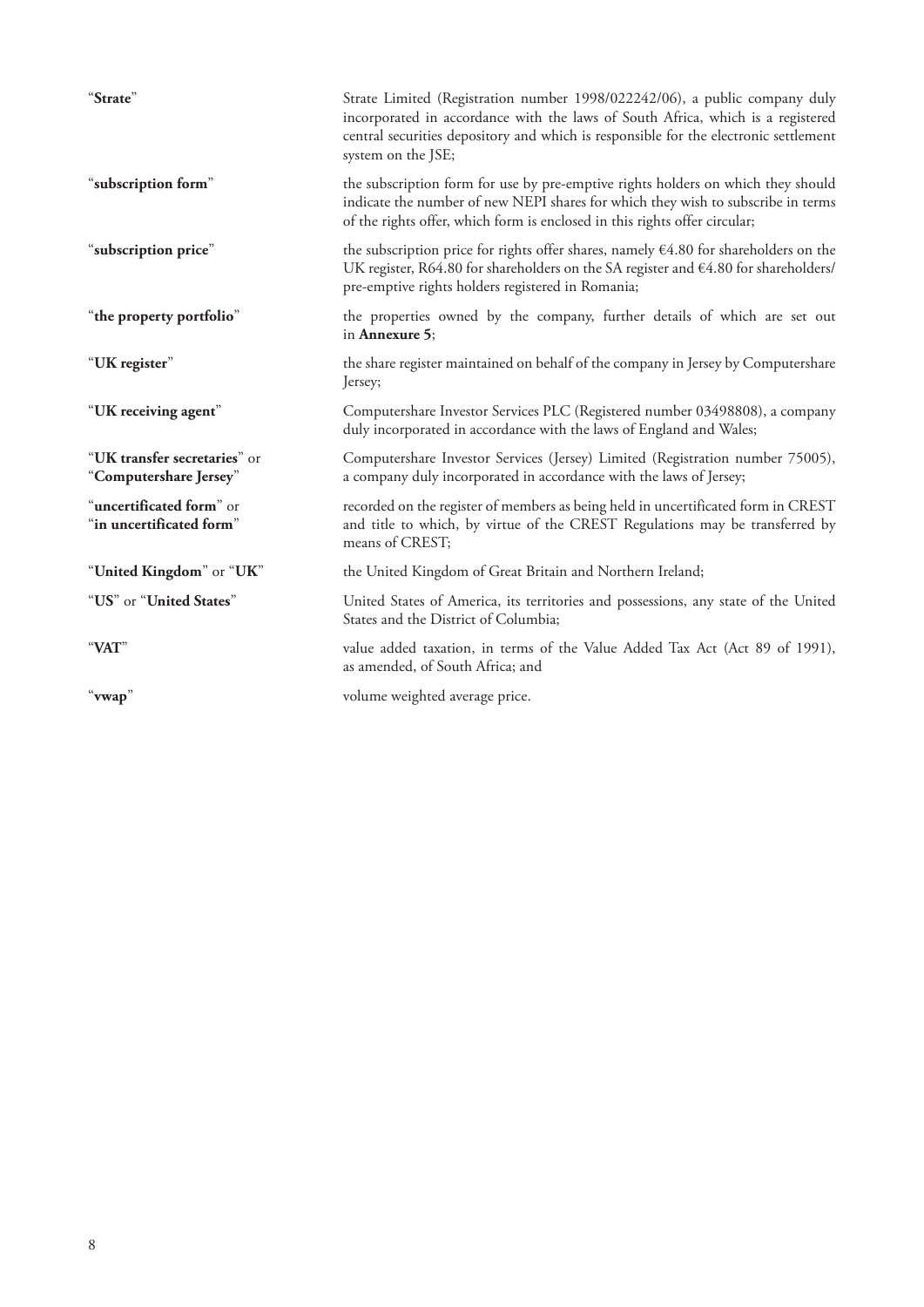

(Incorporated and registered in the Isle of Man with registered number 001211V) (Registered as an external company with limited liability under the laws of South Africa, registration number 2009/000025/10) AIM share code: NEPI JSE share code: NEP BVB share code: NEP ISIN: IM00B23XCH02 ("**NEPI**" or "**the company**")

#### **Directors of the company**

Corneliu Dan Pascariu (*Independent non-executive chairman*) Martin Johannes Christoffel Slabbert (*Chief executive officer*) Victor Semionov (*Executive finance director*) Desmond de Beer (*Non-executive director*) Dewald Lambertus Joubert (*Independent non-executive director*) Michael John Mills (*Independent non-executive director*) Jeffrey Nathan Zidel (*Independent non-executive director*)

# **REVISED LISTING PARTICULARS**

#### **SECTION ONE – INFORMATION ON NEPI**

#### **1. INTRODUCTION**

It was announced on Thursday, 13 June 2013 on SENS, RNS and on the BVB that it is the intention of NEPI to undertake a rights offer to NEPI shareholders in order to raise approximately EUR100 million. The proceeds from the rights offer are expected to be used to fund potential acquisitions which NEPI is in the process of negotiating.

#### **2. OVERVIEW AND BACKGROUND**

#### 2.1 **Incorporation**

NEPI was incorporated in the Isle of Man as a public company on 23 July 2007 limited by shares with registered number 2009/000025/10. The principal legislation under which the company operates is the IOM Act and the regulations made thereunder.

The registered office and postal address of the company is set out in the "Corporate information" section.

#### 2.2 **Nature of business**

The company was established to invest primarily in the high quality office, retail and industrial property market initially in Romania. In addition, NEPI holds a portfolio of investment properties in Germany and will consider investment opportunities in other Central and Eastern European countries that are recent entrants to the EU or are considered to be on the "growth path". The company's objective is to provide shareholders with an opportunity to invest in a dividend paying, long term closed-ended fund that could serve as a vehicle for investors seeking emerging European investment exposure that yields stable absolute returns and portfolio diversification.

The investment portfolio is currently focused on Romania but could later include other Eastern European countries. The group focuses on investments in dominant or potentially dominant retail assets but invests opportunistically in office and industrial properties as well. The investment strategy is biased towards long-term leases in Euro with strong corporate covenants.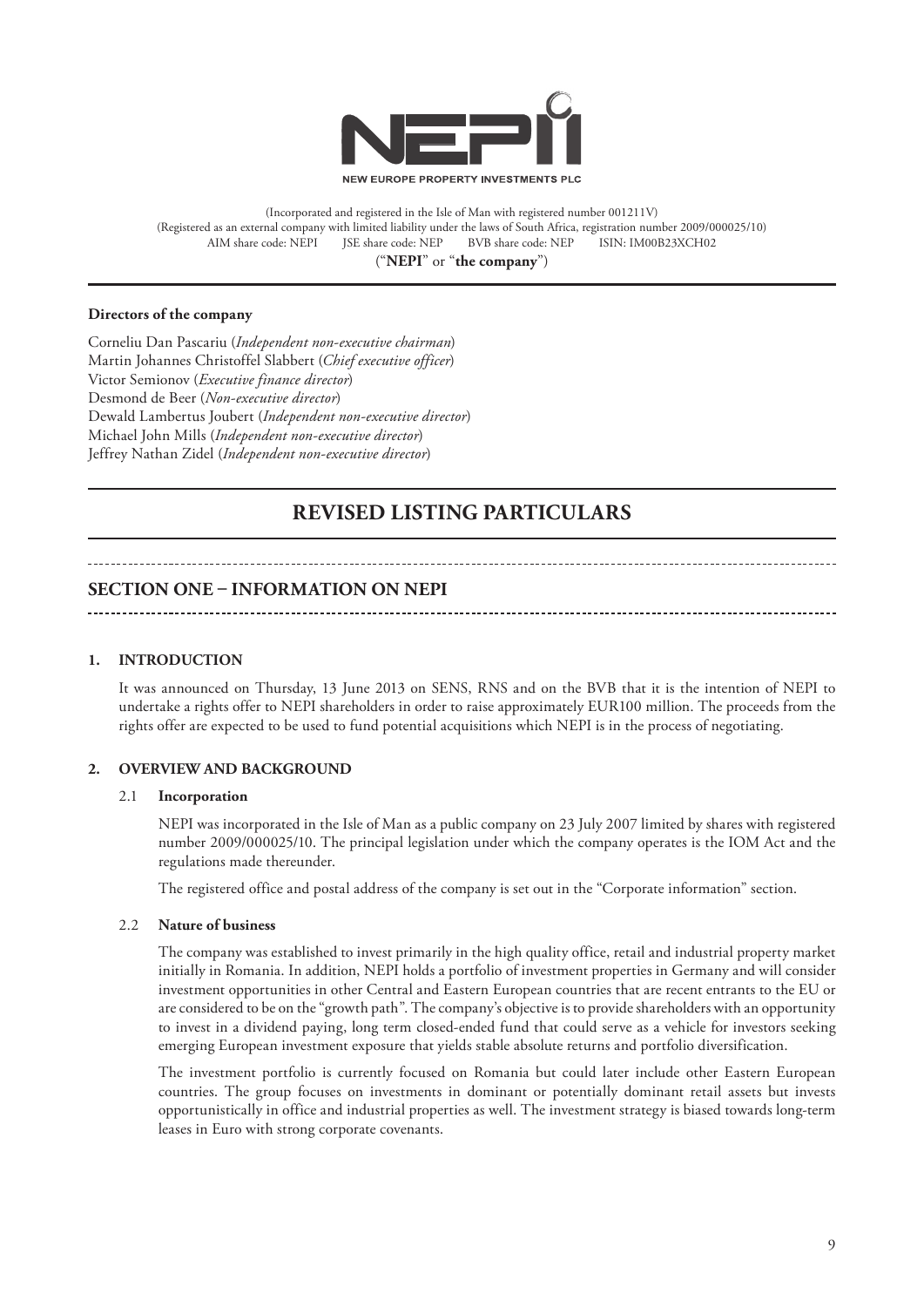#### 2.3 **History**

NEPI has traded on the AIM Market of the London Stock Exchange since 22 August 2007. In April 2009, NEPI listed on the Alt<sup>X</sup> of the JSE and in August 2010 the company completed the transfer of its listing from the Alt<sup>X</sup> to the Main Board of the JSE. On 20 June 2011, NEPI's shares were admitted to trading on the BVB.

#### 2.4 **Subsidiaries**

The company has 41 subsidiaries, none of which are listed on any stock exchange. Further details relating to NEPI's subsidiaries are set out in **Annexure 1** to these revised listing particulars.

#### 3. **PROSPECTS**

NEPI achieved high levels of growth in recurring distributable earnings per share over the course of the past five years and as a result achieved a nominal average compounded annual growth rate of 12.15% in distribution per share for this period. It remains the group's ambition to pursue further attractive growth in recurring distributable earnings in 2013 and onwards.

Significant progress has been made through acquisition and development activities in the countries in which it operates. In addition, the group has, and will continue to explore and pursue further acquisition and development opportunities in Romania and other countries in the region.

These initiatives include two retail development opportunities in Romania and five retail acquisition opportunities in the Central and Eastern European region. Currently these are at various stages of progress. Announcements in this regard will be made as, and when appropriate.

#### 4. **DIRECTORS**

#### 4.1 **Directors**

The board comprises four independent non-executive directors, one non-independent non-executive director and two executive directors. The roles of chairman and chief executive officer are clearly separated to ensure a balance of power and prevent any director from exercising unfettered powers of decision-making. Victor Semionov has been appointed as the executive finance director. The audit committee has considered and satisfied themselves of the appropriateness of the expertise and experience of the executive finance director.

4.1.1 The full names, nationalities, ages, capacity, qualifications and business addresses of the directors are outlined below:

| Director and nationality                                              | Age Capacity                                | Qualification                                                                     | <b>Business address</b>                                                                    |
|-----------------------------------------------------------------------|---------------------------------------------|-----------------------------------------------------------------------------------|--------------------------------------------------------------------------------------------|
| Corneliu Dan Pascariu<br>(Romanian)                                   | 62 Independent<br>non-executive<br>chairman | <b>MBA</b>                                                                        | 23-25 Ghetarilor<br>Street, RO-014106,<br>Bucharest-1, Romania                             |
| Martin Johannes Christoffel<br>$Slabbert^{\wedge}$<br>(South African) | 41 Chief executive<br>officer               | BCom, LLB (cum laude),<br>MCom (cum laude),<br>Dip FMI, CF (England<br>and Wales) | 71-73 Caramfil Street,<br>4th Floor, Bucharest,<br>Romania                                 |
| Victor Semionov <sup>^</sup><br>(Romanian and Moldovan)               | 35 Finance director BCom                    |                                                                                   | 71-73 Caramfil Street,<br>4th Floor, Bucharest,<br>Romania                                 |
| Desmond de Beer<br>(South African)                                    | 52 Non-executive<br>director                | BProc, MAP                                                                        | 4th Floor, Rivonia<br>Village, 3 Mutual<br>Road, Rivonia,<br>Johannesburg,<br>South Africa |
| Dewald Lambertus Joubert<br>(South African)                           | 40 Independent<br>non-executive<br>director | BCom, LLB, Adv Cert<br>$Tax - UP$                                                 | 25 Athol Street,<br>Douglas, Isle of Man,<br>IM2 1LB                                       |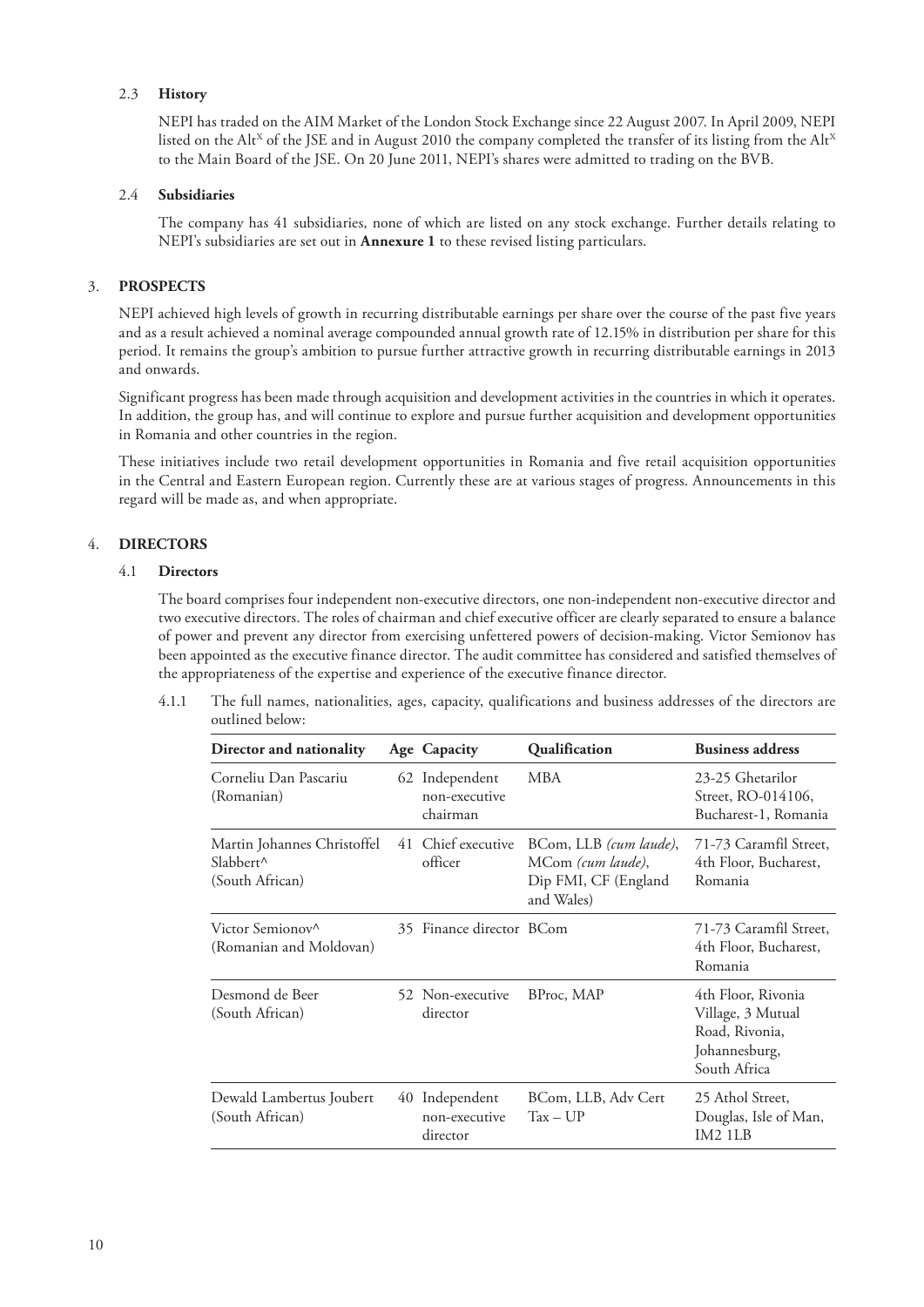| Director and nationality                | Age Capacity                                | Qualification                                                                             | <b>Business address</b>                                                                    |
|-----------------------------------------|---------------------------------------------|-------------------------------------------------------------------------------------------|--------------------------------------------------------------------------------------------|
| Michael John Mills<br>(British)         | 65 Independent<br>non-executive<br>director | BSc, FCA (Fellow of the<br>Institute of Chartered<br>Accountants in England<br>and Wales) | Maple Heath,<br>Parsonage Lane,<br>Farnham Common,<br>Slough, SL2 3NZ<br>England           |
| Jeffrey Nathan Zidel<br>(South African) | 62 Independent<br>non-executive<br>director |                                                                                           | 4th Floor, Rivonia<br>Village, 3 Mutual<br>Road, Rivonia,<br>Johannesburg,<br>South Africa |

^Martin Slabbert and Victor Semionov, whose details are disclosed in the table above, are also the founders of NEPI.

4.1.2 The experience and expertise of the directors of NEPI are set out below:

#### **Dan Pascariu** (Appointed on 30 March 2009)

Dan Pascariu is one of the most influential figures in the Romanian banking system. He started his career with the Romanian Bank for Foreign Trade in 1973 and was later appointed chairman and chief executive officer. He is a non-executive chairman of the board of Unicredit Tiriac Bank. Mr Pascariu was the founder and first president of the Romanian Banking Association as well as a co-founder and associate professor at the Romanian Banking Institute. He serves as member of the board of directors at various financial institutions in Romania and abroad.

#### **Martin Slabbert** (Appointed on 14 August 2007)

Martin Slabbert started his career in South Africa. He held positions at Arthur Andersen and HSBC Investment Services (Africa) (Pty) Limited where he gained experience in mergers and acquisitions, turnaround strategies and financial restructuring. He was senior vice-president for the shareholders' funds and member of the executive committee at Nedcor Investment Bank Ltd, and later general manager in the capital management cluster of the Nedbank group. In Romania he served as partner at Deloitte Central Europe. Mr Slabbert co-founded NEPI in 2007, and has been managing the group since.

#### **Victor Semionov** (Appointed on 13 May 2010)

Victor Semionov graduated in 1999 with a major in finance from the Academy of Economic Studies in Bucharest and started his career with the Financial Advisory practice of Deloitte Central Europe where he gained experience in mergers and acquisitions, debt finance and turn-arounds. Mr Semionov co-founded NEPI in 2007, and has been with the group since.

#### **Desmond de Beer** (Appointed on 21 October 2008)

Desmond de Beer has significant property investment and management experience. He spent several years in the banking industry, first with Barclays Bank in South Africa where he was appointed bond manager at the Barclays Trust. He was later appointed general manager corporate equity and became a member of the executive committee at Nedcor Investment Bank Limited. Since 2003, Mr de Beer has been the managing director of the Resilient Property Income Fund Limited, listed on the JSE in South Africa, and a director of the JSE-listed Capital Property Fund.

#### **Dewald Joubert** (Appointed on 23 July 2007)

Dewald Joubert has over 15 years of experience in the fields of international tax planning for corporations, transaction structuring and corporate governance. Formerly a practicing lawyer, he spent his professional career initially with Arthur Andersen in South Africa and thereafter in the Isle of Man with the Maitland group, where he became a partner of the firm. Mr Joubert holds a number of independent non-executive directorships on the boards of various listed companies and significant subsidiaries of listed multinational businesses.

#### **Michael Mills** (Appointed on 13 August 2007)

Michael Mills is an experienced public company chairman and managing director with significant operating and financial experience. A chartered accountant, he has worked across a range of sectors including technology, engineering, service and distribution, paper and packaging, food and textiles. Mr Mills' recent positions include, amongst others, chairman of Advance Value Realisation Limited, non-executive director of Ultrasis plc, managing director of Atlas Medical Recruitment Limited, chairman of Athanor Capital Partners Limited, Legacy Distribution group Inc. and chief executive officer of Drew Scientific group plc.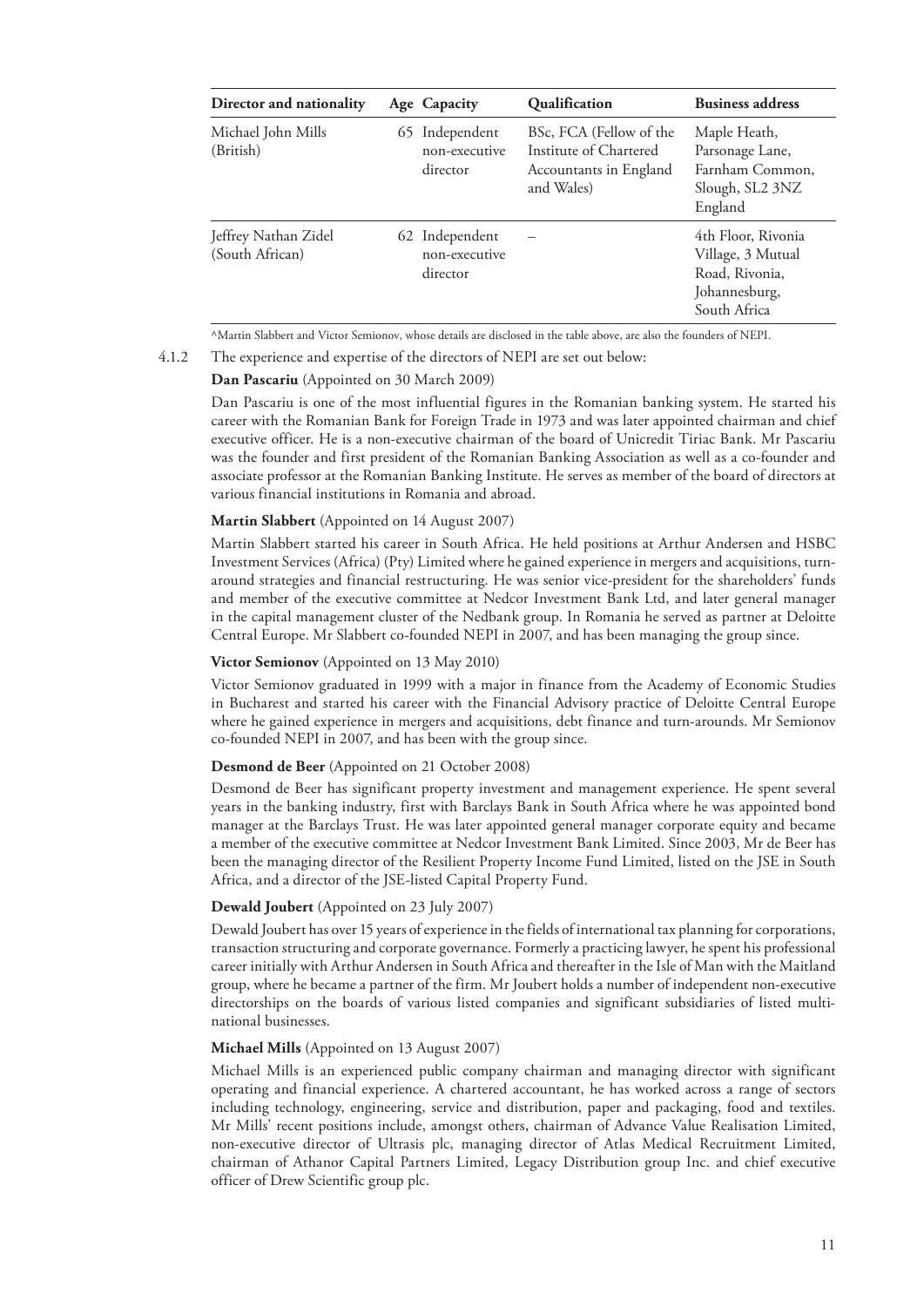#### **Jeffrey Zidel** (Appointed on 11 November 2009)

Jeffrey Zidel is a successful property developer and investor. He has been involved in all aspects of the property industry for over 40 years. He is currently chairman of Fortress Income Fund Limited and Property Index Tracker Managers (Proprietary) Limited, both listed on the JSE. Mr Zidel was a three time past president of the Roodepoort Chamber of Commerce. He was a co-founder of Resilient Property Income Fund Limited, a company listed on the JSE, which is a substantial investor in NEPI.

4.1.3 The full names, nationalities, ages, capacity, qualifications and business addresses of the directors of major subsidiaries are outlined below:

| Director and nationality       | Age Capacity                                  | <b>Business address</b>                                                   |
|--------------------------------|-----------------------------------------------|---------------------------------------------------------------------------|
| Alexandru Morar<br>(Romanian)  | Investments                                   | 71-73 Nicolae Caramfil St,<br>4 <sup>th</sup> Floor, Bucharest 1, Romania |
| Tiberiu Smaranda<br>(Romanian) | 31 Retail Development and Asset<br>Management | 71-73 Nicolae Caramfil St,<br>4 <sup>th</sup> Floor, Bucharest 1, Romania |

4.1.4 The experience and expertise of the directors of major subsidiaries of NEPI are set out below:

#### **Alexandru Morar**

Alex graduated with a major in finance from New York University's Stern School of Business and started his career at Julius Baer Investment Bank. Alex spent two years with the Financial Advisory practice of Deloitte Romania prior to joining NEPI upon its founding in 2007, where he has been involved with all aspects of the company. Alex is currently focused on the investments and acquisitions programme at NEPI and oversees some of the asset management functions.

#### **Tiberiu Smaranda**

Tiberiu graduated with a degree in management and marketing and started his career at Flamingo Group (Flanco), one of the leading white goods retailers in Romania, where he has been involved in retail management, development and expansion for almost 8 years. He was also responsible for the expansion of Flanco in Moldova, Bulgaria, Serbia, Croatia, Macedonia and Hungary. Tiberiu joined NEPI in 2009 as leasing manager and is now responsible for the retail developments while playing a significant role in retail asset management, as he maintains the company's relations with its key retail tenants.

#### 4.2 **Additional information related to the directors**

- 4.2.1 **Annexure 2** to these revised listing particulars contains the following information:
	- 4.2.1.1 directors' interests in shares and transactions;
	- 4.2.1.2 interests of directors and promoters;
	- 4.2.1.3 directors' emoluments;
	- 4.2.1.4 borrowing powers of directors; and
	- 4.2.1.5 directors' declarations.
- 4.2.2 **Annexure 3** to these revised listing particulars contains details of directors' other directorships and partnerships currently and in the previous five years.
- 4.2.3 The provisions of the memorandum and articles of association with regard to the following are set out in **Annexure 4** to these revised listing particulars:
	- 4.2.3.1 terms of office;
	- 4.2.3.2 qualifications of directors;
	- 4.2.3.3 remuneration of directors;
	- 4.2.3.4 any power enabling the directors to vote remuneration to themselves or any member of the board;
	- 4.2.3.5 the borrowing powers exercisable by the directors and how such borrowing powers can be varied; and
	- 4.2.3.6 retirement or non-retirement of directors under an age limit.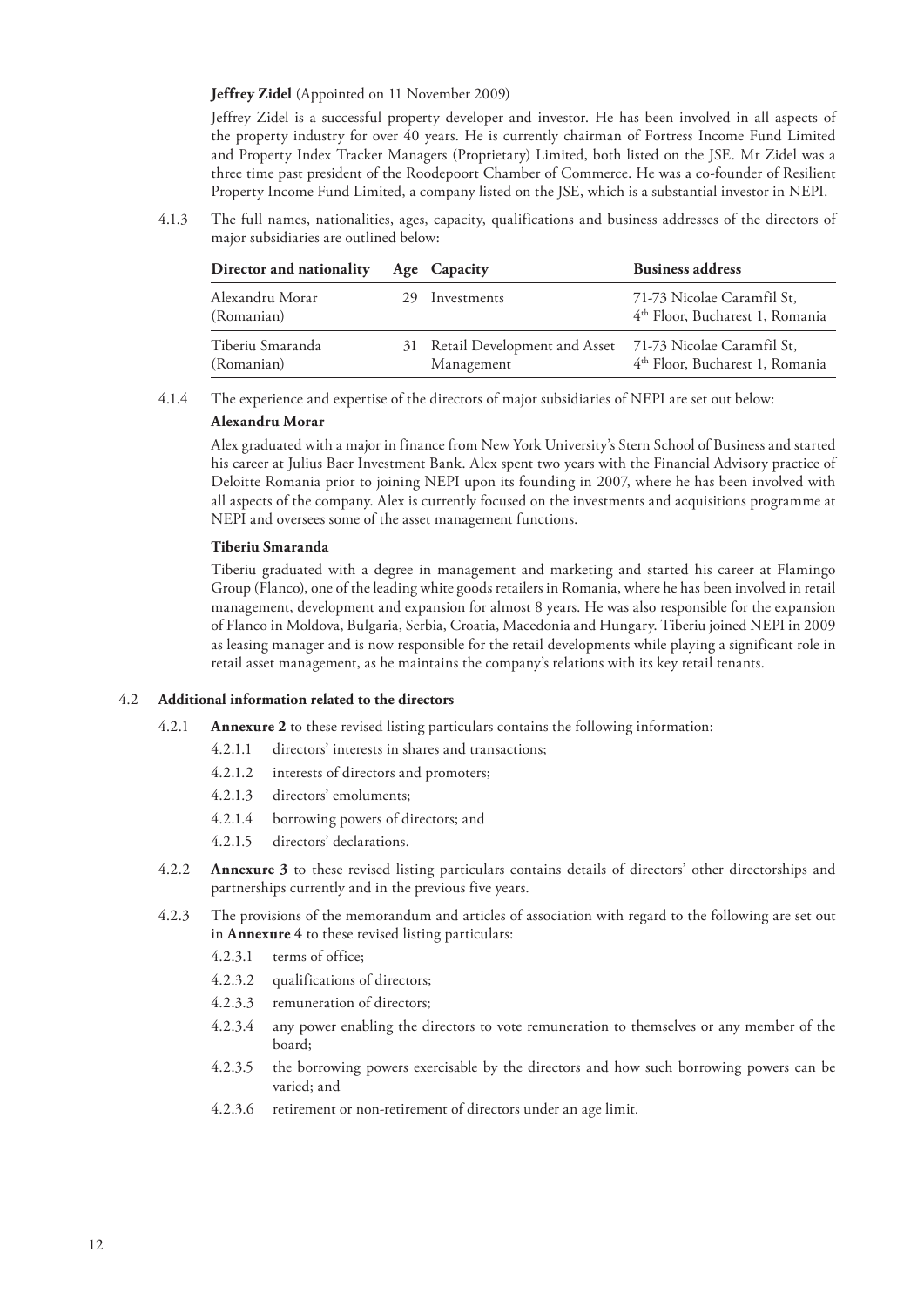#### 4.3 **Management**

The group is internally managed, combining property and asset management, as well as investment and development skills, in an integrated approach.

#### 4.4 **Relationship information**

- 4.4.1 The directors and the promoters do not have any beneficial interests, direct or indirect, in relation to any property held or property to be acquired by the group nor are they contracted to become a tenant of any part of the property of the group.
- 4.4.2 There is no relationship between any parties mentioned in paragraph 4.1 of these revised listing particulars and another person that may conflict with a duty to the group.
- 4.4.3 Save as disclosed in **Annexure 6** to these revised listing particulars, the vendors did not have any beneficial interest, direct or indirect, in any securities or participatory interests to be issued by the company in order to finance the acquisition of any properties in the property portfolio.
- 4.4.4 The directors of the company and the promoters have not had a material beneficial interest in the acquisition or disposal of any properties of the company during the two years preceding the date of the valuation of such properties, being 31 December 2012.

#### 5. **MAJOR AND CONTROLLING SHAREHOLDERS**

5.1 Set out below are the names of shareholders, other than directors that, directly or indirectly, will be beneficially interested in 5% or more of the issued shares of NEPI immediately before the rights offer.

|                                        | Number of shares held | % of shares |          |
|----------------------------------------|-----------------------|-------------|----------|
| Name of shareholder                    | Directly              | Indirectly  | in issue |
| Resilient Property Income Fund Limited | 21 218 059            |             | 13.32    |
| Fortress Income Fund Limited           | 17 368 806            |             | 10.90    |
| Hero Nominees Limited                  | 10 530 449            |             | 6.61     |
| Total                                  | 49 117 314            |             | 30.83    |

5.2 Assuming that the rights offer is fully subscribed for and the major shareholders follow their rights, the percentage holdings by the major shareholders will remain the same post the rights offer.

5.3 The company does not have a controlling shareholder. This will not change as a result of the rights offer.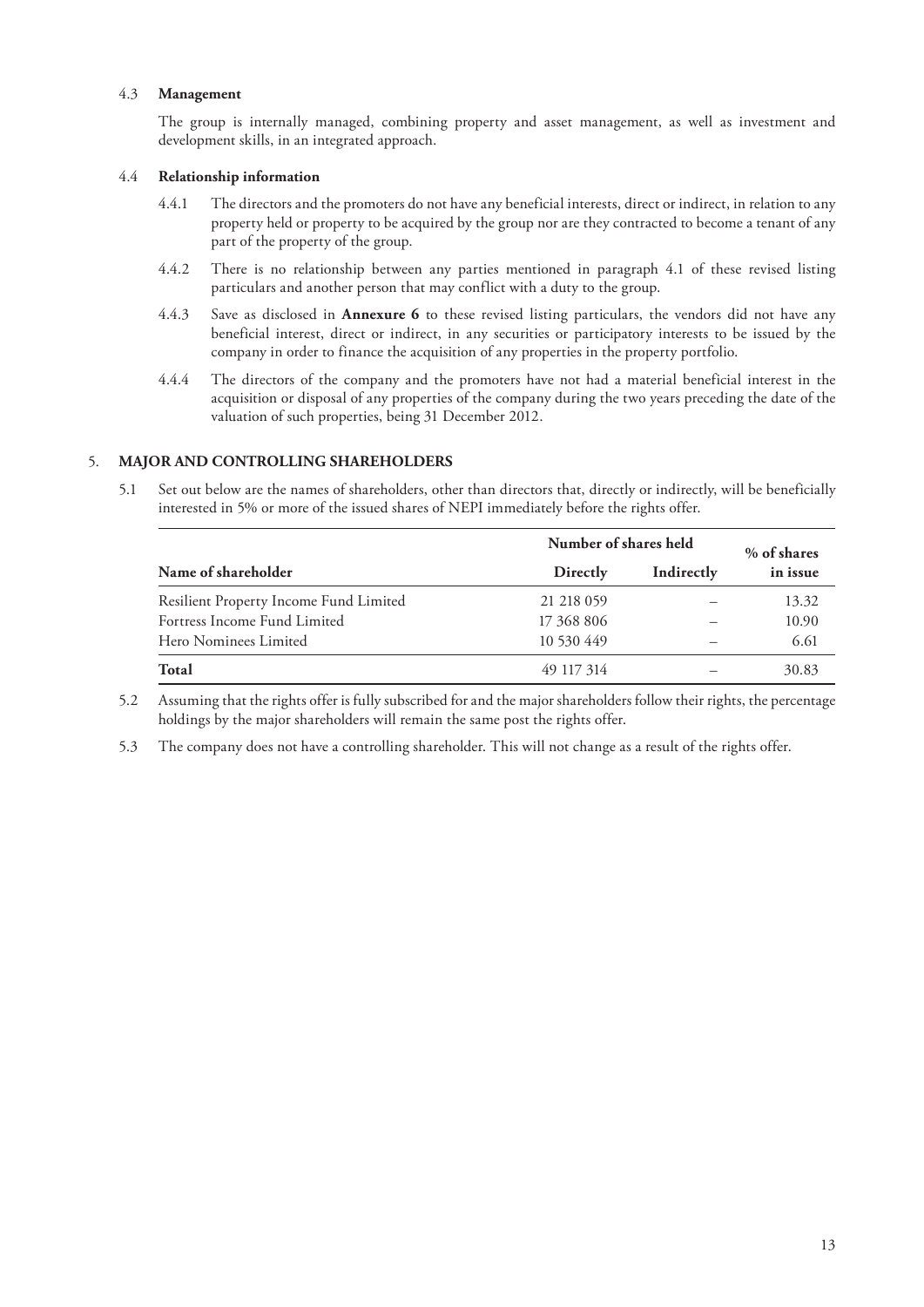# **SECTION TWO – DETAILS OF THE PROPERTY PORTFOLIO**

#### 6. **SUMMARY OF THE PROPERTY PORTFOLIO**

As at the last practical date, the group had interests in 45 properties valued at approximately €503 million, with a gross lettable area of approximately 305 000 square metres.

A detailed list of the properties comprising the property portfolio appears in **Annexure 5** to these revised listing particulars.

#### 7. **ANALYSIS OF THE PROPERTY PORTFOLIO**

An analysis of the property portfolio in respect of sectoral, geographic, tenant, vacancy and lease expiry profiles as at 31 December 2012 is provided in the tables below.

#### 7.1 **Sectoral profile**

|              | <b>GLA</b><br>per sector<br>(0/0) | <b>Gross weighted</b><br>monthly rental<br>per sector $(\%)$ |
|--------------|-----------------------------------|--------------------------------------------------------------|
| Retail       | 52.33                             | 48.40                                                        |
| Office       | 37.67                             | 46.42                                                        |
| Industrial   | 10.00                             | 5.18                                                         |
| <b>Total</b> | 100.00                            | 100.00                                                       |

#### 7.2 **Geographic profile**

|              |              | <b>Gross weighted</b>                         |  |
|--------------|--------------|-----------------------------------------------|--|
|              | GLA per      | monthly rentals                               |  |
|              | area $(\% )$ | geographical per geographical<br>area $(\% )$ |  |
| Romania      | 95.64        | 96.38                                         |  |
| Germany      | 4.36         | 3.62                                          |  |
| <b>Total</b> | 100.00       | 100.00                                        |  |

#### 7.3 **Tenant profile**

|       | <b>Based on</b><br>gross rentals<br>(9/0) |
|-------|-------------------------------------------|
| A     | 80.17                                     |
| B     | 4.85                                      |
| C     | 14.98                                     |
| Total | 100.00                                    |

For the tenant profile table, the following key is applicable:

- A. Large international and national tenants, large listed tenants and government or smaller tenants in respect of which rental guarantees are issued. These include, *inter alia*, ABB, Abbot, Agip, DHL, Carrefour, Auchan, Bricostore (companies with assets and/or turnover in excess of €200 million).
- B. Smaller international and national tenants, smaller listed tenants, major franchisees and medium to large professional firms. These include smaller international and national tenants, smaller listed tenants and medium to large professional firms (companies with assets and/or turnovers of €100-€200 million).
- C. Other local tenants and sole proprietors. This comprises approximately 288 tenants.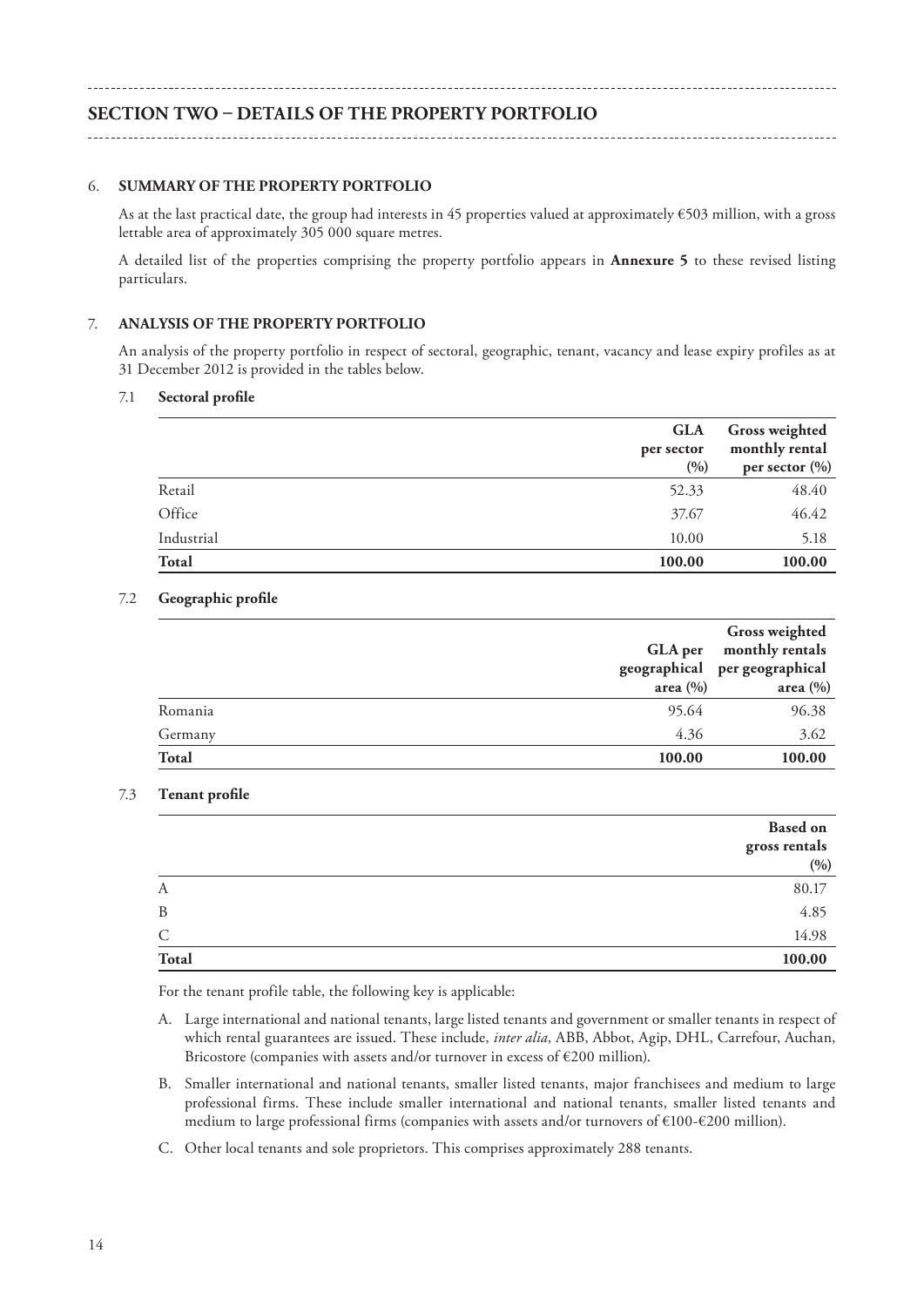# 7.4 **Vacancy profile**

The vacancy profile indicated below reflects the vacancy percentage in terms of current GLA by sector.

|                   | Vacancy based<br>on GLA |
|-------------------|-------------------------|
| Sector            | (0/0)                   |
| Retail            | 3.7                     |
| Office            | 7.3                     |
| Other             | 1.4                     |
| Portfolio vacancy | 4.8                     |

#### 7.5 **Lease expiry profile**

|                     | <b>Total</b>  | <b>Total</b> |
|---------------------|---------------|--------------|
| To 31 December 2012 | $GLA$ $(\% )$ | $GR^*(\%)$   |
| < 1 year            | 2.37          | 2.50         |
| $1 - 2$ years       | 12.52         | 14.50        |
| $2 - 3$ years       | 14.76         | 20.40        |
| $3 - 4$ years       | 4.63          | 7.20         |
| $4 - 5$ years       | 7.58          | 8.60         |
| > 5 years           | 58.14         | 46.80        |
| Total               | 100.00        | 100.00       |
|                     |               |              |

\*GR: Gross rentals

| To 31 December 2012 | Retail<br>$GLA$ $(\% )$ | Retail<br>$GR*(\%)$ | Office<br>$GLA(\%)$ | Office<br>$GR*(\%)$ | Industrial<br>$GLA$ $(\% )$ | Industrial<br>$GR^*(\%)$ |
|---------------------|-------------------------|---------------------|---------------------|---------------------|-----------------------------|--------------------------|
| $< 1$ year          | 2.80                    | 3.70                | 2.28                | 1.60                | 0.00                        | 0.00                     |
| $1 - 2$ years       | 5.54                    | 6.10                | 27.94               | 24.80               | 3.50                        | 1.60                     |
| $2 - 3$ years       | 4.60                    | 3.90                | 35.66               | 39.80               | 6.82                        | 3.30                     |
| $3 - 4$ years       | 1.72                    | 2.60                | 11.32               | 13.00               | 0.00                        | 0.10                     |
| $4 - 5$ years       | 9.14                    | 10.60               | 7.01                | 7.60                | 0.00                        | 0.00                     |
| > 5 years           | 76.20                   | 73.10               | 15.79               | 13.20               | 89.68                       | 95.00                    |
| Total               | 100.00                  | 100.00              | 100.00              | 100.00              | 100.00                      | 100.00                   |

\*GR: Gross rentals

# 7.6 **Rental escalations and rental per square metre**

The weighted average rental per square metre in the property portfolio as at 31 December 2012 is presented in the table below:

| Sector                 | $\epsilon/m^2$ |
|------------------------|----------------|
| Retail                 | 9.92           |
| Office                 | 13.17          |
| Other                  | 5.28           |
| Weighted average total | 10.68          |

The average annualised property yield in the property portfolio (based on existing leases) as at 31 December 2012 is 8.3%.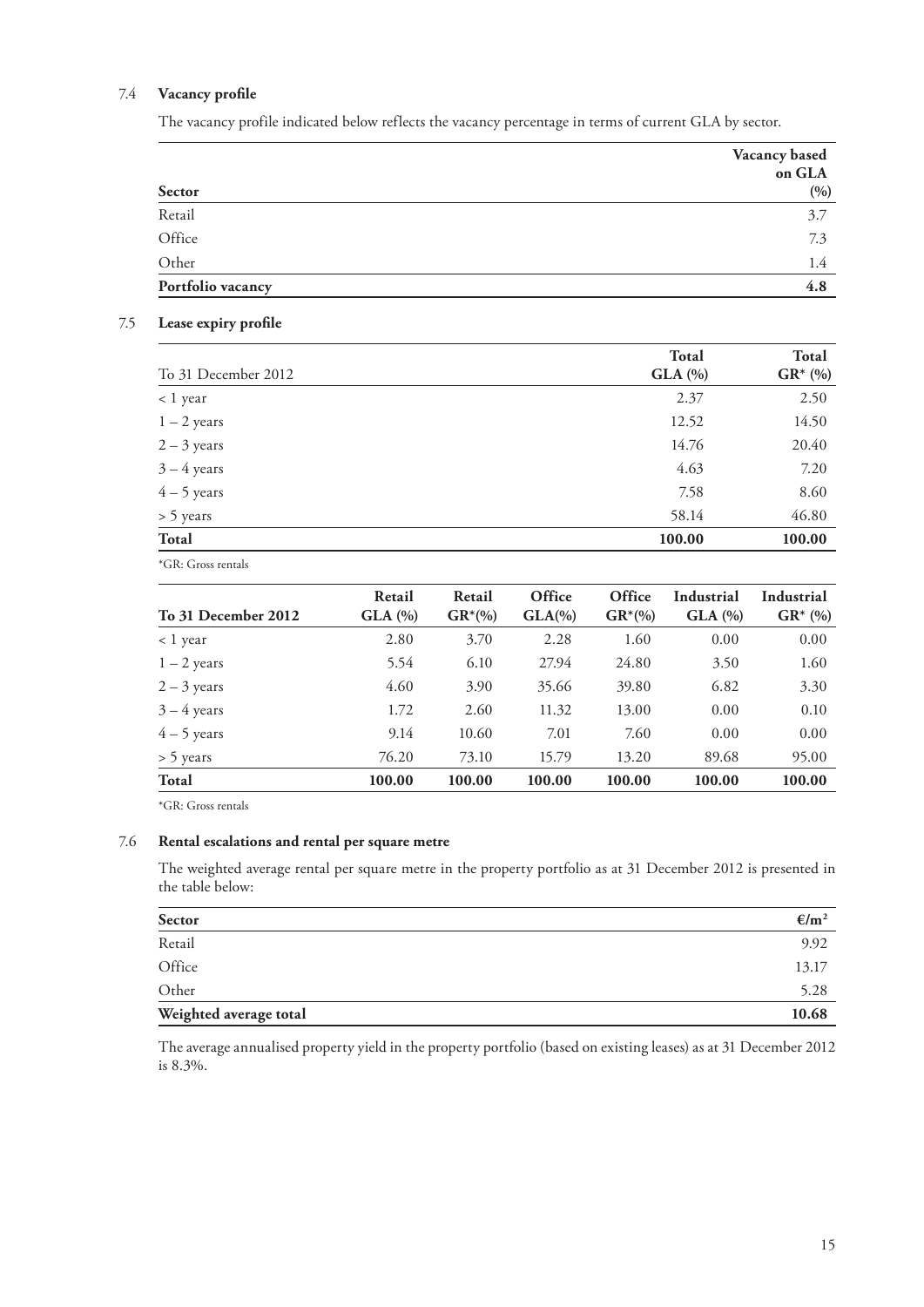#### 8. **PROPERTY, ASSETS AND BUSINESS UNDERTAKINGS ACQUIRED OR TO BE ACQUIRED**

Other than in respect of the properties disclosed in **Annexure 6** of these revised listing particulars, no other immovable property and/or fixed assets and/or business undertakings have been acquired by the company within the past three years or are in the process of being or are proposed to be acquired by the company (or which the company has an option to acquire).

#### 9. **PROPERTY, ASSETS AND BUSINESS UNDERTAKINGS DISPOSED OF OR TO BE DISPOSED OF**

Other than in respect of the properties disclosed in **Annexure 6** to these revised listing particulars, no other material properties or subsidiaries or business undertakings have been disposed of in the three years preceding the last practical date or are intended to be disposed of within six months of the issue these revised listing particulars.

#### 10. **VENDORS**

- 10.1 Details relating to the vendors of material properties ("**acquisition properties**") purchased by the company in the preceding three years or proposed to be purchased are set out in **Annexure 6** to these revised listing particulars.
- 10.2 The vendors of the acquisition properties have not guaranteed the book debts of the letting enterprises acquired or to be acquired by the company. The agreements entered into governing the acquisition of the acquisition properties contain warranties which are usual for transactions of this nature.
- 10.3 The agreements entered into between the company and each of the vendors of the acquisition properties do not preclude the vendors of the acquisition properties from carrying on business in competition with the company nor do the agreements impose any other restrictions on the vendors of the acquisition properties and therefore no payment in cash or otherwise has been made in this regard.
- 10.4 There are no liabilities for accrued taxation that will be settled in terms of agreements with vendors of the acquisition properties.
- 10.5 Where NEPI has purchased securities in a property holding company which has become a subsidiary, details of the net assets acquired and resulting goodwill are presented in **Annexure 6** to these revised listing particulars.
- 10.6 No promoter or director (or any partnership, syndicate or other association in which a promoter or director had an interest) had any beneficial interest, direct or indirect in any transaction relating to any of the assets detailed in **Annexure 6** of these revised listing particulars.
- 10.7 No cash or securities have been paid or any benefit given within the three preceding years of these revised listing particulars or is proposed to be paid or given to any promoter (not being a director).
- 10.8 All of the assets acquired have been transferred into the name of the company. The assets referred to in **Annexure 6** to these revised listing particulars have not been ceded or pledged to any third party.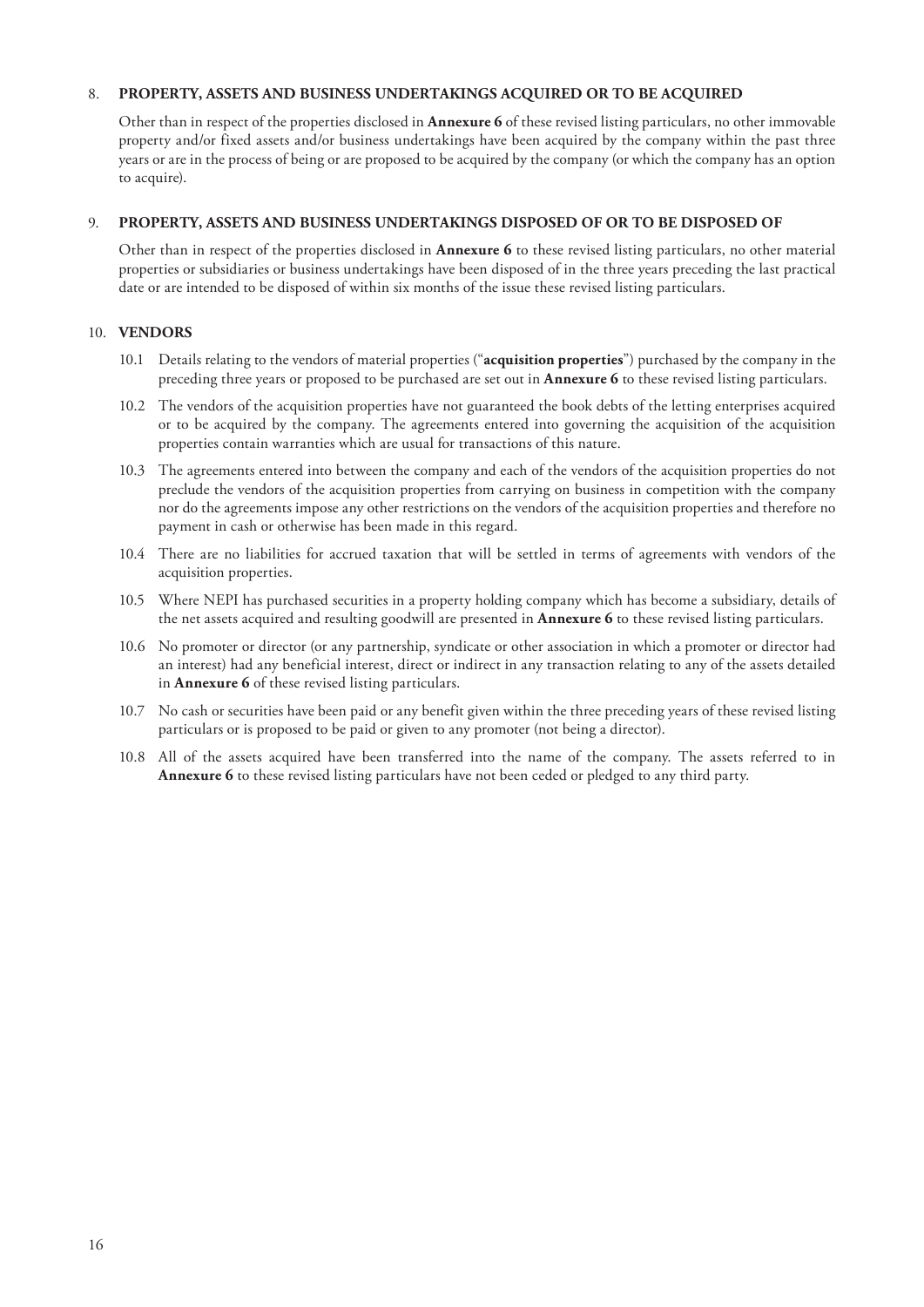# **SECTION THREE – FINANCIAL INFORMATION**

#### 11. *PRO FORMA* **STATEMENT OF FINANCIAL POSITION**

The *pro forma* statement of financial position of the NEPI group is presented in **Annexure 1** to the rights offer circular.

The independent reporting accountants' assurance report on the *pro forma* statement of financial position of NEPI is presented in **Annexure 2** to the rights offer circular.

#### 12. **HISTORICAL FINANCIAL INFORMATION**

The audited historical financial information for the NEPI group for the years ended 31 December 2012, 31 December 2011 and 31 December 2010 is presented in **Annexure 7** to these revised listing particulars.

The compilation, contents and presentation of all the historical financial information is the responsibility of the directors.

The historical financial information, including the unaudited condensed consolidated financial results published in terms of the rules of the Romanian regulator, can be found on the company's website: www.nepinvest.com and also on the BVB's website: www.bvb.ro

#### 13. **SHARE CAPITAL**

- 13.1 Details of the share capital are set out in paragraph 22 of the rights offer circular.
- 13.2 **Annexure 8** of these revised listing particulars contains the following salient information relating to the authorised and issued share capital:
	- 13.2.1 authorisations;
	- 13.2.2 rights attaching to shares;
	- 13.2.3 options and preferential rights in respect of shares;
	- 13.2.4 alterations to share capital; and
	- 13.2.5 statement as to listing on stock exchange.

#### 14. **PRICE AND VOLUME HISTORY OF NEPI SHARES ON THE JSE**

The share price and volume history of NEPI shares on the JSE:

- 14.1 in the twelve months preceding the last practical date;
- 14.2 in each quarter over the two years preceding the twelve-month period referred to in paragraph 14.1 above; and
- 14.3 in the thirty days preceding the last practical date,

are set out in **Annexure 4** to the rights offer circular.

#### 15. **DIVIDENDS AND DISTRIBUTIONS**

Subject to the provisions of the articles, the board may, subject to the satisfaction of the solvency test, declare that distribution out of the company's profits may be paid to members according to their respective rights and interests in the profits of the company.

The distributions which have been declared and paid to shareholders in respect of the last five financial years are as follows:

|                                            | 2012  | 2011  | 2010  | 2009 | 2008  |
|--------------------------------------------|-------|-------|-------|------|-------|
| Distribution per share ( $\epsilon$ cents) | 23.29 | 20.25 | 17.61 |      | 14.72 |

#### 16. **MATERIAL COMMITMENTS, LEASE PAYMENTS AND CONTINGENT LIABILITIES**

Save as disclosed in note 33 of the historical financial information set out in **Annexure 7** to these revised listing particulars, there are no other material commitments, lease payments and contingent liabilities.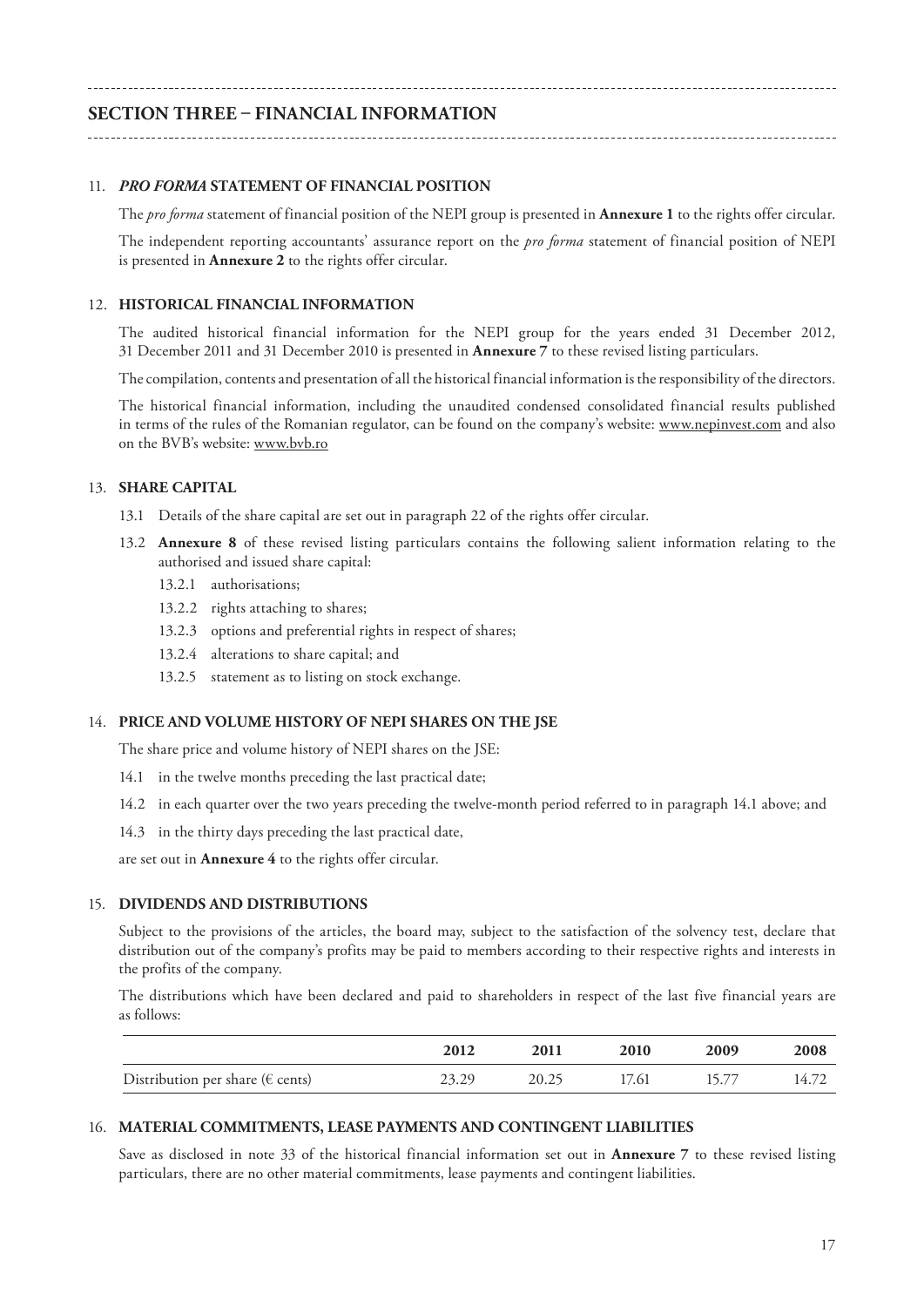#### 17. **MATERIAL BORROWINGS AND LOANS RECEIVABLE**

- 17.1 Details of material borrowings advanced to the group as at the last practical date are set out in **Annexure 9** to these revised listing particulars.
- 17.2 None of the material borrowings listed in **Annexure 9** to these revised listing particulars have any redemption or conversion rights attaching to them.
- 17.3 As at the last practical date, the group did not advance any material loans.
- 17.4 No material loans have been made or security furnished by the group for the benefit of any director, manager or associate of any director or manager of the group.
- 17.5 The company has no loan capital outstanding.
- 17.6 Save as disclosed in note 4 of the historical financial information set out in **Annexure 7** to these revised listing particulars, the group has not entered into any other inter-company financial or other transactions.
- 17.7 As at the last practical date, the group has not undertaken any off-balance sheet financing.

# 18. **MATERIAL CHANGES**

Details of material changes are set out in paragraph 25 of the rights offer circular.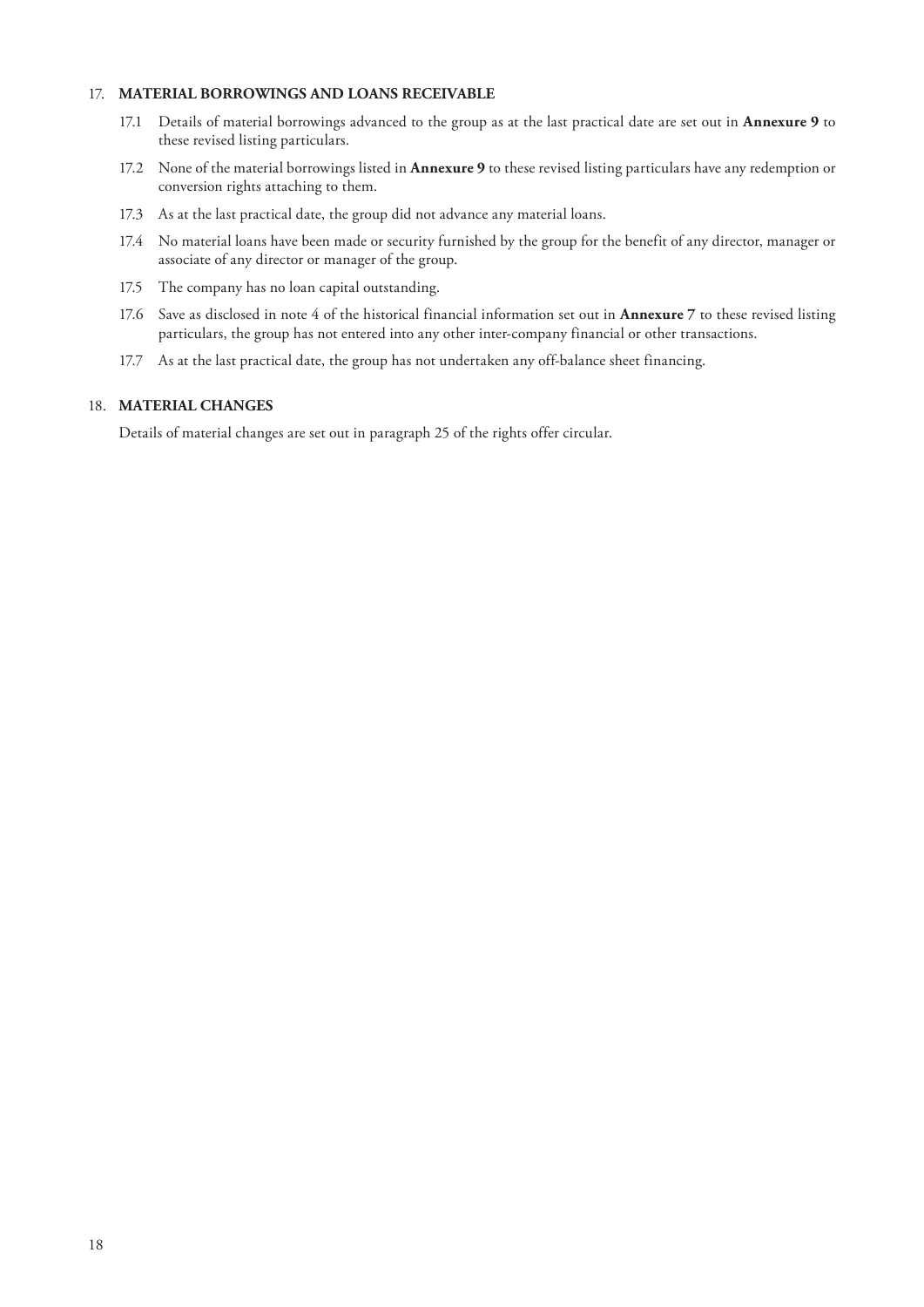# **SECTION FOUR – ADDITIONAL MATERIAL INFORMATION**

#### 19. **ADVISORS' INTERESTS**

The names and business and postal addresses of the company's advisors are set out in the "Corporate information" section of these revised listing particulars. Save for the Romanian advisor, Intercapital, who owns 39 shares in NEPI, the company's advisors do not have any interests in NEPI shares.

#### 20. **MATERIAL CONTRACTS**

The company has not entered into any other material contract, being a contract entered into otherwise than in the ordinary course of business, within the two years prior to the date of these revised listing particulars or at any time containing an obligation or settlement that is material to the company at the date of these revised listing particulars.

#### 21. **COMMISSIONS PAID OR PAYABLE**

- 21.1 Save for the underwriting fee of R2 142 857 (excluding VAT) paid to Fortress Income 2 Proprietary Limited in terms of the rights offer undertaken by NEPI in 2011, there have been no other commissions paid or payable in respect of underwriting by the company in the three years preceding the date of these revised listing particulars.
- 21.2 Save for the capital raising fees of R3 500 000 paid to Java Capital in respect of the accelerated book build undertaken in 2013, no other commissions, discounts or brokerages have been paid nor have any other special terms been granted in connection with the issue or sale of any shares in the share capital of the company, in the three years preceding the date of these revised listing particulars.
- 21.3 The company is not subject to any royalty agreements or other management agreements and no royalties are payable by the company.

#### 22. **GOVERNMENT PROTECTION AND INVESTMENT ENCOURAGEMENT LAW**

There is no government protection or any investment encouragement law pertaining to any of the businesses operated by the group.

#### 23. **EXCHANGE CONTROL REGULATIONS**

Details of the Exchange Control Regulations are set out in paragraph 17 of the rights offer circular.

#### 24. **CORPORATE GOVERNANCE**

The board has outlined the corporate governance statement set out in **Annexure 10** to these revised listing particulars.

#### 25. **ADEQUACY OF CAPITAL**

Refer to paragraph 27 of the rights offer circular for the working capital statement.

#### 26. **LITIGATION STATEMENT**

Refer to paragraph 28 of the rights offer circular for the group's litigation statement.

#### 27. **DIRECTORS' RESPONSIBILITY STATEMENT**

The directors, whose names are given in paragraph 4.1 of these revised listing particulars, collectively and individually, accept full responsibility for the accuracy of the information given and certify that to the best of their knowledge and belief all information included in these revised listing particulars is in conformity with reality and there are no facts which have been omitted which would significantly affect the contents of this document or make any statement false or misleading and that all reasonable enquiries to ascertain such facts have been made and that these revised listing particulars contains all information required by law and the JSE Listings Requirements.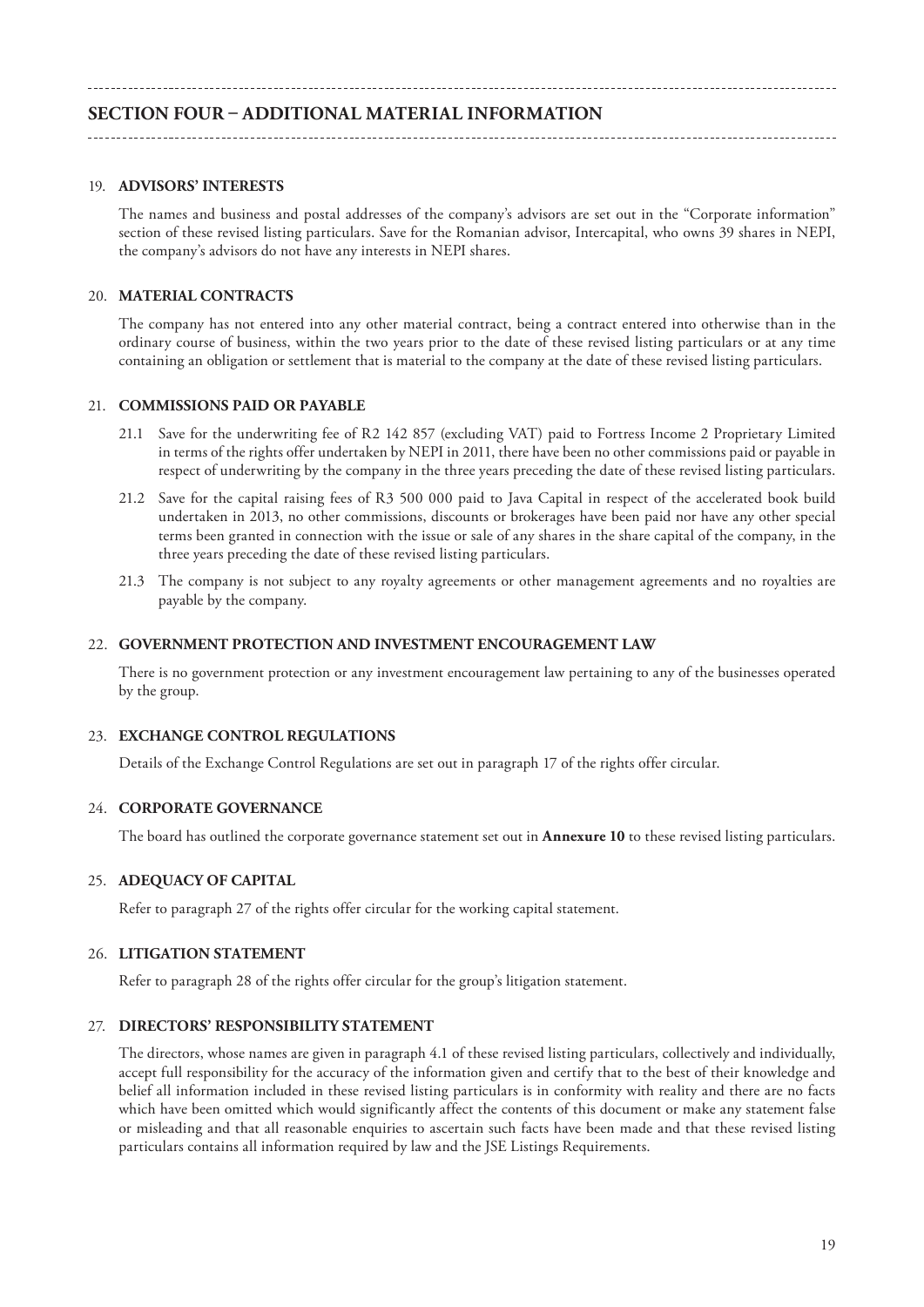# 28. **CONSENTS**

Each of the corporate advisor and legal advisor as to South African law, the JSE sponsor, the nominated adviser and broker in the UK, the company secretary, the legal advisor as to the Isle of Man law, the legal advisor as to English law, the legal advisor as to Romanian law, the Romanian advisor, the Isle of Man administrator and registrar, the South African transfer secretaries, the UK transfer secretaries, the UK receiving agent, the independent reporting accountants, the auditors, the South African bankers and the South African representative authorised to accept service of due processes and notices, whose names are set out in the "Corporate information" section, have consented in writing to act in the capacities stated and to their names appearing in these revised listing particulars and have not withdrawn their consent prior to the publication of these revised listing particulars.

The independent reporting accountants have consented to the inclusion of their report in the form and context in which it is included in the rights offer circular, which consent has not been withdrawn prior to the publication of these revised listing particulars.

#### 29. **PRELIMINARY EXPENSES AND ISSUE EXPENSES**

The preliminary and issue expenses (excluding VAT) relating to the rights offer which have been incurred or that are expected to be incurred by the group are presented in paragraph 30 of the rights offer circular.

#### 30. **DOCUMENTS AVAILABLE FOR INSPECTION**

The list of documents available for inspection is set out in paragraph 33 of the rights offer circular.

Signed by Victor Semionov on his own behalf and on behalf of all the other directors of the company on 6 June 2013, he being duly authorised in terms of powers of attorney granted to him by such other directors.

#### **Victor Semionov**

*Director*

6 June 2013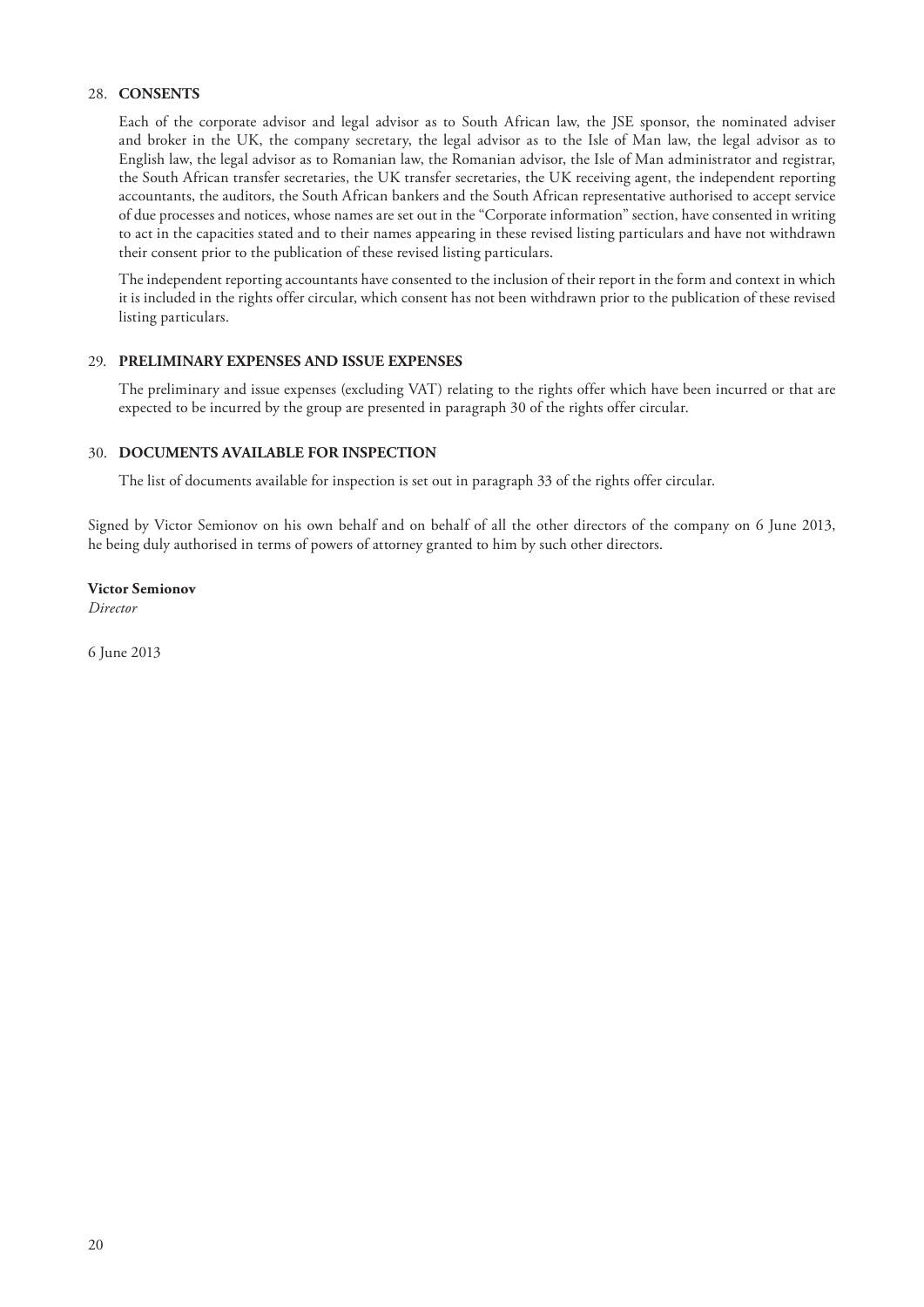| ł<br>J                   |
|--------------------------|
| Í                        |
| $\overline{\phantom{a}}$ |
| ĺ                        |

 $\frac{1}{2}$ 

The following table contains a list, as at the date of these revised listing particulars, of the subsidiaries/joint venture entities of the company: The following table contains a list, as at the date of these revised listing particulars, of the subsidiaries/joint venture entities of the company:

|                          |                                                                                        |                                       |                            |                                  |        | Inter-company                           |                                     |
|--------------------------|----------------------------------------------------------------------------------------|---------------------------------------|----------------------------|----------------------------------|--------|-----------------------------------------|-------------------------------------|
|                          | Name of company and nature of business                                                 | place of<br>incorporation<br>Date and | Registration<br>,<br>Ž     | (EUR)<br>Issued<br>share capital | % held | (EUR)<br>loan as at<br>31 December 2012 | Date of<br>becoming a<br>subsidiary |
|                          | (previously named Bel Rom Sase SRL)<br>Braila Promenada Mall SRL<br>Investment vehicle | Romania<br>June 2006                  | 18762336<br>[40/9154/2008  | 8 300 450                        | 100    | N/A                                     | September 2009                      |
| $\overline{\mathcal{C}}$ | CIREF Europe Management Ltd<br>Holding company                                         | Ireland<br>December 2007              | 450901                     | $\star$                          | $50**$ | $\mathbb{X}^{\mathbb{X}}$               | April 2008                          |
| 3.                       | CIREF NEPI Holdings Limited<br>Holding company                                         | Cyprus<br>April 2008                  | 227426                     | 100 000                          | $50**$ | $\mathbb{X}^{\mathbb{A}}$               | April 2008                          |
| 4.                       | Cluj Business Centre SRL<br>Investment vehicle                                         | Romania<br>July 2012                  | 30391679<br>J35/1603/2012  | 22                               | $50**$ | $\mathbb{X}^{\mathsf{A}}$               | July 2012                           |
| S.                       | Connect Investment SRL<br>Investment vehicle                                           | April 2006<br>Romania                 | J40/6041/2006<br>18572838  | 31 097                           | 100    | NA                                      | January 2010                        |
| Ġ.                       | Distinct Services SRL<br>Investment vehicle                                            | Romania<br>July 2008                  | J40/11572/2008<br>24138079 | 55                               | 100    | $\mathbb{X}^{\mathbb{A}}$               | August 2011                         |
| $\tilde{\sim}$           | Holding company<br>FDC Braila BV                                                       | Netherlands<br>September 2009         | 34141085                   | 8951646                          | 100    | $\frac{\mathcal{A}}{N}$                 | September 2009                      |
| $\infty$                 | Floreasca Business Park SRL<br>Investment vehicle                                      | April 2006<br>Romania                 | J40/6829/2006<br>18610087  | 233                              | 100    | $\frac{\mathcal{A}}{N}$                 | December 2010                       |
|                          | Galaxis Project SRL<br>Investment vehicle                                              | Romania<br>November 2008              | J40/18996/2008<br>24721101 | 53                               | 100    | $\frac{\mathcal{A}}{N}$                 | August 2011                         |
|                          | 10. General Building Management SRL<br>Investment vehicle                              | Romania<br>August 2004                | J40/13612/2004<br>16702575 | 44040                            | 100    | $\frac{\mathcal{A}}{N}$                 | January 2008                        |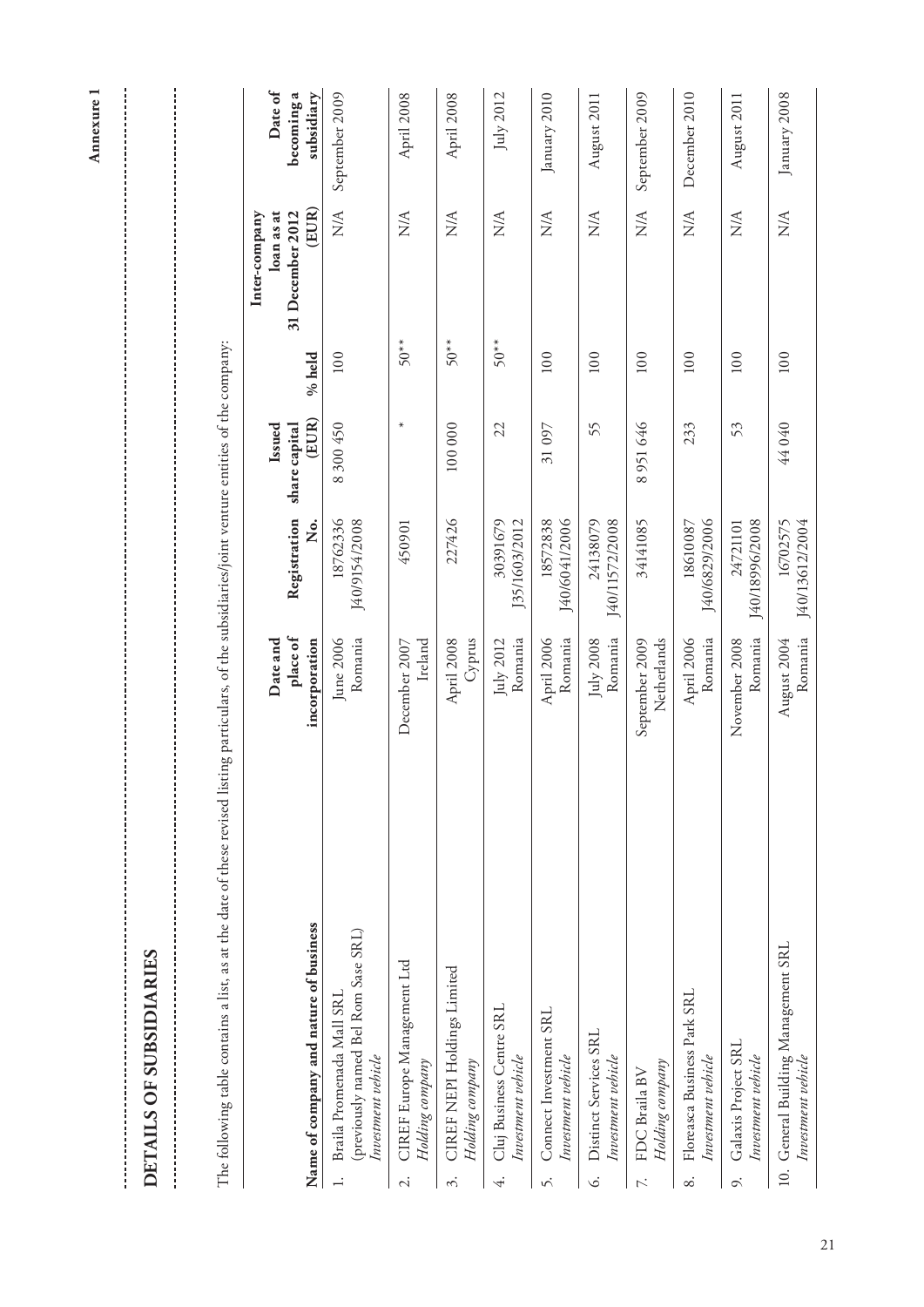|                                                                                                          | Date and                    |                            | Issued                 |        | loan as at<br>Inter-company       | Date of                  |
|----------------------------------------------------------------------------------------------------------|-----------------------------|----------------------------|------------------------|--------|-----------------------------------|--------------------------|
| Name of company and nature of business                                                                   | place of<br>incorporation   | Registration<br>ż.         | (EUR)<br>share capital | % held | (EUR)<br>31 December 2012         | becoming a<br>subsidiary |
| 11. General Investment SRL<br>Investment vehicle                                                         | Romania<br>March 2003       | [40/3850/2003<br>15286785  | 2633                   | 100    | $\frac{\triangleleft}{\triangle}$ | January 2008             |
| 12. Ingen Europe BV<br>Holding company                                                                   | Netherlands<br>January 2006 | 34239696                   | 18000                  | 100    | NA                                | December 2010            |
| 13. Just Development SRL (renamed to Brasov Shopping City SRI<br>in February 2013)<br>Investment vehicle | Romania<br>June 2011        | 28765950<br>J40/8160/2011  | 48                     | 100    | NA                                | June 2011                |
| 14. NE Property Cooperatief UA<br>Holding company                                                        | Netherlands<br>October 2007 | 34285470                   | 10 000                 | 100    | $\frac{\triangleleft}{\triangle}$ | October 2007             |
| NEPI Bucharest One SRL<br>Investment vehicle<br>15.                                                      | Romania<br>September 2007   | 22449940<br>[40/17833/2007 | 3844554                | 100    | $\frac{\triangleleft}{\triangle}$ | September 2007           |
| 16. NEPI Bucharest Two SRL<br>Investment vehicle                                                         | Romania<br>December 2007    | 22859664<br>J40/22706/2007 | 2755554                | 100    | <b>AVA</b>                        | December 2007            |
| NEPI Five Office Tower SRL<br>Investment vehicle<br>$\overline{17}$ .                                    | Romania<br>January 2012     | 29592423<br>[40/826/2012   | 224                    | 100    | NA                                | January 2012             |
| 18. NEPI Four Tower Building SRL<br>Investment vehicle                                                   | Romania<br>January 2012     | 29588716<br>[40/772/2012   | 45                     | 100    | $\frac{\triangleleft}{\triangle}$ | January 2012             |
| NEPI Six Development & Management SRL<br>Investment vehicle<br>$\overline{19}$                           | Romania<br>May 2012         | [40/6183/2012<br>30257481  | 45                     | 100    | $\frac{\triangleleft}{\triangle}$ | May 2012                 |
| 20. NEPI Seven Business Management SRL<br>Investment vehicle                                             | Romania<br>June 2012        | 30356345<br>[40/7313/2012  | 45                     | 100    | NA                                | June 2012                |
| NEPI Eight Development & Management SRL<br>Investment vehicle<br>21.                                     | Romania<br>June 2012        | 30356400<br>J40/7316/2012  | 45                     | 100    | $\frac{\triangleleft}{\triangle}$ | June 2012                |
| 22. NEPI Nine Investment Development SRL<br>Investment vehicle                                           | Romania<br>June 2012        | 30356000<br>140/7279/2012  | 45                     | 100    | $\frac{\triangleleft}{\triangle}$ | June 2012                |
| 23. NEPI Ten Development<br>Investment vehicle                                                           | Romania<br>June 2012        | 30356078<br>J40/7298/2012  | 45                     | 100    | NA                                | June 2012                |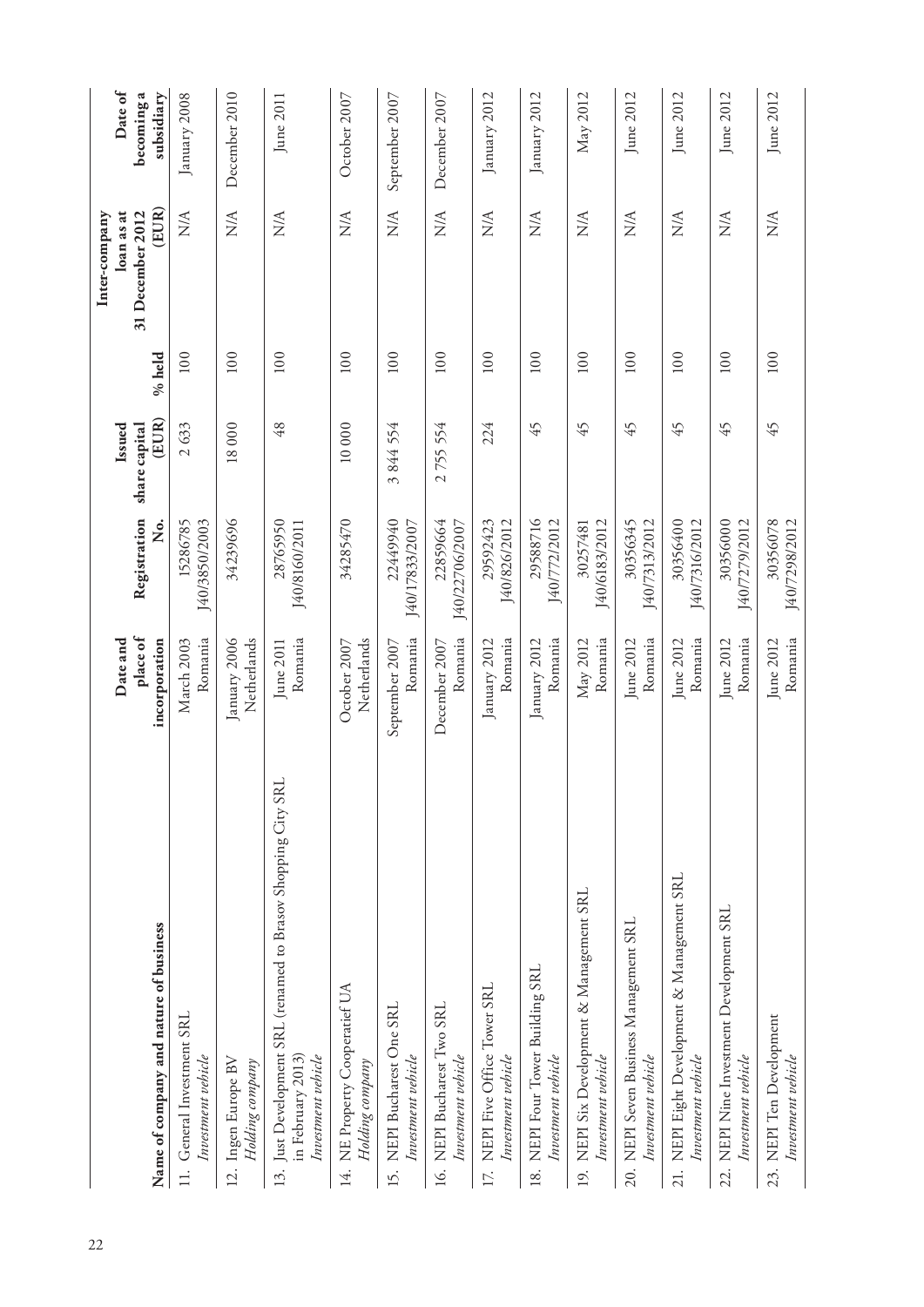|                                                                                                                                                                 | Date and                                |                            | Issued                 |        | loan as at<br>Inter-company       | Date of                  |
|-----------------------------------------------------------------------------------------------------------------------------------------------------------------|-----------------------------------------|----------------------------|------------------------|--------|-----------------------------------|--------------------------|
| Name of company and nature of business                                                                                                                          | place of<br>incorporation               | Registration<br>。<br>No.   | (EUR)<br>share capital | % held | (EUR)<br>31 December 2012         | becoming a<br>subsidiary |
| 24. NEPI Eleven Real Estate Development SRL<br>Investment vehicle                                                                                               | Romania<br>October 2012                 | 30831176<br>140/12424/2012 | 219                    | 100    | $\frac{\mathcal{A}}{\mathcal{A}}$ | October 2012             |
| 25. NEPI Twelve Property Solutions<br>Investment vehicle                                                                                                        | Romania<br>October 2012                 | 30831966<br>J40/12452/2012 | 219                    | 100    | $\mathbb{X}^{\mathsf{A}}$         | October 2012             |
| (renamed to Targu Jiu Development SRL in February 2013)<br>26. NEPI Thirteen Land Management SRL<br>Investment vehicle                                          | Romania<br>October 2012                 | 30832015<br>J40/12446/2012 | 221                    | 100    | $\mathop{\rm NA}\nolimits$        | October 2012             |
| 27. NEPI Investment Management Ltd (BVI)<br>Investment vehicle                                                                                                  | British Virgin Islands<br>June 2010     | 1420749                    | $\ast$                 | 100    | $\mathbb{X}^{\mathbb{X}}$         | June 2010                |
| 28. NEPI Investment Management Ltd<br>Investment vehicle                                                                                                        | Cyprus<br>April 2008                    | 205327                     | 2000                   | 100    | $\mathbb{X}^{\mathbb{X}}$         | June 2010                |
| 29. NEPI Investment Management SA<br>Investment vehicle                                                                                                         | Romania<br>August 2007                  | 22342136<br>J40/16378/2007 | 25000                  | 100    | $\frac{\mathcal{A}}{\mathcal{A}}$ | June 2010                |
| Investment vehicle<br>30. NEPIOM Ltd                                                                                                                            | Isle of Man<br>September 2012           | 008770V                    |                        | 100    | $\frac{\triangleleft}{\triangle}$ | September 2012           |
| 31. New Europe Property (BVI) Ltd<br>Holding company                                                                                                            | British Virgin Islands<br>July 2007     | 1420748                    | $\star$                | 100    | 319 989 688                       | July $2007$              |
| 32. New Europe Property NV<br>Holding company                                                                                                                   | Netherlands, Antilles<br>September 2007 | 102850                     | 2000                   | 100    | $\frac{\mathcal{A}}{N}$           | September 2007           |
| Management SRL and Ploiesti Commercial Gallery SRL)<br>(previouslyNEPI Bucharest Three SRL, MPM Land<br>Ploiesti Shopping City SRL<br>Investment vehicle<br>33. | Romania<br>November 2008                | J40/19095/2008<br>24725278 | 116                    | $50**$ | $\frac{\triangleleft}{\triangle}$ | February 2012            |
| 34. Premium Portfolio Ltd & Co KG<br>Investment vehicle                                                                                                         | January 2008<br>Germany                 | 44553                      | $\ast$                 | $50**$ | <b>NA</b>                         | April 2008               |
| 35. Premium Portfolio 2 Ltd & Co KG<br>Investment vehicle                                                                                                       | January 2008<br>Germany                 | 44554                      | $\ast$                 | $50**$ | NA                                | April 2008               |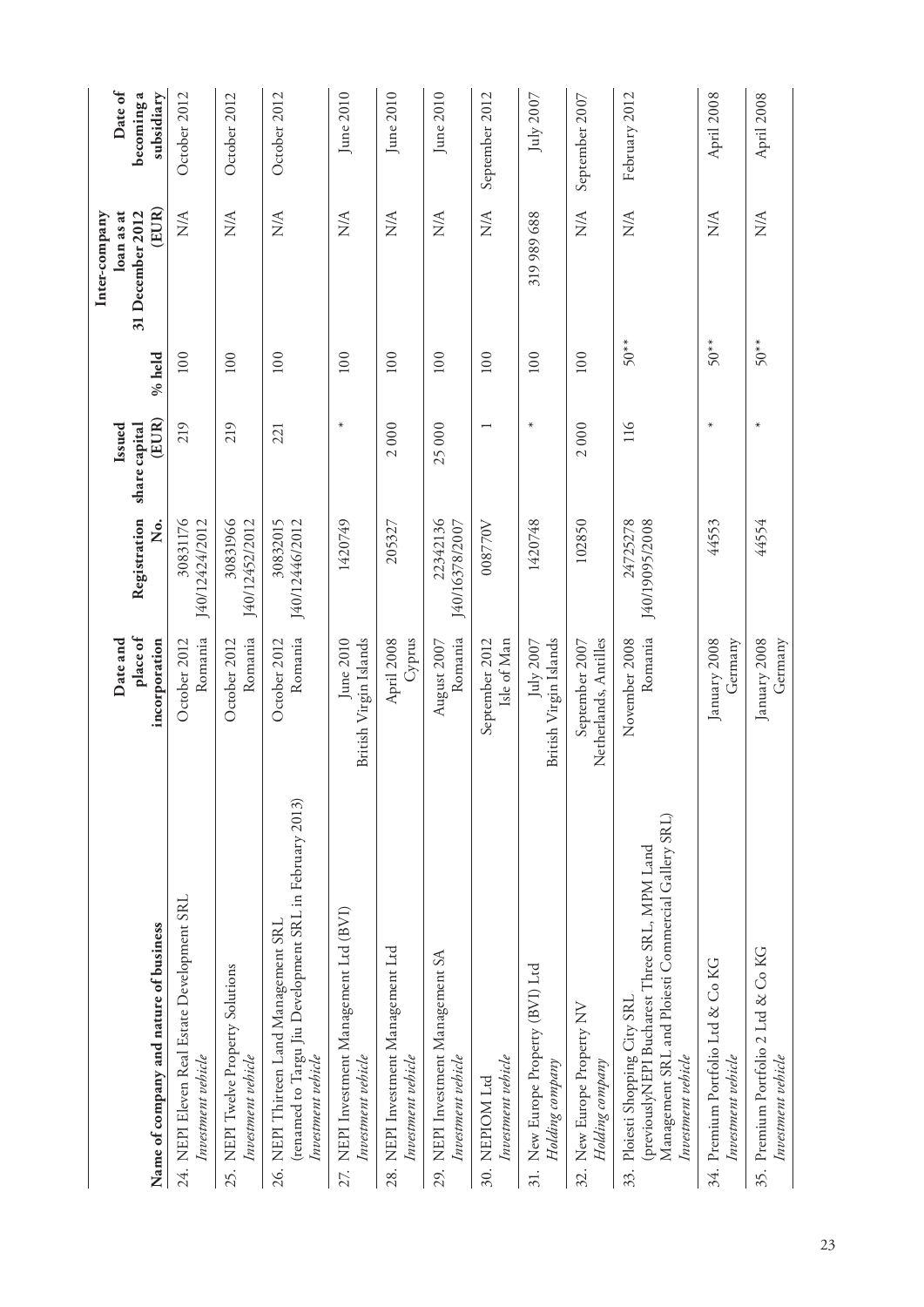|                                                                                                                       |                           |                            |               |           | Inter-company                     |                |
|-----------------------------------------------------------------------------------------------------------------------|---------------------------|----------------------------|---------------|-----------|-----------------------------------|----------------|
|                                                                                                                       | Date and                  |                            | Issued        |           | loan as at                        | Date of        |
|                                                                                                                       | place of                  | Registration               | share capital |           | 31 December 2012                  | becoming a     |
| Name of company and nature of business                                                                                | incorporation             | Ż.                         | (EUR)         | % held    | (EUR)                             | subsidiary     |
| 36. Timisoara City Business Center One SA<br>Investment                                                               | Romania<br>September 2005 | 140/11625/2012<br>17968207 | 44            | 100       | $\frac{\mathcal{A}}{N}$           | January 2012   |
| 37. Timisoara Office Building SA<br>Investment vehicle                                                                | Romania<br>February 2009  | 25051468<br>J40/11624/2012 | 4525592       | 100       | $\frac{\triangleleft}{\triangle}$ | January 2012   |
| (renamed to Otopeni Warehouse and Logistics SRL in<br>38. Unique Delamode SRL<br>Investment vehicle<br>February 2013) | Romania<br>October 2002   | 14947935<br>140/10291/2002 | 47            | 100       | N/A                               | September 2010 |
| (previously named Central AH Pioneer SA)<br>39. Victoriei Office Building SRL<br>Investment company                   | Romania<br>August 2002    | 14803379<br>140/7309/2002  | 21 143        | 100       | NA                                | August 2011    |
| 40. Zircon Properties SRL<br>Investment vehicle                                                                       | Romania<br>January 2012   | 29563533<br>J40/496/2012   | 4479          | $50^{**}$ | $\frac{\triangleleft}{\triangle}$ | April 2012     |
| 41. BVB Real Estate SA                                                                                                | Komania<br>April 2004     | 140/19767/2006<br>16631830 | 819 091       | 100       | $\frac{\triangleleft}{\triangle}$ | April 2013     |
| Less than $\in$ 1                                                                                                     |                           |                            |               |           |                                   |                |

 $\ast\ast$  Joint venture entities \*\* Joint venture entities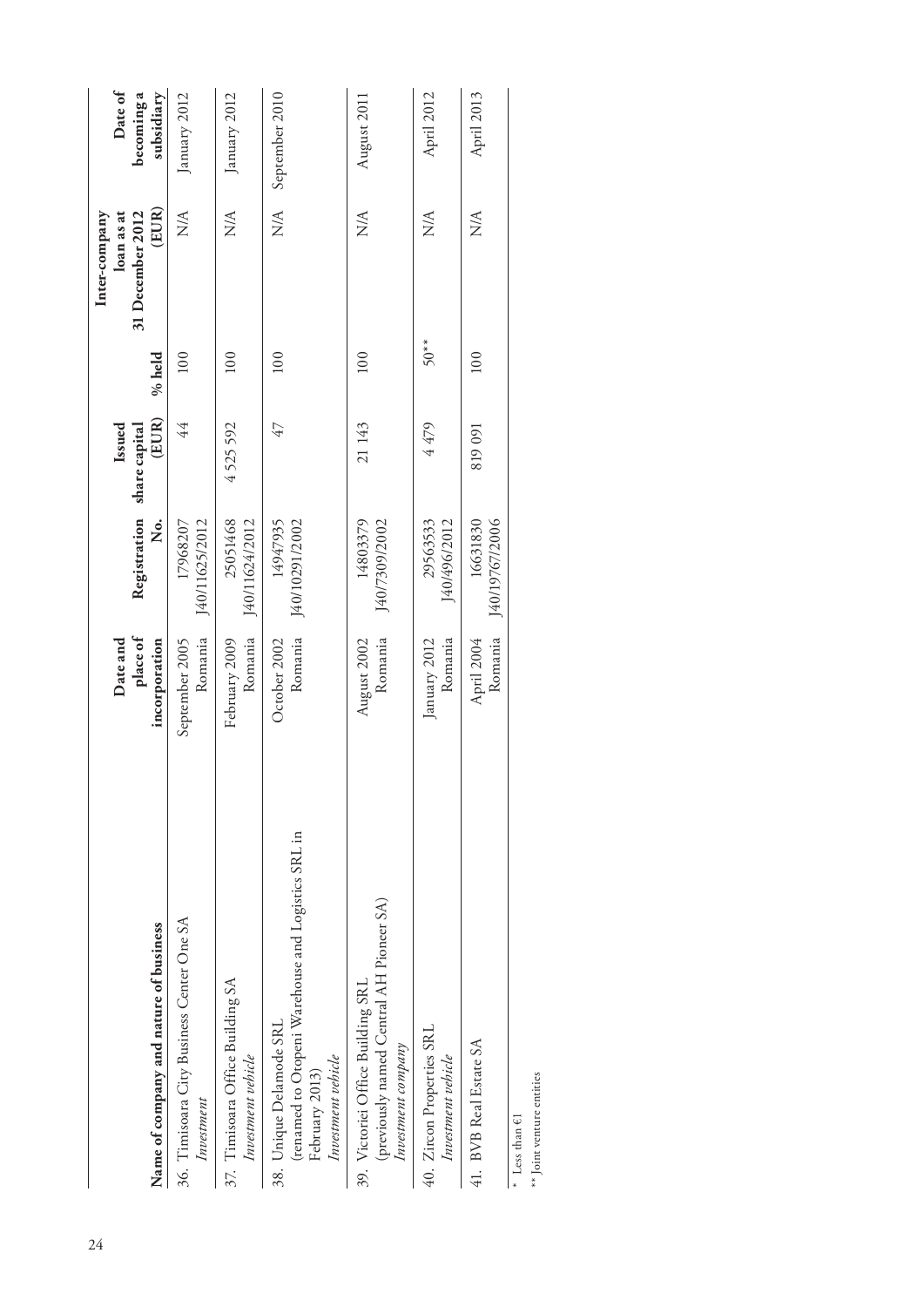**INFORMATION ON THE DIRECTORS**

#### 1. **INTERESTS OF DIRECTORS**

Details of director's interests in shares and transactions are set out in paragraph 23 of the rights offer circular.

### 2. **INTEREST OF DIRECTORS AND PROMOTERS**

No amount has been paid, or is accrued as payable, within the preceding three years, or is proposed to be paid to any promoter or to any partnership, syndicate or other association of which such promoter is or was a member and no other benefit has been given or is proposed to be given to such promoter, partnership, syndicate or other association within the said period.

None of the directors and promoters of the company has received any material beneficial interest, direct or indirect, in the promotion of the company and its properties as disclosed in **Annexure 6** to these revised listing particulars during the three years preceding these revised listings particulars. This includes a partnership, company, syndicate or other association.

No amount has been paid, or agreed to be paid, within the three years preceding the date of these revised listing particulars, to any director of the company or to any company in which such director is beneficially interested, directly or indirectly, or of which he is a director ("**the associate company**") or to any partnership, syndicate or other association of which he is a member ("**the associate entity**"), in cash, securities or otherwise, by any person, either to induce him to become, or to qualify him as a director or otherwise for services rendered by him or by the associate company or the associate entity in connection with the promotion or formation of the group.

#### 3. **BORROWING POWERS**

The borrowing powers are unlimited. There is no exchange control or other restrictions on the borrowing powers of the company. Further information related to the borrowing powers of directors are set out in **Annexure 4** to these revised listing particulars.

### 4. **DIRECTORS' DECLARATIONS**

- 4.1 None of the directors of NEPI or any major subsidiaries have:
	- 4.1.1 been a director of a company that has been put into liquidation or been placed under business rescue proceedings or had an administrator or other executor appointed during the period when he was (or within the preceding 12 months had been) one of its directors, or alternate directors or equivalent position;
	- 4.1.2 either themselves or any company of which he was a director or an alternate director or officer at the time of the offence, been convicted in any jurisdiction of any criminal offence, or an offence under legislation relating to the South African Companies Act;
	- 4.1.3 been removed from an office of trust, on grounds of misconduct, involving dishonesty;
	- 4.1.4 been disqualified by a court from acting as a director of the company, or from acting in management or conduct of the affairs of any company;
	- $4.1.5$  been appointed as a director of an Alt<sup>x</sup> company;
	- 4.1.6 been convicted of an offence resulting from dishonesty, fraud, theft, perjury, misrepresentation or embezzlement;
	- 4.1.7 been adjudged bankrupt or sequestrated in any jurisdiction;
	- 4.1.8 been a party to a scheme of arrangement or made any other form of compromise with his creditors;
	- 4.1.9 been found guilty in disciplinary proceedings, by an employer or regulatory body, due to dishonest activities;
	- 4.1.10 had any court grant an order declaring him to be a delinquent or placed such director under probation in terms of section 162 of the Companies Act and/or 47 of the Close Corporations Act, 1984 (Act No. 69 of 1984) of South Africa;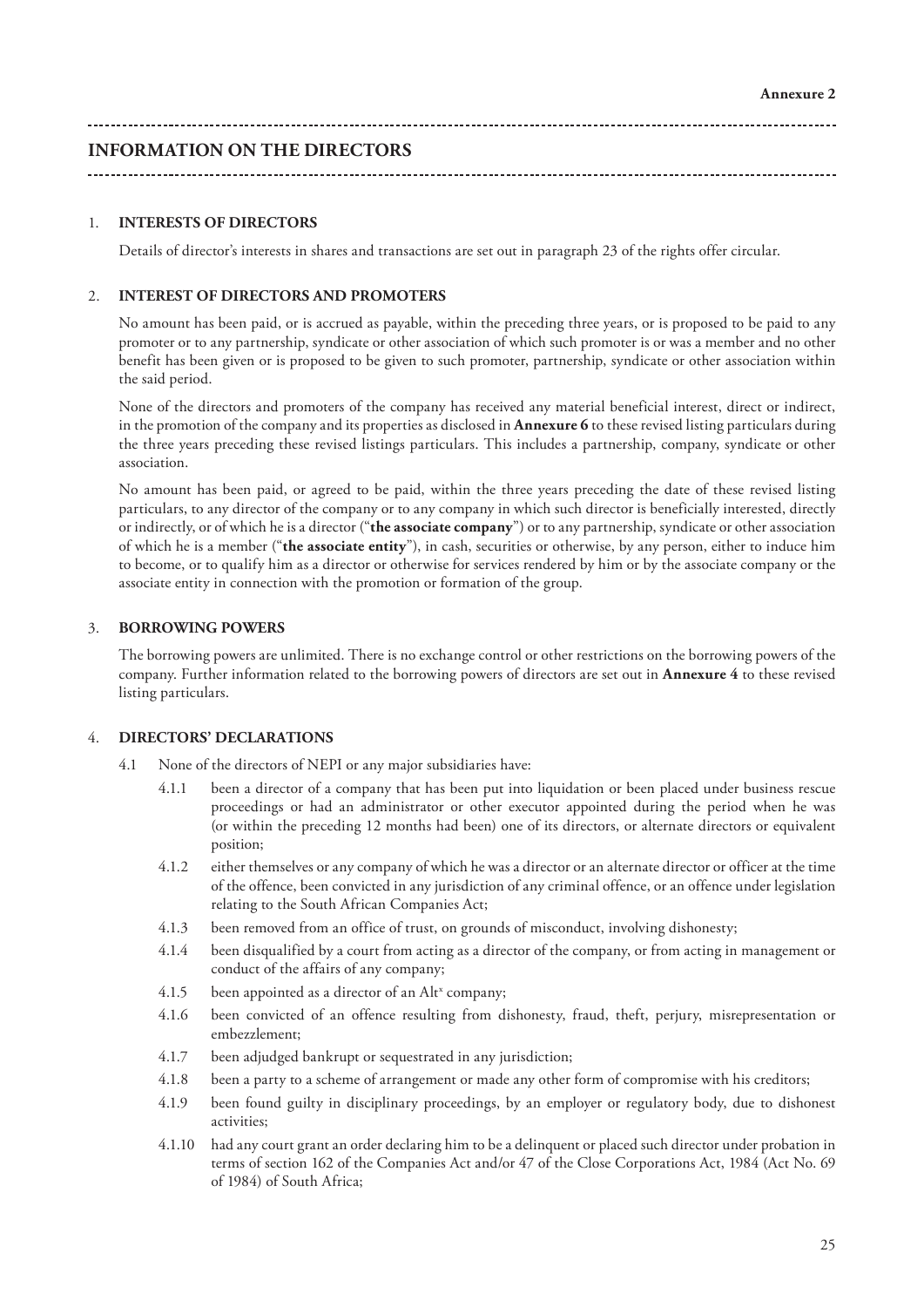- 4.1.11 been barred from entry into any profession or occupation;
- 4.1.12 entered into any compulsory liquidations, administrations or partnership voluntary arrangements of any partnerships where such person is or was a partner at the time of or within the 12 months preceding such event;
- 4.1.13 entered into receiverships of any asset(s) of such person or of a partnership of which the person is or was a partner at the time of, or within the 12 months preceding, such event; or
- 4.1.14 been convicted in any jurisdiction of any criminal offence, or an offence under legislation relating to the South African Companies Act.

#### 5. **DIRECTORS' EMOLUMENTS**

5.1 The emoluments of the directors for the year ended 31 December 2012 are set out in the table below:

|                            | salaries | Basic Directors' Other<br>fees | fees | Expense | Pension<br>allowances contributions benefits | Other<br>scheme material | Commission<br>gain, or profit<br>arrangements | <b>Bonuses</b><br>and other<br>sharing performance<br>payments | Total     |
|----------------------------|----------|--------------------------------|------|---------|----------------------------------------------|--------------------------|-----------------------------------------------|----------------------------------------------------------------|-----------|
| <b>Director</b>            | €        | €                              | €    | €       | €                                            | €                        | €                                             | €                                                              | €         |
| <b>Executive directors</b> |          |                                |      |         |                                              |                          |                                               |                                                                |           |
| Martin Slabbert            |          | 178 254                        |      |         |                                              |                          |                                               |                                                                | $-178254$ |
| Victor Semionov            |          | 83 0 89                        |      |         |                                              |                          |                                               |                                                                | $-83089$  |
| Non-executive<br>directors |          |                                |      |         |                                              |                          |                                               |                                                                |           |
| Dan Pascariu               |          | 29 140                         |      |         |                                              |                          |                                               |                                                                | 29 140    |
| Desmond de Beer            |          | 30 670                         |      |         |                                              |                          |                                               |                                                                | 30 670    |
| Dewald Joubert             |          | 27 0 96                        |      |         |                                              |                          |                                               |                                                                | 27 09 6   |
| Michael Mills              |          | 25 0 54                        |      |         |                                              |                          |                                               |                                                                | $-25054$  |
| Jeffery Zidel              |          | 32 210                         |      |         |                                              |                          |                                               |                                                                | 32 210    |
| Total                      |          | 405 513                        |      |         |                                              |                          |                                               |                                                                | $-405513$ |

5.2 Save for the table above and paragraph 5.5 below, the directors of the company did not receive any emoluments for the year ended 31 December 2012 in the form of:

- 5.2.1 fees for services as a director;
- 5.2.2 management, consulting, technical or other fees paid for such services rendered, directly or indirectly, including payments to management companies, a part of which is then paid to a director of the company;
- 5.2.3 basic salaries;
- 5.2.4 bonuses and performance-related payments;
- 5.2.5 sums paid by way of expense allowance;
- 5.2.6 any other material benefits received;
- 5.2.7 contributions paid under any pension scheme; or
- 5.2.8 any commission, gain or profit-sharing arrangements.
- 5.3 No share options or any other right has been given to a director of the company in respect of providing a right to subscribe for shares in the company.
- 5.4 The table below sets out the number of shares that have been issued and allotted in terms of a share incentive scheme for the directors in 2012.

|                        | Date         | <b>Share</b> issue | Number of     |
|------------------------|--------------|--------------------|---------------|
| Director               | of issue     | price              | shares issued |
| Martin Slabbert        | 12 June 2012 | $\epsilon$ 3.28    | 400 000       |
| <b>Victor Semionov</b> | 12 June 2012 | $\epsilon$ 3.28    | 250 000       |
| <b>Total</b>           |              |                    | 650 000       |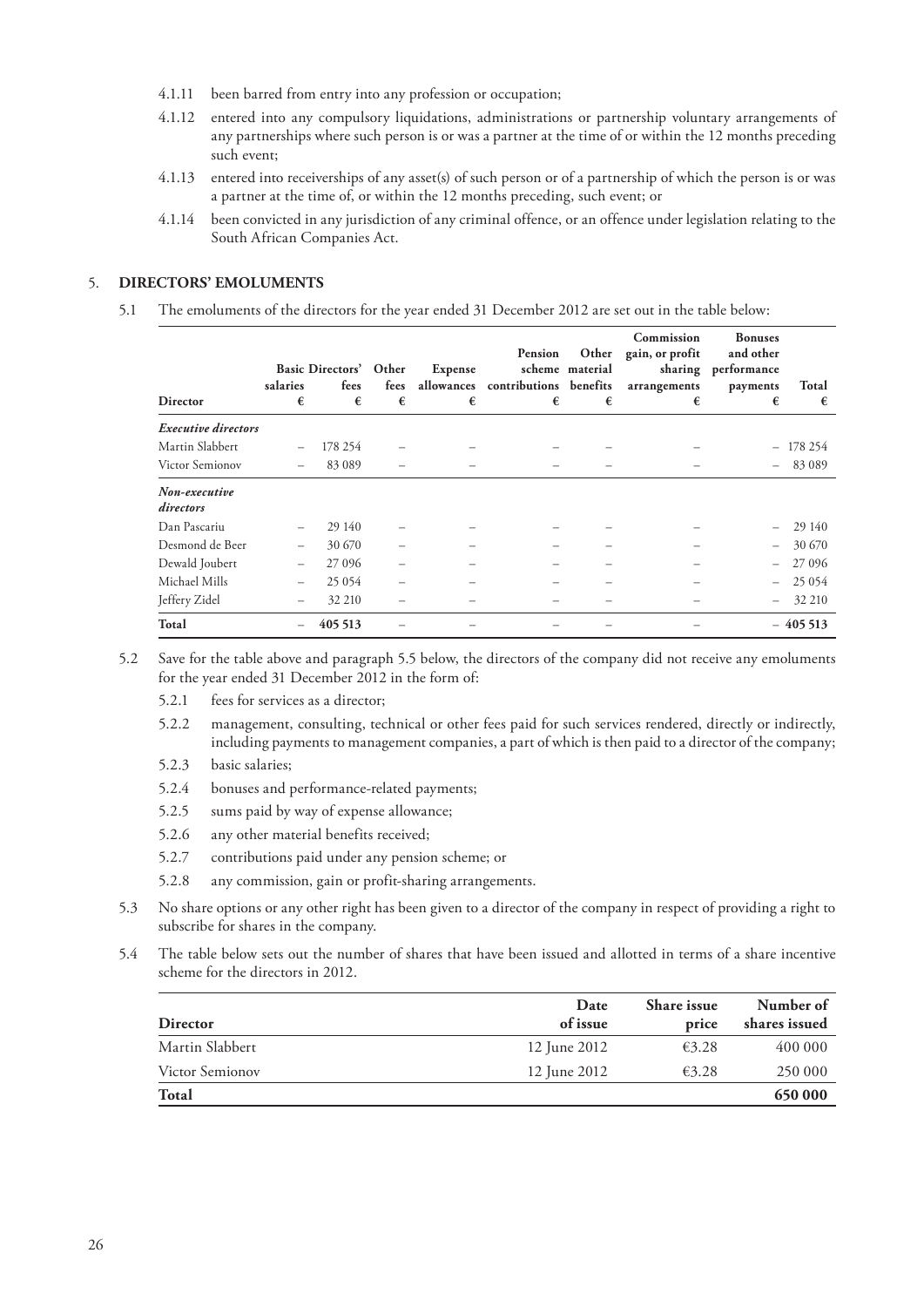- 5.5 Martin Slabbert received €17 013 and Victor Semionov received €5 444 from subsidiaries in addition to the directors fees in paragraph 5.1 above. Other than as disclosed in this paragraph 5.5, the directors did not receive any remuneration or benefit in any form from any subsidiary, joint venture or third party management or advisory company.
- 5.6 The company has not paid any other fees or incurred any fees that are payable to a third party in *lieu* of directors' fees.
- 5.7 The remuneration received by any of the directors will not be varied as a consequence of the rights offer.
- 5.8 The company has not entered into any contracts relating to the directors' and managerial remuneration, secretarial and technical fees and restraint payments.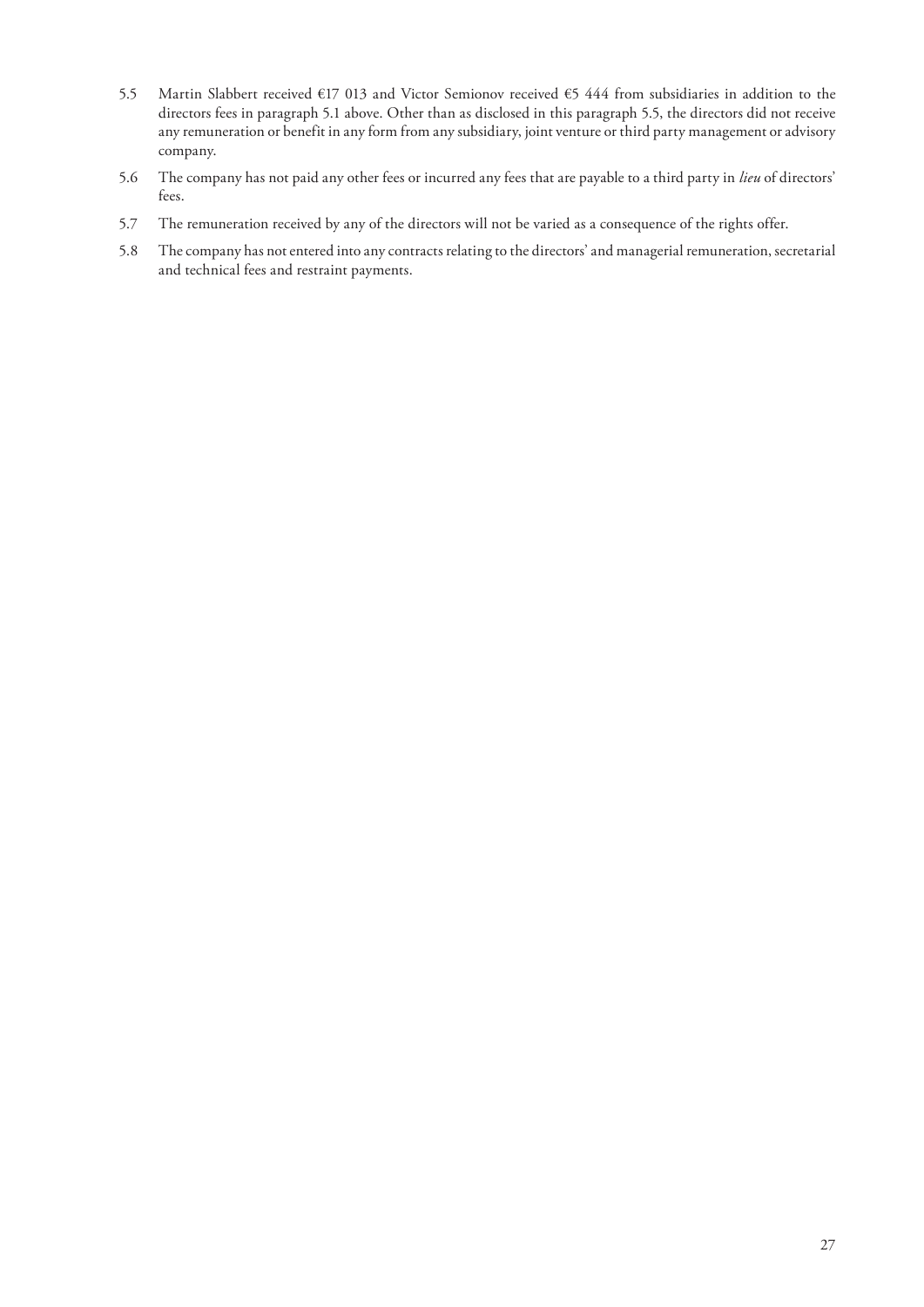**CURRENT AND PAST DIRECTORSHIPS**

 $\sim$ 

The table below lists the companies and partnerships of which each director of the company is currently a director or partner as well as the companies and partnerships of which each director of the company was a director or partner over the five years preceding these revised listing particulars:

| <b>Director</b>      | Current directorships and partnerships                                                                                                                                                                                                                                                                                                                                                                           | Directorships and partnerships held in the last<br>five years                                                                                                                                                                                                                                                                                                                                                                                                |
|----------------------|------------------------------------------------------------------------------------------------------------------------------------------------------------------------------------------------------------------------------------------------------------------------------------------------------------------------------------------------------------------------------------------------------------------|--------------------------------------------------------------------------------------------------------------------------------------------------------------------------------------------------------------------------------------------------------------------------------------------------------------------------------------------------------------------------------------------------------------------------------------------------------------|
| <b>Michael Mills</b> | Atlas Medical Resources Limited<br>New Europe Property (BVI) Limited<br>Pentavia Limited<br>Ultrasis plc<br>World Food Heroes Limited<br>New Europe Property Investments plc                                                                                                                                                                                                                                     | Advance Value Realisation Company Limited<br>Athanor Capital Partners Limited<br>China Growth Trust plc<br>Drew Scientific Group plc<br>International British Schools plc<br>Intramezzo Limited<br>Learning Angles Limited<br>Legacy Distribution Group Inc (US)<br><b>Onestop Logistics Limited</b><br>RMR Design Associates Limited<br>S Daniels plc<br>Talent Group plc (formerly RMR plc)<br>City and Merchant Group plc<br>Zenith International Limited |
| Dewald Joubert       | Alderamin Limited<br>Amplain Limited<br>AngloGold Ashanti Holdings Plc<br>(LSE-listed debt securities)                                                                                                                                                                                                                                                                                                           | Marble Arch Capital plc<br>32 Athol Street Limited<br>AngloGold Finance Australia Limited<br>AngloGold Ashanti International Services<br>Limited                                                                                                                                                                                                                                                                                                             |
|                      | AngloGold Ashanti Holdings Finance Plc<br>Argosy Capital Limited<br>Argosy Employee Incentive Limited<br>Argosy Equity Partners Limited<br>Argosy Services Limited<br>Artisan Investments Projects 10Llimited<br>Artisan Real Estate Investors Limited<br>Attman Limited<br>Attventure International Limited<br><b>Behrens Limited</b><br>Berlin Property Holdings Limited<br>Berlin Property Management Limited | Amplats (IOM) Limited<br>Anglo American International (I.O.M.) Limited<br><b>Bleustar Limited</b><br>Dimension Data Commerce Centre Limited<br>Dimension Data Global Management Services<br>Limited<br>Discus Holdings Limited<br>Discus Limited<br>Echo Delta (Holdings) PCC Limited<br>Efidium Limited<br>Engen International Marketing Limited<br>First Anchorage Investments Limited<br>First Mainsail Company Limited                                   |
|                      | Capfin Partners Limited<br>Carmi Investments Limited<br>Commprop Opportunities Company Limited<br>Croatian Property Holdings Limited<br>Culman Limited<br>Gropius limited                                                                                                                                                                                                                                        | Heliette Limited<br>JCI (Isle of Man) Limited<br>JCI East African Exploration Company Limited<br>Juxta Limited<br>Lindfield Limited<br>Maitland Advisory (IOM) Limited                                                                                                                                                                                                                                                                                       |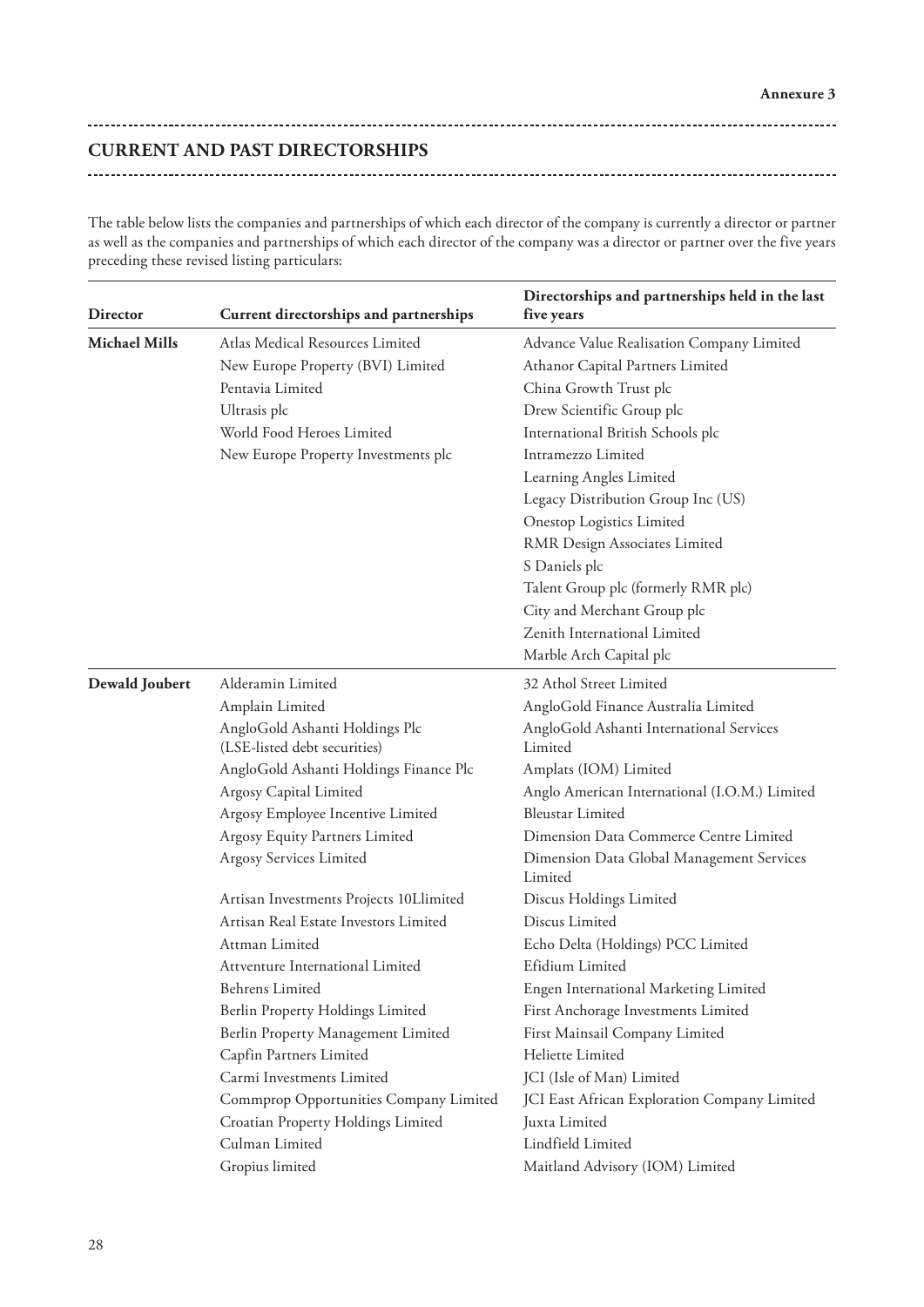| Director        | Current directorships and partnerships                | Directorships and partnerships held in the last<br>five years |
|-----------------|-------------------------------------------------------|---------------------------------------------------------------|
|                 | Hitzig Limited                                        | Maitland Asset Management (IOM) Limited                       |
|                 | Ipomen Limited                                        | Marbras (Guernsey) Limited                                    |
|                 | Kollhoff Limited                                      | <b>MAS REI</b>                                                |
|                 | MAS (IOM) 1 Limited                                   | MAS (IOM) Holdings Limited                                    |
|                 | MAS Property Advisors Limited                         | MAS BVI Holdings Limited                                      |
|                 | Mergon Property Investments 1 Limited                 | Murray & Roberts Guernsey Limited                             |
|                 | Mergon Property Investments 2 Limited                 | Nilofar Investments Limited                                   |
|                 | Migration Investments Limited                         | Northern Worldwide Limited                                    |
|                 | Nampak Insurance Company Limited                      | Pangea Diamondfields Plc.                                     |
|                 | Nampak International Limited                          | Perianth Limited                                              |
|                 | New Europe Property (BVI) Limited                     | Planum Holdings Limited                                       |
|                 | New Europe Property Investments plc                   | Raufard Limited                                               |
|                 | Otto Limited                                          | Samax Resources Limited                                       |
|                 | Reoc Limited                                          | Spindle Limited                                               |
|                 | Rohe Limited                                          | Stratton Services Limited (closed)                            |
|                 | Sapphire Trading Limited                              | The Birchman Group Limited                                    |
|                 | Schultes Limited                                      | The First Anchorage Company (PTC) Limited                     |
|                 | Scop 2003 Investments Limited                         | Vannin Energy Limited                                         |
|                 | Senate Limited                                        | Vilazuan Holdings S A                                         |
|                 | Tarlatantic Financial Services Limited                | Ware Limited                                                  |
|                 | TradeSwitch Limited                                   | Woodland Investment Company (Proprietary)<br>Limited          |
|                 | Zaniah Limited<br>Theseus Trustees Bermuda Limited    |                                                               |
|                 |                                                       |                                                               |
| Dan Pascariu    | Unicredit Tiriac Bank                                 | UniCredit CAIB Securities Romania                             |
|                 | TAROM Romanian Air Transport                          | UniCredit CAIB Romania                                        |
|                 | New Europe Property (BVI) Ltd                         | SIF Muntenia                                                  |
|                 | New Europe Property Investments plc                   |                                                               |
|                 | <b>ROMALTYN</b>                                       |                                                               |
|                 | Fabryo Corporation SRL                                |                                                               |
| Desmond de Beer | Beaulieu College Properties (Proprietary)<br>Limited  | Amber Peek Investments (Proprietary) Limited                  |
|                 | Beaulieu College (Proprietary) Limited                | Autumn Wizard Trading (Proprietary) Limited                   |
|                 | Diversified Properties (Proprietary) Limited          | Beaulieu School Properties (Proprietary) Limited              |
|                 | Diversified Properties 2 (Proprietary) Limited        | <b>Boudoir Properties CC</b>                                  |
|                 | Fortress Asset Managers (Proprietary) Limited         | Diversified Property Fund Limited                             |
|                 | Hollyrood Investments (Proprietary) Limited           | Evaton Plaza Shareblock (Proprietary) Limited                 |
|                 | Indian Gold Investments (Proprietary) Limited         | Fortress Income 1 (Proprietary) Limited                       |
|                 | Kyalami Preparatory Holdings (Proprietary)<br>Limited | Fortress Income 2 (Proprietary) Limited                       |
|                 | Kyalami Preparatory School (Proprietary)<br>Limited   | Fortress Income 3 (Proprietary) Limited                       |
|                 | New Europe Property (BVI) Limited                     | Fortress Income 4 (Proprietary) Limited                       |
|                 | New Europe Property Investments plc                   |                                                               |
|                 | Optimprops 3 (Proprietary) Limited                    | Fortress Income 5 (Proprietary) Limited                       |
|                 | Propateez 62 (Proprietary) Limited                    | Fortress Income Fund Limited                                  |
|                 |                                                       |                                                               |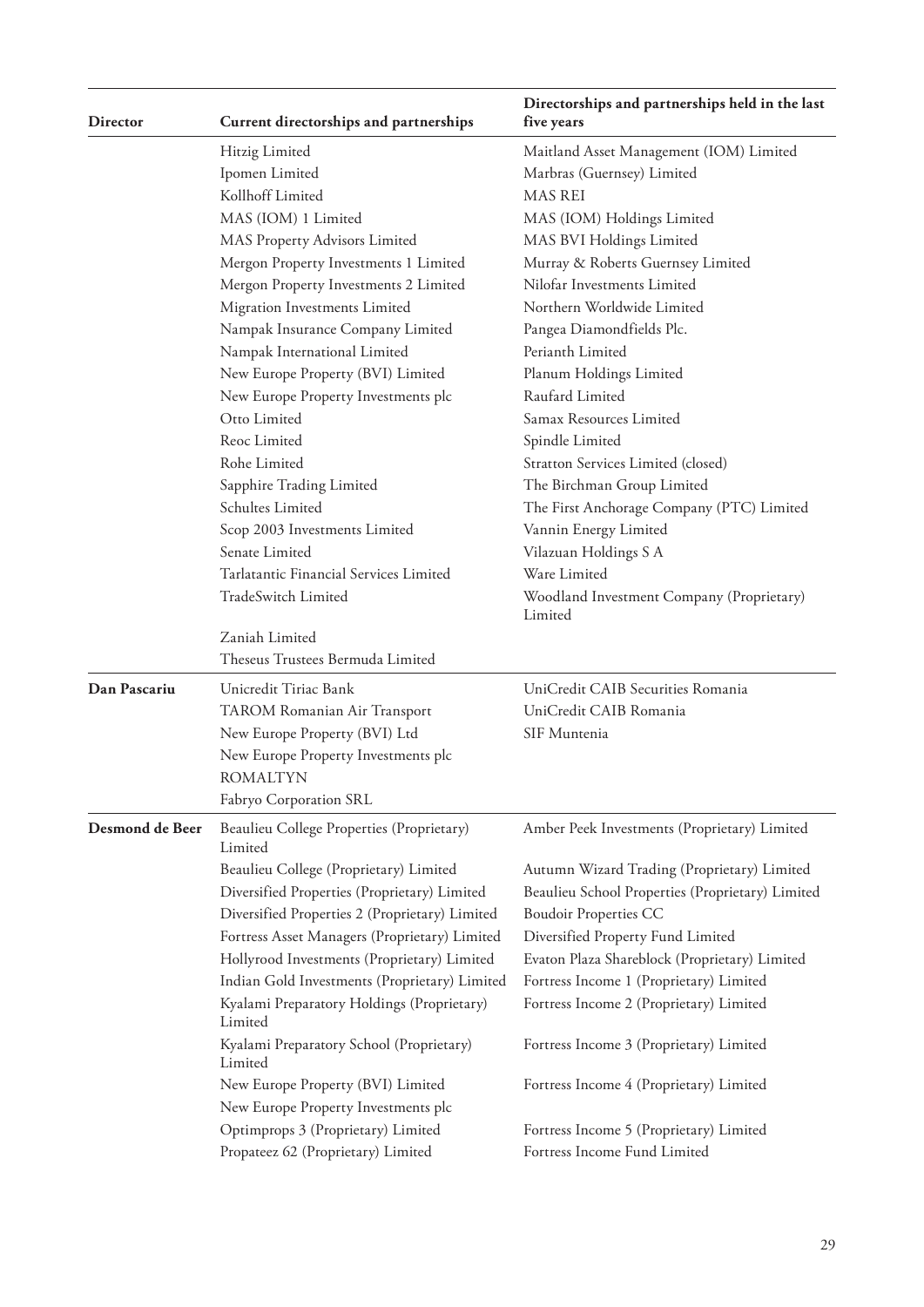| <b>Director</b>        | Current directorships and partnerships                   | Directorships and partnerships held in the last<br>five years |
|------------------------|----------------------------------------------------------|---------------------------------------------------------------|
|                        | Pure Diamond Investments (Proprietary)<br>Limited        | Jsa Investments (Proprietary) Limited                         |
|                        | Resilient Properties (Proprietary) Limited               | King Bee Properties (Proprietary) Limited                     |
|                        | Resilient Properties 2 (Proprietary) Limited             | New Heights 471 (Proprietary) Limited                         |
|                        | Resilient Property Income Fund Limited                   | Nquthu Plaza Shareblock (Proprietary) Limited                 |
|                        |                                                          | Pangbourne Properties Limited                                 |
|                        |                                                          | Property Fund Managers Limited                                |
|                        |                                                          | Resilient Capital (Proprietary) Limited                       |
|                        |                                                          | Resilient Property Management (Proprietary)<br>Limited        |
|                        |                                                          | Southern Palace Investments 19 (Proprietary)<br>Limited       |
|                        |                                                          | Tiradeprops 152 (Proprietary) Limited                         |
| Jeffrey Zidel          | ERF 2395 Kempton Park (Proprietary) Limited              | Ambit Property Limited                                        |
|                        | Fortress Income Fund Limited                             | Erf 732 New Redruth (Proprietary) Limited                     |
|                        | Maxtrade Seven (Proprietary) Limited                     | Diversified Properties 2 (Proprietary) Limited                |
|                        | New Europe Property Investments plc                      | Heavenly Blue Property Invest Close Corporation               |
|                        | New Europe Property (BVI) Limited                        | Mazow Property Investments Close Corporation                  |
|                        | Nepi Investment Management Limited                       | Portuguese Property Promotions (Proprietary)<br>Limited       |
|                        | Lesotho Properties                                       | Resilient Properties (Proprietary) Limited                    |
|                        | Property Index Tracker Managers (Proprietary)<br>Limited | Resilient Capital (Proprietary) Limited                       |
|                        | South African Council of Shopping Centres<br><b>NPC</b>  | Resilient Properties 2 (Proprietary) Limited                  |
|                        | Zicor Property Projects (Pty) Limited                    | Resilient Property Management (Proprietary)<br>Limited        |
|                        |                                                          | Resilient Property Income Fund Limited                        |
|                        |                                                          | Springs Welgedacht Townships Limited                          |
|                        |                                                          | Tamcor Three (Proprietary) Limited                            |
| <b>Martin Slabbert</b> | New Europe Property Investments plc                      | Deloitte Central Europe                                       |
|                        | New Europe Property (BVI) Limited                        | Established Investments (Proprietary) Limited                 |
|                        | NEPI Investment Management Limited                       | National Cerial Holdings (Proprietary) Limited                |
|                        | NEPI Investment Management SA                            | National Cerial Investments (Proprietary)<br>Limited          |
|                        | NEPI Bucharest One SRL                                   | Premier Foods Limited                                         |
|                        | NEPI Bucharest Two SRL                                   | Virgin Active (South Africa) (Proprietary)<br>Limited         |
|                        | NEPI Bucharerst Three SRL                                |                                                               |
|                        | General Investment SRL                                   |                                                               |
|                        | General Building Management SRL                          |                                                               |
|                        | Connect Investment SRL                                   |                                                               |
|                        | BelRom Sase SRL                                          |                                                               |
|                        | Unique Delamode SRL                                      |                                                               |
|                        | Floreasca Business Park SRL                              |                                                               |
|                        | Third Way Capital SRL                                    |                                                               |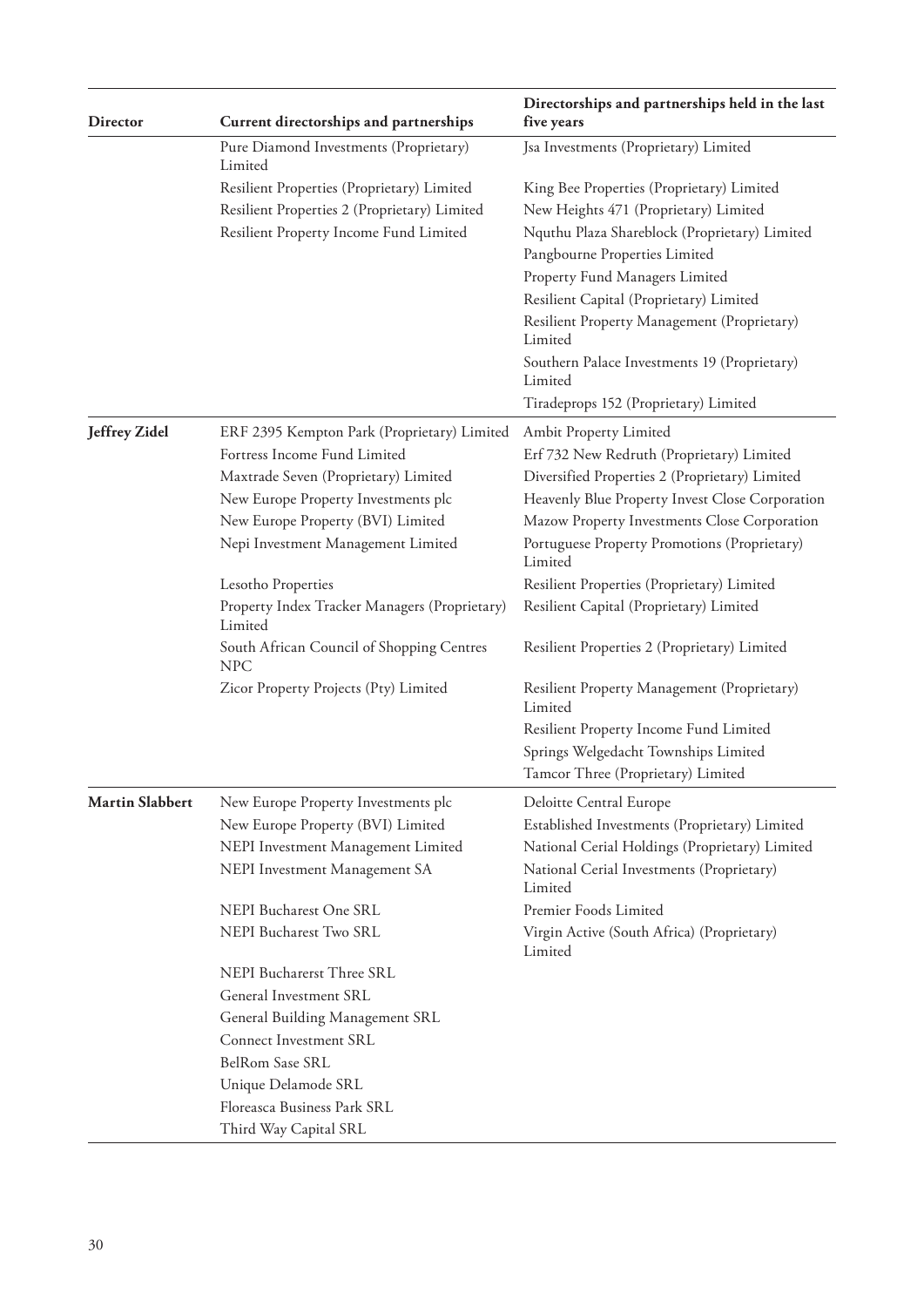| <b>Director</b>        | Current directorships and partnerships                                                                                                                                                                                                                                                                                                                                                                                                                                                                                                                                                                                                                                                                                                                                                                                                                                                                                                                                                                                                        | Directorships and partnerships held in the last<br>five years                                                            |
|------------------------|-----------------------------------------------------------------------------------------------------------------------------------------------------------------------------------------------------------------------------------------------------------------------------------------------------------------------------------------------------------------------------------------------------------------------------------------------------------------------------------------------------------------------------------------------------------------------------------------------------------------------------------------------------------------------------------------------------------------------------------------------------------------------------------------------------------------------------------------------------------------------------------------------------------------------------------------------------------------------------------------------------------------------------------------------|--------------------------------------------------------------------------------------------------------------------------|
| <b>Victor Semionov</b> | New Europe Property Investments plc<br>New Europe Property (BVI) Limited<br>New Europe Property NV<br>NE Property Cooperty UA<br>NEPI Investment Management Limited<br>Nepi Bucharest One S.R.L.<br>Nepi Bucharest Two S.R.L.<br>Ploiesti Shopping City S.R.L. (former Nepi<br><b>Bucharest Three)</b><br>Nepi Investment Management S.A<br>Braila Promenada Mall S.R.L.<br>General Investment S.R.L.<br>General Building Management S.R.L.<br>Victoriei Office Building S.R.L.<br>Floreasca Business Park S.R.L.<br>Brasov Shopping City S.R.L.<br>Nepi Seven Business Management S.R.L.<br>Nepi Eight Development & Management<br>S.R.L.<br>Nepi Nine Investment Development S.R.L.<br>Nepi Ten Development Solutions S.R.L.<br>Nepi Eleven Real Estate Development S.R.L.<br>Nepi Twelve Property Solutions S.R.L.<br>Timisoara Office Building S.A.<br>Timisoara City Business Centre S.A.<br>Zircon Properties S.R.L.<br>Targu Jiu Development S.R.L.<br>Distinct Services S.R.L.<br><b>BVB</b> Real Estate SA<br>Galaxis Project S.R.L. | Natur-Bravo SA                                                                                                           |
| Alexandru Morar        | Braila Promenada Mall S.R.L.<br>Brasov Shopping City S.R.L.<br><b>BVB</b> Real Estate SA<br>Cluj Business Centre S.R.L.<br>Connect Investment S.R.L.<br>Distinct Services S.R.L.<br>Floreasca Business Park S.R.L.<br>Galaxis Project S.R.L.<br>Nepi Three Building Management S.R.L.<br>Nepi Four Real Estate Solutions S.R.L.<br>Nepi Five Property Development S.R.L.<br>Nepi Seven Business Management S.R.L.<br>Nepi Eight Development & Management<br>S.R.L.<br>Nepi Nine Investment Development S.R.L.<br>Nepi Ten Development Solutions S.R.L.<br>Nepi Eleven Real Estate Development S.R.L.                                                                                                                                                                                                                                                                                                                                                                                                                                          | MPM Land Management SRL<br>Nepi Five Office Tower SRL<br>Nepi Four Tower Building SRL<br>Ploiesti Commercial Gallery SRL |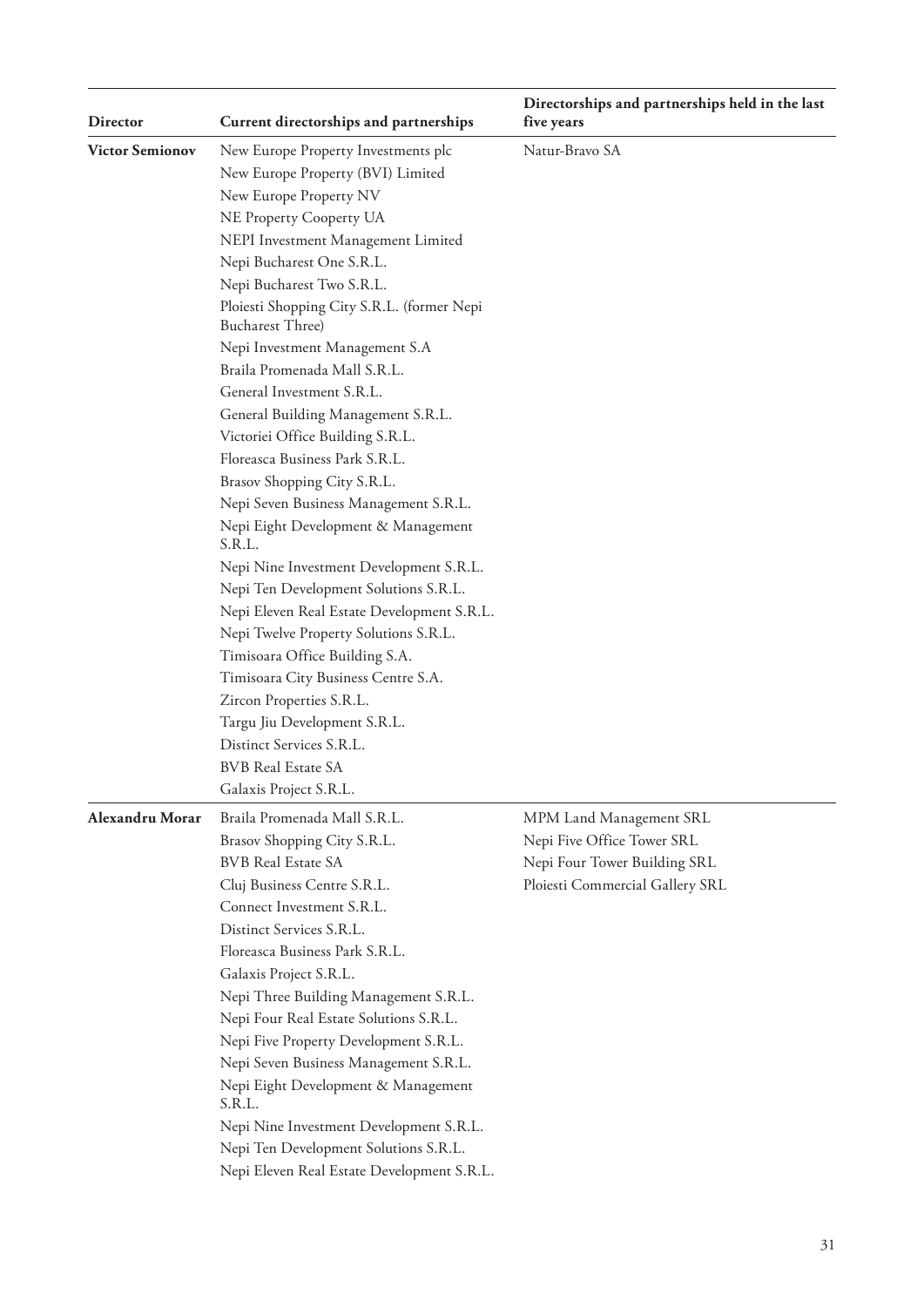| <b>Director</b>  | Current directorships and partnerships           | Directorships and partnerships held in the last<br>five years |
|------------------|--------------------------------------------------|---------------------------------------------------------------|
|                  | Nepi Twelve Property Solutions S.R.L.            |                                                               |
|                  | Otopeni Warehouse and Logistics S.R.L.           |                                                               |
|                  | Targu Jiu Development S.R.L.                     |                                                               |
|                  | Timisoara City Business Centre S.A.              |                                                               |
|                  | Timisoara Office Building S.A.                   |                                                               |
|                  | Victoriei Office Building S.R.L.                 |                                                               |
|                  | Saen Grup Power S.R.L.                           |                                                               |
|                  | New Europe Property (BVI) Limited                |                                                               |
|                  | Rockcastle Global Real Estate Company<br>Limited |                                                               |
| Tiberiu Smaranda | Brasov Shopping City S.R.L.                      | TIB Pro Consult SRL                                           |
|                  | <b>BVB Real Estate SA</b>                        |                                                               |
|                  | Nepi Four Real Estate Solutions S.R.L.           |                                                               |
|                  | Nepi Five Property Development S.R.L.            |                                                               |
|                  | Nepi Six Development S.R.L.                      |                                                               |
|                  | Nepi Eleven Real Estate Development S.R.L.       |                                                               |
|                  | Nepi Twelve Property Solutions S.R.L.            |                                                               |
|                  | Targu Jiu Development S.R.L.                     |                                                               |
|                  | Eat Business Management SRL                      |                                                               |
|                  | Nepi Three Building Management SRL               |                                                               |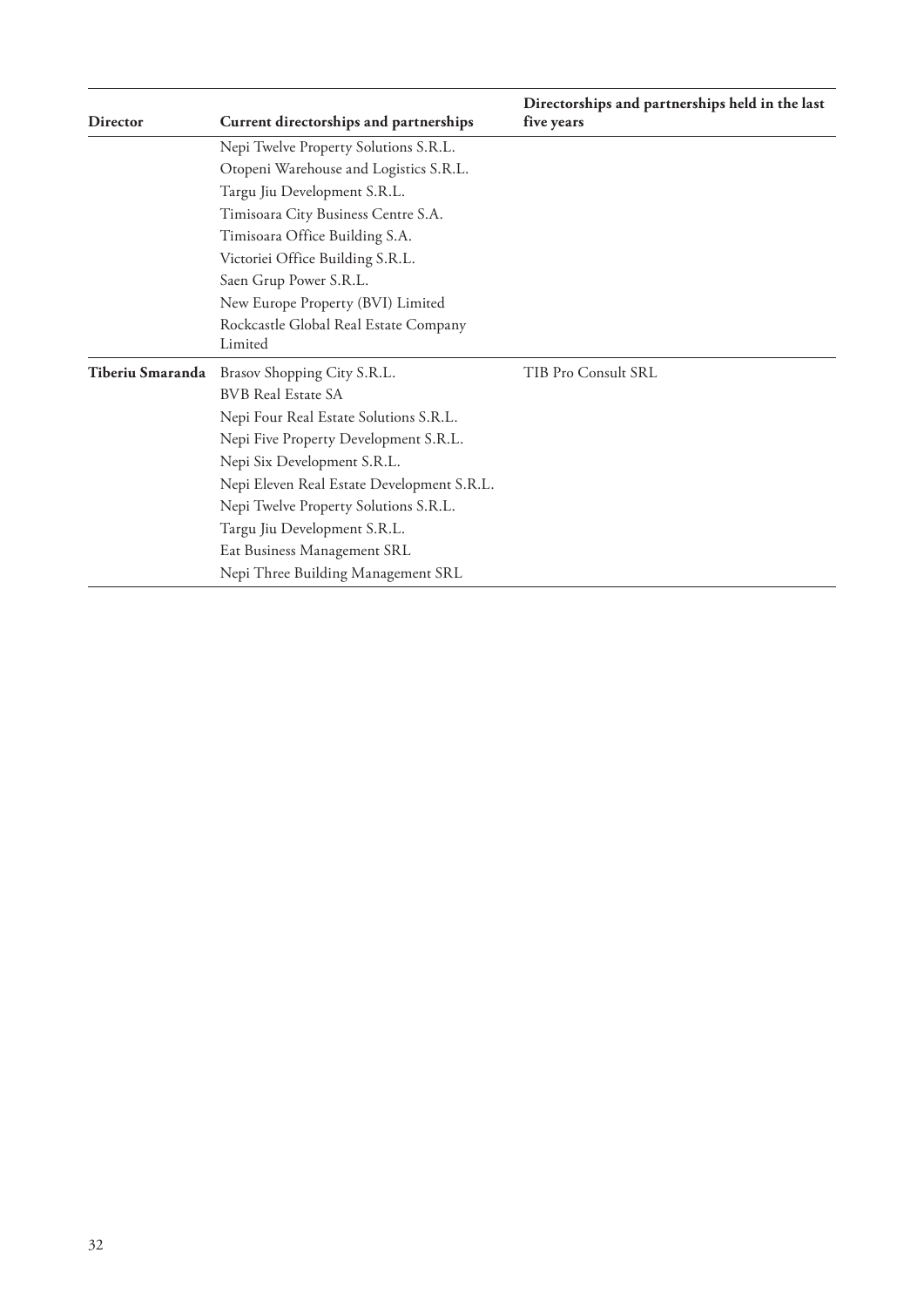# **EXTRACTS FROM THE MEMORANDUM AND ARTICLES OF ASSOCIATION**

The memorandum and articles of association of the company contains, *inter alia*, provisions with the effect of providing for the appointment, qualification, remuneration, borrowing powers and interests of directors and dividends as set out below:

#### "3. **REGISTERED OFFICE**

The Office shall be at such place in the Isle of Man as the Board shall from time to time appoint.

#### B. **SHARE CAPITAL**

#### 4. **SHARE CAPITAL AMOUNT**

Unless the Company shall by resolution otherwise direct, the amount of share capital of the Company available for issue is €3 000 000 divided into 300 000 000 Ordinary Shares of €0.01 each.

#### 5. **ALLOTMENT (AND PRE-EMPTION RIGHTS)**

#### 5.1 **Shares under the control of the Directors**

Subject to the Act, the following provisions of these Articles and any resolution of the Company, all unissued shares in the Company shall be at the disposal of the Board and they may allot, grant options over or otherwise deal with or dispose of them to such persons, at such times and on such terms as the Board may decide.

Securities in each class for which listing is applied on the JSE must rank *pari passu* in respect of all rights.

#### 5.2 **Pre-emption rights on allotment**

Subject as indicated in Article 5.3 and unless the Company shall by special resolution otherwise direct, unissued equity securities in the capital of the Company shall only be allotted for cash in accordance with the provisions of this Article:

- 5.2.1 all equity securities to be allotted (the "**offer shares**") shall first be offered to the members of the Company who the Directors determine can be offered such offer shares without the Company incurring securities offering compliance costs which, in the opinion of the Directors, would be burdensome given the number of members in the relevant jurisdiction in relation to which such compliance costs would be incurred (the "**relevant members**");
- 5.2.2 the offer to relevant members set out in Article 5.2.1 (the "**offer**") shall be made in proportion to the existing holdings of shares of relevant members;
- 5.2.3 the offer shall be made by written notice (the "**offer notice**") from the Directors specifying the number and price of the offer shares and shall invite each relevant member to state in writing within a period, not being less than 14 days, whether they are willing to accept any offer shares and, if so, the maximum number of offer shares they are willing to take;
- 5.2.4 at the expiration of the time specified for acceptance in the offer notice the Directors shall allocate the offer shares to or amongst the relevant members who shall have notified to the Directors of their willingness to take any of the offer shares but so that no relevant member shall be obliged to take more than the maximum number of shares notified by him under Article 5.2.3; and
- 5.2.5 if any offer shares remain unallocated after the offer, the Directors shall be entitled to allot, grant options over or otherwise dispose of those shares to such persons on such terms and in such manner as they think fit save that those shares shall not be disposed of on terms which are more favourable to their subscribers than the terms on which they were offered to the relevant members.
- 5.3 The provisions of Article 5.2 are dis-applied in respect of any allotments of equity securities of the Company so that, subject to the Listings Requirements of the JSE Limited and the AIM Rules for Companies issued by London Stock Exchange plc, the directors are authorised to issue shares for cash, on the basis, *inter alia*, that:
	- 5.3.1 this authority will only be valid until the company's next annual general meeting or for 15 months from the date of this resolution, whichever period is shorter;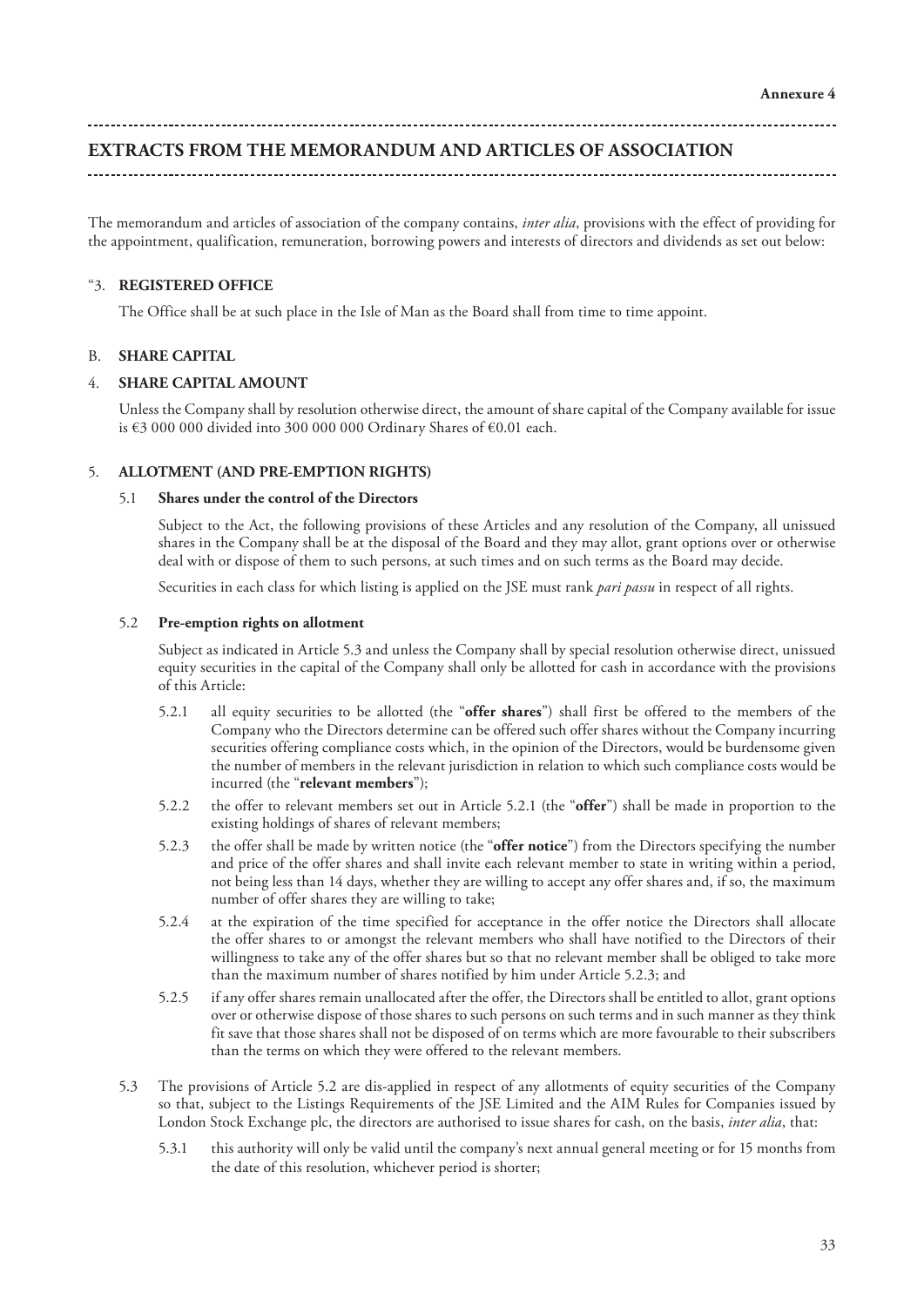#### 6. **POWER TO ATTACH RIGHTS AND ISSUE REDEEMABLE SHARES**

#### 6.1 **Rights attaching to shares**

Subject to the provisions of the Act and to any special rights for the time being attached to any existing shares, any shares may be allotted or issued with or have attached to them such preferred, deferred or other special rights or restrictions whether in regard to dividends, voting, transfer, return of capital or otherwise as the Company may from time to time by resolution determine or if no such resolution has been passed, or so far as the resolution does not make specific provision, as the Board may determine.

#### C. **VARIATION OF CLASS RIGHTS**

#### 15. **SANCTION TO VARIATION**

15.1 Subject to the provisions of the Act, if at any time the share capital of the Company is divided into shares of different classes any of the rights for the time being attached to any share or class of shares in the Company (and notwithstanding that the Company may be or be about to be in liquidation) may (unless otherwise provided by the terms of issue of the shares of that class) be varied or abrogated in such manner (if any) as may be provided by such rights or, in the absence of any such provision, either with the consent in writing of the holders of not less than three quarters in par value of the issued shares of the class or with the sanction of a special resolution passed at a separate general meeting of the holders of shares of the class duly convened and held as provided in these Articles (but not otherwise). The foregoing provisions of this Article shall apply also to the variation or abrogation of the special rights attached to some only of the shares of any class as if each group of shares of the class differently treated formed a separate class the separate rights of which are to be varied. Subject to the terms of issue or the rights attached to any shares the rights or privileges attached to any class of shares shall be deemed not to be varied or abrogated by the Board resolving that a class of shares is to become or to cease to be a Participating Security.

#### 16. **CLASS MEETINGS**

All the provisions in these Articles as to general meetings shall *mutatis mutandis* apply to every meeting of the holders of any class of shares save that:

- 16.1 the quorum at every such meeting shall be one or more persons holding or representing by proxy at least one-third of the par value paid up on the issued shares of the class;
- 16.2 every holder of shares of the class present in person or by proxy may demand a poll;
- 16.3 each such holder shall on a poll be entitled to one vote for every share of the class held by him; and
- 16.4 if at any adjourned meeting of such holders, such quorum as aforesaid is not present, not less than one person holding shares of the class who is present in person or by proxy shall be a quorum.

#### 17. **DEEMED VARIATION**

Subject to the terms on which any shares may be issued, the rights or privileges attached to any class of shares shall be deemed to be varied or abrogated by the reduction of the capital paid up on such shares or by the allotment of further shares ranking in priority for the payment of a dividend or in respect of capital or howsoever or which confer on the holders voting rights more favourable than those conferred by such first mentioned shares but shall not be deemed to be varied or abrogated by the creation or issue of any new shares ranking *pari passu* in all respects (save as to the date from which such new shares shall rank for dividend) with or subsequent to those already issued or by the purchase or redemption by the Company of its own shares in accordance with the provisions of the Act and these Articles.

#### H. **TRANSFER OF SHARES**

#### 39. **FORM OF TRANSFER**

Each member may transfer all or any of his shares in the case of certificated shares by instrument of transfer in writing in any usual form or in any form approved by the Board or in the case of uncertificated shares without a written instrument in accordance with the Uncertificated Regulations. Any written instrument shall contain the business or residential address of the transferee and be executed by or on behalf of the transferor and (in the case of a transfer of a share which is not fully paid up) by or on behalf of the transferee. The transferor shall be deemed to remain the holder of such share until the name of the transferee is entered in the Register in respect of it.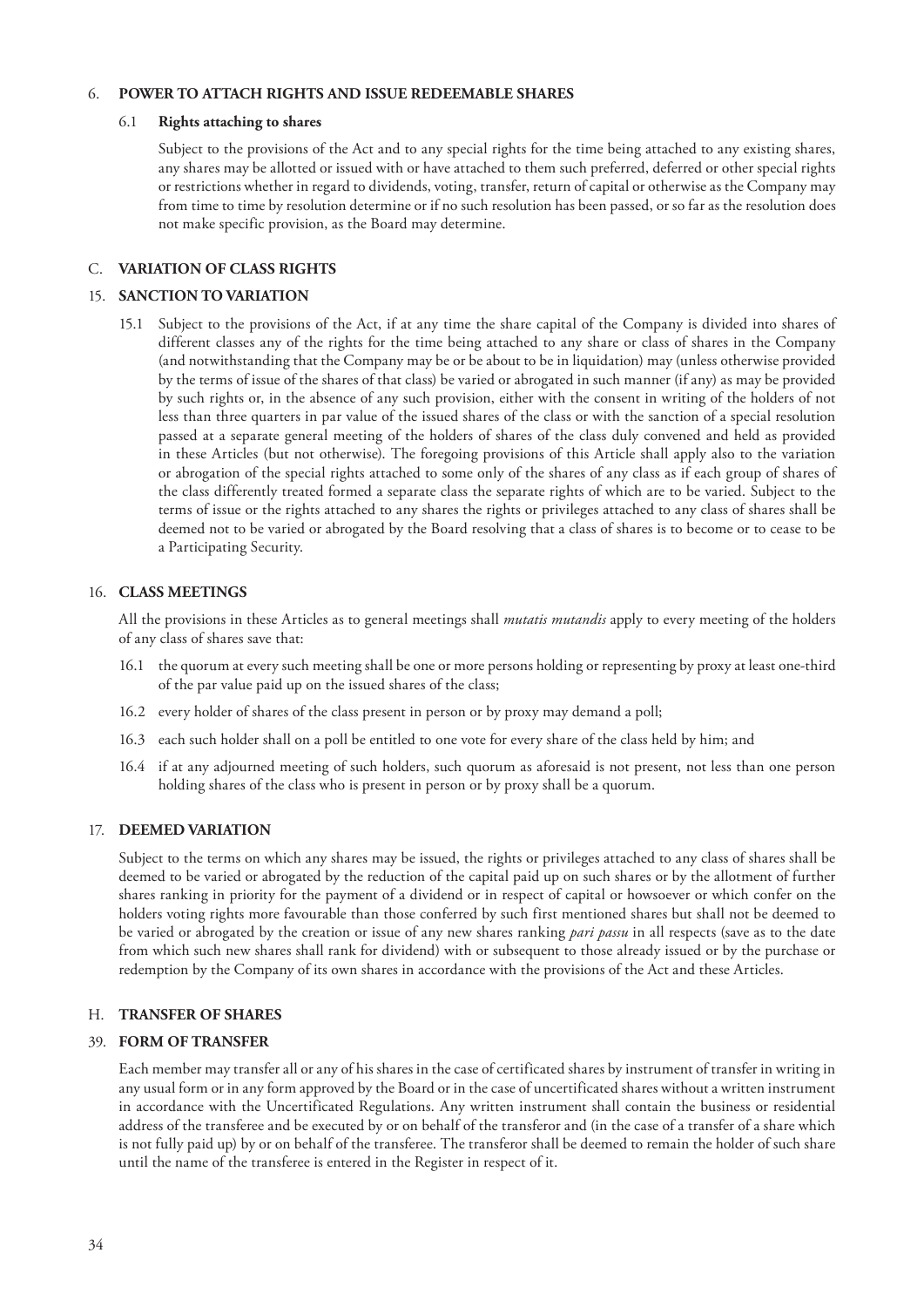# L. **VOTING**

#### 62. **METHOD OF VOTING**

At any general meeting a resolution put to a vote of the meeting shall be decided on a show of hands unless (before or immediately after the declaration of the result of the show of hands or on the withdrawal of any other demand for a poll) a poll is duly demanded. Subject to the provisions of the Act, a poll may be demanded by:

- 62.1 the Chairman of the meeting; or
- 62.2 by at least two members present in person or by proxy having the right to vote at the meeting; or
- 62.3 a member or members present in person or by proxy representing not less than one tenth of the voting rights of all the members having the right to vote at the meeting; or
- 62.4 a member or members present in person or by proxy holding shares conferring a right to vote at the meeting being shares on which an aggregate sum has been paid up equal to not less than one-tenth of the total sum paid up on all the shares conferring that right;
- 62.5 and a demand for a poll by a person as proxy for a member shall be as valid as if the demand were made by the member himself.

# N. **APPOINTMENT, RETIREMENT AND REMOVAL OF DIRECTORS**

#### 79. **NUMBER OF DIRECTORS**

Subject to Article 81, unless and until otherwise determined by the Company by resolution the number of Directors (other than any alternate Directors) shall be not less than four nor more than twelve. A majority of the Directors shall at all times be resident outside the United Kingdom.

#### 80. **POWER OF COMPANY TO APPOINT DIRECTORS**

Subject to the provisions of these Articles, the Company may by resolution appoint a person who is willing to act to be a Director, either to fill a vacancy, or as an addition to the existing Board, and may also determine the rotation in which any additional Directors are to retire, but the total number of Directors shall not exceed any maximum number fixed in accordance with these Articles.

# 81. **POWER OF BOARD TO APPOINT DIRECTORS**

Without prejudice to the power of the Company to appoint any person to be a Director the Board shall have power at any time to appoint any person who is willing to act as a Director, either to fill a vacancy or as an addition to the existing Board, but the total number of Directors shall not exceed any maximum number fixed in accordance with these Articles. Any Director so appointed shall hold office only until the annual general meeting of the Company next following such appointment and shall then be eligible for re-election but shall not be taken into account in determining the number of Directors who are to retire by rotation at that meeting. If not re-appointed at such annual general meeting, he shall vacate office at the conclusion thereof.

#### 85. **NO RETIREMENT ON ACCOUNT OF AGE**

No person shall be or become incapable of being appointed or re-appointed a Director by reason of his having attained the age of seventy or any other age, nor shall any special notice be required in connection with the appointment, reappointment or the approval of the appointment of such person. No Director shall vacate his office at any time by reason of the fact that he has attained the age of seventy or any other age. Life directorships are not permissible.

#### 86. **RETIREMENT BY ROTATION**

#### 86.1 **Number of directors**

At every annual general meeting one third of the Directors who are subject to retirement by rotation or, if their number is not three or a multiple of three, the number nearest to but not exceeding one third shall retire from office by rotation provided that if there is only one Director who is subject to retirement by rotation, he shall retire.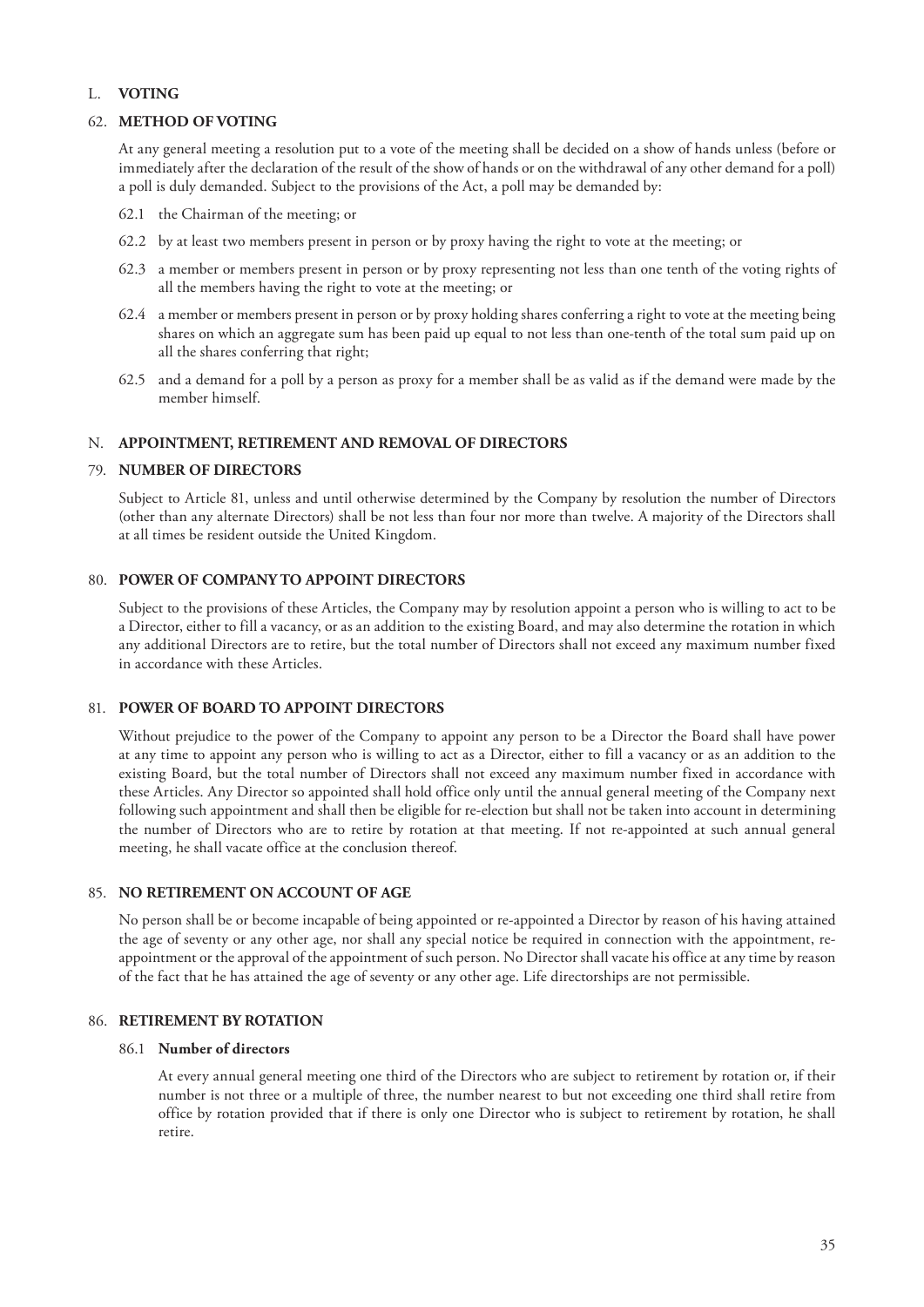#### 86.2 **Identity of directors**

Subject to the requirement of these Articles that a majority of the Directors shall at all times be resident outside the United Kingdom, the Directors to retire by rotation shall include (so far as is necessary to obtain the number required) any Director who wishes to retire and not to offer himself for re-election. Any further Directors so to retire shall (subject as aforesaid) be those of the other Directors subject to retirement by rotation who have been longest in office since their last appointment or re-appointment, but, as between persons who became or were last re-appointed Directors on the same day, those to retire shall (unless they otherwise agree among themselves and subject to the requirement that a majority of the Directors shall at all times be resident outside the United Kingdom) be determined by lot. A Director who retires (whether by rotation or otherwise) shall be eligible for re-election and may, if willing to act, be re-appointed. The Directors to retire on each occasion (both as to numbers and identity) shall be determined by the composition of the Directors at the date of the notice convening the annual general meeting and no Director shall be required to retire or be relieved from retiring or be retired by reason of any change in the number or identity of the Directors after the date of the notice but before the close of the meeting.

#### 86.3 **Re-appointment**

If the Company, at the meeting at which a Director retires by rotation, does not fill the vacancy created by his retirement, the retiring Director shall, if willing to act, be deemed to have been re-appointed unless at the meeting it is expressly resolved not to fill the vacancy or unless a resolution for the reappointment of the Director is put to the meeting and lost or if the retiring Director has given notice in writing to the Company that he is unwilling to be re-elected or where the default in filling the vacancy is due to the moving of a resolution in contravention of Article 84 (Resolution for appointment) or where such Director has attained any retirement age applicable to him as a Director.

#### 86.4 **Timing of retirement**

The retirement of any Director retiring at a general meeting in accordance with this Article shall not have effect until the conclusion of the meeting except where a resolution is passed to elect some other person in the place of the retiring Director or a resolution for his re-election is put to the meeting and lost in which case the retirement shall take effect at the time of election of his replacement or the time of the losing of that resolution as the case may be. A retiring Director who is re-elected or deemed to have been re-elected will continue in office without a break.

#### 87. **REMOVAL BY RESOLUTION**

The Company may by resolution remove any Director before the expiration of his period of office notwithstanding anything in these Articles or in any agreement between the Company and such Director and, without prejudice to any claim for damages which he may have for breach of any contract of service between him and the Company, may (subject to these Articles) by resolution appoint another person who is willing to act to be a Director in his place. Any person so appointed shall be treated, for the purposes of determining the time at which he or any other Director is to retire by rotation, as if he had become a Director on the day on which the person in whose place he is appointed was last appointed or re-appointed a Director. In default of such appointment the vacancy arising upon the removal of a Director from office may be filled by a casual vacancy.

#### 88. **VACATION OF OFFICE BY DIRECTOR**

Without prejudice to any provisions for retirement contained in these Articles the office of a Director shall be vacated if:

- 88.1 he resigns by notice in writing delivered to the Company's registered agent or the Office or tendered at a Board meeting in which event he shall vacate that office on the service of that notice on the Company or at such later time as is specified in the notice or he offers in writing to resign from his office and the Directors resolve to accept such offer; or
- 88.2 he ceases to be a Director by virtue of any provision of the Act, is removed from office pursuant to these Articles or becomes prohibited by law from being a Director (including, without limitation, by virtue of section 93 of the Act); or
- 88.3 he has an interim receiving order made against him, makes any arrangement or compounds with his creditors generally; or
- 88.4 an order is made by any court of competent jurisdiction (whether in the Isle of Man, the United Kingdom or elsewhere) on the ground (howsoever formulated) of mental disorder for his detention or for the appointment of a guardian or receiver or other person to exercise powers with respect to his property or affairs or he is admitted to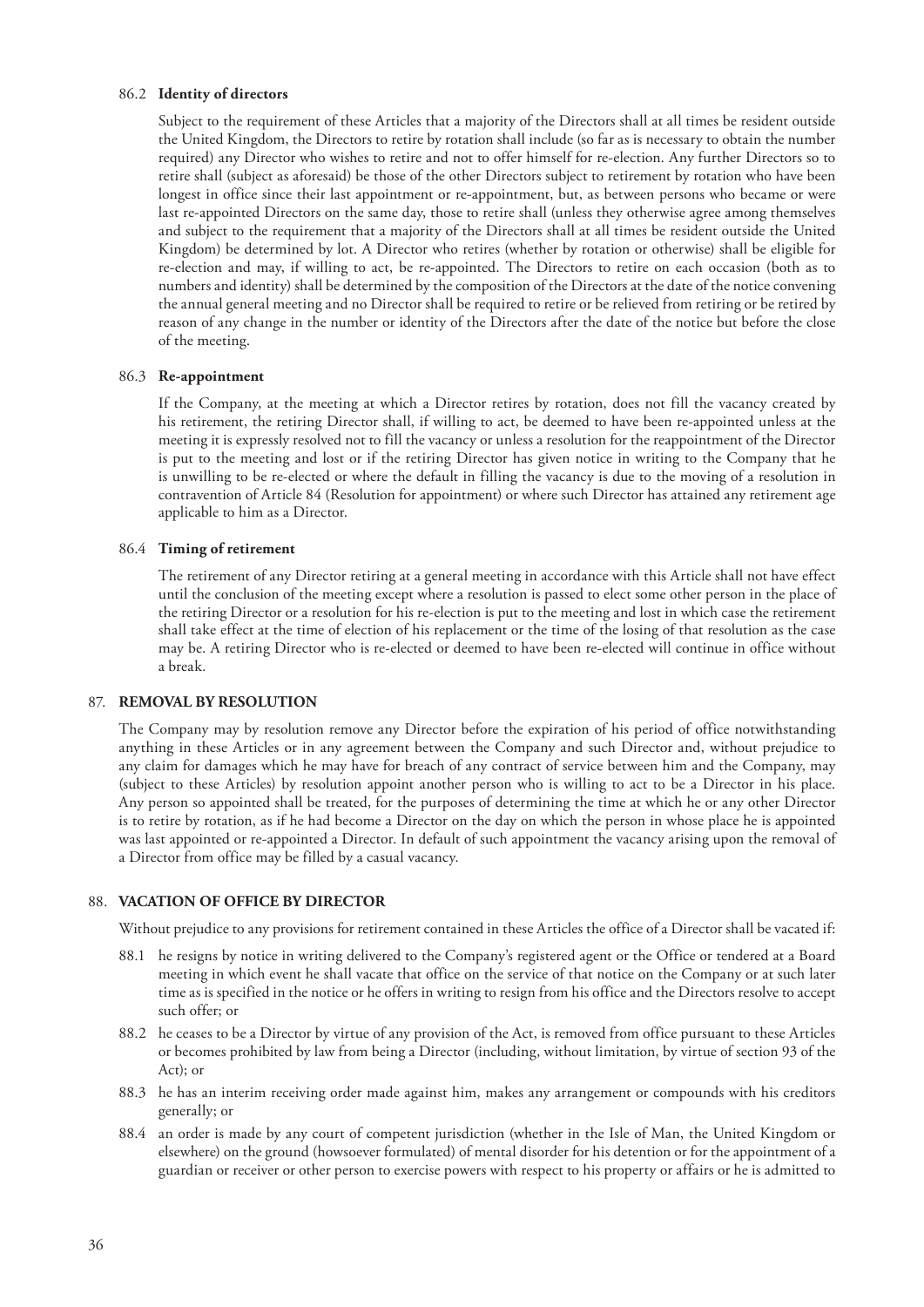hospital in pursuance of an application for admission for treatment under any statute for the time being in force in the Isle of Man or the United Kingdom relating to mental disorder or, in any other territory, in pursuance of an application for admission under analogous legislation or regulations and the Board resolves that his office be vacated; or

- 88.5 he shall be absent, without the permission of the Board from Board meetings for six consecutive months (whether or not an alternate director appointed by him attends) and the Board resolves that his office be vacated; or
- 88.6 he is requested to resign by notice in writing addressed to him at his address as shown in the register of Directors and signed by all the other Directors (without prejudice to any claim for damages which he may have for breach of any contract between him and the Company); or
- 88.7 he is convicted of an indictable offence and the Directors shall resolve that it is undesirable in the interests of the Company that he remains a Director of the Company; or
- 88.8 the conduct of that Director (whether or not concerning the affairs of the Company) is the subject of either (i) an application by the Treasury pursuant to section 26 of the Companies Act 1992 to the Isle of Man High Court or (ii) an investigation by the police of any jurisdiction and the Board shall resolve that it is undesirable that he remains a Director; or
- 88.9 notice is given to terminate his contract of employment or engagement with the Company where he is in breach of such contract; or
- 88.10 he has been disqualified from acting as a director; or
- 88.11 subsequent to his appointment, he becomes resident in the United Kingdom and as a result thereof the majority of the Directors are resident in the United Kingdom.

#### 89. **RESOLUTION AS TO VACANCY CONCLUSIVE**

A resolution of the Board declaring a Director to have vacated office under the terms of Article 88 (Vacation of office by Director) shall be conclusive as to the fact and grounds of vacation stated in the resolution.

#### P. **DIRECTORS' REMUNERATION, EXPENSES AND PENSIONS**

#### 95. **DIRECTORS' FEES**

The Directors (other than alternate Directors) shall be entitled to receive by way of fees for their services as Directors such sum as the Board may from time to time determine. Such sum (unless otherwise directed by the resolution of the Company by which it is voted) shall be divided among the Directors in such proportions and in such manner as the Board may determine or in default of such determination, equally (except that in such event any Director holding office for less than the whole of the relevant period in respect of which the fees are paid shall only rank in such division in proportion to the time during such period for which he holds office). Any fees payable pursuant to this Article shall be distinct from any salary, remuneration or other amounts payable to a Director pursuant to any other provisions of these Articles and shall accrue from day to day.

#### 96. **EXPENSES**

Each Director shall be entitled to be repaid all reasonable travelling, hotel and other expenses properly incurred by him in or about the performance of his duties as Director, including any expenses incurred in attending meetings of the Board or any committee of the Board or general meetings or separate meetings of the holders of any class of shares or of debentures of the Company.

#### 97. **ADDITIONAL REMUNERATION**

If by arrangement with the Board any Director shall perform or render any special duties or services outside his ordinary duties as a Director and not in his capacity as a holder of employment or executive office, he may be paid such reasonable additional remuneration (whether by way of a lump sum or by way of salary, commission, participation in profits or otherwise) as the Board may from time to time determine.

#### 98. **REMUNERATION OF EXECUTIVE DIRECTORS**

The salary or remuneration of any Director appointed to hold any employment or executive office in accordance with the provisions of these Articles may be either a fixed sum of money or may altogether or in part be governed by business done or profits made or otherwise determined by the Board and may be in addition to or *in lieu* of any fee payable to him for his services as Director pursuant to these Articles.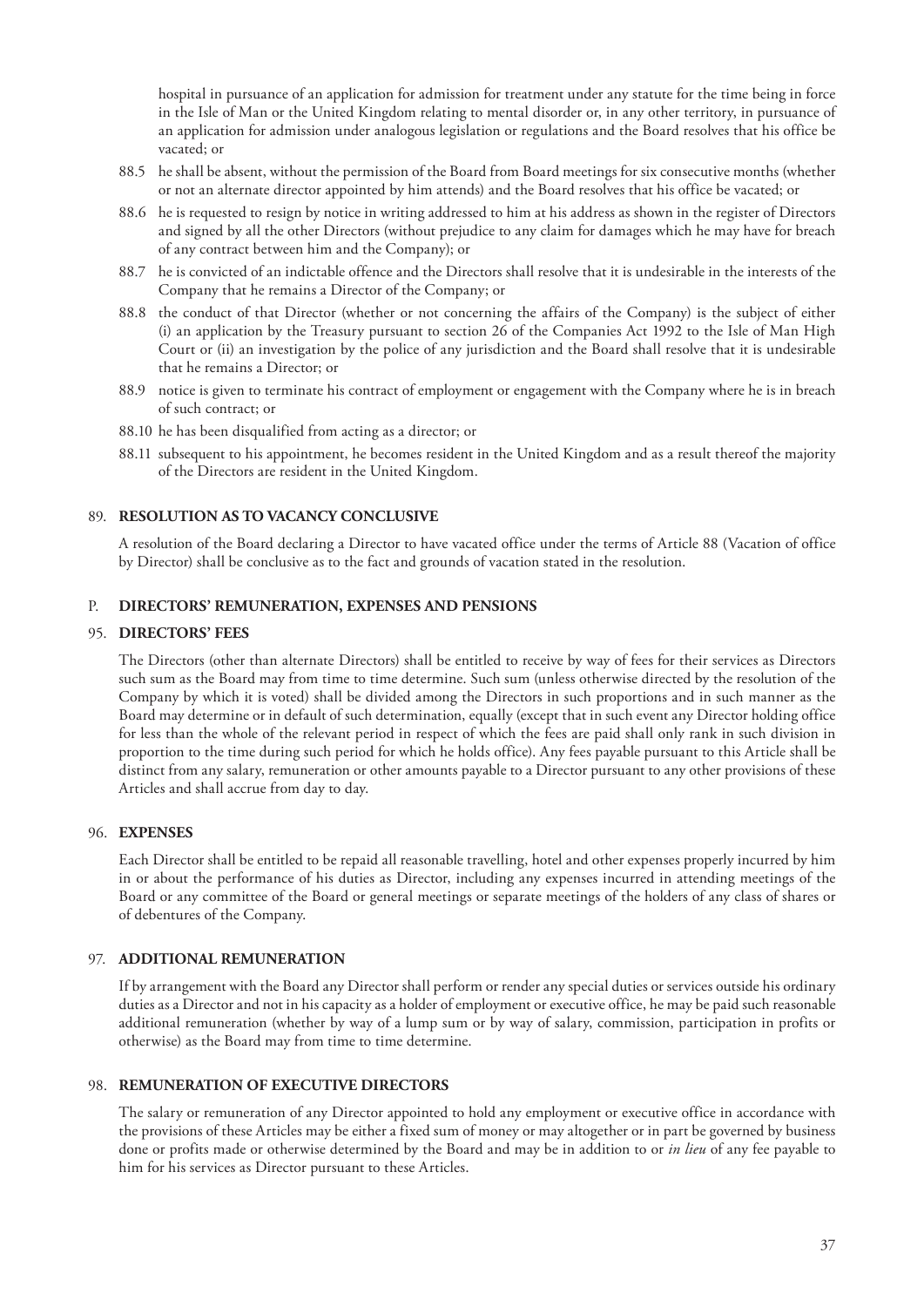# 101. **POWERS OF DIRECTORS BEING LESS THAN MINIMUM NUMBER**

If the number of Directors is less than the minimum for the time being prescribed by these Articles the remaining Director or Directors shall act only for the purposes of appointing an additional Director or Directors to make up such minimum or of convening a general meeting of the Company for the purpose of making such appointment. If there are no Director or Directors able or willing to act, any two members may summon a general meeting for the purpose of appointing Directors. Subject to the provisions of these Articles, any additional Director so appointed shall hold office only until the dissolution of the annual general meeting of the Company next following such appointment unless he is re-elected during such meeting.

#### 102. **POWERS OF EXECUTIVE DIRECTORS**

The Board may from time to time:

- 102.1 delegate or entrust to and confer on any Director holding executive office (including a Managing Director) such of its powers, authorities and discretions (with power to sub- delegate) for such time on such terms and subject to such conditions as it thinks fit; and
- 102.2 revoke, withdraw, alter or vary all or any of such powers.

#### 103. **DELEGATION TO COMMITTEES**

#### 103.1 **Constituting committees**

The Board may delegate any of its powers, authorities and discretions (with power to sub-delegate) for such time on such terms and subject to such conditions as it thinks fit to any committee consisting of one or more Directors and (if thought fit) one or more other persons provided that:

- 103.1.1 a majority of the members of a committee shall be Directors or alternate Directors;
- 103.1.2 no resolution of a committee shall be effective unless a majority of those present when it is passed are Directors or alternate Directors; and
- 103.1.3 any such committee shall only meet and exercise its powers, authorities and discretions from outside the United Kingdom.

Any committee so formed may exercise its power to sub-delegate by sub-delegating to any person or persons (whether or not a member or members of the Board or of the Committee).

#### 103.2 **Powers of committee**

The Board may confer such powers either collaterally with or to the exclusion of and in substitution for all or any of the powers of the Board in that respect and may from time to time revoke, withdraw, alter or vary any of such powers and discharge any such committee in whole or in part. Insofar as any power, authority or discretion is so delegated any reference in these Articles to the exercise by the Board of such power, authority or discretion shall be construed as if it were a reference to the exercise of such power, authority or discretion by such committee. Subject to any terms and conditions expressly imposed by the Board, the proceedings of a committee with two or more members shall be governed by such of these Articles as regulate the proceedings of the Board so far as they are capable of applying.

#### 105. **POWER OF ATTORNEY**

The Board may by power of attorney or otherwise appoint any company, firm, person or persons (including registrars) to be the agent or attorney of the Company and may delegate to any such agent or attorney or any fluctuating body of persons, whether nominated directly or indirectly by the Directors, any of its powers, authorities and discretions (with power to sub-delegate), in each case for such purposes and for such time, on such terms (including as to remuneration) and subject to such conditions as it thinks fit. The Board may confer such powers either collaterally with, or to the exclusion of and in substitution for, all or any of the powers of the Board in that respect and may from time to time revoke, withdraw, alter or vary any of such powers. Any such appointment or power of attorney may contain such provisions for the protection and convenience of persons dealing with any such agent or attorney as the Board may think fit and may also authorise any such agent or attorney to sub-delegate all or any of the powers, authorities and discretions vested in him.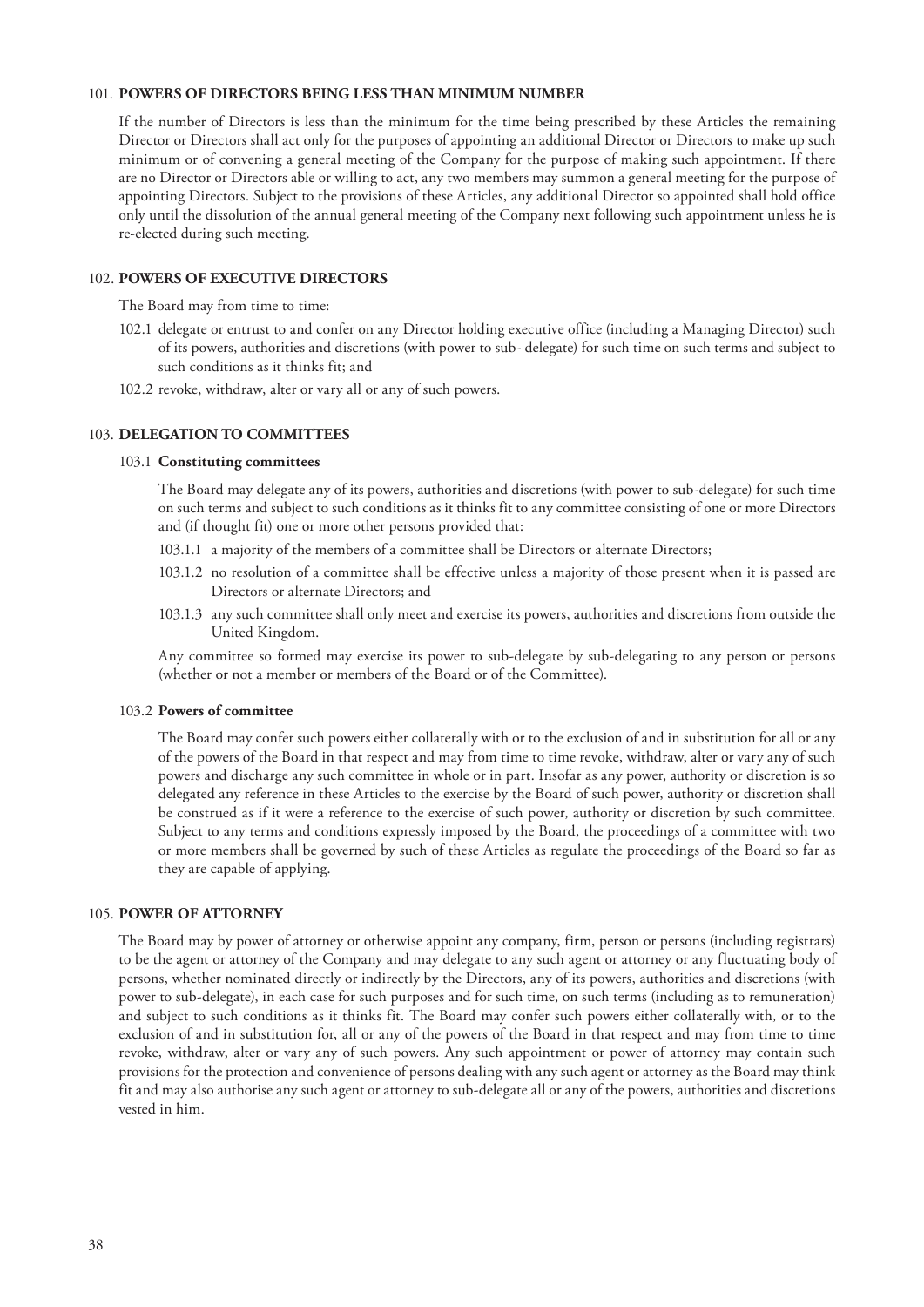# 107. **EXERCISE OF VOTING POWER**

The Board may exercise or cause to be exercised the voting power conferred by the shares in any other company held or owned by the Company or any power of appointment to be exercised by the Company in such manner in all respects as it thinks fit (including the exercise of the voting power or power of appointment in favour of the appointment of any Director as a director or other officer or employee of such company or in favour of the payment of remuneration to the directors, officers or employees of such company).

#### 109. **BORROWING POWERS**

Subject as herein provided and to the provisions of the Act, the Directors may exercise all the powers of the Company to borrow money, to guarantee, to indemnify and to mortgage or charge its undertaking, property, assets (present and future) and uncalled capital or any part or parts thereof and to issue debentures and other securities, whether outright or as collateral security for any debt, liability or obligation of the Company or of any third party.

#### 113. **CHAIRMAN OF BOARD AND OTHER OFFICES**

#### 113.1 **Appointment of Chairman**

The Board shall appoint one or more of its body who is not resident in the United Kingdom as Chairman, joint Chairman or Deputy Chairman of the Board and shall determine the period for which he is or they are to hold office and may at any time remove him or them from office. If no such Chairman or Deputy Chairman is elected or if at any meeting neither a Chairman nor a Deputy Chairman is present within five minutes of the time appointed for holding it, the Directors present shall choose one of their number to be Chairman of such meeting. In the event of two or more Joint Chairmen or in the absence of a Chairman, two or more Deputy Chairmen being present, the Joint Chairman or Deputy Chairman to act as Chairman of the meeting shall be decided by those Directors present. Any Chairman or Deputy Chairman may also hold executive office under the Company.

#### 113.2 **Chief Executive**

The Directors may appoint one or more of their number to any office or employment under the Company (including, but without limitation, that of Chief Executive, Managing Director or Joint Managing Director but not including that of auditor), and may enter into an agreement or arrangement with any Director for his employment by the Company or for the provision by him of any services outside the scope of the ordinary duties of a Director and may also permit any person appointed to be a Director to continue in any office or employment held by him before he was so appointed. Any such appointment, agreement or arrangement may be made for such period (subject to Article 113.4 (Limitation on appointments)) and upon such terms as the Directors determine.

#### 113.3 **Delegation of powers**

Without prejudice to the generality of the foregoing the Directors may entrust to and confer upon any Director holding any such office or employment any of the powers exercisable by them as Directors with power to sub-delegate upon such terms and conditions and with such restrictions as they think fit and either collaterally with or to the exclusion of their own powers, authorities and discretions, and may from time to time revoke, withdraw, alter or vary all or any of such powers but no person dealing in good faith and without notice of the revocation or variation shall be affected by it. The power to delegate contained in this Article shall be effective in relation to the powers, authorities and discretions of the Board generally and shall not be limited by the fact that in certain Articles, but not in others, express reference is made to particular powers, authorities or discretions being exercised by the Board or by a committee authorised by the Board.

#### 113.4 **Limitation on appointments**

The Directors may not appoint anyone of their number to be both Chairman and Chief Executive or Managing Director of the Company at the same time, unless such appointment is limited to a period not exceeding one year from the date of the appointment, after which the appointment shall lapse and the Directors shall not renew it, although they may (if they wish) appoint the person who had been both Chairman and Chief Executive or Managing Director to hold one only of those offices.

#### 113.5 **Removal from position**

The Directors may also (without prejudice to any claim for damages for breach of any agreement between the Director and the Company) remove a Director from any such office and appoint another in his place.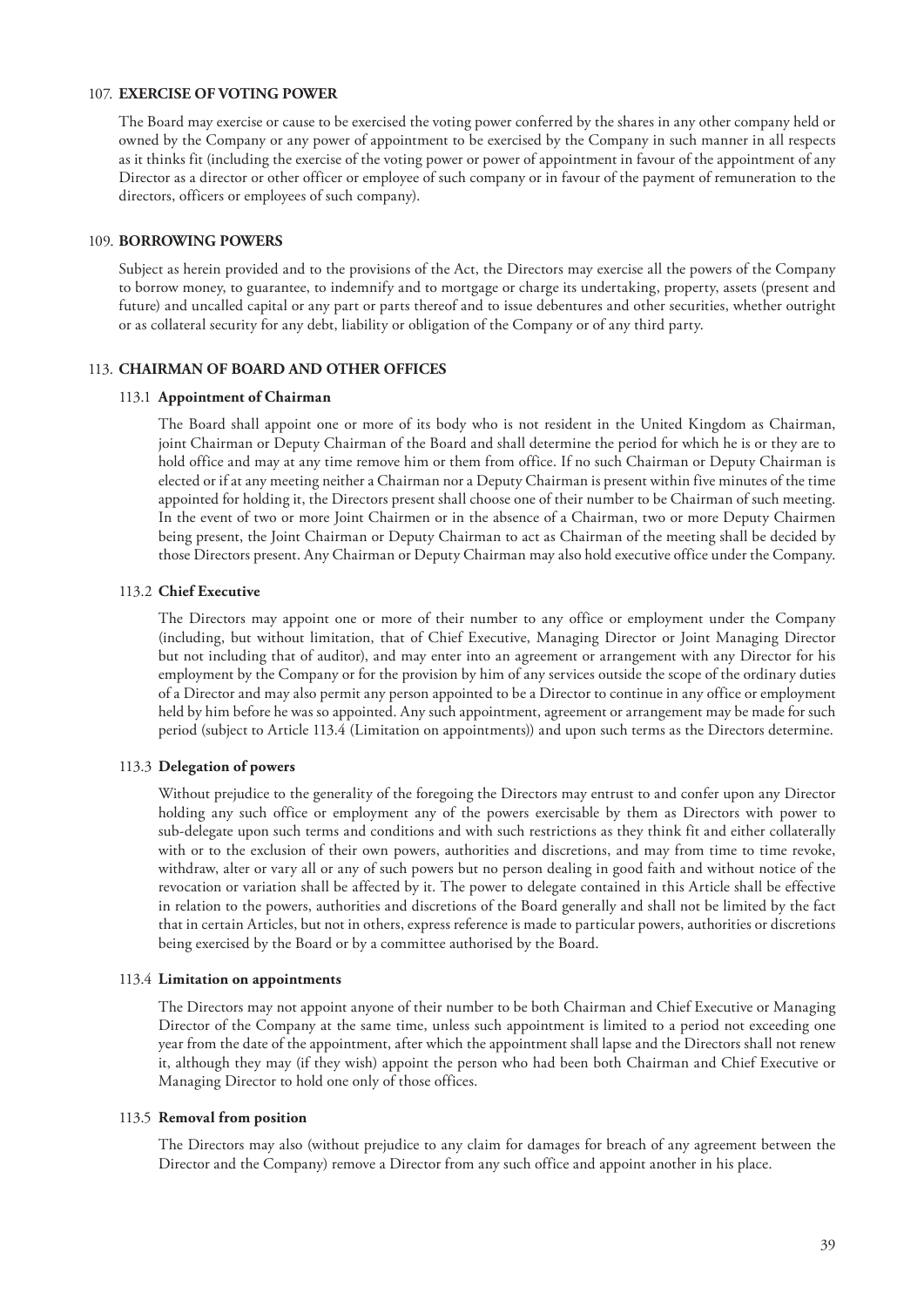#### 113.6 **Cessation of position on ceasing to be a director**

A Director appointed to the office of Chairman, Deputy Chairman, Managing Director, Chief Executive or any other executive office shall automatically and immediately cease to hold that office if he ceases to hold the office of Director from any cause, but he shall not (unless any agreement between him and the Company shall otherwise provide) cease to hold his office as a Director by reason only of his ceasing to be Chairman, Deputy Chairman, Managing Director, Chief Executive of the Company or to hold any other such executive office, as the case may be.

# 122. **DIRECTOR'S INTEREST IN OWN APPOINTMENT**

A Director shall not vote or be counted in the quorum on any resolution of the Board or committee of the Board concerning his own appointment (including fixing or varying the terms of his appointment or its termination) as the holder of any office or place of profit with the Company or any company in which the Company is interested. Where proposals are under consideration concerning the appointment (including fixing or varying the terms of appointment or termination) of two or more Directors to offices or places of profit with the Company or any company in which the Company is interested, such proposals may be divided and a separate resolution considered in relation to each Director. In such case each of the Directors concerned (if not otherwise debarred from voting under these Articles) shall be entitled to vote (and be counted in the quorum) in respect of each resolution except that concerning his own appointment.

#### 125. **EXERCISE BY COMPANY OF VOTING POWERS**

The Board may exercise the voting power conferred by the shares in any company held or owned by the Company in such manner in all respects as it thinks fit (including the exercise thereof in favour of any resolution appointing the Directors or any of them directors of such company, or voting or providing for the payment of remuneration to the directors of such company).

#### U. **DIVIDENDS AND OTHER PAYMENTS**

#### 129. **DECLARATION OF DIVIDENDS**

Subject to the provisions of these Articles, the Board may, subject to the satisfaction of the solvency test, declare that dividends out of the Company's profits may be paid to members according to their respective rights and interests in the profits of the Company.

#### 130. **INTERIM DIVIDENDS**

The Board may, subject to the satisfaction of the solvency test, declare and pay such interim dividends (including any dividend payable at a fixed rate) as appear to the Board to be justified by the profits of the Company and the position of the Company. If at any time the share capital of the Company is divided into different classes, the Board may pay such interim dividends on shares which rank after shares conferring preferential rights with regard to dividend as well as on shares conferring preferential rights unless at the time of payment any preferential dividend is in arrears. Provided that the Board acts in good faith it shall not incur any liability to the holders of shares conferring preferential rights for any loss that they may suffer in consequence of the declaration or by the lawful payment of any interim dividend on any shares ranking after those with preferential rights.

#### 131. **ENTITLEMENT TO DIVIDENDS**

#### 131.1 **Accrual of dividends**

Except as otherwise provided by the rights attached to shares, all dividends shall be declared and paid according to the amounts paid up (otherwise than in advance of calls) on the shares on which the dividend is paid. Subject as aforesaid, all dividends shall be apportioned and paid *pro rata* according to the amounts paid up or credited as paid up on the shares during any portion or portions of the period in respect of which the dividend is paid but if any share is issued on terms providing that it shall rank for dividend as from a particular date or be entitled to dividends declared after a particular date it shall rank for or be entitled to dividends accordingly. Any amount paid up in advance of calls on any share shall carry interest only and shall not entitle the holder of the share to participate in respect thereof in a dividend subsequently declared.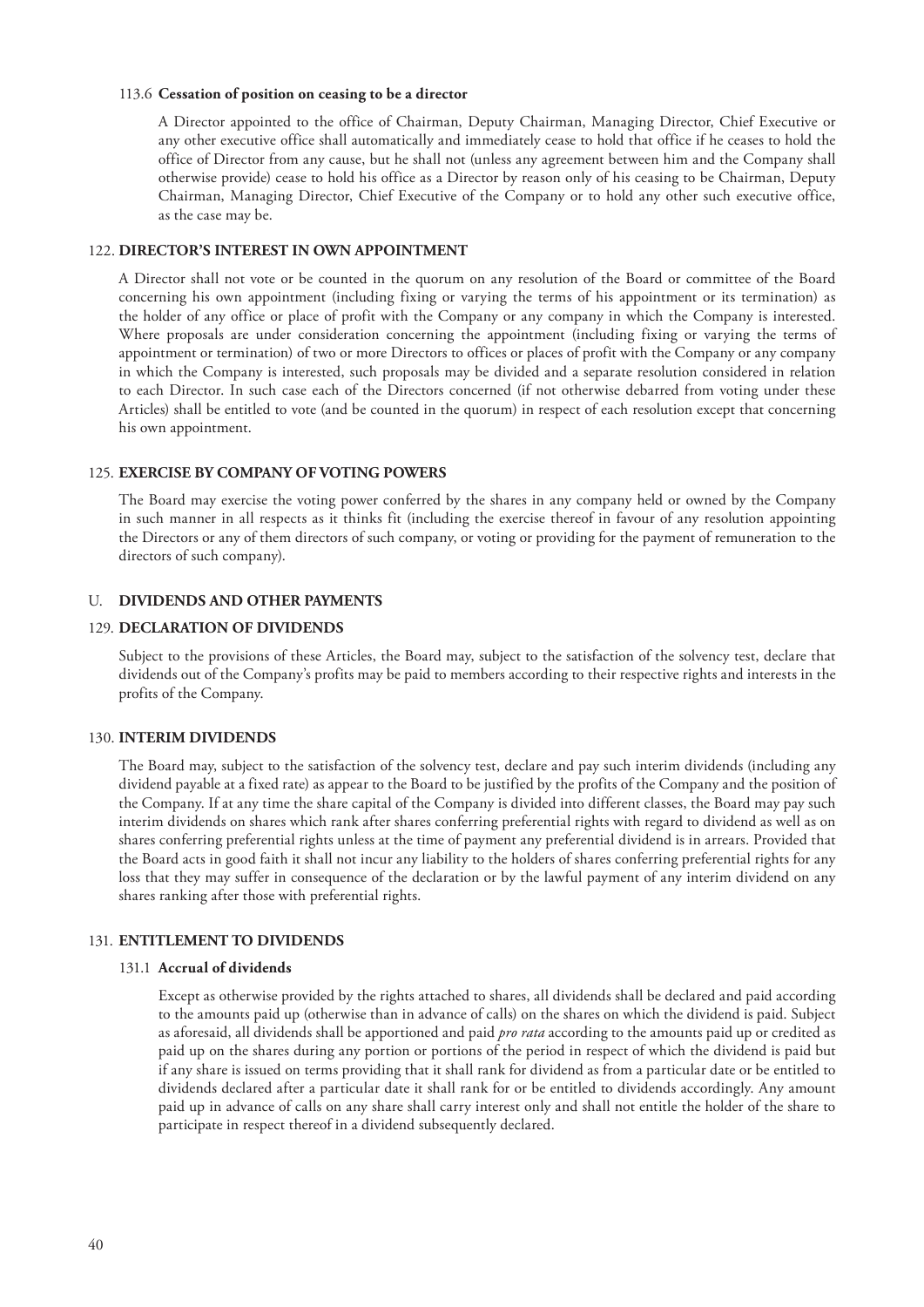#### 131.2 **Payment of dividends**

All dividends and interest shall be paid (subject to any lien of the Company) to those members whose names shall be on the register at the date at which such dividend shall be declared or at the date at which such interest shall be payable respectively, or at such other date as the Company by resolution or the Board may determine, notwithstanding any subsequent transfer or transmission of shares.

#### 136. **UNCASHED DIVIDENDS**

If cheques, warrants or orders for dividends or other sums payable in respect of a share sent by the Company to the person entitled thereto by post are returned to the Company undelivered or left uncashed on two consecutive occasions or, following one occasion, reasonable enquiries have failed to establish any new address to be used for the purpose, the Company shall not be obliged to send any further dividends or other moneys payable in respect of that share due to that person until he notifies the Company of an address to be used for the purpose.

# 137. **WAIVER OF DIVIDENDS**

The waiver in whole or in part of any dividend on any share by any document (whether or not under seal) shall be effective only if such document is signed by the shareholder (or the person entitled to the share in consequence of the death, bankruptcy or mental disorder of the holder or otherwise by operation of law) and delivered to the Company and only if or to the extent that the same is accepted as such or acted upon by the Company.

#### Y. **WINDING UP**

#### 155. **DIVISION OF ASSETS**

#### 155.1 **Power to present a petition**

The Board shall have power in the name and on behalf of the Company to present a petition to the court for the Company to be wound up.

#### 155.2 **Distribution of assets**

If the Company is wound up, the surplus assets remaining after payment of all creditors are to be divided among the members in proportion to the capital which at the commencement of the winding up is paid up on the shares held by them respectively and, if such surplus assets are insufficient to repay the whole of the paid-up capital, they are to be distributed so that as nearly as may be the losses are borne by the members in proportion to the capital paid up at the commencement of the winding up on the shares held by them respectively. This Article 155.2 is subject to the rights attached to any shares which may be issued on special terms or conditions.

#### 155.3 **Distribution in specie**

If the Company is wound up the liquidator may, with the sanction of a special resolution of the Company and any other sanction required by law, divide among the members *in specie* the whole or any part of the assets of the Company and may for that purpose value any assets and determine how the division shall be carried out as between the members or different classes of members. Any such division may be otherwise than in accordance with the existing rights of the members but if any division is resolved otherwise than in accordance with such rights the members shall have the same right of dissent and consequential rights as if such resolution were a special resolution passed pursuant to section 222 of the Companies Act 1931. The liquidator may with the like sanction vest the whole or any part of the whole of the assets in trustees on such trusts for the benefit of the members as he with the like sanction shall determine but no member shall be compelled to accept any assets on which there is a liability."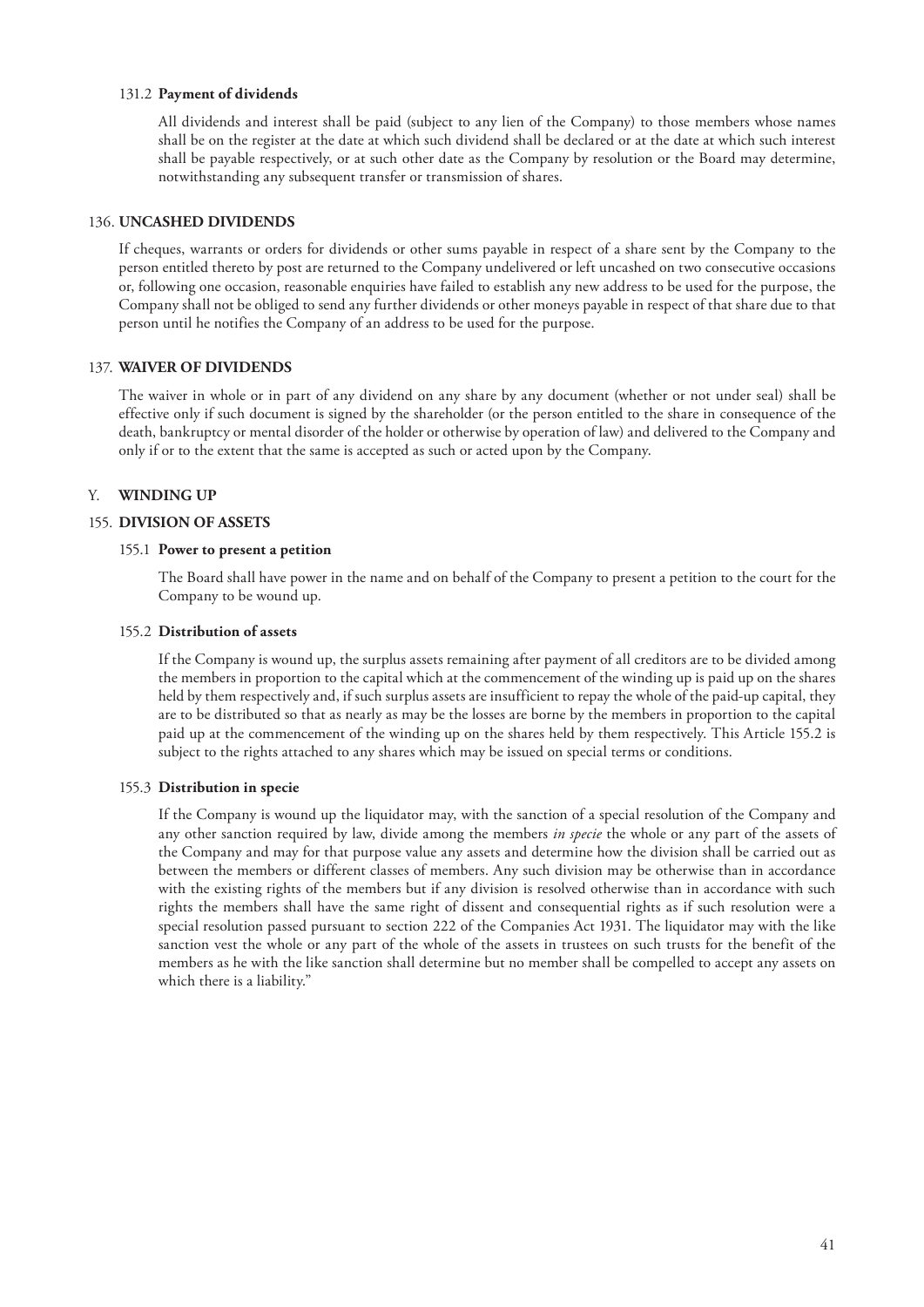**Difference**

Difference

| ו<br>ון                                                                            |
|------------------------------------------------------------------------------------|
| '<br>ו                                                                             |
| ;<br>;<br>;                                                                        |
|                                                                                    |
|                                                                                    |
|                                                                                    |
| $\frac{1}{2}$                                                                      |
|                                                                                    |
| ֧֧֧֧֧֧֧֧֧֧֧֧֧֧֧֧֧֧֧֛֛֛֧֧֚֚֚֚֚֚֚֚֚֚֚֚֚֚֚֚֚֚֚֚֝֝֓֝֓֝֓֝֓֝֬֝֓֝֬֝֓֝֬֝֬֝֬֝֬֝֬֝֬֝֬֝֬֝֬֝֬֝ |
|                                                                                    |
|                                                                                    |
|                                                                                    |
|                                                                                    |
|                                                                                    |
|                                                                                    |
|                                                                                    |
|                                                                                    |
|                                                                                    |
| くちょくじじょく くらいどしらじょく らら じょうしじょく くしゃっしょ                                               |
|                                                                                    |

The table below sets out the details of the properties within the property portfolio as at 31 December 2012: The table below sets out the details of the properties within the property portfolio as at 31 December 2012:

|                     |                              |                                                 |         | Weighted                               |                                |                                 |                        | Acquisition<br>cost/  | Valuation<br>as at    |                  |                                           | valuation<br>between<br>amount and |
|---------------------|------------------------------|-------------------------------------------------|---------|----------------------------------------|--------------------------------|---------------------------------|------------------------|-----------------------|-----------------------|------------------|-------------------------------------------|------------------------------------|
|                     | Property name                |                                                 |         | average                                | Rentable                       | Weighte                         | Effective              | development           | 31 December           | <b>Effective</b> |                                           | acquisition                        |
| 2<br>S              | (property owning<br>company) | Physical address                                | Region  | $\mathbf{per}\,\mathbf{m}^2$<br>rental | area<br>$(GLA)$ m <sup>2</sup> | rentable<br>area                | date of<br>acquisition | $\circledast$<br>cost | $\circledast$<br>2012 | $\rm date$ of    | valuation Name of valuer <sup>5</sup>     | $(\mathbf{\Theta})^1$<br>cost      |
|                     | Retail portfolio             |                                                 |         |                                        |                                |                                 |                        |                       |                       |                  |                                           |                                    |
| $\frac{1}{2}$       | Ploiesti Shopping City       | Sat Blejoi, Prahova,<br>Romania                 | Romania | 11.24                                  | 46 206                         | 23103                           | n/a                    | n/a                   | 78 010 000            | 31 Dec 2012      | DTZ Echinox Consulting SRL                | I                                  |
| $\overline{c}$      | Promenada Mall Braila        | Sat Varsatura, Braila,<br>Romania               | Romania | 8.58                                   | 54850                          | 54850                           | 1 Sep 2008             | 59 464 937            | 73 280 000            | 31 Dec 2012      | DTZ Echinox Consulting SRL                | 13815063                           |
| $\dot{\mathcal{E}}$ | Retail Park Auchan Pitesti   | 65B Geamana, Arges,<br>Romania                  | Romania | 10.72                                  | 43 100                         | 43 100                          | 31 Dec 2009            | 50 501 883            | 70 275 158            | 31 Dec 2012      | DTZ Echinox Consulting SRL                | 19773275                           |
| 4.                  | Brasov                       | 105 Bucuresti Street,<br>Brasov, Romania        | Romania | 12.47                                  | 5290                           | 5290                            | 28 Sep 2007            | 5054973               | 9570000               | 31 Dec 2012      | DTZ Echinox Consulting SRL                | 4515027                            |
| S.                  | Leipzig                      | 123 Mockauerstrasse,<br>Leipzig, Germany        | Germany | 9.29                                   | 5864                           | 932<br>$\overline{\mathcal{C}}$ | 8 Apr 2008             | 9 367 030             | 7850000               | 31 Dec 2012      | Apollo Real Estate AG & Co KG             | (1517030)                          |
| Š                   | Brasov Shopping City         | 105 Bucuresti Street,<br>Brasov, Romania        | Romania | 5.50                                   | 7112                           | 7112                            |                        | 6000000               | 6041000               | 31 Dec 2012      | DTZ Echinox Consulting SRL                | 41000                              |
| $\mathbb{R}^2$      | <b>Bruckmühl</b>             | 15a Pettenkoferstrasse,<br>Bruckmühl, Germany   | Germany | $7.07\,$                               | 5889                           | 2945                            | 8 Apr 2008             | 7 226 230             | 5990000               |                  | 31 Dec 2012 Apollo Real Estate AG & Co KG | (1236230)                          |
| $\infty$            | Mölln                        | 127a+b Wasserkrüger,<br>Mölln, Germany          | Germany | 5.78                                   | 510<br>$\sqrt{ }$              | 2755                            | 8 Apr 2008             | 5963007               | 4960000               | 31 Dec 2012      | Apollo Real Estate AG & Co KG             | (1003007)                          |
| $\sim$              | <b>Bucharest</b>             | Bucharest, Romania<br>23 Elisabeta Street,      | Romania | 63.99                                  | 838                            | 838                             | 28 Sep 2007            | 5 212 403             | 4590000               | 31 Dec 2012      | DTZ Echinox Consulting SRL                | (622403)                           |
| 10.                 | Eilenburg                    | Eilenburg, Germany<br>34-35 Grenzstrasse,       | Germany | 7.64                                   | 3727                           | 1864                            | 8 Apr 2008             | 4867252               | 2730000               | 31 Dec 2012      | Apollo Real Estate AG & Co KG             | (2137252)                          |
| $\overline{a}$      | Frankfurt                    | 10-24 Battonnstrasse,<br>Frankfurt, Germany     | Germany | 14.50                                  | 1088                           | 544                             | 8 Apr 2008             | 2426342               | 2460000               | 31 Dec 2012      | Apollo Real Estate AG & Co KG             | 33 658                             |
| 12.                 | Iasi                         | 4 Strapungerii Street, Iasi, Romania<br>Romania |         | 20.00                                  | 193                            | 193                             | 28 Sep 2007            | 836754                | 540 000               | 31 Dec 2012      | DTZ Echinox Consulting SRL                | (296754)                           |
|                     | 13. Bacau                    | 5 Balcescu Street, Bacau, Romania<br>Romania    |         | 22.00                                  | 150                            |                                 | 150 28 Sep 2007        | 698084                | 470 000               |                  | 31 Dec 2012 DTZ Echinox Consulting SRL    | (228084)                           |

Annexure 5 42**Annexure 5**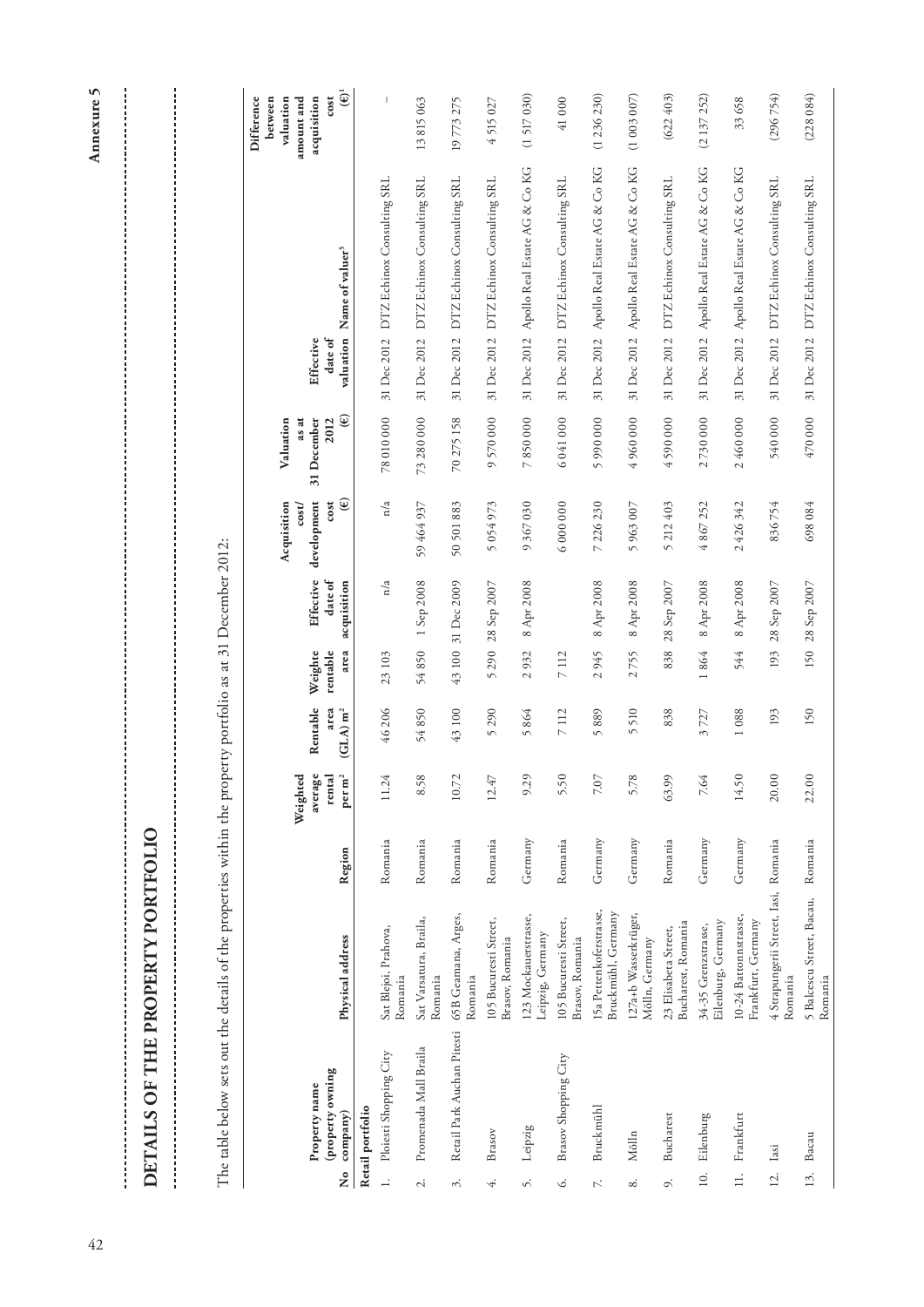|                | Property name                     |                                                        |         | ਦ੍<br>average<br>Weighte               | Rentable                        | Weighte                         | Effective                     | development<br>Acquisition<br>cost/ | as at<br>31 December<br>Valuation  | Effective            |                               | Difference<br>between<br>valuation<br>acquisition<br>amount and |
|----------------|-----------------------------------|--------------------------------------------------------|---------|----------------------------------------|---------------------------------|---------------------------------|-------------------------------|-------------------------------------|------------------------------------|----------------------|-------------------------------|-----------------------------------------------------------------|
| å<br>S         | (property owning<br>company)      | Physical address                                       | Region  | $\mathbf{per}\,\mathbf{m}^2$<br>rental | area<br>$(GLA)$ m <sup>2</sup>  | rentable<br>area                | $\rm{date}$ of<br>acquisition | $\circledast$<br>cost               | $\circledast$<br>2012              | date of<br>valuation | Name of valuer <sup>5</sup>   | $\widetilde{\mathfrak{g}}^1$<br>cost                            |
|                | Office portfolio                  |                                                        |         |                                        |                                 |                                 |                               |                                     |                                    |                      |                               |                                                                 |
| $\overline{a}$ | Floreasca Business Park           | 169A Floreasca Street,<br>Bucharest, Romania           | Romania | $\subseteq$<br>19.8                    | 36032                           | 36032                           | 29 Dec 2010                   | 103 950 000                         | 104 370 000                        | 31 Dec 2012          | DTZ Echinox Consulting SRL    | 420 000                                                         |
| $\sim$         | City Business Centre <sup>3</sup> | Timisoara, Romania<br>10 C Brediceanu,                 | Romania | 13.95                                  | 27 151                          | 27 151                          | 1 Jan 2012                    | 45 640 203                          | 51670000                           | 31 Dec 2012          | DTZ Echinox Consulting SRL    | 6 0 29 7 9 7                                                    |
| 3.             | Brasov                            | 3 Kogalniceanu Street,<br>Brasov, Romania              | Romania | $7.87\,$                               | 6720                            | 6720                            | 1 Jan 2008                    | 6870000                             | 6450000                            | 31 Dec 2012          | DTZ Echinox Consulting SRL    | (420000)                                                        |
| 4.             | Munich                            | 7 Silberhornstrasse,<br>Munich, Germany                | Germany | 13.75                                  | 222<br>$\overline{\mathcal{C}}$ | 1111                            | 8 Apr 2008                    | 7 118 652                           | 6230000                            | 31 Dec 2012          | Apollo Real Estate AG & Co KG | (888652)                                                        |
| Š.             | Zalau                             | 19 Unirii Street, Salaj,<br>Romania                    | Romania | 8.69                                   | 460<br>$\infty$                 | 3460                            | 1 Jan 2008                    | 840000<br>$\tilde{\mathcal{E}}$     | 640000<br>$\mathcal{L}$            | 31 Dec 2012          | DTZ Echinox Consulting SRL    | (1200000)                                                       |
| Ġ.             | Craiova                           | I5B Buzesti Street, Dolj,<br>Romania                   | Romania | 7.31                                   | 486<br>$\overline{\mathcal{L}}$ | 486<br>$\overline{\mathcal{L}}$ | 1 Jan 2008                    | 2740000                             | 570000<br>$\overline{\mathcal{L}}$ | 31 Dec 2012          | DTZ Echinox Consulting SRL    | (170000)                                                        |
| Z.             | Galati                            | 31 Brailei Street, Galati,<br>Romania                  | Romania | $\overline{C}$<br>$\ddot{\circ}$       | 814<br>$\sim$                   | 814<br>$\sim$                   | 1 Jan 2008                    | 840 000<br>$\sim$                   | 920 000                            | 31 Dec 2012          | DTZ Echinox Consulting SRL    | (920 000)                                                       |
| $\infty$       | Buzau                             | 2 Balcescu Street, Buzau,<br>Romania                   | Romania | 3<br>$\gtrsim$                         | 422<br>$\mathcal{L}$            | 422<br>$\sim$                   | 1 Jan 2008                    | 2040000                             | 850000<br>$\overline{ }$           | 31 Dec 2012          | DTZ Echinox Consulting SRL    | (190 000)                                                       |
| c,             | Slatina                           | 1 Vladimirescu Street,<br>Olt, Romania                 | Romania | Ňλ<br>67                               | 2767                            | 767<br>$\overline{\mathcal{L}}$ | 1 Jan 2008                    | 1990 000                            | 770000<br>$\overline{ }$           | 31 Dec 2012          | DTZ Echinox Consulting SRL    | (220 000)                                                       |
| 10.            | Baia Mare                         | Maramures, Romania<br>18 Unirii Street,                | Romania | 5.87                                   | 406<br>$\overline{\mathcal{C}}$ | 406<br>$\mathcal{L}$            | 1 Jan 2008                    | 930 000<br>$\overline{ }$           | 680000                             | 31 Dec 2012          | DTZ Echinox Consulting SRL    | (250 000)                                                       |
| $\exists$      | Sfantu Gheorghe                   | 33-37, 1 Decembrie Street, Romania<br>Covasna, Romania |         | ${}^{\circ}$<br>$\overline{61}$        | 349<br>$\mathcal{L}$            | 349<br>$\mathcal{L}$            | 1 Jan 2008                    | 1860000                             | 1510000                            | 31 Dec 2012          | DTZ Echinox Consulting SRL    | (350 000)                                                       |
| 12.            | Deva                              | Hunedoara, Romania<br>18 Maniu Street,                 | Romania | ڡ<br>7.4                               | 860<br>$\overline{ }$           | 860<br>$\overline{ }$           | 1 Jan 2008                    | 680000                              | 470 000                            | 31 Dec 2012          | DTZ Echinox Consulting SRL    | (210 000)                                                       |
| 13.            | Targoviste                        | 227 Domneasca Street,<br>Dambovita, Romania            | Romania | 6.70                                   | 373<br>$\mathcal{L}$            | 373<br>$\sim$                   | 1 Jan 2008                    | 830000<br>$\overline{ }$            | 440 000                            | 31 Dec 2012          | DTZ Echinox Consulting SRL    | (390 000)                                                       |
| 14.            | Alba Iulia                        | 29 I.C. Bratianu Street,<br>Alba, Romania              | Romania | 5.47                                   | 366<br>$\mathcal{L}$            | 366<br>$\sim$                   | 1 Jan 2008                    | 850000                              | 360 000                            | 31 Dec 2012          | DTZ Echinox Consulting SRL    | (490000)                                                        |
| 15.            | Slobozia                          | Ialomita, Romania<br>13 Chimiei Street,                | Romania | 6.94                                   | 907<br>$\overline{ }$           | 907                             | 1 Jan 2008                    | 1410000                             | 290 000                            | 31 Dec 2012          | DTZ Echinox Consulting SRL    | (120000)                                                        |
| 16.            | Resita                            | Caras-Severin, Romania<br>4, 1 Decembrie Street,       | Romania | 7.57                                   | 322<br>$\overline{\phantom{0}}$ | 322<br>$\overline{ }$           | 1 Jan 2008                    | 1170000                             | 1 130 000                          | 31 Dec 2012          | DTZ Echinox Consulting SRL    | (40000)                                                         |
| 17.            | Targu Mures <sup>4</sup>          | 2 Bolyai Street, Mures,<br>Romania                     | Romania | 3<br>3.1                               | 2033                            | 2033                            | 1 Jan 2008                    | 1680000                             | 1050226                            | 31 Dec 2012          | DTZ Echinox Consulting SRL    | (630000)                                                        |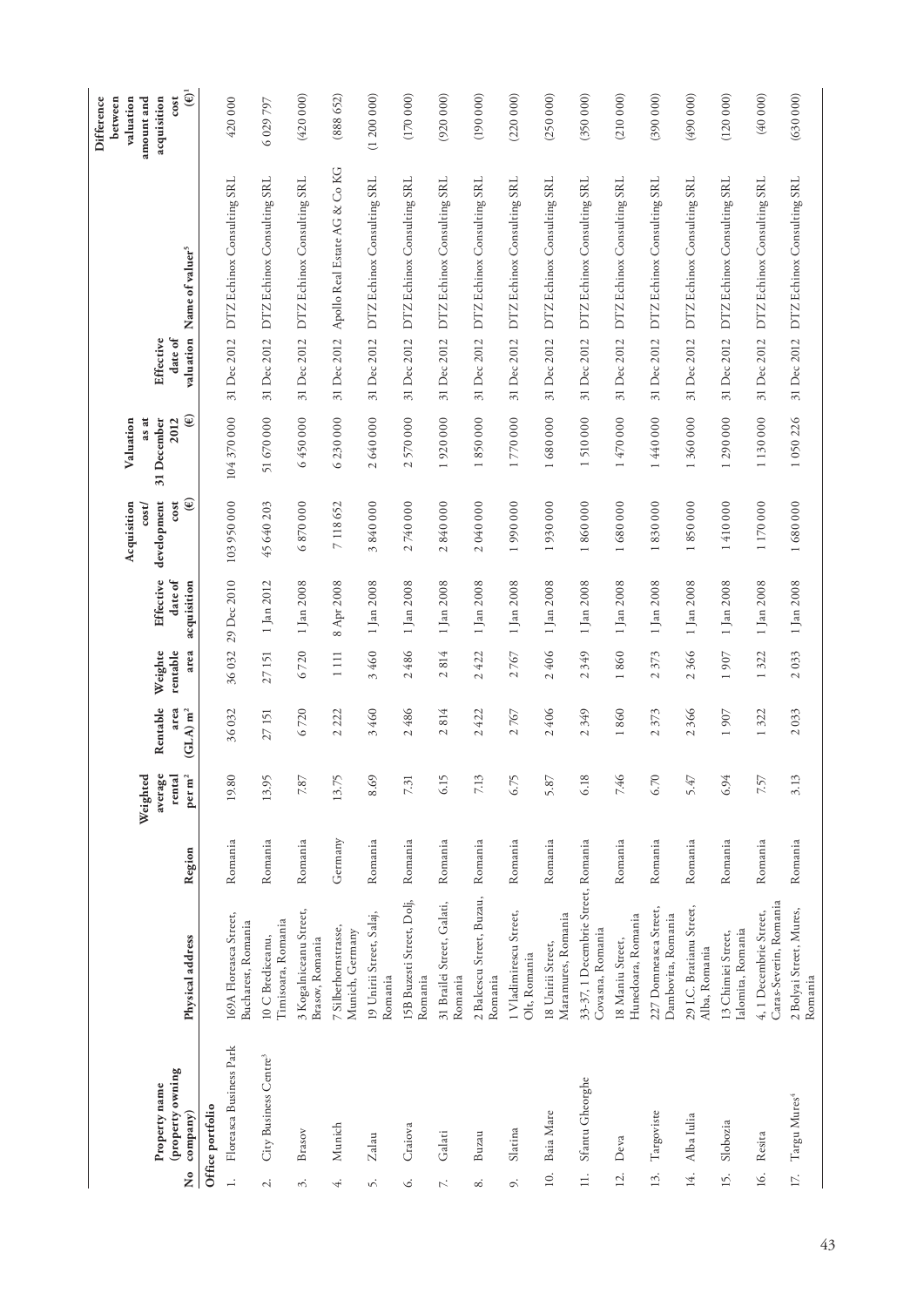| $\mathbf{\hat{z}}$ | property owning<br>Property name<br>company) | Physical address                               | Region  | average<br>$\mathbf{per}\,\mathbf{m}^2$<br>rental<br>Weighted | Rentable<br>area<br>$(GLA)$ m <sup>2</sup> | Weighte<br>rentable<br>area | Effective<br>date of<br>acquisition | $\circledast$<br>development<br>cost<br>Acquisition<br>cost/ | $\circledast$<br>Valuation<br>as at<br>31 December<br>2012 | valuation<br>$\rm{date}$ of<br>Effective | Name of valuer <sup>5</sup>            | $\widetilde{\mathfrak{S}}^1$<br>Difference<br>valuation<br>acquisition<br>cost<br>between<br>amount and |
|--------------------|----------------------------------------------|------------------------------------------------|---------|---------------------------------------------------------------|--------------------------------------------|-----------------------------|-------------------------------------|--------------------------------------------------------------|------------------------------------------------------------|------------------------------------------|----------------------------------------|---------------------------------------------------------------------------------------------------------|
| 18.                | Calarasi                                     | 27 Progresului Street,<br>Calarasi, Romania    | Romania | 6.82                                                          | 1421                                       | 1421                        | 1 Jan 2008                          | 1200000                                                      | 1040000                                                    | 31 Dec 2012                              | DTZ Echinox Consulting SRL             | (160000)                                                                                                |
| 19.                | Alexandria                                   | Teleorman, Romania<br>63 Colfescu Street,      | Romania | 7.54                                                          | 975                                        | 975                         | 1 Jan 2008                          | 810000                                                       | 830000                                                     | 31 Dec 2012                              | DTZ Echinox Consulting SRL             | 20000                                                                                                   |
| 20.                | Sibiu                                        | 69, 1 Decembrie Street,<br>Sibiu, Romania      | Romania | 1.02                                                          | 900                                        | 900                         | $1$ Jan $2008\,$                    | 1 170 000                                                    | 650000                                                     | 31 Dec 2012                              | DTZ Echinox Consulting SRL             | (520 000)                                                                                               |
|                    | Industrial portfolio                         |                                                |         |                                                               |                                            |                             |                                     |                                                              |                                                            |                                          |                                        |                                                                                                         |
| $\overline{a}$     | Rasnov industrial facility                   | 1A Campului Street,<br>Brasov, Romania         | Romania | 4.47                                                          | 23040                                      |                             | 23 040 28 Sep 2007                  | 13 404 198                                                   | 11760000                                                   |                                          | 31 Dec 2012 DTZ Echinox Consulting SRL | (1644198)                                                                                               |
| $\overline{c}$ .   | Otopeni warehouse                            | IIC Vlaicu, Ilfov,<br>Romania                  | Romania | 9.16                                                          | 4802                                       | 4802                        | 20 Sep 2010                         | 5 361 310                                                    | 5 300 000                                                  | 31 Dec 2012                              | DTZ Echinox Consulting SRL             | (61310)                                                                                                 |
|                    | Developments and extensions                  |                                                |         |                                                               |                                            |                             |                                     |                                                              |                                                            |                                          |                                        |                                                                                                         |
| $\overline{a}$     | Victoriei Office                             | Bucharest, Romania<br>8 Aviatorilor Blvd,      | Romania |                                                               |                                            |                             |                                     | 11386000                                                     | 12961000                                                   |                                          | 31 Dec 2012 DTZ Echinox Consulting SRL | 1575000                                                                                                 |
| $\overline{c}$     | Ploiesti Shopping City<br>extension          | Sat Blejoi, Prahova,<br>Romania                | Romania |                                                               |                                            |                             |                                     | n/a                                                          | 2064000                                                    | 31 Dec 2012                              | DTZ Echinox Consulting SRL             |                                                                                                         |
| 3.                 | Cluj Business Centre                         | 77, 21 Decembrie 1989<br>Street, Cluj, Romania | Romania |                                                               |                                            |                             |                                     | n/a                                                          | 7 602 641                                                  | 31 Dec 2012                              | DTZ Echinox Consulting SRL             |                                                                                                         |
| $\ddot{+}$         | Galati Shopping City                         | 251 George Cosbuc Blvd,<br>Galati, Romania     | Romania |                                                               |                                            |                             |                                     | n/a                                                          | 3 038 846                                                  | 31 Dec 2012                              | DTZ Echinox Consulting SRL             |                                                                                                         |
| Š.                 | Vulcan Value Centre                          | Bucharest, Romania<br>88 Sebastian Street,     | Romania |                                                               |                                            |                             |                                     | 178919                                                       | 1986262                                                    | 31 Dec 2012                              | DTZ Echinox Consulting SRL             | 1807343                                                                                                 |
| Ġ.                 | Kaufland Value Extension                     | Alexandria, Teleorman,<br>Romania              | Romania |                                                               |                                            |                             |                                     | n/a                                                          | 622 151                                                    | 31 Dec 2012                              | DTZ Echinox Consulting SRL             |                                                                                                         |
| $\mathbb{N}$       | Brasov Shopping City<br>extension            | 105 Bucuresti Street,<br>Brasov, Romania       | Romania |                                                               |                                            |                             |                                     | n/a                                                          | 197 160                                                    | 31 Dec 2012                              | DTZ Echinox Consulting SRL             |                                                                                                         |
| $\infty$           | Kaufland Value Extension                     | Covasna, Romania<br>Sfantu Gheorghe,           | Romania |                                                               |                                            |                             |                                     | n/a                                                          | 62341                                                      | 31 Dec 2012                              | DTZ Echinox Consulting SRL             |                                                                                                         |
|                    | TOTAL                                        |                                                |         |                                                               |                                            |                             |                                     |                                                              | 505280785                                                  |                                          |                                        | 32 115 469                                                                                              |
| Notes:             |                                              |                                                |         |                                                               |                                            |                             |                                     |                                                              |                                                            |                                          |                                        |                                                                                                         |

1. The difference between the valuation amounts and acquisition costs can be attributed by each valuer is an open market value while the acquisition costs are negotiated values. ಕ್ಷ್ಮ ≣r եր<br>Գ ້ ļ

2. Figures reflect 100% ownership of property assets.

Vacancy excludes the rentable areas under the earn-out arrangements which means that the payment for the vacant space will be made after it is rented by the seller. 3. Vacancy excludes the rentable areas under the earn-out arrangements which means that the payment for the vacant space will be made after it is rented by the seller.

4. The building is currently under refurbishment.

Valuations are determined annually by external independent professional valuers with appropriate and recognised professional qualifications and recent experience in the location and category of property being valued. 5. Valuations are determined annually by external independent professional valuers with appropriate and recognised professional qualifications and recent experience in the location and category of property being valued.2. Figures reflect 100% ownership of property assets.<br>
3. Vacancy excludes the rentable areas under the earn-o<br>
4. The building is currently under refurbishment.<br>
5. Valuations are determined annually by external indep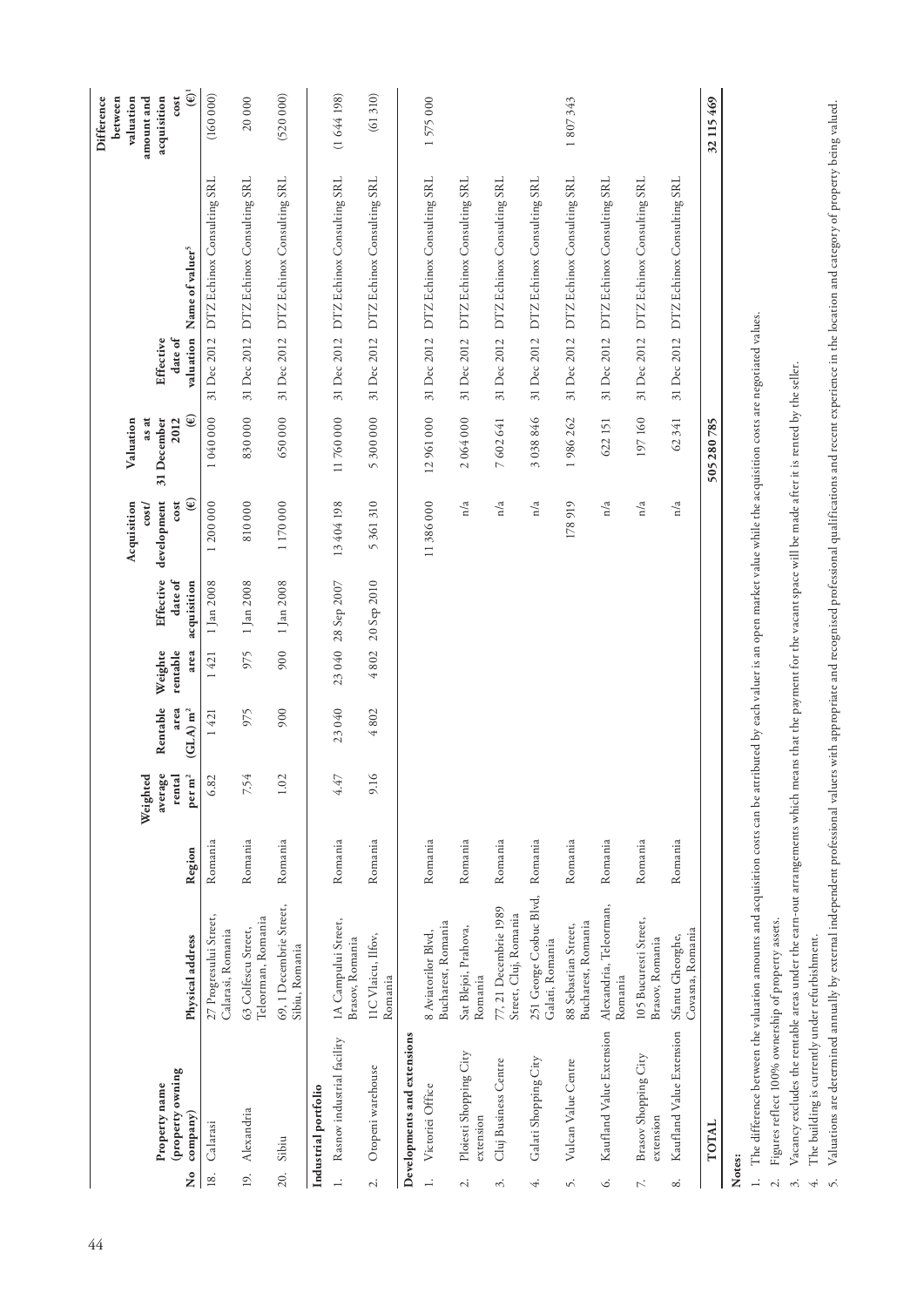| Annexure 6 |                                                                                                                                                                                                                                                                                                                                                                       | Cost of asset             | (if purchased<br>preceding<br>to vendor<br>3 years)<br>within                        | n/a                                                                                                                                                                                                          | n/a                                                                                                                                                                                                               |
|------------|-----------------------------------------------------------------------------------------------------------------------------------------------------------------------------------------------------------------------------------------------------------------------------------------------------------------------------------------------------------------------|---------------------------|--------------------------------------------------------------------------------------|--------------------------------------------------------------------------------------------------------------------------------------------------------------------------------------------------------------|-------------------------------------------------------------------------------------------------------------------------------------------------------------------------------------------------------------------|
|            |                                                                                                                                                                                                                                                                                                                                                                       | acquisition by<br>Date of | (if purchased<br>the vendor<br>preceding<br>3 years)<br>within                       | n/a                                                                                                                                                                                                          | 2005 and 2009,<br>by vendors in<br>incorporated<br>respectively.                                                                                                                                                  |
|            |                                                                                                                                                                                                                                                                                                                                                                       | Goodwill/                 | assets paid and<br>accounted for<br>Intangible<br>manner in<br>which                 | recognition of<br>accounted for<br>and is due to<br>combination.<br>EUR4.1 mill<br>as a business<br>deferred tax<br>Acquisition<br>amounts to<br>Estimated<br>liabilities.<br>goodwill<br>approx.<br>will be | Acquisition was Companies<br>recognition of<br>EUR3.26 mill<br>accounted for<br>and is due to<br>combination.<br>as a business<br>deferred tax<br>amounts to<br>Recognised<br>liabilities.<br>goodwill<br>approx. |
|            | The immovable properties, subsidiaries and investments acquired by the NEPI group in the three years preceding the last practical date and immovable properties, subsidiaries and<br>investments to be acquired are detailed in the table below, together with the names and addresses of the vendors of the immovable properties and/or securities purchased by NEPI |                           | incurred to<br>acquisition<br>finance<br>Loans<br>Net asset<br>valuation             | None<br>EUR58.1<br>million                                                                                                                                                                                   | already existed<br>None (bank<br>in acquired<br>company).<br>financing<br>million<br>EUR13.87                                                                                                                     |
|            |                                                                                                                                                                                                                                                                                                                                                                       |                           | Cash<br>portion                                                                      | million<br>EUR61.7                                                                                                                                                                                           |                                                                                                                                                                                                                   |
|            |                                                                                                                                                                                                                                                                                                                                                                       | Consideration             | Issue of<br>securities                                                               | $\overline{\phantom{a}}$                                                                                                                                                                                     | EUR16.55<br>million                                                                                                                                                                                               |
|            |                                                                                                                                                                                                                                                                                                                                                                       |                           | Effective date of<br>NEPI and/or its<br>acquisition by<br>subsidiary                 |                                                                                                                                                                                                              | 1 January 2012                                                                                                                                                                                                    |
|            | VENDORS                                                                                                                                                                                                                                                                                                                                                               | Date of                   | Agreement Date)<br>NEPI and/or its<br>subsidiary (Sale<br>acquisition by<br>Purchase | 14 February 2013 1 January 2013                                                                                                                                                                              | 1 February 2012                                                                                                                                                                                                   |
|            |                                                                                                                                                                                                                                                                                                                                                                       |                           | beneficial owner<br>of vendor if the<br>vendor is a<br>Names of<br>company           | <b>AIG/LINCOLN</b><br>(Luxembourg)<br>S.à.r.l., DPGP<br>WESTERN<br>ROMANIA<br><b>EUROPE</b><br>S.a.r.l.                                                                                                      | Mr. Ovidiu<br>Sandor                                                                                                                                                                                              |
|            |                                                                                                                                                                                                                                                                                                                                                                       |                           | Address of<br>vendor(s)                                                              | 41 Avenue de la<br>Gare, L-1611<br>Luxembourg                                                                                                                                                                | 2624 ES Delft,<br>Andronescu 8,<br>Nijhofflaan 2,<br>RO-300224,<br>Netherlands<br>Timisoara,<br>Martinus<br>Romania<br>Plautius                                                                                   |
|            |                                                                                                                                                                                                                                                                                                                                                                       |                           | Name of                                                                              | Lakeview S.a.r.l<br>AIG/Lincoln                                                                                                                                                                              | MTInv Holding<br>Ovidiu Sando<br>BV and Mr.                                                                                                                                                                       |
|            |                                                                                                                                                                                                                                                                                                                                                                       |                           | acquired the asset vendor(s)<br>Entity which                                         | Management S.A.<br>Cooperatief U.A.<br>NE Property<br>Investment<br>and NEPI                                                                                                                                 | NEPI Four Tower<br>NEPI Five Office<br>Tower S.R.L. and<br>building S.R.L.,<br>NEPI Bucharest<br>Two S.R.L.                                                                                                       |
|            | DETAILS OF ACQUISITIONS, DISPOSALS AND V<br>and/or its subsidiaries and the consideration paid by the vendors.                                                                                                                                                                                                                                                        |                           | Name and nature<br>of the asset<br>acquired                                          | and shareholder<br>REAL ESTATE<br>issued shares in<br>claims in BVB<br>100% of the<br>S.R.L.                                                                                                                 | and shareholder<br>Investment S.A.<br>issued shares in<br>Properties S.A.<br>and Modatim<br>100% of the<br>Modatim<br>claims in                                                                                   |
|            |                                                                                                                                                                                                                                                                                                                                                                       |                           | ,<br>Ž                                                                               | $\div$                                                                                                                                                                                                       | $\sim$                                                                                                                                                                                                            |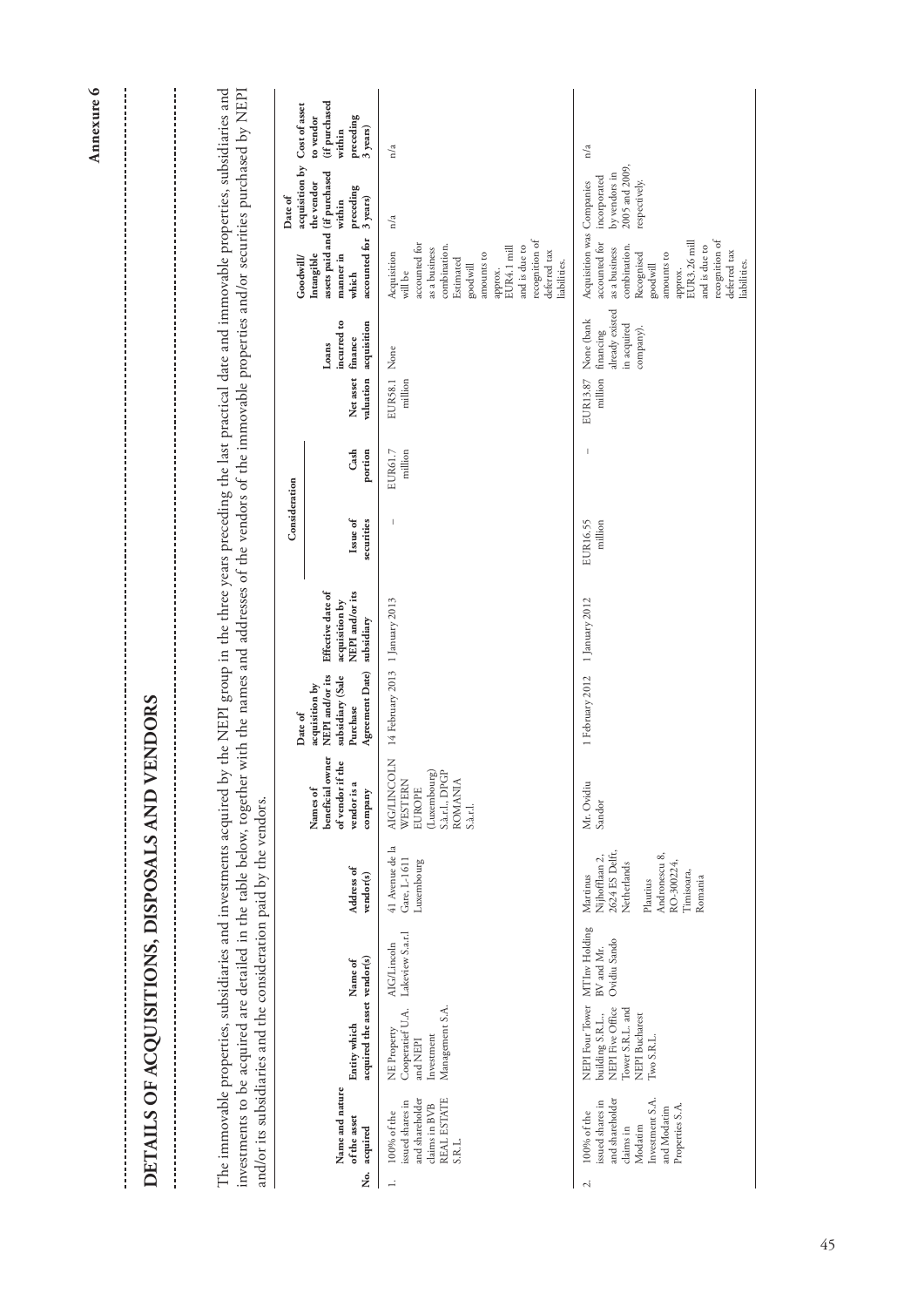| Cost of asset             | (if purchased<br>to vendor<br>preceding<br>3 years)<br>within                        | n/a                                                                                                                                                                                                                      | n/a                                                                                                                                                                                                                                                                                                                                                                            |
|---------------------------|--------------------------------------------------------------------------------------|--------------------------------------------------------------------------------------------------------------------------------------------------------------------------------------------------------------------------|--------------------------------------------------------------------------------------------------------------------------------------------------------------------------------------------------------------------------------------------------------------------------------------------------------------------------------------------------------------------------------|
| acquisition by<br>Date of | assets paid and (if purchased<br>the vendor<br>preceding<br>3 years)<br>within       | by vendors in<br>incorporated<br>2006.                                                                                                                                                                                   | by vendors in<br>incorporated<br>Company<br>2007.                                                                                                                                                                                                                                                                                                                              |
| Goodwill                  | accounted for<br>manner in<br>Intangible<br>which                                    | Acquisition was Company<br>recognition of<br>accounted for<br>and is mostly<br>combination.<br>EUR6.1 mill<br>as a business<br>deferred tax<br>amounts to<br>Recognised<br>liabilities.<br>goodwill<br>approx.<br>due to | was accounted<br>recognition of<br>and is mostly<br>combination.<br>EUR5.9 mill<br>deferred tax<br>Acquisition<br>amounts to<br>Recognised<br>liabilities.<br>goodwill<br>business<br>арргох.<br>for as a<br>due to<br>$\overline{1}$                                                                                                                                          |
|                           | incurred to<br>acquisition<br>finance<br>Loans                                       | already existed<br>None (bank<br>in acquired<br>company).<br>financing                                                                                                                                                   |                                                                                                                                                                                                                                                                                                                                                                                |
|                           | Net asset<br>valuation                                                               | million<br>EUR21.5                                                                                                                                                                                                       | EUR0.94 mill                                                                                                                                                                                                                                                                                                                                                                   |
|                           | Cash<br>portion                                                                      | EUR27.6<br>million                                                                                                                                                                                                       | $\overline{1}$                                                                                                                                                                                                                                                                                                                                                                 |
| Consideration             | Issue of<br>securities                                                               | $\overline{\phantom{a}}$                                                                                                                                                                                                 | million<br>EUR6.3                                                                                                                                                                                                                                                                                                                                                              |
|                           | Effective date of<br>NEPI and/or its<br>acquisition by<br>subsidiary                 | 29 December<br>2010                                                                                                                                                                                                      | 735 224 NEPI shares issued to Slabbert Family Limited (a company in which Martin Slabbert has an indirect interest), 122 537 NEPI shares<br>30 June 2010                                                                                                                                                                                                                       |
| Date of                   | Agreement Date)<br>NEPI and/or its<br>subsidiary (Sale<br>acquisition by<br>Purchase | 26 November<br>2010                                                                                                                                                                                                      |                                                                                                                                                                                                                                                                                                                                                                                |
|                           | owner<br>of vendor if the<br>vendor is a<br>beneficial<br>Names of<br>company        | Portland Trust                                                                                                                                                                                                           | 4th Floor, Rivonia Resilient Property 21 June 2010<br>company), Martin<br>Alexandru Morar<br>Slabbert, Victor<br>Limited (public<br>Income Fund<br>Semionov,                                                                                                                                                                                                                   |
|                           | Address of<br>vendor(s)                                                              | de Gaulle, L-1653<br>2 Avenue Charles<br>Kennedy, L-1855<br>Poste, L-2346<br>43 Avenue JF<br>Luxembourg<br>20 Rue de la                                                                                                  | House, 2nd Floor,<br>Douglas, Isle of<br>village, Rivonia<br>Tortola, British<br>Centre, Pelican<br>Rivonia, 2191,<br>Town, Tortola,<br>British Virgin<br>PO BOX 805,<br>Virgin Islands<br>International<br>9 Columbus<br>Drive, Road<br>South Africa<br>Road Town,<br>Lord Street,<br>Chambers,<br>Chambers,<br>Boulevard,<br>Midocean<br>Midocean<br>Islands<br>Anglo<br>Man |
|                           | Name of                                                                              | Rom (EU) S.a.r.l., Luxembourg<br>Investments S.a.r.1. Luxembourg<br>Apollo Rom (US)<br>Investments SA<br>S.a.r.l., Apollo<br>and Grimsby<br>Kanebo                                                                       | Limited, Slabbert<br>CEMZ Holdings<br>Family Limited,<br>Fortress Asset<br>(Proprietary)<br>Investments<br>Limited and<br>Focus CEE<br>Managers<br>Limited <sup>^</sup>                                                                                                                                                                                                        |
|                           | acquired the asset vendor(s)<br>Entity which                                         | and New Europe<br>Cooperatief U.A.<br>Property N.V.<br>NE Property                                                                                                                                                       | Investments plc<br>New Europe<br>Property                                                                                                                                                                                                                                                                                                                                      |
|                           | Name and nature<br>of the asset<br>acquired                                          | Ingen Europe BV<br>and shareholders'<br>issued shares in<br>claims against<br>100% of the                                                                                                                                | ^ 1 531 717 NEPI shares issued to Fortress Asset Managers (Proprietary) Limited,<br>NEPI Investment<br>issued shares in<br>Management<br>100% of the<br>Limited                                                                                                                                                                                                                |
|                           | ,<br>Ž                                                                               | 3.                                                                                                                                                                                                                       | 4.                                                                                                                                                                                                                                                                                                                                                                             |

issued to Focus CEE Investments Limited (a company in which Victor Semionov has an interest) and 61 270 NEPI shares issued to CEMZ Holdings Limited (a company in which Alexandru Morar, an executive of NEPI<br>IML, has an inte issued to Focus CEE Investments Limited (a company in which Victor Semionov has an interest) and 61 270 NEPI shares issued to CEMZ Holdings Limited (a company in which Alexandru Morar, an executive of NEPI IML, has an interest).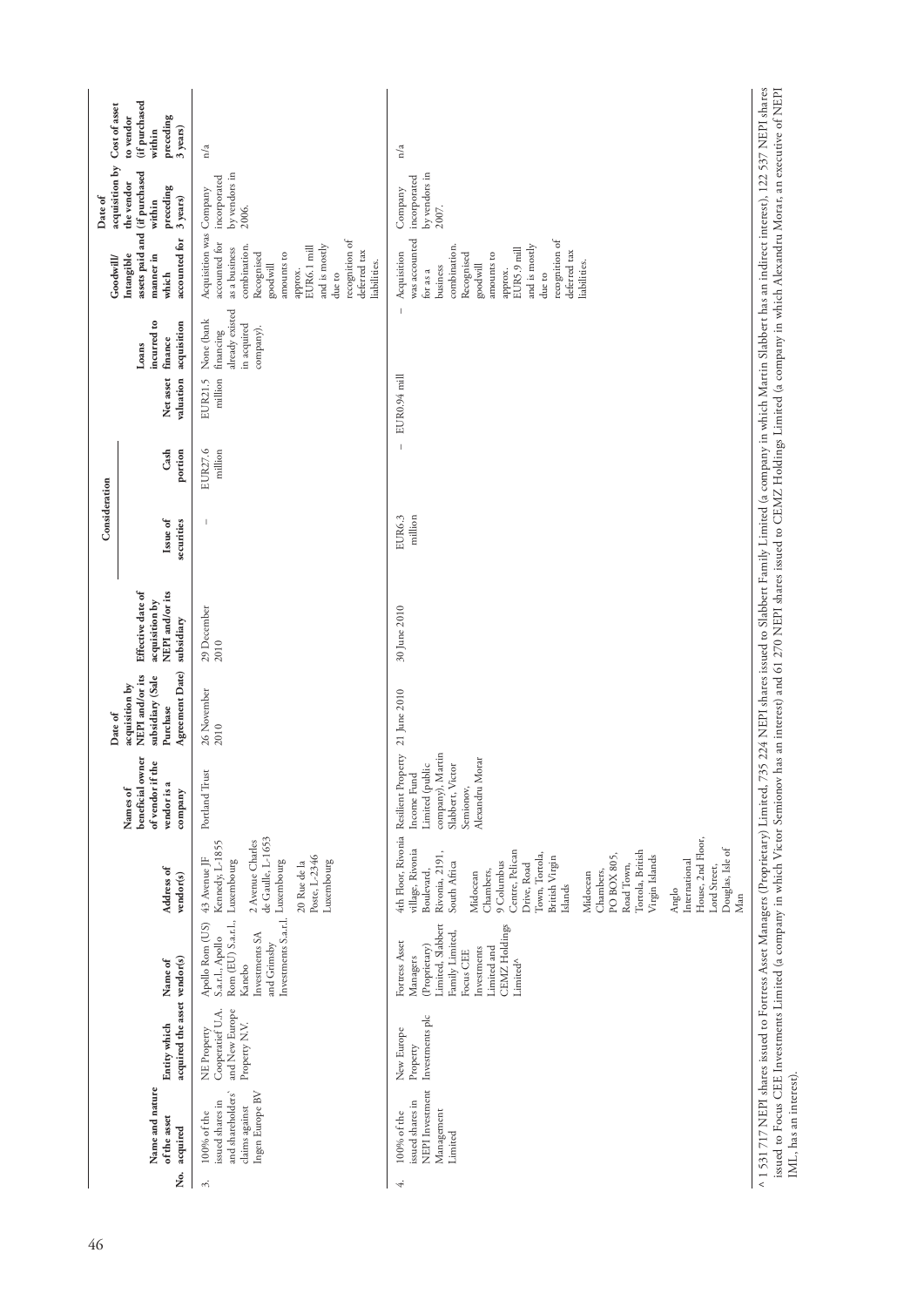| Name of property and date Consideration to be<br>No. of disposal | received              | Valuation     | Name of purchaser | Address of purchaser                       | shareholders of purchaser<br>Names of beneficial | shareholders of purchaser<br>Address of beneficial | Promoter or director's<br>interest in any such<br>transaction |
|------------------------------------------------------------------|-----------------------|---------------|-------------------|--------------------------------------------|--------------------------------------------------|----------------------------------------------------|---------------------------------------------------------------|
| 1. Auchan Hypermarket                                            | €28.7 million in cash | €28.7 million | Auchan Romania SA | 13 Barbu Delavrancea St, 1st Groupe Auchan |                                                  | 40 avenue de Flandre –<br>BP 139                   | n/a                                                           |
| 29 April 2013                                                    |                       |               |                   | District, Bucharest, Romania               |                                                  | 59964 Croix Cedex - France                         |                                                               |

Set out below is additional information relating to transactions, after the company's latest year end being 31 December 2012, which constitute category 2 transactions: \ Ir∩st ٩ Set out below is additional information relating to transactions, after the company's latest year

# The Lakeview acquisition **The Lakeview acquisition**

# Description and rationale *Description and rationale*

The Lakeview is a landmark A-grade office building consisting of offices and ground floor retail with a total GLA of 25 564 m<sup>2</sup> and 485 parking bays. The Lakeview is located close The Lakeview is a landmark A-grade office building consisting of offices and ground floor retail with a total GLA of 25 564 m2 and 485 parking bays. The Lakeview is located close to NEPI's Floreasca Business Park in the emerging office corridor between Floreasca and Barbu Vacarescu Streets in the North East of Bucharest. The building is fully occupied with<br>tenants including Alcon, Colgate-Palmolive to NEPI's Floreasca Business Park in the emerging office corridor between Floreasca and Barbu Vacarescu Streets in the North East of Bucharest. The building is fully occupied with tenants including Alcon, Colgate-Palmolive, Huawei, Philips, PricewaterhouseCoopers and Royal Bank of Scotland. It is expected that the acquisition of the property will be earnings enhancing.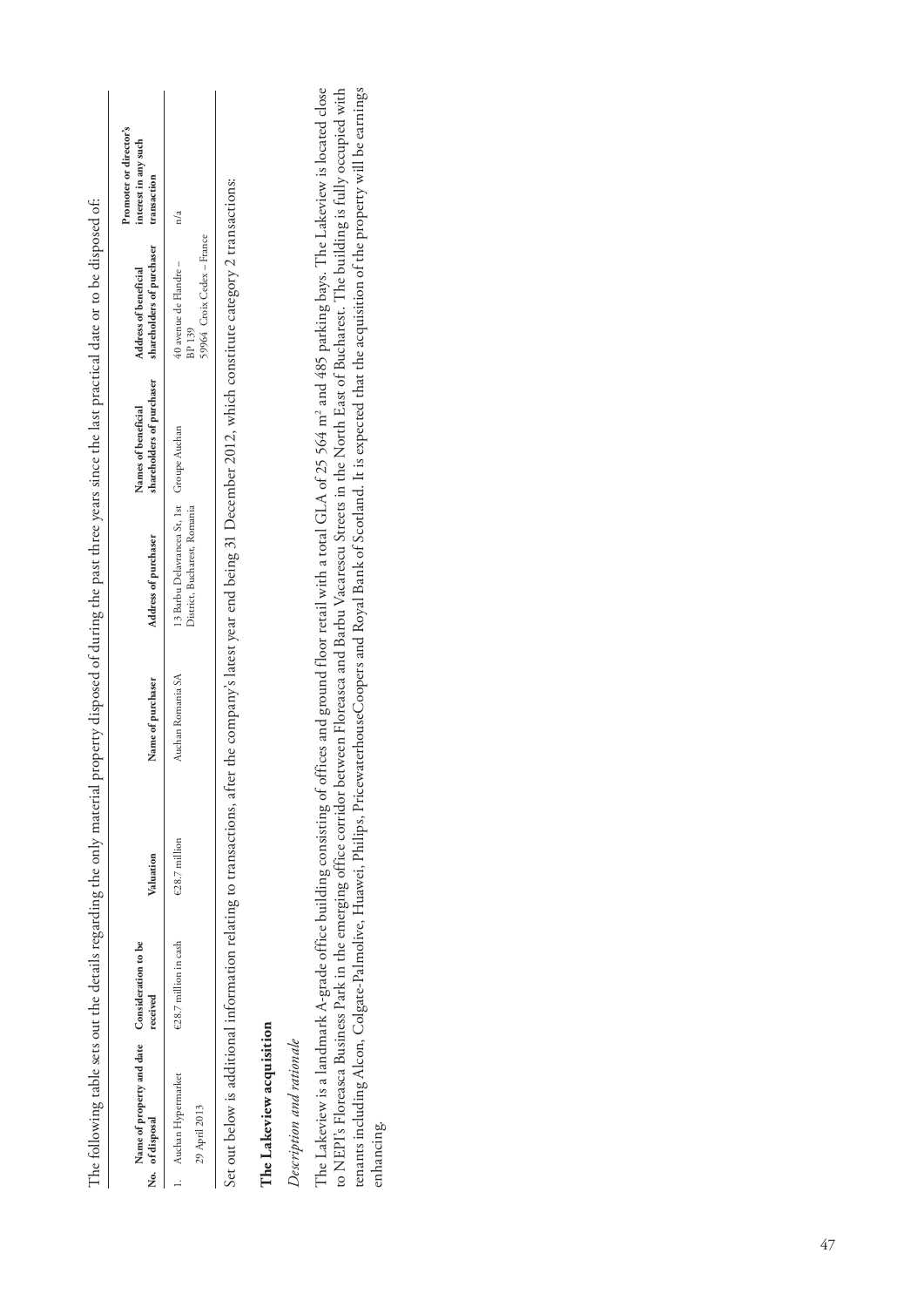# **HISTORICAL FINANCIAL INFORMATION**

Set out below are extracts from the audited consolidated financial statements of NEPI for the years ended 31 December 2012, 31 December 2011 and 31 December 2010. These extracts are the responsibility of NEPI's directors. The financial statements for the years ended 31 December 2012, 31 December 2011 and 31 December 2010, from which the information below was extracted, were prepared in accordance with International Financial Reporting Standards and interpretations adopted by the International Accounting Standards Board and which were audited by Ernst & Young in accordance with International Standards on Auditing, who issued an unqualified audit opinion on the financial statements or the years ended 31 December 2012, 31 December 2011 and 31 December 2010. NEPI's auditors have never resigned nor have they been removed during the period covered by the historical financial information. There has been no significant change in the financial or trading position of the company since 31 December 2012. The audited financial statements for the years ended 31 December 2012, 31 December 2011 and 31 December 2010 are available for inspection on the company's website (www.nepinvest.com).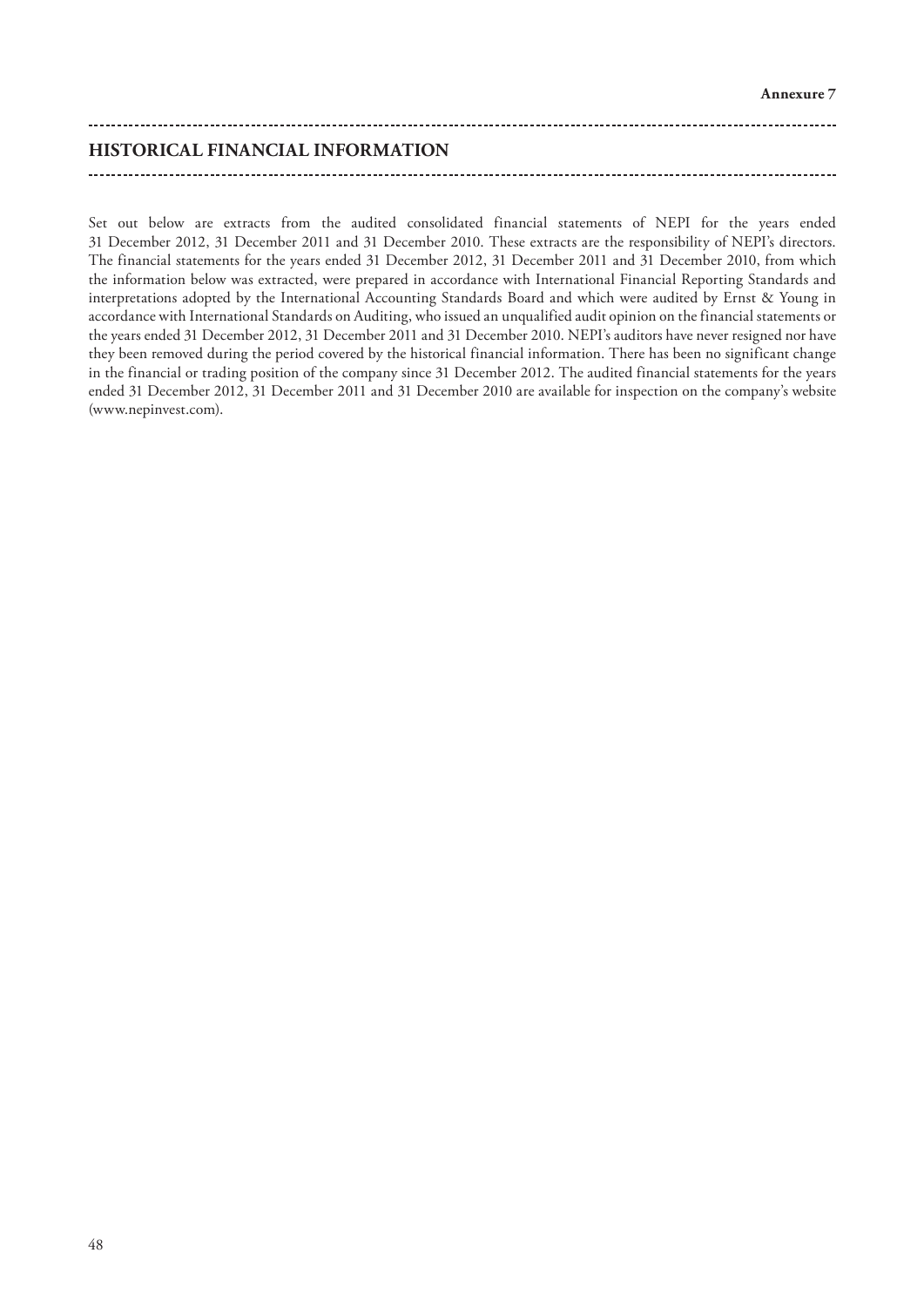# **STATEMENT OF FINANCIAL POSITION**

|                                                       |      | Group<br>Note 31 December 2012 31 December 2011 31 December 2010<br>€ | Group<br>€    | Group<br>€    |
|-------------------------------------------------------|------|-----------------------------------------------------------------------|---------------|---------------|
| <b>ASSETS</b>                                         |      |                                                                       |               |               |
| <b>Non-current assets</b>                             |      | 444 666 197                                                           | 362 404 369   | 328 991 707   |
| Investment property                                   |      | 416 674 175                                                           | 341 802 837   | 313 755 281   |
| Investment property at fair value                     | 8    | 393 966 226                                                           | 316 393 495   | 300 899 292   |
| Investment property under development                 | 8    | 22 707 949                                                            | 25 409 342    | 12 855 989    |
| Goodwill                                              | 10   | 13 188 795                                                            | 13 351 499    | 13 849 887    |
| Investment in subsidiaries and joint ventures         | 4    |                                                                       |               |               |
| Loans to subsidiaries                                 | 4    |                                                                       |               |               |
| Other long-term assets                                | 9    | 14 727 635                                                            | 6 213 458     |               |
| Financial assets at fair value through profit or loss | 16.1 | 75 592                                                                | 1 036 575     | 1 386 539     |
| <b>Current</b> assets                                 |      | 185 176 059                                                           | 62 816 541    | 31 185 529    |
| Trade and other receivables                           | 12   | 15 798 975                                                            | 7 7 5 1 4 4 1 | 7 338 247     |
| Loans to subsidiaries                                 | 4    |                                                                       |               |               |
| Financial investments at fair value through           |      |                                                                       |               |               |
| profit or loss                                        | 11   | 81 865 443                                                            |               |               |
| Cash and cash equivalents                             | 13   | 87 511 641                                                            | 55 065 100    | 23 847 282    |
| Investment property held for sale                     | 31   | 28 665 158                                                            |               |               |
| <b>TOTAL ASSETS</b>                                   |      | 658 507 414                                                           | 425 220 910   | 360 177 236   |
| <b>EQUITY AND LIABILITIES</b>                         |      |                                                                       |               |               |
| Equity attributable to equity holders                 |      | 393 622 378                                                           | 235 258 940   | 155 087 026   |
| Share capital                                         | 14   | 1 352 629                                                             | 955 693       | 712 686       |
| Share premium                                         | 14   | 355 026 520                                                           | 227 844 770   | 159 308 324   |
| Share-based payment reserve                           | 15   | 15 491 810                                                            | 7 456 257     | 759 550       |
| Currency translation reserve                          |      | (1228783)                                                             | (2650522)     | (2964825)     |
| Accumulated profit                                    |      | 22 980 202                                                            | 1 652 742     | (2728709)     |
| <b>Total liabilities</b>                              |      | 264 885 036                                                           | 189 961 970   | 205 090 210   |
| Non-current liabilities                               |      | 147 151 095                                                           | 174 098 216   | 185 374 433   |
| Loans and borrowings                                  | 16   | 117 100 152                                                           | 156 629 879   | 168 564 379   |
| Deferred tax liabilities                              | 19   | 22 321 189                                                            | 15 086 152    | 15 586 362    |
| Financial liabilities at fair value through           |      |                                                                       |               |               |
| profit or loss                                        | 16.1 | 7729754                                                               | 2 3 8 2 1 8 5 | 1 223 692     |
| <b>Current liabilities</b>                            |      | 117733941                                                             | 15 863 754    | 19 715 777    |
| Trade and other payables                              | 17   | 12 985 200                                                            | 5 251 265     | 7 656 857     |
| Loans and borrowings                                  | 16   | 102 048 042                                                           | 8 235 659     | 9 847 153     |
| Tenant deposits                                       | 18   | 2700699                                                               | 2 376 830     | 2 2 1 1 7 6 7 |
| <b>TOTAL EQUITY AND LIABILITIES</b>                   |      | 658 507 414                                                           | 425 220 910   | 360 177 236   |
| Net asset value per share (Euro)                      | 20   | 2.83                                                                  | 2.41          | 2.18          |
| Adjusted net asset value per share                    | 20   | 2.88                                                                  | 2.43          | 2.22          |

The Group had €219 million of third party debt finance in place at 31 December 2012 (€197 million in secured term debt and €22 million in short-term facilities secured over the listed property shares). The total equity attributable to equity holders was €393 622 378 on 31 December 2012.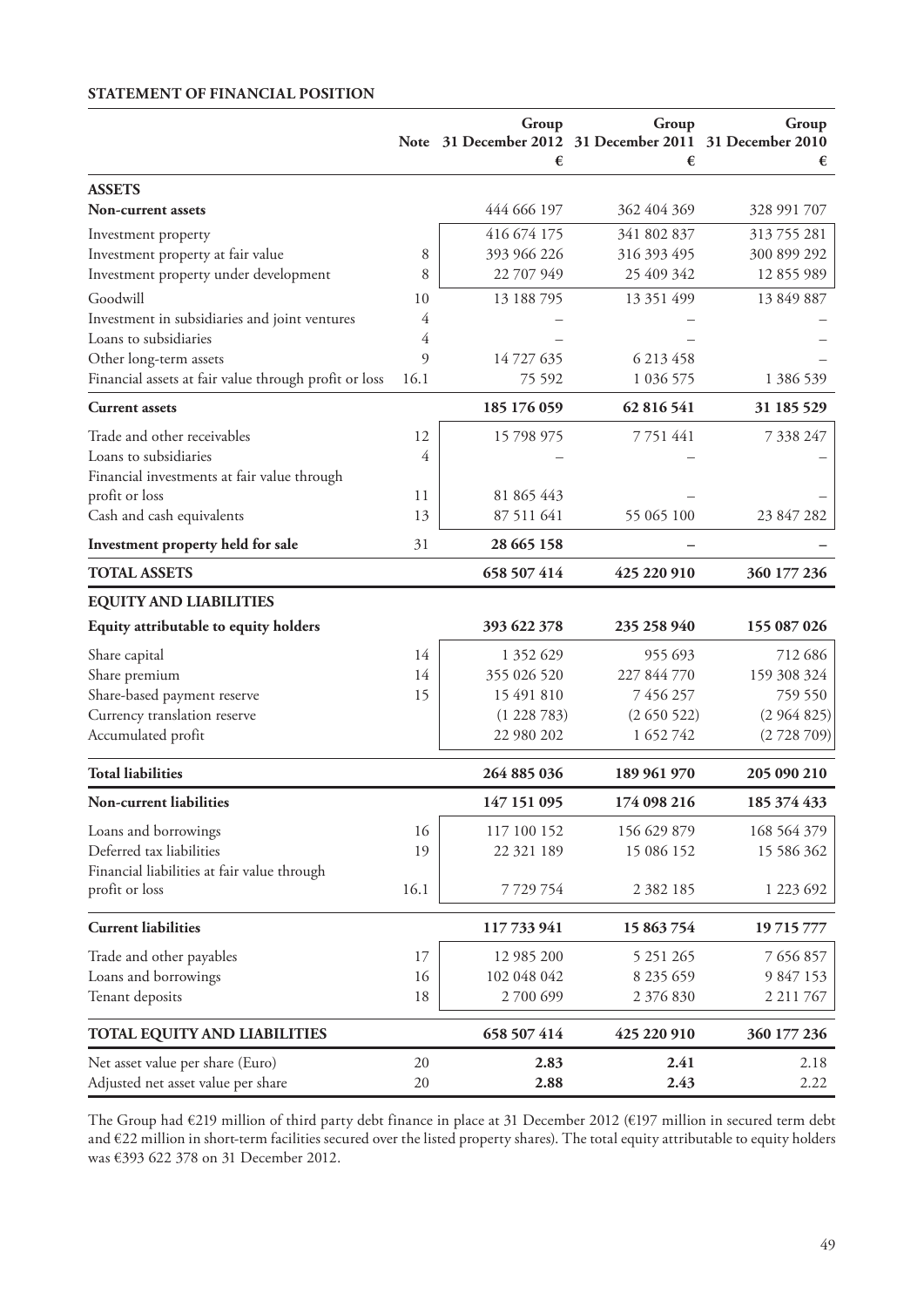# **STATEMENT OF INCOME**

|                                                   |    | Group<br>Note 31 December 2012 31 December 2011<br>€ | Group<br>€ | Group<br>31 December 2010<br>€ |
|---------------------------------------------------|----|------------------------------------------------------|------------|--------------------------------|
| Net rental and related income                     | 21 | 30 432 771                                           | 23 727 203 | 16 224 196                     |
| Contractual rental income and expense recoveries  |    | 40 176 801                                           | 32 069 075 | 21 269 338                     |
| Property operating expenses                       |    | (9744030)                                            | (8341872)  | (5045142)                      |
| Administrative expenses                           | 22 | (2 211 006)                                          | (1916734)  | (1160109)                      |
| Acquisition fees                                  | 23 | (1594393)                                            | (106 615)  | (831 369)                      |
| Fair value adjustments of investment property     |    |                                                      |            |                                |
| and goodwill                                      | 25 | 6 450 485                                            | 3 010 852  | 1 111 927                      |
| Fair value gains of financial investments at fair |    |                                                      |            |                                |
| value through profit or loss                      | 11 | 10 287 980                                           |            |                                |
| Distributable income from financial investments   |    |                                                      |            |                                |
| at fair value through profit or loss              | 11 | 822 691                                              |            |                                |
| Share-based payment expense                       | 15 | (996909)                                             | (1041647)  | (524 650)                      |
| Foreign exchange loss                             |    | (2529495)                                            | (475883)   | 178 175                        |
| Investment advisory fees                          |    |                                                      |            | (703 323)                      |
| Other operating income                            | 24 | 10 264 266                                           |            |                                |
| Profit/(loss) before net finance (expense)/       |    |                                                      |            |                                |
| income                                            |    | 50 926 390                                           | 23 197 176 | 14 294 847                     |
| Net finance (expense)/income                      | 26 | (12574251)                                           | (4925640)  | (5906809)                      |
| Finance income                                    |    | 1853838                                              | 6 253 858  | 581765                         |
| Finance expense                                   |    | (14428089)                                           | (11179498) | (6488574)                      |
| Profit before tax                                 |    | 38 352 139                                           | 18 271 536 | 8 3 8 8 0 3 8                  |
| Tax (expense)/income                              |    | (5248690)                                            | 500 210    | (1476694)                      |
| PROFIT FOR THE YEAR ATTRIBUTABLE                  |    |                                                      |            |                                |
| TO EQUITY HOLDERS                                 |    | 33 103 449                                           | 18 771 746 | 6 911 344                      |
| Weighted average number of shares in issue        | 27 | 116 238 121                                          | 78 659 834 | 52 388 748                     |
| Diluted weighted average number of shares         |    |                                                      |            |                                |
| in issue                                          | 27 | 121 391 646                                          | 84 264 285 | 56 334 549                     |
| Basic weighted average earnings per share         |    |                                                      |            |                                |
| (euro cents)                                      | 27 | 28.48                                                | 23.86      | 13.19                          |
| Diluted weighted average earnings per share       |    |                                                      |            |                                |
| (euro cents)                                      | 27 | 27.27                                                | 22.28      | 12.27                          |
| Distributable earnings per share (euro cents)     | 27 | 25.95                                                | 24.67      | 17.61                          |
| Headline earnings per share (euro cents)          | 28 | 22.93                                                | 20.04      | 11.07                          |
| Diluted headline earnings per share (euro cents)  | 28 | 21.96                                                | 18.70      | 10.29                          |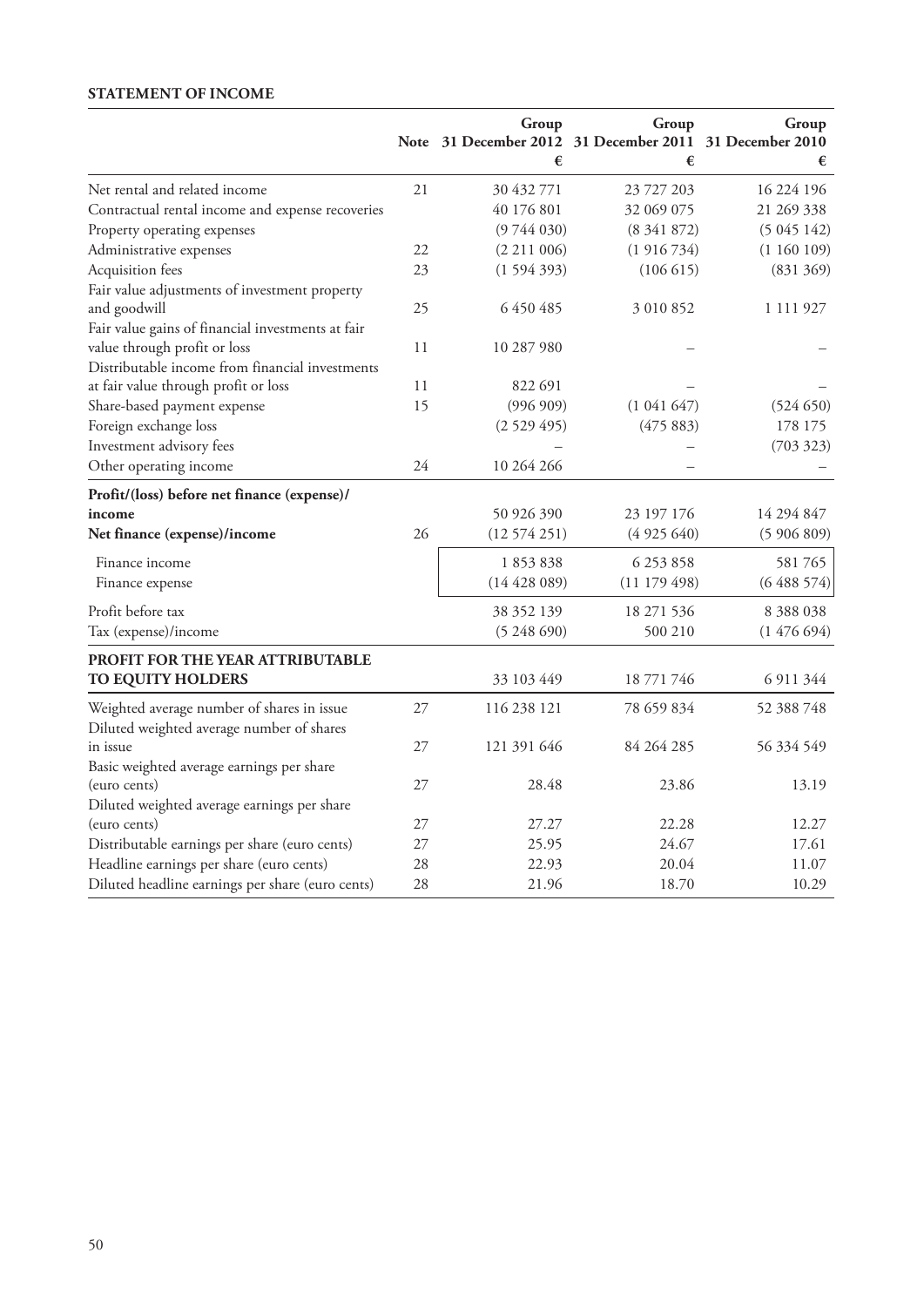# **STATEMENT OF COMPREHENSIVE INCOME**

|                                                                                  | Group<br>€ | Group<br>31 December 2012 31 December 2011 31 December 2010<br>€ | Group<br>€   |
|----------------------------------------------------------------------------------|------------|------------------------------------------------------------------|--------------|
| Profit for the year attributable to equity holders<br>Other comprehensive income | 33 103 449 | 18 771 746                                                       | 6 9 11 3 4 4 |
| Currency translation differences                                                 | 1421739    | 314 303                                                          | (314756)     |
| TOTAL COMPREHENSIVE INCOME<br><b>FOR THE YEAR</b>                                | 34 525 188 | 19 086 049                                                       | 6 596 588    |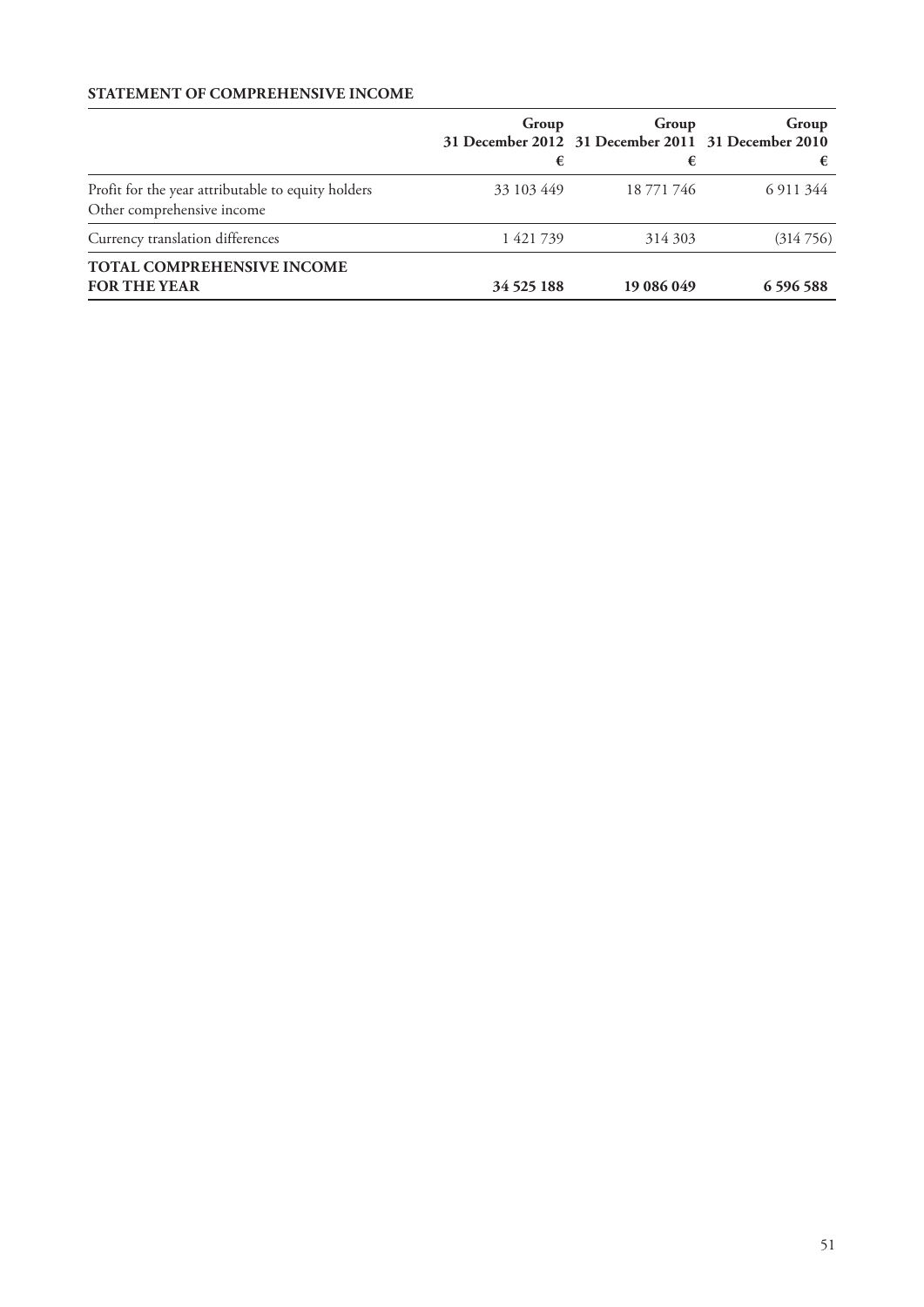# **STATEMENT OF CHANGES IN EQUITY**

|                                 | <b>Share</b> | Share               | Share-based<br>payment | Currency  | translation Accumulated             |                        |
|---------------------------------|--------------|---------------------|------------------------|-----------|-------------------------------------|------------------------|
|                                 | capital      | premium             | reserve                | reserve   | $(\text{loss})/\text{profit}$       | Total                  |
| Group                           | €            | €                   | €                      | €         | €                                   | €                      |
| Opening balance 1 January 2010  | 386 247      | 76 731 744          | 234 900                | (2650069) |                                     | $(1983359)$ 72 719 463 |
| Transactions with owners        | 326 439      | 82 576 580          | 524 650                |           | (7656694)                           | 75 770 975             |
| Issue of shares                 | 326 439      | 82 959 893          |                        |           |                                     | 83 276 332             |
| Issue cost recognised to equity |              | (373313)            |                        |           |                                     | (373 313)              |
| Share-based payment reserve     |              |                     | 524 650                |           |                                     | 524 650                |
| Dividend distribution           |              |                     |                        |           | (7656694)                           | (7656694)              |
| Total comprehensive income      |              |                     |                        | (314756)  | 6 9 11 3 4 4                        | 6 596 588              |
| Other comprehensive income      |              |                     |                        | (314756)  |                                     | (314756)               |
| Profit for the year             |              |                     |                        |           | 6 9 11 3 4 4                        | 6 911 344              |
| <b>BALANCE</b>                  |              |                     |                        |           |                                     |                        |
| AT 31 DECEMBER 2010             |              | 712 686 159 308 324 | 759 550                | (2964825) |                                     | (2728709) 155 087 026  |
| Balance at 1 January 2011       |              | 712 686 159 308 324 | 759 550                |           | (2 964 825) (2 728 709) 155 087 026 |                        |
| Transactions with owners        | 243 007      | 68 536 446          | 6 696 707              | $-$       | (14390295)                          | 61 085 865             |

|                                 |         |            |               |         | \+ + <i>0 &gt;</i> 0 = <i>0 &gt;</i> , 0 + 0 0 <i>y</i> 0 0 <i>y</i> |               |
|---------------------------------|---------|------------|---------------|---------|----------------------------------------------------------------------|---------------|
| Issue of shares                 | 243 007 | 69 914 745 |               |         |                                                                      | $-70157752$   |
| Issue cost recognised to equity | $ \,$   | (1378299)  |               |         |                                                                      | $- (1378299)$ |
| Share-based payment reserve*    |         |            | 6 6 9 6 7 0 7 |         |                                                                      | 6 6 9 6 7 0 7 |
| Earnings distribution           |         |            |               |         | $-$ (14 390 295) (14 390 295)                                        |               |
| Total comprehensive income      |         |            |               |         | 314 303 18 771 746 19 086 049                                        |               |
| Other comprehensive income      |         |            |               | 314 303 | $\qquad \qquad -$                                                    | 314 303       |
| Profit for the year             |         |            |               |         | $-18771746$ 18771746                                                 |               |

# **BALANCE**

| AT 31 DECEMBER 2011                |         | 955 693 227 844 770 | 7 456 257    | (2650522)                |                              | 1 652 742 235 258 940             |
|------------------------------------|---------|---------------------|--------------|--------------------------|------------------------------|-----------------------------------|
| Balance at 1 January 2012          |         | 955 693 227 844 770 | 7 456 257    | (2650522)                |                              | 1 652 742 235 258 940             |
| Transactions with owners           |         | 396 936 127 181 750 | 8 0 35 5 5 3 |                          | $-$ (11 775 989) 123 838 250 |                                   |
| Issue of shares                    |         | 391 735 125 943 296 |              |                          |                              | 126 335 031                       |
| Issue cost recognised to equity    |         | (332117)            |              |                          |                              | (332117)                          |
| Share-based payment reserve*       |         |                     | 9 258 789    |                          |                              | 9 258 789                         |
| Sale of shares issued under the    |         |                     |              |                          |                              |                                   |
| Initial Share Scheme               | 1 1 1 0 | 326 324             |              |                          |                              | 327 434                           |
| Sale of shares issued under the    |         |                     |              |                          |                              |                                   |
| Current Share Scheme               | 530     | 183 367             | (158795)     |                          |                              | 25 102                            |
| Vesting of shares issued under the |         |                     |              |                          |                              |                                   |
| Current Share Scheme               | 3 5 6 1 | 1 060 880           | (1064441)    |                          |                              |                                   |
| Earnings distribution              |         |                     |              | $\overline{\phantom{0}}$ |                              | $(11\ 775\ 989)$ $(11\ 775\ 989)$ |
| Total comprehensive income         |         |                     |              | 1421739                  | 33 103 449                   | 34 525 188                        |
| Other comprehensive income         |         |                     |              | 1421739                  |                              | 1 421 739                         |
| Profit for the year                |         |                     |              |                          | 33 103 449                   | 33 103 449                        |
|                                    |         |                     |              |                          |                              |                                   |

\* These amounts include €8 236 300 (2011: €5 980 000) relating to the issue of shares in terms of the Current Share Scheme, in relation to which the loans remain outstanding.

**AT 31 DECEMBER 2012 1 352 629 355 026 520 15 491 810 (1 228 783) 22 980 202 393 622 378**

**BALANCE<br>AT 31 DECEMBER 2012**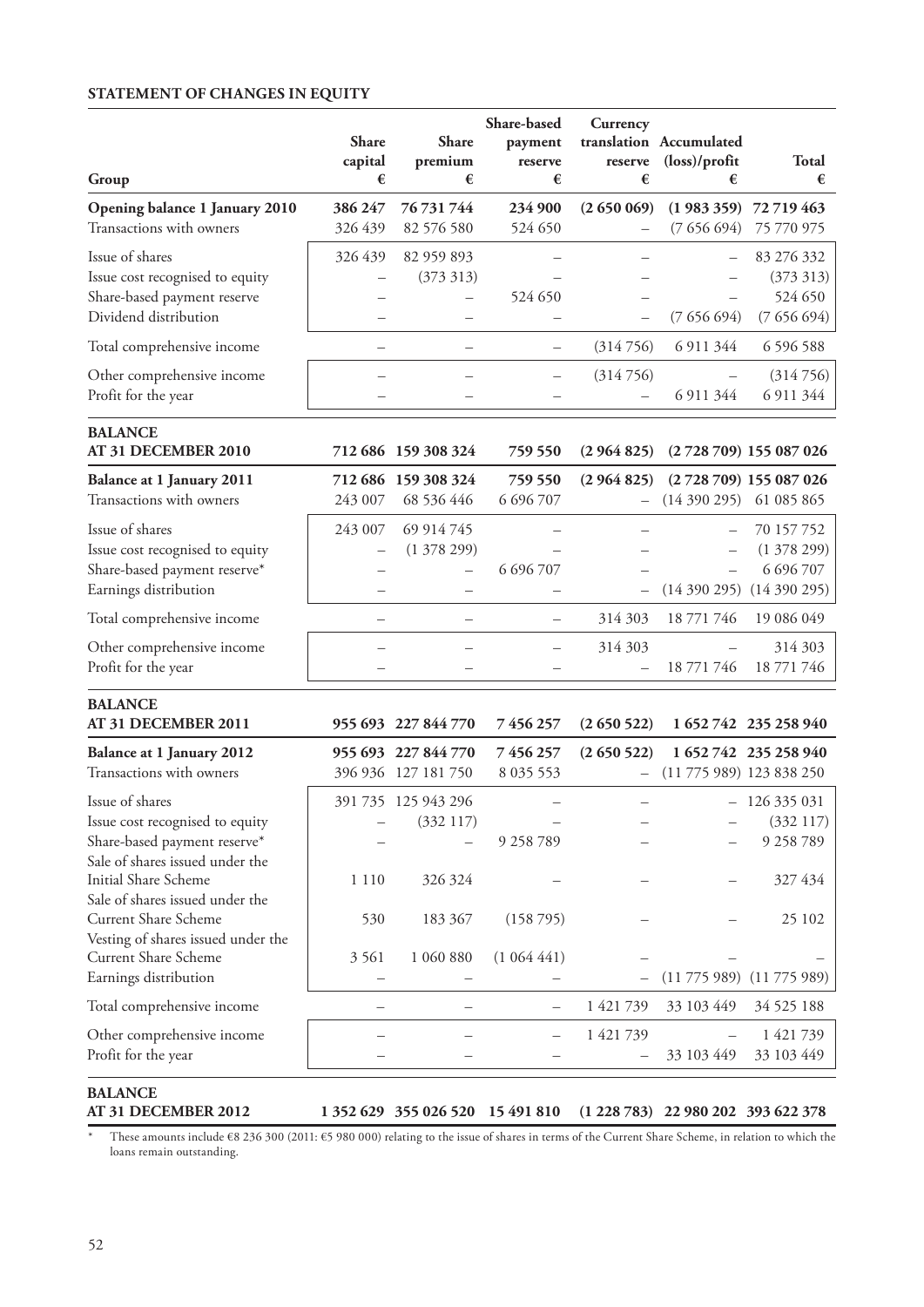# **STATEMENT OF CASH FLOWS**

|                                                                        |                | Group<br>Note 31 December 2012 31 December 2011 31 December 2010<br>€ | Group<br>€  | Group<br>€       |
|------------------------------------------------------------------------|----------------|-----------------------------------------------------------------------|-------------|------------------|
| <b>OPERATING ACTIVITIES</b>                                            |                |                                                                       |             |                  |
| Profit for the year attributable to equity holders<br>Adjustments for: |                | 33 103 449                                                            | 18 771 746  | 6 911 344        |
| Fair value adjustment on investment property                           |                |                                                                       |             |                  |
| and goodwill                                                           | 8              | (6450485)                                                             | (3010852)   | (1111927)        |
| Fair value gains on financial investments at fair                      |                |                                                                       |             |                  |
| value through profit or loss                                           | 11             | (10287980)                                                            |             |                  |
| Distributable income from financial investments                        |                |                                                                       |             |                  |
| at fair value through profit or loss                                   | 11             | (822691)                                                              |             |                  |
| Share-based payment expense                                            | 15             | 996 909                                                               | 1 041 647   | 524 650          |
| Foreign exchange loss                                                  |                | 2 5 2 9 4 9 5                                                         | 364 655     | (178175)         |
| Other operating income                                                 | 24             | (10264266)                                                            |             |                  |
| Net finance expense/(income)                                           | 26             | 12 574 251                                                            | 4 925 640   | 5 906 809        |
| Corporate tax charge and deferred tax                                  | 19             | 5 248 690                                                             | (500 210)   | 1 460 883        |
| Operating profit before changes in                                     |                |                                                                       |             |                  |
| working capital                                                        |                | 26 627 372                                                            | 21 592 626  | 13 5 13 5 8 4    |
| Increase in trade and other receivables                                |                | (6966030)                                                             | (217038)    | (3523580)        |
| Increase/(decrease) in trade and other payables                        |                | 2 2 4 9 5 2 5                                                         | (3 016 126) | (1693910)        |
| Interest paid                                                          |                | (8753020)                                                             | (7649493)   | (5542335)        |
| Interest received                                                      |                | 698 739                                                               | 6476898     | 581765           |
| Income from vendor settlement received                                 | 24             | 11 787 486                                                            |             |                  |
| <b>CASH FLOWS FROM OPERATING</b>                                       |                |                                                                       |             |                  |
| <b>ACTIVITIES</b>                                                      |                | 25 644 072                                                            | 17 186 867  | 3 3 3 5 5 2 4    |
| <b>INVESTING ACTIVITIES</b>                                            |                |                                                                       |             |                  |
| Acquisition of investment property                                     | 8              | (45932846)                                                            | (24164735)  | (6343328)        |
| Payments for acquisition of subsidiaries less                          |                |                                                                       |             |                  |
| cash acquired                                                          | 29             | (15915914)                                                            |             | (39 098 002)     |
| Purchase of financial investments at fair value                        |                |                                                                       |             |                  |
| through profit or loss                                                 | 11             | (72 287 023)                                                          |             |                  |
| Dividends from financial investments at fair                           |                |                                                                       |             |                  |
| value through profit or loss                                           | 11             | 796 411                                                               |             |                  |
| Proceeds from sale of financial investments at                         |                |                                                                       |             |                  |
| fair value through profit or loss                                      | 11             | 735 840                                                               |             |                  |
| Loans granted to subsidiaries                                          | $\overline{4}$ |                                                                       |             |                  |
| <b>CASH FLOWS FROM INVESTING</b>                                       |                |                                                                       |             |                  |
| <b>ACTIVITIES</b>                                                      |                | (132603532)                                                           | (24164735)  | $(45\,441\,330)$ |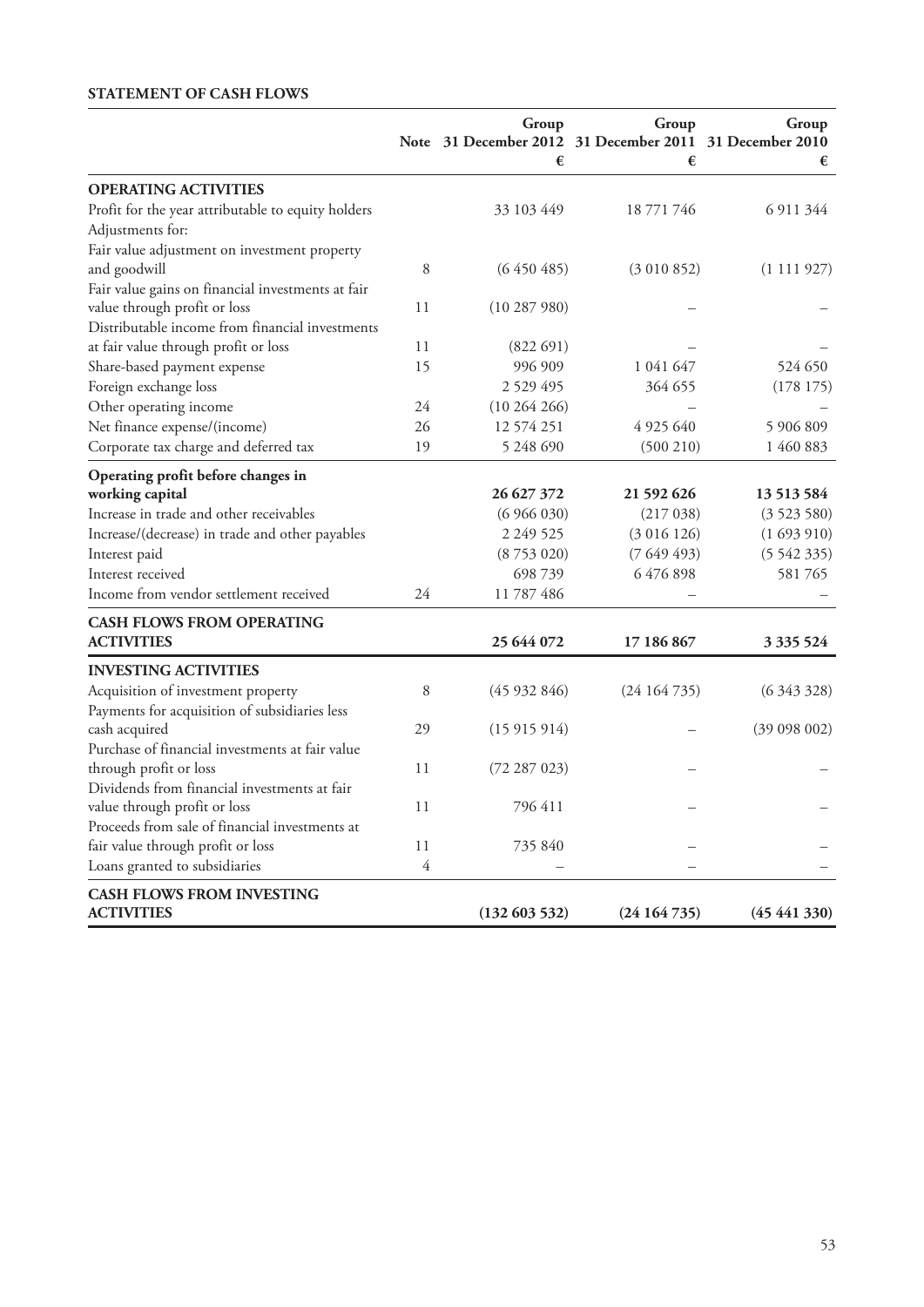|                                                 |    | Group<br>Note 31 December 2012 31 December 2011 31 December 2010 | Group            | Group      |
|-------------------------------------------------|----|------------------------------------------------------------------|------------------|------------|
|                                                 |    | €                                                                | €                | €          |
| <b>FINANCING ACTIVITIES</b>                     |    |                                                                  |                  |            |
| Proceeds from share issuance                    |    | 126 355 450                                                      | 68 454 514       | 71 113 213 |
| Proceeds from bank borrowings                   |    | 37 061 976                                                       |                  |            |
| Repayment of borrowings                         |    | (12066077)                                                       | $(13\ 377\ 307)$ | (8653390)  |
| Premiums paid on acquisition of derivatives     |    |                                                                  | (2636314)        | (990000)   |
| Earnings distribution                           |    | (11775989)                                                       | (14194855)       | (7656694)  |
| <b>CASH FLOWS FROM FINANCING</b>                |    |                                                                  |                  |            |
| <b>ACTIVITIES</b>                               |    | 139 575 360                                                      | 38 246 038       | 53 813 129 |
| NET INCREASE/(DECREASE) IN CASH                 |    |                                                                  |                  |            |
| AND CASH EQUIVALENTS                            |    | 32 615 900                                                       | 31 268 170       | 11 707 323 |
| Cash and cash equivalents brought forward       | 13 | 55 065 100                                                       | 23 847 282       | 12 276 543 |
| Translation effect on cash and cash equivalents |    | (169 359)                                                        | (50352)          | (136584)   |
| <b>CASH AND CASH EQUIVALENTS</b>                |    |                                                                  |                  |            |
| <b>CARRIED FORWARD</b>                          | 13 | 87 511 641                                                       | 55 065 100       | 23 847 282 |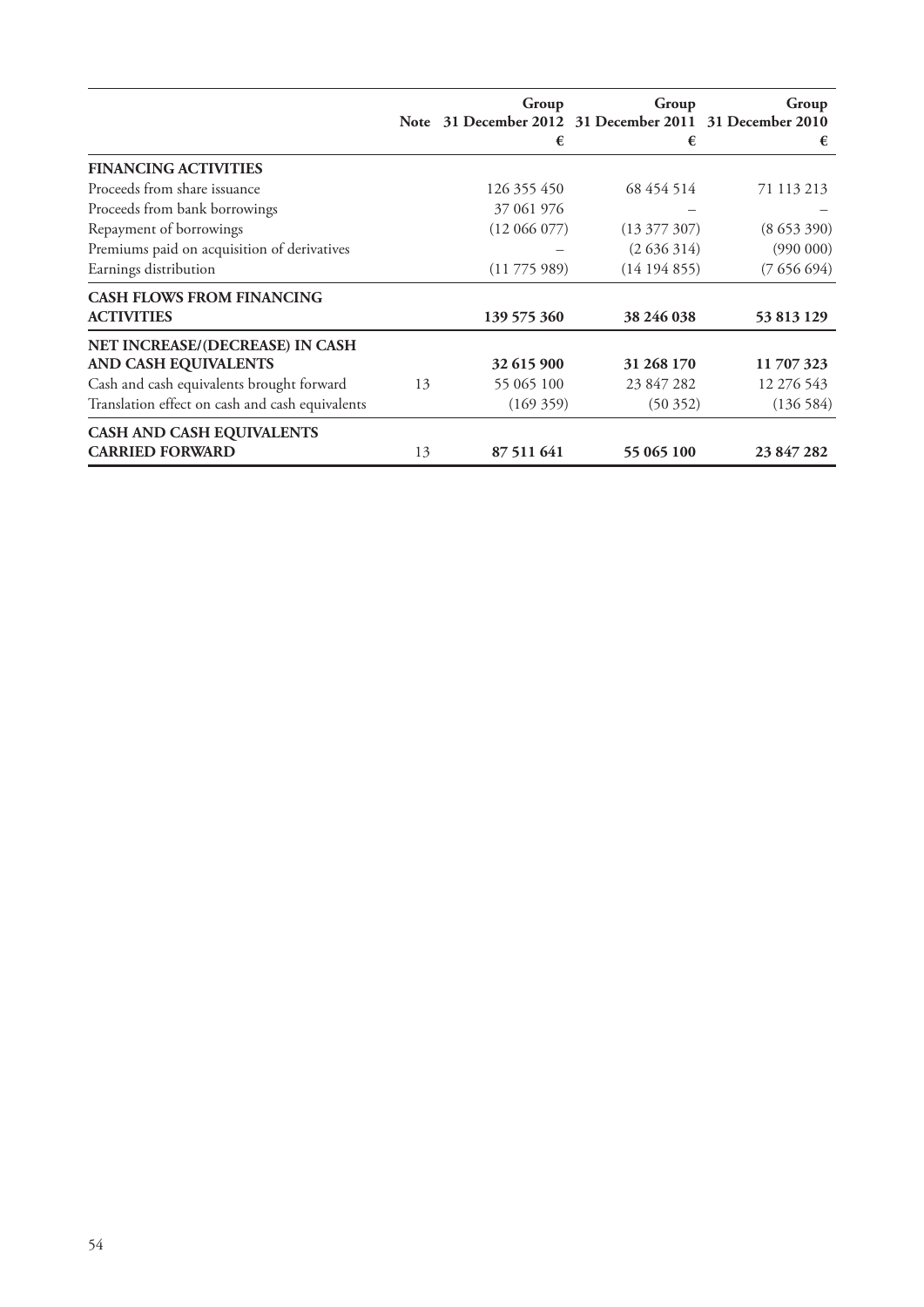# **NOTES TO THE FINANCIAL STATEMENTS**

#### 1. **GENERAL**

New Europe Property Investments plc is a limited liability company incorporated in the Isle of Man on 23 July 2007 and domiciled in Lord Street, 2nd Floor, Anglo International House, Douglas, Isle of Man. The Company is listed on the Main Market of the JSE Ltd (JSE), the regulated market of the Bucharest Stock Exchange (BVB) and the Alternative Investment Market of the London Stock Exchange (AIM). The Group includes the Company and its subsidiaries as set out under "Basis of consolidation" in Note 2.4 below.

These financial statements are presented for the Group (the consolidated financial statements) and for the Company (the separate financial statements), collectively referred to as the "financial statements".

The Group's activities are detailed in the Directors' Report and in Note 32.

The financial statements for the year ended 31 December 2012 were authorised for issue in accordance with a resolution of the Directors on 6 February 2013.

#### 2. **ACCOUNTING POLICIES**

The financial statements have been prepared in accordance with applicable Isle of Man law and International Financial Reporting Standards (IFRS). The principal accounting policies set out below have been consistently applied to all the periods presented.

#### 2.1 **Functional and presentation currency**

The financial statements are presented in Euros  $(\epsilon)$  unless otherwise indicated, as this is the currency in which the parent Company transacts a substantial part of its business and is the currency considered most convenient for shareholders. Entities located in Romania have RON as a functional currency, while entities located in Germany have Euro as functional currency.

#### 2.2 **Basis of preparation**

The financial statements are prepared on the historical-cost basis, except for investment property, land for investment property under development, derivatives and other financial instruments.

Investment property, land for investment property under development and derivatives designated as financial instruments at fair value through profit or loss are measured at fair value.

Management prepared these financial statements on a going concern basis. There are no uncertainties relating to events and conditions that may cast a significant doubt upon the Group's ability to continue as a going concern.

The preparation of financial statements in conformity with IFRS requires management to make judgements, estimates and assumptions that affect the application of policies and reported amounts of assets and liabilities, income and expenses. The estimates and associated assumptions are based on historical experience and various other factors that are believed to be reasonable under the circumstances, the results of which form the basis of making judgements about carrying values of assets and liabilities that are not readily apparent from other sources. Actual results may differ from these estimates.

The estimates and underlying assumptions are reviewed on an ongoing basis. Revisions to accounting estimates are recognised in the period in which the estimate is revised if the revision affects only that period, or the period of the revision and future periods if the revision affects both current and future periods.

#### *Property acquisitions and business combinations*

Where property is acquired through the acquisition of corporate interests, management considers the substance of the assets and activities of the acquired entity in determining whether the acquisition represents the acquisition of a business or of an asset.

#### *Asset acquisitions*

Where property acquisitions are not judged to be an acquisition of a business, they are not treated as business combinations. Rather, the amount paid out to acquire the corporate entity is allocated between the identifiable assets and liabilities of the entity based on their relative fair values at the acquisition date. No goodwill or additional deferred taxation arises.

Acquisitions of subsidiaries for which the main assets were not in use at the date of the acquisition and which do not include transfer of processes, other assets or employees are accounted for as asset acquisitions.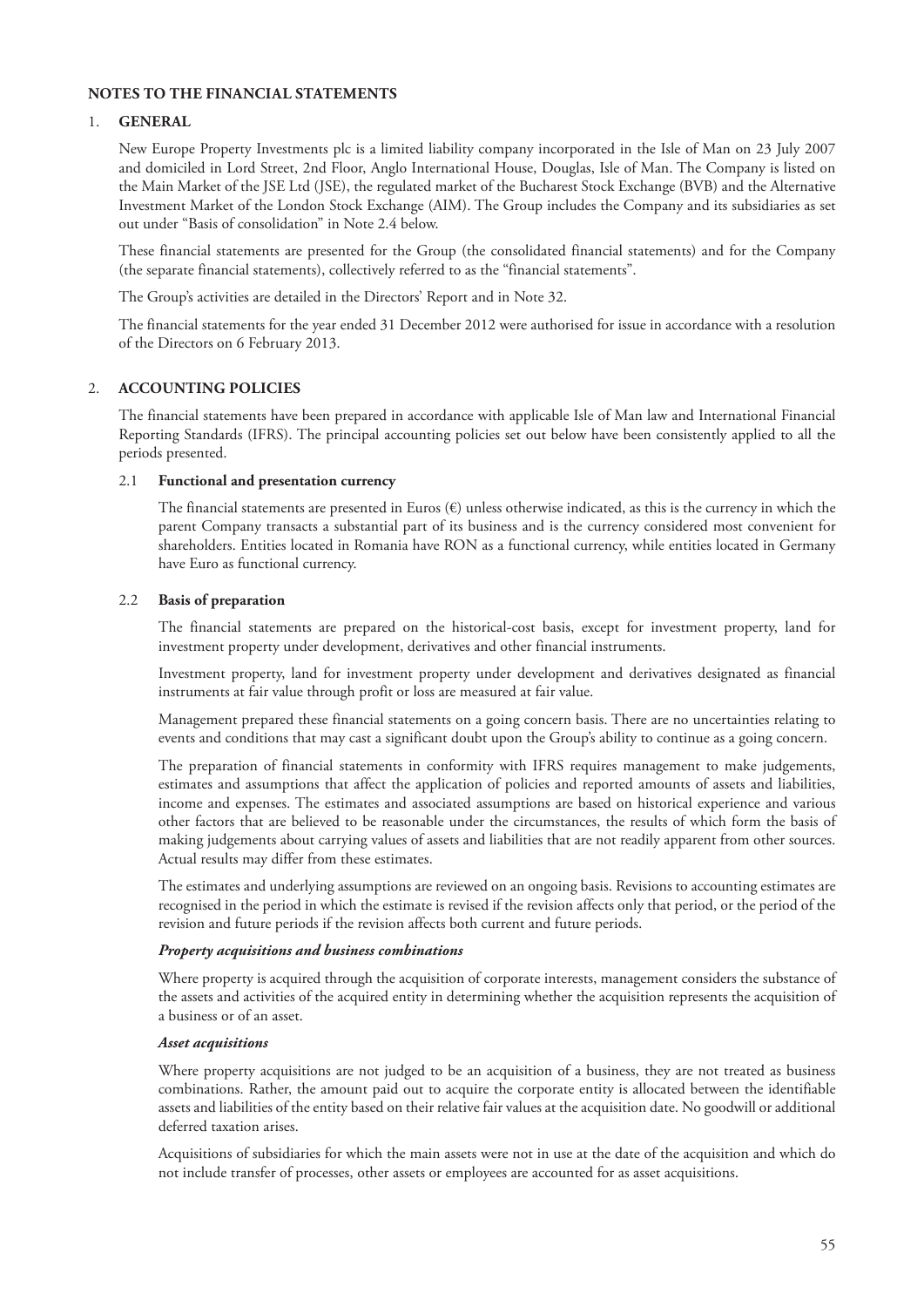#### *Business combinations*

Business combinations are accounted for using the acquisition method. The acquisition is recognised at the aggregate amount of the consideration transferred, measured at acquisition date fair value and the amount of any non-controlling interest in the acquiree. For each business combination, the acquirer measures the non-controlling interest in the acquiree either at fair value or at the proportionate share of the acquiree's identifiable net assets. Transaction costs incurred are expensed.

When the Group acquires a business, it assesses the financial assets and liabilities assumed for appropriate classification and designation in accordance with the contractual terms, economic circumstances and pertinent conditions as at the acquisition date.

Any contingent consideration to be transferred by the acquirer will be recognised at fair value at the acquisition date. Subsequent changes to the fair value of any contingent consideration classified as a liability will be recognised in the Statement of income.

#### *Valuation of investment property*

Please refer to Notes 2.5, 2.6, 2.7 and 8 for further details.

#### 2.3 **Statement of compliance**

The financial statements have been consistently prepared in accordance with IFRS and its interpretations adopted by the International Accounting Standards Board and the requirements of relevant Isle of Man Company Law.

#### 2.4 **Basis of consolidation**

#### *Subsidiaries*

The financial statements incorporate the assets, liabilities, operating results and cash flows of the Company and its subsidiaries.

Subsidiaries are those entities over which the Group has the ability, either directly or indirectly, to govern the financial and operating policies so as to obtain benefits from their activities. In assessing control, potential voting rights that are presently exercisable are taken into account. Subsidiaries are consolidated from the date on which control is transferred to the Group (effective date of acquisition or incorporation) and are December consolidated from the date on which control ceases.

The purchase method of accounting is used to account for the acquisition of subsidiaries. Identifiable assets acquired and liabilities and contingent liabilities assumed in a business combination are measured at their fair values at the acquisition date. The consideration transferred for the acquiree is measured at the fair value of the assets given up, equity instruments issued and liabilities incurred or assumed, including fair value of assets or liabilities from contingent consideration arrangements but excludes acquisition related costs such as advisory, legal, valuation and similar professional services.

The accounting policies of the subsidiaries are consistent with those of the holding Company.

In the Company's separate financial statements, investments in subsidiaries are stated at cost less accumulated impairment losses.

#### *Transactions eliminated on consolidation*

Intra-Group balances and any unrealised gains and losses arising from intra-group transactions are eliminated in preparing the financial statements.

#### *Jointly controlled entities*

The Group has contractual arrangements with other parties which represent joint ventures. These take the form of agreements to jointly control other entities.

Where the joint venture is established through an interest in the company (a jointly controlled entity) the Group recognises its interest in the entity's assets and liabilities using the proportionate consolidation method (the Statement of financial position of the Group includes its share of the assets and liabilities and the Statement of income includes the Group's share of the income and expenses that are under joint control).

#### 2.5 **Investment property**

Investment properties are those properties held either to earn rental income or for capital appreciation or both.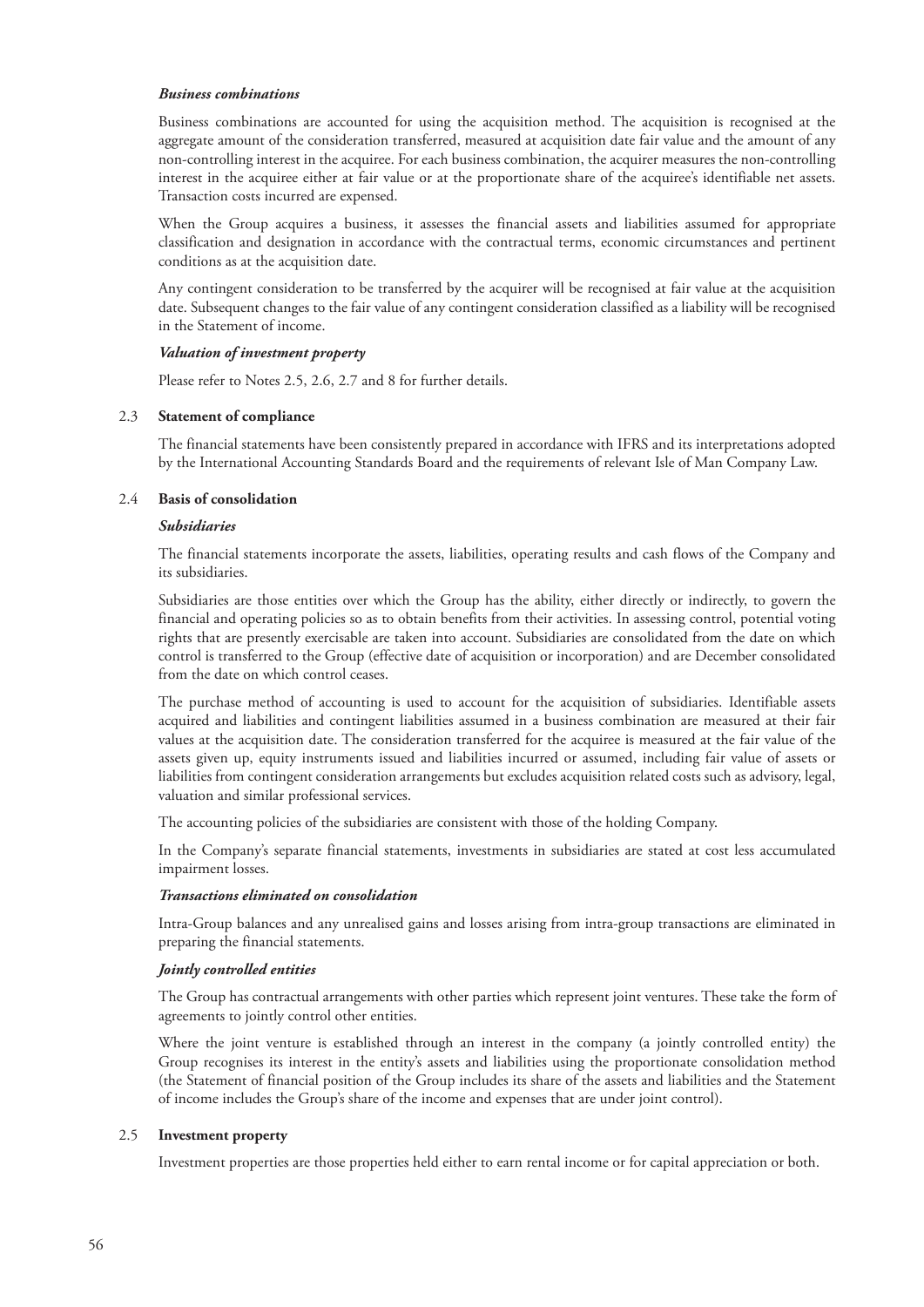The cost of investment property acquired by other means than a business combination comprises the purchase price and directly attributable expenditure. Subsequent expenditure relating to investment property is capitalised when it is probable that there will be future economic benefits from the use of the asset. All other subsequent expenditure is recognised as an expense in the period in which it is incurred.

After initial recognition, investment properties are measured at fair value. Fair values are determined annually by external independent professional valuers with appropriate and recognised professional qualifications and recent experience in the location and category of property being valued. Valuations are done on the open market value basis and the valuers use either the discounted cash flow method or the capitalisation of net income method or a combination of the methods. Gains or losses arising from changes in the fair values are included in the Statement of income for the period in which they arise. Unrealised gains, net of deferred tax, are classified as non-distributable in the accumulated profits. Unrealised losses, net of deferred tax, are transferred to a non-distributable reserve within the accumulated profit to the extent that the decrease does not exceed the amount held in the non-distributable reserve.

Gains or losses on disposal of investment property are calculated as proceeds less carrying amount. Where the Group disposes of a property at fair value in an arm's length transaction, the carrying value immediately prior to the sale is adjusted to the transaction price, and the adjustment is recorded in the Statement of income for the year within net gain from fair value adjustment on investment property.

#### 2.6 **Investment property under development**

Property that is being constructed or developed for future use as investment property is classified as investment property under development and carried at cost until construction or development is complete, or its fair value can be reliably determined, at which time it is reclassified and subsequently accounted for as investment property.

The land on which investment property is constructed or developed is carried at fair value, which is determined annually by external independent professional valuers with appropriate and recognised professional qualifications and recent experience in the location and category of property being valued. Valuations are done using the market comparable approach. Gains or losses arising from changes in the fair values are included in the Statement of income for the period in which they arise. Unrealised gains, net of deferred tax, are classified as non-distributable in the accumulated profits. Unrealised losses, net of deferred tax, are transferred to a non-distributable reserve to the extent that the decrease does not exceed the amount held in the non-distributable reserve.

#### 2.7 **Non-current assets held for sale**

Investment property is classified as a non-current asset held for sale if its carrying amount will be recovered mainly through a sale transaction rather than through continuing use. For this to be the case, the property must be available for immediate sale in its present condition subject only to terms that are usual and customary for sales of such property and its sale must be highly probable. For the sale to be highly probable:

- The Board must be committed to a plan to sell the property and an active programme
- to locate a buyer and complete the plan must be initiated
- The property must be actively marketed for sale at a price that is reasonable in relation
- to its current fair value
- The sale should be expected to qualify for recognition as a completed sale within one
- year from the date of classification

On classification as held for sale, investment property that is measured at fair value continues to be so measured.

# 2.8 **Goodwill**

Goodwill arises on acquisition of subsidiaries and joint ventures that constitute a business.

Goodwill represents the amount paid in excess over the Group's interest in the net fair value of the identifiable assets and liabilities of the acquired entity. When the excess is negative (negative goodwill) it is recognised directly in the Statement of income.

#### *Subsequent measurement*

Subsequently, goodwill is not amortised, but is tested for impairment at least annually.

After initial recognition, goodwill is measured at cost less any accumulated impairment losses. For the purpose of impairment testing, goodwill acquired in a business combination is, from the acquisition date, allocated to each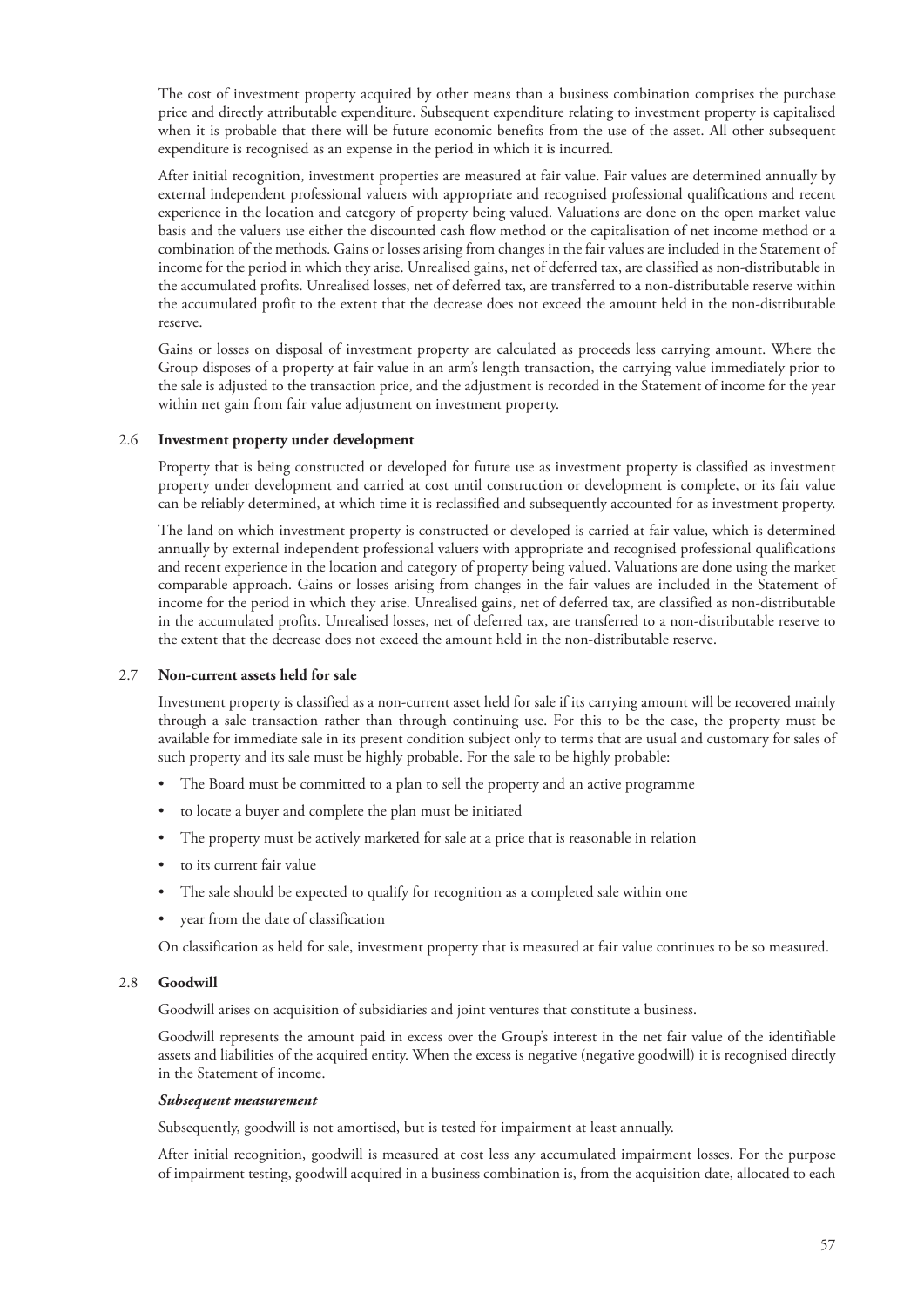of the Group's cash generating units that are expected to benefit from the synergies of the combination, irrespective of whether other assets or liabilities of the acquiree are assigned to those units.

Where goodwill is generated by the recognition, on the acquisition of a business, of deferred tax liabilities in excess of the fair value of such liabilities, the post-tax discount rate is adjusted in order to determine the appropriate pre-tax discount rate used to determine the value in use for impairment testing purposes. Therefore, the deferred tax liability in excess of its fair value, as determined at acquisition, is offset against the goodwill and the net amount tested to determine whether that goodwill is impaired.

To the extent that the deferred tax provision in excess of the fair value of that liability is subsequently reduced or eliminated, for example, through a change in the tax circumstances of the Group, the goodwill arising from the initial recognition of the deferred tax provision may become impaired.

The goodwill is tested at the same time as determining the fair value of investment property to which goodwill relates (for the main assumptions see Notes 8 and 10).

#### 2.9 **Loans to participants in the Current Share Scheme (as defined in Note 15)**

Loans to participants in the Current Share Scheme are initially recognised at the amount granted, carried at amortised cost and tested annually for impairment.

#### 2.10 **Property, plant and equipment and intangible assets**

Property, plant and equipment and intangible assets are initially recognised at acquisition cost, carried at amortised cost and tested annually for impairment.

For property, plant and equipment, the costs of minor repairs and maintenance are expensed when incurred and gains and losses on disposals are determined by comparing proceeds with carrying amount and are recognised in the Statement of income for the year.

The cost of computer licences and property, plant and equipment is depreciated on a straight-line basis over the following useful lives:

|                                            | Useful lives in years                 |
|--------------------------------------------|---------------------------------------|
| Computer licences                          | $1 - 3$                               |
| Office improvements                        | over the term of the underlying lease |
| Office equipment                           | $2 - 16$                              |
| Equipment used in owner managed activities | $3 - 22$                              |

# 2.11 **Borrowings**

Borrowings are recognised initially at the fair value of the liability (which is determined using the prevailing market rate of interest for a similar instrument, if significantly different from the transaction price) and net of transaction costs incurred. In subsequent periods, borrowings are stated at amortised cost using the effective interest method. Any difference between the fair value of the borrowing at initial recognition and the proceeds received is recognised in accordance with the substance of the transaction, to equity if the premium or discount at initial recognition effectively represents a capital transaction with the Group's owners, otherwise it is recognised in the Statement of comprehensive income within finance activity.

Foreign currency translation differences are recognised as foreign exchange differences within finance income or finance costs.

Borrowing costs that are directly attributable to the acquisition, construction or production of qualifying assets, such as properties developed for future sale or for capital appreciation or rental income, are capitalised as part of the cost of these assets. The capitalisation of borrowing costs ceases when substantially all activities necessary to prepare the qualifying asset for its intended use or sale are complete.

Borrowings are classified as current liabilities unless the Group has an unconditional right to defer settlement of the liability for at least 12 months after the reporting date.

The Group derecognises its financial liability (or part of a financial liability) from its Statement of financial position when, and only when, it is extinguished: ie, when the obligation specified in the contract is discharged or cancelled or expires. An exchange between the Group and a lender of debt instruments with substantially different terms is accounted for as an extinguishment of the original financial liability and the recognition of a new financial liability. Similarly, a substantial modification of the terms of an existing financial liability or a part of it is accounted for as an extinguishment of the original financial liability and the recognition of a new financial liability.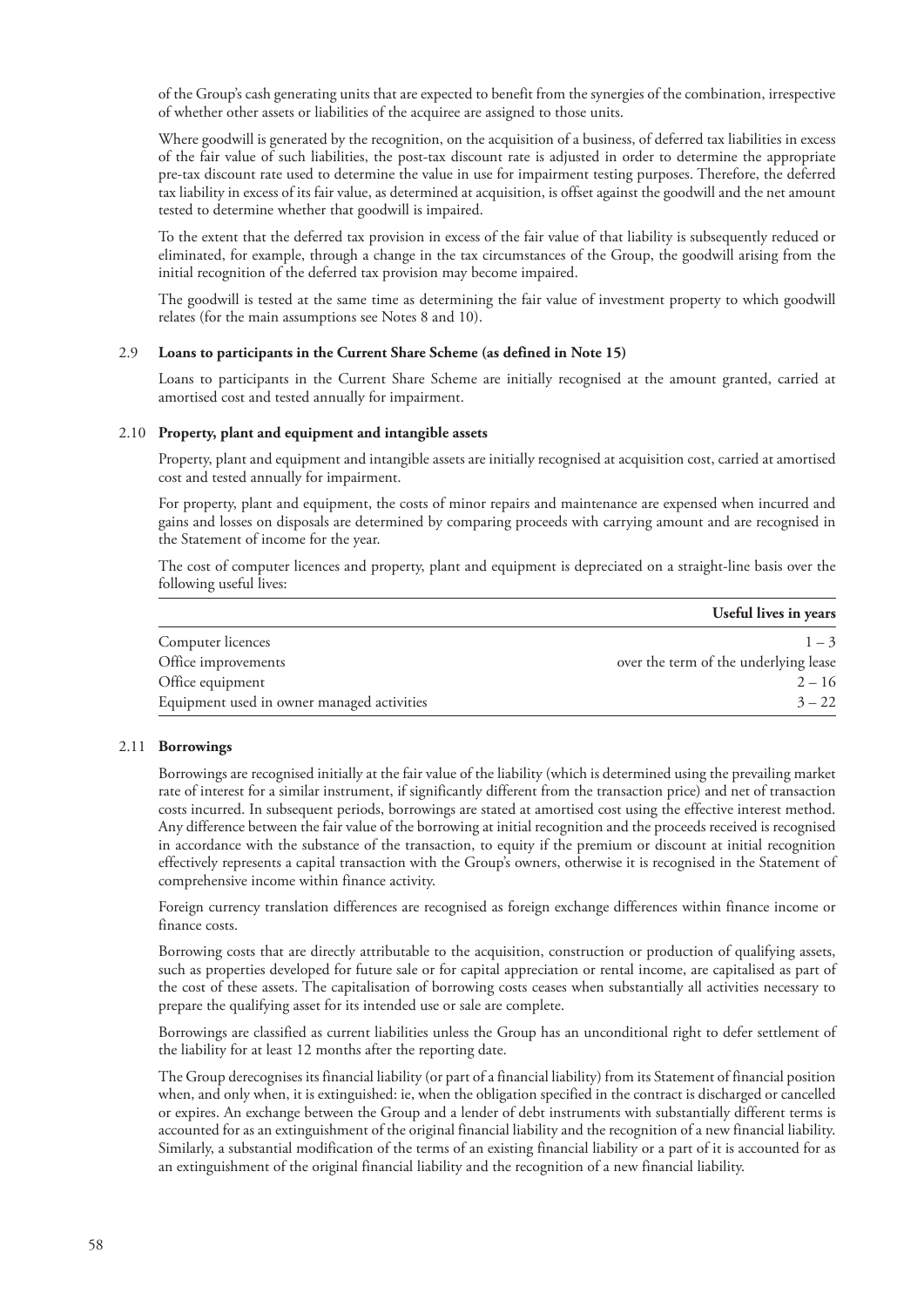If the Group repurchases a part of a financial liability, it allocates the previous carrying amount of the financial liability between the part that continues to be recognised and the part that is derecognised based on the relative fair values of those parts on the date of the repurchase. The difference between (a) the carrying amount allocated to the part derecognised and (b) the consideration paid, including any non-cash assets transferred or liabilities assumed, for the part derecognised, is recognised in the Statement of income.

#### 2.12 **Tenant security deposits**

Tenant security deposits represent advances made by lessees as guarantees during the lease period and are repayable by the Group upon termination of lease contracts. Tenant security deposits are recognised at nominal value.

#### 2.13 **Financial instruments**

Financial instruments include cash and cash equivalents, trade and other receivables, trade and other payables, derivative financial instruments and loans granted by the Company to its subsidiaries. The Group holds derivative financial instruments to hedge its interest rate risk exposures. Such derivative financial instruments are initially recognised at fair value on the date on which a derivative contract is entered into and subsequently re-measured at fair value. Derivatives are carried as assets when the fair value is positive and as liabilities when the fair value is negative.

Derivatives are classified as current or non-current on the basis of their maturity date.

The Company has investments in listed property shares, which are initially recognised at cost and subsequently re-measured at fair value. The fair value of the shares is determined by reference to published price quotations in an active market. The loans payable incurred for the purpose of financing these investments are measured at amortised cost and presented net of the cash collateral paid by the Company at the acquisition of each share (see Note 11).

These financial investments are classified as current or non-current assets, based on the estimated selling date. The loan payable in this respect follows the classification of the investments.

#### 2.13.1 *Recognition and subsequent measurement*

Financial instruments are initially measured at fair value, which, except for financial instruments at fair value through profit or loss and derivatives, include directly attributable transaction costs.

|  | Subsequent to initial recognition, financial instruments are measured as it is set out in the table below: |  |  |
|--|------------------------------------------------------------------------------------------------------------|--|--|
|  |                                                                                                            |  |  |

| <b>FINANCIAL INSTRUMENT</b>                                         | <b>RECOGNITION METHOD</b>                                                                                               |
|---------------------------------------------------------------------|-------------------------------------------------------------------------------------------------------------------------|
| Cash and cash equivalents                                           | Carried at fair value                                                                                                   |
| Investments in subsidiaries                                         | Carried at cost, net of impairment losses                                                                               |
| Trade and other receivables                                         | Carried at amortised cost using the effective interest<br>rate method, net of impairment losses                         |
| Trade and other payables                                            | Carried at amortised cost using the effective interest<br>rate method                                                   |
| Loans granted to subsidiaries                                       | Carried at amortised cost using the effective interest<br>rate method                                                   |
| Loans granted to participants in the<br><b>Current Share Scheme</b> | Carried at amortised cost using the effective interest<br>rate method                                                   |
| Financial liabilities, including loans and<br>borrowings            | Measured at amortised cost using the effective interest<br>rate method                                                  |
| Derivative financial instruments                                    | Carried at fair value with changes therein recognised<br>in the Statement of income, hedge accounting is not<br>applied |
| Financial investments                                               | Carried at fair value with changes therein recognised<br>in the Statement of income                                     |

The fair values of the financial assets and liabilities are included as an estimate of the amount at which the instrument could be exchanged in a current transaction between willing parties, other than in a forced or liquidation sale. The following methods and assumptions were used to estimate the fair values: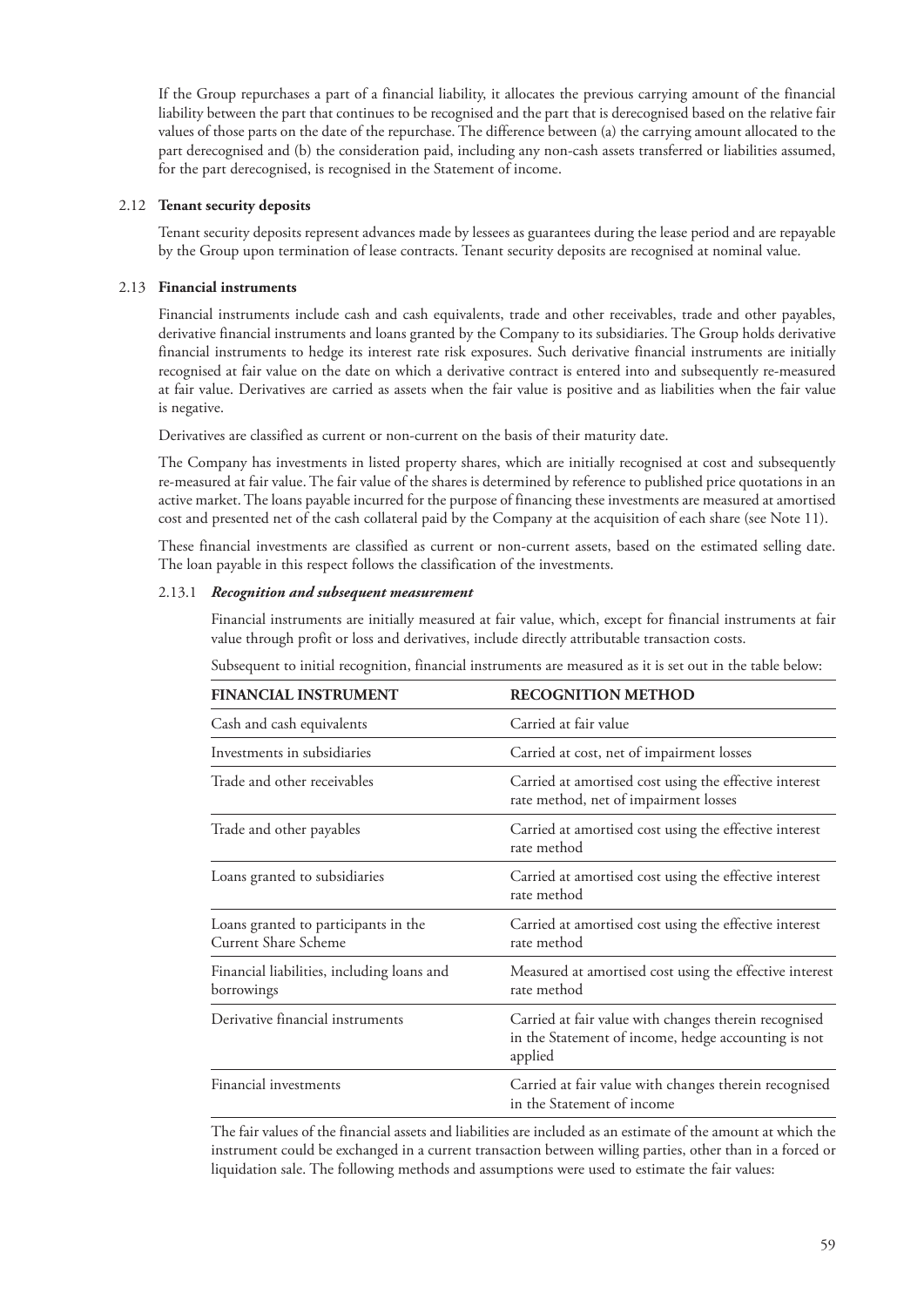Cash and cash equivalents, trade and other receivables, trade and other payables, tenant deposits, current portion of loans and borrowings approximate their carrying amounts due to the short-term maturities of these instruments

The fair values of the derivative interest rate cap and swap contracts are estimated by discounting expected future cash flows using current market interest rates and yield curve over the remaining term of the instrument

The fair values of financial investments are estimated based on quoted prices in active markets as at balance sheet date

#### 2.13.2 *Derecognition*

#### *Financial assets*

A financial asset (or, where applicable, a part of a financial asset or part of a group of similar financial assets) is derecognised where:

- the contractual rights to receive cash flows from the asset have expired; or
- the Group or Company has transferred its rights to receive cash flows from the asset and either has transferred substantially all the risks and rewards of the asset, or has neither transferred nor retained substantially all the risks and rewards of the asset, but has transferred control of the asset.

#### *Financial liabilities*

A financial liability is de-recognised when the obligation under the liability is discharged or cancelled or expires. Where an existing liability is replaced by another from the same lender on substantially different terms, or the terms of an existing liability are substantially modified, such an exchange or modification is treated as a de-recognition of the original liability and the recognition of a new liability, and the difference in the respective carrying amounts is recognised in the Statement of income.

#### 2.13.3 *Offset*

Financial assets and financial liabilities are offset and the net amount reported in the Statement of financial position when the Group and/or Company has a legally enforceable right to set off the recognised amounts and intends either to settle on a net basis or to realise the asset and settle the liability simultaneously.

#### 2.14 **Impairment of financial assets**

A financial asset not carried at fair value through profit or loss is assessed at each reporting date to determine whether there is objective evidence that it is impaired. A financial asset is impaired if objective evidence indicates that a loss event has occurred after the initial recognition of the asset and that the loss event had a negative effect on the estimated future cash flows of that asset that can be estimated reliably.

The Group considers evidence of impairment for receivables at a specific asset level. All individually significant receivables are assessed for specific impairment.

An impairment loss in respect of a financial asset measured at amortised cost is calculated as the difference between its carrying amount and the present value of the estimated future cash flows, discounted at the asset's original effective interest rate and is recognised through an allowance account. When a subsequent event causes the amount of impairment loss to decrease, the decrease in impairment loss is reversed through the Statement of income for the year.

If in a subsequent period, the amount of the impairment loss decreases and the decrease can be related objectively to an event occurring after the impairment was recognised (such as an improvement in the debtor's credit rating) the previously recognised impairment loss is reversed by adjusting the allowance account through the Statement of income for the year.

Uncollectable assets are written-off against the related impairment loss provision after all the necessary procedures to recover the asset have been completed and the amount of the loss has been determined. Subsequent recoveries of amounts previously written-off are credited to the impairment loss account within the Statement of income for the year.

#### 2.15 **Cash and cash equivalents**

Cash and cash equivalents include cash balances, call deposits and short-term, highly-liquid investments that are readily convertible to known amounts of cash and which are subject to an insignificant risk of changes in value.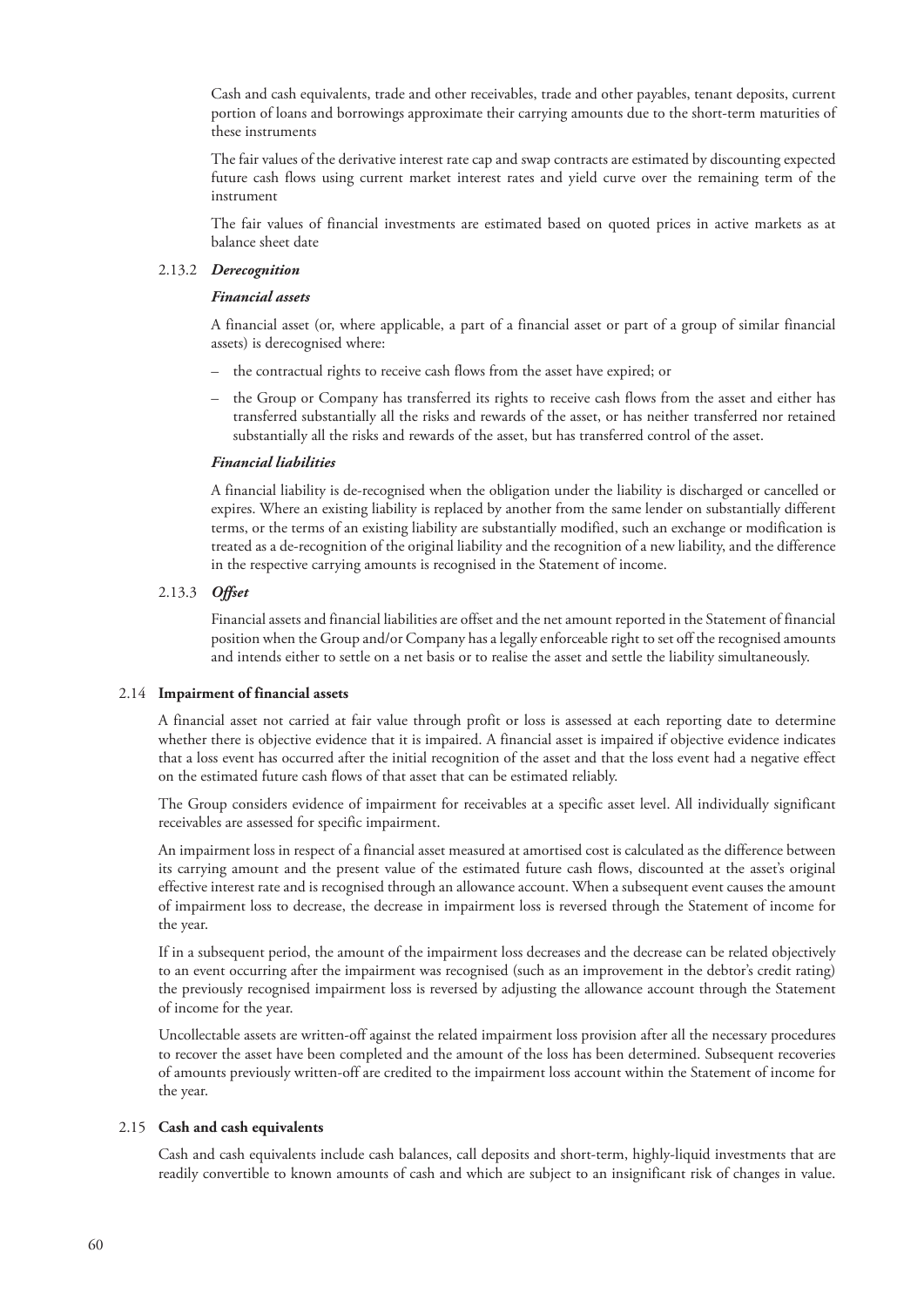Bank overdrafts that are repayable on demand and form an integral part of the Group's cash management are included as a component of cash and cash equivalents for the purpose of the Statement of cash flows.

#### 2.16 **Share capital and share premium**

Ordinary shares are classified as equity. External costs directly attributable to the issue of new shares are shown as a deduction in equity from the proceeds.

#### 2.17 **Share-based payment reserve**

The Group has accounted for the Initial Share Scheme (Note 15) as a share option scheme. The fair value of shares granted to key individuals and their nominated entities is recognised as an expense, with a corresponding increase in equity, over the period that the participants become unconditionally entitled to the shares. The amount recognised as an expense is adjusted to reflect the actual number of shares that vest. The interest charged by the Company on the loans granted in terms of the Initial Share Scheme is not recognised to the Statement of income but added for calculation of distributable earnings purposes only.

The fair value measurement inputs include share price on measurement date, exercise price of the instrument, expected volatility (based on weighted average historic volatility of similar listed companies), expected life of the instrument (considered as vesting period) and the risk free interest rate (based on government bonds).

The Current Share Scheme (Note 15) is accounted for by recognising in the share-based payment reserve the value of the loans given to employees. The share-based payment reserve is converted to share capital at each vesting date. The accrued interest is recognised as finance income in the Statement of income.

#### 2.18 **Other reserves**

#### 2.18.1 *Currency translation reserves*

The financial statements require translation of foreign operations' figures. Exchange differences arising, if any, are classified as equity and transferred to the Group's currency translation reserve. Refer to Note 2.31 for details on the method of translation.

# 2.18.2 *Retained earnings*

The balance on the Statement of income is transferred to retained earnings at the end of each financial period.

#### 2.19 **Provisions**

Provisions for liabilities are recognised when the Group has a present legal or constructive obligation as a result of past events, when it is probable that an outflow of resources embodying economic benefits will be required to settle the obligation. The amount recognised as a provision is the best estimate of the expenditure required to settle the obligation at the reporting date. Where the effect of the time value of money is material the amount of the provision is the present value of the expenditure expected to be required to settle the obligation.

Provisions are reassessed at each reporting date, and are included in the financial statements at their net present values using discount rates appropriate to the Group in the economic environment at each reporting date.

#### 2.20 **Revenue**

Revenue comprises rental and related income and recovery of expenses, excluding VAT.

#### *Rental income*

Rental income receivable from operating leases, less the Group's initial direct cost of entering into the leases, is recognised on a straight-line basis over the term of the lease, except for contingent rental income which is recognised when it arises.

#### *Service charges and expenses recoverable from tenants*

Income arising from expenses recharged to tenants is recognised in the period in which the expenses can be contractually recovered.

#### 2.21 **Expenses**

Property operating expenses and administrative expenses are recognised on an accrual basis.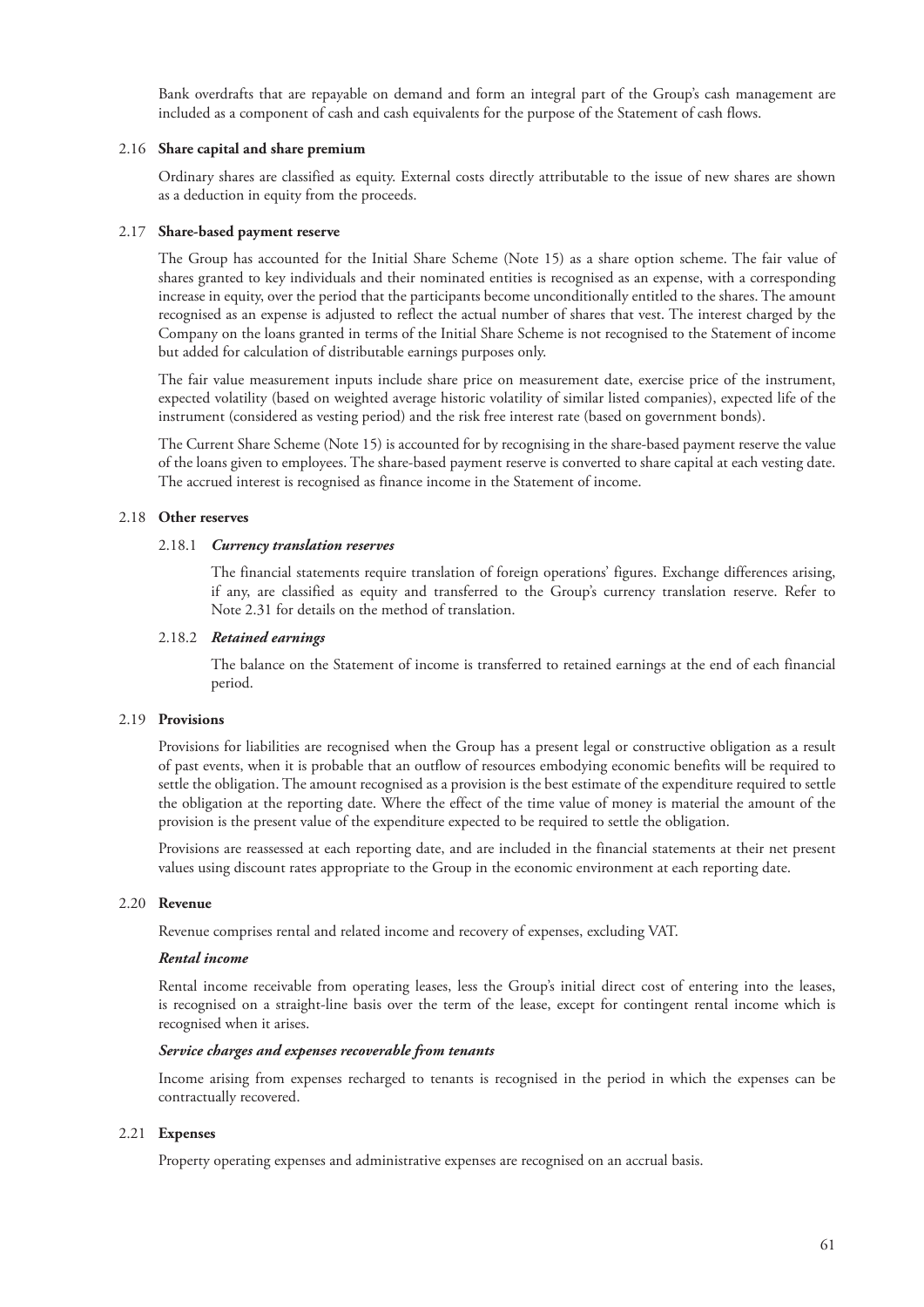#### 2.22 **Operating leases**

Where the Group is a lessee in a lease which does not transfer substantially all the risks and rewards incidental to ownership from the lessor to the Group, the total lease payments are charged to the Statement of income for the year on a straight-line basis over the lease term. The lease term is the non-cancellable period for which the lessee has contracted to lease the asset together with any further terms for which the lessee has the option to continue to lease the asset, with or without further payment, when at the inception of the lease it is reasonably certain that the lessee will exercise the option.

#### 2.23 **Dividend received**

Dividend/distribution income is recognised in the Statement of comprehensive income on the date the Group or Company's right to receive payment is established.

#### 2.24 **Dividend distributed**

Distribution is recorded as a liability and deducted from equity in the period in which it is declared and approved. Any distribution declared after the reporting period and before the financial statements are authorised for issue is disclosed in Note 27.

# 2.25 **Taxation**

Taxation on the profit or loss for the year comprises current and deferred tax. Current income tax and liabilities are measured at the amount expected to be recovered from or paid to taxation authorities. The tax rates and tax laws used to compute the amount are those that are enacted or substantively enacted by the reporting date. Current income tax relating to items recognised directly in equity is recognised directly in equity and not in the Statement of income. Management periodically evaluates positions taken in tax returns with respect to situations in which applicable tax regulations are subject to interpretation and establishes provisions where appropriate.

Deferred tax is determined using the Statement of financial position liability method, based on temporary differences between the carrying amounts of assets and liabilities for financial reporting purposes and their tax bases. The amount of deferred tax provided is based on the expected manner of realisation or settlement of the carrying amount of assets and liabilities, using tax rates enacted or substantively enacted at the Statement of financial position date, which are expected to apply to the period when the temporary differences will reverse or the tax loss carry forwards will be utilised.

The following temporary differences are not provided for: goodwill not deductible for tax purposes; the initial recognition of assets or liabilities that affect neither accounting nor taxable profit, and differences relating to investments in subsidiaries to the extent that they will probably not reverse in the foreseeable future.

A deferred tax asset is recognised only to the extent that it is probable that future taxable profits will be available against which the asset can be utilised. Deferred tax assets are reduced to the extent that it is no longer probable that the related tax benefit will be realised.

The tax income or expense incurred by the Group reflects deferred tax accrued in the Romanian subsidiaries of the Group.

Output Value Added Tax (VAT) related to sales is payable to tax authorities on the earlier of (a) collection of receivables from customers or (b) delivery of services to customers. Input VAT is generally recoverable against output VAT upon receipt of the VAT invoice. The tax authorities permit the settlement of VAT on a net basis. VAT related to sales and purchases is recognised in the Statement of financial position on a gross basis and disclosed separately as an asset and liability. Where provision has been made for impairment of receivables, impairment loss is recorded for the gross amount of the debtor, including VAT.

#### 2.26 **Segment reporting**

Segment results, assets and liabilities include items directly attributable to a segment as well as those that can be allocated on a reasonable basis. Unallocated items comprise mainly investments (other than investment property) and related revenue, corporate assets (primarily the Company's headquarters) and head office expenses and income tax assets and liabilities. Segment capital expenditure is the total cost incurred during the period to acquire property, plant and equipment and intangible assets other than goodwill.

For investment property financial information is provided to the Board of Directors, which is the chief operating decision maker. The information provided is net rentals (including gross rent and property expenses) and valuation gains/losses. The individual properties are aggregated into segments with similar economic characteristics. The Directors consider that this is best achieved by aggregating into retail, office and industrial segments.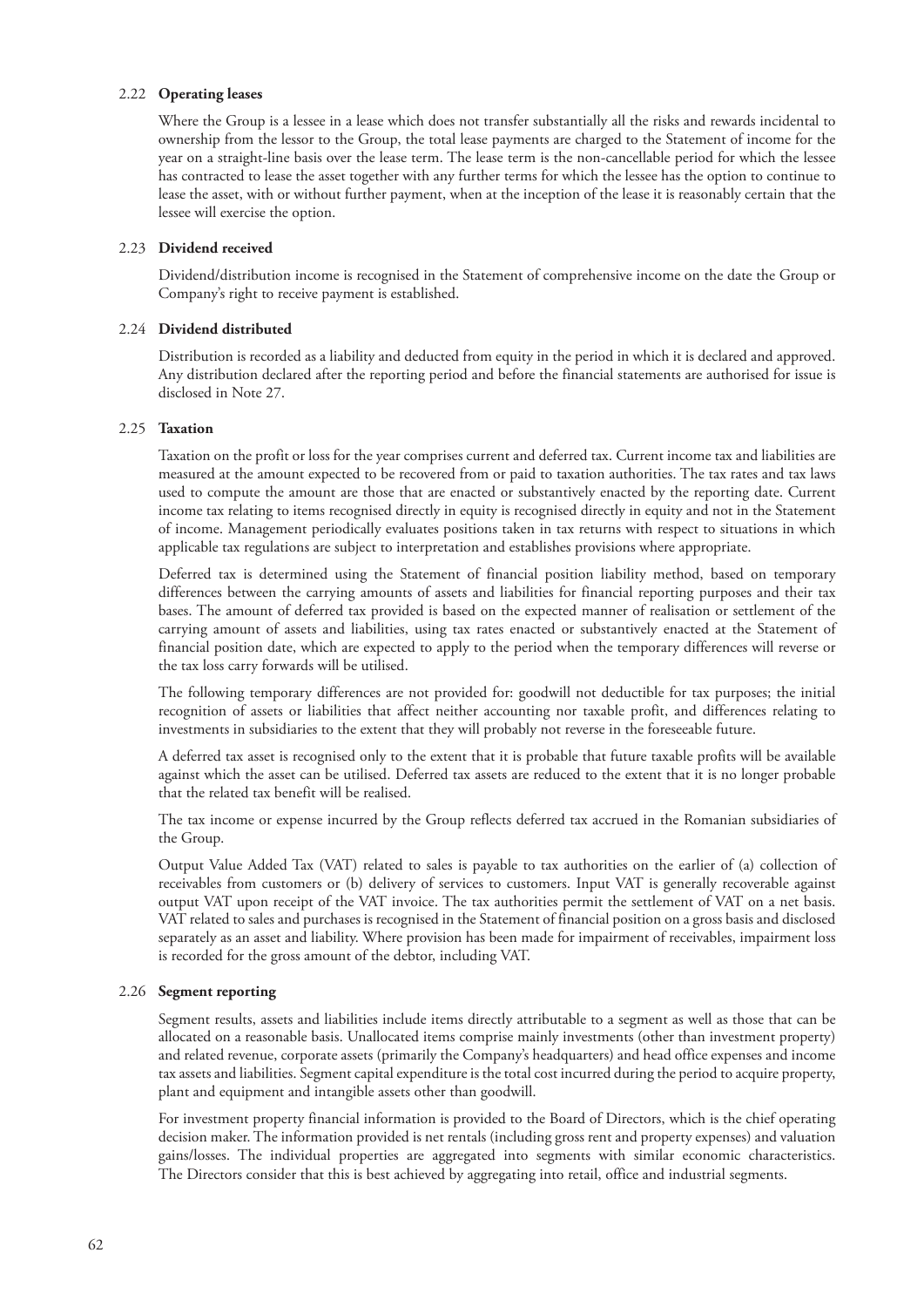Consequently, the Group is considered to have three reportable operating segments:

- Retail segment: acquires, develops and leases retail properties
- Office segment: acquires, develops and leases offices
- Industrial segment: acquires, develops and leases industrial facilities

The Group also reports by geographic segments (currently Romania and Germany).

#### 2.27 **Related parties**

Related parties in the case of the Group include any shareholder who is able to exert a significant influence on the operating policies of the Group. Directors, their close family members and any employee who is able to exert a significant influence on the operating policies of the Group are also considered to be related parties.

#### 2.28 **Earnings per share**

The Group presents basic and diluted earnings per share.

Basic earnings per share are calculated by dividing profit for the year attributable to equity holders by the weighted average number of shares in issue during the year.

Diluted earnings per share is determined by adjusting the profit for the year and the weighted average number of shares in issue for the effects of all dilutive potential ordinary shares issued under the Initial Share Scheme (as defined in Note 15).

# 2.29 **Distributable earnings per share**

The Group presents distributable earnings per share, in accordance with its distribution policy.

Distributable earnings per share are calculated by dividing the distributable profit (earnings plus deferred tax, less/plus fair value increases/decreases, less/plus capital gains/losses on disposal, plus interest due from participants in the Initial Share Scheme and other adjustments that the Board may consider necessary) for the period by the number of shares in issue and which are entitled to distribution at the end of the period.

#### 2.30 **Headline earnings per share**

The Group presents basic and diluted headline earnings per share.

Headline earnings are an additional earnings number that is permitted by IAS 33. The starting point is earnings as determined in IAS 33, excluding 'separately identifiable re-measurements', net of related tax (both current and deferred) and minority interest, other than re-measurements specifically included in headline earnings ('included re-measurements').

A re-measurement is an amount recognised in the Statement of income relating to any change (whether realised or unrealised) in the carrying amount of an asset or liability that arose after the initial recognition of such asset or liability. A re-measurement may be recognised in the Statement of comprehensive income either when the re-measurement occurs or subsequently. This latter situation occurs when re-measurements are initially recorded in equity (in accordance with the relevant IFRS) and subsequently included or recycled in the Statement of comprehensive income.

#### 2.31 **Foreign exchange translation**

For the purpose of presenting the financial statements, the assets, liabilities and equity of the Group's operations with a functional currency other than Euro are expressed in Euro using exchange rates prevailing on the Statement of financial position date. Income and expense items are translated at the average exchange rates for the period, unless exchange rates fluctuated significantly during the period, in which case the exchange rates at the dates of the transactions are used. Exchange differences arising, if any, are classified as equity and transferred to the Group's currency translation reserve. Such translation differences are recognised in the Statement of income in the period in which the foreign operation is disposed of.

At 31 December 2012 the principal rate of exchange used for translating foreign currency balances was 1€=4.4287 RON (2011: 1€=4.3197 RON).

The principal average rate of exchange used for translating income and expenses was 1€=4.4560 RON (2011: 1€=4.2189 RON).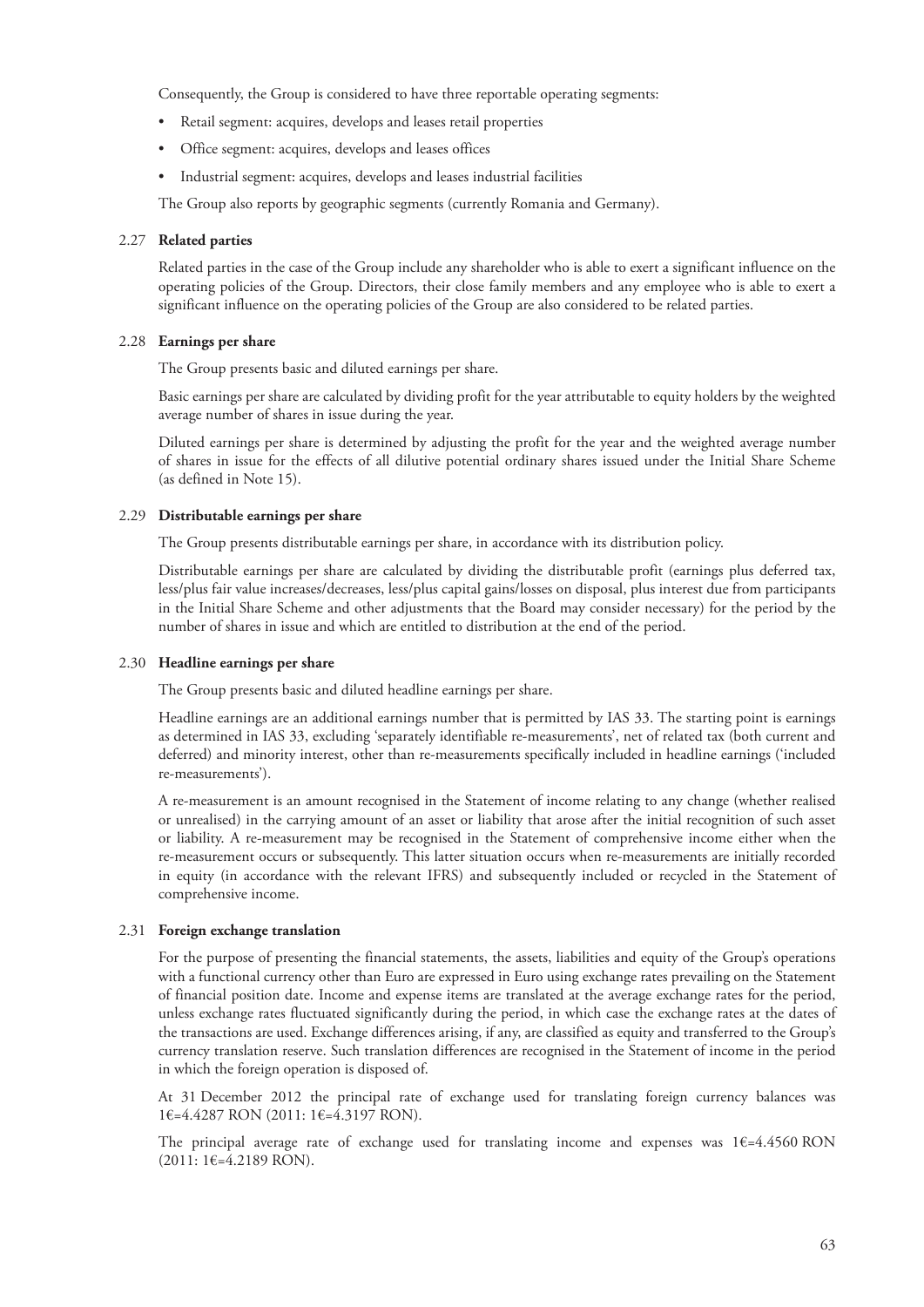#### 2.32 **Changes in accounting policy and disclosures**

The accounting policies adopted are consistent with those of the previous financial year except for the following amended IFRSs which have been adopted by the Group as of 1 January 2012:

- IFRS 7 Financial Instruments: Disclosures (Amended) Enhanced Derecognition Disclosure Requirements
- IAS 12 Income Taxes (Amended) Recovery of Underlying Assets

When the adoption of the standard or interpretation is deemed to have an impact on the financial statements or performance of the Group its impact is described below:

*IAS 12 Income Taxes (Amended) – Recovery of Underlying Assets:* The amendment clarifies the determination of deferred tax on investment property measured at fair value. The amendment introduces a rebuttable presumption that deferred tax on investment property measured using the fair value model in IAS 40 should be determined on the basis that its carrying amount will be recovered through sale. Furthermore, it introduces the requirement that deferred tax on non-depreciable assets that are measured using the revaluation model in IAS 16 always be measured on a sale basis of the asset. Management has assessed that the adoption of this amendment did not have a significant impact on the consolidated financial statements of the Group.

# 2.33 **Standards issued but not yet effective and not early adopted**

*IAS 1 Financial Statement Presentation (Amended) – Presentation of Items of Other Comprehensive Income:* The amendment is effective for annual periods beginning on or after 1 July 2012. The amendments to IAS 1 change the grouping of items presented in Other Comprehensive Income (OCI). Items that could be reclassified (or recycled) to profit or loss at a future point in time (for example, net gain on hedge of net investment, exchange differences on translation of foreign operations, net movement on cash flow hedges and net loss or gain on availablefor-sale financial assets) would be presented separately from items that will never be reclassified (for example, actuarial gains and losses on defined benefit plans and revaluation of land and buildings). The amendment affects presentation only and has no impact on the Group's financial position or performance.

*IAS 19 Employee Benefits (Revised):* The amendment is effective for annual periods beginning on or after 1 January 2013. The IASB has issued numerous amendments to IAS 19. These range from fundamental changes such as removing the corridor mechanism and the concept of expected returns on plan assets to simple clarifications and re-wording. Management is in the process of assessing the impact of this amendment on the financial position or performance of the Group.

*IAS 28 Investments in Associates and Joint Ventures (Revised):* The standard is effective for annual periods beginning on or after 1 January 2013. As a consequence of the new IFRS 11 Joint Arrangements and IFRS 12 Disclosure of Interests in Other Entities, IAS 28 Investments in Associates has been renamed IAS 28 Investments in Associates and Joint Ventures, and describes the application of the equity method to investments in joint ventures in addition to associates. Management is in the process of assessing the impact of this amendment on the financial position or performance of the Group.

*IAS 32 FinancialInstruments: Presentation (Amended) – Offsetting Financial Assets and Financial Liabilities:* The amendment is effective for annual periods beginning on or after 1 January 2014. These amendments clarify the meaning of 'currently has a legally enforceable right to set-off'. The amendments also clarify the application of the IAS 32 offsetting criteria to settlement systems (such as central clearing house systems) which apply gross settlement mechanisms that are not simultaneous. Management is in the process of assessing the impact of this amendment on the financial position or performance of the Group.

*IFRS 7 Financial Instruments: Disclosures (Amended) – Offsetting Financial Assets and Financial Liabilities:* The amendment is effective for annual periods beginning on or after 1 January 2013. These amendments require an entity to disclose information about rights to set-off and related arrangements (eg collateral agreements). The disclosures would provide users with information that is useful in evaluating the effect of netting arrangements on an entity's financial position. The new disclosures are required for all recognised financial instruments that are set-off in accordance with IAS 32 Financial Instruments: Presentation. The disclosures also apply to recognised financial instruments that are subject to an enforceable master netting arrangement or similar agreement, irrespective of whether they are set-off in accordance with IAS 32. Management is in the process of assessing the impact of this amendment on the financial position or performance of the Group.

*IFRS 9 Financial Instruments: Classification and Measurement:* The new standard is effective for annual periods beginning on or after 1 January 2015. IFRS 9, as issued, reflects the first phase of the IASB's work on the replacement of IAS 39 and applies to classification and measurement of financial assets and financial liabilities as defined in IAS 39. The standard was initially effective for annual periods beginning on or after 1 January 2013, but amendments to IFRS 9 Mandatory Effective Date of IFRS 9 and Transition Disclosures, issued in December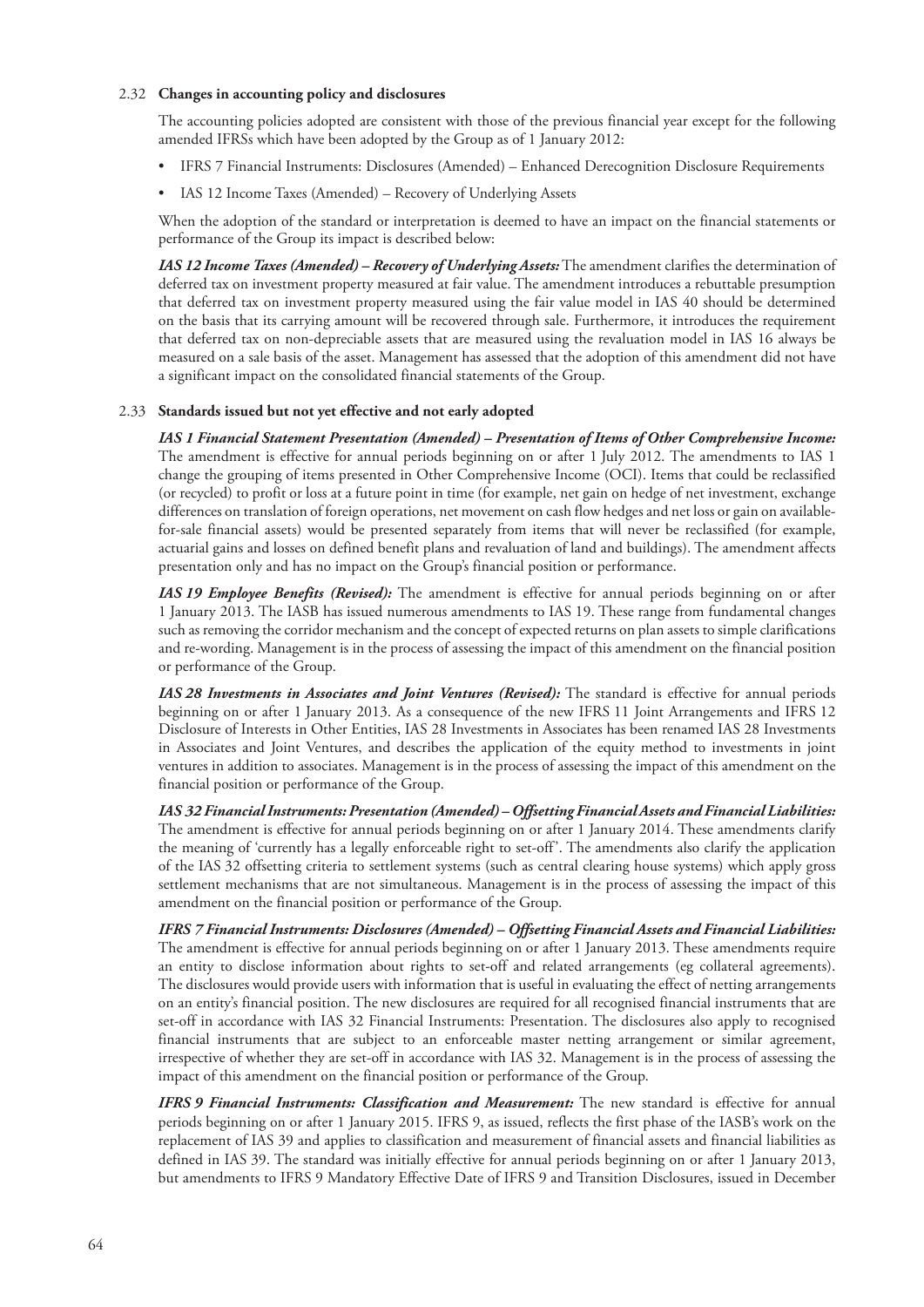2011, moved the mandatory effective date to 1 January 2015. In subsequent phases, the IASB will address hedge accounting and impairment of financial assets. The adoption of the first phase of IFRS 9 will have an effect on the classification and measurement of financial assets, but will not have an impact on classification and measurements of financial liabilities. The Group will quantify the effect in conjunction with the other phases when the final standard including all phases is issued.

*IFRS 10 Consolidated Financial Statements, IAS 27 Separate Financial Statements:* The new standard is effective for annual periods beginning on or after 1 January 2013. IFRS 10 replaces the portion of IAS 27 Consolidated and Separate Financial Statements that addresses the accounting for consolidated financial statements. It also addresses the issues raised in SIC-12 Consolidation – Special Purpose Entities. IFRS 10 establishes a single control model that applies to all entities including special purpose entities. The changes introduced by IFRS 10 will require management to exercise significant judgement to determine which entities are controlled and therefore are required to be consolidated by a parent, compared with the requirements that were in IAS 27. Management believes this standard will have no impact on the financial position or performance of the Group.

*IFRS 11 Joint Arrangements:* The new standard is effective for annual periods beginning on or after 1 January 2013. IFRS 11 replaces IAS 31 Interests in Joint Ventures and SIC-13 Jointly-controlled Entities – Non-monetary Contributions by Venturers. IFRS 11 removes the option to account for Jointly Controlled Entities (JCEs) using proportionate consolidation. Instead, JCEs that meet the definition of a joint venture must be accounted for using the equity method. Management is in the process of assessing the impact of this standard on the financial position or performance of the Group.

*IFRS 12 Disclosures of Interests in Other Entities:* The new standard is effective for annual periods beginning on or after 1 January 2013. IFRS 12 includes all of the disclosures that were previously in IAS 27 related to consolidated financial statements, as well as all of the disclosures that were previously included in IAS 31 and IAS 28. These disclosures relate to an entity's interests in subsidiaries, joint arrangements, associates and structured entities. A number of new disclosures are also required. Management is in the process of assessing the impact of this standard on the financial position or performance of the Group.

*IFRS 13 Fair Value Measurement:* The new standard is effective for annual periods beginning on or after 1 January 2013. IFRS 13 establishes a single source of guidance under IFRS for all fair value measurements. IFRS 13 does not change when an entity is required to use fair value, but rather provides guidance on how to measure fair value under IFRS when fair value is required or permitted. Management is in the process of assessing the impact of this standard on the financial position or performance of the Group.

*IFRIC 20 Stripping Costs in the Production Phase of a Surface Mine:* The interpretation is effective for annual periods beginning on or after 1 January 2013. This interpretation applies to waste removal (stripping costs) incurred in surface mining activity during the production phase of the mine. The interpretation addresses the accounting for the benefit from the stripping activity. This is not applicable for the Group.

- *Annual improvements:* The IASB has issued the Annual Improvements to IFRSs 2009 2011 Cycle that contains amendments to its standards and the related Basis for Conclusions. The annual improvements project provides a mechanism for making necessary, but non-urgent, amendments to IFRS. The effective date for the amendments is for annual periods beginning on or after 1 January 2013. Earlier application is permitted in all cases, provided that fact is disclosed. This project has not yet been endorsed by the EU.
- IAS 1 Presentation of Financial Statements: This improvement clarifies the difference between voluntary additional comparative information and the minimum required comparative information. Generally, the minimum required comparative period is the previous period.
- IAS 16 Property, Plant and Equipment: This improvement clarifies that major spare parts and servicing equipment that meet the definition of property, plant and equipment are not inventory.
- IAS 32 Financial Instruments, Presentation: This improvement clarifies that income taxes that arise from distributions to equity holders are accounted for in accordance with IAS 12 Income Taxes.
- IAS 34 Interim Financial Reporting: The amendment aligns the disclosure requirements for total segment assets with total segment liabilities in interim financial statements. This clarification also ensures that interim disclosures are aligned with annual disclosures.

*Transition Guidance (Amendments to IFRS 10, IFRS 11 and IFRS 12):* The guidance is effective for annual periods beginning on or after 1 January 2013. The IASB issued amendments to IFRS 10 Consolidated Financial Statements, IFRS 11 Joint Arrangements and IFRS 12 Disclosure of Interests in Other Entities. The amendments change the transition guidance to provide further relief from full retrospective application. The date of initial application in IFRS 10 is defined as 'the beginning of the annual reporting period in which IFRS 10 is applied for the first time'.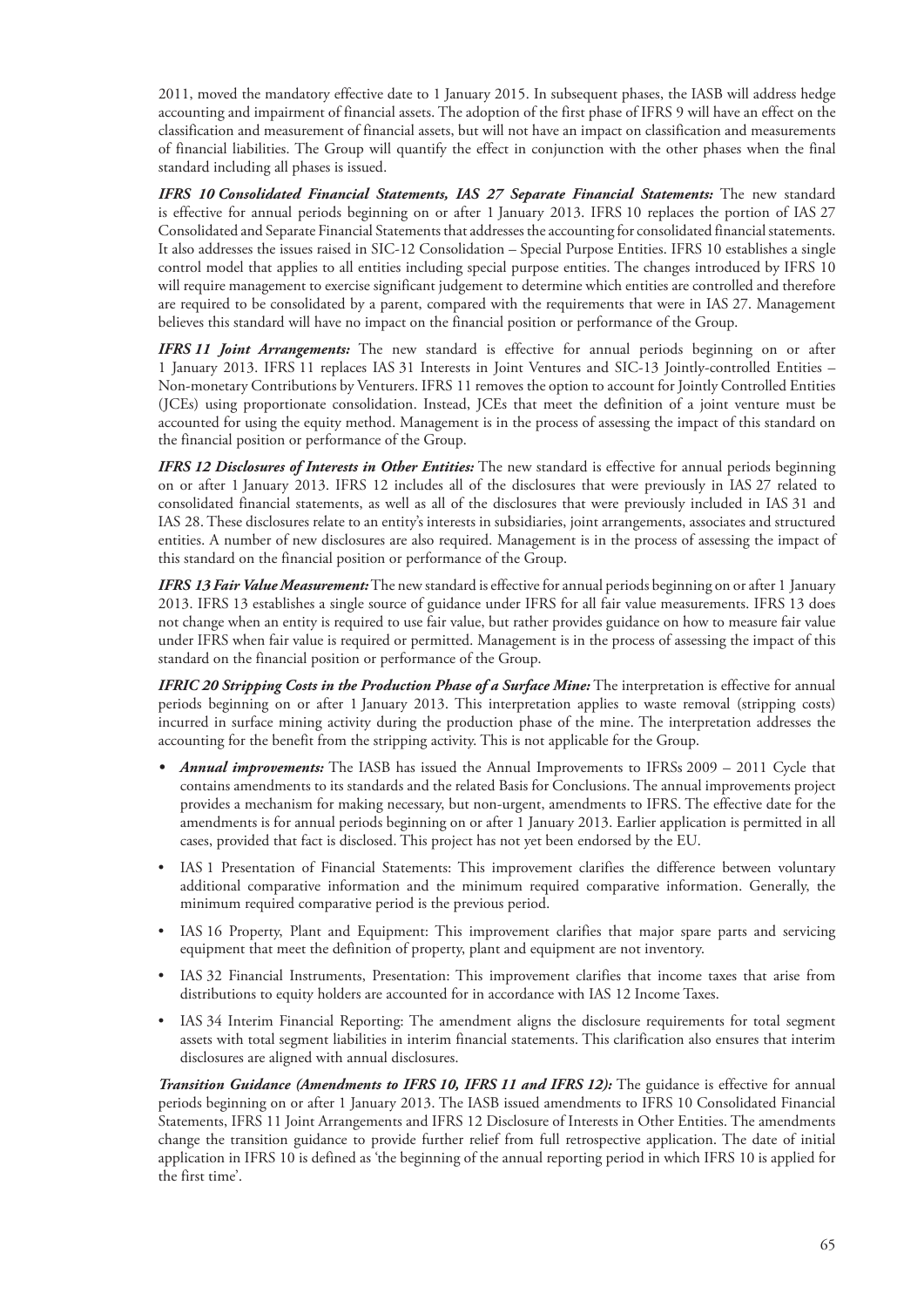The assessment of whether control exists is made at 'the date of initial application' rather than at the beginning of the comparative period. If the control assessment is different between IFRS 10 and IAS 27/SIC-12, retrospective adjustments should be determined. However, if the control assessment is the same, no retrospective application is required. If more than one comparative period is presented, additional relief is given to require only one period to be restated. For the same reasons IASB has also amended IFRS 11 Joint Arrangements and IFRS 12 Disclosure of Interests in Other Entities to provide transition relief.

*Investment Entities (Amendments to IFRS 10, IFRS 12 and IAS 27):* The amendment is effective for annual periods beginning on or after 1 January 2014. The amendment applies to a particular class of business that qualify as investment entities. The IASB uses the term 'investment entity' to refer to an entity whose business purpose is to invest funds solely for returns from capital appreciation, investment income or both. An investment entity must also evaluate the performance of its investments on a fair value basis. Such entities could include private equity organisations, venture capital organisations, pension funds, sovereign wealth funds and other investment funds. Under IFRS 10 Consolidated Financial Statements, reporting entities were required to consolidate all investees that they control (ie all subsidiaries). The Investment Entities amendment provides an exception to the consolidation requirements in IFRS 10 and requires investment entities to measure particular subsidiaries at fair value through profit or loss, rather than consolidate them. The amendment also sets out disclosure requirements for investment entities.

#### 3. **CRITICAL ACCOUNTING ESTIMATES AND JUDGEMENTS IN APPLYING ACCOUNTING POLICIES**

The Group's management discusses with the Audit and Risk Committee the development, selection and disclosure of the Group's critical accounting policies and estimates, as well as the application of these policies and estimates.

The estimates and associated assumptions are based on historical experience and various other factors that are believed to be reasonable under the circumstances, the results of which form the basis of making judgements about carrying values of assets and liabilities that are not readily apparent from other sources. Actual results may differ from these estimates.

The estimates and underlying assumptions are reviewed on an ongoing basis. Revisions to accounting estimates are recognised in the period in which the estimate is revised if the revision affects only that period or in the period of the revision and future periods if the revision affects both current and future periods.

Judgements that have the most significant effect on the amounts recognised in the financial statements and estimates that can cause a significant adjustment to the carrying amount of assets and liabilities within the next financial year are detailed below:

#### 3.1 **Estimated impairment of goodwill**

The Group tests goodwill for impairment at least annually. The recoverable amounts of cash-generating units have been determined based on value-in-use calculations. These calculations require the use of estimates (see Note 2.8).

#### 3.2 **Initial recognition of related party transactions**

In the normal course of business the Group enters into transactions with its related parties. IAS 39 requires initial recognition of financial instruments based on their fair values. Judgement is applied in determining if transactions are priced at market or non-market interest rates where there is no active market for such transactions. The basis for judgement is pricing for similar types of transactions with unrelated parties and effective interest rate analyses. Terms and conditions of related party balances are disclosed in Note 34.

#### 3.3 **Valuation of investment properties**

Investment property is stated at its fair value based on reports prepared by an international valuation company at each end of the reporting period.

Valuations are based principally on discounted cash flow projections based on reliable estimates of future cash flows, supported by the terms of any existing lease and other contracts and by external evidence such as current market rents for similar properties in the same location and condition, and using discount rates that reflect current market assessments of the uncertainty in the amount and timing of the cash flows.

In preparing the valuation reports on the Group's investment property, the external appraisers excluded distressed sales when considering comparable sales prices. Management has reviewed the appraisers' assumptions underlying discounted cash flow models used in the valuation, and confirmed that factors such as the discount rate applied have been appropriately determined considering the market conditions at the end of the reporting period.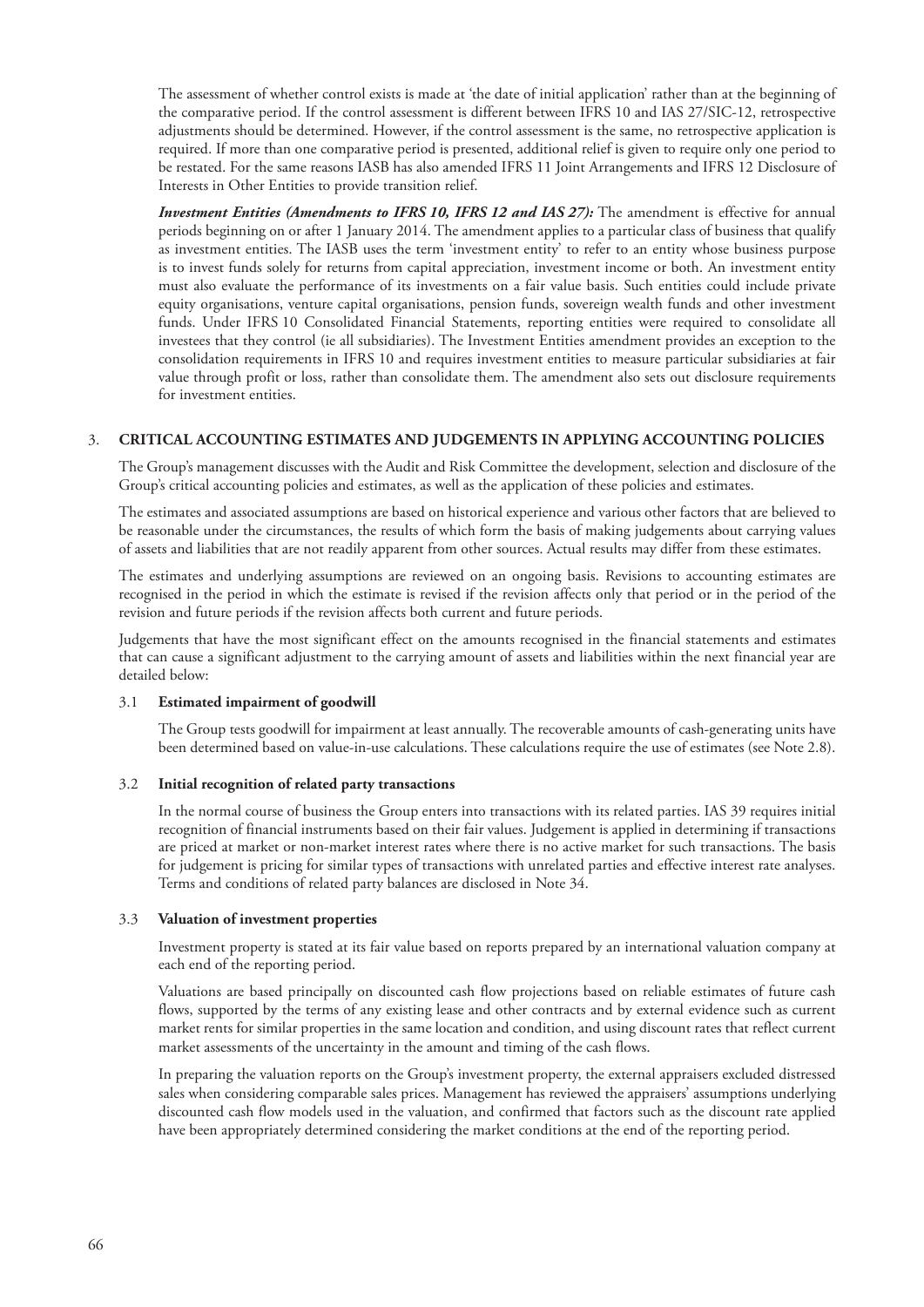Valuations of the income generating properties are based on cash flow statements, in which the present value of net operating income during a ten-year calculation period and the residual value of the property at the end of the period are calculated.

Forecasts of net operating income are based on leases signed as at the valuation date, the estimated rental values for existing leases at expiry and the estimated achievable rental values in relation to the existing vacancies. Long-term vacancies are estimated on the basis of the property's location and condition. The valuers' assessments of non-recoverable expenses are based on experience of comparable properties and information on historical costs provided by the Group.

The discount rates used are nominal required returns on total capital before tax and vary between 8.5% and 10%. The required rates of return are based on assessments of the market's required returns for similar properties. The discount rate is set individually for each property and is based on the condition and location of the property, the stability of the tenant and the length of the lease.

The residual value is the market value of the property at the end of the period of calculation, which is estimated on the basis of forecast net operating income for the first year after the calculation period. The required yield at the end of the calculation period is between 7.5% and 10%. The resulting weighted average net yield was 8.3% for the Group's property portfolio, 7.9% for the retail portfolio, 8.5% for the office portfolio and 10.3% for the industrial portfolio.

Based on the year-end valuation net yield of 8.3%, an increase of 25 basis points would result in a €11.5 million value decrease in the Group's property portfolio.

# 3.4 **Functional currencies of different entities of the Group**

Entities within the Group located in Germany have a different functional currency  $(\epsilon)$ , based on the underlying economic conditions of their operations, compared to entities in Romania which have RON as a functional currency. This determination, of what the specific underlying economic conditions are, requires judgement. In making this judgement, the Group evaluates among other factors, the location of activities, the sources of revenue, risks associated with activities, denomination of currencies of operations of different entities and also the materiality of each location.

#### 3.5 **Business combinations or asset acquisitions**

The Group assesses for each property or entity acquired whether the transaction represents a business combination or an asset acquisition. The basis for this assessment is described in Note 2.2.

#### 3.6 **Operating lease contracts – the Group as lessor**

The Group has entered into commercial property leases on its investment property portfolio. The Group has determined, based on an evaluation of the terms and conditions of the arrangements, that it retains all the significant risks and rewards of ownership of these properties and so accounts for the leases as operating leases.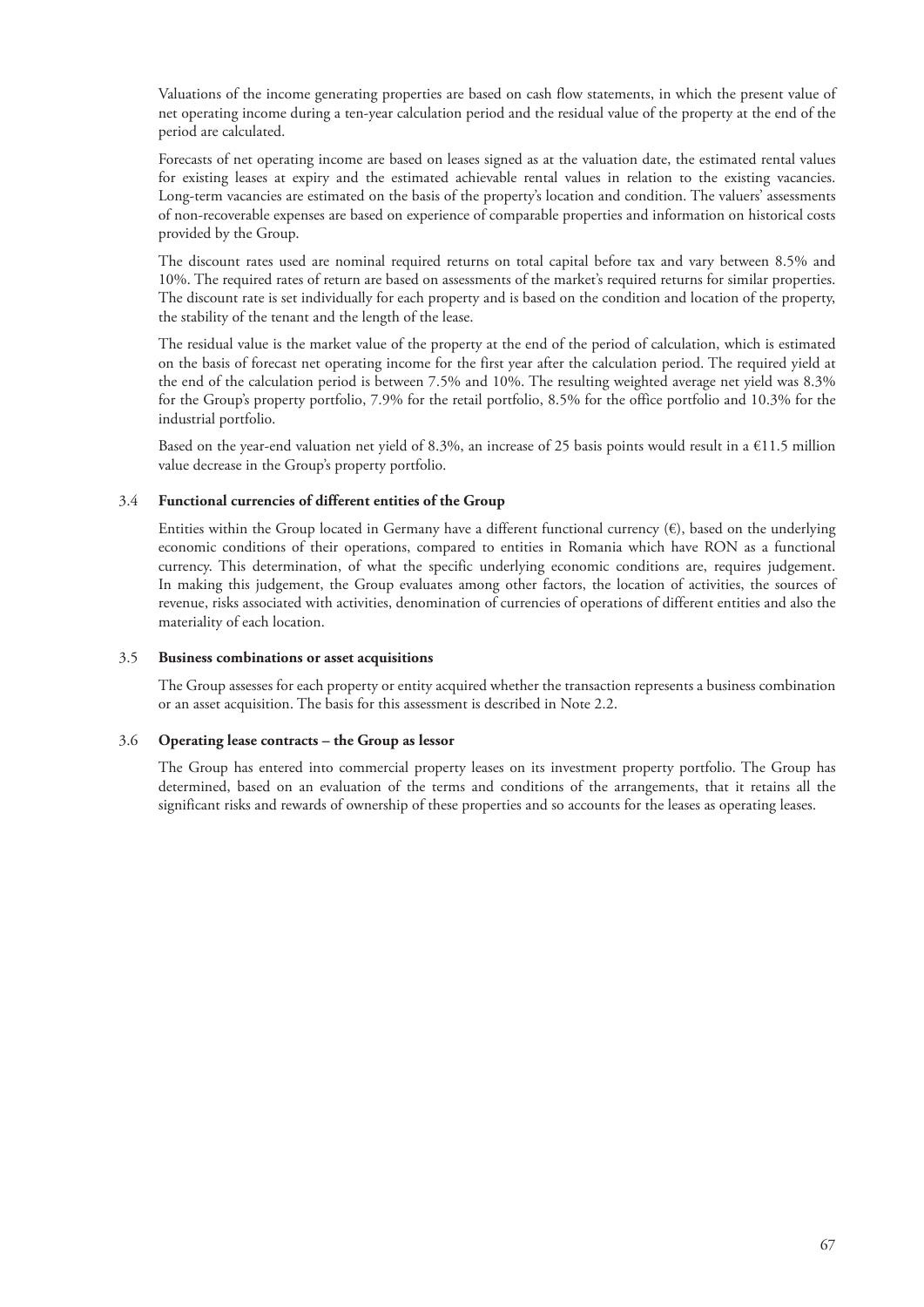# 4. **INVESTMENT IN SUBSIDIARIES AND JOINT VENTURES**

The Company has direct investments in New Europe Property (BVI) Ltd, NEPI Investment Management Ltd (BVI) and NEPIOM Ltd, and indirect holdings in the other companies listed in the table below, which were consolidated in the Group's financial statements:

| Subsidiary/<br>joint venture                                              | Incorporation/<br>date became<br>subsidiary or<br>joint venture | <b>Address</b>                                                                                             | Principal<br>activity | <b>Effective</b><br>interest<br>$\frac{0}{0}$ | <b>Effective</b><br>investment<br>31 December<br>2012<br>€ | <b>Effective</b><br>investment<br>31 December<br>2011<br>€ |
|---------------------------------------------------------------------------|-----------------------------------------------------------------|------------------------------------------------------------------------------------------------------------|-----------------------|-----------------------------------------------|------------------------------------------------------------|------------------------------------------------------------|
| Braila<br>Promenada Mall<br>SRL (previously<br>named Bel Rom<br>Sase SRL) | Sep 2009                                                        | 71-73 Nicolae<br>Caramfil, 4th Floor,<br>Office 1, Bucharest,<br>District 1, Romania                       | Investment<br>vehicle | 100                                           | 8 300 450                                                  | 8 300 450                                                  |
| <b>CIREF</b> Europe<br>Management<br>Ltd                                  | Dec 2007/<br>Apr 2008                                           | 31-33 The Triangle<br>Ranelagh,<br>Dublin 6, Ireland                                                       | Holding<br>company    | $50**$                                        | $\ast$                                                     | $\ast$                                                     |
| <b>CIREF NEPI</b><br>Holdings Ltd                                         | Apr 2008                                                        | 17 Grigoriou<br>Xenopoulou PC 3106,<br>Limassol, Cyprus                                                    | Holding<br>company    | $50**$                                        | $\ast$                                                     | $\ast$                                                     |
| Cluj Business<br>Centre SRL                                               | Jul 2012                                                        | 10 Coriolan<br>Brediceanu, City<br><b>Business Centre,</b><br>6th Floor, Office 6.8,<br>Timisoara, Romania | Investment<br>vehicle | $50**$                                        | 22                                                         |                                                            |
| Connect<br>Investment SRL                                                 | Jan 2010                                                        | 71-73 Nicolae<br>Caramfil, 4th Floor,<br>Office 1, Bucharest,<br>District 1, Romania                       | Investment<br>vehicle | 100                                           | 14 091 414                                                 | 14 091 414                                                 |
| Distinct Services Aug 2011<br>SRL                                         |                                                                 | 13 Charles De Gaulle<br>Square, 4th Floor,<br>Office 6, Bucharest,<br>District 1, Romania                  | Investment<br>vehicle | 100                                           | 55                                                         | 55                                                         |
| FDC Braila BV                                                             | Sep 2009                                                        | 231 Schiphol<br>Boulevard 1118BH<br>Amsterdam Schiphol,<br>Netherlands                                     | Holding<br>company    | 100                                           | 8 300 450                                                  | 8 300 450                                                  |
| Floreasca<br><b>Business Park</b><br>SRL                                  | Dec 2010                                                        | 71–73 Nicolae<br>Caramfil, 4th Floor,<br>Office 1, Bucharest,<br>District 1, Romania                       | Investment<br>vehicle | 100                                           | 16 446 057                                                 | 16 446 057                                                 |
| Galaxis Project<br>SRL                                                    | Aug 2011                                                        | 13 Charles De Gaulle<br>Square, 4th Floor,<br>Office 9, Bucharest,<br>District 1, Romania                  | Investment<br>vehicle | 100                                           | 53                                                         | 53                                                         |
| General<br>Building<br>Management<br>SRL                                  | Aug 2004/<br><b>Jan 2008</b>                                    | 71-73 Nicolae<br>Caramfil, 4th Floor,<br>Office 1, Bucharest,<br>District 1, Romania                       | Investment<br>vehicle | 100                                           | 1 405 631                                                  | 1 405 631                                                  |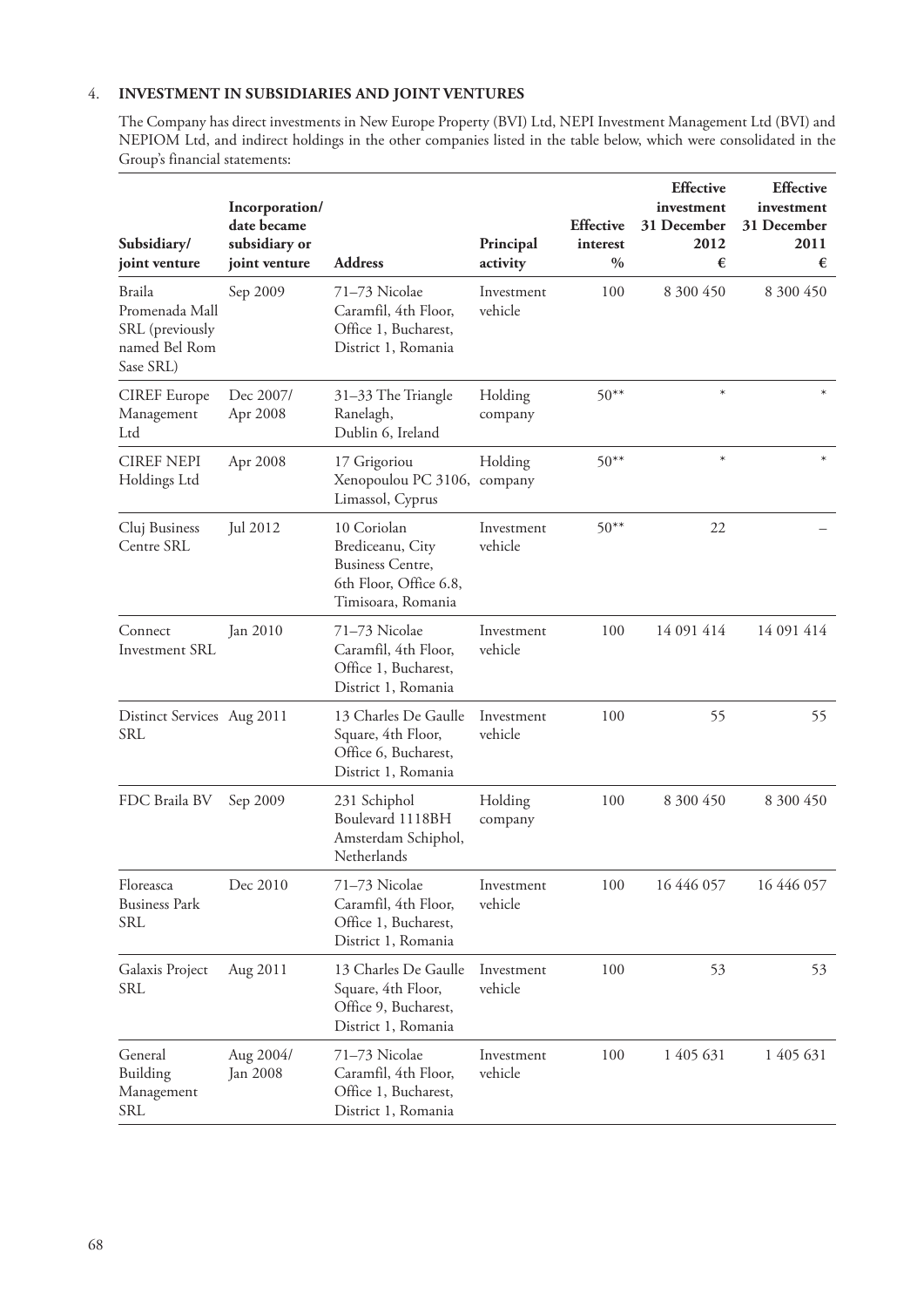| Subsidiary/<br>joint venture                                                             | Incorporation/<br>date became<br>subsidiary or<br>joint venture | <b>Address</b>                                                                                          | Principal<br>activity | <b>Effective</b><br>interest<br>$\frac{0}{0}$ | <b>Effective</b><br>investment<br>31 December<br>2012<br>€ | <b>Effective</b><br>investment<br>31 December<br>2011<br>€ |
|------------------------------------------------------------------------------------------|-----------------------------------------------------------------|---------------------------------------------------------------------------------------------------------|-----------------------|-----------------------------------------------|------------------------------------------------------------|------------------------------------------------------------|
| General<br>Investment SRL                                                                | Mar 2003/<br><b>Jan 2008</b>                                    | 71-73 Nicolae<br>Caramfil, 4th Floor,<br>Office 1, Bucharest,<br>District 1, Romania                    | Investment<br>vehicle | 100                                           | 25 792 431                                                 | 25 792 431                                                 |
| Ingen Europe<br>BV                                                                       | Dec 2010                                                        | Shiphol Boulevard 231 Holding<br>Toren B, 5de,<br>1118BH, Schiphol,<br>Netherlands                      | company               | 100                                           | 18 000                                                     | 18 000                                                     |
| Just<br>Development<br>SRL (renamed<br>to Brasov<br>Shopping City<br>SRL in Feb<br>2013) | Jun 2011                                                        | 71-73 Nicolae<br>Caramfil, 4th Floor,<br>Office 11, Bucharest,<br>District 1, Romania                   | Investment<br>vehicle | 100                                           | 48                                                         | 48                                                         |
| <b>NE</b> Property<br>Cooperatief UA                                                     | Oct 2007                                                        | 231 Schiphol<br>Boulevard Toren B,<br>5de, 1118BH,<br>Luchthaven Schiphol,<br>Amsterdam,<br>Netherlands | Holding<br>company    | 100                                           | 10 000                                                     | 10 000                                                     |
| NEPI Bucharest Sep 2007<br>One SRL                                                       |                                                                 | 71-73 Nicolae<br>Caramfil, 4th Floor,<br>Office 1, Bucharest,<br>District 1, Romania                    | Investment<br>vehicle | 100                                           | 3 844 554                                                  | 3 844 554                                                  |
| NEPI Bucharest December<br>Two SRL                                                       | 2007                                                            | 71-73 Nicolae<br>Caramfil, 4th Floor,<br>Office 1, Bucharest,<br>District 1, Romania                    | Investment<br>vehicle | 100                                           | 2 7 5 5 5 5 4                                              | 2755554                                                    |
| <b>NEPI</b> Five<br>Office Tower<br>SRL                                                  | Jan 2012                                                        | 71-73 Nicolae<br>Caramfil, 4th Floor,<br>Office 13, Bucharest,<br>District 1, Romania                   | Investment<br>vehicle | 100                                           | 224                                                        |                                                            |
| <b>NEPI</b> Four<br><b>Tower Building</b><br>SRL                                         | Jan 2012                                                        | 71–73 Nicolae<br>Caramfil, 4th Floor,<br>Office 5A, Bucharest,<br>District 1, Romania                   | Investment<br>vehicle | 100                                           | 45                                                         |                                                            |
| <b>NEPI Six</b><br>Development<br>SRL                                                    | May 2012                                                        | 71-73 Nicolae<br>Caramfil, 4th Floor,<br>Office 7A, Bucharest,<br>District 1, Romania                   | Investment<br>vehicle | 100                                           | 45                                                         |                                                            |
| <b>NEPI</b> Seven<br><b>Business</b><br>Management<br>SRL                                | Jun 2012                                                        | 71-73 Nicolae<br>Caramfil, 4th Floor,<br>Office 15, Bucharest,<br>District 1, Romania                   | Investment<br>vehicle | 100                                           | 45                                                         |                                                            |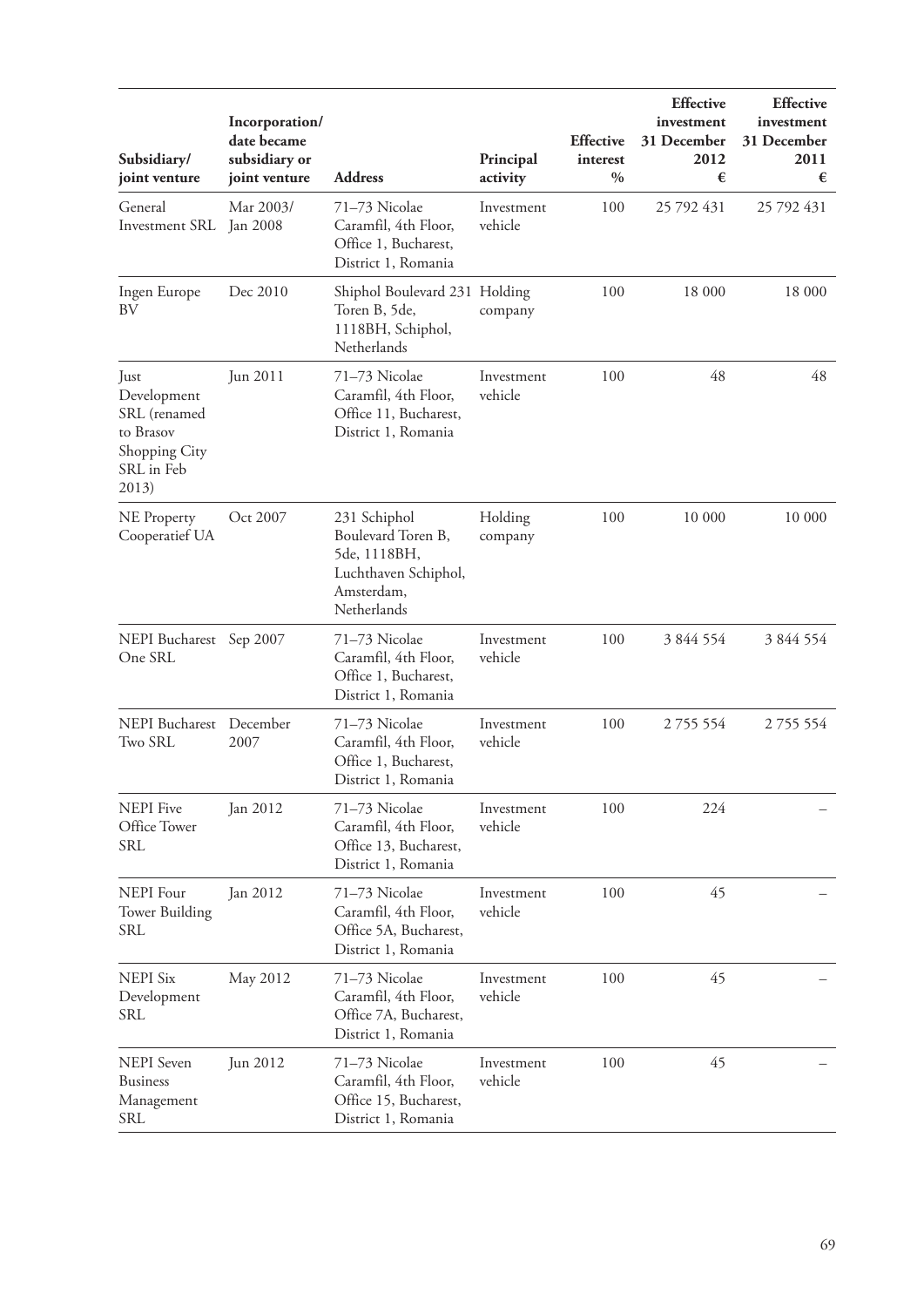| Subsidiary/<br>joint venture                                                                                     | Incorporation/<br>date became<br>subsidiary or<br>joint venture | <b>Address</b>                                                                               | Principal<br>activity | <b>Effective</b><br>interest<br>$\%$ | <b>Effective</b><br>investment<br>31 December<br>2012<br>€ | <b>Effective</b><br>investment<br>31 December<br>2011<br>€ |
|------------------------------------------------------------------------------------------------------------------|-----------------------------------------------------------------|----------------------------------------------------------------------------------------------|-----------------------|--------------------------------------|------------------------------------------------------------|------------------------------------------------------------|
| NEPI Eight<br>Development &<br>Management<br><b>SRL</b>                                                          | Jun 2012                                                        | 71-73 Nicolae<br>Caramfil, 4th Floor,<br>Office 16, Bucharest,<br>District 1, Romania        | Investment<br>vehicle | 100                                  | 45                                                         |                                                            |
| <b>NEPI</b> Nine<br>Investment<br>Development<br><b>SRL</b>                                                      | Jun 2012                                                        | 71-73 Nicolae<br>Caramfil, 4th Floor,<br>Office 17, Bucharest,<br>District 1, Romania        | Investment<br>vehicle | 100                                  | 45                                                         |                                                            |
| NEPI Ten<br>Development<br>Solutions SRL                                                                         | Jun 2012                                                        | 71-73 Nicolae<br>Caramfil, 4th Floor,<br>Office 18, Bucharest,<br>District 1, Romania        | Investment<br>vehicle | 100                                  | 45                                                         |                                                            |
| <b>NEPI</b> Eleven<br>Real Estate<br>Development<br><b>SRL</b>                                                   | Oct 2012                                                        | 71-73 Nicolae<br>Caramfil, 4th Floor,<br>Office 21, Bucharest,<br>District 1, Romania        | Investment<br>vehicle | 100                                  | 219                                                        |                                                            |
| <b>NEPI</b> Twelve<br>Property<br>Solutions SRL                                                                  | Oct 2012                                                        | 71-73 Nicolae<br>Caramfil, 4th Floor,<br>Office 22, Bucharest,<br>District 1, Romania        | Investment<br>vehicle | 100                                  | 219                                                        |                                                            |
| <b>NEPI</b> Thirteen<br>Land<br>Management<br>SRL (renamed<br>to Targu Jiu<br>Development<br>SRL in Feb<br>2013) | Oct 2012                                                        | 71-73 Nicolae<br>Caramfil, 4th Floor,<br>Office 23, Bucharest,<br>District 1, Romania        | Investment<br>vehicle | 100                                  | 221                                                        |                                                            |
| <b>NEPI</b><br>Investment<br>Management<br>Ltd (BVI)                                                             | Jun 2010                                                        | Midocean Chambers, Investment<br>PO Box 805, Road<br>Town Tortola, British<br>Virgin Islands | vehicle               | 100                                  | 6 825 948                                                  | 6 825 948                                                  |
| <b>NEPI</b><br>Investment<br>Management<br>Ltd                                                                   | Jun 2010                                                        | 17 Grigoriou<br>Xenopoulou PC 3106, vehicle<br>Limassol, Cyprus                              | Investment            | 100                                  | 2 0 0 0                                                    | 2 0 0 0                                                    |
| <b>NEPI</b><br>Investment<br>Management SA                                                                       | Jun 2010                                                        | 71–73 Nicolae<br>Caramfil, 4th Floor,<br>Office 1, Bucharest,<br>District 1, Romania         | Investment<br>vehicle | 100                                  | 1 357 158                                                  | 1 357 158                                                  |
| NEPIOM Ltd                                                                                                       | Sep 2012                                                        | Anglo International<br>House, Lord Street,<br>Douglas, 2nd Floor,<br>IM14LN                  | Investment<br>vehicle | 100                                  | 1                                                          |                                                            |
| New Europe<br>Property (BVI)<br>Ltd                                                                              | Jul 2007                                                        | Midocean Chambers,<br>Road Town, Tortola,<br>British Virgin Islands                          | Holding<br>company    | 100                                  | $\ast$                                                     |                                                            |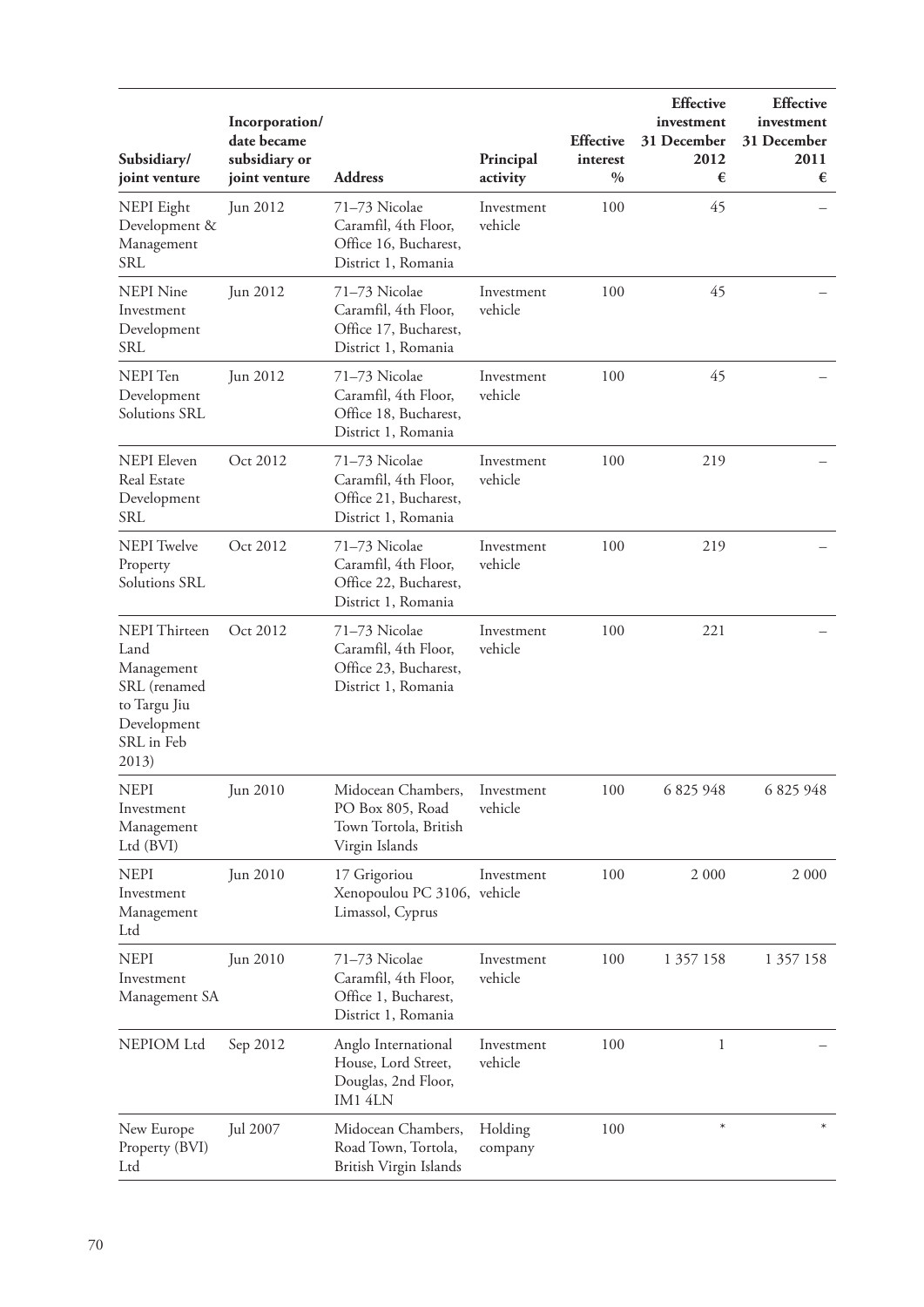| Subsidiary/<br>joint venture                                                                                                                                    | Incorporation/<br>date became<br>subsidiary or<br>joint venture | <b>Address</b>                                                                             | Principal<br>activity | <b>Effective</b><br>interest<br>$\frac{0}{0}$ | <b>Effective</b><br>investment<br>31 December<br>2012<br>€ | <b>Effective</b><br>investment<br>31 December<br>2011<br>€ |
|-----------------------------------------------------------------------------------------------------------------------------------------------------------------|-----------------------------------------------------------------|--------------------------------------------------------------------------------------------|-----------------------|-----------------------------------------------|------------------------------------------------------------|------------------------------------------------------------|
| New Europe<br>Property NV                                                                                                                                       | Sep 2007                                                        | 123 Pietermaai,<br>Curacao, Netherlands<br>Antilles                                        | Holding<br>company    | 100                                           | 2 0 0 0                                                    | 2 0 0 0                                                    |
| Ploiesti<br>Shopping City<br>SRL (previously<br><b>NEPI</b> Bucharest<br>Three SRL,<br>MPM Land<br>Management<br>SRL and Ploiesti<br>Commercial<br>Gallery SRL) | Dec 2010/<br>Feb 2012                                           | 71-73 Nicolae<br>Caramfil, 4th Floor,<br>Office 1, Bucharest,<br>District 1, Romania       | Investment<br>vehicle | $50**$                                        | 2 9 2 7 0 2 4                                              | 5 491 695                                                  |
| Premium<br>Portfolio Ltd &<br>Co KG                                                                                                                             | Jan 2008/<br>Apr 2008                                           | 9 Rossertstrasse, 60323 Investment<br>Frankfurt am Main,<br>Germany                        | vehicle               | $50***$                                       | $\ast$                                                     | $\ast$                                                     |
| Premium<br>Portfolio 2 Ltd<br>& Co KG                                                                                                                           | Jan 2008/<br>Apr 2008                                           | 9 Rossertstrasse, 60323 Investment<br>Frankfurt am Main,<br>Germany                        | vehicle               | $50***$                                       | $\ast$                                                     |                                                            |
| Timisoara City<br><b>Business Center</b><br>One SA                                                                                                              | Jan 2012                                                        | 71-73 Nicolae<br>Caramfil, 4th Floor,<br>Office 19, Bucharest,<br>District 1, Romania      | Investment<br>vehicle | 100                                           | 10 572 509                                                 |                                                            |
| Timisoara Office Jan 2012<br><b>Building SA</b>                                                                                                                 |                                                                 | 71-73 Nicolae<br>Caramfil, 4th Floor,<br>Office 20, Bucharest,<br>District 1, Romania      | Investment<br>vehicle | 100                                           | 7 692 830                                                  |                                                            |
| Unique<br>Delamode SRL<br>(renamed to<br>Otopeni<br>Warehouse and<br>Logistics SRL in<br>Feb 2013)                                                              | Sep 2010                                                        | 71–73 Nicolae<br>Caramfil, 4th Floor,<br>Office 1, Bucharest,<br>District 1, Romania       | Investment<br>vehicle | 100                                           | 1 804 853                                                  | 1 804 853                                                  |
| Victoriei Office<br><b>Building SRL</b><br>(previously<br>named Central<br>AH Pioneer SA)                                                                       | Aug 2011                                                        | 13 Charles de Gaulle<br>Square, 1st Floor,<br>Office 25, Bucharest,<br>District 1, Romania | Investment<br>vehicle | 100                                           | 4794815                                                    | 4794815                                                    |
| Zircon<br>Properties SRL                                                                                                                                        | Apr 2012                                                        | 71-73 Nicolae<br>Caramfil, 4th Floor,<br>Office 20, Bucharest,<br>District 1, Romania      | Investment<br>vehicle | $50**$                                        | 2 2 4 7                                                    |                                                            |

 $^*$  Less than  $\mathop{\in}\nolimits\mathop{1}$ 

\*\* Joint venture companies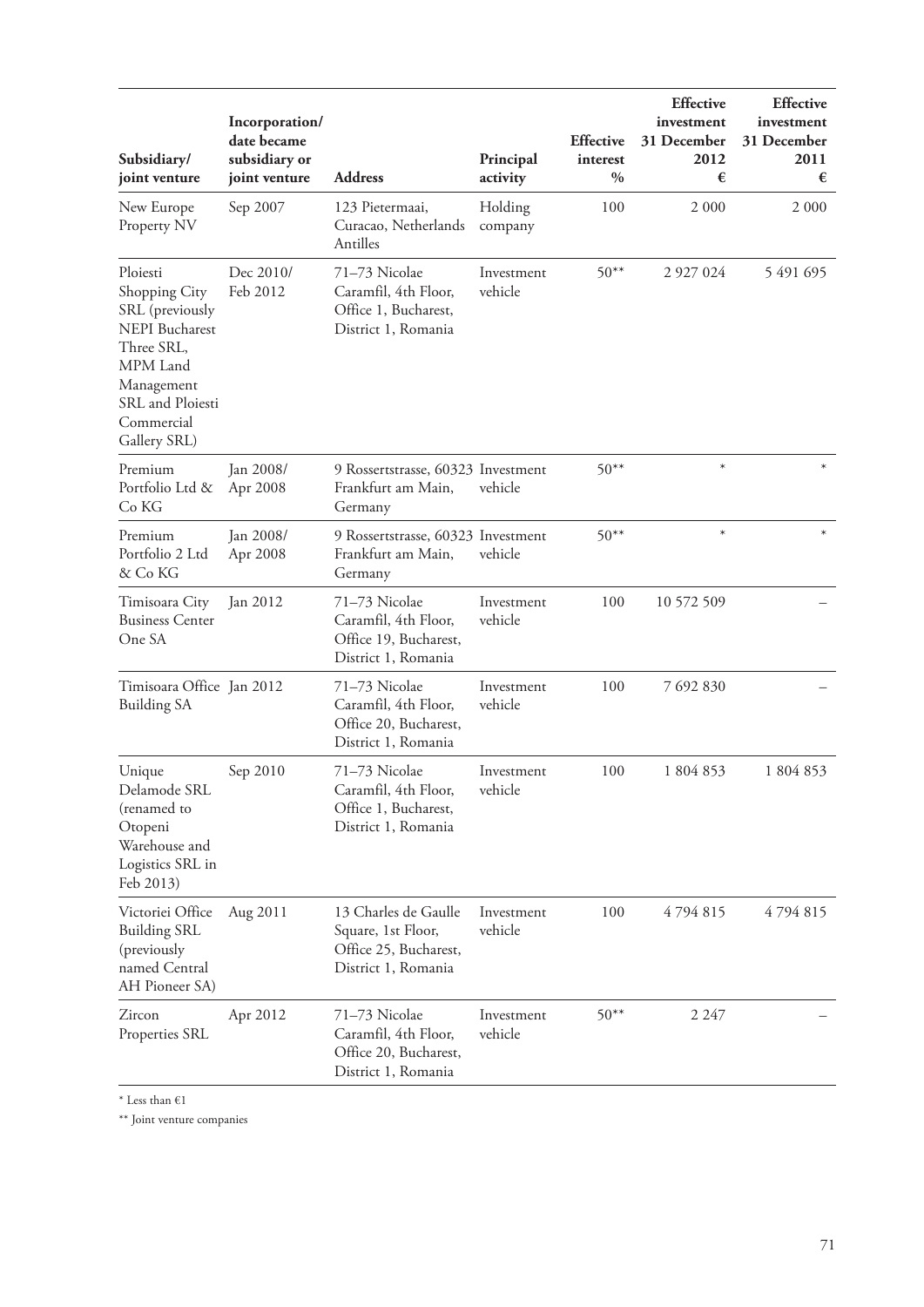The company had given loans of €319 989 688 to New Europe Property (BVI) Limited (31 December 2011: €215 862 255). Accrued interest on the loans amounted to €13 328 520 (31 December 2011: €13 844 795).

# 5. **FINANCIAL RISK MANAGEMENT AND FINANCIAL INSTRUMENTS**

The Group has exposure to the following risks from its use of financial instruments: credit risk, liquidity risk, market risk, currency risk and interest rate risk. This note presents information about the Group's exposure to each of the above risks, the Group's objectives, policies and processes for measuring and managing risk.

The Board of Directors has overall responsibility for the establishment and oversight of the Group's risk management framework. The Board has delegated the responsibility for developing and monitoring the Group's risk management policies to the Audit and Risk Committee. The Committee reports to the Board of Directors on its activities. The Audit and Risk Committee oversees how management monitors compliance with the Group's risk management policies and procedures, and reviews the adequacy of the risk management framework in relation to the risks faced by the Group.

The Group's risk management policies are established to identify and analyse the risks faced by the Group, to set appropriate risk limits and controls and to monitor risks and adherence to limits. Risk management policies and systems are reviewed regularly to reflect changes in market conditions and the Group's activities. The fair values of all financial instruments are substantially the same as the carrying amounts reflected on the Statement of financial position. Set out below is a comparison by class of the carrying amounts and fair value of the Group's financial instruments that are carried in the financial statements.

|                                                  |             | Group<br>31 December<br>2012 | Group<br>31 December<br>2011 | Group<br>31 December 31 December<br>2012 | Group<br>2011     |
|--------------------------------------------------|-------------|------------------------------|------------------------------|------------------------------------------|-------------------|
|                                                  | <b>Note</b> |                              | Carrying amount              |                                          | <b>Fair value</b> |
|                                                  |             | €                            | €                            | €                                        | €                 |
| <b>Financial assets</b>                          |             |                              |                              |                                          |                   |
| Loans to participants in Current Share Scheme    |             |                              |                              |                                          |                   |
| (including accrued interest)                     | 9, 15       | 13 270 220                   | 5 987 490                    | 13 270 220                               | 5 987 490         |
| Financial assets at fair value through profit or |             |                              |                              |                                          |                   |
| loss                                             | 16.1        | 75 592                       | 1 036 575                    | 75 592                                   | 1 036 575         |
| Trade and other receivables                      | 12          | 15 798 975                   | 7751441                      | 15 798 975                               | 7 7 5 1 4 4 1     |
| Financial investments at fair value through      |             |                              |                              |                                          |                   |
| profit or loss                                   | 11          | 81 865 443                   |                              | 81 865 443                               |                   |
| Cash and cash equivalents                        | 13          | 87 511 641                   | 55 065 100                   | 87 511 641                               | 55 065 100        |
| <b>TOTAL</b>                                     |             | 198 521 871                  | 69 840 606                   | 198 521 871                              | 69 840 606        |
| <b>Financial liabilities</b>                     |             |                              |                              |                                          |                   |
| Loans and borrowings                             | 16          | 219 148 194                  | 164 865 538                  | 219 148 194                              | 164 865 538       |
| Fixed rate                                       |             | 21 665 917                   | 22 5 25 25 6                 | 21 665 917                               | 22 5 25 25 6      |
| Rate capped                                      |             | 53 650 699                   | 34 518 363                   | 53 650 699                               | 34 518 363        |
| Rates wapped                                     |             | 121 889 047                  | 107 821 919                  | 121 889 047                              | 107 821 919       |
| Variable rate                                    |             | 21 942 531                   |                              | 21 942 531                               |                   |
| Financial liabilities at fair value through      |             |                              |                              |                                          |                   |
| profit or loss                                   | 16.1        | 7729754                      | 2 3 8 2 1 8 5                | 7729754                                  | 2 3 8 2 1 8 5     |
| Trade and other payables                         | 17          | 12 985 200                   | 5 251 265                    | 12 985 200                               | 5 251 265         |
| Tenant deposits                                  | 18          | 2700699                      | 2 376 830                    | 2700699                                  | 2 376 830         |
| <b>TOTAL</b>                                     |             | 242 563 847                  | 174 875 818                  | 242 563 847                              | 174 875 818       |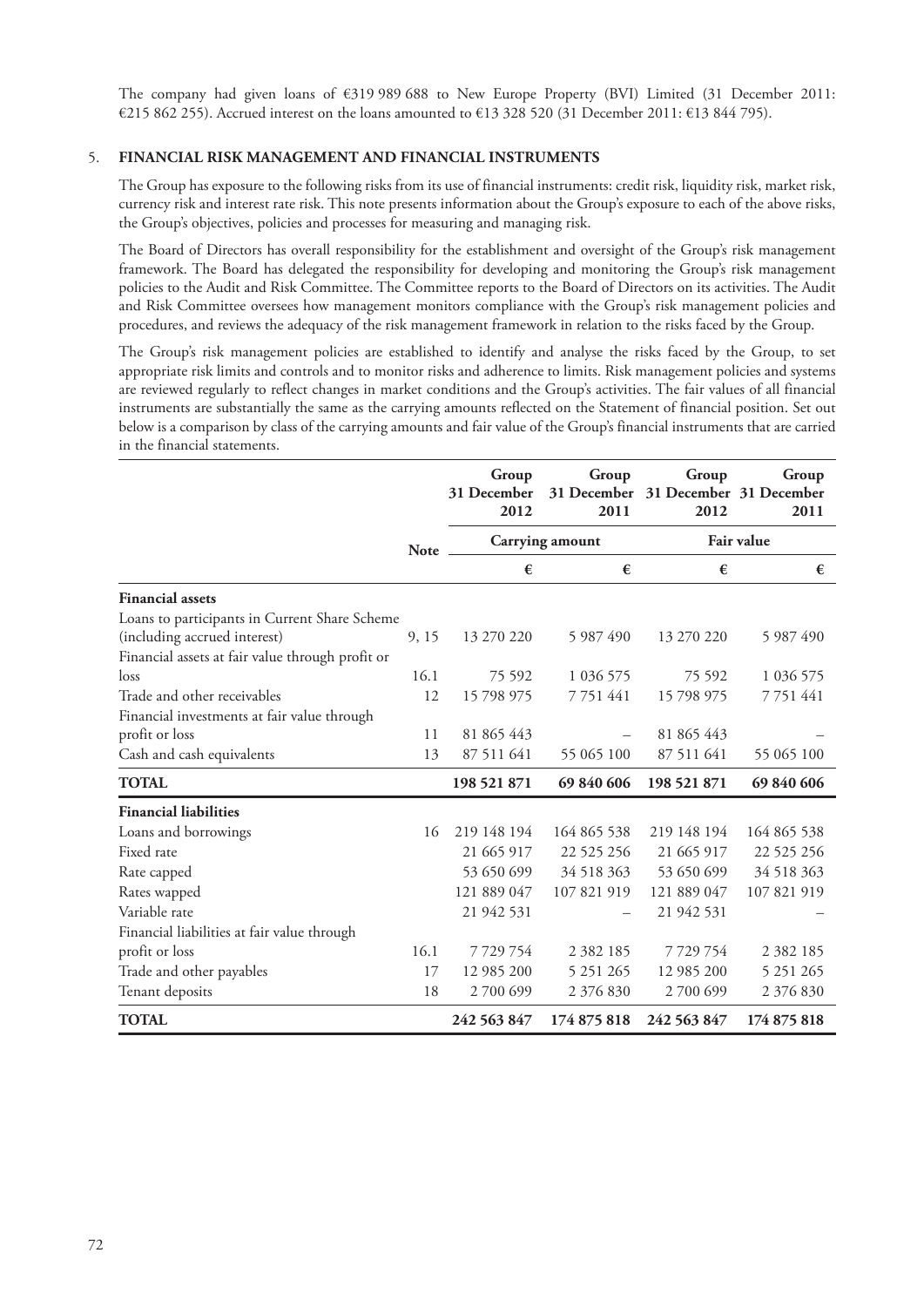# 5.1 **Credit risk**

Credit risk is the risk of financial loss to the Group if a tenant or counterparty to a financial instrument fails to meet its contractual obligations, and arises principally from the Group's receivables from tenants.

The carrying amount of financial assets represents the maximum credit exposure.

| The maximum exposure to credit risk at the reporting date is set out below. |  |  |  |
|-----------------------------------------------------------------------------|--|--|--|
|                                                                             |  |  |  |

| Credit exposure on financial           |      | Group<br>Note 31 December 2012 31 December 2011 31 December 2010 | Group         | Group         |
|----------------------------------------|------|------------------------------------------------------------------|---------------|---------------|
| instruments                            |      | €                                                                | €             | €             |
| Loans to participants in Current Share |      |                                                                  |               |               |
| Scheme (including accrued interest)    | 15   | 13 270 220                                                       | 5 987 490     |               |
| Financial assets at fair value through |      |                                                                  |               |               |
| profit or loss                         | 16.1 | 75 592                                                           | 1 0 3 6 5 7 5 | 1 386 539     |
| Financial investments at fair value    |      |                                                                  |               |               |
| through profit or loss                 | 11   | 81 865 443                                                       |               |               |
| Tenants receivables                    | 12   | 2 957 362                                                        | 1 385 080     | 2 1 2 5 6 5 3 |
| Receivable from CEERES                 | 12   | 2 556 844                                                        | 2411391       | 3718523       |
| VAT receivable                         | 12   | 7 835 474                                                        | 2 2 6 1 8 1 5 | 577 862       |
| Cash and cash equivalents              | 13   | 87 511 641                                                       | 55 065 100    | 23 847 282    |
| <b>TOTAL</b>                           |      | 196 072 576                                                      | 68 147 451    | 31 655 859    |

As at 31 December 2012 the marked to market value of derivative asset positions is net of a credit valuation adjustment attributable to derivative counterparty default risk. The changes in counterparty credit risk had no material effect on the fair value of the derivatives and other financial instruments recognised at fair value through profit or loss.

Trade and other receivables relate mainly to the Group's tenants. In monitoring customer credit risk, customers are grouped according to their credit characteristics, including whether they are an individual or legal entity, industry, size of business and existence of previous financial difficulties.

The balance of the loans to participants in the Current Share Scheme are not considered to present credit risk as these are guaranteed with shares (see details in Note 15).

The Group's exposure to credit risk is influenced mainly by the individual characteristics of each tenant. The Group's widespread customer base reduces credit risk. The majority of rental income is derived from type A tenants, but there is no concentration of credit risk with respect to trade debtors.

Management has established a credit policy under which each new customer is analysed individually for creditworthiness before the Group's standard payment terms and conditions are offered. When available, the Group's review includes external ratings.

The Group establishes an allowance for impairment that represents its estimate of incurred losses in respect of trade and other receivables and investments. The main components of this allowance are a specific loss component that relates to individually significant exposures. The carrying value of financial assets is considered to approximate their fair value.

| Ageing of trade receivables/past due<br>but not impaired | Group<br>€ | Group<br>31 December 2012 31 December 2011 31 December 2010<br>€ | Group<br>€    |
|----------------------------------------------------------|------------|------------------------------------------------------------------|---------------|
| Under 30 days                                            | 301 277    | 112457                                                           | 97 532        |
| $30 - 60$ days                                           | 78 390     | 238 539                                                          | 1 357 142     |
| $60 - 90$ days                                           | 36 851     | 73 077                                                           | 712 097       |
| Over 90 days                                             | 319 261    | 184 017                                                          | 2 776 315     |
| <b>TOTAL</b>                                             | 735779     | 608 090                                                          | 4 9 4 3 0 8 6 |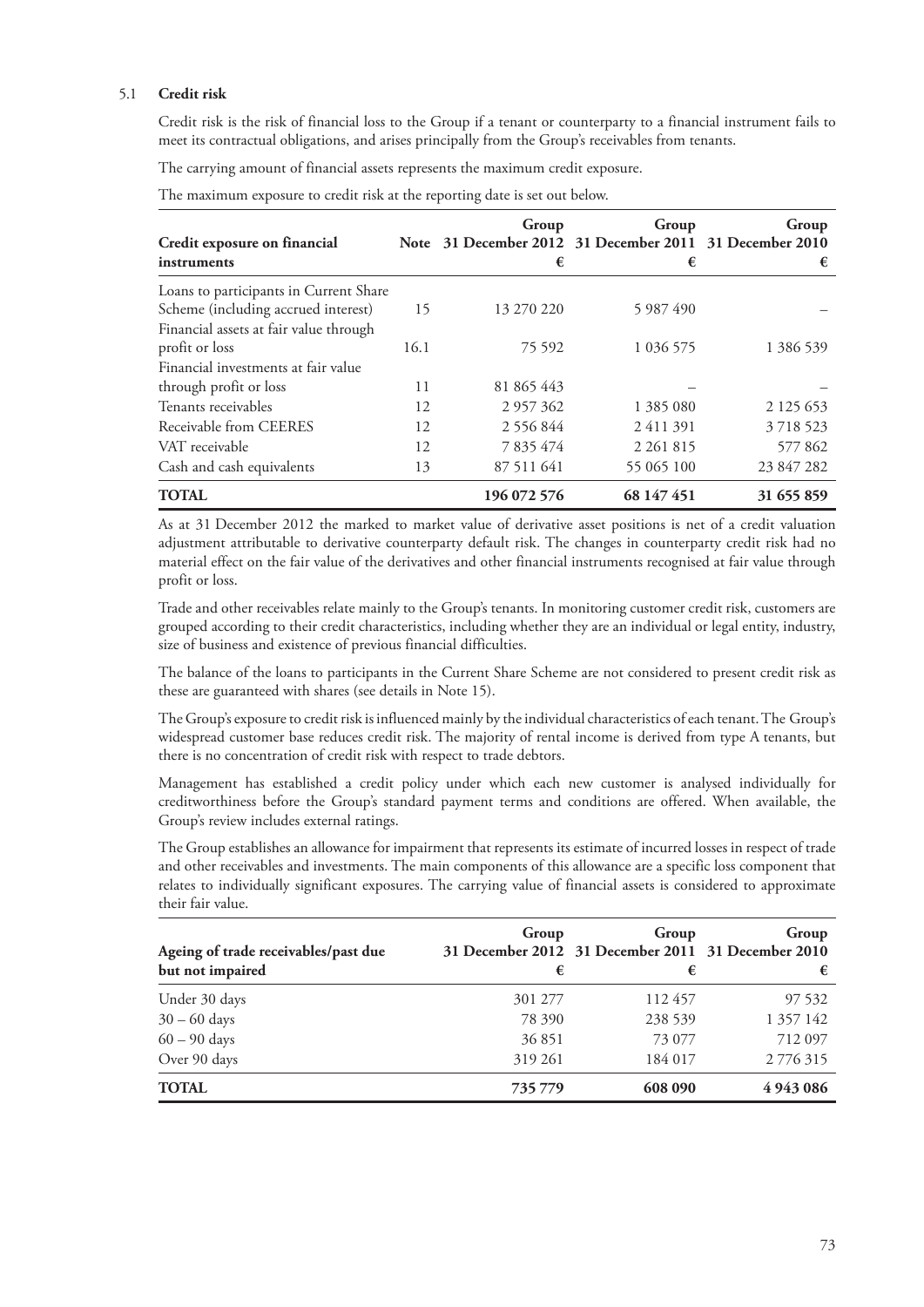Tenant receivables past due presented above were not impaired because part of the amounts were collected after the balance sheet date or because the Group has guarantees received from tenants (in cash or letters of guarantee from banks) that are higher than the balance receivable. Out of the total amount of €735 779 from the tenant overdue receivables, €505 775 was collected after the year-end, €60 000 is expected to be collected by 30 April 2013 and €115 000 is re-scheduled.

Tenant receivables not due amount to €1 022 667 (31 December 2011: €3 188 380).

An amount of €2 556 844 (31 December 2011: €2 411 391) is related to the receivable from Central Eastern European Real Estate Shareholdings BV (CEERES) overdue for more than 90 days, which carries an interest rate of three month Euribor plus a margin of 5%. CEERES is the holding company of Avrig Group which has secured its obligations with three properties: therefore no impairment was recorded in this respect.

The Group assessed its receivables for impairment and concluded that an amount of €72 000 (2011: €845 507) is unlikely to be recovered in respect of current period revenues: therefore an allowance for doubtful debts was charged to the Statement of income.

For purposes of cash management, the Group has deposit accounts with a number of banks. The arrangements in place result in a favourable mix between flexibility and interest earnings. The banks' credit ratings, as well as the exposure per each bank are constantly monitored.

## 5.2 **Liquidity risk**

Liquidity risk is the risk that the Group will not be able to meet its financial obligations as they fall due. The Group's approach to managing liquidity is to ensure, as far as possible, that it will always have sufficient liquidity to meet its liabilities when due, under both normal and stressed conditions, without incurring unacceptable losses or risking damage to the Group's reputation. In this respect, the Group prepares budgets, cash flow analyses and forecasts which enable the Directors to assess the level of financing required in future periods. Budgets and projections will be used to assess any future potential investment and the Group will consider the existing level of funds held on deposit as part of the process to assess the nature and extent of any future funding requirements.

The Group receives rental income on a monthly basis. Typically, the Group ensures that it has sufficient cash on demand to meet expected operational expenses. This excludes the potential impact of extreme circumstances that cannot reasonably be predicted, such as natural disasters.

The carrying value of financial liabilities is considered to approximate their fair value. Further reference on bank loans maturity analysis is made in Note 16.

#### 5.3 **Market risk**

Market risk is the risk that changes in market prices, such as foreign exchange rates or interest rates will affect the Group's fair value of future cash flow of financial instruments. Also, changes in market prices can affect the valuation of the financial investments held by the Group. The objective of market risk management is to manage and control market risk exposures within acceptable parameters, while optimising the return. The carrying value of financial assets and liabilities approximates their fair value. More details on the business environment and market risk management are presented in the Directors' Report.

#### 5.3.1 *Currency risk*

The Group is exposed to foreign currency risk on purchases and receivables that are denominated in Euro ( $\epsilon$ ), Great British Pound ( $\epsilon$ ) and South African Rand (R) on current assets and liabilities.

The cash inflows received in other currencies than Euro is converted to Euro using the spot rate available at collection date. The amount converted to Euro is the net amount of cash inflow in a foreign currency and the estimated cash outflow in the same currency. The Group applies this policy to control its exposures in respect of monetary assets and liabilities denominated in other currencies than the cash inflows is received in.

The majority of the Group's assets and liabilities are denominated in Euro: therefore there are no significant foreign exchange differences due to fluctuation of exchange rates.

### 5.3.2 *Interest rate risk*

The Group is subject to interest rate risk on loans and cash balances held. The Group policy in relation to interest rate risk is to hedge this risk through the use of derivative financial instruments. As at 31 December 2012 and 31 December 2011, the Group held interest rate swaps and interest rate caps as further disclosed in Note 16.1.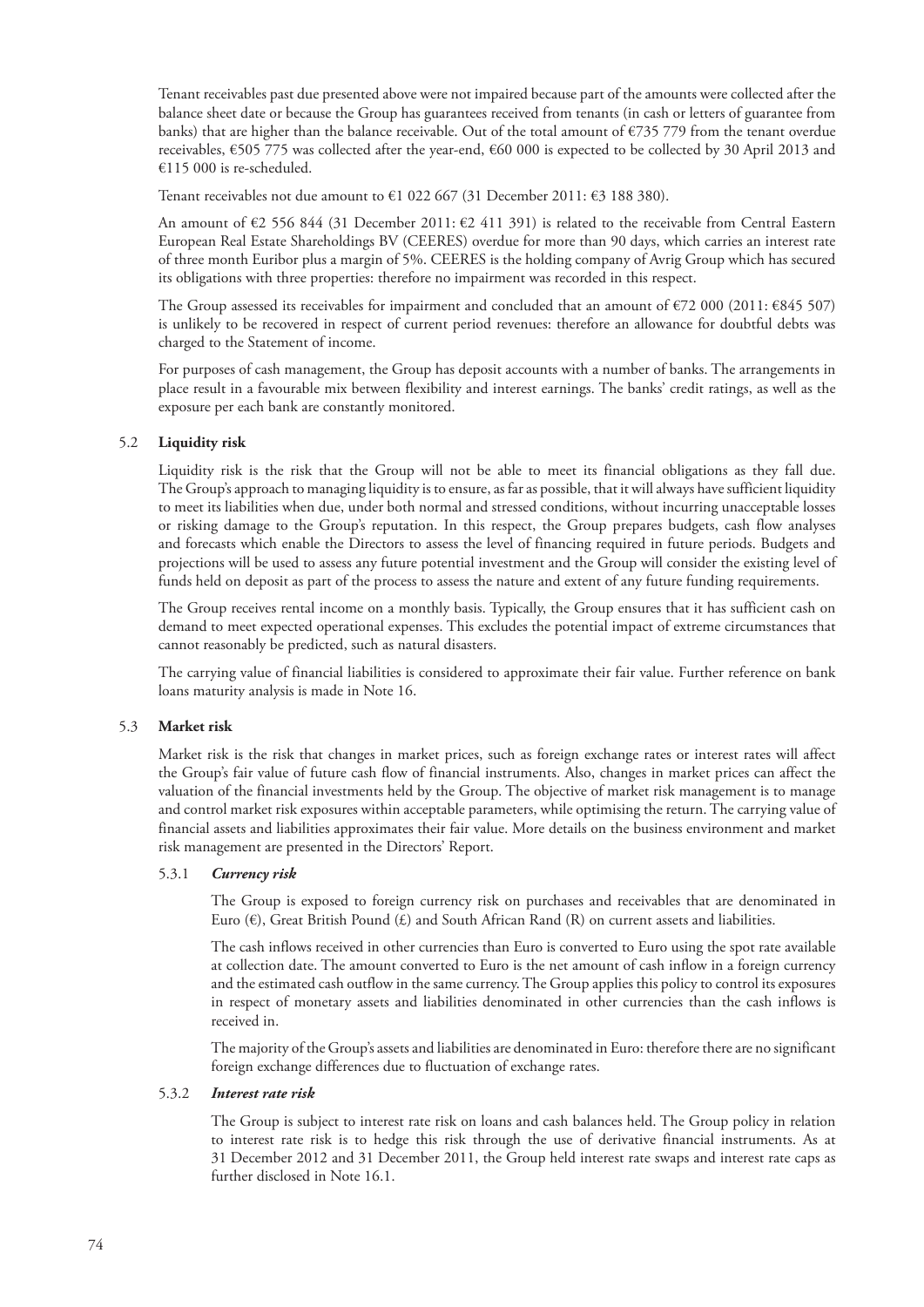| 31 December 2012                  | Group<br>31 December 2012<br>€ | Interest rate<br>$\%$          |
|-----------------------------------|--------------------------------|--------------------------------|
| Cash in bank                      | 87 511 641                     | 3.27                           |
| <b>TOTAL</b>                      | 87 511 641                     |                                |
| 31 December 2011                  | Group<br>31 December 2011<br>€ | Interest rate<br>$\%$          |
| Cash in bank<br>Security deposits | 54 964 716<br>100 384          | 3.79<br>3.25                   |
| <b>TOTAL</b>                      | 55 065 100                     |                                |
| 31 December 2010                  | Group<br>31 December 2010<br>€ | Interest rate<br>$\frac{0}{0}$ |
| Cash in bank<br>Security deposits | 22 948 829<br>898 453          | 2.11<br>3.25                   |
| <b>TOTAL</b>                      | 23 847 282                     |                                |

# *Sensitivity analysis for interest bearing financial instruments*

A change of 100 Basis Points (bp) in interest rates would have increased/(decreased) equity and profit or loss by the amounts shown below. The calculations are based on the cash balances outstanding at the respective balance sheet dates. Cash balances are subject to changes over the year, therefore the calculations are not representative for the year as a whole. This analysis assumes that all other variables, in particular foreign currency rates, remain constant.

|                                    | Profit or<br>loss 100bp<br>increase      | Profit or<br>loss 100bp<br>decrease      | <b>Equity</b><br>100bp<br>increase | <b>Equity</b><br>100 <sub>bp</sub><br>decrease      |
|------------------------------------|------------------------------------------|------------------------------------------|------------------------------------|-----------------------------------------------------|
| 31 December 2012                   | €                                        | €                                        | €                                  | €                                                   |
| Cash deposits (term)               | 751 379                                  | (751 379)                                | 751 379                            | (751 379)                                           |
| <b>TOTAL</b>                       | 751 379                                  | (751 379)                                | 751 379                            | (751 379)                                           |
| 31 December 2011                   | Profit or<br>loss 100bp<br>increase<br>€ | Profit or<br>loss 100bp<br>decrease<br>€ | Equity<br>100bp<br>increase<br>€   | <b>Equity</b><br>100bp<br>decrease<br>€             |
| Cash deposits                      | 161 577                                  | (161577)                                 | 161 577                            | (161577)                                            |
| Security deposits                  | 1 0 0 4                                  | (1004)                                   | 1 0 0 4                            | (1004)                                              |
| <b>TOTAL</b>                       | 162 581                                  | (162581)                                 | 162 581                            | (162581)                                            |
| 31 December 2010                   | Profit or<br>loss 100bp<br>increase<br>€ | Profit or<br>loss 100bp<br>decrease<br>€ | Equity<br>100bp<br>increase<br>€   | <b>Equity</b><br>100 <sub>bp</sub><br>decrease<br>€ |
| Cash deposits<br>Security deposits | 202 312<br>8985                          | (202312)<br>(8985)                       | 202 312<br>8985                    | (202312)<br>(8985)                                  |
| <b>TOTAL</b>                       | 211 297                                  | (211 297)                                | 211 297                            | (211 297)                                           |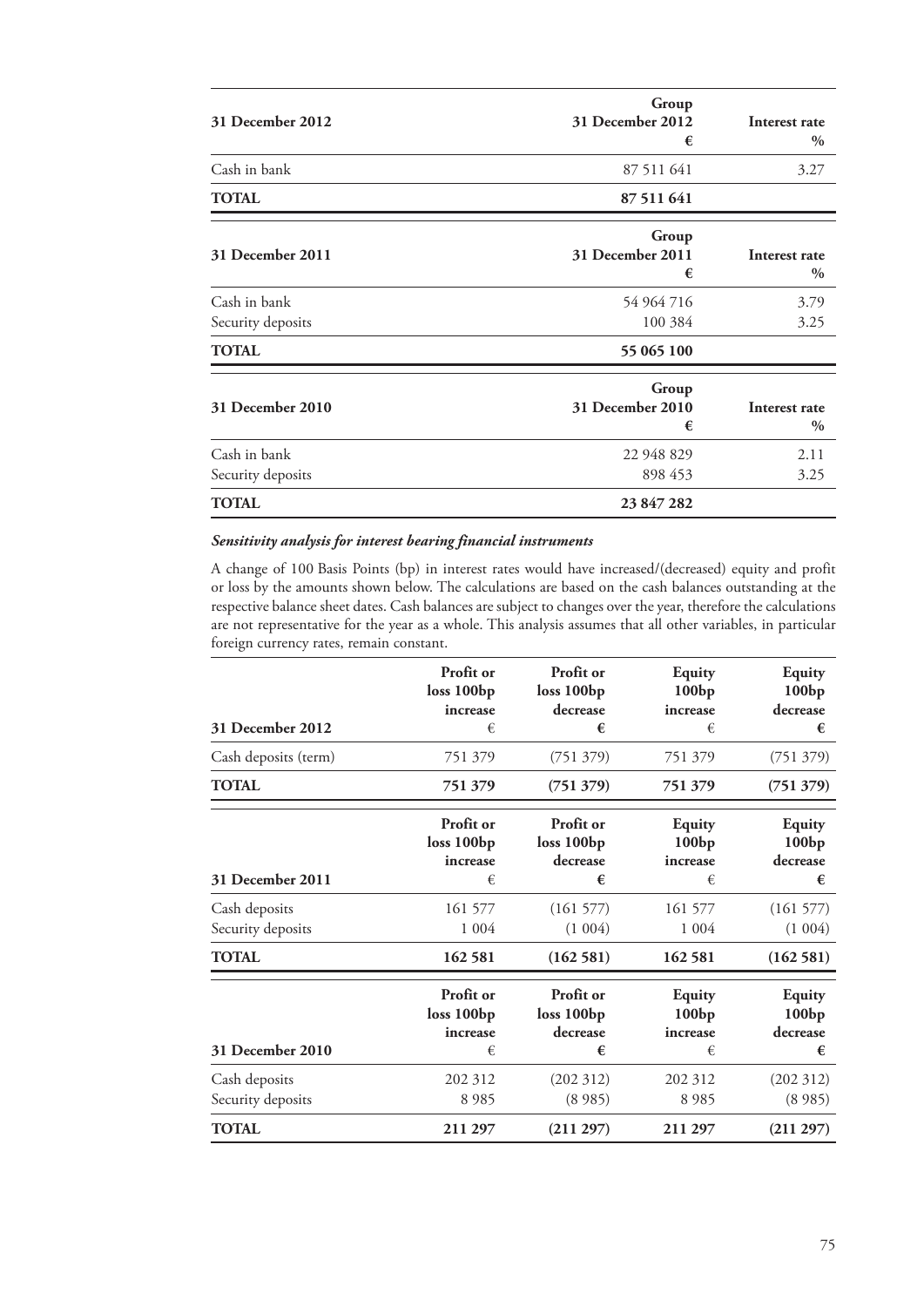As at 31 December 2012, out of loans and borrowings outstanding amount of €219 148 194, borrowings that amounted to €50 456 471 had the Euribor base interest rate capped at 2%, borrowings that amounted to €3 194 228 had the Euribor base interest rate capped at 2.25%, borrowings that amounted to €121 889 047 had the Euribor base interest rate fixed with interest rate swaps at rates between 1.74% and 1.93%, borrowings that amounted to €21 665 917 had fixed interest rates and the remaining borrowing that amounted to €21 942 531 had variable interest rates (Note 16).

Variable interest rate borrowings vary based on Euro OverNight Index Average (EONIA) rate that was 0.131% as at 31 December 2012. A 1% increase in EONIA rate would lead to a €2 847 increase in interest expense, while a 1% decrease in EONIA would lead to a €2 847 decrease in interest expense.

As at 31 December 2011, out of loans and borrowings outstanding amount of €164 658 239, borrowings that amounted to €34 796 902 had the Euribor base interest rate capped at 2% and borrowings that amounted to €104 700 000 had the Euribor base interest rate fixed at 1.8% with an interest rate swap, while the remaining borrowings had fixed interest rates.

### 5.3.3 *Market risk for rate risk listed property shares*

*Sensitivity analysis for Financial investments (Note 11)*: A change of 100 basis points in the market values of the listed property shares held by the Group would have increased/(decreased) equity and profit or loss by the amounts shown below. The calculations are based on the market values of the listed property shares' outstanding balances as at 31 December 2012. These balances are subject to changes over the year, therefore the calculations are not representative of the year as a whole. This analysis assumes that all other variables remain constant.

| 31 December 2012      | Profit or<br>loss 100bp<br>increase<br>€ | Profit or<br>loss 100bp<br>decrease<br>€ | Equity<br>100bp<br>increase<br>€ | Equity<br>100bp<br>decrease<br>€ |
|-----------------------|------------------------------------------|------------------------------------------|----------------------------------|----------------------------------|
| Financial investments | 818 654                                  | (818654)                                 | 818 654                          | (818654)                         |
| <b>TOTAL</b>          | 818 654                                  | (818654)                                 | 818 654                          | (818654)                         |

### 6. **INTERNAL CONTROLS TO MANAGE RISKS**

The Board is responsible for the Group's system of internal control and for reviewing its effectiveness. This system is designed to mitigate rather than eliminate the risk of failure to meet business objectives and can provide only reasonable and not absolute assurance against material misstatement or loss.

The key features of the Group's system of internal control include:

- Strategic and business planning: the Group produces and agrees a business plan each year, against which the performance of the business is regularly monitored;
- Investment appraisal: capital projects, major contracts and business and property acquisitions are reviewed in detail and approved by the Investment Committee and/or the Board where appropriate, in accordance with delegated authority limits;
- Financial monitoring: profitability, cash flow and capital expenditure are closely monitored and key financial information is reported to the Board on a monthly basis, including explanations of variances between actual and budgeted performance;
- Systems of control procedures and delegated authorities: there are clearly defined guidelines and approval limits for capital and operating expenditure and other key business transactions and decisions.

### 7. **CAPITAL MANAGEMENT**

The primary objective of the Group's capital management is to ensure that it remains within its quantitative banking covenants and maintains a strong credit rating. No changes were made in the objectives, policies or processes during the years ended 31 December 2012 and 31 December 2011.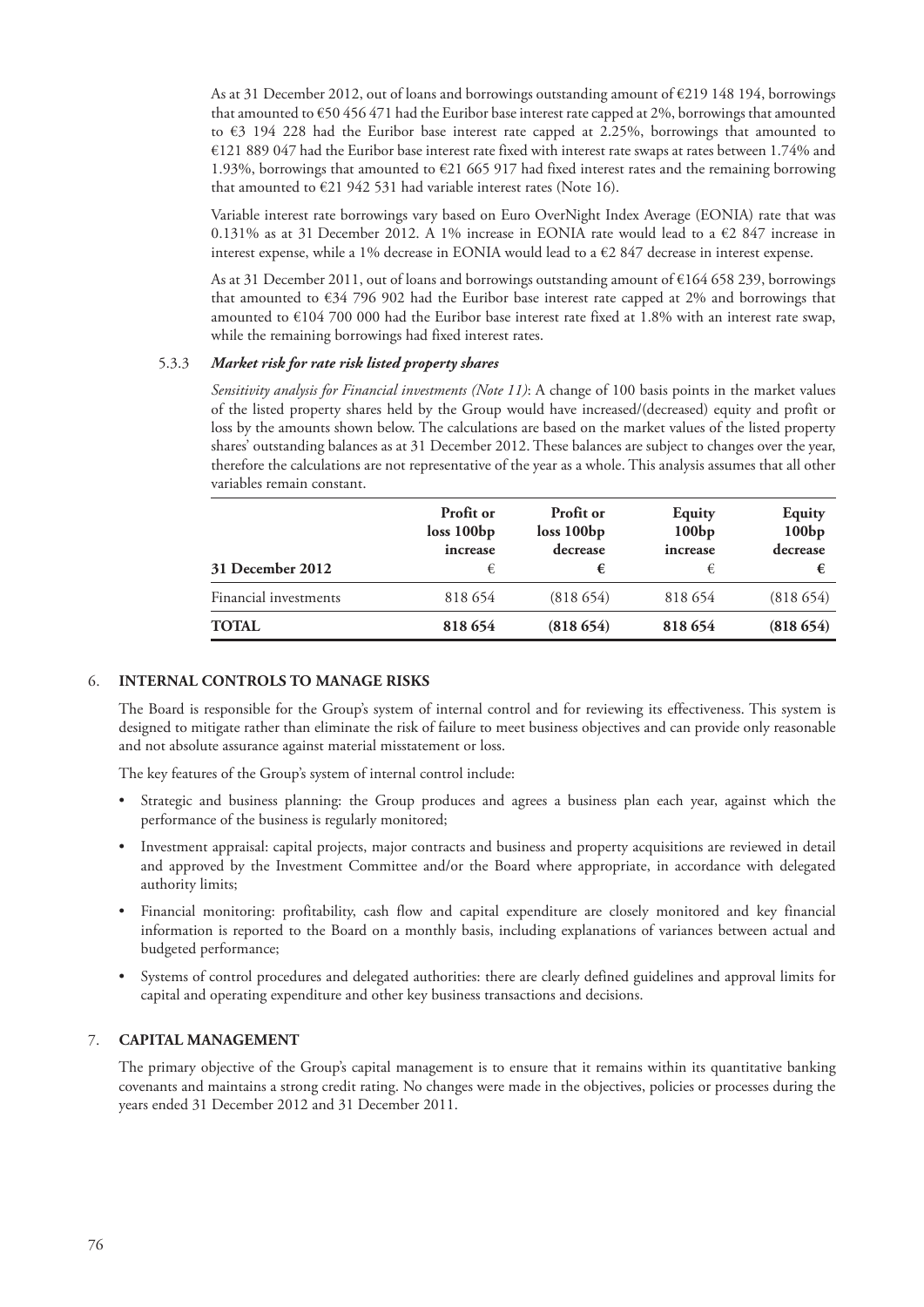Capital is primarily monitored by using the gearing ratio, computed as interest bearing debt less cash divided by investment property and listed property shares, which decreased to 25% (31 December 2011: 32%).

The Group's policy is to maintain a strong capital base of equity so as to maintain investor, creditor and market confidence and to sustain future development of the business. The Board of Directors also monitors the level of distributions to shareholders. Neither the Company nor any of its subsidiaries are subject to externally imposed capital requirements.

The Group will retain high levels of access to liquidity due to the instability of the European banking markets, to finance the Group's development pipeline and to pursue further investment opportunities. In order to mitigate the dilutory effect this has on earnings, a portion of the cash held for capital commitments has been invested in liquid dividend paying listed property shares (details in Note 11).

# 8. **INVESTMENT PROPERTY**

| Movement in Investment property                   | Group       | Group<br>31 December 2012 31 December 2011 31 December 2010 | Group       |
|---------------------------------------------------|-------------|-------------------------------------------------------------|-------------|
| at fair value                                     | €           | €                                                           | €           |
| Carrying value at beginning of year               | 316 393 495 | 300 899 292                                                 | 139 222 255 |
| Additions from business combinations (Note 29)    | 51 242 968  |                                                             | 159 813 193 |
| Additions from joint ventures (Note 30)           | 10 206 824  |                                                             |             |
| Transferred from investment property under        |             |                                                             |             |
| development                                       | 37 976 723  | 19 596 645                                                  |             |
| Disposals                                         |             | (5809000)                                                   |             |
| Fair value adjustment                             | 6 811 374   | 1 706 558                                                   | 1 863 844   |
| Investment property reclassified as held for sale | (28665158)  |                                                             |             |
| <b>CARRYING VALUE AT END OF YEAR</b>              | 393 966 226 | 316 393 495                                                 | 300 899 292 |

In 2011 the Group disposed of the Constanta property at an option price of €5 809 000. Investment property is carried at fair value that is assessed on an annual basis. The Group obtained independent appraisal reports from DTZ Echinox Consulting SRL and Apollo Real Estate AG & Co KG, both members of RICS (Royal Institution of Chartered Surveyors). The fair value of investment property is based on the year-end appraisal reports.

A fair value adjustment was made in accordance with the Group accounting policies to assess fair values on an annual basis. The Group's investment properties at the end of the reporting period included retail, office and industrial properties and an immaterial amount of residential property in Germany.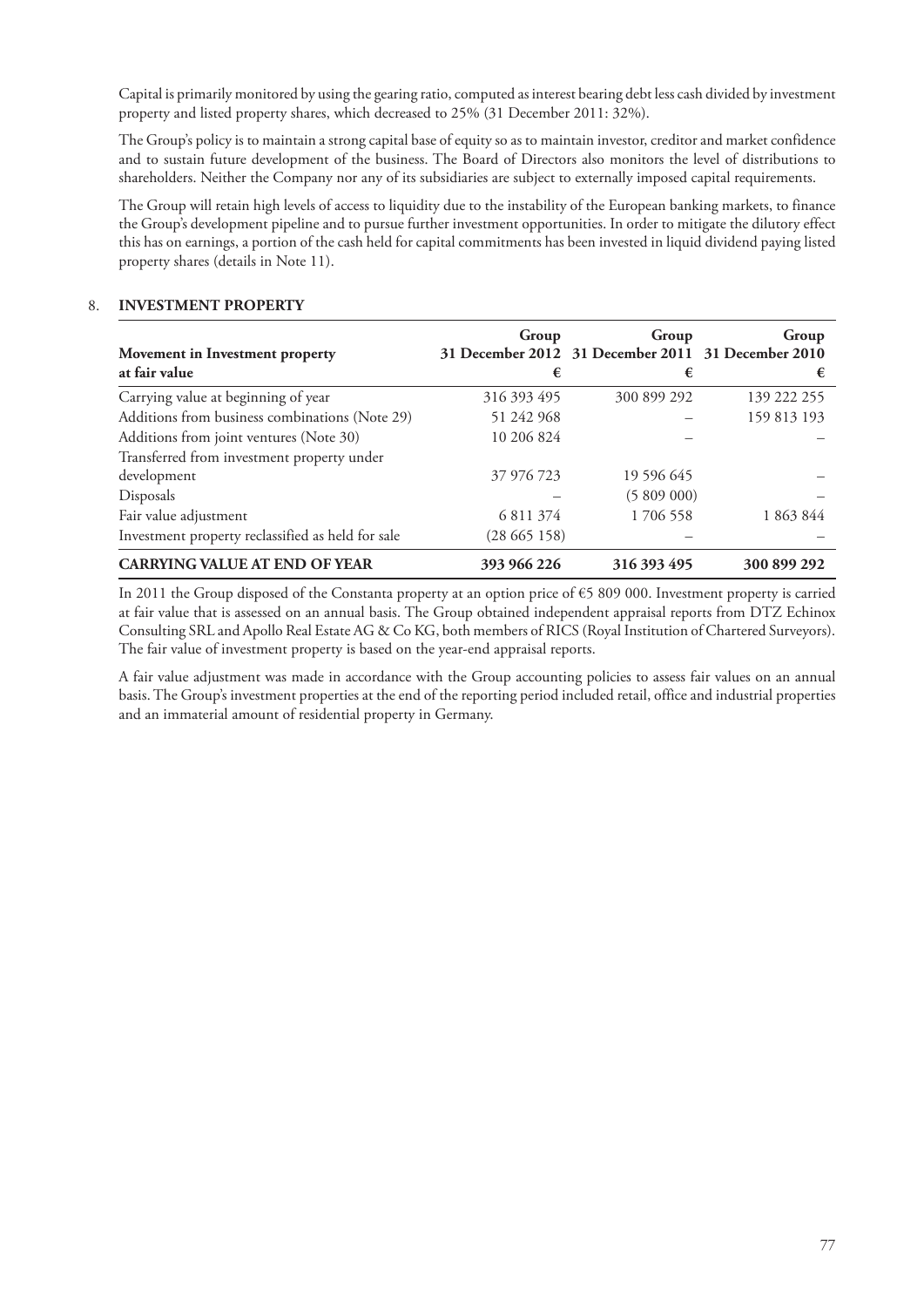|                                                                                                    |                                            |                             | Ploiesti                              | Retail Park<br>Auchan     |                          | Brasov                              |                           | Kaufland                 | Galati                                |                     |
|----------------------------------------------------------------------------------------------------|--------------------------------------------|-----------------------------|---------------------------------------|---------------------------|--------------------------|-------------------------------------|---------------------------|--------------------------|---------------------------------------|---------------------|
| Investment property under<br>development – retail                                                  | Promenada Brasov Strip<br>⊎<br>Mall Braila | €<br>Mall                   | Shopping<br>City<br>Ψ                 | Pitesti<br>⊎<br>extension | Mobexpert<br>€<br>Brasov | Shopping<br>$\mathbf{\Psi}$<br>City | ⊎<br>Strip Mall<br>Vulcan | Value<br>Extensions<br>⊎ | City<br>Shopping<br>Ψ                 | <b>Total</b> retail |
| Carrying value at 1 Jan 2011                                                                       | 3841323                                    | $\mathbf{I}$                | 2500000                               |                           |                          |                                     |                           |                          | $\overline{\phantom{a}}$              | 6341323             |
| Additions from asset deals and<br>construction in progress                                         | 5418779                                    | 4326290                     | 4 293 775                             | 4374050                   |                          |                                     | $\overline{1}$            |                          | $\begin{array}{c} \hline \end{array}$ | 18412894            |
| Fair value adjustments                                                                             |                                            |                             | 258603                                |                           |                          |                                     | $\overline{\phantom{a}}$  | $\overline{\phantom{a}}$ | $\begin{array}{c} \end{array}$        | 258603              |
| transferred to Investment<br>operational and were<br>Property at fair value<br>Assets which became |                                            | $(9 260 102)$ $(4 326 290)$ | $\begin{array}{c} \hline \end{array}$ | (4374050)                 | $\overline{1}$           | $\overline{\phantom{a}}$            | $\overline{\phantom{a}}$  | I                        | $\overline{1}$                        | (17960442)          |
| CARRYING VALUE AT<br>31 DECEMBER 2011                                                              | $\overline{1}$                             | $\mathsf{I}$                | 7052378                               | $\mathsf{I}$              | $\overline{1}$           | $\overline{1}$                      | $\overline{1}$            | $\overline{1}$           | $\mathsf I$                           | 7052378             |
| Carrying value at 1 Jan 2012                                                                       |                                            |                             | 7052378                               |                           |                          |                                     |                           |                          |                                       | 7052378             |
| Joint venture share (Note 30)                                                                      |                                            |                             | (3526239)                             |                           |                          |                                     |                           |                          | $\overline{\phantom{a}}$              | (3526239)           |
| Additions from business<br>combinations (Note 29)                                                  |                                            | $\overline{\phantom{a}}$    | $\overline{\phantom{a}}$              |                           |                          | $\overline{\phantom{a}}$            | 178919                    |                          | $\begin{array}{c} \end{array}$        | 178919              |
| Additions from asset deals and                                                                     |                                            |                             |                                       |                           |                          |                                     |                           |                          |                                       |                     |
| construction in progress                                                                           | 2 206 151                                  | 733719                      | 20 205 229                            | 286 664                   | 6 014 264*               | 197160                              | 814212                    | 695 492                  | 3 038 846                             | 34 191 737          |
| Disposals                                                                                          | (1028)                                     |                             | (353808)                              |                           |                          |                                     |                           |                          |                                       | (354836)            |
| Fair value adjustments                                                                             |                                            |                             | $\overline{\phantom{a}}$              |                           |                          | I                                   | $\overline{\phantom{a}}$  | (11000)                  |                                       | (11000)             |
| operational and were<br>Assets which became                                                        |                                            |                             |                                       |                           |                          |                                     |                           |                          |                                       |                     |
| transferred to Investment<br>Property at fair value                                                | (2205123)                                  |                             | $(733 719)$ $(22 345 560)$            | (286664)                  | (6014264)                | $\overline{\phantom{a}}$            | I                         | $\overline{\phantom{a}}$ | $\begin{array}{c} \hline \end{array}$ | (31585330)          |
| CARRYING VALUE AT<br>31 DECEMBER 2012                                                              |                                            |                             | 1032000                               |                           |                          | 197160                              | 993131                    | 684 492                  | 3038846                               | 5945629             |

During 2012, the Group finalised the purchase and leaseback of a retail box (including additional land) from Mobexpert, the leading Romanian furniture retailer During 2012, the Group finalised the purchase and leaseback of a retail box (including additional land) from Mobexpert, the leading Romanian furniture retailer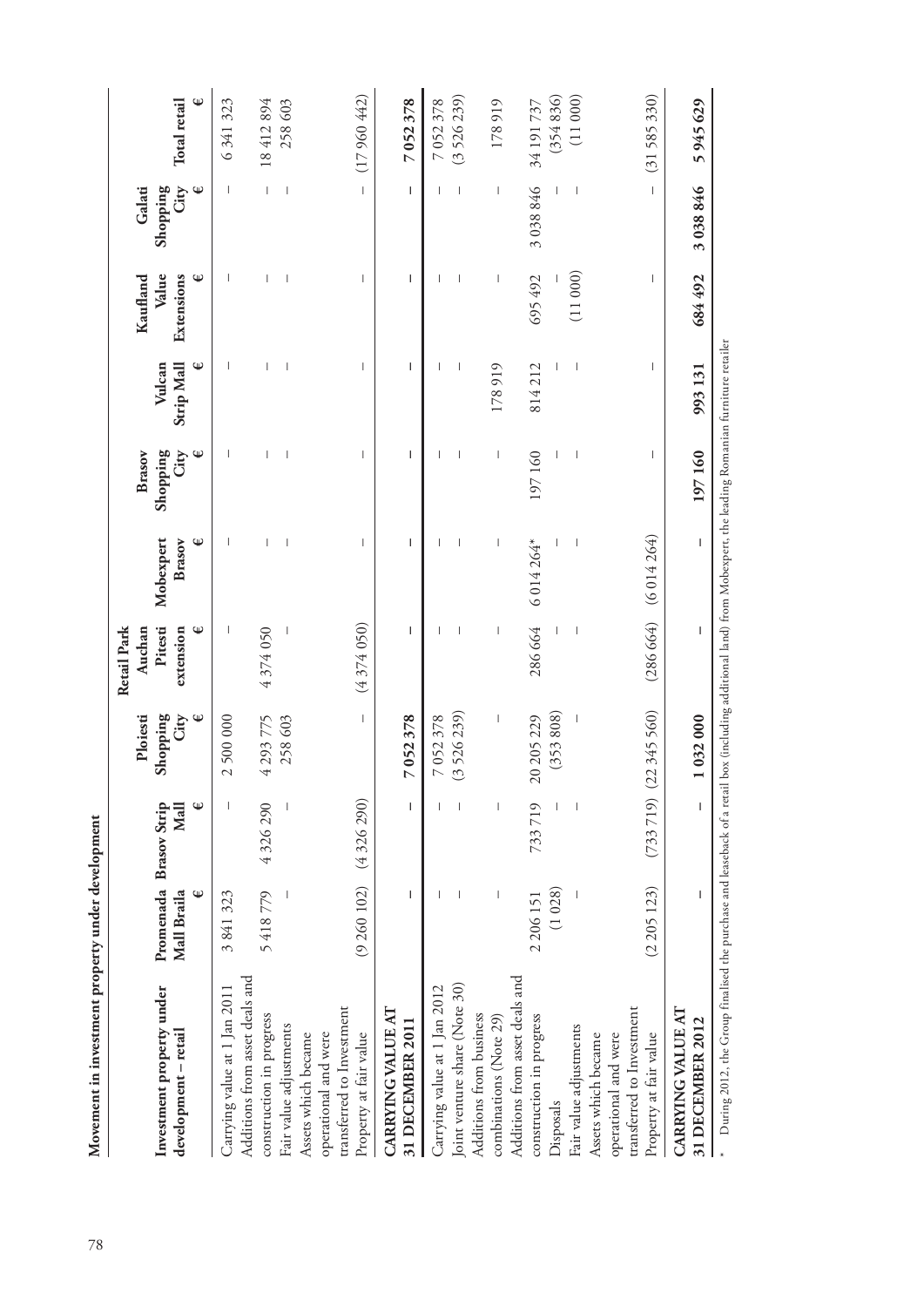| Investment property under development - office                                               | Victoriei<br>Office<br>Ψ | Ψ<br>Constanta | portfolio:<br>property Brasov office<br>Raiffeisen<br>Ψ | Targu Mures<br>portfolio:<br>and Zalau<br>Raiffeisen | <b>Business</b><br>Centre<br>Clui | Portfolio<br>ѡ<br>Premium      | Ψ                        | Other Total office<br>⊎ |
|----------------------------------------------------------------------------------------------|--------------------------|----------------|---------------------------------------------------------|------------------------------------------------------|-----------------------------------|--------------------------------|--------------------------|-------------------------|
| Carrying value at 1 January 2011                                                             | $\mid$                   | 1575000        | 4939666                                                 |                                                      |                                   | $\overline{\phantom{a}}$       | I                        | 6514666                 |
| Additions from asset deals and construction in progress                                      | 11386000                 | 2900           | 487219                                                  |                                                      |                                   | Ī                              | 58303                    | 11934422                |
| Fair value adjustments                                                                       | 1781000                  |                | (236921)                                                |                                                      | I                                 | I                              | $\overline{\phantom{a}}$ | 1544079                 |
| Assets which became operational and were transferred to<br>Investment Property at fair value | $\overline{1}$           | (1577900)      | I                                                       | I                                                    | $\begin{array}{c} \end{array}$    | $\begin{array}{c} \end{array}$ |                          | $(58303)$ $(1636203)$   |
| CARRYING VALUE AT 31 DECEMBER 2011                                                           | 13167000                 | Ī              | 5189964                                                 | ı                                                    | ı                                 | I                              | $\overline{1}$           | 18356964                |
| Carrying value at 1 January 2012                                                             | 13 167 000               |                | 5 189 964                                               | I                                                    |                                   |                                | $\overline{1}$           | 18356964                |
| Disposals from sale of 50% share                                                             |                          | I              |                                                         |                                                      |                                   |                                |                          |                         |
| Additions from asset deals and construction in progress                                      | 724 120                  | I              | 794 127                                                 | 136052                                               | 3 221 089                         | 252844                         | 18406                    | 5146638                 |
| Disposals                                                                                    |                          | I              |                                                         |                                                      |                                   |                                | I                        |                         |
| Fair value adjustments                                                                       | (930 120)                | I              | I                                                       |                                                      | 580 231                           |                                | I                        | (349889)                |
| Assets which became operational and were transferred to                                      |                          |                |                                                         |                                                      |                                   |                                |                          |                         |
| Investment Property at fair value                                                            | I                        | $\overline{1}$ | (5984091)                                               | (136052)                                             | $\overline{\phantom{a}}$          | (252844)                       |                          | $(18406)$ $(6391393)$   |
| CARRYING VALUE AT 31 DECEMBER 2012                                                           | 12961000                 |                |                                                         | I                                                    | 3801320                           |                                | $\overline{1}$           | 16762320                |
|                                                                                              |                          |                |                                                         |                                                      |                                   |                                |                          |                         |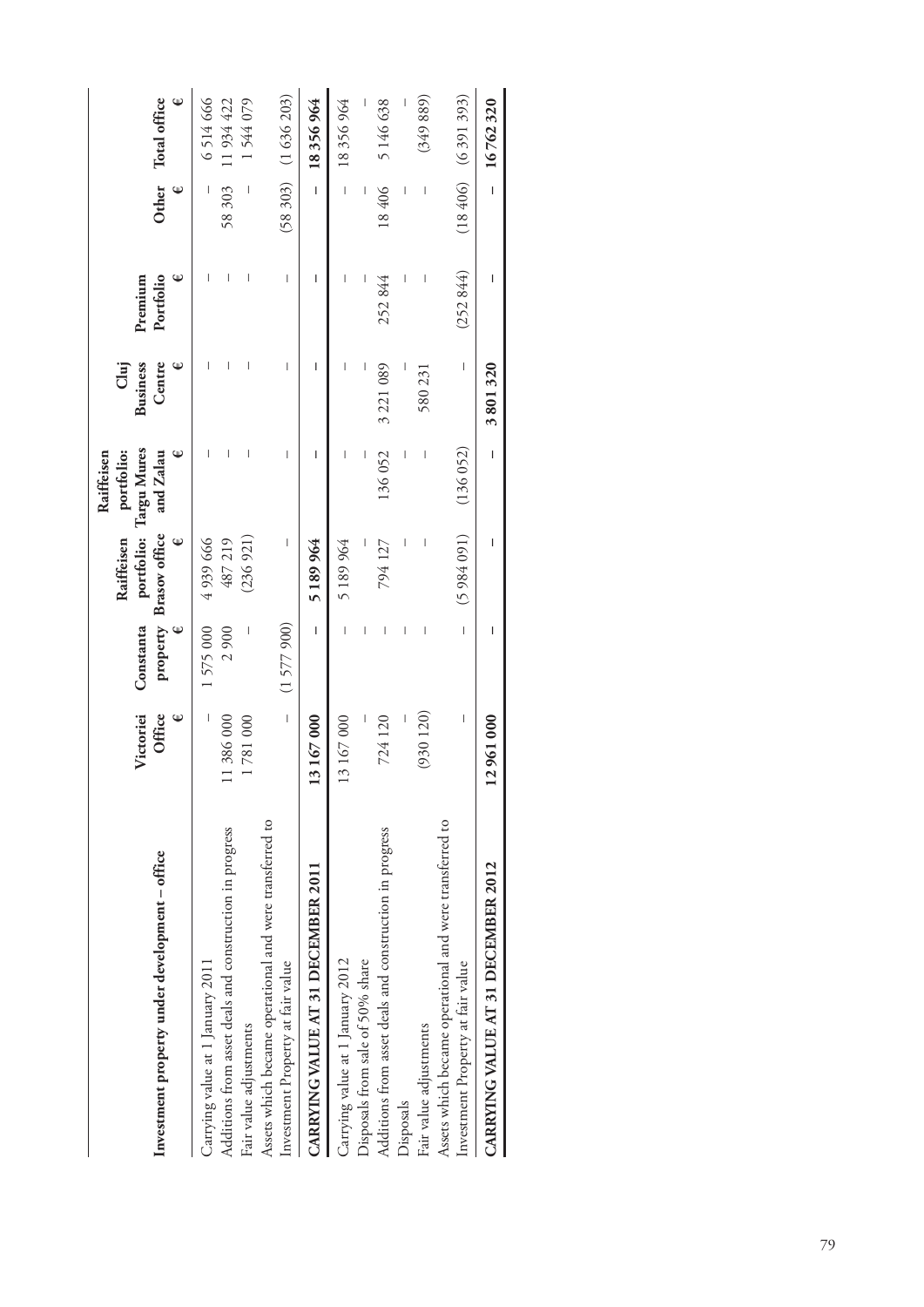Borrowing costs capitalised in 2012 amount to €1 224 115 (2011: €1 023 770) and were computed using an average annual interest rate of 4.5%.

| Balance of investment property under<br>development | Group      | Group<br>31 December 2012 31 December 2011 31 December 2010 | Group         |
|-----------------------------------------------------|------------|-------------------------------------------------------------|---------------|
|                                                     |            |                                                             |               |
| Retail                                              | 5 945 629  | 7 0 5 2 3 7 8                                               | 6 3 4 1 3 2 3 |
| Office                                              | 16 762 320 | 18 356 964                                                  | 6 5 1 4 6 6 6 |
| <b>TOTAL</b>                                        | 22 707 949 | 25 409 342                                                  | 12855989      |

# 9. **OTHER LONG-TERM ASSETS**

The other long-term assets are classified as follows:

|                                                     | Group      | Group<br>31 December 2012 31 December 2011 31 December 2010 | Group   |
|-----------------------------------------------------|------------|-------------------------------------------------------------|---------|
|                                                     | €          | €                                                           |         |
| Loans to participants in the Current Share Scheme   |            |                                                             |         |
| (Note 15)                                           | 13 270 220 | 5 987 490                                                   |         |
| Property, plant and equipment and intangible assets | 314 897    | 225 968                                                     | 13 5 23 |
| Non-current receivables                             | 1 142 518  |                                                             |         |
| <b>TOTAL</b>                                        | 14727635   | 6 213 458                                                   | 13 5 23 |

Non-current receivables include loans given to third parties that carry an interest rate of 12% per annum.

The property, plant and equipment and intangible assets are detailed as follows:

| 31 December 2012                           | Cost<br>€ | Accumulated<br>depreciation/<br>amortisation<br>€ | Net book value |
|--------------------------------------------|-----------|---------------------------------------------------|----------------|
| Computer licences                          | 93 942    | (31 562)                                          | 62 380         |
| Office improvements and equipment          | 165 012   | (37616)                                           | 127 396        |
| Equipment used in owner managed activities | 131 823   | (6003702)                                         | 125 121        |
| <b>TOTAL</b>                               | 390 777   | (75 880)                                          | 314 897        |

| 31 December 2011                           | Cost<br>€ | Accumulated<br>depreciation/<br>amortisation<br>€ | Net book value |
|--------------------------------------------|-----------|---------------------------------------------------|----------------|
| Computer licences                          | 12 5 4 9  | (3913)                                            | 8 6 3 6        |
| Office improvements and equipment          | 123 938   | (34940)                                           | 88 998         |
| Equipment used in owner managed activities | 135 036   | (6702)                                            | 128 334        |
| <b>TOTAL</b>                               | 271 523   | (45555)                                           | 225 968        |

| 31 December 2010                           | Cost<br>€ | Accumulated<br>depreciation/<br>amortisation<br>€ | Net book value<br>€ |
|--------------------------------------------|-----------|---------------------------------------------------|---------------------|
| Computer licences                          | 8790      | (4491)                                            | 4 2 9 9             |
| Office improvements and equipment          | 34 38 6   | (25162)                                           | 9 2 2 4             |
| Equipment used in owner managed activities |           |                                                   |                     |
| <b>TOTAL</b>                               | 43 176    | (29653)                                           | 13 5 23             |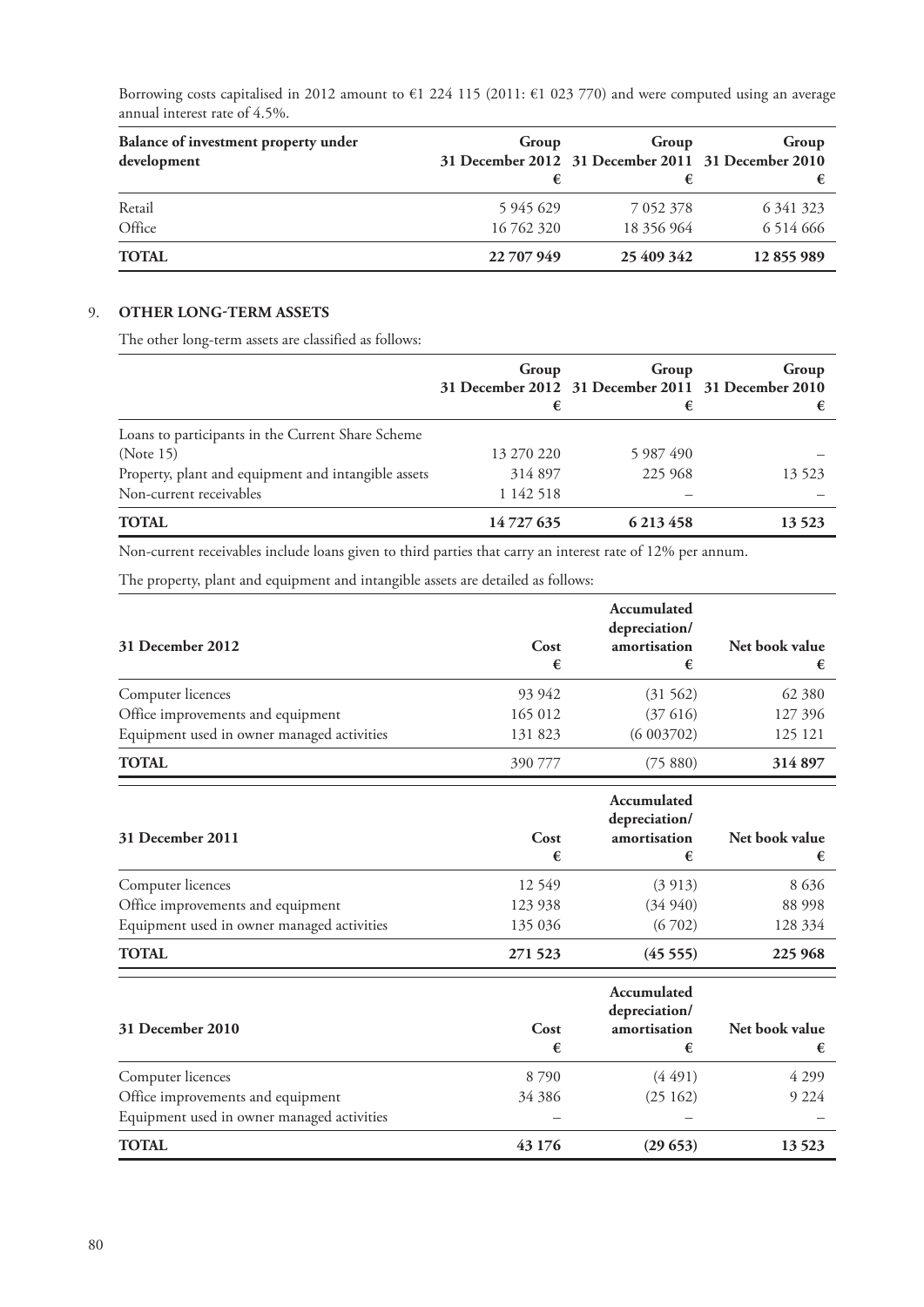# 10. **GOODWILL**

The Group recognised goodwill for the following business acquisitions:

|                                                                     | Promenada<br>Mall Braila<br>€ | Raiffeisen<br>portfolio<br>€ | <b>Retail Park</b><br>Auchan<br>Pitesti<br>€ | <b>Floreasca</b><br><b>Business</b><br>Park<br>€ | Internalisation<br>of Nepi<br>Investment<br>Management<br>€ | <b>Total</b><br>€ |
|---------------------------------------------------------------------|-------------------------------|------------------------------|----------------------------------------------|--------------------------------------------------|-------------------------------------------------------------|-------------------|
| Balance as at                                                       |                               |                              |                                              |                                                  |                                                             |                   |
| 1 January 2010                                                      | 2 0 28 3 41                   | 2 386 463                    |                                              |                                                  |                                                             | 4414804           |
| Arising in business<br>combinations<br>during 2010                  |                               |                              | 2 3 9 4 0 1 4                                | 1 664 414                                        | 5 881 776                                                   | 9 9 4 0 2 0 4     |
| Subsequent<br>adjustments of<br>purchase price in<br>Promenada Mall |                               |                              |                                              |                                                  |                                                             |                   |
| Braila                                                              | (505121)                      |                              |                                              |                                                  |                                                             | (505121)          |
| Balance as of                                                       |                               |                              |                                              |                                                  |                                                             |                   |
| 31 December 2010                                                    | 1 523 220                     | 2 386 463                    | 2 394 014                                    | 1 664 414                                        | 5 881 776                                                   | 13 849 887        |
| Reversal                                                            |                               | (498 388)                    |                                              |                                                  |                                                             | (498, 388)        |
| Balance as of                                                       |                               |                              |                                              |                                                  |                                                             |                   |
| 31 December 2011                                                    | 1 523 220                     | 1888075                      | 2 394 014                                    | 1 664 414                                        | 5 881 776                                                   | 13 351 499        |

As a result of the sale of the Constanta property, the group recorded a goodwill reversal of €498 388. No goodwill impairment resulted from the tests performed.

|                                       | Promenada<br>Mall Braila<br>€ | Raiffeisen<br>portfolio<br>€ | <b>Retail Park</b><br>Auchan<br>Pitesti<br>€ | <b>Floreasca</b><br><b>Business</b><br>Park<br>€ | <b>Internalisation</b><br>of NEPI<br>Investment<br>Management<br>€ | City<br><b>Business</b><br>Centre<br>€ | <b>Vulcan Strip</b><br>Mall<br>€ | <b>Total retail</b><br>€ |
|---------------------------------------|-------------------------------|------------------------------|----------------------------------------------|--------------------------------------------------|--------------------------------------------------------------------|----------------------------------------|----------------------------------|--------------------------|
| <b>Balance</b> at                     |                               |                              |                                              |                                                  |                                                                    |                                        |                                  |                          |
| 1 January 2011                        | 1523220                       | 2 386 463                    | 2 394 014                                    | 1664414                                          | 5 881 776                                                          |                                        | $\overline{\phantom{0}}$         | 13849887                 |
| Write-off                             | $\overline{\phantom{m}}$      | (498, 388)                   |                                              |                                                  |                                                                    |                                        | -                                | (498, 388)               |
| Balance at                            |                               |                              |                                              |                                                  |                                                                    |                                        |                                  |                          |
| 31 December 2011                      | 1 523 220                     | 1888075                      | 2 394 014                                    | 1 664 414                                        | 5 881 776                                                          |                                        | $\overline{\phantom{0}}$         | 13 351 499               |
| Balance at                            |                               |                              |                                              |                                                  |                                                                    |                                        |                                  |                          |
| 1 January 2012                        | 1 523 220                     | 1888075                      | 2 394 014                                    | 1 664 414                                        | 5 881 776                                                          |                                        | $\overline{\phantom{0}}$         | 13 351 499               |
| Additions                             |                               |                              |                                              |                                                  | $\qquad \qquad -$                                                  | 2 030 295                              | 54 186                           | 2 0 8 4 4 8 1            |
| Impairment                            | (1523220)                     | $\qquad \qquad -$            | (723965)                                     |                                                  |                                                                    |                                        | -                                | (2.247185)               |
| <b>Balance</b> at<br>31 December 2012 | $\qquad \qquad -$             | 1888075                      | 1670049                                      | 1 664 414                                        | 5 881 776                                                          | 2 0 30 2 95                            | 54 186                           | 13 188 795               |

As a result of the sale of the Constanta property, the Group recorded a goodwill write-off of €498 388 during the year ended 31 December 2011.

The following movements in goodwill occurred during the year ended 31 December 2012:

- the acquisition of City Business Centre generated a goodwill that results mostly from the deferred tax liability as at the acquisition date;
- the investment in Vulcan Strip Mall development generated goodwill due to negative net equity at the date of the acquisition of the 50% participation (the entity had incurred various expenses to date related to the land to be acquired);
- the goodwill held in relation to Promenada Mall Braila has been written-off following the settlement reached with the vendors (Note 24); and
- the goodwill related to Auchan hypermarket resulted from deferred tax liabilities recognised at acquisition date has been written-off.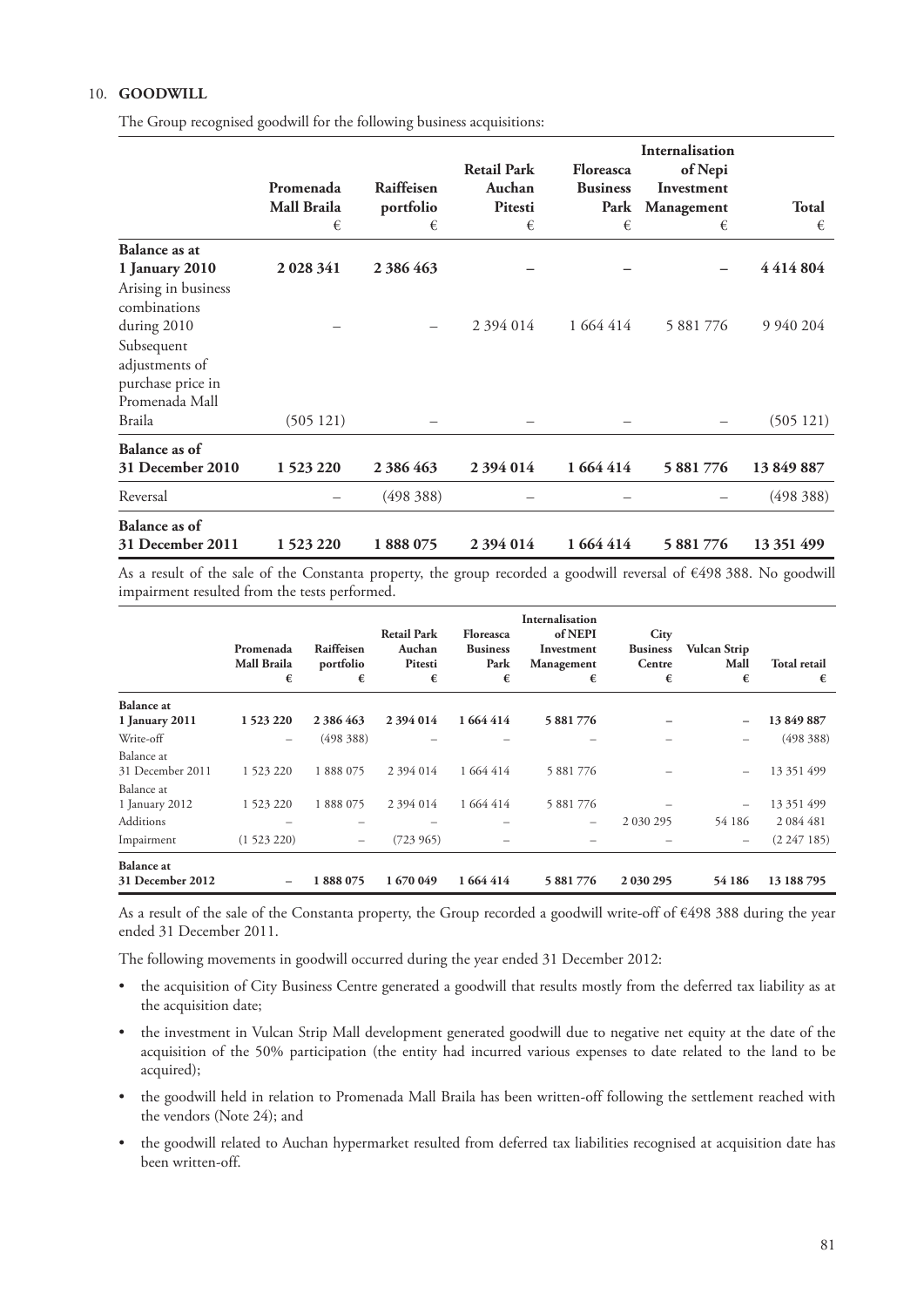# 11. **FINANCIAL INVESTMENTS AT FAIR VALUE THROUGH PROFIT OR LOSS**

The Group will retain high levels of access to liquidity, aimed at financing the Group's development pipeline and pursuing further investment opportunities. In order to mitigate the dilutory effect this has on earnings, a portion of the cash has been invested in highly liquid dividend paying listed property shares.

The fair value of the listed securities portfolio as at 31 December 2012 was €81 865 443, of which €63 699 344 was the value of the securities held through an equity swap with Morgan Stanley & Co (this allows the Company to borrow up to 40% of the value of the securities held through the equity swap at an interest rate of EONIA plus 2%).

During 2012, the listed securities generated  $\epsilon$ 796 411 in dividends,  $\epsilon$ 10 287 980 in capital gains and  $\epsilon$ 26 280 in realised profit from sale of shares.

The financial investments are not considered as long-term strategic investments and are expected to be sold in 2013: therefore these have been designated as financial assets at fair value through profit or loss and classified as current assets.

The fair values of the financial investments are determined based on quoted prices in active markets: therefore, these financial instruments are classified, from their acquisition date until 31 December 2012, as Level One of the fair value hierarchy as defined in IFRS 7.

|                                   | Group<br>€ | Group<br>31 December 2012 31 December 2011 31 December 2010<br>€ | Group<br>€    |
|-----------------------------------|------------|------------------------------------------------------------------|---------------|
| Tenant receivables                | 2 957 362  | 1 385 080                                                        | 2 1 2 5 6 5 3 |
| Receivable from CEERES (Note 5.1) | 2 556 844  | 2411391                                                          | 3 7 18 5 23   |
| Advance payments                  | 831 980    | 266 990                                                          | 86 443        |
| Prepaid property expenses         | 264 026    | 491 332                                                          | 321 658       |
| Prepaid administrative charges    |            | 161 165                                                          | 166 903       |
| Receivable from share issues      | 591 008    |                                                                  |               |
| VAT receivable                    | 7 835 474  | 2 2 6 1 8 1 5                                                    | 577862        |
| Other receivables                 | 669 517    | 334 820                                                          | 247 590       |
| Other prepaid fees                | 92764      | 438 848                                                          | 93 615        |
| <b>TOTAL</b>                      | 15798975   | 7 7 5 1 4 4 1                                                    | 7 338 247     |

## 12. **TRADE AND OTHER RECEIVABLES**

## 13. **CASH AND CASH EQUIVALENTS**

| Details of cash and cash<br>equivalent by currencies | Group      | Group<br>31 December 2012 31 December 2011 31 December 2010 | Group      |
|------------------------------------------------------|------------|-------------------------------------------------------------|------------|
|                                                      | €          | €                                                           | €          |
| <b>EUR</b>                                           | 83 242 036 | 53 466 808                                                  | 21 760 505 |
| <b>GBP</b>                                           | 4914       | 1 2 2 2                                                     | 364        |
| ZAR                                                  | 87433      | 43 319                                                      | 85 327     |
| <b>RON</b>                                           | 4 177 258  | 1 553 751                                                   | 2 001 086  |
| <b>TOTAL</b>                                         | 87 511 641 | 55 065 100                                                  | 23 847 282 |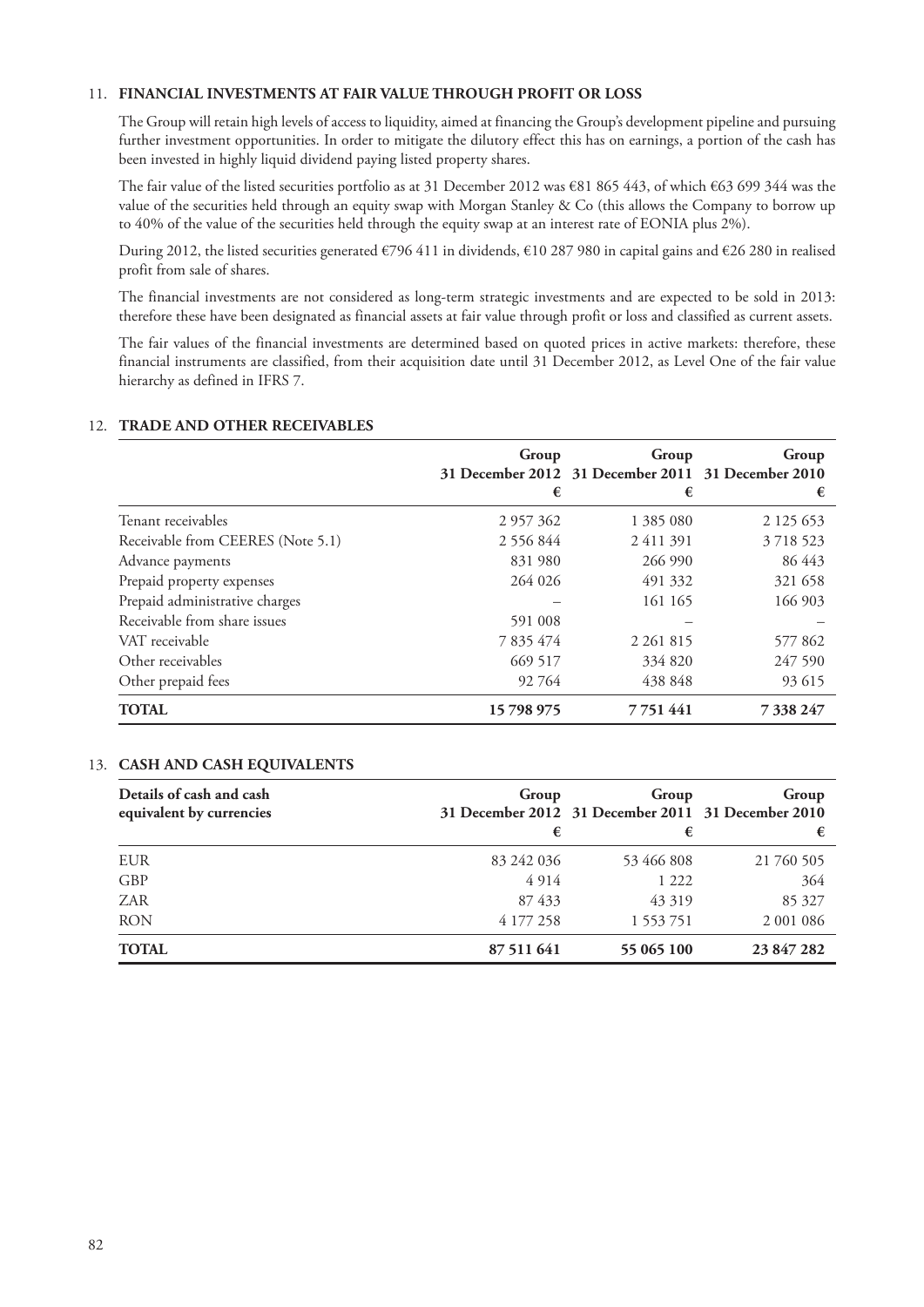# 14. **SHARE CAPITAL AND SHARE PREMIUM**

| Movement of ordinary shares                                                                                                                                                                                                                           | Share capital<br>€0.01/share | Share premium<br>€ |  |
|-------------------------------------------------------------------------------------------------------------------------------------------------------------------------------------------------------------------------------------------------------|------------------------------|--------------------|--|
| Authorised on 23 August 2007: 150 000 000 ordinary shares<br>of $\epsilon$ 0.01 each                                                                                                                                                                  |                              |                    |  |
| Issued as of 1 January 2010                                                                                                                                                                                                                           | 386 247                      | 76 731 744         |  |
| Issued during the year                                                                                                                                                                                                                                |                              |                    |  |
| Issued 9 310 823 ordinary shares of €2.25/share                                                                                                                                                                                                       | 93 108                       | 20 856 242         |  |
| Issued 5 882 352 ordinary shares of ZAR 25.5/share                                                                                                                                                                                                    | 58 824                       | 15 377 960         |  |
| Issued 2 450 748 ordinary shares at €2.58/share                                                                                                                                                                                                       | 24 507                       | 6 298 422          |  |
| Issued 15 000 000 ordinary shares of $\text{\large\ensuremath{\in}} 2.67/\text{s}$ hare for the<br>shareholders on the UK register and respectively ZAR 26/share<br>for the shareholders on the South African register, in terms of a<br>rights issue |                              |                    |  |
| Finance raising costs deducted from share premium                                                                                                                                                                                                     |                              | (373313)           |  |
| <b>CARRIED FORWARD AS AT 31 DECEMBER 2010</b>                                                                                                                                                                                                         | 712 686                      | 159 308 324        |  |
| Authorised on 24 August 2012: increase to 300 000 000 ordinary<br>shares of $\epsilon$ 0.01 each                                                                                                                                                      |                              |                    |  |
| Issued as of 1 January 2011                                                                                                                                                                                                                           | 712 686                      | 159 308 324        |  |
| Issued during the year                                                                                                                                                                                                                                |                              |                    |  |
| Issued 9 564 245 ordinary shares at €3.0143/share*                                                                                                                                                                                                    | 95 642                       | 28 734 126         |  |
| Issued 14 285 714 ordinary shares at €2.793/share**                                                                                                                                                                                                   | 142 857                      | 39 857 142         |  |
| Sale of 400 000 shares issued under the Initial Share Scheme at                                                                                                                                                                                       |                              |                    |  |
| €2.9284/share                                                                                                                                                                                                                                         | 4 0 0 0                      | 1 167 360          |  |
| Sale of 50 793 shares issued under the Initial Share Scheme at                                                                                                                                                                                        |                              |                    |  |
| €3.0836/share                                                                                                                                                                                                                                         | 508                          | 156 117            |  |
| Cost of rights issue                                                                                                                                                                                                                                  |                              | (368923)           |  |
| Foreign exchange loss related to the rights issue                                                                                                                                                                                                     |                              | (986 038)          |  |
| Cost of private placement                                                                                                                                                                                                                             |                              | (23 338)           |  |
| <b>CARRIED FORWARD AS AT 31 DECEMBER 2011</b>                                                                                                                                                                                                         | 955 693                      | 227 844 770        |  |

\* The shares were issued on 21 June 2011 as part of the private placement.

\*\* The shares were issued on 7 December 2011 as part of the rights issue.

| Movement of ordinary shares                                                 | Share capital<br>€0.01/share | Share premium<br>€ |
|-----------------------------------------------------------------------------|------------------------------|--------------------|
| Issued as of 1 January 2012                                                 | 955 693                      | 227 844 770        |
| Issued during the year                                                      |                              |                    |
| Issued 5 518 057 ordinary shares at $\textnormal{\textbf{63.0000/s}hare}^*$ | 55 180                       | 16 498 990         |
| Distribution withheld from vendor placement                                 |                              | (578 292)          |
| Issued 1 600 000 ordinary shares at €3.2000/share**                         | 16 000                       | 5 104 000          |
| Issued 13 505 201 ordinary shares at €3.2000/share**                        | 135 052                      | 43 081 592         |
| Issued 3 224 460 ordinary shares at €3.7500/share***                        | 32 245                       | $(32\,245)$        |
| Issued 2 980 061 ordinary shares at €4.0343/share**                         | 29 801                       | 11 992 704         |
| Issued 12 345 680 ordinary shares at €4.0500/share****                      | 123 457                      | 49 876 547         |
| Sale of 110 999 shares issued under the Initial Share Scheme                | 1 1 1 0                      | 326 324            |
| Vesting of shares issued under the Current Share Scheme                     | 3 5 6 1                      | 1 060 880          |
| Sale of unvested shares issued under the Current Share Scheme               | 530                          | 183 367            |
| - Issue cost recognised to equity                                           |                              | (332117)           |
| <b>CARRIED FORWARD AS AT 31 DECEMBER 2012</b>                               | 1 352 629                    | 355 026 520        |

\* The shares were issued on 2 February 2012 as part of the vendor placement.

\*\* The shares were issued on 4 May 2012, 22 May 2012 and 3 October 2012 as part of the private placements.

\*\*\* The shares were issued in respect of the return of capital.

\*\*\*\* The shares were issued on 20 November 2012 as part of the rights issue.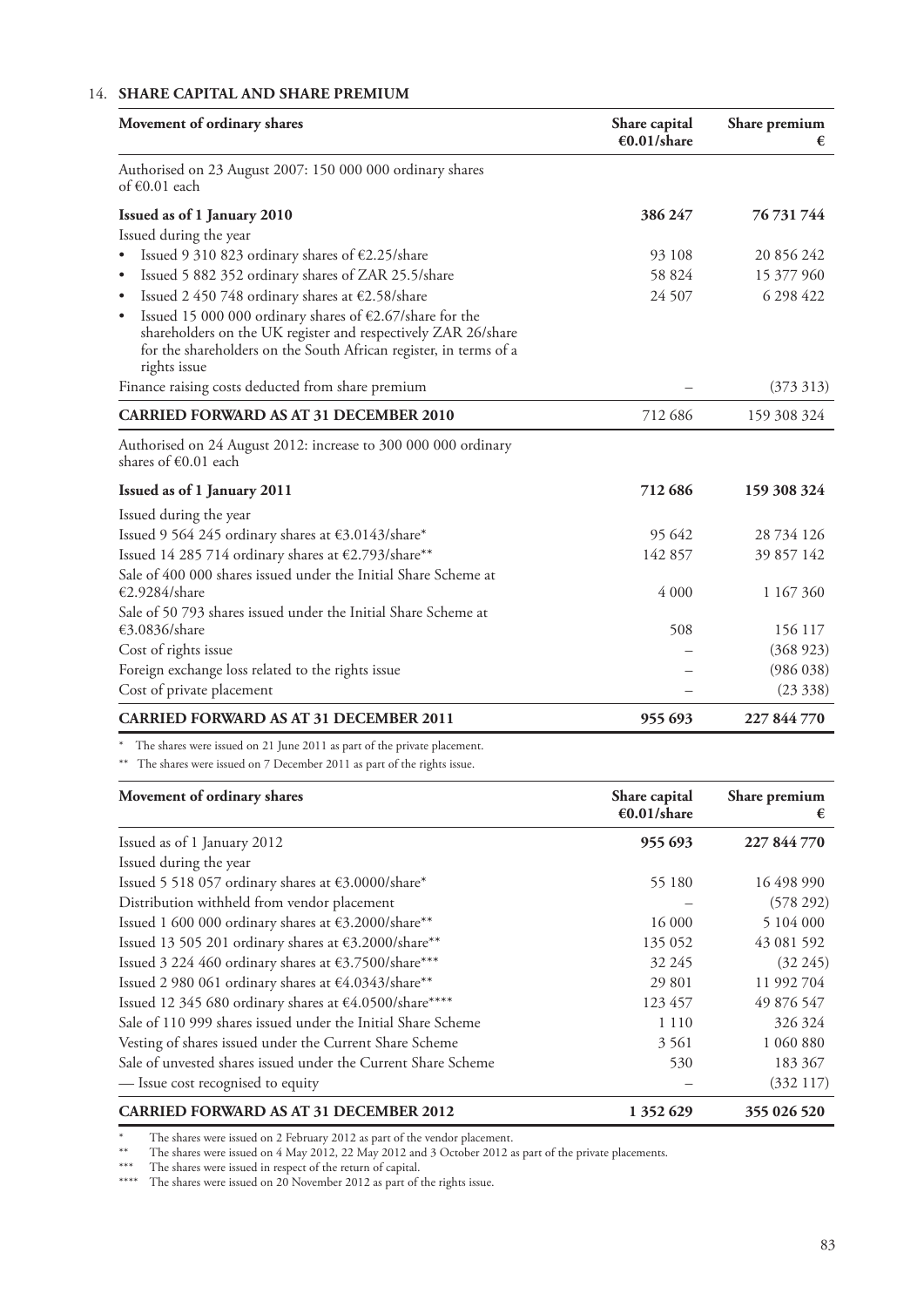The issued share capital figure presented excludes shares issued in terms of the Initial Share Scheme and shares issued and unvested in terms of the Current Share Scheme (set out in Note 15) but includes the shares sold by the participants in the share purchase schemes to other investors and shares issued and vested in terms of the Current Share Scheme.

The ordinary shares carry the right to vote at general meetings, the right to distribution and the right to the surplus assets of the Group on a winding-up.

The ordinary shares carry pre-emption rights as well as transfer rights as indicated in the Company's Admission Document published at the time of admission to the AIM market of the London Stock Exchange.

## **Vendor placement February 2012**

The Company issued 5 518 057 new ordinary shares that were placed at €3.00 per share though a vendor placement. The proceeds from this vendor placement were used to fund the purchase of City Business Centre (Note 29).

## **Private placement May 2012**

The Company placed 15 105 201 new ordinary shares in the Company with shareholders registered on the United Kingdom register at a price of  $\epsilon$ 3.20 per share pursuant to a placement for cash, raising gross proceeds of  $\epsilon$ 48.34 million. The issue price of €3.20 represented a 6.8% discount to the 30 business day volume weighted average traded price prior to the date that the private placement was agreed between the Group and the parties subscribing for the new shares. The proceeds of the private placement will be used to fund developments and acquisitions of further operating assets.

## **Option to receive capital return September 2012**

Given the Group's ongoing development and acquisition programme, and following requests from shareholders, the Board explored alternatives to cash distributions to shareholders.

As a result, the Board has resolved to offer shareholders the option to receive the 11.24 euro cents per share distribution for the six months ended 30 June 2012 as a cash distribution or to receive a return of capital by way of an issue of new shares credited as fully paid up at a ratio of three new shares for each 100 shares. The shares were issued from the share premium account.

## **Private placement October 2012**

The Company placed 2 980 061 new ordinary shares in the Company with shareholders registered on the South African register at a price of R43.50 (South African Rand) per share pursuant to a placement for cash, raising gross proceeds of R129.6 million.

## **Rights offer November 2012**

The Company's shareholders were offered 12 345 680 new shares at a ratio of 9.37648 new shares for every 100 shares held by them, at a subscription price per rights offer share of R43.50 for shareholders on the South African share register and €4.05 for shareholders on the UK share register. The total applications for this rights offer amounted to 27 358 903 new shares (222% of the new shares available under the rights offer, equivalent to excess applications of 15 088 687 new shares).

## 15. **SHARE-BASED PAYMENTS**

The Company issued shares to its employees under two share purchase schemes.

The first share purchase scheme was in place before the internalisation of NEPI's Investment Advisor (the 'Initial Share Scheme'). The second share purchase scheme was approved by the shareholders of the Company on 3 May 2011 and amended on 26 April 2012 and is the scheme in terms of which all new share purchase scheme issues are implemented (the 'Current Share Scheme'; collectively, the Initial Share Scheme and Current Share Scheme are defined as 'share purchase schemes').

The purpose of the share purchase schemes is to align the interests of executive directors and key individuals with those of the shareholders of the Company. The Company achieves this by granting loans to participants in the share purchase schemes for the purpose of buying shares, the repayment of which can be made in part out of the distribution payable in relation to the shares. Of the shares initially subscribed for by each participant, 20% vest annually.

The Company offers each participant the immediate right to subscribe for the relevant number of shares at their then market value less a maximum discount of 5%, together with a loan to fund such subscription. Each loan carries interest at the weighted average rate at which the Company is able to borrow money from its bankers. Each loan is repayable in full, together with interest, ten years after its relevant subscription date, but can be repaid earlier.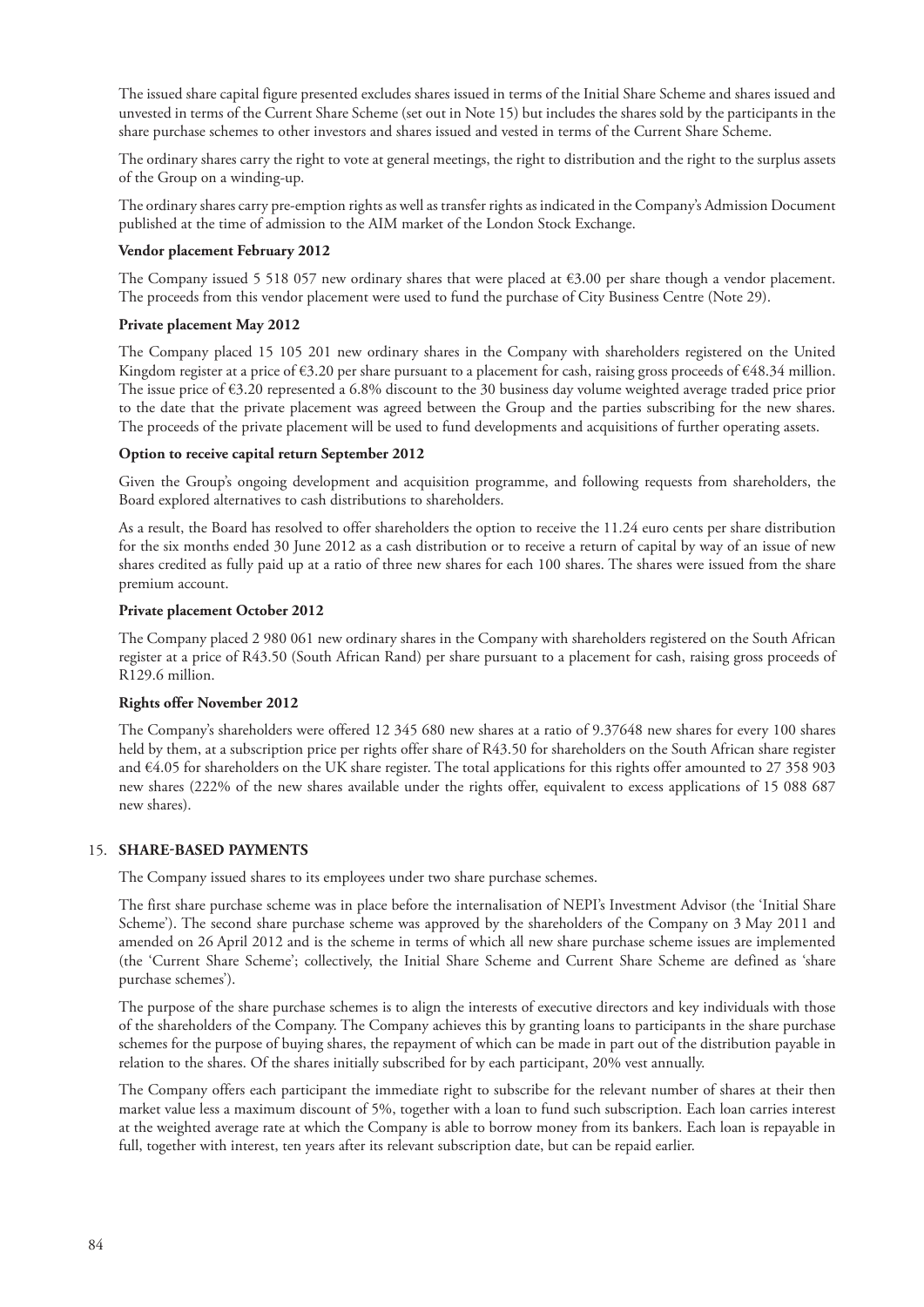The Company has security interests over the shares held in the share purchase schemes by each participant. The security interests secure the repayment of all principal and interest in respect of each loan made by the Company to each participant under the share purchase schemes. In case of the shares issued under the Initial Share Scheme, the Company's recourse against each participant is limited to the shares issued in terms of this scheme.

Pending repayment of the loan in respect of the shares subscribed to by a participant, the distribution on such shares are applied towards payment of interest on that loan. If the distribution on the shares exceeds the amount required for the interest payment then the excess is paid to the participant, otherwise the shortfall is due by the participant to the Company. In case of the Current Share Scheme any excess distribution after interest payment is applied towards repayment of the loan.

The maximum number of shares that can be issued under the share purchase schemes is 10 000 000. As at 31 December 2012, 5 100 790 shares were issued under the Initial Share Scheme (31 December 2011: 5 205 397) and loans in amount of €12 489 022 (31 December 2011: €12 745 390) remained outstanding under the Initial Share Scheme (of which the loans in respect of the vested shares amounted to  $66 084 258$  in 2012 and  $63 661 979$  in 2011).

During 2012, 2 405 000 shares were issued under the Current Share Scheme (2011: 2 000 000 shares) and loans in amount of €13 270 220 remained outstanding under the Current Share Scheme (2011: €5 987 490) of which the loans in respect of the vested shares amounted to €565 113 (there were no vested shares in the Current Share Scheme as at 31 December 2011). Refer to Note 9.

| Number of shares                                                                                                              | Group<br>€                | Group<br>31 December 2012 31 December 2011 31 December 2010<br>€ | Group<br>€ |
|-------------------------------------------------------------------------------------------------------------------------------|---------------------------|------------------------------------------------------------------|------------|
| Maximum number of share purchase schemes<br>shares which can be offered for subscription                                      | 10 000 000                | 8 000 000                                                        | 1632882    |
| Share purchase schemes shares issued and allotted at<br>the end of the period                                                 | 9 232 181                 | 7 205 397                                                        | 5 205 397  |
| Share purchase schemes shares issued and allotted at<br>the beginning of the period                                           | 7 205 397                 | 5 205 397                                                        | 1 632 882  |
| Share purchase schemes shares issued and allotted<br>during the period<br>Share purchase scheme shares sold during the period | 2 405 000<br>$(378\;216)$ | 2 000 000                                                        | 3 572 515  |
| Share purchase schemes shares available<br>but unissued                                                                       | 767819                    | 794 603                                                          |            |

## **Accounting treatment**

The Initial Share Scheme is accounted for as a share option scheme. Therefore, the fair value of the share-based payment, determined at the grant date, is expensed over the vesting period (2012: €996 909, 2011: €1 041 647) with a corresponding increase in the share-based payment reserve. The interest charged by the Company on the loans granted in terms of the Initial Share Scheme is not recognised to the Statement of income, but added for calculation of distributable earnings purposes only (2012: €569 597; 2011: €685 186).

The Current Share Scheme is accounted for by recognising the value of the shares issued as an asset and classified as 'loan to participants in the Current Share Scheme' (Note 9) and respectively as equity and classified as 'share-based payment reserve'. At each vesting date, the vested value of the shares issued in terms of the Current Share Scheme is reclassified from 'share-based payment reserve' to 'share capital'. The accrued interest is recognised as finance income in the Statement of income.

# 16. **LOANS AND BORROWINGS**

In May 2012 the Group renewed its €9.5 million secured revolving facility with UniCredit Bank. The facility carries an interest rate of 1 month Euribor plus 4.0% and matures on 31 May 2013 when, at the Group's option, the facility is convertible into a term loan repayable on 31 December 2014. The facility remains undrawn as at 31 December 2012.

A construction loan of €33.5 million was granted by BRD in July 2012 for the development of Ploiesti Shopping City. NEPI and Carrefour Property each own 50% of this project: therefore, the Group accounts for 50% of the loan. The construction loan is in the process of conversion into an investment loan and the total loan amount will increase to €40 million, repayable in ten years. The construction loan carries an interest rate of three month Euribor plus 4.5%, while the investment loan will carry an interest rate of three month Euribor plus 4.0%.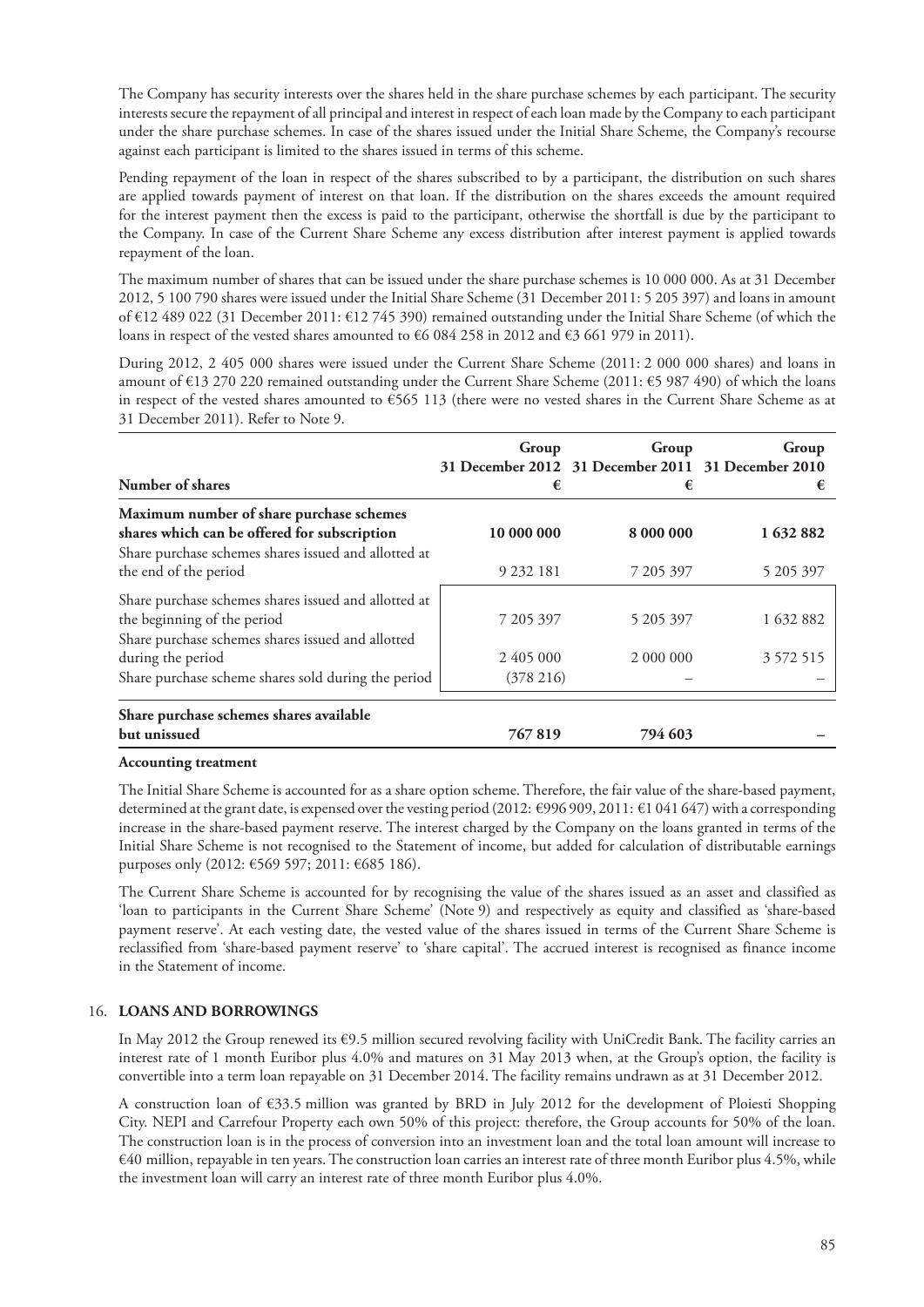| Interest bearing borrowings Group,<br>31 December 2012 | Payable in<br>1 year | Payable in<br>$2 - 5$ years | Payable over<br>5 years |
|--------------------------------------------------------|----------------------|-----------------------------|-------------------------|
|                                                        | €                    | €                           | €                       |
| NEPI Bucharest One                                     | 6 200 000            |                             |                         |
| Premium Portfolio                                      | 293 541              | 12 862 905                  |                         |
| General Investment                                     | 1548018              | 6 298 648                   |                         |
| Floreasca Business Park                                | 62 246 248           |                             |                         |
| Retail Park Auchan Pitesti                             | 1 899 256            | 24 558 280                  |                         |
| Promenada Mall Braila                                  | 2 155 653            | 35 688 694                  |                         |
| Timisoara City Business Center One                     | 958713               | 4 193 610                   | 15 336 086              |
| Timisoara Office Building                              | 259 392              | 1 168 758                   | 6 189 232               |
| Ploiesti Shopping City                                 | 3 599 228            | 3 240 000                   | 8 280 217               |
| New Europe Property Investments plc (Note 11)          | 21 942 531           |                             |                         |
| Accrued interest                                       | 945 462              |                             |                         |
| Deferred loan costs                                    |                      | $(716\,278)$                |                         |
| <b>TOTAL</b>                                           | 102 048 042          | 87 294 617                  | 29 805 535              |

Details of bank loans are set out in the table below. The repayment profile of the Group's outstanding loans at undiscounted cost is set out in the table below (excluding future interest).

| Interest bearing borrowings Group, 31 December 2011 | Payable in<br>1 year<br>€ | Payable in<br>$2 - 5$ years<br>€ |
|-----------------------------------------------------|---------------------------|----------------------------------|
| <b>NEPI Bucharest One</b>                           |                           | 6 028 180                        |
| Premium Portfolio                                   | 241 105                   | 13 089 811                       |
| General Investment                                  | 1 0 6 4 6 4 1             | 7 657 294                        |
| Floreasca Business Park                             | 1794 103                  | 66 014 382                       |
| Retail Park Auchan Pitesti                          | 2 139 366                 | 26 350 819                       |
| Vendor finance                                      |                           | 100 386                          |
| Promenada Mall Braila                               | 2 155 653                 | 37 389 007                       |
| Accrued interest                                    | 840 791                   |                                  |
| <b>TOTAL</b>                                        | 8 2 3 5 6 5 9             | 156 629 879                      |

| Interest bearing borrowings Group, 31 December 2010 | Payable in<br>1 year<br>€ | Payable in<br>$2 - 5$ years<br>€ |
|-----------------------------------------------------|---------------------------|----------------------------------|
| <b>NEPI Bucharest One</b>                           |                           | 6 167 967                        |
| Premium Portfolio                                   | 309 083                   | 13 372 829                       |
| Vendor finance                                      |                           | 859 289                          |
| General Investment                                  | 1 005 009                 | 10 383 860                       |
| Promenada Mall                                      |                           | 39 376 115                       |
| Retail Park Auchan Pitesti                          |                           | 28 660 344                       |
| Proreasca Business Park                             | 1 669 971                 | 69 743 975                       |
| Promenada Mall Braila                               | 2 155 653                 | 37 389 007                       |
| Accrued interest on Premium Portfolio               | 630 220                   |                                  |
| Accrued interest Floreasca Business Park            | 440 865                   |                                  |
| Accrued interest on Vendor finance                  | 4 0 4 6                   |                                  |
| <b>TOTAL</b>                                        | 9 847 153                 | 168 564 379                      |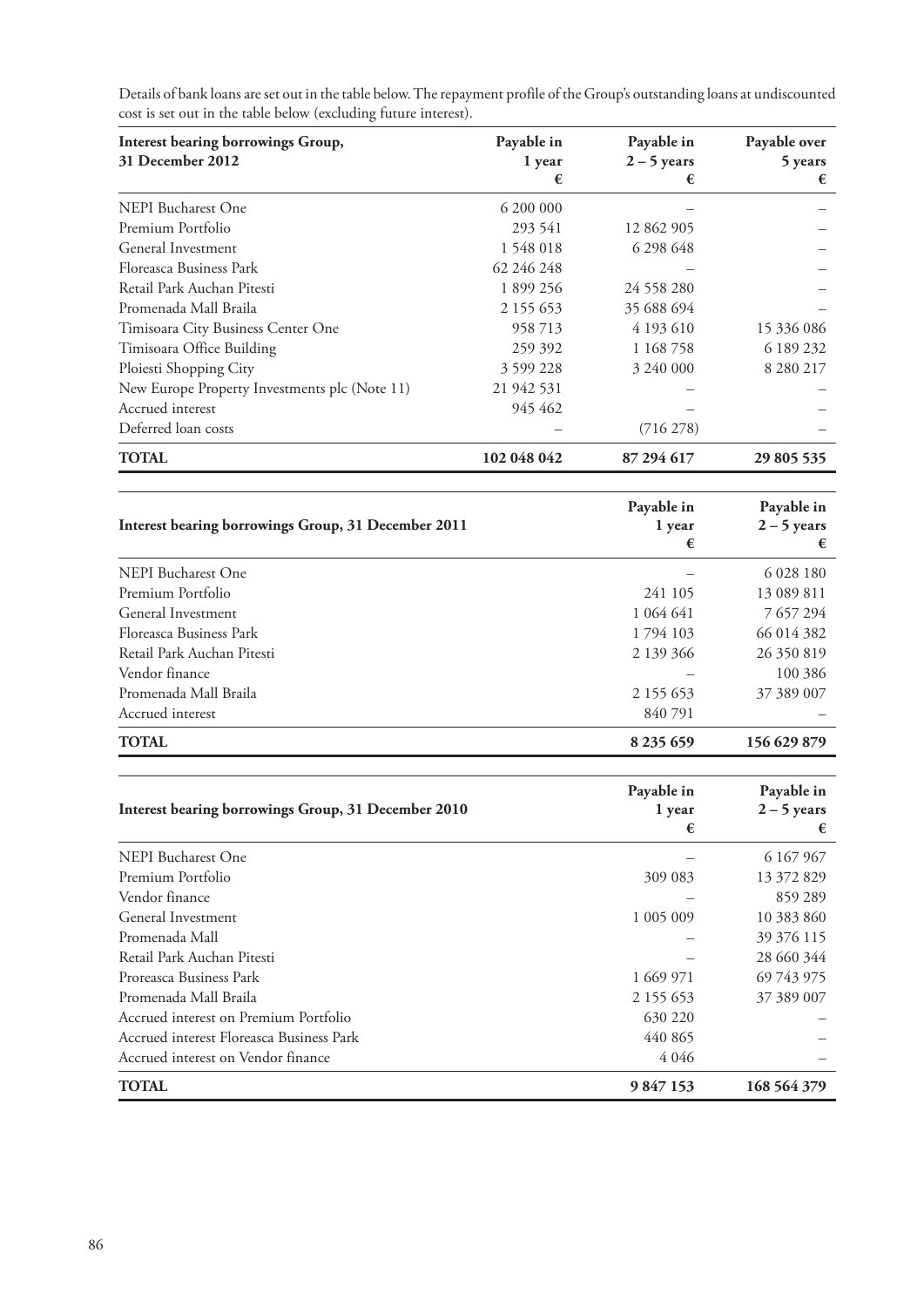| Interest bearing borrowings Group,            |                       | <b>Finance</b> |               |
|-----------------------------------------------|-----------------------|----------------|---------------|
| 31 December 2012                              | <b>Amortised cost</b> | raising cost   | Nominal value |
|                                               | €                     | €              | €             |
| <b>NEPI Bucharest One</b>                     | 6 0 5 7 9 3 7         | 142 063        | 6 200 000     |
| Premium Portfolio                             | 13 156 446            |                | 13 156 446    |
| General Investment                            | 7846666               |                | 7846666       |
| Floreasca Business Park                       | 62 246 248            |                | 62 246 248    |
| Retail Park Auchan Pitesti                    | 26 389 945            | 67 591 26      | 457 536       |
| Promenada Mall Braila                         | 37 548 093            | 296 254 37     | 844 347       |
| Timisoara City Business Center One            | 20 488 409            |                | 20 488 409    |
| Timisoara Office Building                     | 7617382               |                | 7 617 382     |
| Ploiesti Shopping City                        | 14 900 942            | 218 503        | 1 1 1 9 4 4 5 |
| New Europe Property Investments plc (Note 11) | 21 942 531            |                | 21 942 531    |
| NEPI Bucharest Two                            | 8 1 3 3               | (8133)         |               |
| Accrued interest                              | 945 462               |                | 945 462       |
| <b>TOTAL</b>                                  | 219 148 194           | 716 278        | 219 864 472   |

The reconciliation of the amortised cost of the interest bearing borrowings to their nominal value, which is subject to interest charge is given in the following table:

| Interest bearing borrowings Group,<br>31 December 2011 | Amortised cost<br>€ | Finance<br>raising cost<br>€ | Nominal value<br>€ |
|--------------------------------------------------------|---------------------|------------------------------|--------------------|
| <b>NEPI Bucharest One</b>                              | 6 179 545           | 20455                        | 6 200 000          |
| NEPI Bucharest Two and Unique Delamode                 | (151 366)           | 151 366                      |                    |
| Premium Portfolio                                      | 13 330 916          |                              | 13 330 916         |
| Vendor finance                                         | 100 386             |                              | 100 386            |
| General Investment                                     | 8 7 21 9 36         |                              | 8 7 21 9 36        |
| Promenada Mall Braila                                  | 39 544 660          | 455 340                      | 40 000 000         |
| Retail Park Auchan Pitesti                             | 28 490 185          | 106 717                      | 28 596 902         |
| Floreasca Business Park                                | 67 808 485          |                              | 67 808 485         |
| Accrued interest                                       | 840 791             |                              | 840 791            |
| <b>TOTAL</b>                                           | 164 865 538         | 733 878                      | 165 599 416        |

| Interest bearing borrowings Group,<br>31 December 2010 | Amortised cost<br>€ | Finance<br>raising cost<br>€ | <b>Nominal value</b><br>€ |
|--------------------------------------------------------|---------------------|------------------------------|---------------------------|
| Nepi Bucharest Two and Nepi Bucharest One              | 11 955 926          | 44 074                       | 12 000 000                |
| Premium Portfolio                                      | 13 681 912          |                              | 13 681 912                |
| Vendor finance                                         | 859 289             |                              | 859 289                   |
| General Investment                                     | 11 388 868          |                              | 11 388 868                |
| Promenada Mall                                         | 39 376 115          | 623885                       | 40 000 000                |
| Retail Park Auchan Pitesti                             | 28 660 344          | 152 656                      | 28 813 000                |
| Floreasca Business Park                                | 71 413 947          |                              | 71 413 947                |
| Accrued interest                                       | 1 075 131           |                              | 1 0 75 1 31               |
| <b>TOTAL</b>                                           | 178 411 532         | 820 615                      | 179 232 147               |

# **NEPI Bucharest One revolving credit facility**

The Group contracted a €6 200 000 loan facility with Alpha Bank Romania SA for the acquisition of properties owned by NEPI Bucharest One. The loan bears interest at a floating rate of one month Euribor plus a margin of 4.5%. The Group has capped its Euribor base interest rate exposure at 2%.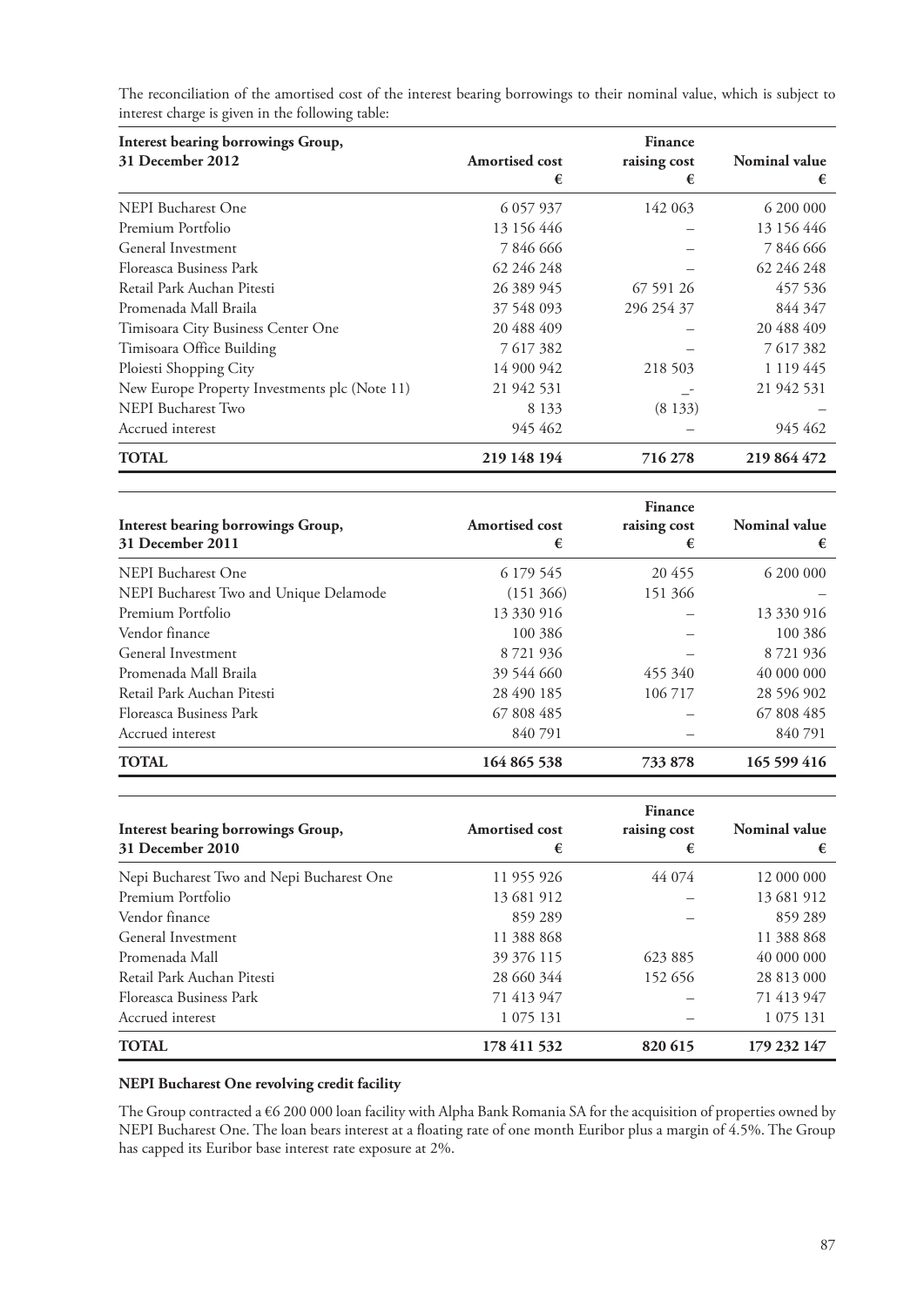## *Security*

- General security over the land and properties (fair value as at 31 December 2012 amounted to  $\epsilon$ 15 170 000), current assets, cash inflows from operating activities and shares of NEPI Bucharest One.
- Corporate guarantee issued by the Company.

## *Covenants*

Loan to value ratio of maximum 65%.

### *Revolving facility for New Europe Property Investments plc, NEPI Bucharest Two SRL and Unique Delamode SRL*

The Group contracted a  $\epsilon$ 9 500 000 revolving facility that carries an interest rate of one month Euribor plus a margin of 4%. The Group has capped its Euribor base interest rate at 2%. The facility was extended on 21 May 2012 and will expire on 31 May 2013 when, at the Group's option, the facility is convertible into a term loan repayable on 31 December 2014.

## *Security*

- General security over the properties (fair value as at 31 December 2012 amounted to  $E$ 17 060 000), current assets, cash inflows from operating activities and shares of NEPI Bucharest Two SRL and Unique Delamode SRL
- Corporate guarantee issued by the Company

### *Covenants*

- Loan to value ratio of maximum 60%
- Debt service ratio of minimum 125%
- As at 31 December 2012 this facility was undrawn.

### **Premium Portfolio**

• A loan from Nord LB Bank was contracted in relation to the acquisition of Premium Portfolio in Germany. It bears interest at a fixed rate of 5.17% as a result of an interest rate swap concluded with Nord LB Bank.

### *Security*

General security over the properties (weighted fair value as at 31 December 2012 amounted to €15 110 000), current assets and cash inflows of Premium Portfolio Ltd & Co and Premium Portfolio 2 Ltd & Co.

#### *Covenants*

- Loan to value ratio of maximum 90%
- Debt service ratio of minimum 115%

### **General Investment loan**

A loan from EuroHypo AG for an amount of €15 000 000, of which €7 846 666 is outstanding as at 31 December 2012, has been taken over as a result of the acquisition of General Investment SRL and General Building Management SRL. The loan bears interest at a fixed rate of 6.23%.

#### *Security*

General security over the properties (fair value as at 31 December 2012 amounted to  $\epsilon$ 30 650 226), current assets, cash inflows from operating activities and shares of General Investment SRL and General Building Management SRL

#### *Covenants*

- Loan to value ratio of maximum 70%
- Debt service ratio of minimum 120%

### **Promenada Mall Braila loan**

A €40 000 000 development loan was taken over and refinanced on 25 February 2010 with KBC Bank Ireland as part of the Promenada Mall Braila acquisition. The facility had a two year grace period on repayment of the principal. Starting 2012, 16% of the principal has to be repaid in equal annual instalments until maturity in December 2014. The loan bears interest at a floating rate of three month Euribor plus a margin of 3%. The Group swapped its Euribor base interest rate exposure at 1.8%.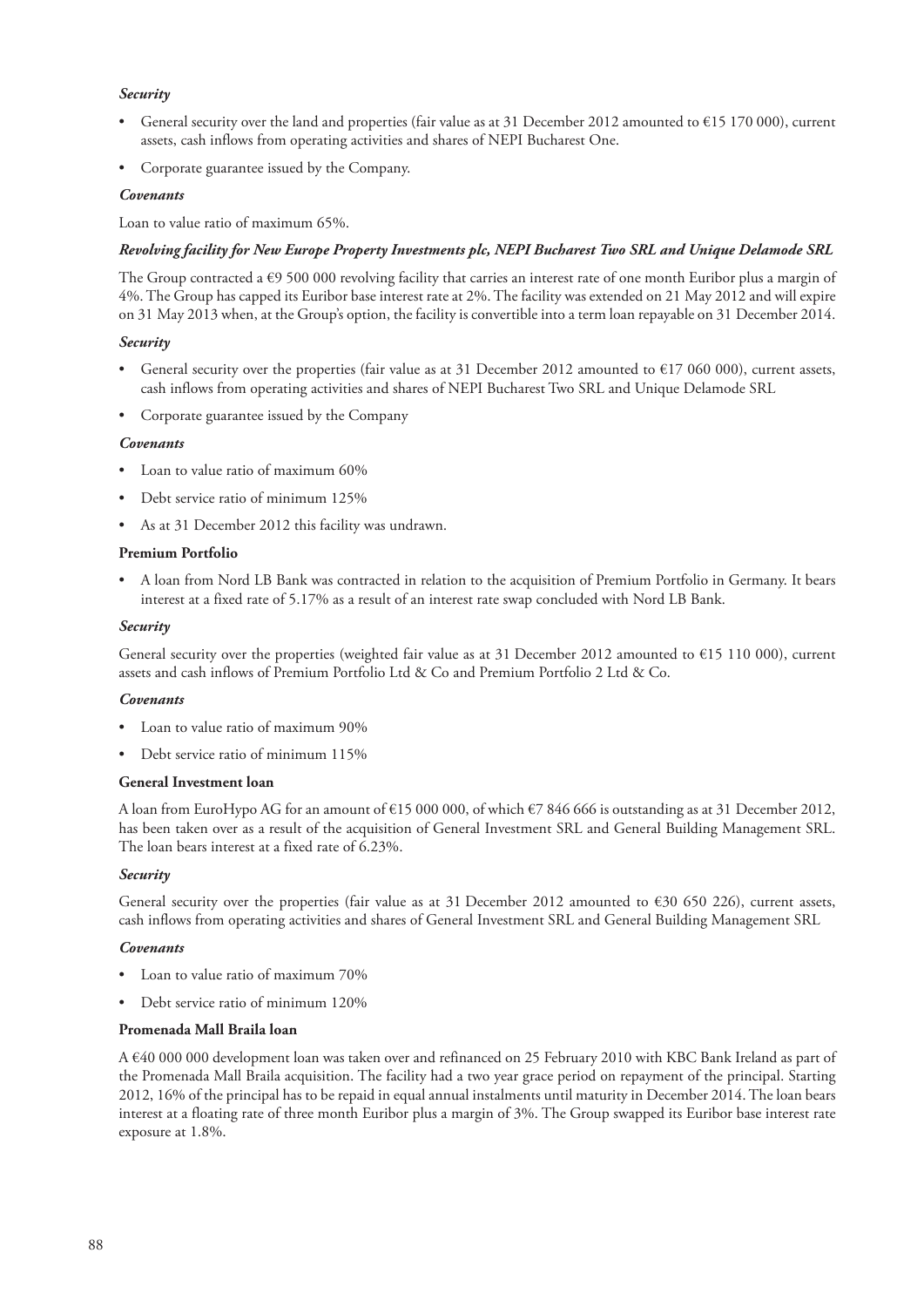## *Security*

General security over the property (fair value as at 31 December 2012 amounted to  $\epsilon$ 73 280 000), current assets, cash inflows from operating activities and shares of Braila Promenada Mall SRL

The facility is secured with a holding company guarantee (issued by NEPI) in favour of KBC Bank Ireland, which covers the principal repayments due by Promenada Mall Braila during the third and fourth years of the loan agreement (that amounts to €6 318 600), and interest that is payable at any time during the term of the loan.

## *Covenants*

The covenants on a portfolio basis are below.

|                                               | Year 1 | Year 2 | Year 3 | Year 4 | Year 5 |
|-----------------------------------------------|--------|--------|--------|--------|--------|
| Loan to value ratio of<br>maximum             | 69%    | 69%    | 62%    | 56%    | 50%    |
| Interest service coverage<br>ratio of minimum | 180%   | 200%   | 220\%  | 220\%  | 220\%  |

### **Retail Park Auchan Pitesti loan**

In June 2010, the Group successfully refinanced a loan facility in relation to Retail Park Auchan Pitesti with a new loan facility from Unicredit Bank and Banca Romaneasca. The facility of €28 813 000 matures in January 2015 with principal amortisation that started in 2012. The loan bears interest at a floating rate of 1 month Euribor plus a margin of 4.0%.

The Group capped its Euribor base interest rate exposure at 2%.

### *Security*

General security over the property (fair value as at 31 December 2012 amounts to  $\epsilon$ 70 275 158), current assets, cash inflows from operating activities, accounts and receivables of Connect Investment SRL

A property maintenance reserve account holding the equivalent of 1% of annual net operating income of the property.

### *Covenants*

- Loan to value ratio of maximum 70%
- Debt service cover ratio of minimum 110%

## **Floreasca Business Park loan**

The Group has taken over a loan from Raiffeisen Zentralbank Österreich AG with an outstanding amount of €62 246 248 as at 31 December 2012. The loan matures at the end of 2013 and is repayable in quarterly instalments. The bank is entitled to a 100% share of the after-tax cash inflow obtained by Floreasca Business Park. The borrowed amount bears interest at a floating rate of 3-month Euribor plus a margin of 2.5%. The Group has swapped its Euribor base interest rate exposure in relation to the loan at 1.79%.

### *Security*

General security over the property (fair value as at 31 December 2012 amounts to €104 370 000), current assets, cash inflows from operating activities, accounts and receivables of Floreasca Business Park SRL

#### *Covenants*

The cash contribution in the project must amount to at least  $\epsilon$ 14 250 000

# **City Business Centre – Investkredit Bank AG loan**

During February 2012, the Group acquired the City Business Centre Timisoara and had taken over two loan facilities from Investkredit Bank AG that amounted to €21 413 763.

One loan facility matures in 2028, and the other one in 2029. The loans are repayable in monthly instalments. The borrowed amount bears interest at a floating rate of 1 month Euribor plus a margin of 1.75%. The Group capped its Euribor base interest rate exposure at 1.93% for one facility and 2% for the other.

## *Security*

General security over the property (fair value as at 31 December 2012 amounts to  $\epsilon$ 33 210 000), current assets, cash inflows from operating activities, accounts and receivables of Timisoara City Business Centre One SA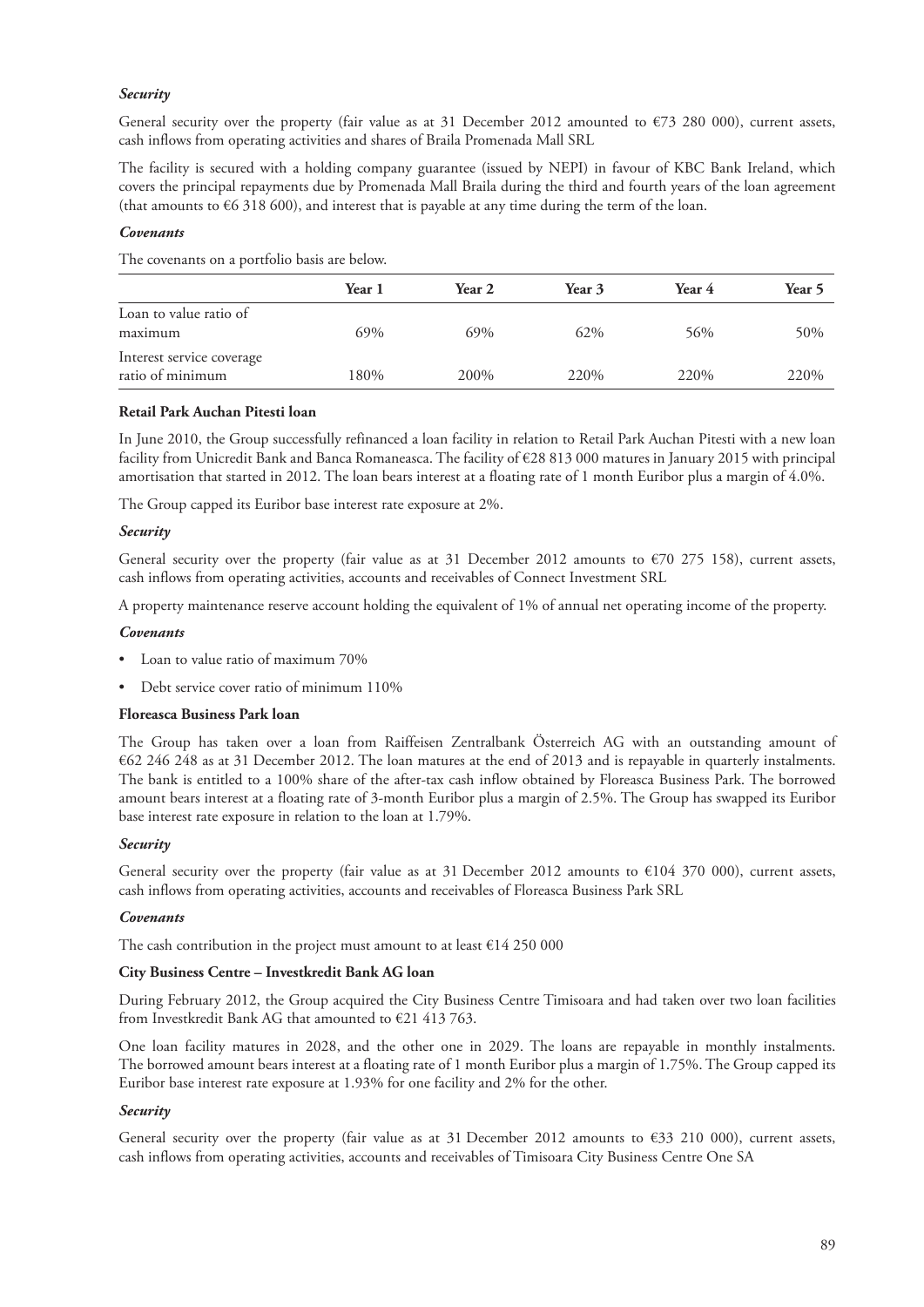## *Covenants*

- Loan to value ratio of maximum 75%
- Debt service cover ratio of minimum 120%

## **City Business Centre – Banca Comerciala Romana loan**

The Group has taken over a loan from Banca Comerciala Romana SA that amounted to €7 872 995. The loan matures in 2021 and is repayable in monthly instalments. The borrowed amount bears interest at a floating rate of 1 month Euribor plus a margin of 4%. The Group capped its Euribor base interest rate exposure in relation to the loan at 2%.

## *Security*

General security over the property (fair value as at 31 December 2012 amounted to €18 460 000), current assets, cash inflows from operating activities, accounts and receivables of Timisoara Office Building SA

## *Covenants*

- Loan to value ratio of maximum 70%
- Debt service cover ratio of minimum 115%

# **Ploiesti Shopping City loan**

On 15 November 2012 the Group opened a regional shopping centre in joint venture with Carrefour Property in Ploiesti. For this the Group has taken over a revolving loan facility of €3 250 000 and a €13 500 000 development loan (which represent 50% of the total amount of the loans) from BRD Group Societe Generale SA.

The revolving loan facility matures in 2013 and bears interest at a floating rate of three month Euribor plus a margin of 2.75%. The Group capped its Euribor base interest rate exposure in relation to the loan at 2.25%.

The development loan matures at the end of 2024. The borrowed amount bears interest at a floating rate of three month Euribor plus a margin of 4.5%. The Group has swapped its Euribor base interest rate exposure in relation to the loan at 1.74%.

## *Security*

General security over the property (weighted fair value as at 31 December 2012 amounted to  $\epsilon$ 40 037 000), current assets, cash inflows from operating activities, accounts and receivables of Ploiesti Shopping City SRL

## *Covenants for the development loan*

- Loan to value ratio of maximum 50%
- Debt service cover ratio of minimum 120%
- Interest coverage ratio of minimum 170%

## **New Europe Property Investments plc loan**

The Group has received a short-term loan from Morgan Stanley & Co International plc, for financing the financial investments described in Note 11. The loan balance as at 31 December was €21 942 531. The borrowed amount bears interest at a floating rate of EONIA plus a margin of 2%.

#### *Security*

General security over the financial investments acquired with this loan, for which the fair value estimated as at 31 December 2012 was €63 699 344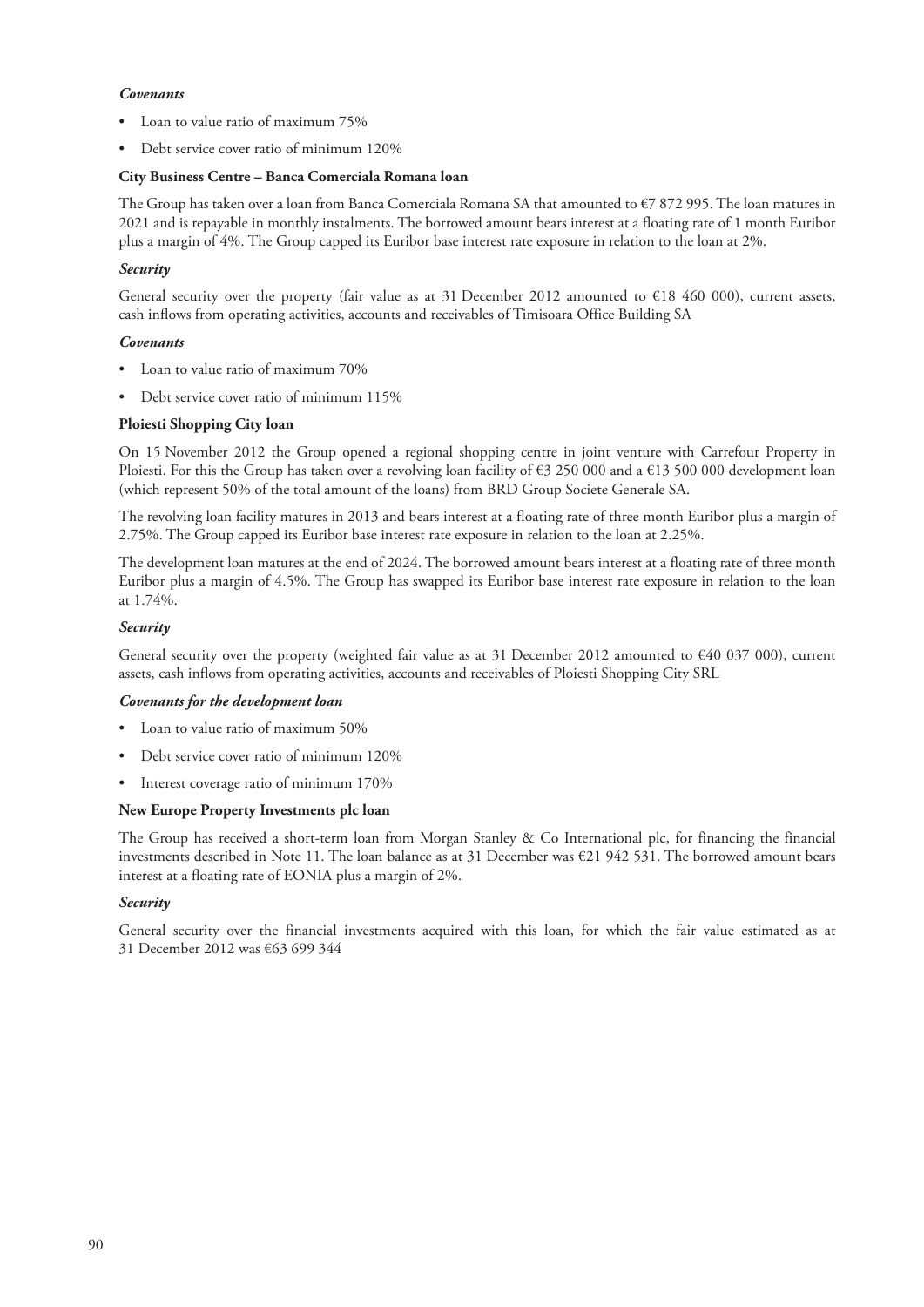# 16.1 **Financial assets and liabilities at fair value through profit or loss**

The fair value of the financial instruments that resulted from the derivative instruments mentioned above are summarised below:

|                                    | Group<br>€ | Group<br>31 December 2012 31 December 2011 31 December 2010<br>€ | Group<br>€ |
|------------------------------------|------------|------------------------------------------------------------------|------------|
| Financial assets                   |            |                                                                  |            |
| Company                            | 75 585     | 779 064                                                          |            |
| Subsidiaries                       |            | 257 511                                                          | 1 386 539  |
| <b>TOTAL FINANCIAL ASSETS</b>      | 75 5 92    | 1 036 575                                                        | 1 386 539  |
| Financial liabilities              |            |                                                                  |            |
| Company                            | 5 268 795  | 1 145 997                                                        |            |
| Subsidiaries                       | 2460959    | 1 2 3 6 1 8 8                                                    | 1 223 692  |
| <b>TOTAL FINANCIAL LIABILITIES</b> | 7729754    | 2 3 8 2 1 8 5                                                    | 1 223 692  |

These interest rate caps and fixed interest rate swaps are not designated as cash flow hedges and are classified as Level Two of the fair value hierarchy as defined by IFRS 7.

# 17. **TRADE AND OTHER PAYABLES**

|                                                 | Group<br>€ | Group<br>31 December 2012 31 December 2011 31 December 2010<br>€ | Group<br>€ |
|-------------------------------------------------|------------|------------------------------------------------------------------|------------|
| Payable for assets under construction           | 7 142 964  | 1878237                                                          | 1 141 976  |
| Property related payables                       | 2 401 403  | 1 089 666                                                        | 4 502 285  |
| Advances from tenants                           | 1987847    | 1 261 475                                                        | 1 150 111  |
| Administrative and secretarial accrued expenses | 1 407 784  | 976 685                                                          | 817485     |
| Accrued management fee                          | 45 202     | 45 202                                                           | 45 000     |
| <b>TOTAL</b>                                    | 12 985 200 | 5 251 265                                                        | 7 656 857  |

## 18. **TENANT DEPOSITS**

|                             | Group<br>€ | Group<br>31 December 2012 31 December 2011 31 December 2010<br>€ | Group<br>€    |
|-----------------------------|------------|------------------------------------------------------------------|---------------|
| NEPI Bucharest Two          | 1 675 004  | 1 7 1 7 6 3 0                                                    | 1 7 1 7 2 5 8 |
| Retail Park Auchan Pitesti  | 361 944    | 371 823                                                          | 241 359       |
| <b>City Business Centre</b> | 294 211    |                                                                  |               |
| Promenada Mall Braila       | 125 974    | 105 316                                                          | 57424         |
| Floreasca Business Park     | 70 273     | 71825                                                            | 75 840        |
| Raiffeisen Portfolio        | 68 119     |                                                                  |               |
| Ploiesti Shopping City      | 66 473     |                                                                  |               |
| NEPI Bucharest One          | 21 012     | 18 205                                                           | 35 732        |
| Other tenant deposits       | 17689      | 92 031                                                           | 84 154        |
| TOTAL                       | 2700 699   | 2 376 830                                                        | 2 2 1 7 6 7   |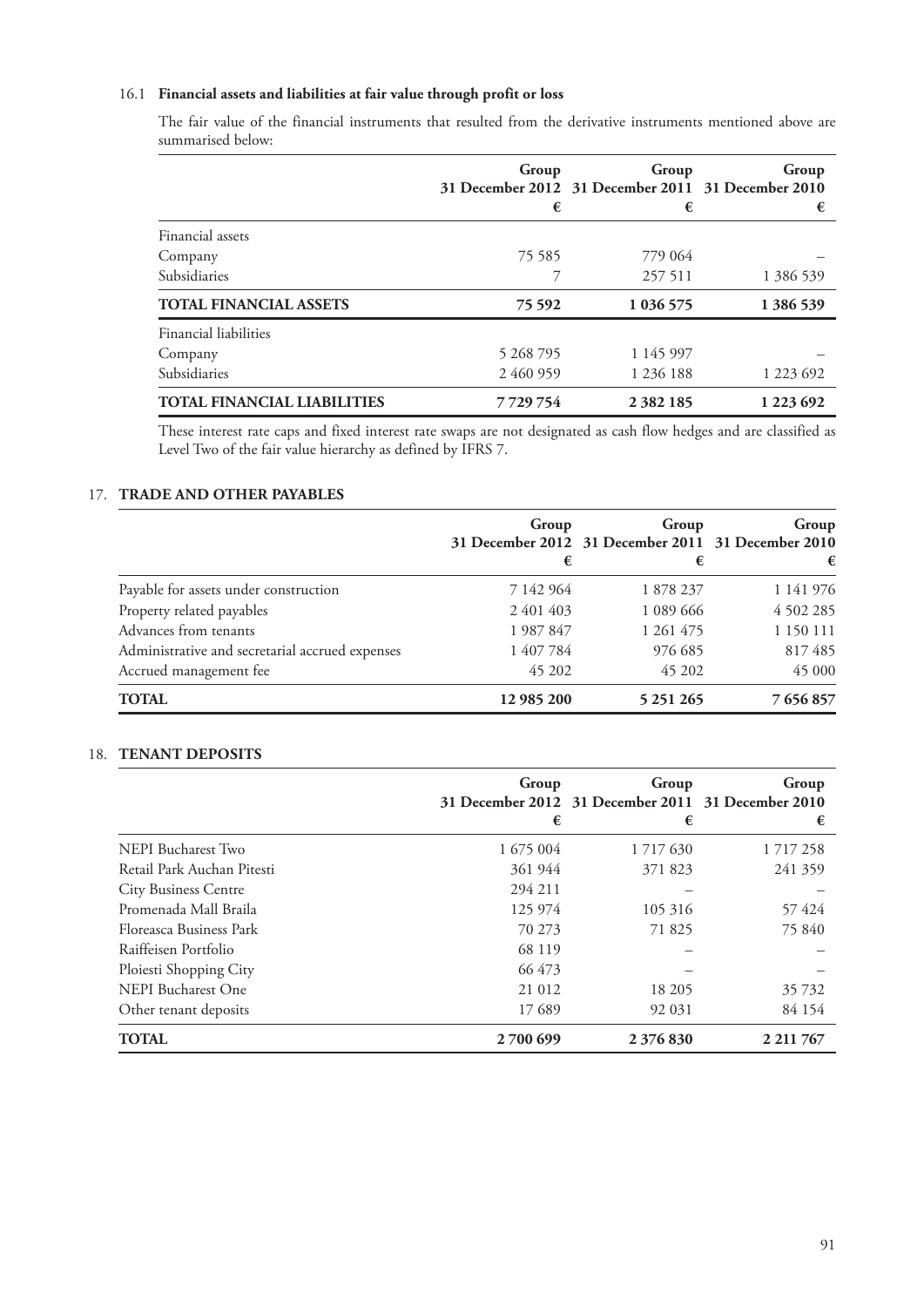# 19. **CORPORATE TAX CHARGE AND DEFERRED TAX**

|                                                | Group<br>€  | Group<br>31 December 2012 31 December 2011 31 December 2010<br>€ | Group<br>€    |
|------------------------------------------------|-------------|------------------------------------------------------------------|---------------|
| Current year tax                               |             |                                                                  |               |
| Deferred tax expense/(income)                  | 5 248 690   | (500 210)                                                        | 1 460 883     |
| <b>TAX EXPENSE/(INCOME)</b>                    | 5 248 690   | (500 210)                                                        | 1460883       |
| Deferred tax acquired in business combinations |             |                                                                  |               |
| (Note 29)                                      | 2 7 10 3 12 |                                                                  | 6 7 3 7 1 6 5 |
| Deferred tax derecognised in respect of Auchan |             |                                                                  |               |
| hypermarket sale (Note 31)                     | (723965)    |                                                                  |               |
| Deferred tax brought forward                   | 15 086 152  | 15 586 362                                                       | 7 388 314     |
| DEFERRED TAX LIABILITY CARRIED                 |             |                                                                  |               |
| <b>FORWARD</b>                                 | 22 321 189  | 15 086 152                                                       | 15 586 362    |

The deferred tax liability results from the following types of differences.

|                                              | Group         | Group<br>31 December 2012 31 December 2011 31 December 2010 | Group            |
|----------------------------------------------|---------------|-------------------------------------------------------------|------------------|
|                                              | €             | €                                                           | €                |
| Fiscal losses                                | 27 750 802    | 27 539 481                                                  |                  |
| Deferred tax asset                           | 4 4 4 0 1 2 8 | 4 4 0 6 3 1 7                                               |                  |
| Temporary differences between accounting and |               |                                                             |                  |
| fiscal value of Investment Property          | (167 258 230) | (121 827 931)                                               | $(97\;414\;763)$ |
| Deferred tax liability                       | (26761317)    | $(19\ 492\ 469)$                                            | (1558636)        |
| NET DEFERRED TAX LIABILITY                   | (22321189)    | (15086152)                                                  | (1558636)        |

The Group's subsidiaries are subject to corporate tax on an annual basis. The Group carries forward aggregate prior year fiscal losses that amount to €31 558 669 (2011: €36 050 399) and are available up to seven years for offset against future taxable profits of the companies in which the losses arose. Deferred tax assets have not been recognised for fiscal losses of €3 388 693 (2011: €8 510 921) as these could have been used only to offset the taxable profits of certain companies in the Group, and there is uncertainty whether these companies will generate taxable profit in the future.

The deferred tax balance as at 31 December 2012 is the net effect of the deferred tax assets that resulted from fiscal losses and deferred tax liabilities that resulted from differences between the fiscal base and the accounting base of assets and liabilities, especially investment property.

| Reconciliation of tax rate                    | Group<br>€ | Group<br>31 December 2012 31 December 2011 31 December 2010<br>€ | Group         |
|-----------------------------------------------|------------|------------------------------------------------------------------|---------------|
| Profit before tax                             | 38 352 139 | 18 271 536                                                       | 8 3 8 8 0 3 8 |
| Isle of Man income tax at 0%                  |            |                                                                  |               |
| Effect of higher rates on overseas earnings   |            |                                                                  | 15811         |
| Total current year tax excluding deferred tax |            |                                                                  |               |
| <b>EFFECTIVE TAX RATE</b>                     | $0.00\%$   | $0.00\%$                                                         | $0.00\%$      |

The Group does not withhold taxes on distribution paid.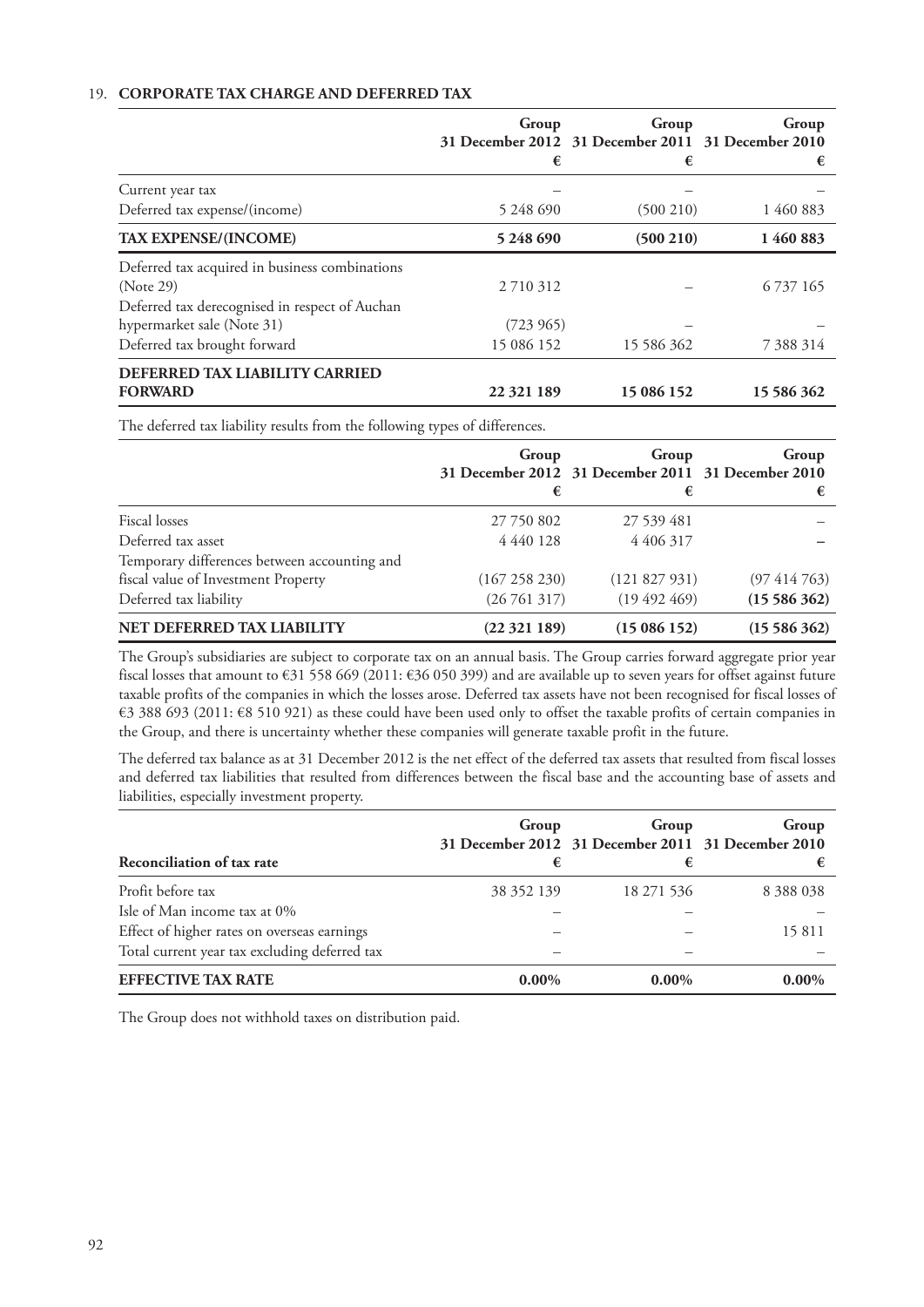# 20. **NET ASSET VALUE PER SHARE**

| Reconciliation of net asset value to adjusted net<br>asset value                                                                                                                    | Group<br>€                                            | Group<br>31 December 2012 31 December 2011 31 December 2010<br>€ | Group<br>€                                            |
|-------------------------------------------------------------------------------------------------------------------------------------------------------------------------------------|-------------------------------------------------------|------------------------------------------------------------------|-------------------------------------------------------|
| Adjusted net asset value                                                                                                                                                            | 415 243 794                                           | 249 738 983                                                      | 170 571 937                                           |
| Net asset value per the Statement of financial<br>position<br>Loans in respect of the Initial Share Scheme<br>(Note 15)<br>Deferred tax liabilities (Note 19)<br>Goodwill (Note 10) | 393 622 378<br>12 489 022<br>22 321 189<br>(13188795) | 235 258 940<br>12 745 390<br>15 086 152<br>(13351499)            | 155 087 026<br>13 748 436<br>15 586 362<br>(13849887) |
| Net asset value per share<br>Adjusted net asset value per share<br>Number of shares for net asset value per share                                                                   | 2.83<br>2.88                                          | 2.41<br>2.43                                                     | 2.18<br>2.22                                          |
| purposes                                                                                                                                                                            | 139 258 914                                           | 97 569 456                                                       | 71 268 704                                            |
| Number of shares for net adjusted asset value per<br>share purposes                                                                                                                 | 144 362 152                                           | 102783693                                                        | 76 933 734                                            |

## 21. **NET RENTAL AND RELATED INCOME**

|                                                   | Group<br>€ | Group<br>31 December 2012 31 December 2011 31 December 2010<br>€ | Group<br>€ |
|---------------------------------------------------|------------|------------------------------------------------------------------|------------|
| Rent                                              | 31 596 107 | 25 974 864                                                       | 17 822 030 |
| Service charges recoveries                        | 4 605 980  | 3 239 523                                                        | 1911029    |
| Other recoveries                                  | 3 974 714  | 2854688                                                          | 1 536 279  |
| Recoveries and contractual rental income          | 40 176 801 | 32 069 075                                                       | 21 269 338 |
| Property management, tax, insurance and utilities | (9893797)  | (6987637)                                                        | (4059030)  |
| Property maintenance cost                         | (466 408)  | (508728)                                                         | (57966)    |
| Provisions and allowances for doubtful debts      | 616 175    | (845 507)                                                        | (406 446)  |
| Property operating expenses                       | (9744030)  | (8341872)                                                        | (5045142)  |
| <b>TOTAL</b>                                      | 30 432 771 | 23 727 203                                                       | 16 224 196 |

Where the Group is the lessor, the future minimum lease payments receivable under non-cancellable operating leases are as follows.

|                                              | Group       | Group                                              | Group       |
|----------------------------------------------|-------------|----------------------------------------------------|-------------|
|                                              |             | 31 December 2012 31 December 2011 31 December 2010 |             |
|                                              | €           | €                                                  |             |
| Not later than 1 year                        | 32 197 133  | 24 936 668                                         | 21 958 961  |
| Later than 1 year and not later than 5 years | 81 821 717  | 70 459 731                                         | 61 766 218  |
| Later than 5 years                           | 99 061 669  | 49 232 296                                         | 37 678 490  |
| <b>TOTAL</b>                                 | 213 080 519 | 144 628 695                                        | 121 403 669 |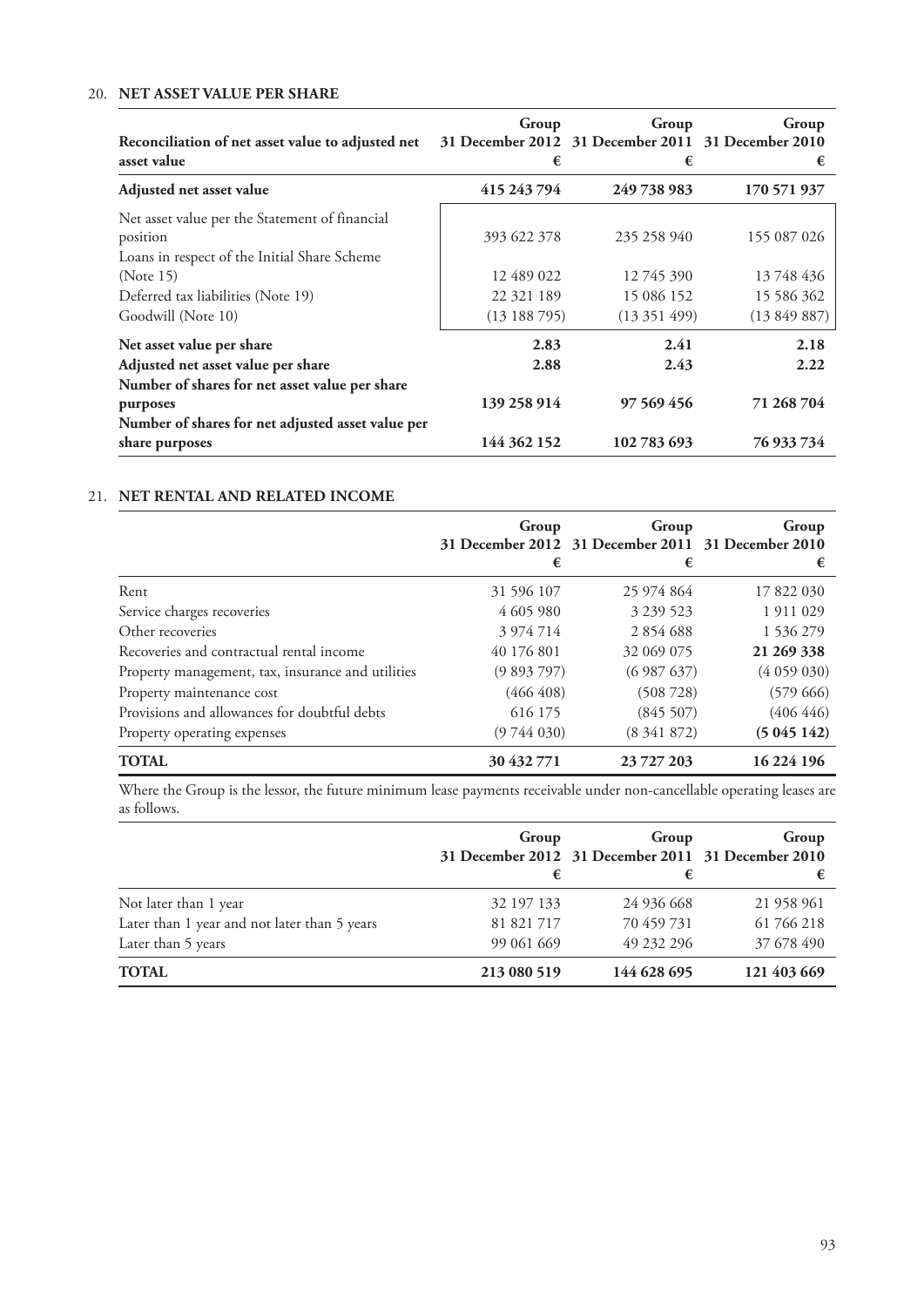# 22. **ADMINISTRATIVE EXPENSES**

|                                   | Group<br>€   | Group<br>31 December 2012 31 December 2011 31 December 2010<br>€ | Group<br>€ |
|-----------------------------------|--------------|------------------------------------------------------------------|------------|
| Directors' remuneration (Note 34) | (427970)     | (379 717)                                                        | (223933)   |
| Stock exchange expenses           | (176967)     | (129722)                                                         | (99 284)   |
| Companies administration          | (19934)      | (129612)                                                         | (172856)   |
| Audit and advisory services       | $(543\,465)$ | (247681)                                                         | (322 444)  |
| Travel and accommodation          | (191616)     | (196 203)                                                        | (166554)   |
| Support and maintenance services  | (851054)     | (780 755)                                                        | (127802)   |
| Bank charges*                     |              | (53044)                                                          | (47236)    |
| <b>TOTAL</b>                      | (2211006)    | (1916734)                                                        | (1160109)  |

\* Bank charges are presented in 2012 as finance expense.

# 23. **ACQUISITION FEES**

The Group incurred acquisition fees in respect of the following:

|                                  | Group     | Group<br>31 December 2012 31 December 2011 31 December 2010 | Group     |
|----------------------------------|-----------|-------------------------------------------------------------|-----------|
|                                  | €         |                                                             |           |
| Fees for finalised acquisitions  | (870347)  |                                                             |           |
| Fees for ongoing acquisitions    | (457 326) | (75325)                                                     |           |
| Fees for terminated acquisitions | (266720)  | (31 290)                                                    | (831369)  |
| <b>TOTAL</b>                     | (1594393) | (106615)                                                    | (831 369) |

The fees paid for finalised transactions refer mostly to the acquisition of Timisoara City Business Centre and the joint venture with Carrefour Property BV in respect of Ploiesti Shopping City. Out of the fees paid for ongoing transactions €293 136 are related to the Vulcan Strip Mall land acquisition.

## 24. **OTHER OPERATING INCOME**

The Group has concluded a settlement agreement with the vendors (the "vendors") of Promenada Mall Braila ("the BelRom settlement"). Under the terms of the BelRom settlement, the Group received an early settlement amount of €11 787 343 (the 'settlement amount') in cash, from the vendors. The settlement amount represents amounts owed to the Group by the vendors in relation to the completion of the Cinema City premises being delayed beyond the agreed timetable and exceeding the agreed budget and amounts owed, or expected to be owed, to the Group by the vendors as a result of net operating income warranties, made by the vendors, being breached. As per IFRS 3 revised, the additional consideration was treated as an adjustment to the cost of the business combination and was reflected as a write-off of the remaining goodwill related to Promenada Mall Braila, that amounted to €1 523 220, while the remaining amount was recorded as other operating income.

Other operating income also includes an amount of  $\epsilon$ 160 281 cashed from the vendors, related to rental guarantees. This had an insignificant effect on the consolidated Statement of income for 2012, as the Group had recorded an accrual in this respect as at 31 December 2011 that amounted to  $€160 424$ .

|                                                  | Group<br>31 December 2012<br>€ |
|--------------------------------------------------|--------------------------------|
| Vendor settlement proceeds                       | 11 787 343                     |
| Goodwill write-off (Note 10)                     | (1523220)                      |
| Other operating income from vendor settlement    | 10 264 123                     |
| Additional proceeds related to rental guarantees | 160 424                        |
| Accrual for rental guarantees                    | (160 281)                      |
| Other operating income from rental guarantees    | 143                            |
| <b>TOTAL</b>                                     | 10 264 266                     |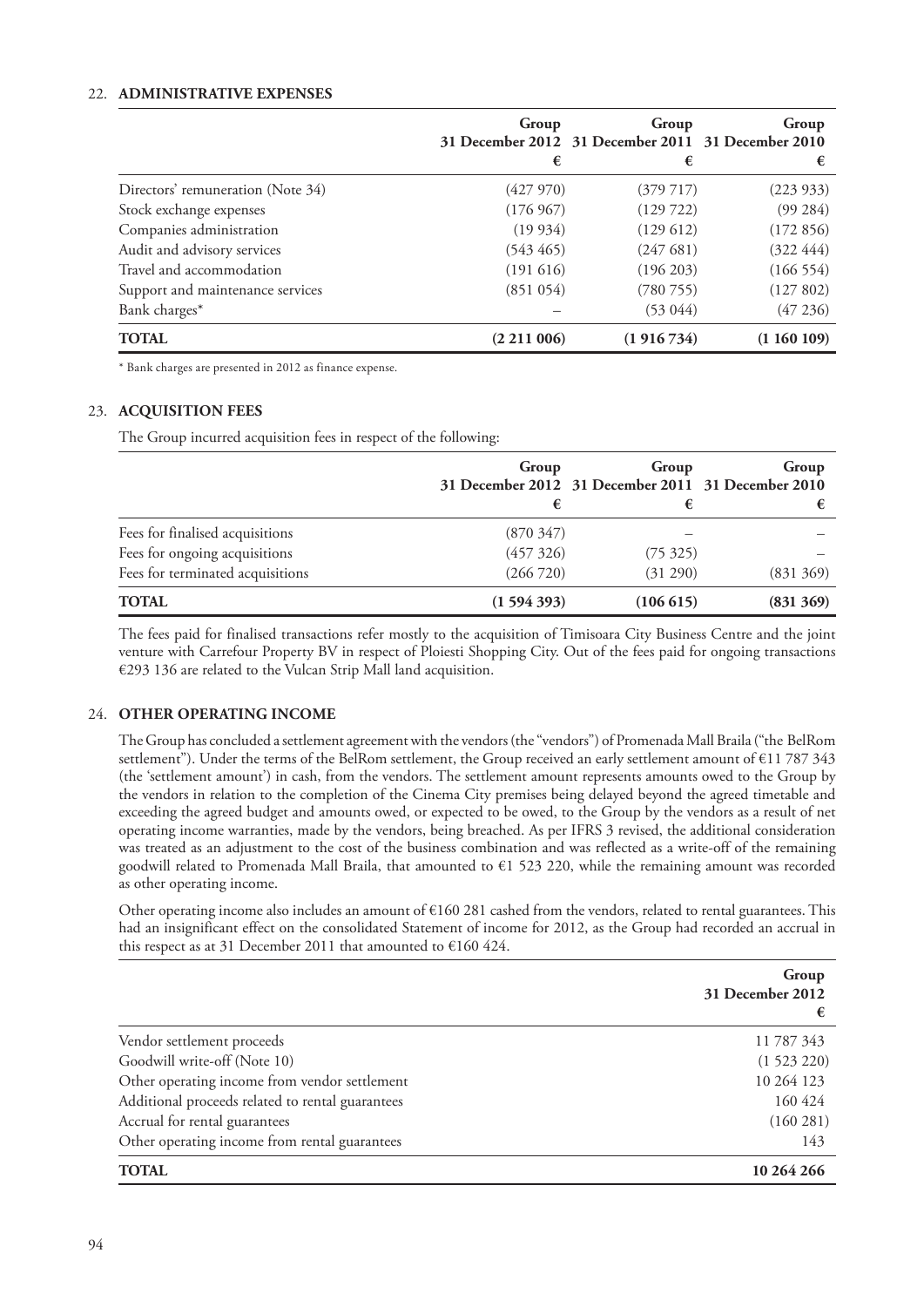The Board of Directors resolved that the portion of €3 144 561 from the vendor settlement income is non-distributable. Out of the remaining distributable income, the Group has used €3 275 181 for the 2012 distributions (Note 27).

## 25. **FAIR VALUE ADJUSTMENTS OF INVESTMENT PROPERTY AND GOODWILL**

|                                                                                   | Group<br>€ | Group<br>31 December 2012 31 December 2011 31 December 2010 | Group         |
|-----------------------------------------------------------------------------------|------------|-------------------------------------------------------------|---------------|
| Fair value adjustment of investment property<br>Fair value adjustment of goodwill | 6450485    | 3 509 240<br>(498388)                                       | 1 1 1 1 9 2 7 |
| <b>TOTAL</b>                                                                      | 6450485    | 3 010 852                                                   | 1 111 927     |

## 26. **NET FINANCE (EXPENSE)/INCOME**

|                                                                         | Group<br>€       | Group<br>31 December 2012 31 December 2011 31 December 2010<br>€ | Group<br>€ |
|-------------------------------------------------------------------------|------------------|------------------------------------------------------------------|------------|
| Interest income on bank deposits                                        | 1 131 020        | 321 598                                                          | 581765     |
| Interest income from subsidiaries                                       |                  |                                                                  |            |
| Interest on Current Share Scheme loans                                  | 416 302          | 223 040                                                          |            |
| Interest and penalties on receivables                                   | 306 516          | 5 709 220                                                        |            |
| Finance income                                                          | 1853838          | 6 253 858                                                        | 581765     |
| Interest expense on financial liabilities measured at<br>amortised cost | (7920766)        | (7034726)                                                        | (5652177)  |
| Net changes of financial instruments at fair value                      |                  |                                                                  |            |
| through profit or loss                                                  | (6328495)        | (4144772)                                                        | (836397)   |
| Bank charges*                                                           | (178828)         |                                                                  |            |
| Finance expense                                                         | $(14\,428\,089)$ | (11179498)                                                       | (6488574)  |
| TOTAL                                                                   | (12574251)       | (4925640)                                                        | (5906809)  |

\* Bank charges were presented in 2011 as part of administrative costs.

## 27. **EARNINGS, DILUTED EARNINGS AND DISTRIBUTABLE EARNINGS PER SHARE**

The calculation of basic earnings per share for the year ended 31 December 2012 was based on the profit attributable to ordinary equity holders of €33 103 449 (31 December 2011: €18 771 746) and the weighted average of 116 238 121 (31 December 2011: 78 659 834) ordinary shares in issue during the year (excluding the shares issued under the Initial Share Scheme).

The calculation of diluted earnings per share for the year ended 31 December 2012 was based on the profit attributable to ordinary equity holders of €33 103 449 (31 December 2011: €18 771 746) and the weighted average of 121 391 646 (31 December 2011: 84 264 285) ordinary shares in issue during the year (including the shares issued under the Initial Share Scheme). The calculation of distributable earnings per share was based on profit after tax, adjusted as shown in the table below, to arrive at the distributable earnings and the number of shares in issue at 31 December 2012.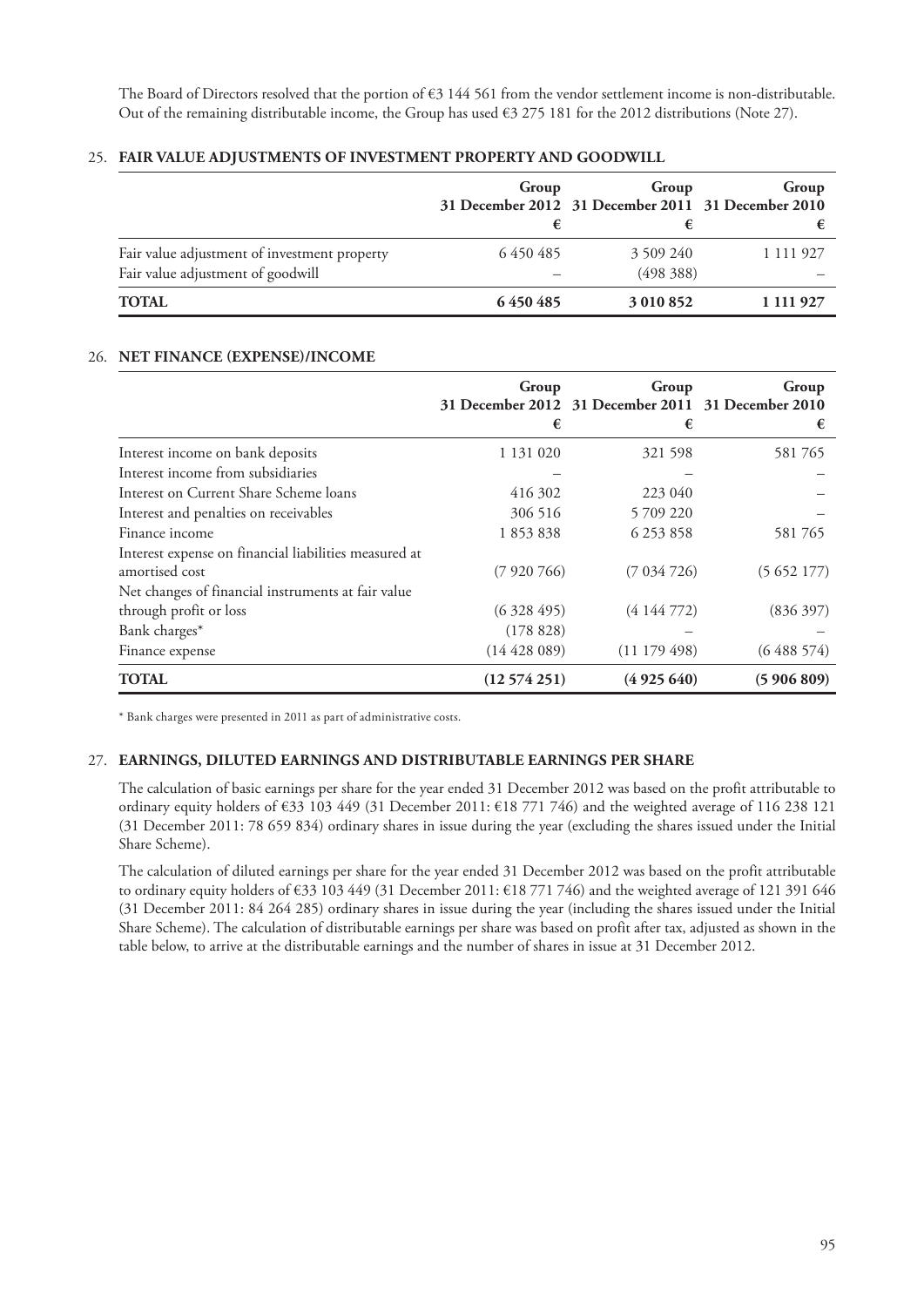|                                                               | Group         | Group<br>31 December 2012 31 December 2011 31 December 2010 | Group         |
|---------------------------------------------------------------|---------------|-------------------------------------------------------------|---------------|
|                                                               | €             | €                                                           | €             |
| Profit for the year attributable to equity holders            | 33 103 449    | 18 771 746                                                  | 6 911 344     |
| Unrealised foreign exchange loss                              | 2 5 2 9 4 9 5 | 475 883                                                     | (178175)      |
| Acquisition fees                                              | 1 5 9 4 3 9 3 |                                                             | 831 369       |
| Share-based payment expense                                   | 996 909       | 1 041 647                                                   | 524 650       |
| Accrued interest on share-based payments                      | 569 597       | 685 186                                                     | 491 064       |
| Fair value adjustments of investment property and<br>goodwill | (6450485)     | (3010852)                                                   | (1111927)     |
| Fair value gains of financial investments at fair value       |               |                                                             |               |
| through profit or loss                                        | (10287980)    |                                                             |               |
| Financial assets at fair value                                | 6 328 495     | 4 263 016                                                   | 836 397       |
| Amortisation of financial assets                              | (572063)      | (972520)                                                    | (426 032)     |
| Dividends received from listed securities investments         | (822691)      |                                                             |               |
| Accrued income from listed securities investments             | 3 0 9 2 1 4 7 |                                                             |               |
| Deferred tax expense/(income)                                 | 5 248 690     | (500 210)                                                   | 1 460 883     |
| Shares issued cum distribution                                | 3 156 648     | 2 3 2 3 3 4 7                                               | 2 3 2 5 4 4 3 |
| Non-distributable portion of the vendor                       |               |                                                             |               |
| settlement income                                             | (3144561)     |                                                             |               |
| <b>DISTRIBUTABLE EARNINGS FOR THE YEAR</b>                    | 35 342 043    | 23 077 243                                                  | 11 665 016    |
| Less: Distribution declared                                   | (31497562)    | (18689531)                                                  | (11665016)    |
| Interim distribution                                          | (14101923)    | (8293733)                                                   | (4869996)     |
| Final distribution                                            | (17395639)    | (10395798)                                                  | (6795020)     |
| Earnings not distributed                                      | 3 844 481     | 4 387 712                                                   |               |
| Number of shares entitled to distribution                     | 144 362 152   | 99 196 545                                                  | 73 346 586    |
| <b>DISTRIBUTABLE EARNINGS PER SHARE</b>                       |               |                                                             |               |
| (EURO CENTS)                                                  | 25.95         | 24.67                                                       | 17.61         |
| Less: Distribution declared (euro cents)                      | (23.29)       | (20.25)                                                     | (17.61)       |
| Interim distribution per share (euro cents)                   | (11.24)       | (9.77)                                                      | (8.35)        |
| Final distribution per share (euro cents)                     | (12.05)       | (10.48)                                                     | (9.26)        |
| Earnings per share not distributed (euro cents)               | 2.66          | 4.42                                                        |               |

The distributable earnings figure is arrived at by adjusting the accounting profit of  $\epsilon$ 33 103 449 as follows:

a. Reversing the non-cash flow items recognised in the Statement of income discussed below:

- $-$  An unrealised foreign exchange loss of  $\epsilon$ 2 529 495, which resulted from the consolidation of the RON denominated financial statements of the Romanian subsidiaries, in the financial statements. In substance, the Group's income, expenses, assets and liabilities are euro-denominated and currency adjustments that result from this accounting treatment are reversed when calculating distributions.
- A positive net fair value adjustment of €6 450 485 to reflect the net improvement in the market value of the Group's investment properties based on the year-end valuations.
- $-$  A positive fair value adjustment of  $\text{\textsterling}10$  287 980 to reflect the improvement in the market value of the Group's listed securities investments.
- A negative fair value adjustment of  $66328495$  to reflect a net reduction in the value of financial instruments held for interest rate hedging purposes.
- A negative impact of the acquisition fees of  $\epsilon$ 1 594 393 incurred by the Group during the financial year.
- $-$  A positive impact of  $\epsilon$ 822 691 representing dividends received from listed securities investments.
- A deferred tax expense of €5 248 690: the deferred tax charge arises on the difference between the fair values and book values of assets as this would become payable if the assets were sold by the subsidiaries. On an ongoing basis this theoretical charge is not expected to materialise.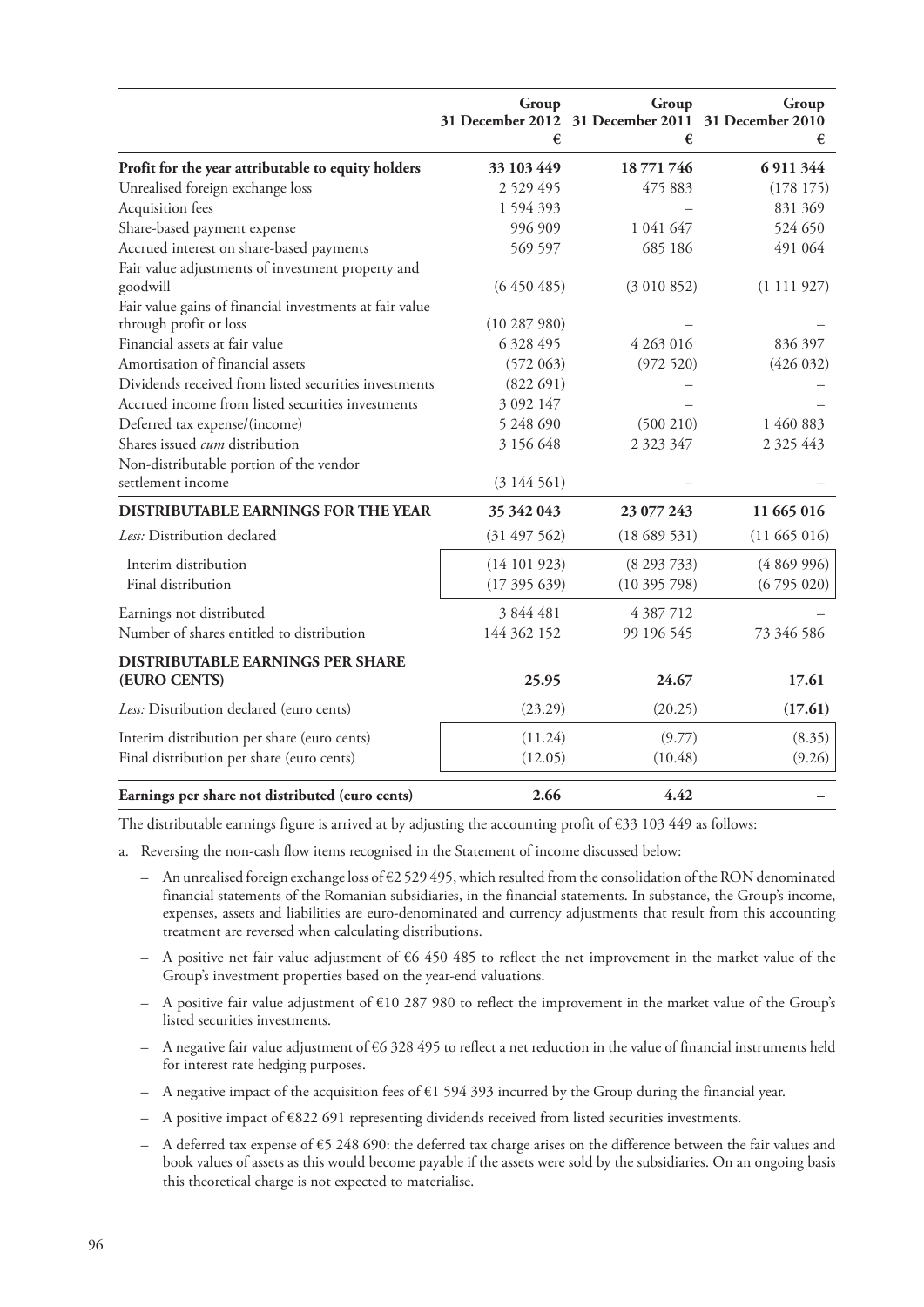- A share-based payment expense of €996 909 that results from the treatment of the Initial Share Scheme (ie the share purchase scheme which was in place since the Company's listing on the AIM market of the London Stock Exchange) as an option scheme in accordance with IFRS.
- b. Recognising:
	- Accrued dividend from equity investments of €3 092 147.
	- An accrued interest income of €569 597 on the loans in respect of the Initial Share Scheme.
	- An expense of €572 063 in relation to the amortisation of the premiums paid in respect of the interest rate hedging instruments.
	- An amount of €3 156 648 in respect of the share issues that took place cum dividend during the financial year.

The weighted average number of shares (excluding the Initial Share Scheme shares) for basic earnings per share purposes is presented below:

|            |                                               | <b>Number</b> |             | Weighted      |
|------------|-----------------------------------------------|---------------|-------------|---------------|
| 2012       | Event                                         | of shares     | % of period | average       |
| 01/01/2012 | Period opening                                | 97 569 456    | 9           | 8 5 5 4 0 3 4 |
| 02/02/2012 | Vendor placement                              | 103 087 513   | 25          | 25 983 702    |
| 04/05/2012 | Private placement                             | 104 687 513   | 5           | 5 162 672     |
| 22/05/2012 | Private placement                             | 118 192 714   | 2           | 2 2 6 7 1 0   |
| 29/05/2012 | Sale of shares issued under the Initial Share |               |             |               |
|            | Scheme                                        | 118 248 899   | 6           | 6 803 361     |
| 19/06/2012 | Sale of shares issued under the Initial Share |               |             |               |
|            | Scheme                                        | 118 297 321   | $\theta$    | 324 102       |
| 20/06/2012 | Vesting of shares issued under the Current    |               |             |               |
|            | Share Scheme                                  | 120 352 321   | 20          | 25 389 394    |
| 05/09/2012 | Option to receive capital return              | 123 576 781   | 7           | 8 802 730     |
| 01/10/2012 | Sale of shares issued under the Initial Share |               |             |               |
|            | Scheme                                        | 123 583 173   | 1           | 677 168       |
| 03/10/2012 | Private placement                             | 126 563 234   | 13          | 16 643 932    |
| 20/11/2012 | Rights offer                                  | 138 908 914   | 4           | 4 9 4 7 4 4 1 |
| 03/12/2012 | Vesting of shares issued under the Current    |               |             |               |
|            | Share Scheme                                  | 139 258 914   | 8           | 10 682 875    |
| 31/12/2012 | Year-end                                      |               |             | 116 238 121   |

| 2011       | Event                                         | <b>Number</b><br>of shares | % of period | Weighted<br>average |
|------------|-----------------------------------------------|----------------------------|-------------|---------------------|
| 01/01/2011 | Existing shares                               | 71 268 704                 | 36          | 25 257 314          |
| 10/05/2011 | Share issue                                   | 73 268 704                 | 11          | 8 252 794           |
| 20/06/2011 | Private placement                             | 82 832 949                 | 28          | 23 211 431          |
| 06/11/2011 | Sale of shares issued under the Initial Share |                            |             |                     |
|            | Scheme                                        | 83 232 949                 | 19          | 15 508 353          |
| 07/12/2011 | Rights issue                                  | 97 518 663                 | 6           | 6 161 894           |
| 30/12/2011 | Sale of shares issued under the Initial Share |                            |             |                     |
|            | Scheme                                        | 97 569 456                 | 0           | 268 048             |
| 31/12/2011 | Year-end                                      |                            |             | 78 659 834          |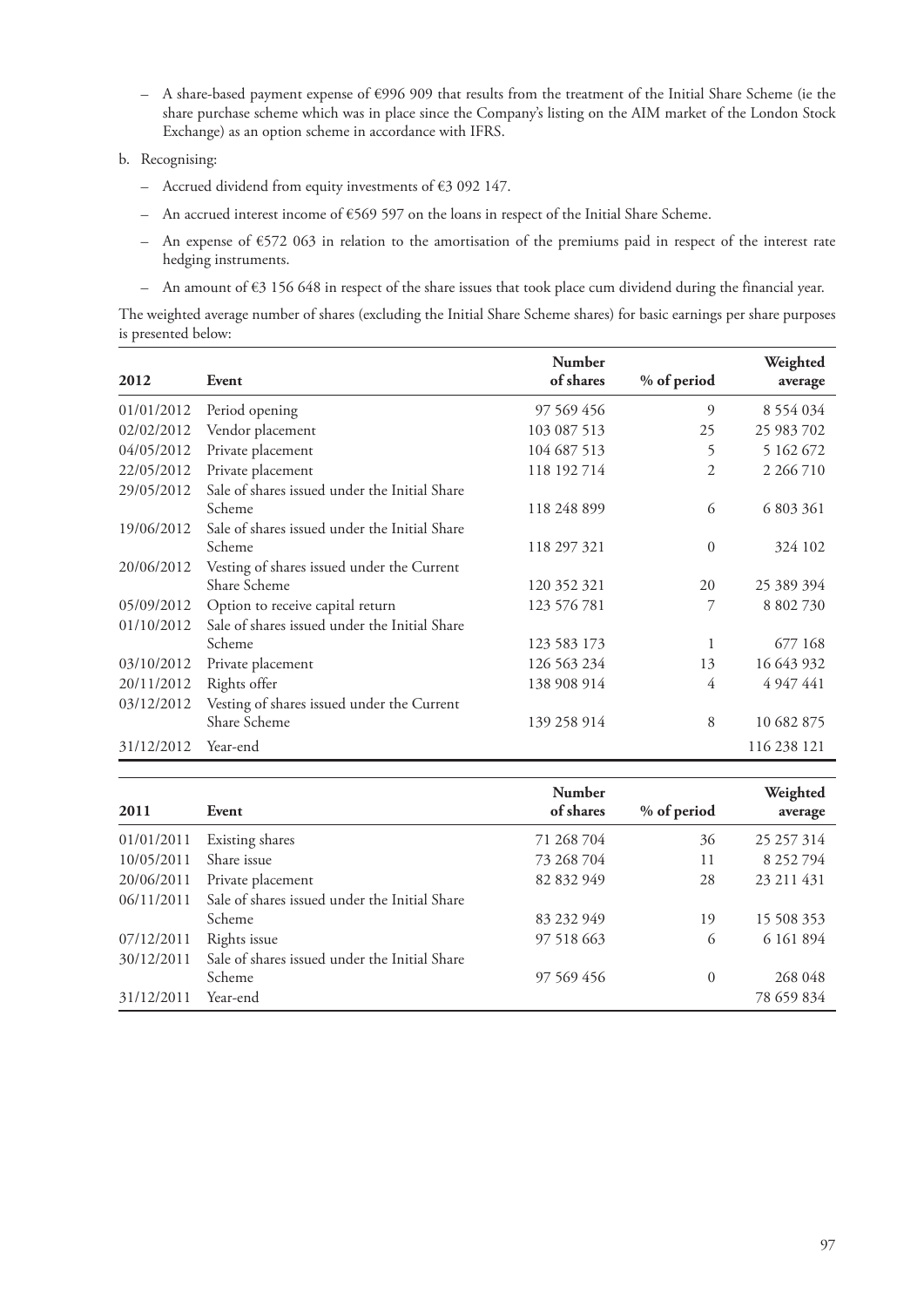| 2010       | Event           | Number of<br>shares | % of period    | Weighted<br>average |
|------------|-----------------|---------------------|----------------|---------------------|
| 01/01/2010 | Existing shares | 38 624 781          | 19             | 7427843             |
| 12/03/2010 | Share issue     | 45 505 881          | $\overline{0}$ |                     |
| 12/03/2010 | Share issue     | 47 935 604          | 5              | 2 633 824           |
| 01/04/2010 | Share issue     | 53 817 956          | 15             | 8 131 834           |
| 26/05/2010 | Share issue     | 53 817 956          | 10             | 5 174 803           |
| 30/06/2010 | Share issue     | 56 268 704          | 47             | 26 279 340          |
| 17/12/2010 | Rights issue    | 71 268 704          | 4              | 2 741 104           |
| 31/12/2010 | Year-end        |                     |                | 52 388 748          |

The weighted average number of shares (including the Initial Share Scheme shares) for diluted earnings per share purposes is presented below:

|            |                                            | Number of   |             | Weighted      |
|------------|--------------------------------------------|-------------|-------------|---------------|
| 2012       | Event                                      | shares      | % of period | average       |
| 01/01/2012 | Period opening                             | 102 783 693 | 9           | 9 0 1 1 1 7 3 |
| 02/02/2012 | Vendor placement                           | 108 301 750 | 25          | 27 297 975    |
| 04/05/2012 | Private placement                          | 109 901 750 | 5           | 5419812       |
| 22/05/2012 | Private placement                          | 123 406 951 | 8           | 9 804 936     |
| 20/06/2012 | Vesting of shares issued under the Current |             |             |               |
|            | Share Scheme                               | 125 461 951 | 20          | 26 467 316    |
| 05/09/2012 | Option to receive capital return           | 128 686 411 | 8           | 9 871 834     |
| 03/10/2012 | Private placement                          | 131 666 472 | 13          | 17 315 043    |
| 20/11/2012 | Rights offer                               | 144 012 152 | 4           | 5 129 200     |
| 03/12/2012 | Vesting of shares issued under the Current |             |             |               |
|            | Share Scheme                               | 144 362 152 | 8           | 11 074 357    |
| 31/12/2012 | Year-end                                   |             |             | 121 391 646   |

| 2011       | Event             | Number of<br>shares | % of period | Weighted<br>average |
|------------|-------------------|---------------------|-------------|---------------------|
| 01/01/2011 | Existing shares   | 76 933 734          | 36          | 27 264 977          |
| 10/05/2011 | Share issue       | 78 933 734          | 11          | 8 890 888           |
| 20/06/2011 | Private placement | 88 497 979          | 28          | 24 798 884          |
| 07/12/2011 | Rights issue      | 102 783 693         | 25          | 23 309 536          |
| 31/12/2011 | Year-end          |                     |             | 84 264 285          |

| 2010       | Event           | Number of<br>shares | % of period    | Weighted<br>average |
|------------|-----------------|---------------------|----------------|---------------------|
| 01/01/2010 | Existing shares | 40 657 663          | 19             | 7818781             |
| 12/03/2010 | Share issue     | 47 538 763          | $\overline{0}$ |                     |
| 12/03/2010 | Share issue     | 49 968 486          | 5              | 2745521             |
| 01/04/2010 | Share issue     | 55 850 838          | 15             | 8 439 000           |
| 26/05/2010 | Share issue     | 56 650 471          | 10             | 5 447 161           |
| 30/06/2010 | Share issue     | 61 933 734          | 47             | 28 925 096          |
| 17/12/2010 | Rights issue    | 76 933 734          | 4              | 2 958 990           |
| 31/12/2010 | Year-end        |                     |                | 56 334 549          |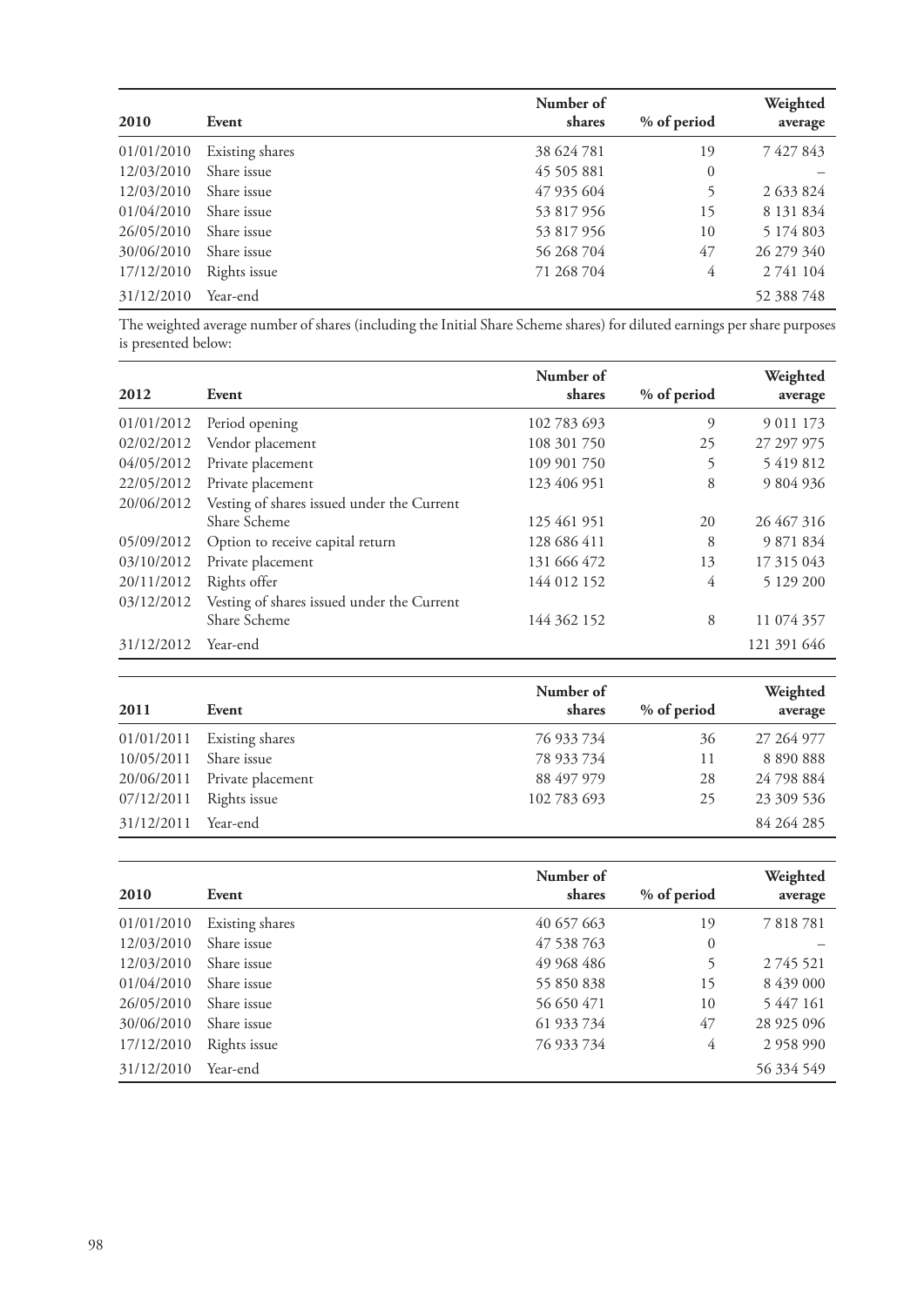# 28. **HEADLINE EARNINGS AND DILUTED HEADLINE EARNINGS PER SHARE**

The calculation of headline earnings per share for the year ended 31 December 2012 was based on headline earnings of €26 652 964 (31 December 2011: €15 760 894) and the weighted average of 116 238 121 ordinary shares in issue during 2012 (2011: 78 659 834), excluding the Initial Share Scheme shares.

The calculation of diluted headline earnings per share for the year ended 31 December 2012 was based on headline earnings of €26 652 964 (31 December 2011: €15 760 894) and the weighted average of 121 391 646 ordinary shares in issue during 2012 (2011: 84 264 285), including the Initial Share Scheme shares.

| Reconciliation of profit for the year to<br>headline earnings                                       | Group      | Group<br>31 December 2012 31 December 2011 31 December 2010<br>€ | Group     |
|-----------------------------------------------------------------------------------------------------|------------|------------------------------------------------------------------|-----------|
| Profit for the year attributable to equity holders<br>Fair value adjustments of investment property | 33 103 449 | 18 771 746                                                       | 6 911 344 |
| and goodwill                                                                                        | (6450485)  | (3010852)                                                        | (1111927) |
| <b>HEADLINE EARNINGS</b>                                                                            | 26 652 964 | 15760894                                                         | 5799417   |

## 29. **BUSINESS COMBINATIONS**

## **City Business Centre**

In January 2012, the Group concluded agreements for the acquisition of all the issued shares in and shareholders' claims against Timisoara City Business Centre One (previously named Modatim Investment SA) and Timisoara Office Building (previously named Modatim Properties SA) from MTInv Holding BV and Mr Ovidiu Sandor (the Sellers). The two companies own three adjoining office buildings (City Business Centre) of 27 151 square metres located in the centre of Timisoara, Romania.

The aggregate purchase price for the shares in and shareholders' claims against the two companies is an amount of €16 554 621 funded through the proceeds of a vendor consideration placing in terms of which 5 518 057 new ordinary shares were issued and placed at  $\epsilon$ 3 per share (Note 14).

The fair value of the identifiable assets and liabilities of the two companies owning the three buildings in Timisoara as at the date of acquisition are detailed below.

|                                             | 1 January 2012<br>€ |
|---------------------------------------------|---------------------|
| Investment property                         | 45 640 203          |
| Trade and other receivables                 | 1 117 099           |
| Cash and cash equivalents                   | 1 2 2 0 6 0 6       |
| Trade and other payables                    | (1456513)           |
| Loans and borrowings                        | (29 286 757)        |
| Deferred tax liabilities                    | (2710312)           |
| Total identifiable net assets at fair value | 14 5 24 3 26        |
| Goodwill arising on acquisition             | 2 0 3 0 2 9 5       |
| Total consideration paid                    | 16 554 621          |

From the effective date of acquisition (1 January 2012) TCBCO and TOB have contributed €6 471 375 to the profit after tax and €5 629 504 to the recoveries and contractual rental income of the Group.

The goodwill of  $\epsilon$ 2 030 295 arose mostly from the deferred taxation liability of  $\epsilon$ 2 710 312.

## **Contingent consideration**

The Group has agreed to four subsequent price adjustments in respect of this business combination, which are computed based on the variation in occupancy and are payable in cash to the sellers.

Two of these price adjustments have taken place during 2012 and resulted in €1 710 919 being paid in July 2012 (relating to the first six months of the year) and €331 347 being recorded as a payable in these financial statements (relating to the last six months of the year). Both price adjustments are considered to increase the value of the investment property, therefore not adjusting the goodwill.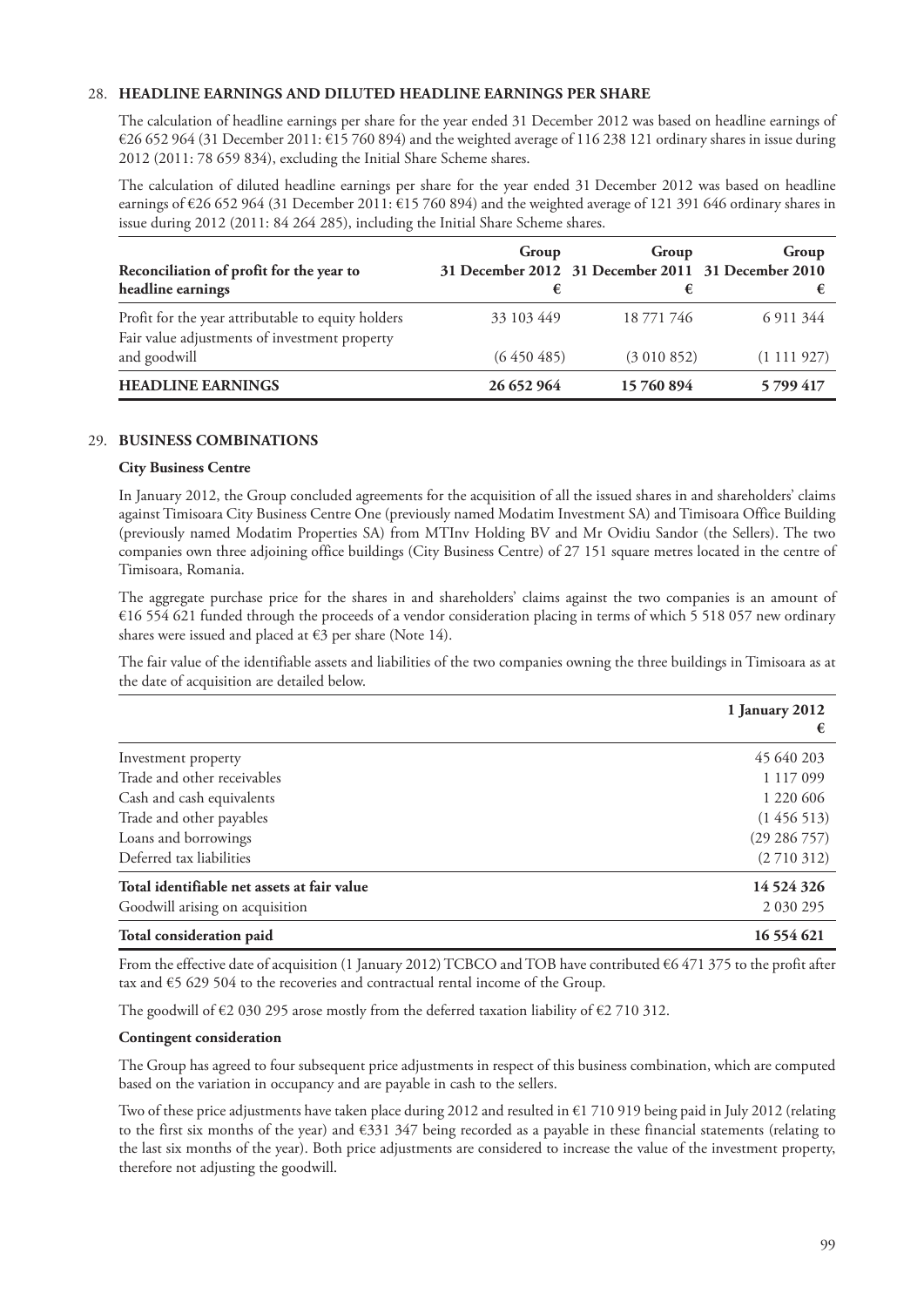A further €3 560 499 was estimated as the fair value of the properties related to current vacancies, which are expected to be filled in the near future. This amount was estimated by independent valuers and included in the year-end appraisal reports for City Business Centre, and also recorded as a payable in these financial statements. The effect of the first movement adjustment is summarised in the table below:

|                                                | Group<br>31 December 2012<br>€ |
|------------------------------------------------|--------------------------------|
| Investment property at acquisition date        | 45 640 203                     |
| First further payment                          | 1710919                        |
| Second further payment                         | 331 347                        |
| Subsequent further payments                    | 3 560 499                      |
| <b>INVESTMENT PROPERTY AT 31 DECEMBER 2012</b> | 51 242 968                     |

### **Vulcan Strip Mall**

In April 2012, the Group entered into a joint-venture agreement with Mr Michael Topolinski, under which the Group purchased 50% of the interest in Zircon Properties SRL ("Zircon") (Note 30). Zircon has a pre-agreement for the acquisition of a land plot in Bucharest, where it intends to develop the retail project Vulcan Strip Mall.

The purchase price for the acquisition of the 50% interest in Zircon amounted to  $\epsilon$ 2 247. The fair value of the identifiable assets and liabilities of Zircon as at the date of acquisition are detailed below.

|                                                  | 12 April 2012<br>€ |
|--------------------------------------------------|--------------------|
| Investment property under development            | 178 919            |
| Trade and other receivables                      | 50 964             |
| Cash and cash equivalents                        | 4474               |
| Trade and other payables                         | (286 296)          |
| Total identifiable net liabilities at fair value | (51939)            |
| Goodwill arising on acquisition                  | 54 186             |
| Total consideration paid                         | 2 2 4 7            |

From the effective date of acquisition (12 April 2012), Zircon Properties SRL has incurred losses of €388 923, related to land acquisition fees and administrative expenses.

## 30. **JOINT VENTURES**

In February 2012, the Group entered into a joint venture agreement (50% interest) with Carrefour Property BV, with the purpose of developing Ploiesti Shopping City. No gains or losses occurred at the transfer of the subsidiary into the joint venture entity. The Group contributed to the joint venture with land valued at  $\epsilon$ 7 052 378, while Carrefour Property BV contributed with the existing hypermarket valued at  $\epsilon$ 20 413 648. Both parties also contributed with cash, which was used for the construction of the shopping centre that was finalised in November 2012.

In April 2012, the Group acquired a 50% interest in Zircon, a company in the process of acquiring a land plot in Bucharest to be used for the development of Vulcan Strip Mall (Note 29). Also in 2012, the Group acquired a 50% interest in Cluj Business Centre SRL, a company that subsequently acquired a land plot and is in the process of developing an A-grade office complex in Cluj, Romania. The Group also holds 50% interest in the Premium Portfolio in Germany since April 2008.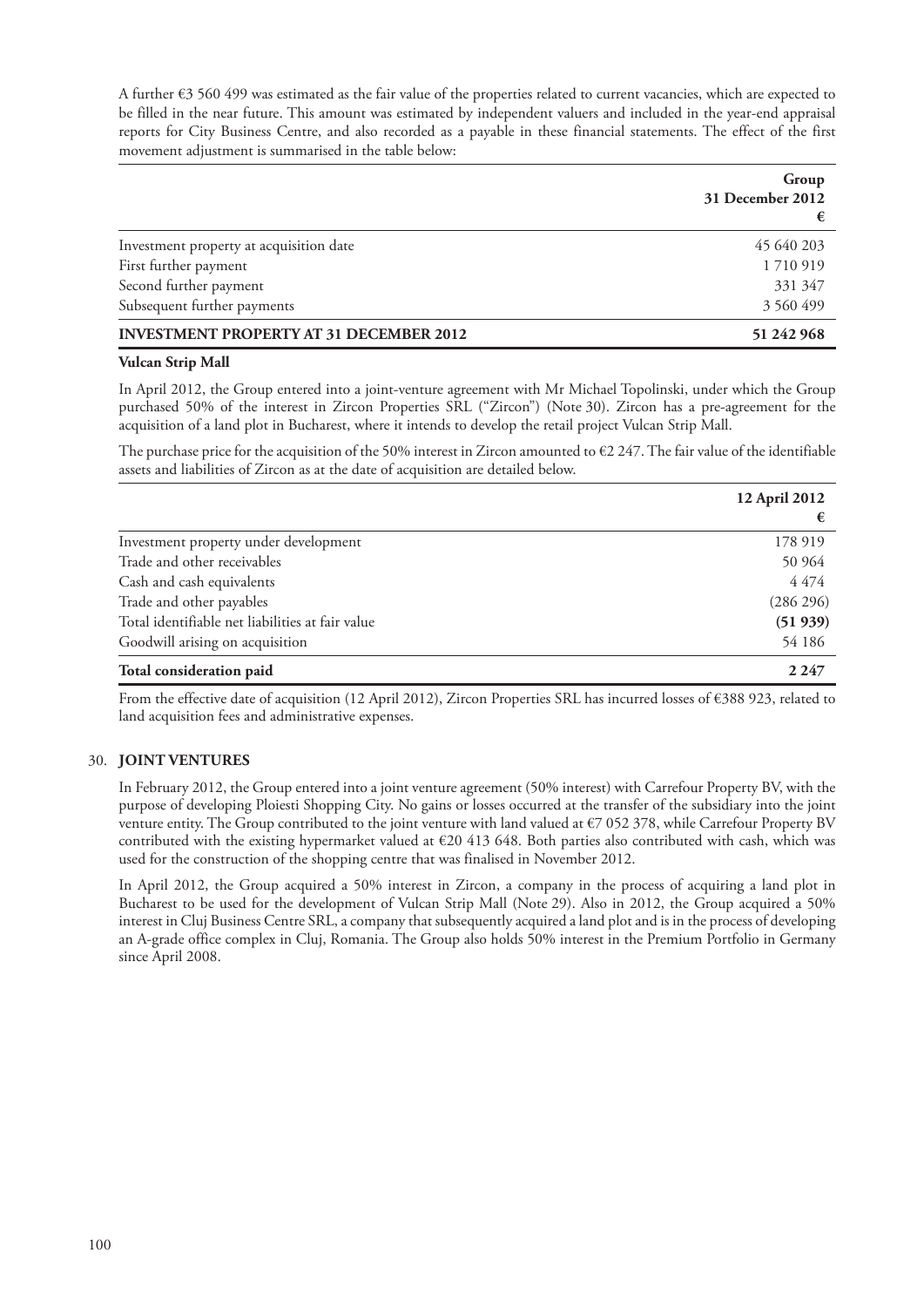The Group's interest in the assets and liabilities, revenues and expenses of the joint venture are presented below:

| 31 December 2012                                                | <b>Ploiesti</b><br>Shopping<br>City<br>€ | Premium<br>Portfolio<br>€ | <b>Vulcan Strip</b><br>Mall<br>€ | <b>Cluj Business</b><br>Centre<br>€ | <b>Total</b><br>€ |
|-----------------------------------------------------------------|------------------------------------------|---------------------------|----------------------------------|-------------------------------------|-------------------|
| <b>Statement of financial</b><br>position (NEPI share)          |                                          |                           |                                  |                                     |                   |
| Non-current assets                                              | 40 037 000                               | 15 110 000                | 993 131                          | 3 801 361                           | 59 941 492        |
| Current assets                                                  | 6758920                                  | 682 646                   | 352 902                          | 768 136                             | 8 5 6 2 6 0 4     |
| <b>Total assets</b>                                             | 46 795 920                               | 15 792 646                | 1 346 033                        | 4 5 6 9 4 9 7                       | 68 504 096        |
| Non-current liabilities                                         | (34503566)                               | (18681217)                | (1584548)                        | (4040252)                           | (58 809 583)      |
| Current liabilities                                             | (7347620)                                | (706959)                  | (13691)                          | (118421)                            | (8186691)         |
| <b>Total liabilities</b>                                        | (41851186)                               | (19388176)                | (1598239)                        | (4158673)                           | (66996274)        |
| Equity attributable to<br>equity holders                        | 4944734                                  | (3595530)                 | (252 206)                        | 410824                              | 1507822           |
| <b>Statement of income</b><br>(NEPI share)                      |                                          |                           |                                  |                                     |                   |
| Contractual rental income<br>and expense recoveries             | 1 041 381                                | 1 466 427                 |                                  |                                     | 2 507 808         |
| Property operating                                              | (95002)                                  | (315 278)                 |                                  | (623)                               | (410903)          |
| expenses<br>Administrative expenses                             | (142651)                                 | (31466)                   | (8602)                           | (799)                               | (183518)          |
| Acquisition fees                                                | (374436)                                 |                           | (287930)                         | (16814)                             | (679180)          |
| Fair value adjustment<br>investment property                    | 6452616                                  |                           |                                  | 580 231                             | 7 032 847         |
| Foreign exchange<br>gain/(loss)                                 | (214148)                                 |                           | 10 570                           | 26716                               | (176 862)         |
| Profit before net<br>finance expense                            | 6 667 760                                | 1 1 1 9 6 8 3             | (285962)                         | 588711                              | 8 090 192         |
| Finance income                                                  | 320 598                                  | 339                       | 3 6 6 1                          | 66 595                              | 391 193           |
| Finance expense                                                 | (2520651)                                | (687 058)                 | (75541)                          | (143896)                            | (3427146)         |
| Profit before income tax                                        | 4 467 707                                | 432 964                   | (357842)                         | 511410                              | 5 0 5 4 2 3 9     |
| Tax                                                             | (1927167)                                |                           | 90789                            | (96485)                             | (1932863)         |
| <b>PROFIT FOR THE</b><br>YEAR ATTRIBUTABLE<br>TO EQUITY HOLDERS | 6 394 874                                | 432 964                   | (448631)                         | 607895                              | 6 987 102         |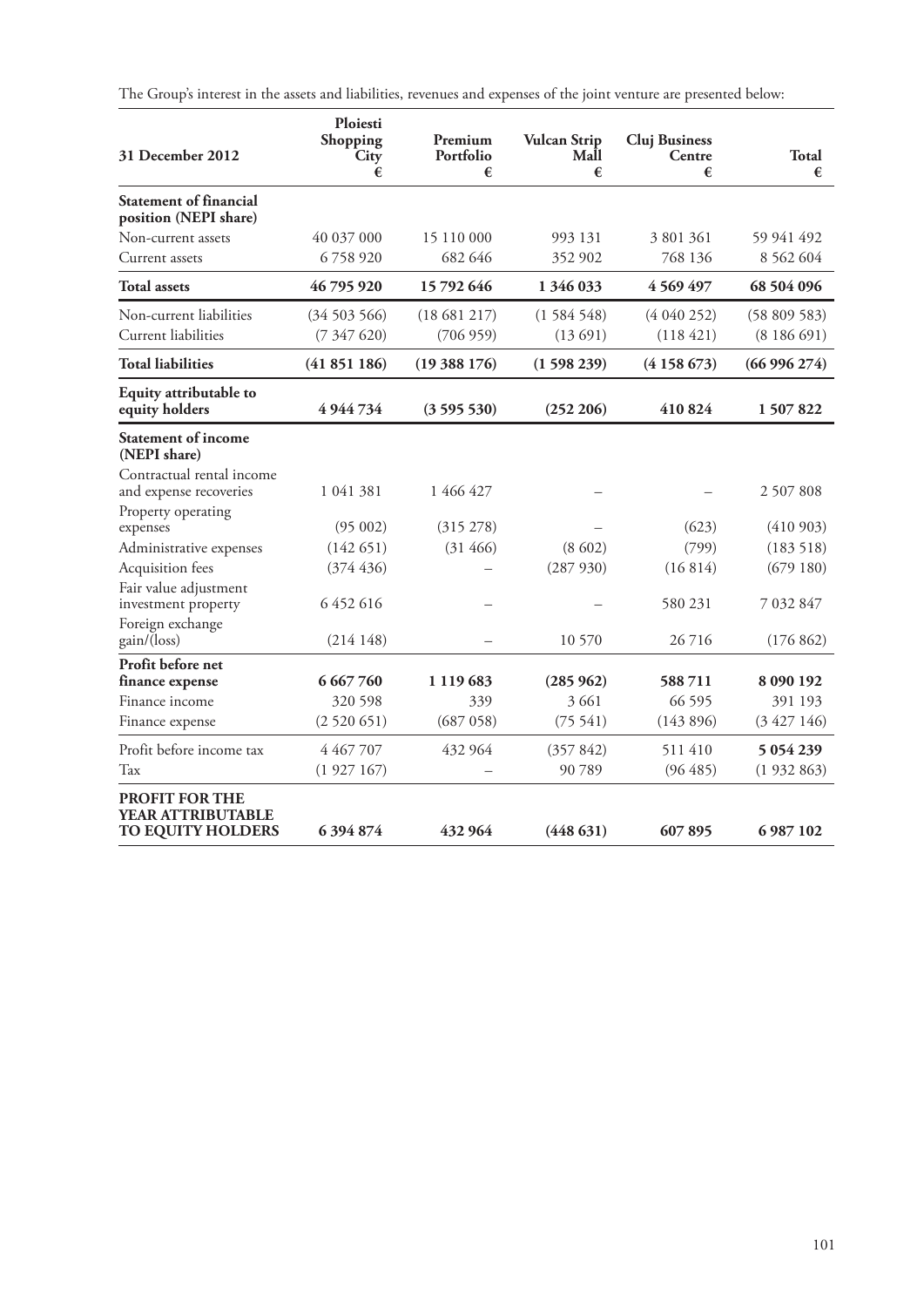| 31 December 2011                                   | Premium<br>Portfolio<br>€ |
|----------------------------------------------------|---------------------------|
| Statement of financial position (NEPI shares)      |                           |
| Non-current assets                                 | 16 503 459                |
| Current assets                                     | 1 165 621                 |
| <b>Total assets</b>                                | 17 669 080                |
| Non-current liabilities                            | (19249614)                |
| <b>Current liabilities</b>                         | (692, 456)                |
| <b>Total liabilities</b>                           | (19942070)                |
| Equity attributable to equity holders              | (2272990)                 |
| Statement of income (NEPI share)                   |                           |
| Contractual rental income and expense recoveries   | 1 483 753                 |
| Property operating expenses                        | (370040)                  |
| Administrative expenses                            | (61489)                   |
| Acquisition fees                                   |                           |
| Fair value adjustment investment property          | (213 822)                 |
| Foreign exchange gain/(loss)                       |                           |
| Profit before net finance expense                  | 838 402                   |
| Finance income                                     | 3997                      |
| Finance expense                                    | (734051)                  |
| Profit before income tax                           | 108 348                   |
| Tax                                                |                           |
| PROFIT FOR THE YEAR ATTRIBUTABLE TO EQUITY HOLDERS | 108 348                   |

# 31. **INVESTMENT PROPERTY HELD FOR SALE**

As announced on 3 August 2012, the Group entered into agreements with the Auchan Group to sell the hypermarket section of Retail Park Auchan Pitesti for a total consideration of €28 665 158. The transaction, which is subject to a number of conditions precedent, is expected to conclude early in 2013.

The Group has reclassified the hypermarket section of Retail Park Auchan Pitesti as investment property held for sale. The Group assumed the consideration to be collected estimates the fair value of the property. This resulted in recognising a fair value adjustment of investment property of €6 525 158 for the year ended 31 December 2012.

The profit for the year 2012 from property held for sale amounted to  $\epsilon$ 1 748 367 (2011:  $\epsilon$ 1 715 793).

Together with the Auchan hypermarket, the Group will dispose of statutory capital and reserves of approximately €200 000, a loan that amounts to approximately €8 600 000 and other immaterial assets and liabilities. Deferred tax liability was decreased by €723 965 in this respect.

## 32. **SEGMENT REPORTING**

The Group operates its assets to obtain returns in form of rent revenue. Properties held by the Group are classified as retail, office building and industrial. On a primary basis, the Group manages its operations in accordance with the above classification.

Group administrative costs, profit/(loss) on disposal of investment property, finance revenue, finance costs and income taxes are not reported to the Board on a segment basis. There are no sales between segments. Segment results, assets and liabilities include items directly attributable to a segment, as well as those that can be allocated on a reasonable basis.

Unallocated items comprise mainly investments (other than investment property) and related revenue, corporate assets (primarily the Company's headquarters) and head office expenses and income tax assets and liabilities.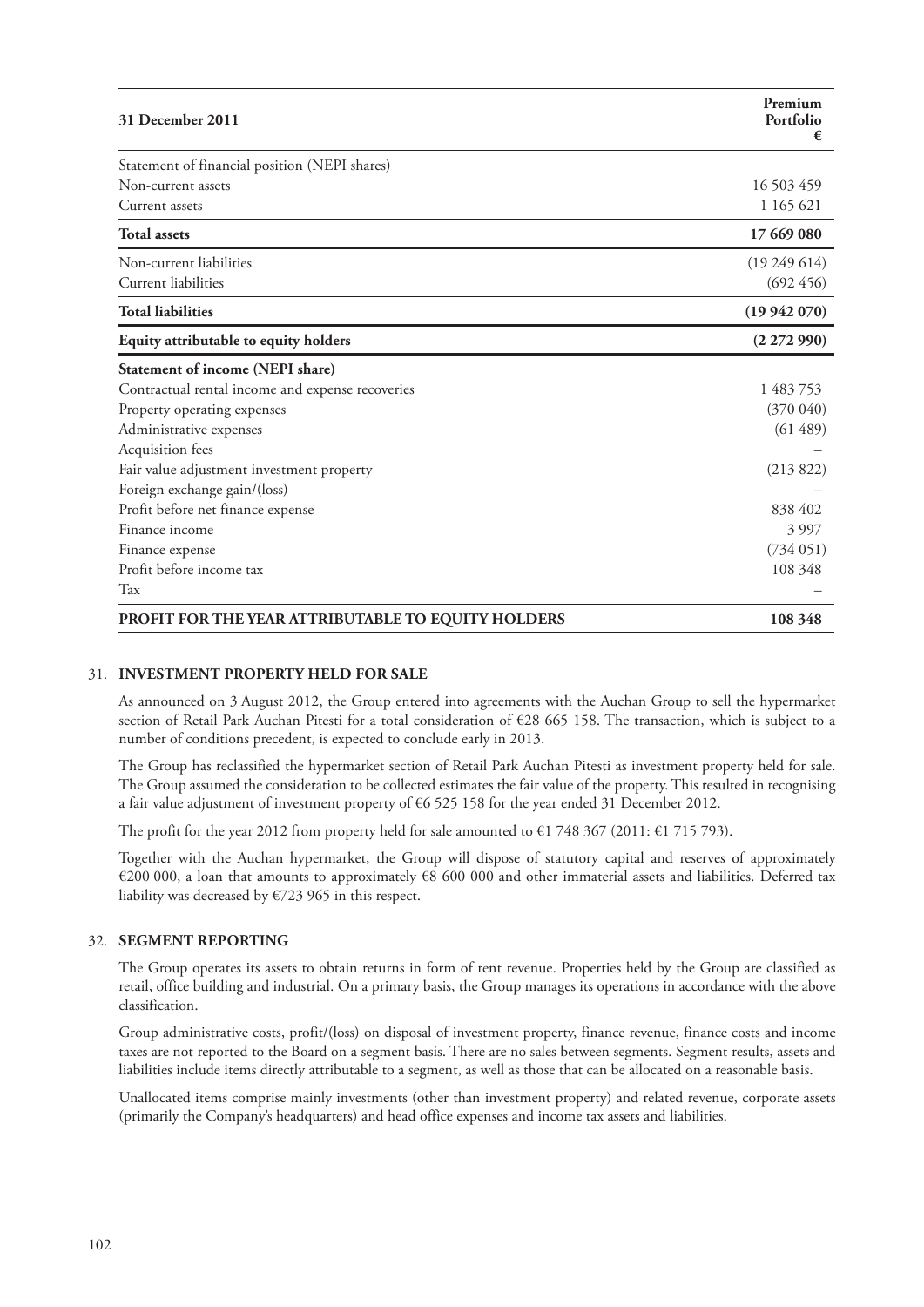Segment capital expenditure is the total cost incurred during the period to acquire property, plant and equipment and intangible assets. Segment assets represent investment property. Segment liabilities represent loans and borrowings, as these are the only liabilities reported to the Board on a segment basis. The Group's format for segment reporting is based on business segments.

| <b>Segment results</b><br>31 December 2012      | Retail<br>€ | <b>Industrial</b><br>€ | Office<br>€ | Corporate<br>€ | <b>Total</b><br>€ |
|-------------------------------------------------|-------------|------------------------|-------------|----------------|-------------------|
| Contractual rental income                       |             |                        |             |                |                   |
| and expense recoveries                          | 18 567 825  | 1893058                | 19715918    |                | 40 176 801        |
| Property operating                              |             |                        |             |                |                   |
| expenses                                        | (4292266)   | (196523)               | (5205753)   | (49 488)       | (9744030)         |
| Administrative expenses                         | (679 419)   | (155 506)              | (868954)    | (507127)       | (2 211 006)       |
| Acquisition fees                                | (682733)    |                        | (155 835)   | (755825)       | (1594393)         |
| Fair value adjustment on<br>investment property |             |                        |             |                |                   |
| and goodwill                                    | 7 340 488   | (936)                  | (889 067)   |                | 6 450 485         |
| Fair value gains on<br>investments              |             |                        |             | 10 287 980     | 10 287 980        |
| Distributable income<br>from investments        |             |                        |             | 822 691        | 822 691           |
| Foreign exchange loss                           | (1186558)   | (38151)                | (583 784)   | (721 002)      | (2529495)         |
| Share-based payment                             |             |                        |             |                |                   |
| expense                                         |             |                        |             | (996909)       | (996909)          |
| Other operating income                          |             |                        |             | 10 264 266     | 10 264 266        |
| Segment profit before                           |             |                        |             |                |                   |
| net finance expense                             | 19 067 337  | 1501942                | 12 012 525  | 18 344 586     | 50 926 390        |
| Finance income                                  | 79 062      | 108 634                | 58 490      | 1 607 652      | 1853838           |
| Finance expense                                 | (11543003)  | (1587264)              | (8291952)   | 6 9 9 4 1 3 0  | (14428089)        |
| <b>PROFIT BEFORE TAX</b>                        | 7 603 396   | 23 3 12                | 3779 063    | 26 946 368     | 38 352 139        |

| <b>Segment results</b><br>31 December 2011 | Retail<br>€   | Industrial<br>€ | Office<br>€ | Corporate<br>€ | <b>Total</b><br>€ |
|--------------------------------------------|---------------|-----------------|-------------|----------------|-------------------|
| Contractual rental income                  |               |                 |             |                |                   |
| and expense recoveries                     | 14 848 471    | 1 830 940       | 15 389 664  |                | 32 069 075        |
| Property operating                         |               |                 |             |                |                   |
| expenses                                   | (4756150)     | (241 288)       | (3311988)   | (32, 446)      | (8341872)         |
| Administrative expenses                    | (621649)      | (219911)        | (500989)    | (680 800)      | (2023349)         |
| Fair value adjustment on                   |               |                 |             |                |                   |
| investment property and                    |               |                 |             |                |                   |
| goodwill                                   | 4 0 3 7 6 6 5 | (288 261)       | (738552)    |                | 3 010 852         |
| Foreign exchange                           |               |                 |             |                |                   |
| $(\text{loss})/\text{gain}$                | (32769)       | 16 045          | $(49\;453)$ | (114776)       | (475883)          |
| Share-based payment                        |               |                 |             |                |                   |
| expense                                    |               |                 |             | (1041647)      | (1041647)         |
| Segment profit/(loss)                      |               |                 |             |                |                   |
| before net finance expense                 | 13 180 638    | 1 097 525       | 10788682    | (1869669)      | 23 197 176        |
| Finance income                             | 47 833        | 2056            | 23 311      | 6 180 658      | 6 253 858         |
| Finance expense                            | (8,300,675)   | (1286570)       | (5349820)   | 3 757 567      | (11179498)        |
| <b>PROFIT BEFORE TAX</b>                   | 4927796       | (186989)        | 5 462 173   | 8 0 68 5 5 6   | 18 271 536        |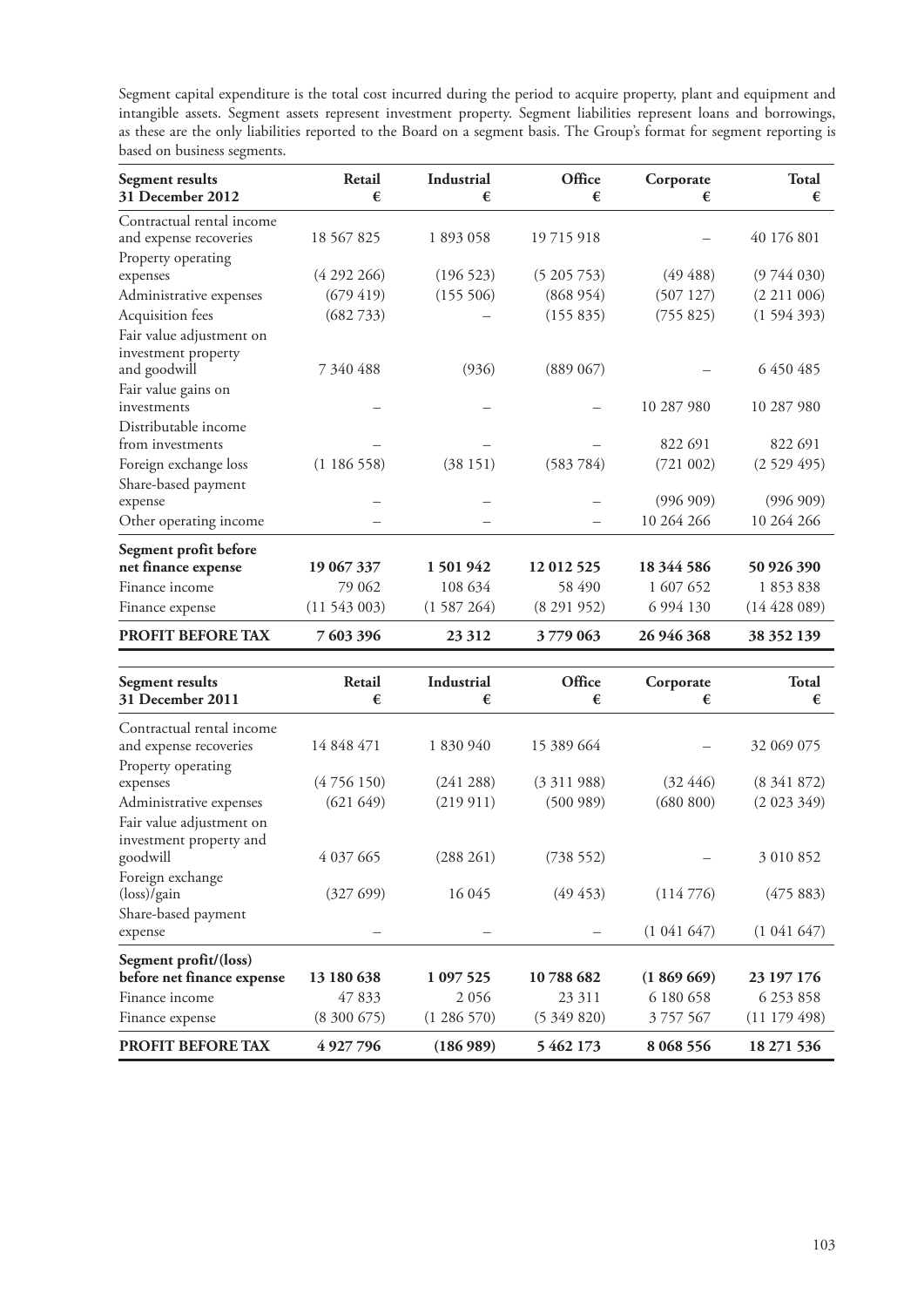| Segment results<br>31 December 2010                   | Retail<br>€   | Industrial<br>€ | Office<br>€   | Corporate<br>€      | <b>Total</b><br>€    |
|-------------------------------------------------------|---------------|-----------------|---------------|---------------------|----------------------|
| Contractual rental income                             |               |                 |               |                     |                      |
| and expense recoveries                                | 13 636 990    | 1 376 030       | 6 25 6 318    |                     | 21 269 338           |
| Property operating<br>expenses                        | (3164865)     | (192516)        | (1117409)     | (570352)            | (5045142)            |
| Administrative expenses                               | (584 204)     | (359 278)       | (215 819)     | (832177)            | (1991478)            |
| Fair value adjustment on                              |               |                 |               |                     |                      |
| investment property and                               |               |                 |               |                     |                      |
| goodwill                                              | 3702176       | (221 835)       | (2368414)     |                     | 1 111 927            |
| Foreign exchange                                      |               |                 |               |                     |                      |
| $(\text{loss})/\text{gain}$                           | (27561)       | 15 237          | 183796        | 6703                | 178 175              |
| Share-based payment                                   |               |                 |               | (524 650)           | (524 650)            |
| expense<br>Investment advisor                         |               |                 |               |                     |                      |
| management fee                                        |               |                 |               | (703 323)           | (703 323)            |
|                                                       |               |                 |               |                     |                      |
| Segment profit/(loss)<br>before net finance expense   | 13 562 536    | 617 638         | 2738472       | (2623799)           | 14 294 847           |
| Finance income                                        | 65750         | 2059            | 33701         | 480 255             | 581765               |
| Finance expense                                       | (2400731)     | (355 372)       | (307964)      | (3424507)           | (6488574)            |
| PROFIT BEFORE TAX                                     | 11 227 555    | 264 325         | 2464209       | (5568051)           | 8388038              |
|                                                       |               |                 |               |                     |                      |
| <b>Segment</b> assets<br>and liabilities              |               |                 |               |                     |                      |
| 31 December 2012                                      | Retail        | Industrial      | Office        | Corporate           | <b>Total</b>         |
|                                                       | €             | €               | €             | €                   | €                    |
| <b>Segment assets</b>                                 |               |                 |               |                     |                      |
| Investment property at                                |               |                 |               |                     |                      |
| fair value                                            | 187 221 000   | 17 060 000      | 189 685 226   |                     | 393 966 226          |
| Investment property under                             |               |                 |               |                     |                      |
| development                                           | 5 9 4 5 6 2 9 |                 | 16 762 320    |                     | 22 707 949           |
| Goodwill                                              | 1724236       |                 | 5 5 8 2 7 8 3 | 5 881 776           | 13 188 795           |
| Other long-term assets                                |               |                 |               | 14 727 635          | 14 727 635           |
| Financial assets at fair value                        |               |                 |               |                     |                      |
| through profit or loss<br>Trade and other receivables | 8 906 396     | 120 274         | 2 859 576     | 75 592<br>3 912 729 | 75 592<br>15 798 975 |
| Financial investments at                              |               |                 |               |                     |                      |
| fair value through profit or                          |               |                 |               |                     |                      |
| loss                                                  |               |                 |               | 81 865 443          | 81 865 443           |
| Cash and cash equivalents                             | 5 5 1 1 7 9 0 | 109 712         | 5 867 411     | 76 022 728          | 87 511 641           |
| Investment property held                              |               |                 |               |                     |                      |
| for sale                                              | 28 665 158    |                 |               |                     | 28 665 158           |
| <b>TOTAL SEGMENT</b><br><b>ASSETS</b>                 | 237 974 209   | 17 289 986      | 220 757 316   | 182 485 903         | 658 507 414          |
| <b>Segment liabilities</b>                            |               |                 |               |                     |                      |
| Loans and borrowings                                  | 81 529 365    | (165006)        | 35 735 793    |                     | 117 100 152          |
| Non-current liabilities                               | 11 084 347    | 240 497         | 13 490 676    | 5 235 423           | 30 050 943           |
| Trade and other payables                              | 5 247 308     | 409 211         | 5 5 6 4 3 5 0 | 1764331             | 12 985 200           |
| Interest bearing borrowings                           | 14 349 272    | 40 000          | 65 554 984    | 22 103 786          | 102 048 042          |
| Tenant deposits                                       | 578 164       | 1 675 004       | 447 531       |                     | 2700 699             |
| <b>TOTAL SEGMENT</b><br><b>LIABILITIES</b>            | 112788456     | 2 199 706       | 120 793 334   | 29 103 540          | 264 885 036          |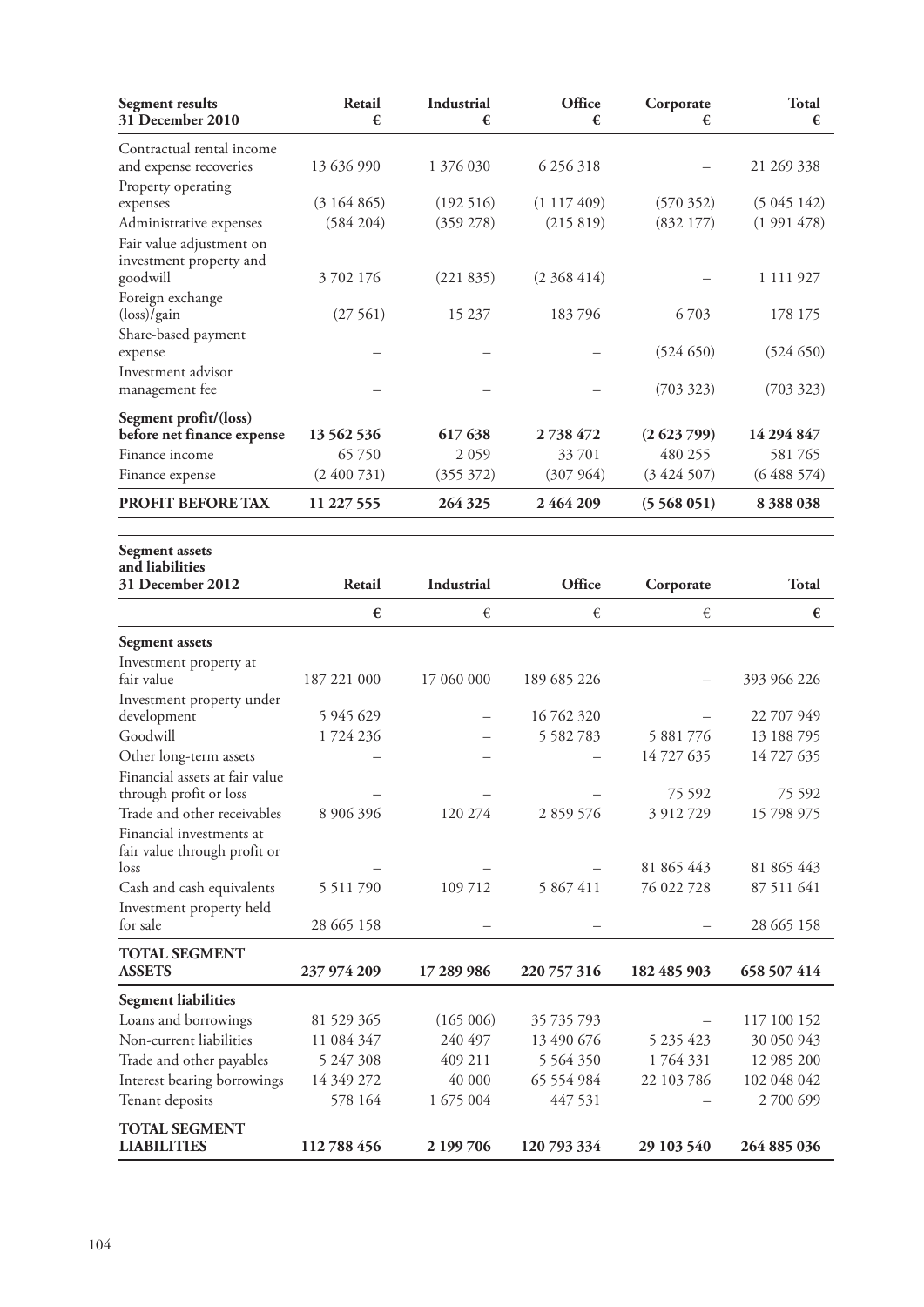| <b>Segment</b> assets<br>and liabilities<br>31 December 2011                       | Retail<br>€       | Industrial<br>€ | Office<br>€   | Corporate<br>€         | <b>Total</b><br>€      |
|------------------------------------------------------------------------------------|-------------------|-----------------|---------------|------------------------|------------------------|
| <b>Segment assets</b>                                                              |                   |                 |               |                        |                        |
| Investment property at fair<br>value                                               | 166 341 301       | 17 060 000      | 132 992 194   |                        | 316 393 495            |
| Investment property under<br>development                                           | 7 052 478         |                 | 18 356 864    |                        | 25 409 342             |
| Goodwill                                                                           |                   |                 |               | 13 351 499             | 13 351 499             |
| Other long-term assets<br>Financial assets at fair value<br>through profit or loss | 184 330<br>37 685 |                 |               | 6 0 29 1 28<br>998 890 | 6 213 458<br>1 036 575 |
| Trade and other receivables                                                        | 1853103           | 29 5 35         | 327 274       | 5 5 41 5 29            | 7 7 5 1 4 4 1          |
| Cash and cash equivalents                                                          | 2 357 170         | 425 749         | 2 886 697     | 49 395 484             | 55 065 100             |
| <b>TOTAL SEGMENT</b><br><b>ASSETS</b>                                              | 177 826 067       | 17 515 284      | 154 563 029   | 75 316 530             | 425 220 910            |
| <b>Segment liabilities</b>                                                         |                   |                 |               |                        |                        |
| Loans and borrowings                                                               | 82 957 342        |                 | 73 672 537    |                        | 156 629 879            |
| Non-current liabilities                                                            | 1 2 3 6 1 8 8     |                 |               | 16 232 149             | 17 468 337             |
| Trade and other payables                                                           | 2 784 204         | 193 040         | 1 378 505     | 895 516                | 5 251 265              |
| Interest bearing borrowings                                                        | 4899937           |                 | 3 335 722     |                        | 8 235 659              |
| Tenant deposits                                                                    | 502 117           | 1717628         | 157 085       |                        | 2 376 830              |
| <b>TOTAL SEGMENT</b><br><b>LIABILITIES</b>                                         | 92 379 788        | 1 910 668       | 78 543 849    | 17 127 665             | 189 961 970            |
| <b>Segment</b> assets                                                              |                   |                 |               |                        |                        |
| and liabilities<br>31 December 2010                                                | Retail<br>€       | Industrial<br>€ | Office<br>€   | Corporate<br>€         | Total<br>€             |
|                                                                                    |                   |                 |               |                        |                        |
| Segment assets                                                                     |                   |                 |               |                        |                        |
| Investment property at<br>fair value                                               | 144 663 537       | 17 340 001      | 138 895 754   |                        | 300 899 292            |
| Investment property<br>under development                                           | 3 841 323         |                 | 6514666       | 2 500 000              | 12 855 989             |
| Godwill<br>Financial assets at fair value                                          |                   |                 |               | 13 849 887             | 13 849 887             |
| through profit or loss                                                             | 364 562           |                 |               | 1 021 977              | 1 386 539              |
| Trade and other receivables                                                        | 1 332 523         | 788 682         | 1 904 662     | 3 3 1 2 3 8 0          | 7 338 247              |
| Cash and cash equivalents                                                          | 3 026 540         | 179 667         | 2 5 2 4 0 6 8 | 18 117 007             | 23 847 282             |
| <b>TOTAL SEGMENT</b>                                                               |                   |                 |               |                        |                        |
| <b>ASSETS</b>                                                                      | 153 228 485       | 18 308 350      | 149 839 150   | 38 801 251             | 360 177 236            |
| <b>Segment liabilities</b>                                                         |                   |                 |               |                        |                        |
| Loans and borrowings                                                               | 88 436 664        |                 | 80 127 715    |                        | 168 564 379            |
| Non-current liabilities                                                            | 1 223 692         |                 |               | 15 586 362             | 16 810 054             |
| Trade and other payables                                                           | 1 081 605         | 1 978 025       | 2 463 921     | 2 133 306              | 7 656 857              |
| Interest bearing borrowings                                                        | 939 301           | 5787960         | 3 119 892     |                        | 9 847 153              |
| Tenant deposits                                                                    | 340 034           | 1718096         | 153 637       |                        | 2 2 1 1 7 6 7          |
| <b>TOTAL SEGMENT</b><br><b>LIABILITIES</b>                                         | 92 021 296        | 9484081         | 86 865 165    | 17719668               | 205 090 210            |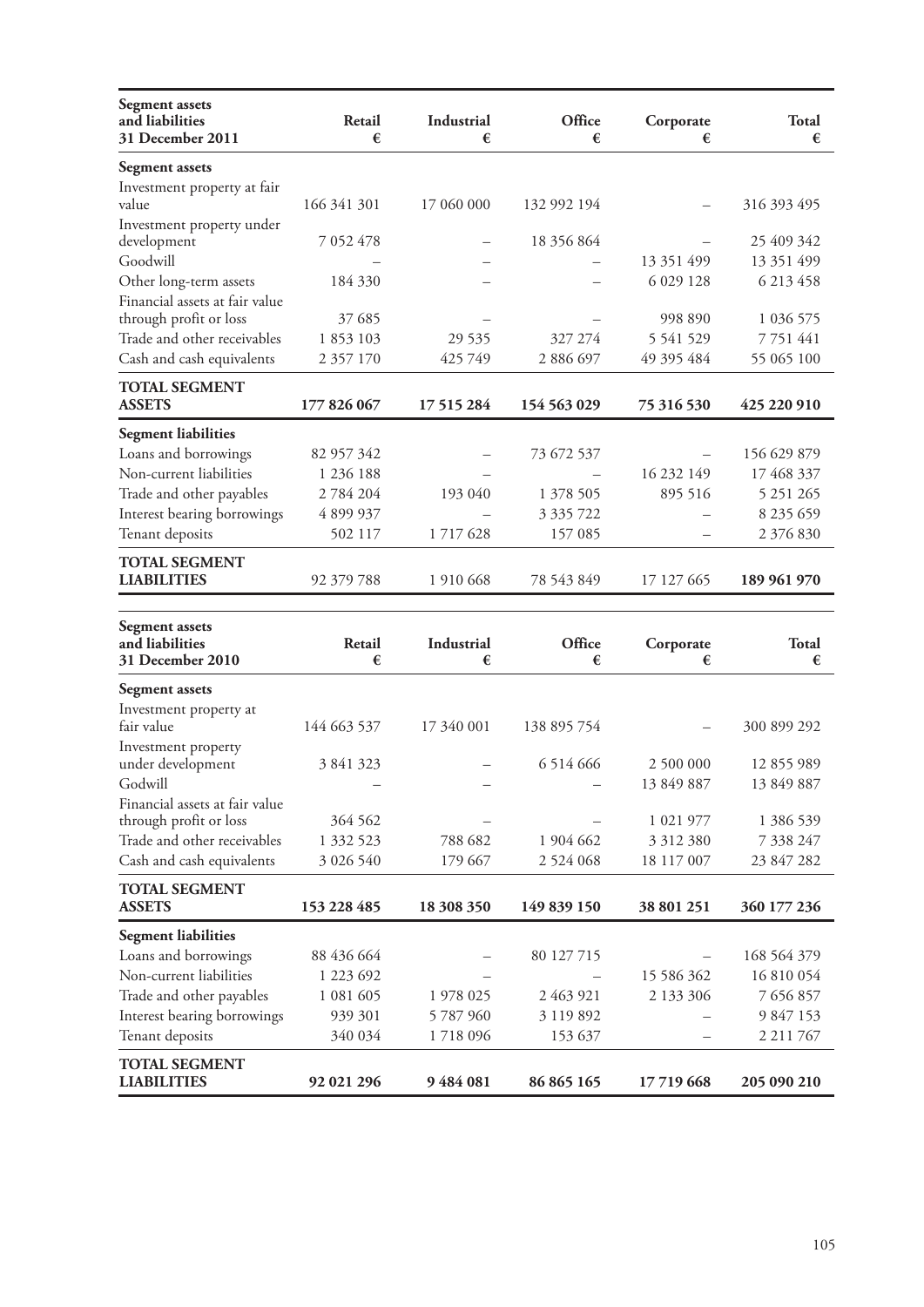| Geographic segments results | Romania<br>2012 | Romania<br>2011<br>€                                                  | Germany<br>2012<br>€ | Germany<br>2011 | <b>Total 2012</b>    | <b>Total 2011</b> |
|-----------------------------|-----------------|-----------------------------------------------------------------------|----------------------|-----------------|----------------------|-------------------|
| Net operating income        |                 | 29 281 622 22 613 490 1 151 149                                       |                      |                 | 1 446 749 30 432 771 | 23 727 203        |
| Profit before tax           |                 | 39 565 478 18 163 188                                                 | $(1\;213\;339)$      |                 | 108 348 38 352 139   | 18 271 536        |
| Investment property         |                 | 401 564 175 325 299 378 15 110 000 16 503 459 416 674 175 341 802 837 |                      |                 |                      |                   |

From 15 April 2008, the Group commenced operations in Germany as a result of its joint acquisition of six properties. The Group's segmental results are presented below:

## 33. **CONTINGENT ASSETS AND LIABILITIES**

### **Guarantees**

The Group's policy is to provide financial guarantees to subsidiaries to the extent required in the normal course of business. The Company issued corporate letters of guarantee in relation to some of the credit facilities (see Note 16).

As at 31 December 2012 the Company received letters of guarantee from tenants that amounted to €5 870 790 and letters of guarantee from suppliers that amounted to €339 569 related to the developments Ploiesti Shopping City, Promenada Mall Braila and Brasov Strip Mall.

## **Capital commitments**

The Group has a commitment to acquire two office buildings in Timisoara that are currently under development. The value of these properties cannot be estimated at this moment.

The Group committed to acquire several plots planned to be used in retail developments. The consideration paid by 31 December 2012 amounted to €58 094 in respect of Kaufland Value Extensions and €2 816 551 in respect of Galati Shopping City.

In addition, the Group committed to acquire an additional plot in relation to the Vulcan Strip Mall development. The purchase price depends on several conditions to be fulfilled by the seller and cannot be estimated as at the date of this report. Advance consideration paid by 31 December 2012 amounted to €1 800 000. The Group recognised 50% of the advance payment in these financial statements, according to its interest in this project.

## 34. **RELATED PARTY TRANSACTIONS**

Identity of related parties with whom material transactions have occurred The subsidiaries and Directors are related parties. The subsidiaries of the Company are presented in Note 4. The Directors are noted in the 'Board of Directors' section.

## **Material related party transactions**

Loans to and investments in subsidiaries are set out in Note 4. Fees paid to Directors during the current and prior year are set out in the table below. No other payments were made to Directors, except for reimbursements of travel and accommodation costs.

|                        | <b>Total</b> |                                                                         |                     | <b>Total</b> |         |                     |
|------------------------|--------------|-------------------------------------------------------------------------|---------------------|--------------|---------|---------------------|
|                        | Group        | Company                                                                 | <b>Subsidiaries</b> | Group        | Company | <b>Subsidiaries</b> |
|                        |              | 31 December 31 December 31 December 31 December 31 December 31 December |                     |              |         |                     |
| Directors' fees        | 2012         | 2012                                                                    | 2012                | 2011         | 2011    | 2011                |
|                        | €            | €                                                                       | €                   | €            | €       | €                   |
| Dan Pascariu           | 29 140       | 29 140                                                                  |                     | 27 609       | 27 609  |                     |
| Martin Slabbert        | 195 267      | 178 254                                                                 | 17 013              | 168 000      | 149 968 | 18 0 32             |
| Desmond de Beer        | 30 670       | 30 670                                                                  |                     | 27 600       | 27 600  |                     |
| Dewald Joubert         | 27 09 6      | 27 0 96                                                                 |                     | 24 972       | 24 972  |                     |
| Jeffrey Zidel          | 32 210       | 32 210                                                                  |                     | 28 7 25      | 28725   |                     |
| Michael Mills          | 25 0 54      | 25 0 54                                                                 |                     | 23 478       | 23 478  |                     |
| <b>Victor Semionov</b> | 88 533       | 83 089                                                                  | 5444                | 79 333       | 74 646  | 4687                |
| <b>TOTAL</b>           | 427 970      | 405 513                                                                 | 22 457              | 379 717      | 356 998 | 22719               |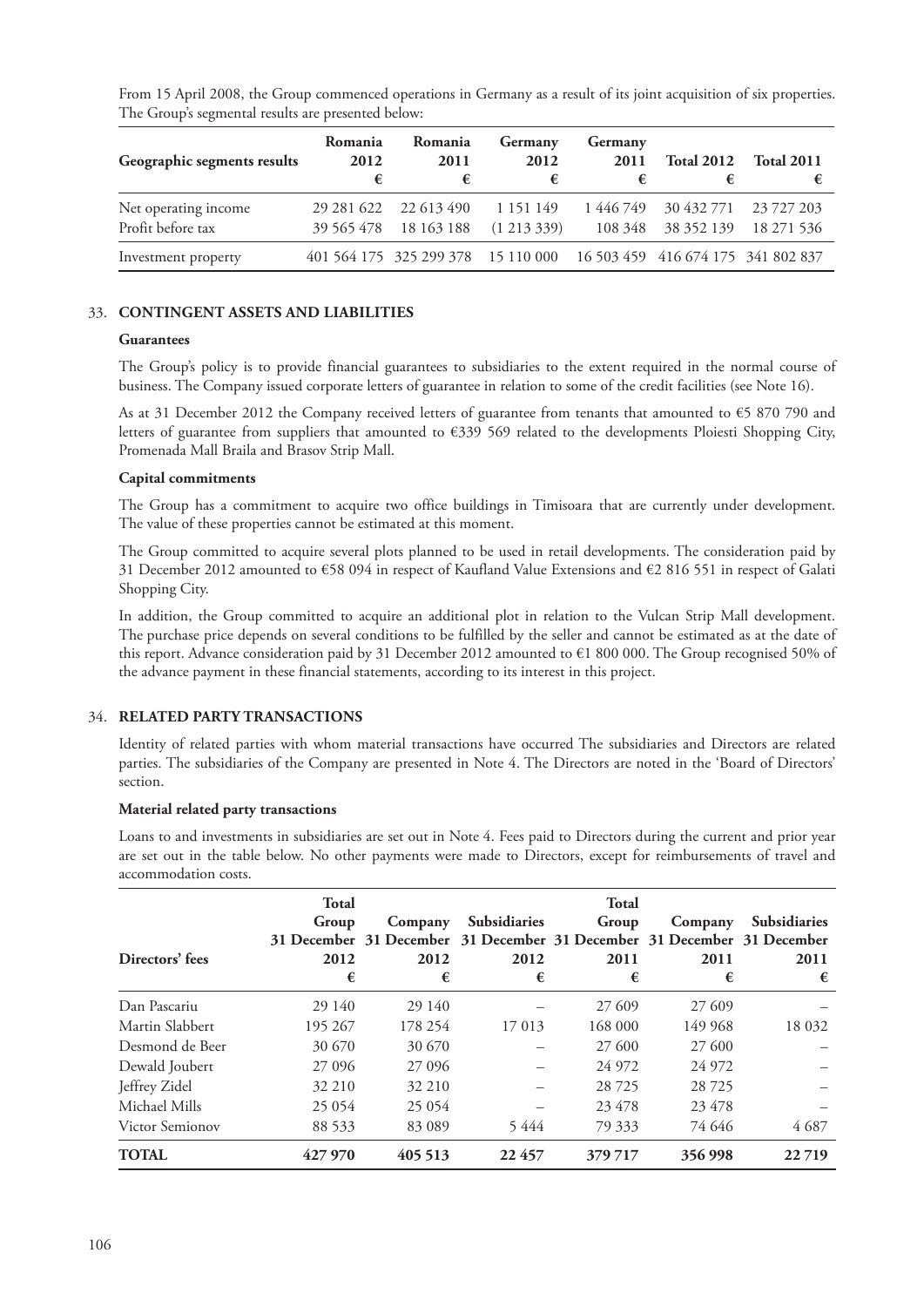| Directors' fees              | <b>Total Group</b><br>€ | Company<br>31 December 2010 31 December 2010 31 December 2010<br>€ | Subsidiaries<br>€ |
|------------------------------|-------------------------|--------------------------------------------------------------------|-------------------|
| Dan Pascariu                 | 24 9 36                 | 24 9 36                                                            |                   |
| Martin Slabbert <sup>*</sup> | 66 030                  | 47 833                                                             | 18 197            |
| Desmond de Beer              | 20 400                  | 20 400                                                             |                   |
| Dewald Joubert               | 20 400                  | 20 400                                                             |                   |
| Jeffrey Zidel                | 20 400                  | 20 400                                                             |                   |
| Michael Mills                | 20 400                  | 20 400                                                             |                   |
| Victor Semionov              | 32 667                  | 27 9 36                                                            | 4 7 3 1           |
| Kris Carton**                | 3400                    | 3400                                                               |                   |
| Steven Van Den Bossche**     | 15 300                  | 15 300                                                             |                   |
| <b>TOTAL</b>                 | 223 933                 | 201 005                                                            | 22 9 28           |

\* Mr Slabbert and Mr Semionov did not receive director's fees prior to the internalisation of the Investment Advisor effective 30 June 2010.

\*\* Mr Carton and Mr Van Den Bossche resigned from the board during 2010.

The following directors (and their associates) exercised their rights and purchased the number of ordinary shares indicated against their names, in terms of the rights offer which was concluded in November 2012:

| Name of director/<br>associate    | <b>Transaction</b><br>date | Price per<br>security | Number of<br>securities                 | <b>Total value</b>                 | Nature of<br>transaction | Nature and<br>extent of<br>director's<br>interest |
|-----------------------------------|----------------------------|-----------------------|-----------------------------------------|------------------------------------|--------------------------|---------------------------------------------------|
| Desmond de Beer<br>and associates | 20 Nov 2012                | R <sub>43.50</sub>    | 362 748 rights<br>offer shares          | R <sub>15</sub> 779 538 Off market |                          | Indirect<br>beneficial                            |
| Jeffrey Zidel and<br>associates   | 20 Nov 2012                | R <sub>43.50</sub>    | 122 353 rights<br>offer shares          | R <sub>5</sub> 322 356             | Off market               | Direct/Indirect<br>beneficial                     |
| Martin Slabbert<br>and associates | 20 Nov 2012                | R <sub>43.50</sub>    | 104 000 rights<br>offer shares          | R <sub>4</sub> 524 000             | Off market               | Indirect<br>beneficial                            |
| <b>Victor Semionov</b>            | 20 Nov 2012                | R43.50 or<br>€4.05    | 5 000 rights offer R126 150 +<br>shares | €8 505                             | Off market               | Indirect<br>beneficial                            |
| Dan Pascariu                      | 20 Nov 2012                | R43.50                | 12 330 rights<br>offer shares           | R <sub>536</sub> 355               | Off market               | Indirect<br>beneficial                            |

The following directors (and their associates) exercised their rights and purchased the number of ordinary shares indicated against their names below, in terms of the rights offer which was concluded in December 2011:

| Name of director/<br>associate    | <b>Transaction date security</b> | Price per          | Number of<br>securities         | Total value            | Nature of<br>transaction | Nature and<br>extent of<br>director's<br>interest |
|-----------------------------------|----------------------------------|--------------------|---------------------------------|------------------------|--------------------------|---------------------------------------------------|
| Desmond de Beer<br>and associates | 5&7 December<br>2011             | – R30              | 750 330 rights<br>offer shares  | R22 509 900 Off market |                          | Indirect<br>beneficial                            |
| Jeffrey Zidel and<br>associates   | 5 December<br>2011               | <b>R30</b>         | $176081$ rights<br>offer shares | R <sub>5</sub> 282 430 | Off market               | Direct/Indirect<br>beneficial                     |
| Martin Slabbert<br>and associates | 5 December<br>2011               | $R30$ or<br>€2.80  | 145 000 rights<br>offer shares  | R346 000+<br>€373 800  | Off market               | Indirect<br>beneficial                            |
| Victor Semionov                   | 5 December<br>2011               | €2.80              | $10000$ rights<br>offer shares  | €28 000                | Off market               | Indirect<br>beneficial                            |
| Dan Pascariu                      | 20 Nov 2012                      | R <sub>43.50</sub> | 12 330 rights<br>offer shares   | R <sub>536</sub> 355   | Off market               | Indirect<br>beneficial                            |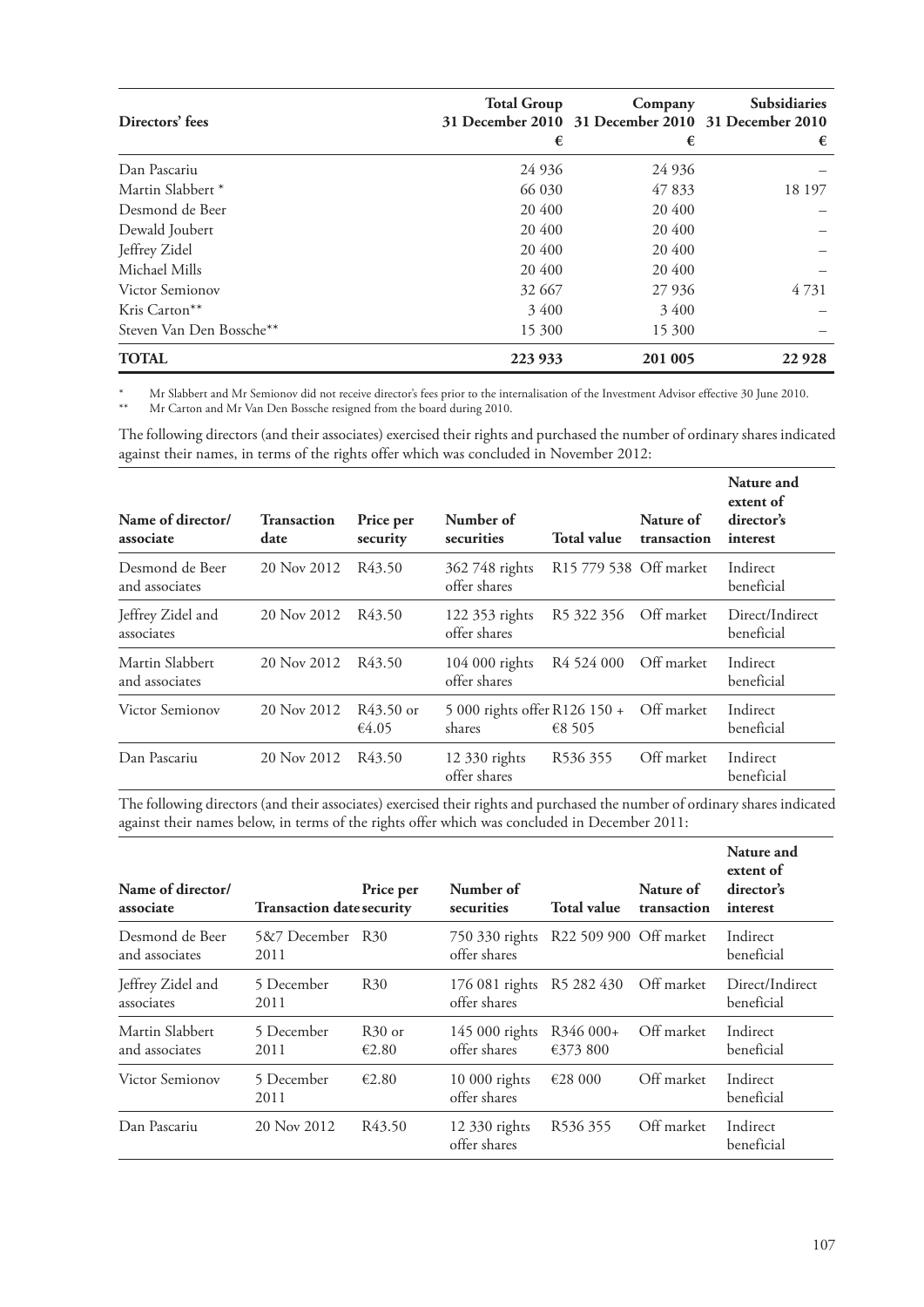| <b>Director</b>        | Date of issue   | Share issue<br>price<br>€ | Number of<br>shares issued<br>€ |
|------------------------|-----------------|---------------------------|---------------------------------|
| Martin Slabbert        |                 |                           | 4 098 814                       |
|                        | 5 June 2008     | 2.18                      | 600 000                         |
|                        | 28 October 2009 | 2.10                      | 300 302                         |
|                        | 25 May 2010     | 2.58                      | 195 000                         |
|                        | 30 June 2010    | 2.58                      | 2 266 012                       |
|                        | 9 May 2011      | 2.99                      | 337 500                         |
|                        | 12 June 2012    | 3.28                      | 400 000                         |
| <b>Victor Semionov</b> |                 |                           | 1 237 669                       |
|                        | 5 June 2008     | 2.18                      | 300 000                         |
|                        | 25 May 2010     | 2.58                      | 140 000                         |
|                        | 30 June 2010    | 2.58                      | 377 669                         |
|                        | 9 May 2011      | 2.99                      | 170 000                         |
|                        | 12 June 2012    | 3.28                      | 250 000                         |

Details on the shares issued under the share purchase schemes and held by the Directors are presented below:

#### 35. **DIRECTORS' COMMENTARY**

#### 35.1 **Distributable earnings**

The Group has achieved distributable earnings of 25.95 euro cents per share for the financial year ended 31 December 2012. This distinctive financial result is due to continued strong performance in the Group's assets, the favourable impact of the acquisition of City Business Centre in February 2012, additional rental income generated through various re-developments that were completed towards the end of the prior year and a settlement with the vendors of Promenada Mall (which gave rise to €7.1 million in non-recurring distributable earnings). Recurring distributable earnings per share improved by 12.6% compared to the prior year.

#### 35.2 **Distribution**

The Board of Directors resolved to limit the 2012 full year distribution to 23.29 euro cents per share, an improvement of 15% over the 20.25 euro cents distribution declared in relation to the 2011 financial year. Accordingly, the Board has declared a final distribution of 12.05 euro cents per share in respect of the six months ended 31 December 2012.

#### 35.3 **Option to receive capital return**

Consistent with the practice introduced in relation to the 2012 half year distribution and given the ongoing development and acquisition programme, the Board has resolved to offer shareholders the option to receive the distribution in relation to the six months ended 31 December 2012 as a cash distribution or a return of capital by way of an issue of new shares credited as fully paid up at a ratio of 2.774 new shares for each 100 shares held. A circular that contains details of the election, accompanied by an announcement on the Stock Exchange News Service of the JSE ("**SENS**"), the Regulatory News Service of the LSE ("b") and the Bucharest Stock Exchange ("**BVB**"), will be issued in due course.

#### 35.4 **Retained distributable earnings**

The balance of retained distributable earnings as at 31 December 2012, after the full year distribution in relation to 2012, amounts to €8.2 million (this amount includes distributable earnings carried forward from prior years). The retained distributable earnings will be considered for distribution during the 2013 and 2014 financial years as the Group pursues various property developments. The developments are expected to have a positive impact on per share distributions, once completed. However, during the construction period, developments dilute distributable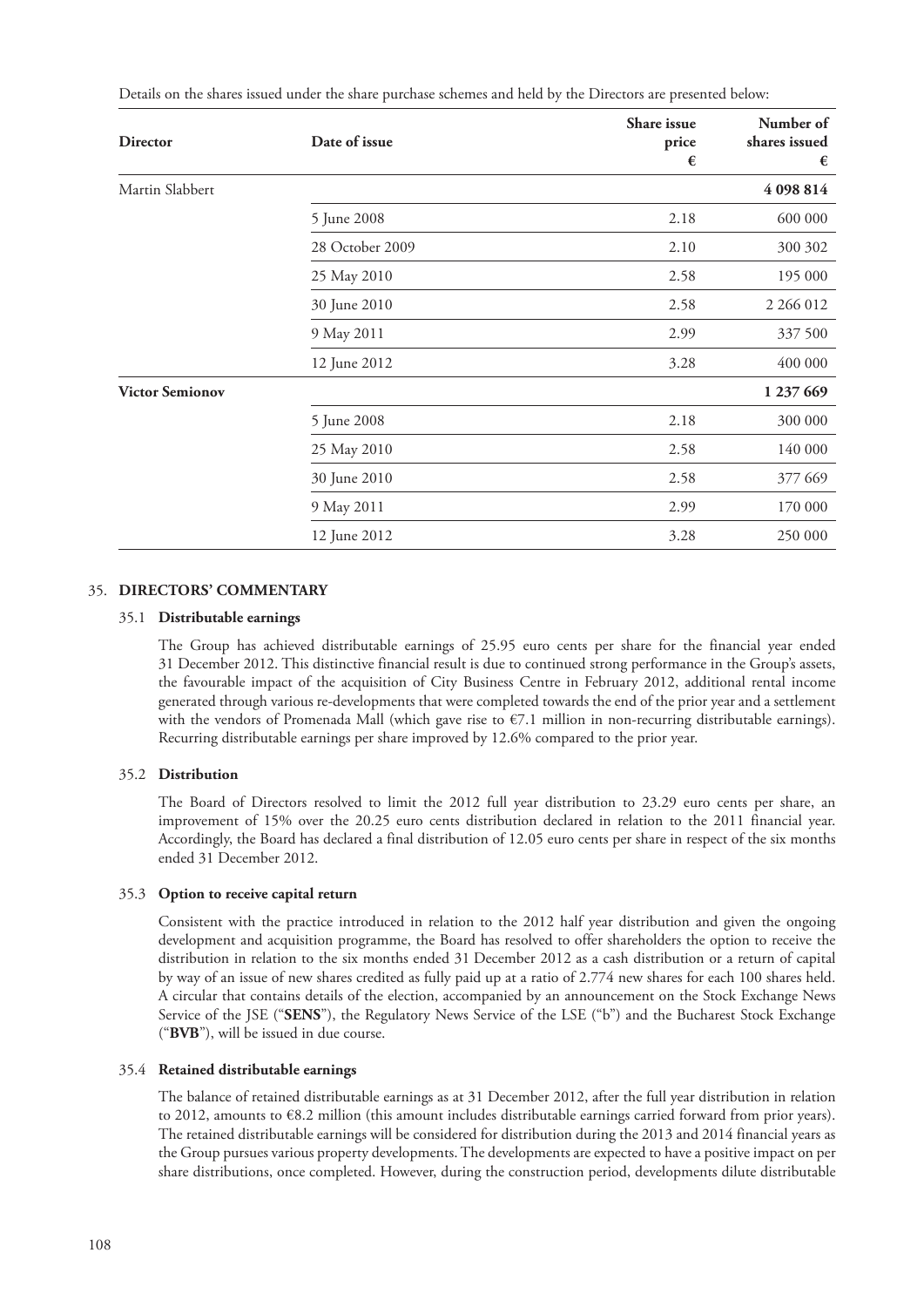earnings as interest in relation to property under construction is capitalised at the Group's average cost of finance and as cash balances retained to finance such developments yield low returns.

# 35.5 **Other highlights**

Improvement in the volumes of trading in the Company's shares has been a priority for a number of years. During 2012, the Company raised €138 million *via* the issue of ordinary shares. Partly as a result of this, the shareholder base of the Company expanded to over 3 400 shareholders by the 2012 financial year end (compared to approximately 1 900 shareholders at the end of the 2011 financial year) and the volumes of daily trade of the Company's shares have improved further.

Adjusted Net Asset Value ("**NAV**") as at 31 December 2012 is 18.5% higher compared to the prior year end. Vacancy is on a downward trend; the vacancy calculated as a portion of available rentable area (excluding the rentable areas under earn-out arrangements in City Business Centre in Timisoara) at the 2012 year end is 4.8% compared to 5.3% at the prior year end and has reduced further since the 2012 year end. Non-recoverable tenant income amounted to €72 000 in respect of the year ended on 31 December 2012, equivalent to 0.18% of contractual rental income and expense recoveries for the year.

# 35.6 **Retail property acquisitions, extensions and developments**

During the 2012 financial year, the Group made significant progress in extending its portfolio of retail properties and retail development pipeline with the opening of Ploiesti Shopping City and the conclusion of a number of transactions that secure further retail development and extension opportunities for the 2013 and 2014 financial years. The Group will benefit from rental income generated in relation to Ploiesti Shopping City in 2013. In addition, three significant and six smaller retail developments and/or extension projects have or are expected to commence construction during the 2013 financial year. NEPI has withdrawn from the Victoria City Centre development opportunity in Bucharest, Romania, reported in the 2011 annual report.

# *Ploiesti Shopping City*

The Group finalised and opened the first phase of a regional mall in joint venture with Carrefour Property on 15 November 2012, in less than 11 months from the start of construction works. On opening day the mall which comprises 46 000 m<sup>2</sup> of Gross Lettable Area ("**GLA**") included more than 75 operational tenants including Altex, Bershka, Carrefour (the second largest retailer in the world), Douglas, Deichmann, Flanco, H&M, Intersport, KFC, Leonardo, New Yorker, Office Shoes, Orsay, Paul, Pull and Bear, Quasi Pronti, Reserved, Segafredo, Sephora, Stradivarius, Takko, Vodafone, Yves Rocher and Zara. A 12 screen cinema complex (the largest such complex in Romania outside of the capital city) operated by Cinema City (the largest cinema operator in central Europe) opened on 5 December 2012. Trading since opening has exceeded expectations. A second phase development is under consideration.

# *Brasov Shopping City*

During the year, the Group completed the purchase and leaseback of a retail box (including additional land) from Mobexpert, the leading Romanian furniture retailer. The acquired properties are adjacent to the Group's 2011 re-developed strip mall and the Carrefour hypermarket in Brasov, Romania, and the acquisition was concluded with the intention to re-develop the combined properties into a regional mall, in partnership with Carrefour Property. Brasov is the eighth largest city in Romania and one of the most important industry hubs in the country. Due to its numerous historical sites and its proximity to popular ski and mountain resorts, Brasov is also a leading tourist destination in Romania. The city does not have a large modern shopping centre and NEPI and Carrefour's properties are ideally located to be re-developed into a dominant regional mall. The original intention was to develop up to 57 000 m<sup>2</sup> of GLA. The Group and its development partner have since agreed to enlarge the planned mall and are, to this end, in the process of acquiring an additional  $7000 \text{ m}^2$  plot of land adjacent to NEPI's assets. The enlarged regional mall will consist of approximately 65 000 m<sup>2</sup> of GLA and will be integrated with 13 200 m<sup>2</sup> of neighbouring bulk retail. The completion of the development, which is subject to final approval by the NEPI and Carrefour boards, is planned for 2014.

# *Galati Shopping City*

As announced in November 2012 the Group has concluded an agreement to acquire a plot of land of approximately 12 700 m2 in Galati, Romania. The site of the proposed Galati development is located on one of the main boulevards of Galati and has good vehicular and public transport access. Galati is the seventh largest Romanian city and the largest Romanian port city on the Danube River. The site is 25 kilometres from Promenada Mall Braila, NEPI's regional shopping centre in neighbouring town Braila. There are no major retail centres in Galati. The Group acquired the land with the intention of developing a retail value centre anchored by a hypermarket and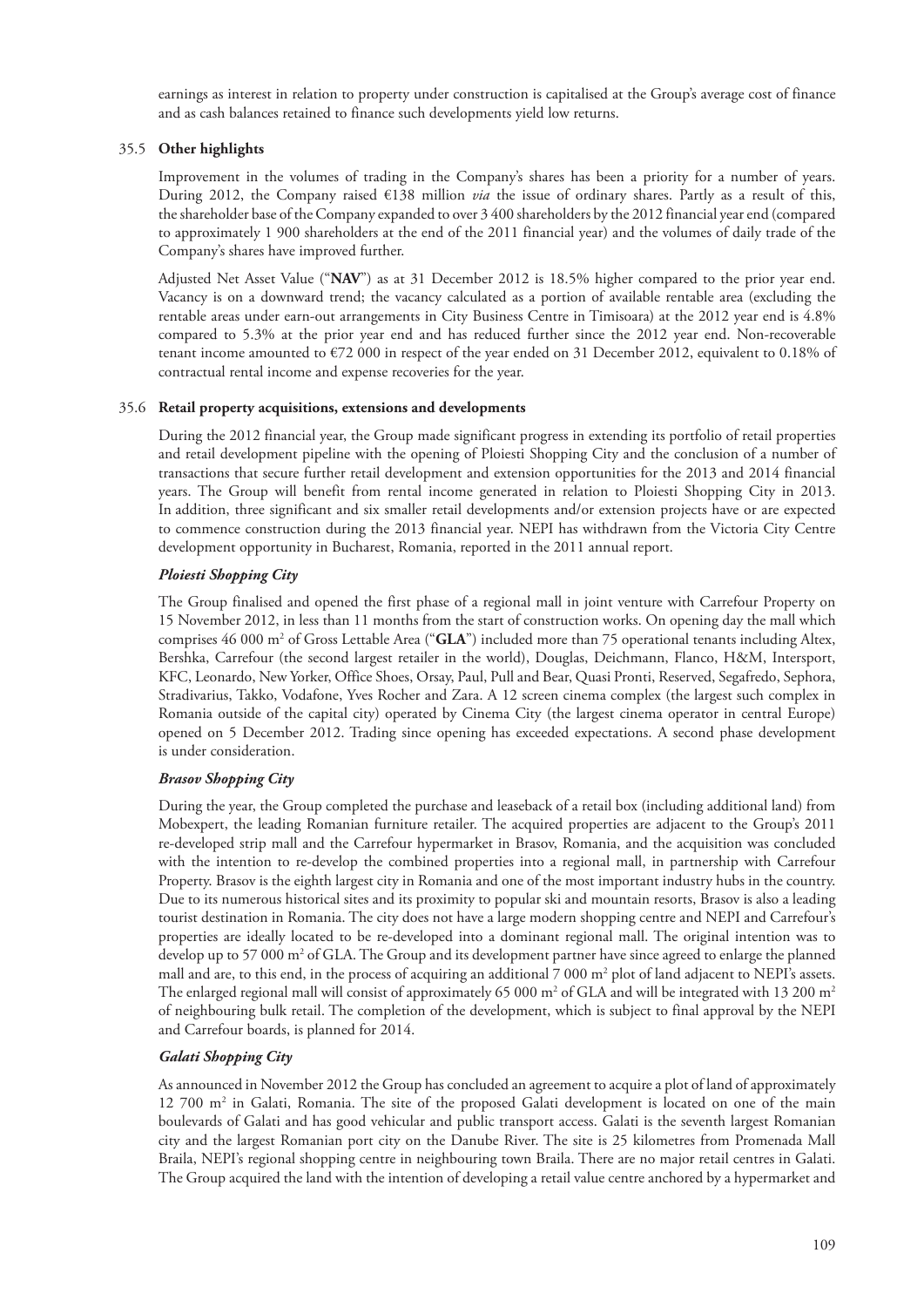several international value brands. Due to strong tenant demand, the Group now intends to develop a shopping centre on the site. The permitting process is progressing well. Construction of the first phase (approximately 30 000 m2 of GLA) will commence once the required building permit has been obtained.

# *Vulcan Value Centre*

As announced in June 2012, the Group entered into a joint venture to acquire and develop a former factory site located in an under-serviced and densely populated area of Bucharest (the capital city of Romania). The site has good vehicular and public transport access. NEPI plans to develop a value centre with 25 500 m<sup>2</sup> of GLA anchored by a hypermarket and other value tenants. The zoning approval was obtained during December 2012, which was later than anticipated. Lease agreements have been entered into with Carrefour (for a hypermarket) and KFC (for a drive through). Lease discussions with a number of other international tenants are progressing well. Broad commercial terms have been negotiated in respect of 65% of the planned GLA. Site preparation works have commenced and construction works will begin when the required building permit has been obtained, with an opening planned by the 2013 year end, provided that there are no further delays in the permitting process.

#### *Kaufland value extensions*

The Group has concluded agreements to acquire land in two smaller Romanian towns adjacent to existing Kaufland supermarkets (in Alexandria and Sfantu Gheorghe) and is in the process of acquiring three further similar sites in other similar towns with the intention to develop convenience retail value schemes linked to the supermarkets. Kaufland is a German discount supermarket chain which operates over 1 000 stores in Germany and several Central and Eastern European countries. It became the leading food retailer in Romania with 81 well located owned and operated stores by the end of 2012 and over €1.3 billion in annual sales in Romania. The stores have standard layouts with sales areas of approximately 5 000  $m^2$  per store. The five planned developments will initially range from 1 900 to 2 900 m<sup>2</sup> of GLA per development.

# *Promenada Mall Braila*

The expansion of the fashion offering referred to in NEPI's 2011 annual report was completed in May 2012 with the opening of H&M and C&A. This has strengthened the mall's regional dominance. Since this expansion, NEPI has acquired approximately 1 900  $m<sup>2</sup>$  of land adjacent to the fashion section of the mall with a view to effect a further extension of the mall with additional international fashion brands.

#### 35.7 **Office property acquisitions, extensions and developments**

Given the relative scarcity of capital for investment in its markets, NEPI has identified attractive office acquisition and development opportunities in Romania. NEPI's office strategy is to own large A-grade offices that comply with international tenant requirements in prime locations in cities with significant multi-national tenant presence. To this end, the Group has acquired the centrally located City Business Centre (the only A-grade office development) in Timisoara and centrally located office development land in Cluj-Napoca ("**Cluj**"). NEPI is in negotiations to acquire The Lakeview offices in Bucharest. NEPI owns significant prime offices in Bucharest and Timisoara and has commenced works in relation to a unique office development in Cluj.

#### *City Business Centre*

During February 2012, the Group acquired the City Business Centre in Timisoara. Timisoara is home to a growing back-office activities-and-services market that offers a skilled labour force, low costs and proximity to Western Europe. The acquisition includes three existing office buildings of 27 150  $\text{m}^2$  of GLA and a forward commitment to acquire two further office buildings with approximately 20 000  $\mathrm{m}^2$  of GLA that were under development. Tenants in the three existing office buildings include Alcatel, Deloitte, IBM, Microsoft, PricewaterhouseCoopers, Raiffeisen Bank, UniCredit Tiriac Bank and Wipro. The first of the two office buildings which were under development at the time of the acquisition was completed in September 2012. To date, close to 70% of the office space in this building has been leased to tenants including Autoliv, EBS, Maerz, SAP and Unified Post. The building also includes conference facilities.

# *The Office Cluj-Napoca*

During July 2012, the Group acquired an 18 082 m<sup>2</sup> plot of land in the city centre of Cluj, in a joint venture with Mr. Ovidiu Sandor (the developer of City Business Centre) with a view to develop, in three phases, up to 54 200 m<sup>2</sup> of A-grade office GLA. Cluj is situated in the north-western part of Romania and is the second largest city in Romania by population. The city houses the headquarters of a number of multinational companies and the city is also an important centre for tertiary education. Since the project was announced, significant tenant enquiries were received for what would be the first A-grade office development in Cluj. Site set-up has commenced in February 2013 and the issue of a building permit is imminent. The first phase of the development is expected to be completed by spring 2014.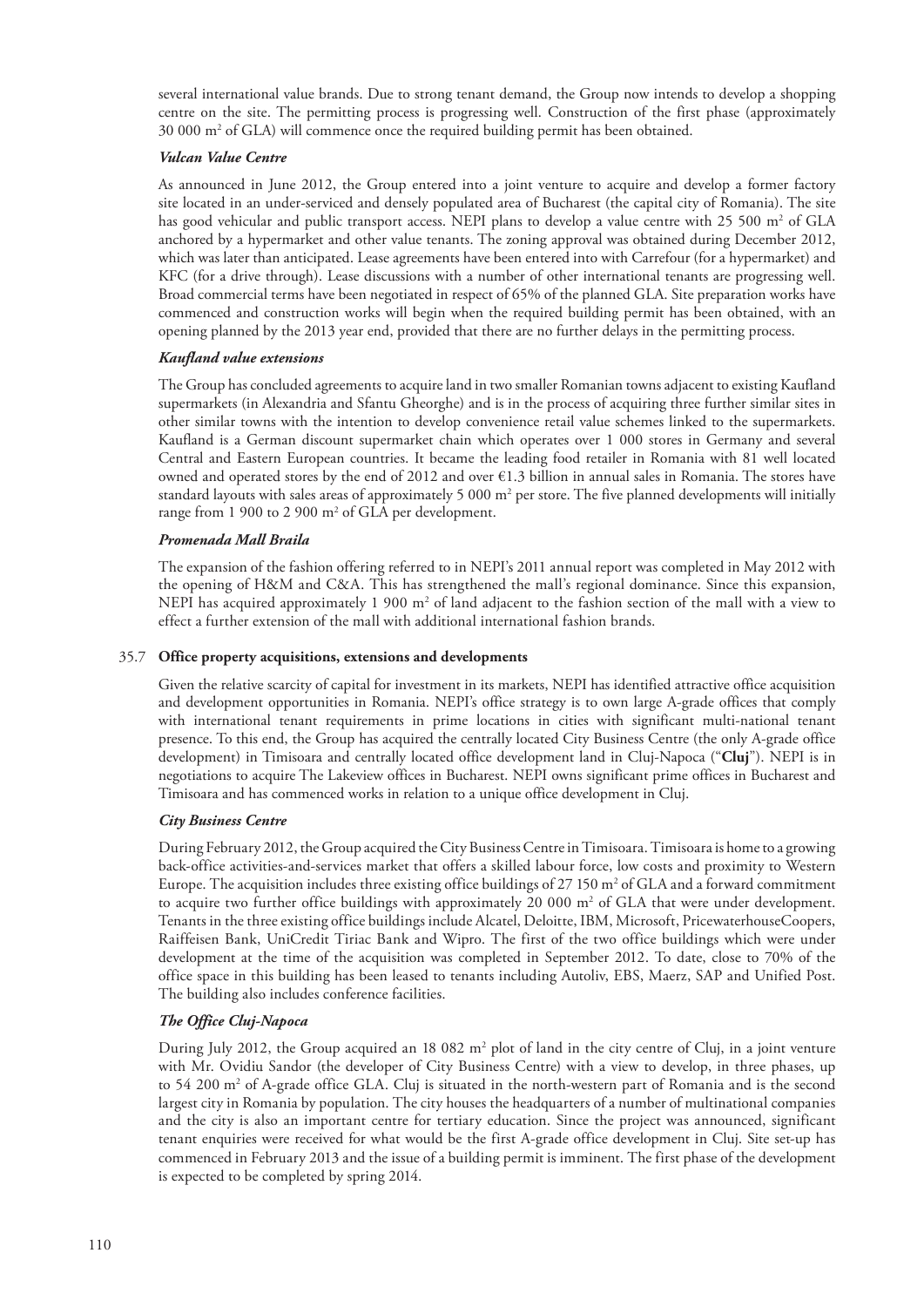#### *The Lakeview*

The Group is in negotiations to acquire The Lakeview offices in Bucharest, Romania. The Lakeview is a landmark A-grade office building consisting of offices and ground floor retail with a total GLA of 25 500 m<sup>2</sup> and 485 parking bays. The Lakeview is located close to NEPI's Floreasca Business Park in the emerging office corridor between Floreasca and Barbu Vacarescu Streets in the North East of Bucharest. The building is fully occupied with tenants including Alcon, Colgate-Palmolive, Huawei, Philips, PricewaterhouseCoopers and Royal Bank of Scotland. Further announcements in relation to the acquisition of The Lakeview will be made as and when appropriate.

#### *Piata Victoriei office development*

Design and permitting works are ongoing in relation to a landmark office development on NEPI's land in Piata Victoriei, Bucharest. As the site is part of a historic area, progress is slow with several authorities that need to approve the development proposal.

#### 35.8 **Disposals**

#### *Retail Park Auchan Pitesti*

As announced during August 2012, the Group entered into agreements with the Auchan group to sell the hypermarket section of Retail Park Auchan Pitesti for a total consideration of approximately €28.7 million. The transaction, which is subject to a number of conditions precedent, is expected to conclude early in 2013.

#### 35.9 **Cash management and debt**

In addition to €147.4 million in cash and net listed property shares, the Group has an undrawn secured revolving facility with UniCredit Tiriac Bank for €9.5 million and is expected to be in a position to drawdown a further €3.25 million as the construction loan with BRD (a subsidiary of Societe Generale) in relation to Ploiesti Shopping City is converted into an investment loan.

The Group will retain high levels of access to liquidity due to the instability of the European banking markets, to finance the Group's development pipeline and to pursue further investment opportunities. In order to mitigate the dilutory effect this has on earnings, a portion of the cash held for capital commitments has been invested in liquid dividend paying listed property shares. The total investment exposure to listed securities amounted to €71.5 million as at year end. As at 31 December 2012 and as at the date of this report, the listed securities traded at a premium to their initial acquisition cost and accrued income.

As reported on before, the Group has renewed its €9.5 million secured revolving facility with UniCredit Tiriac Bank during the 2012 financial year. The facility carries an interest rate of 1 month Euribor plus 4.0% and matures on 31 May 2013 when, at the Group's option, the facility is convertible into a term loan repayable on 31 December 2014. The facility remains undrawn at the date of this report.

A construction loan of €33.5 million was granted by BRD in July 2012 for the development of Ploiesti Shopping City. NEPI and Carrefour Property each own 50% of this project; therefore, the Group accounts for 50% of the loan. The construction loan is in the process of conversion into an investment loan and the total loan amount will increase to €40 million, repayable in 10 years. The construction loan carries an interest rate of 3-month Euribor plus 4.5%, while the investment loan will carry an interest rate of 3-month Euribor plus 4.0%.

The Group had €219 million of third party debt finance in place at 31 December 2012 (€197 million in secured term debt and €22 million in short term facilities secured over the listed property shares). €79 million of the secured term debt is due for repayment during the 2013 financial year. The Group does not foresee difficulty to re-finance the expiring debt. At year end, the Group's gearing ratio (interest bearing debt less cash divided by investment property and listed property shares) decreased to 25%. The average interest rate (including interest rate hedging costs) in relation to the debt was approximately 4.5% during the 2012 financial year.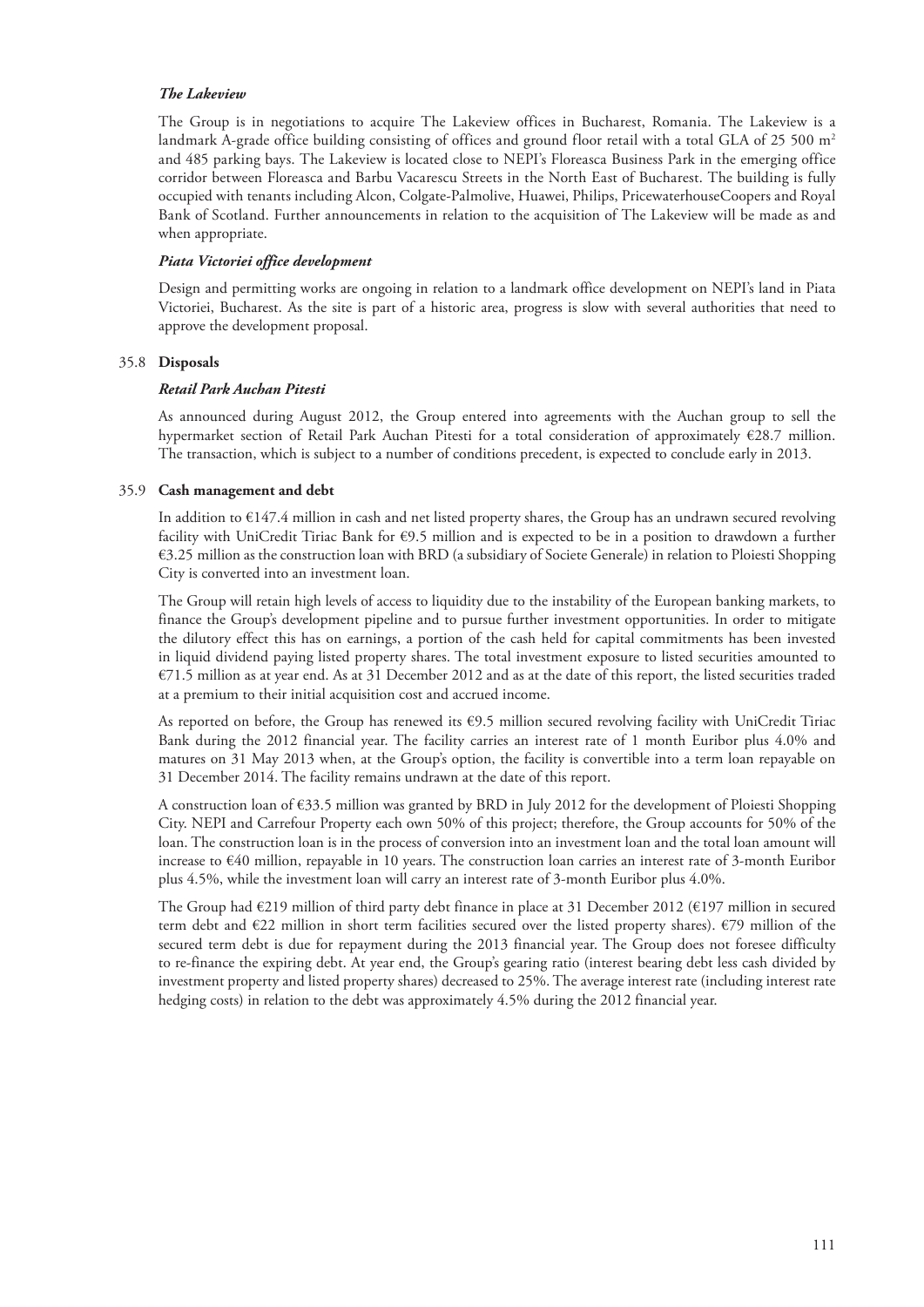# **SHARE CAPITAL**

# 1. **AUTHORISATIONS**

The special resolution required for the directors to allot and issue the authorised and unissued shares in the company for cash is subject to the provisions of article 5.3 of the company's articles of association, the JSE Listings Requirements, the AIM Rules of the LSE and the rules of the BVB. This authority remains in force until the next annual general meeting.

## 2. **OPTIONS AND PREFERENTIAL RIGHTS IN RESPECT OF SHARES**

- 2.1 There are no acquisition rights and/or obligations over authorised but unissued share capital or an undertaking to increase the capital nor are there any contracts or arrangements, either actual or proposed, whereby any option or preferential right of any kind has been or will be given to any person to subscribe for any shares in the company.
- 2.2 There are no preferential conversion and/or exchange rights in respect of any of the shares.

# 3. **ALTERATIONS TO SHARE CAPITAL**

3.1 Other than as set out in the table below, there have been no other issues, offers or alteration of share capital during the preceding three years.

| Date             | Recipient                                               | Number<br>of shares | Price<br>per share Reason |                                                                         |
|------------------|---------------------------------------------------------|---------------------|---------------------------|-------------------------------------------------------------------------|
| 12 March 2010    | Vendors                                                 | 9 310 823           |                           | €2.25 Vendor placement                                                  |
| 1 April 2010     | Various investors                                       | 5 882 352           |                           | R25.50 Private placement                                                |
| 28 June 2010     | Vendors                                                 | 2 450 748           |                           | €2.58 Internalisation of the company's<br>management function           |
| 22 December 2010 | Existing shareholders in<br>proportion to their holding | 15 000 000          |                           | €2.67 Rights offer                                                      |
| 22 June 2011     | Various investors                                       | 9 5 6 4 2 4 5       |                           | €3.01 Private placement                                                 |
| 6 November 2011  | Participants                                            | 400 000             |                           | $€2.92$ Sale of shares issued under the<br>initial share scheme         |
| 7 December 2011  | Existing shareholders in<br>proportion to their holding | 14 285 714          |                           | €2.79 Rights offer                                                      |
| 30 December 2011 | Participants                                            | 50793               |                           | $€3.08$ Sale of shares issued under the<br>initial share scheme         |
| 2 February 2012  | Vendors                                                 | 5 5 18 0 5 7        |                           | €3.00 Vendor placement                                                  |
| 4 May 2012       | Various investors                                       | 1 600 000           |                           | €3.20 Private placement                                                 |
| 22 May 2012      | Various investors                                       | 13 505 201          |                           | €3.20 Private placement                                                 |
| 5 September 2012 | Existing shareholders in<br>proportion to their holding | 3 2 2 4 4 6 0       |                           | €3.75 Option to receive a return of<br>capital                          |
| 3 October 2012   | Various investors                                       | 2 980 061           |                           | €4.03 Private placement                                                 |
| 20 November 2012 | Existing shareholders in<br>proportion to their holding | 12 345 680          |                           | €4.05 Rights offer                                                      |
| 30 December 2012 | Participants                                            | 110 999             |                           | $\epsilon$ 3.51 Sale of shares issued under the<br>initial share scheme |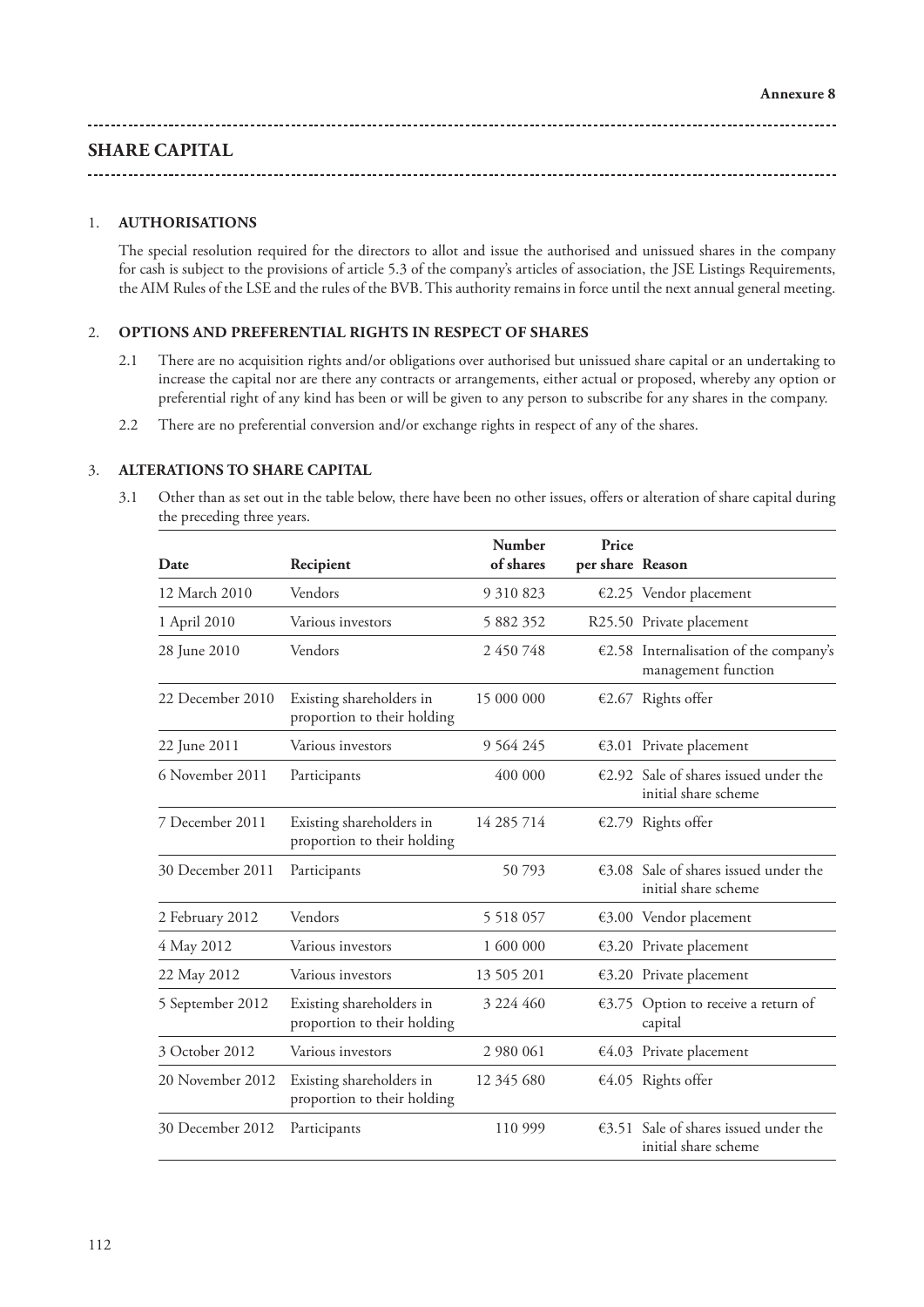| Date            | Recipient                                               | <b>Number</b><br>of shares | Price<br>per share Reason |                                                                         |
|-----------------|---------------------------------------------------------|----------------------------|---------------------------|-------------------------------------------------------------------------|
| 8 February 2013 | Participants                                            | 2448                       |                           | $\epsilon$ 4.75 Sale of shares issued under the<br>initial share scheme |
| 8 April 2013    | Existing shareholders in<br>proportion to their holding | 3 6 25 314                 |                           | $€4.43$ Option to receive a return of<br>capital                        |
| 24 April 2013   | Various investors                                       | 11 290 323                 |                           | R62.00 Accelerated book build                                           |

- 3.1.1 The table above excludes shares issued in terms of the initial share scheme and shares issued under current share scheme (vested and unvested), but includes the shares sold by participants in the initial share scheme to other investors.
- 3.1.2 The shares were issued at a discount to market value at the time of the issue in order to encourage potential investors to acquire shares.
- 3.2 Save as disclosed in **Annexure 6** to these revised listing particulars, no other assets were acquired or are to be acquired out of the proceeds of the issue of NEPI shares.
- 3.3 No share repurchases have been undertaken by the company in the preceding three years.
- 3.4 There have been no sub-divisions or consolidations of shares during the preceding three years to the date of issue of these revised listing particulars.
- 3.5 The special resolutions for the creation of the share capital of NEPI have been duly passed by the requisite majority of shareholders. The requisite directors' resolutions have been passed authorising the issue of the shares in NEPI.

# 4. **STATEMENT AS TO LISTING ON STOCK EXCHANGE**

The shares of the company are listed on the JSE's Main Board, the regulated market of the Bucharest Stock Exchange and the AIM market of the London Stock Exchange.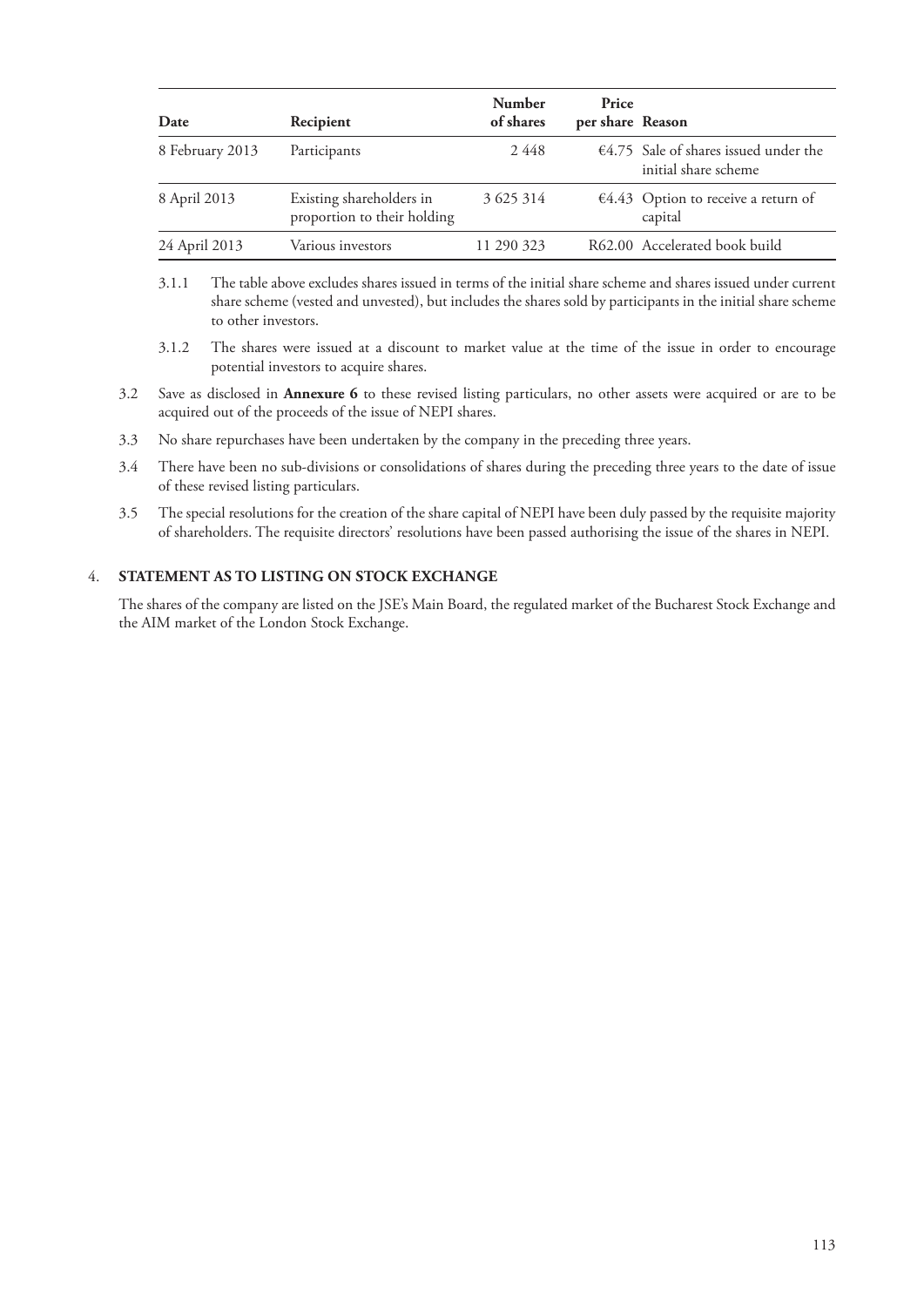# **MATERIAL BORROWINGS AND LOANS RECEIVABLE**

#### 1. **MATERIAL LOANS PAYABLE BY THE GROUP**

The following material loans were made to the company and its subsidiaries as at the last practical date:

# 1.1 **NEPI Bucharest One SRL** *Lender:* Alpha Bank Romania SA *Facility amount:* €6 200 000 *Description/purpose:* The acquisition of properties owned by NEPI Bucharest One. *Interest rate:* The loan bears interest at a floating rate of 1 month Euribor plus a margin of 4.5%. The group has capped its Euribor base interest rate exposure at 2%. *Terms of repayment:* The loan is repayable in full by 31 October 2013. *Security:* • General security over the land and properties (fair value as at 31 December 2012 amounted to  $E$ 15 170 000), current assets, cash inflows from operating activities and shares of NEPI Bucharest One • Corporate guarantee issued by the company *Material covenants:* Loan to value ratio of maximum 65% *Amount repayable within 12 months and method of finance:* €6 200 000 Principal repayments to be made in the following 12 months will be financed from net operating income. 1.2 **General Investment SRL** *Lender:* EuroHypo AG *Facility amount:* €15 000 000 *Description/purpose:* The acquisition of General Investment SRL and General Building Management SRL. *Interest rate:* The loan bears interest at a fixed rate of 6.23%. *Terms of repayment:* The loan is repayable in full by 30 August 2014. *Security:* General security over the properties (fair value as at 31 December 2012 amounted to  $630$  650 226), current assets, cash inflows from operating activities and shares of General Investment SRL and General Building Management SRL *Material covenants:* • Loan to value ratio of maximum 70% • Debt service ratio of minimum 120% *Amount repayable within 12 months and method of finance:* €1 548 018 Principal repayments to be made in the following 12 months will be financed from net operating income.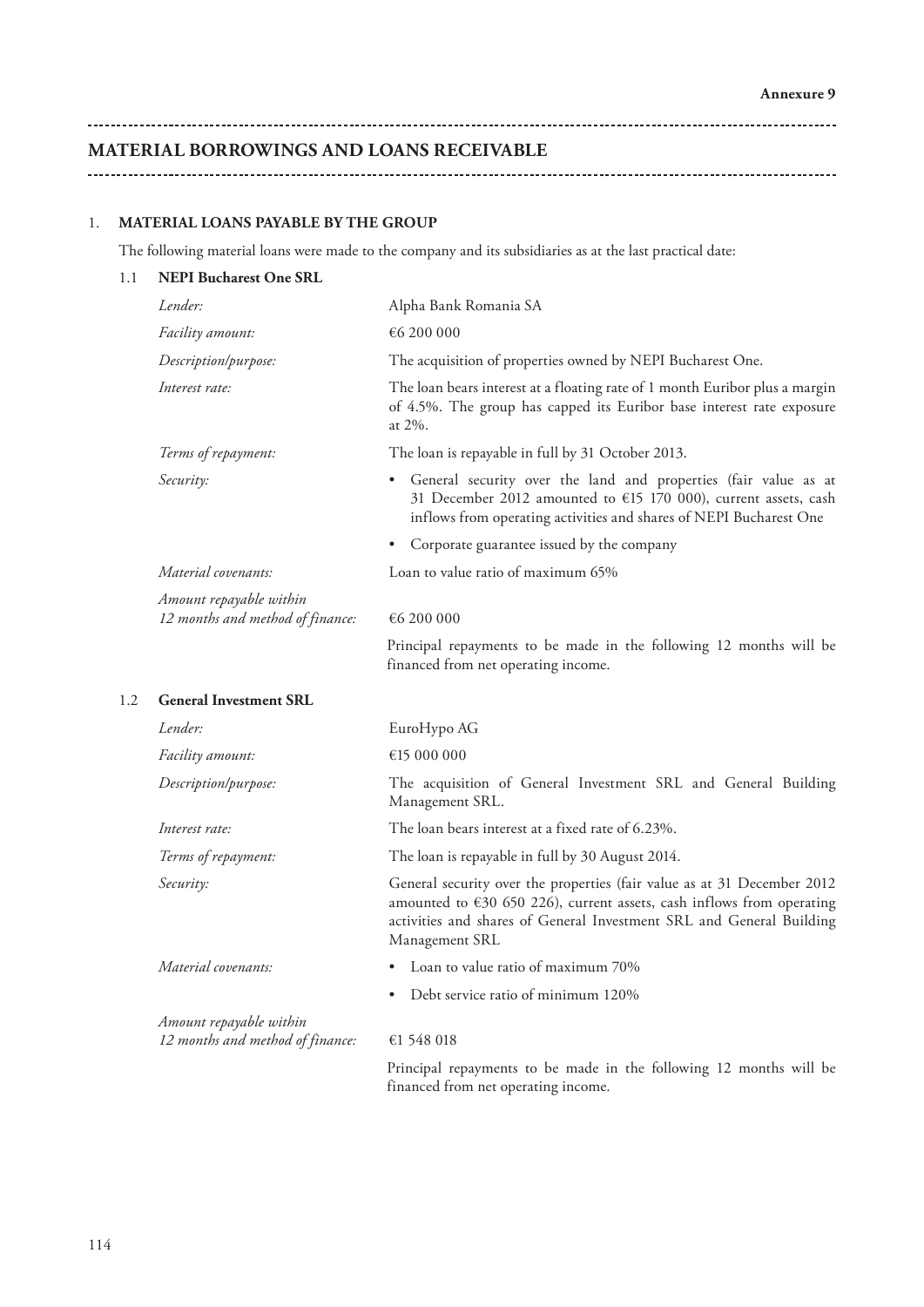# 1.3 **New Europe Property Investments plc, NEPI Bucharest Two and Unique Delamode SRL**

1.4 **Premium Portfolio**

1.5 **Promenada Mall Braila**

| Lender:                                                     | Unicredit Tiriac Bank SA                                                                                                                                                                                                           |
|-------------------------------------------------------------|------------------------------------------------------------------------------------------------------------------------------------------------------------------------------------------------------------------------------------|
| Facility amount:                                            | €9 500 000                                                                                                                                                                                                                         |
| Description/purpose:                                        | The revolving credit facility shall be used by the borrowers for financing<br>the borrowers' current operation and managing cash flows.                                                                                            |
| Interest rate:                                              | The loan bears an interest rate of 1 month Euribor plus a margin of 4%.<br>The group has capped its Euribor base interest rate at 2%.                                                                                              |
| Terms of repayment:                                         | The facility was extended on 21 May 2012 and will expire on 31 May 2013<br>when, at the group's option, the facility is convertible into a term loan<br>repayable on 31 December 2014.                                             |
| Security:                                                   | • General security over the properties (fair value as at 31 December<br>2012 amounted to $E17$ 060 000), current assets, cash inflows from<br>operating activities and shares of NEPI Bucharest Two SRL and<br>Unique Delamode SRL |
|                                                             | Corporate guarantee issued by the company<br>٠                                                                                                                                                                                     |
| Material covenants:                                         | Loan to value ratio of maximum 60%                                                                                                                                                                                                 |
|                                                             | Debt service ratio of minimum 125%<br>٠                                                                                                                                                                                            |
| Amount repayable within<br>12 months and method of finance: | At 31 December 2012 this facility was undrawn.                                                                                                                                                                                     |
| <b>Premium Portfolio</b>                                    |                                                                                                                                                                                                                                    |
| Lender:                                                     | Nord LB Bank                                                                                                                                                                                                                       |
| Facility amount:                                            | €13 995 000                                                                                                                                                                                                                        |
| Description/purpose:                                        | The acquisition of Premium Portfolio in Germany                                                                                                                                                                                    |
| Interest rate:                                              | The loan bears interest at a fixed rate of 5.17% as a result of an interest rate<br>swap concluded with Nord LB Bank.                                                                                                              |
| Terms of repayment:                                         | The loan is repayable in full by 31 December 2014.                                                                                                                                                                                 |
| Security:                                                   | General security over the properties (weighted fair value as at<br>31 December 2012 amounted to €15 110 000), current assets and cash<br>inflows of Premium Portfolio Ltd & Co and Premium Portfolio 2 Ltd & Co                    |
| Material covenants:                                         | • Loan to value ratio of maximum 90%                                                                                                                                                                                               |
|                                                             | Debt service ratio of minimum 115%<br>٠                                                                                                                                                                                            |
| Amount repayable within<br>12 months and method of finance: | €293 541                                                                                                                                                                                                                           |
|                                                             | Principal repayments to be made in the following 12 months will be<br>financed from net operating income.                                                                                                                          |
| Promenada Mall Braila                                       |                                                                                                                                                                                                                                    |
| Lender:                                                     | KBC Bank Ireland                                                                                                                                                                                                                   |
| Facility amount:                                            | €40 000 000                                                                                                                                                                                                                        |
| Description/purpose:                                        | The loan was taken over and refinanced on 25 February 2010 as part of the<br>Promenada Mall Braila acquisition                                                                                                                     |
| Interest rate:                                              | The loan bears interest at a floating rate of 3 month Euribor plus a margin<br>of 3%. The group swapped its Euribor base interest rate exposure at 1.8%.                                                                           |
| Terms of repayment:                                         | The facility had a two year grace period on repayment of the principal.<br>Starting 2012, 16% of the principal has to be repaid in equal annual                                                                                    |

instalments until maturity in December 2014.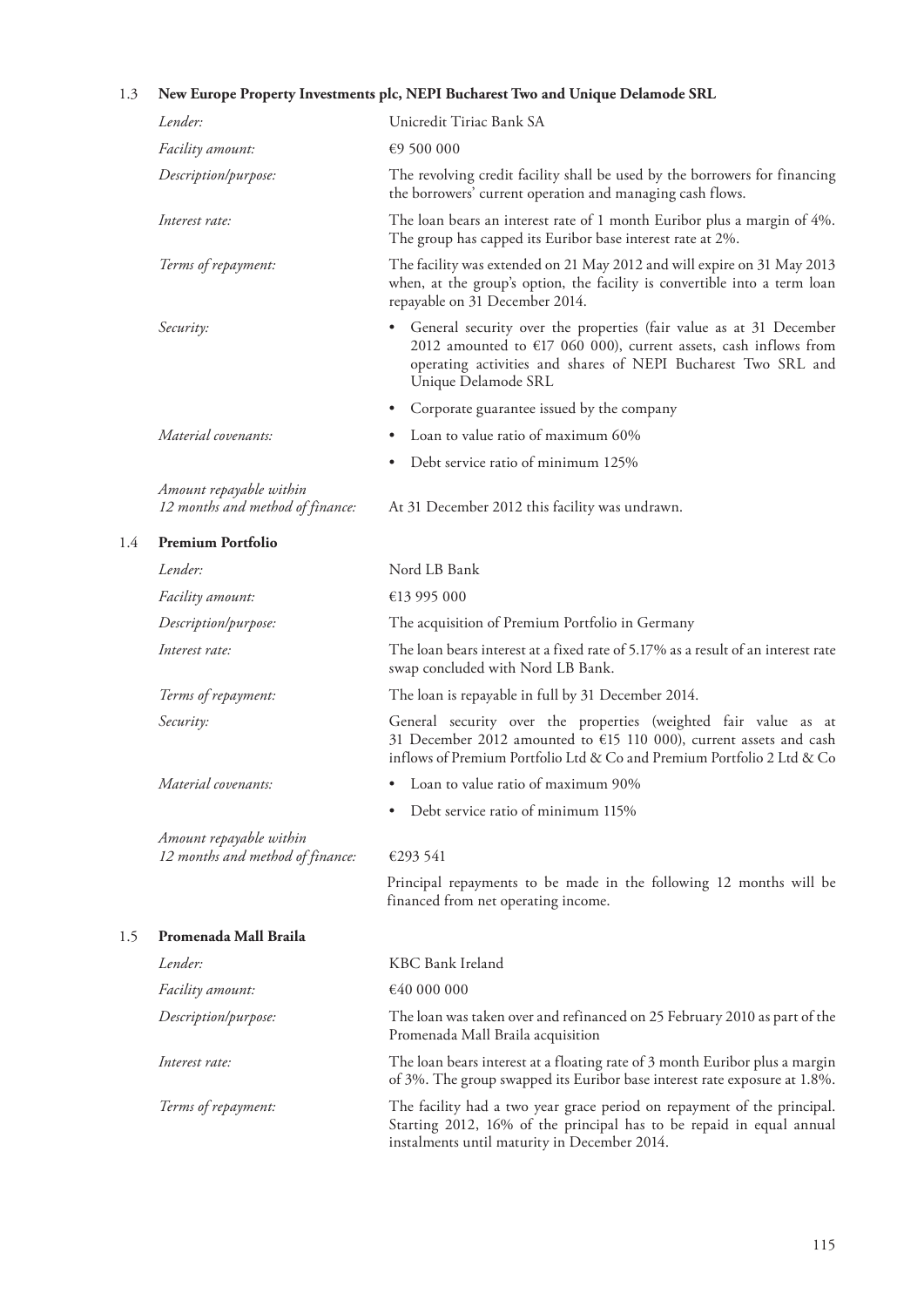| Security:                                                   | General security over the property (fair value as at 31 December 2012<br>amounted to $\epsilon$ 73 280 000), current assets, cash inflows from operating<br>activities and shares of Braila Promenada Mall SRL                                                                                                                                       |
|-------------------------------------------------------------|------------------------------------------------------------------------------------------------------------------------------------------------------------------------------------------------------------------------------------------------------------------------------------------------------------------------------------------------------|
|                                                             | The facility is secured with a holding company guarantee (issued by<br>NEPI) in favour of KBC Bank Ireland, which covers the principal<br>repayments due by Promenada Mall Braila during the third and fourth<br>years of the loan agreement (that amounts to $66$ 318 600), and interest<br>that is payable at any time during the term of the loan |
| Material covenants:                                         | Loan to value ratio of maximum 69%, 69%, 62%, 56%, 50% (from<br>٠<br>year 1 to year 5)                                                                                                                                                                                                                                                               |
|                                                             | Interest service coverage ratio of minimum 180%, 200%, 220%,<br>٠<br>220%, 220% (from year 1 to year 5)                                                                                                                                                                                                                                              |
| Amount repayable within<br>12 months and method of finance: | €2 155 653                                                                                                                                                                                                                                                                                                                                           |
|                                                             | Principal repayments to be made in the following 12 months will be<br>financed from net operating income.                                                                                                                                                                                                                                            |
| Retail Park Auchan Pitesti                                  |                                                                                                                                                                                                                                                                                                                                                      |
| Lender:                                                     | Unicredit Bank and Banca Romaneasca                                                                                                                                                                                                                                                                                                                  |
| Facility amount:                                            | €28 813 000                                                                                                                                                                                                                                                                                                                                          |
| Description/purpose:                                        | The company refinanced a loan facility in relation to Retail Park Auchan<br>Pitesti with a new loan facility from Unicredit Bank and Banca Romaneasca                                                                                                                                                                                                |
| Interest rate:                                              | The loan bears interest at a floating rate of 1 month Euribor plus a margin<br>of 4%. The group capped its Euribor base interest rate exposure at 2%.                                                                                                                                                                                                |
| Terms of repayment:                                         | The facility of $\epsilon$ 28 813 000 matures in January 2015 with principal<br>amortisation that started in 2012.                                                                                                                                                                                                                                   |
| Security:                                                   | General security over the property (fair value as at 31 December 2012<br>amounts to $\epsilon$ 70 275 158), current assets, cash inflows from operating<br>activities, accounts and receivables of Connect Investment SRL                                                                                                                            |
|                                                             | • A property maintenance reserve account holding the equivalent of 1%<br>of annual net operating income of the property                                                                                                                                                                                                                              |
| Material covenants:                                         | Loan to value ratio of maximum 70%                                                                                                                                                                                                                                                                                                                   |
|                                                             | Debt service cover ratio of minimum 110%                                                                                                                                                                                                                                                                                                             |
| Amount repayable within                                     |                                                                                                                                                                                                                                                                                                                                                      |
| 12 months and method of finance:                            | €1 899 256                                                                                                                                                                                                                                                                                                                                           |
|                                                             | Principal repayments to be made in the following 12 months will be<br>financed from net operating income.                                                                                                                                                                                                                                            |
| <b>Floreasca Business Park</b>                              |                                                                                                                                                                                                                                                                                                                                                      |
| Lender:                                                     | Raiffeisen Zentralbank Österreich AG                                                                                                                                                                                                                                                                                                                 |
| <i>Facility amount:</i>                                     | €77 000 000                                                                                                                                                                                                                                                                                                                                          |
| Description/purpose:                                        | The loan is repayable in full by 31 October 2013.                                                                                                                                                                                                                                                                                                    |
| Interest rate:                                              | The borrowed amount bears interest at a floating rate of 3 month Euribor<br>plus a margin of 2.5%. The group has swapped its Euribor base interest<br>rate exposure in relation to the loan at 1.79%.                                                                                                                                                |
| Terms of repayment:                                         | The loan matures at the end of 2013 and is repayable in quarterly<br>instalments. The bank is entitled to a 100% share of the after-tax cash<br>inflow obtained from Floreasca Business Park.                                                                                                                                                        |
| Security:                                                   | General security over the property (fair value as at 31 December 2012<br>amounts to $£104$ 370 000), current assets, cash inflows from operating<br>activities, accounts and receivables of Floreasca Business Park SRL                                                                                                                              |

1.6 **Retail Park Auchan Pitesti**

 $1.7$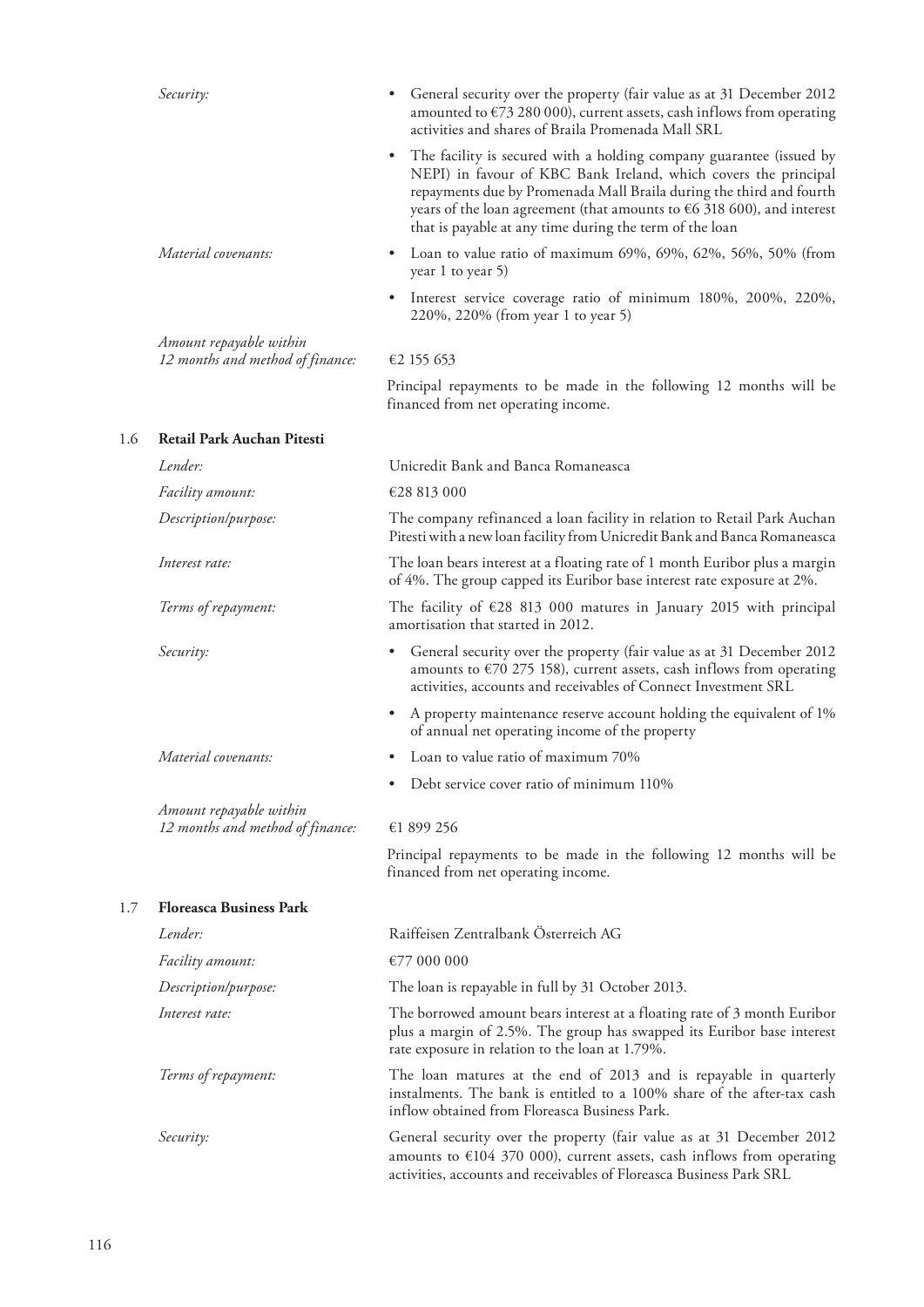|     | Material covenants:                                         | The cash contribution in the project must amount to at least $\epsilon$ 14 250 000                                                                                                                                                           |
|-----|-------------------------------------------------------------|----------------------------------------------------------------------------------------------------------------------------------------------------------------------------------------------------------------------------------------------|
|     | Amount repayable within<br>12 months and method of finance: | €62 246 248                                                                                                                                                                                                                                  |
|     |                                                             | The loan is expected to be refinanced.                                                                                                                                                                                                       |
| 1.8 | <b>City Business Centre</b>                                 |                                                                                                                                                                                                                                              |
|     | Lender:                                                     | Investkredit Bank AG                                                                                                                                                                                                                         |
|     | Facility amount:                                            | €10 577 586                                                                                                                                                                                                                                  |
|     | Description/purpose:                                        | Loan taken over as a result of the acquisition of City Business Centre<br>Timisoara.                                                                                                                                                         |
|     | Interest rate:                                              | The borrowed amount bears interest at a floating rate of 1 month Euribor<br>plus a margin of 1.75%. The group capped its Euribor base interest rate<br>exposure at 1.93%                                                                     |
|     | Terms of repayment:                                         | The loan facility matures in 2028. The loan is repayable in monthly<br>instalments.                                                                                                                                                          |
|     | Security:                                                   | General security over the property (fair value as at 31 December 2012<br>amounts to $633$ 210 000), current assets, cash inflows from operating<br>activities, accounts and receivables of Timisoara City Business Centre<br>One SA          |
|     | Material covenants:                                         | Loan to value ratio of maximum 75%                                                                                                                                                                                                           |
|     |                                                             | Debt service cover ratio of minimum 120%                                                                                                                                                                                                     |
|     | Amount repayable within<br>12 months and method of finance: | €489 270                                                                                                                                                                                                                                     |
|     |                                                             | Principal repayments to be made in the following 12 months will be<br>financed from net operating income.                                                                                                                                    |
| 1.9 | <b>City Business Centre</b>                                 |                                                                                                                                                                                                                                              |
|     | Lender:                                                     | Investkredit Bank AG                                                                                                                                                                                                                         |
|     | Facility amount:                                            | €10 836 177                                                                                                                                                                                                                                  |
|     | Description/purpose:                                        | Loan taken over as a result of the acquisition of City Business Centre<br>Timisoara.                                                                                                                                                         |
|     | Interest rate:                                              | The borrowed amount bears interest at a floating rate of 1 month Euribor<br>plus a margin of 2.00%. The group capped its Euribor base interest rate<br>exposure at 1.93%                                                                     |
|     | Terms of repayment:                                         | The loan facility matures in 2029. The loan is repayable in monthly<br>instalments.                                                                                                                                                          |
|     | Security:                                                   | General security over the property (fair value as at 31 December 2012<br>amounts to $\epsilon$ 33 210 000), current assets, cash inflows from operating<br>activities, accounts and receivables of Timisoara City Business Centre<br>One SA. |
|     | Material covenants:                                         | Loan to value ratio of maximum 75%                                                                                                                                                                                                           |
|     |                                                             | Debt service cover ratio of minimum 120%                                                                                                                                                                                                     |
|     | Amount repayable within<br>12 months and method of finance: | €469 443                                                                                                                                                                                                                                     |
|     |                                                             | Principal repayments to be made in the following 12 months will be<br>financed from net operating income.                                                                                                                                    |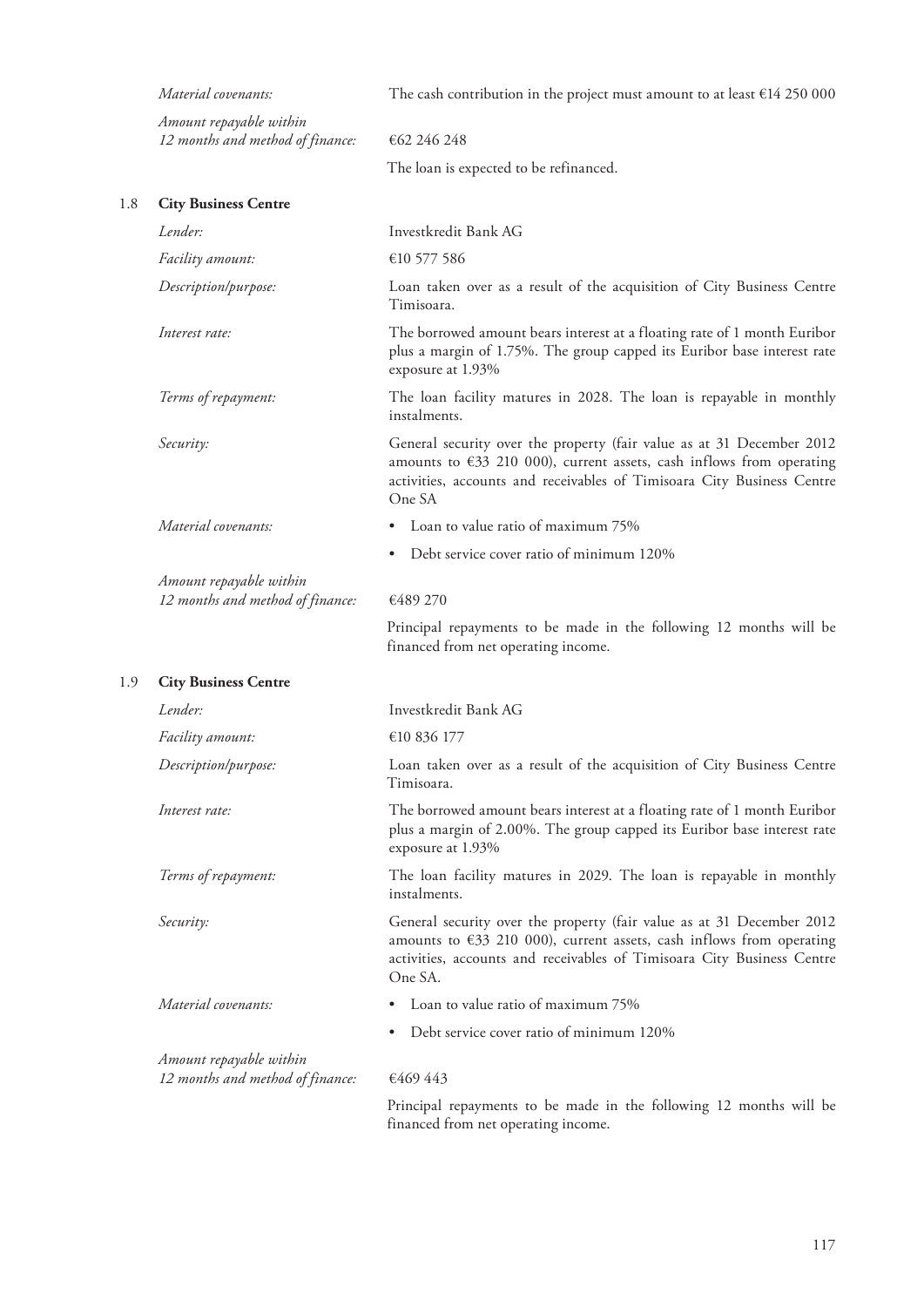# 1.10 **City Business Centre**

| Lender:                                                     | BANCA COMERCIALA ROMANA SA                                                                                                                                                                                                       |
|-------------------------------------------------------------|----------------------------------------------------------------------------------------------------------------------------------------------------------------------------------------------------------------------------------|
| <i>Facility amount:</i>                                     | €7 872 995                                                                                                                                                                                                                       |
| Description/purpose:                                        | Loan taken over as a result of the acquisition of City Business Centre<br>Timisoara.                                                                                                                                             |
| Interest rate:                                              | The borrowed amount bears interest at a floating rate of 1 month Euribor<br>plus a margin of 4%. The group capped its Euribor base interest rate<br>exposure in relation to the loan at 2%.                                      |
| Terms of repayment:                                         | The loan facility matures in 2021. The loan is repayable in monthly<br>instalments.                                                                                                                                              |
| Security:                                                   | General security over the property (fair value as at 31 December 2012<br>amounts to $\epsilon$ 18 460 000), current assets, cash inflows from operating<br>activities, accounts and receivables of Timisoara Office Building SA. |
| Material covenants:                                         | Loan to value ratio of maximum 70%<br>٠                                                                                                                                                                                          |
|                                                             | Debt service cover ratio of minimum 115%<br>٠                                                                                                                                                                                    |
| Amount repayable within<br>12 months and method of finance: | €259 392                                                                                                                                                                                                                         |
|                                                             | Principal repayments to be made in the following 12 months will be                                                                                                                                                               |

financed from net operating income.

1.11 **Ploiesti Shopping City**

| Lender:                          | BRD Group Societe Generale SA                                                                                                                                                                                                               |
|----------------------------------|---------------------------------------------------------------------------------------------------------------------------------------------------------------------------------------------------------------------------------------------|
| <i>Facility amount:</i>          | Development loan of $£13,500,000$                                                                                                                                                                                                           |
| Description/purpose:             | The purpose of the loan is to finance the development of phase A of the<br>Ploiesti Shopping City mall in Romania, Prahova County.                                                                                                          |
| Interest rate:                   | The borrowed amount bears interest at a floating rate of 3 month Euribor<br>plus a margin of 4.5%. The group has swapped its Euribor base interest<br>rate exposure in relation to the loan at 1.74%.                                       |
| Terms of repayment:              | The development loan matures at the end of 2024.                                                                                                                                                                                            |
| Security:                        | General security over the property (weighted fair value as at<br>31 December 2012 amounted to $\epsilon$ 40 037 000), current assets, cash inflows<br>from operating activities, accounts and receivables of Ploiesti Shopping<br>City SRL. |
| Material covenants:              | Loan to value ratio of maximum 50%                                                                                                                                                                                                          |
|                                  | Debt service cover ratio of minimum 120%<br>٠                                                                                                                                                                                               |
|                                  | Interest coverage ratio of minimum 170%                                                                                                                                                                                                     |
| Amount repayable within          |                                                                                                                                                                                                                                             |
| 12 months and method of finance: | €3 599 228                                                                                                                                                                                                                                  |
|                                  | Principal repayments to be made in the following 12 months will be<br>financed from net operating income.                                                                                                                                   |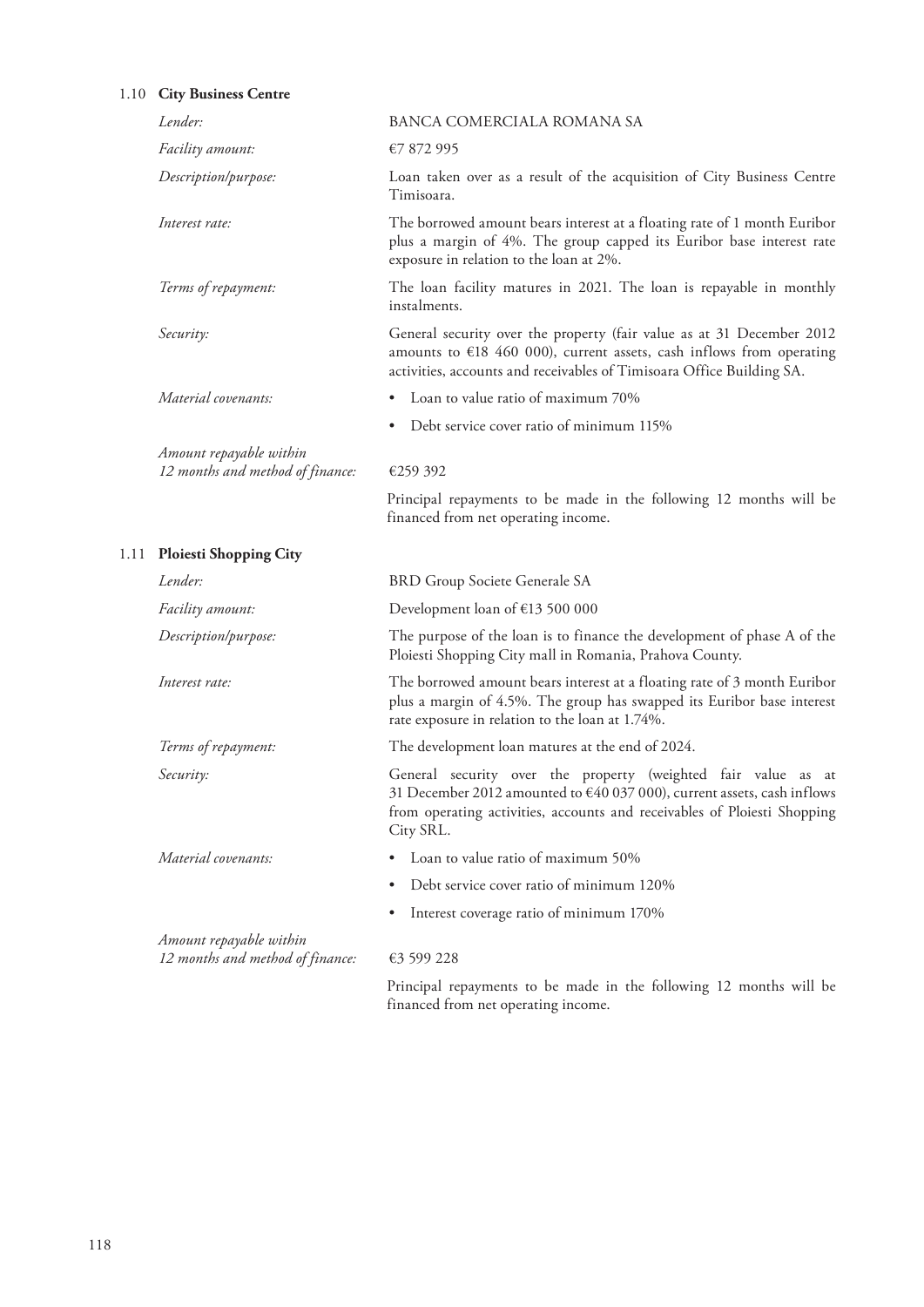# 1.12 **Ploiesti Shopping City**

| Lender:                                                     | <b>BRD Group Societe Generale SA</b>                                                                                                                                                                                              |
|-------------------------------------------------------------|-----------------------------------------------------------------------------------------------------------------------------------------------------------------------------------------------------------------------------------|
| Facility amount:                                            | Revolving loan facility of $\epsilon$ 3 250 000                                                                                                                                                                                   |
| Description/purpose:                                        | The purpose of the loan is to finance the VAT payable for the development<br>of phase A of the Ploiesti Shopping City mall in Romania, Prahova County.                                                                            |
| Interest rate:                                              | The loan bears interest at a floating rate of 3 month Euribor plus a margin<br>of 2.75%. The group capped its Euribor base interest rate exposure in<br>relation to the loan at 2.25%.                                            |
| Terms of repayment:                                         | The revolving loan facility matures in 2013.                                                                                                                                                                                      |
| Security:                                                   | General security over the property (weighted fair value as at<br>31 December 2012 amounted to €40 037 000), current assets, cash inflows<br>from operating activities, accounts and receivables of Ploiesti Shopping<br>City SRL. |
| Material covenants:                                         | Loan to value ratio of maximum 50%<br>٠                                                                                                                                                                                           |
|                                                             | Debt service cover ratio of minimum 120%                                                                                                                                                                                          |
|                                                             | Interest coverage ratio of minimum 170%                                                                                                                                                                                           |
| Amount repayable within<br>12 months and method of finance: | €3 250 000                                                                                                                                                                                                                        |
|                                                             | The revolving facility will be financed from a VAT refund to be received<br>from the Romanian Fiscal Authorities for the VAT deducted on the<br>construction works for the development of the mall.                               |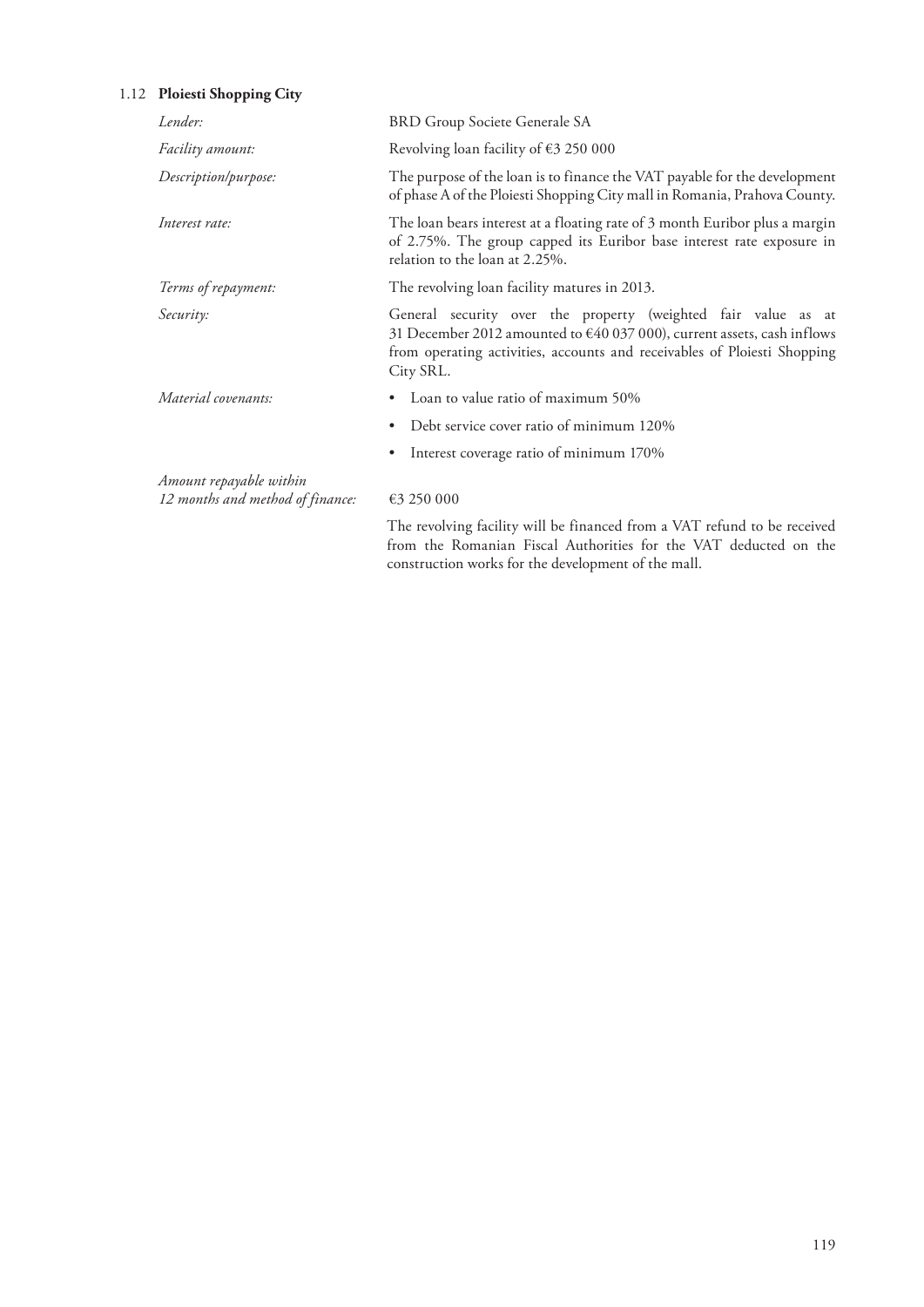# **CORPORATE GOVERNANCE STATEMENT**

The board recognises the importance of sound corporate governance and endorses and monitors compliance with the Quoted Companies Alliance Corporate Governance Guidelines for Smaller Quoted Companies and the King III Report on Corporate Governance in South Africa. The board confirms that the company is compliant with the provisions of King III in all material respects, except for the following:

| <b>KING III</b><br><b>PRINCIPLE</b> |                                                                                                        | <b>NOTES</b>                                                                                                                                                                                                          |
|-------------------------------------|--------------------------------------------------------------------------------------------------------|-----------------------------------------------------------------------------------------------------------------------------------------------------------------------------------------------------------------------|
| 2.20                                | Training and development of directors should be<br>conducted through formal processes.                 | Training and development of directors has not been<br>conducted through a formal process. This has not been<br>necessary as the directors have been familiar with the<br>group's operations and business environment. |
| 2.23                                | The performance of the board, its committees and<br>individual directors should be evaluated annually. | No formal evaluation of the board, sub-committees, or<br>of individual directors was undertaken in 2012.                                                                                                              |
| 9.3                                 | Sustainability reporting and disclosure should have<br>independent assurance.                          | No formal process of assurance by an independent<br>party has been undertaken in 2012.                                                                                                                                |

The directors recognise the need to conduct the enterprise with integrity and provide effective leadership based on an ethical foundation. This includes timely, relevant and meaningful reporting to its shareholders and other stakeholders providing a proper and objective perspective of the company and its activities, directing the strategy and operations of the company to build a sustainable business and considering short and long-term impacts of the strategy on the economy, society and the environment. The board will ensure that the group is seen to be a responsible corporate citizen through the implementation of the corporate governance policies provided below.

# **BOARD OF DIRECTORS**

The board comprises four independent non-executive directors, one non-independent non-executive director and two executive directors. The roles of chairman and chief executive officer are clearly separated to ensure a balance of power and prevent any director from exercising unfettered powers of decision-making.

The main functions of the board include:

- adopting strategic plans and ensuring that these plans are carried out by management;
- approving major matters, including capital funding, acquisitions, disposals, capital expenditure and financial statements;
- monitoring the operational performance of the business and the performance of the management at both operational and executive level; and
- overseeing the effectiveness of the internal controls of the company designed to ensure that the assets of the company are safeguarded, that proper accounting records are maintained and that the financial information on which business decisions are made and which is issued for publication is reliable.

The directors' varied backgrounds and experience gives NEPI a good mix of the knowledge and expertise necessary to manage the business effectively. Further to this, a clear division of responsibilities at board level is in place to ensure a balance of power and authority, such that no one individual has unfettered powers of decision-making. The board aims to meet formally at least four times a year. There are no external advisors who regularly attend or are invited to attend board committee meetings. The policies and procedures of the company are also adopted by all subsidiaries.

The board is confident that the group has established effective framework and processes for compliance with laws, codes, rules and standards. There were no material or immaterial but often repeated regulatory penalties, sanctions or fines for contraventions or non-compliance with statutory obligations imposed on the companies or any of its directors or officers.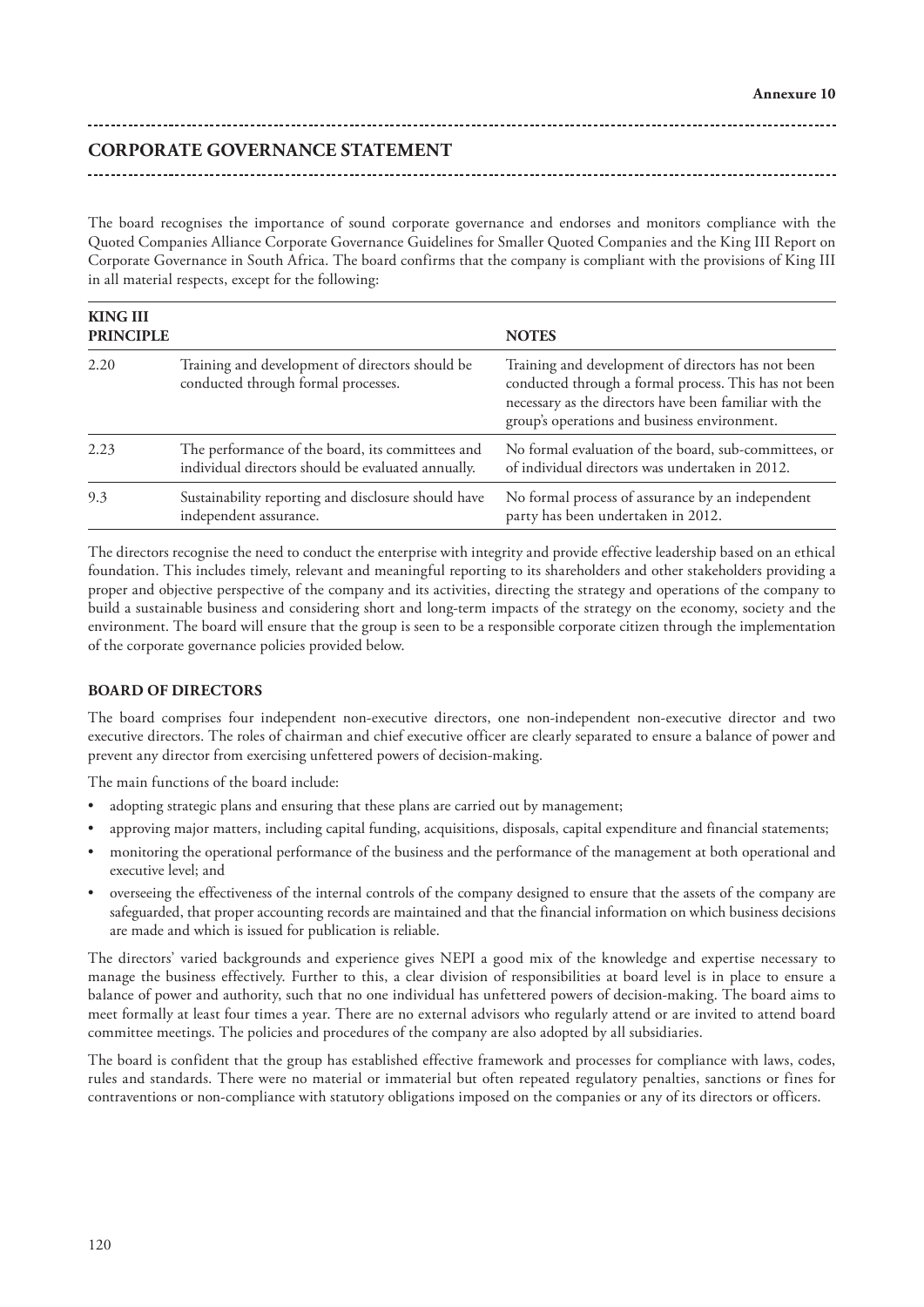# **APPOINTMENT OF DIRECTORS**

Directors are appointed by the board or at the annual general shareholders' meeting. Board appointed directors need to be re-appointed by the shareholders in the first subsequent annual general shareholders' meeting to confirm such appointments. The longest serving third of the directors are required to be re-appointed by the shareholders annually. Board appointments are conducted in a formal and transparent manner by the board as a whole.

#### **Investment committee**

Members: Desmond de Beer (chairman), Jeffrey Zidel and Martin Slabbert

The investment committee, comprising three directors, considers all acquisitions, sales of investments and capital expenditures. Appropriate investments or disposals are then presented to the board for consideration.

#### **Remuneration committee**

Members: Dewald Joubert (chairman), Dan Pascariu and Desmond de Beer

The remuneration committee, comprising three directors, assesses and recommends to the board the remuneration and incentivisation of the management and staff of the company.

#### **Nomination committee**

Members: Dan Pascariu (chairman), Jeffrey Zidel and Michael Mills

The nomination committee, comprising three directors, assists the board in identifying qualified individuals to become board members and recommends on the composition of the board.

#### **Audit and risk committee**

Members: Michael Mills (chairman), Dewald Joubert and Jeffrey Zidel

The audit and risk committee, comprising three non-executive directors, meets at least four times a year and is responsible for ensuring that the financial performance of the group is properly reported on and monitored, including reviewing the annual and interim accounts, results announcements, internal control systems and procedures, accounting policies and risk management.

The board has delegated the responsibility for developing and monitoring the group's risk management policies to the audit and risk committee. The group's risk management policies are established to identify and analyse the risks faced by the group, to set appropriate risk limits and controls and to monitor risks and adherence to limits. The directors assume overall responsibility for the group's system of internal control and for reviewing its effectiveness.

The controls are designed to identify and manage risks faced by the group and not to completely eliminate the risk of failure to achieve business objectives. To this end, internal controls provide reasonable, but not absolute assurance against material misstatement or loss. The implementation and operation of such systems resides with the management and the processes are communicated regularly to its staff who are made aware of the areas for which they are responsible. Such systems include strategic planning, the appointment of appropriately qualified staff, regular reporting and monitoring of performance and effective control over capital expenditure and investments. The Internal Financial Control Environment is considered appropriate for the size and activities of the group.

Significant risks that are identified by these systems are communicated to the board with recommendations for actions to mitigate these risks. The group may use independent agents to undertake any specialist analysis, investigation or action that is needed. The systems are regularly reviewed by the audit and risk committee.

Internal financial controls are based on a comprehensive and regular reporting structure. Detailed revenue, cash flow and capital forecasts are prepared and updated regularly throughout the year and approved by the board.

The audit and risk committee ("**committee**") has primary responsibility for making recommendations to the board on the appointment, re-appointment and removal of the external auditor. It ensures that the scope of the auditor's work is sufficient and that the auditor is fairly remunerated. The committee also oversees the appointment of the auditor for non-audit services, in line with company policy. The committee reviews audit plans for external audits and the outcome of the work performed in executing these plans. The committee meets with the external auditor and discusses and reviews the accounts, the audit procedures and the group's internal controls. They further ensure that items identified for action are followed up.

The board has determined that committee members have the skills and experience necessary to contribute meaningfully to the committee's deliberations. In addition, the chairman has the requisite experience in accounting and financial management. The audit and risk committee has considered and found appropriate the expertise and experience of the finance director.

The committee met five times during the financial year. In fulfilling its responsibility of monitoring the integrity of financial reports to shareholders, the audit and risk committee has reviewed the accounting principles, policies and practices adopted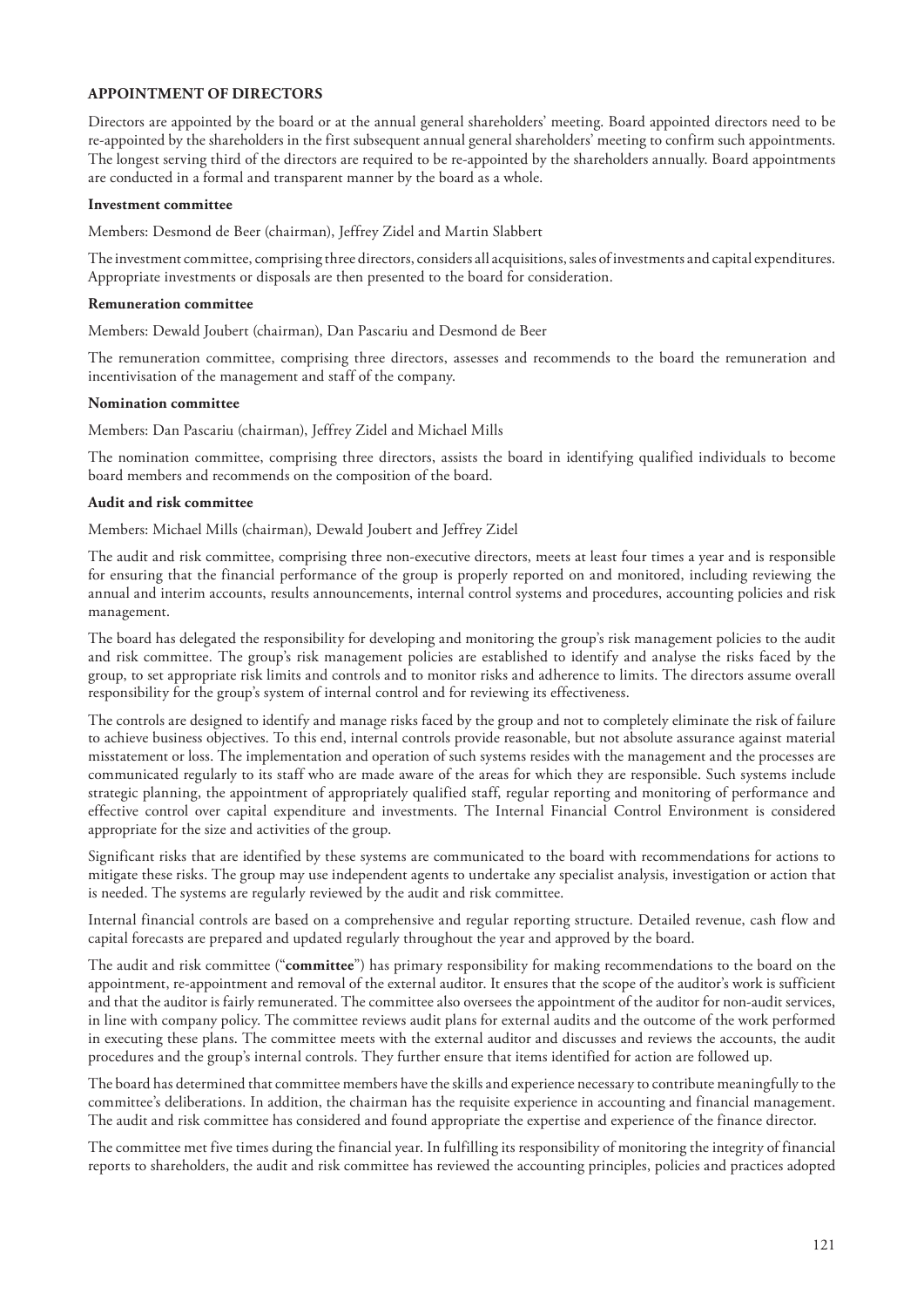in the preparation of financial information and has examined documentation relating to the annual report and interim financial statements. The clarity of disclosures included in the financial statements was reviewed by the audit and risk committee, as was the basis for significant estimates and judgements. The audit and risk committee complied with its legal, regulatory and company's charter and recommended the annual report to the board for approval.

|                        | <b>Board</b> | Investment<br>committee | Audit and risk<br>committee | Remuneration<br>committee | <b>Nomination</b><br>committee |
|------------------------|--------------|-------------------------|-----------------------------|---------------------------|--------------------------------|
| Dan Pascariu           | 5/5          |                         |                             | 3/3                       | 1/1                            |
| Desmond de Beer        | 5/5          | 6/6                     |                             | 3/3                       |                                |
| Dewald Joubert         | 5/5          |                         | 5/5                         | 3/3                       |                                |
| Jeffrey Zidel          | 5/5          | 6/6                     | 5/5                         |                           | 1/1                            |
| Martin Slabbert        | 5/5          | 6/6                     |                             |                           |                                |
| Michael Mills          | 5/5          |                         | 5/5                         |                           | 1/1                            |
| <b>Victor Semionov</b> | 5/5          |                         |                             |                           |                                |

# **ATTENDANCE AT BOARD AND SUB-COMMITTEE MEETINGS**

# **EXTERNAL AUDIT**

The external auditor reported to the committee to confirm that they are and have remained independent from the group during the year. The audit and risk committee considered information pertaining to the external auditor's relationships with group that might reasonably have a bearing on the external auditor's independence and the audit engagement partner and staff's objectivity, and the related safeguards and procedures, and has concluded that the external auditor's independence was not impaired. The committee approved the external auditor's terms of engagement and scope of work. Currently, this includes only the audit of the annual consolidated and separate financial statements. Based on written reports submitted, the committee reviewed, with the external auditor, the findings of their work and confirmed that all significant matters had been satisfactorily resolved.

#### **INTERNAL AUDIT**

During 2011, the group implemented an internal audit function performed by an independent, professional firm which reports directly to the chief executive officer and the chairman of the audit and risk committee. The group's Internal Audit department carries out risk oriented audits of operational and functional activities, according to the recommendations of the audit and risk committee.

The audit and risk committee also examined and discussed with the auditor the appropriateness of internal controls and utilisation of internal auditor and made recommendations to the board.

# **RISK FACTORS**

The directors believe the following risks to be the most significant for potential investors. The risks listed, however, do not necessarily comprise all those associated with an investment in the company and are not intended to be presented in any assumed order of priority.

#### **Difficulty of identifying and securing suitable investments**

The activity of identifying and securing attractive investments may be highly competitive and involve a high degree of uncertainty. The company will be competing for investments with other real estate investment vehicles, as well as individuals, financial institutions and other institutional investors. There can be no assurance that the company will be able to identify and secure investments that satisfy its rate of return objective or realise their values or that it will be able to fully invest its available capital.

#### **Availability of investment opportunities**

The availability of potential investments that meet the company's investment criteria will depend on the state of the economy and financial markets.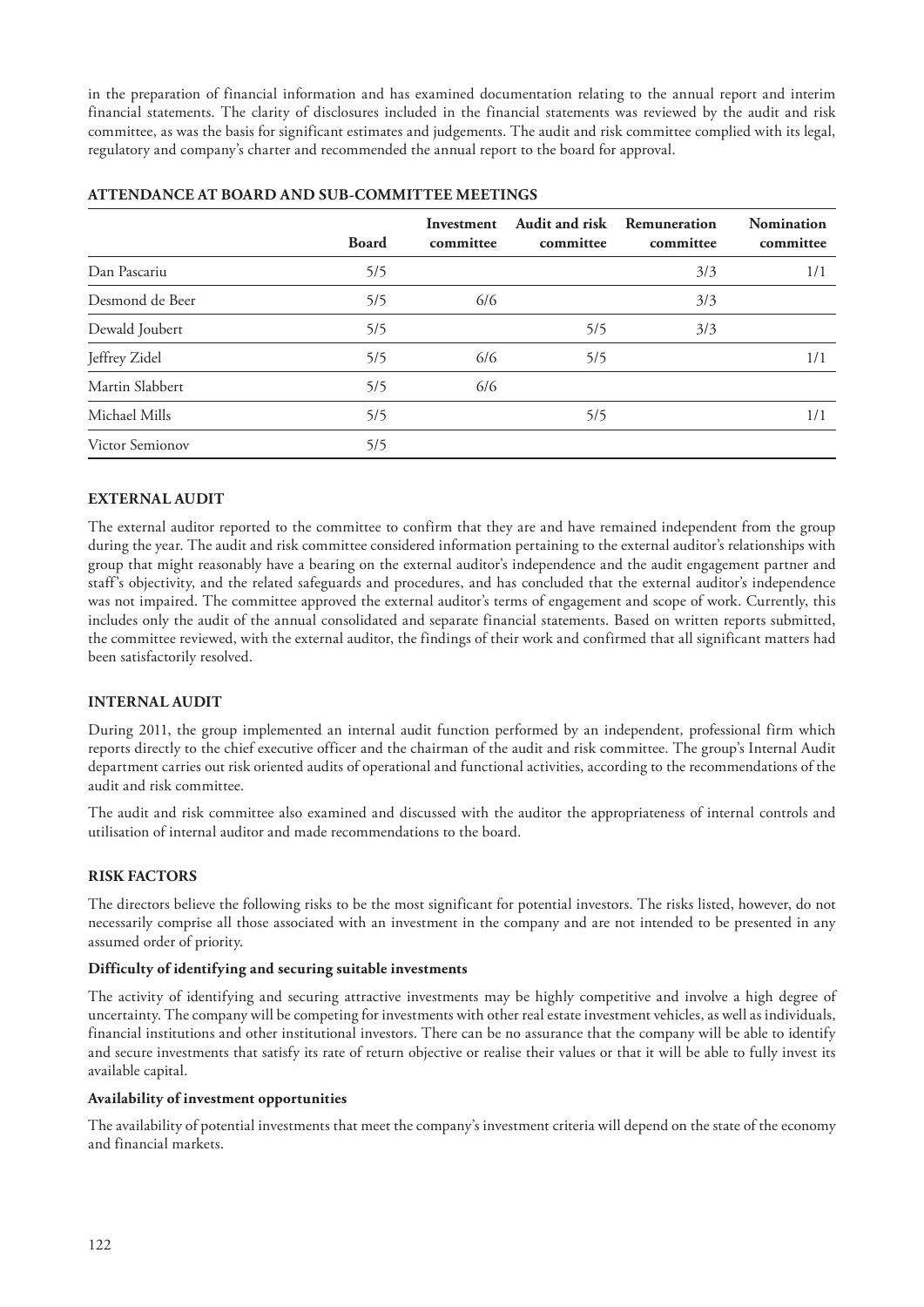### **Economic, political and social conditions**

The company's return on its investments and prospects are subject to economic, political and social developments in Romania and the Central and Eastern European region in general. In particular, the company's return on its investments may be adversely affected by:

- changes in Romania's and/or other Central and Eastern European countries' political, economic and social conditions;
- changes in policies of the government or changes in laws and regulations, or the interpretation of laws and regulations;
- changes in foreign exchange regulations;
- measures that may be introduced to control inflation, such as interest rate increases; and
- changes in the rate or method of taxation.

#### **Economic risk**

Any property market recession could materially adversely affect the value of properties. Returns from an investment in property depend largely upon the amount of rental income generated from the property and the costs and expenses incurred in the maintenance and management of the property, as well as upon changes in its market value.

# **Property risk**

Property and property related assets are inherently difficult to value due to the individual nature of each property and the fact there is not necessarily a liquid market or price mechanism.

# **Tax related risks**

There may, in certain circumstances, be withholding or other taxes on the profits or other returns derived from the company's investments which may change from time to time and which could have a material and adverse affect on the company's performance. The tax regimes applying in the countries in which the company operates and/or invests may change, thereby affecting the tax treatment of the company and/or its SPVs in these jurisdictions.

#### **Impact of law and governmental regulation**

The company and developers with whom it deals will need to comply with laws and regulations relating to planning, land use and development standards. The institution and enforcement of such laws and regulations could have the effect of increasing the expense and lowering the income or rate of return from, as well as adversely affecting the value of, the company's property portfolio.

#### **Credit risk**

Credit risk represents the risk of financial loss to the company if a tenant or counterparty to a financial instrument fails to meet its contractual obligations and arises principally from the company's receivables from tenants.

#### **Interest rate risk**

The company could be subject to interest rate risk on loans and cash balances held. Equity and profit or losses are influenced by the changing in interest rate. This is offset by hedging that risk through the use of derivative financial instruments.

# **GOVERNANCE OF STAKEHOLDERS' RELATIONSHIPS**

The main stakeholders are considered to be the shareholders, the employees, the tenants, the suppliers, the public and fiscal administrations of the locations where the group carries its activities and the banks with whom the group entered into contractual agreements. The group has a transparent information communication policy, with the purpose of enabling stakeholders to make an informed assessment of the group's economic value and allowing insight into the prospects for future value creation. The group did not record any refusals of requests for information in terms of the Promotion of Access to Information Act (2000).

## **GOVERNANCE OF INFORMATION TECHNOLOGY**

The board of directors confirms that there are processes in place to ensure complete, timely, relevant, accurate and accessible IT reporting from management to the board and in the annual report.

#### **DIRECTORS' REMUNERATION**

The remuneration policy is aligned with the strategic objectives of the group to create long-term sustainable value for shareholders.

Directors receive only base pay, as bonuses are not part of the group's policy. Executive salaries are competitive in the market and increases are determined with reference to individual performance, inflation and market related factors.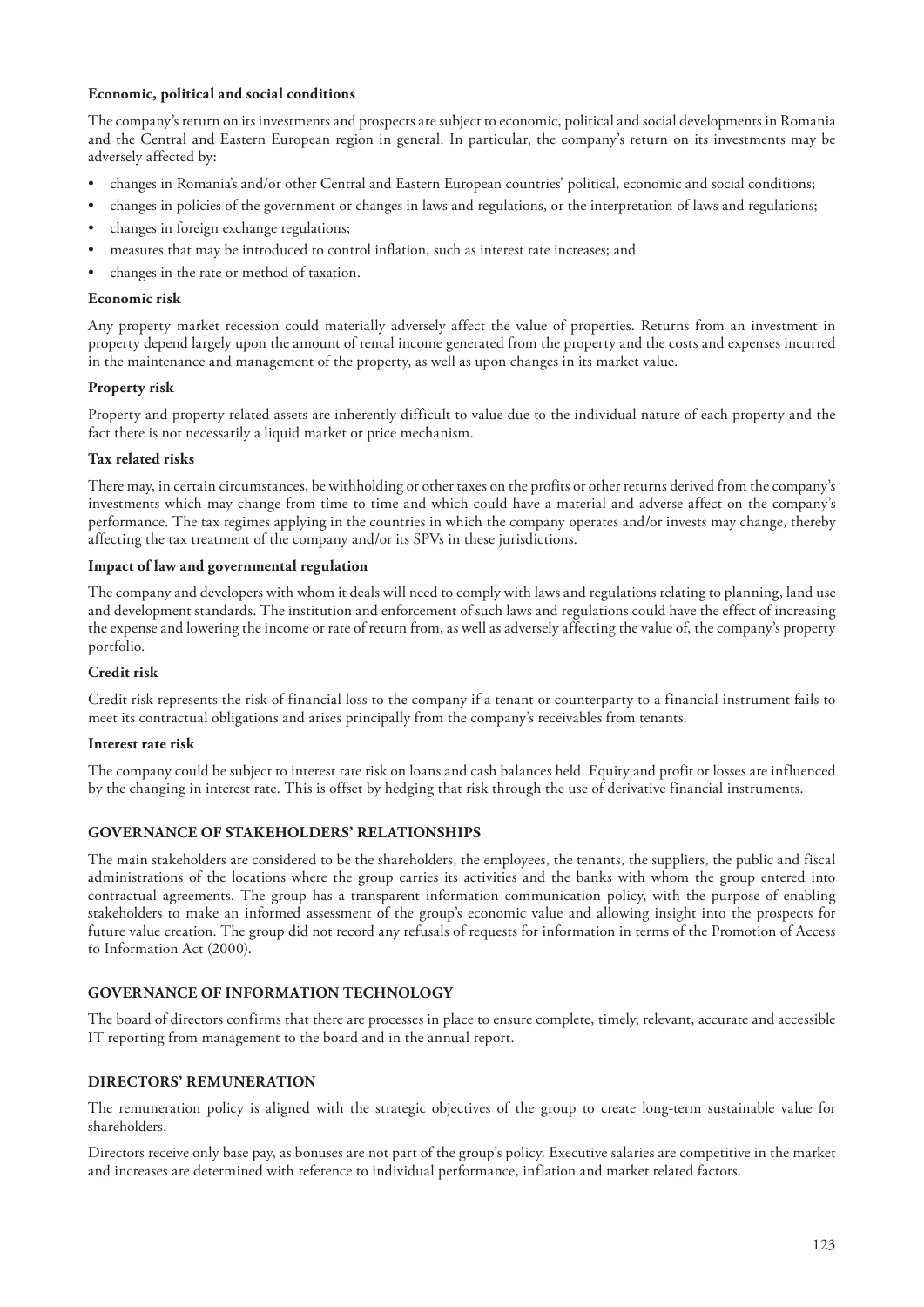Participation in the share purchase schemes is restricted to employees and executive directors. Performance measures for share purchase schemes awards are set annually by the remuneration committee and shares are allocated based on individual performance. The group provides loan financing to employees and executive directors for acquiring shares. There are no separate share purchase schemes to encourage retention, aside from the share purchase schemes rewarding performance.

# **COMPANY SECRETARY**

All directors have access to the advice of the company secretary, who provides guidance to the board as a whole and to individual directors with regard to how their responsibilities should properly be discharged in the best interests of the company.

After careful consideration, the qualifications, experience and competence of the company secretary, Sabre Fiduciary Limited, represented by Cornelius Eduard Cassel, were deemed appropriate by the board of directors. The board of directors also concluded that the relationship with the company secretary is at arm's length and there is no conflict of interests. Cornelius Eduard Cassel is not a member of the board of directors of NEPI.

# **COMMUNICATION**

The board recognises that it is accountable to shareholders for the performance and activities of the group. NEPI communicates with its shareholders principally through its website, annual report and announcements. Annual general meetings of the company give the directors the opportunity to report to shareholders on current and proposed operations and enable shareholders to express their views on the group's business activities.

# **DIRECTORS' DEALINGS AND PROFESSIONAL ADVICE**

Dealing in company's securities by directors and company officials is regulated and monitored as required by the JSE Listing Requirements, AIM Rules and BVB requirements. In addition, NEPI maintains a closed period from the end of a financial period to the date of publication of the financial results.

# **PEOPLE MANAGEMENT – EMPLOYEES**

The human resources policy is to employ and retain the best people whose knowledge and effort produce a competitive advantage in the market place.

The remuneration policy is designed to encourage individual achievement and is aligned with the industry standard. The remuneration package for each individual is revised on an annual basis in accordance with the results of the performance evaluation process. The group offers students and graduates internship programmes in the accounting and finance departments. Interns are given the opportunity to grow their knowledge, skills and potential in a highly professional and competitive work environment.

NEPI has a social diversity employment policy and shows zero tolerance to any gender, age or ethnic discrimination.

Before the internalisation of its investment advisor in June 2010, the group did not have employees. The group was managed by the board of directors which outsourced part of the management functions to its investment advisor.

Following the internalisation, the employees of the investment advisor became full time employees of the group. In addition, from 1 October 2010 the group moved to an in-house property management model employing appropriately skilled employees.

At the end of 2010 the group had a team of 39 people including 5 people in the management (which includes the chief executive officer, the finance director, the investment manager, the technical manager and the marketing manager), 9 accounting and reporting personnel and a team of 25 people dealing with property management and auxiliary.

Currently, the NEPI team comprises over 60 people in investments, finance, property management, asset management, legal, reception and support.

# **ETHICS**

NEPI is committed to act ethically in all aspects of its business. Its ethical standards are based on the principles of honesty, integrity, fairness and transparency and focus on all of the group's shareholders, employees, customers, business partners, government, society, and the community at large.

#### **Employees**

The group values its employees as the keystone to success and is therefore committed to treating all employees with dignity, trust, and respect, and to building a long-term relationship based on enforceable labour law and the respect of human rights.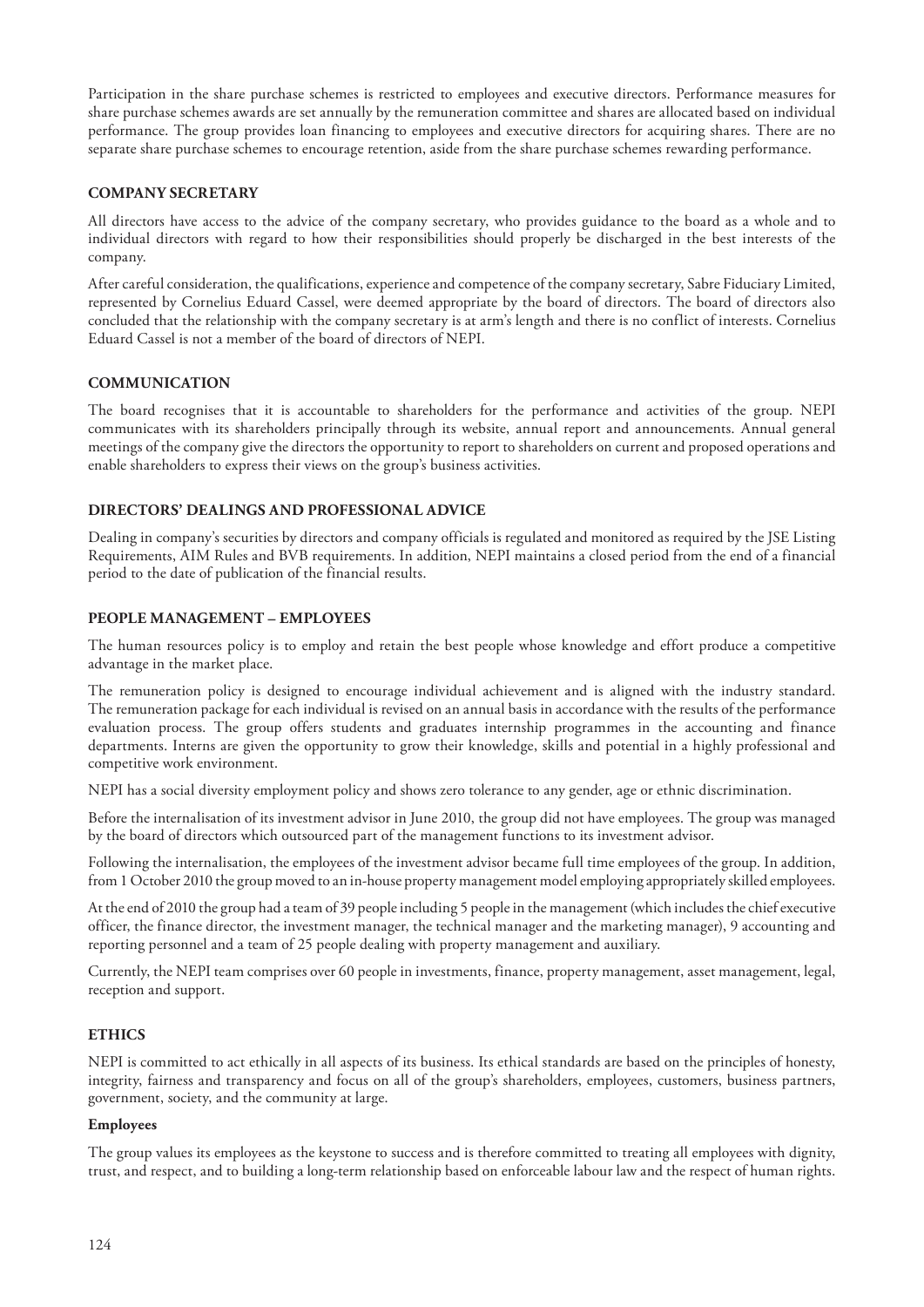# **Customers**

Customer satisfaction is an overriding concern of the group and has a vital role in managing its properties. In this highly competitive environment, the success of the group depends on properly meeting the customers' needs and providing them with the best value for money.

#### **Government**

The group seeks to build and manage a sound relationship with governmental authorities on an arm's length basis. No attempts to improperly influence governmental decisions offer, pay, solicit, or accept bribes in any form or shape are acceptable.

#### **Social and environmental responsibility**

The group views itself as an integral part of the community in which it operates and is committed to a sound relationship built on respect, trust, honesty, and fairness. Not only is environmental compliance legally necessary, but it is also an important component of the group's obligation to the community and its good reputation. The group therefore strives to minimize environmental impact of its activities by reducing waste, emissions and discharges, and by using energy efficiently.

# **Conflict of interest**

A conflict of interest arises when ever an employee's position or responsibilities within the Group present an opportunity for personal gain that is otherwise inconsistent with the best interests of the Group. Each individual is responsible for their own ethical behaviour. They are expected to use their judgment to act, at all times and in all ways, in the best interests of the group and if they consider that a conflict of interest may exist should promptly notify management.

# **Insider trading policy**

The group prohibits all managers or employees the use of confidential and insider information that is not generally known or available to the public to their personal gain and interest.

# **Equal employment and non-discrimination**

It is the group's policy to maintain the highest ethical standards and comply with all applicable laws, rules, and regulations. The continued success of the group is dependent upon employing the most qualified people and establishing a work environment that is free of discrimination, harassment, intimidation or coercion related to race, colour, religion, gender, age, national origin or disability.

# **APPLICATION OF PRINCIPLES IN THE KING CODE**

#### **Preamble**

NEPI is committed to the principles of transparency, integrity, fairness and accountability as also advocated in the King Code. It therefore strives to meet those objectives in accordance with the content of the table below.

Key – Level of compliance:

- 1 Not applied/will not be applied
- 2 In process/partially applied
- 3 Full application

The formal steps taken by the directors are summarised below.

|     | <b>PRINCIPLE</b>                                                                                      | <b>LEVEL OF</b><br><b>COMPLIANCE</b> | <b>COMMENTS</b>                                                                                                                                                                                                                                          |
|-----|-------------------------------------------------------------------------------------------------------|--------------------------------------|----------------------------------------------------------------------------------------------------------------------------------------------------------------------------------------------------------------------------------------------------------|
| 1.  | Ethical leadership and corporate citizenship                                                          |                                      |                                                                                                                                                                                                                                                          |
| 1.1 | The board should provide effective leadership<br>based on an ethical foundation                       | 3                                    | One function of the board is to direct,<br>govern and control the Group while<br>providing effective corporate governance and<br>promoting an ethical corporate culture.                                                                                 |
| 1.2 | The board should ensure that the company is,<br>and is seen to be, a responsible corporate<br>citizen | 3                                    | NEPI is committed to carrying out activities<br>in an environmentally responsible and<br>resource-efficient manner. This requires<br>dedication and involvement at all stages of<br>design, construction, operation and<br>renovation of the properties. |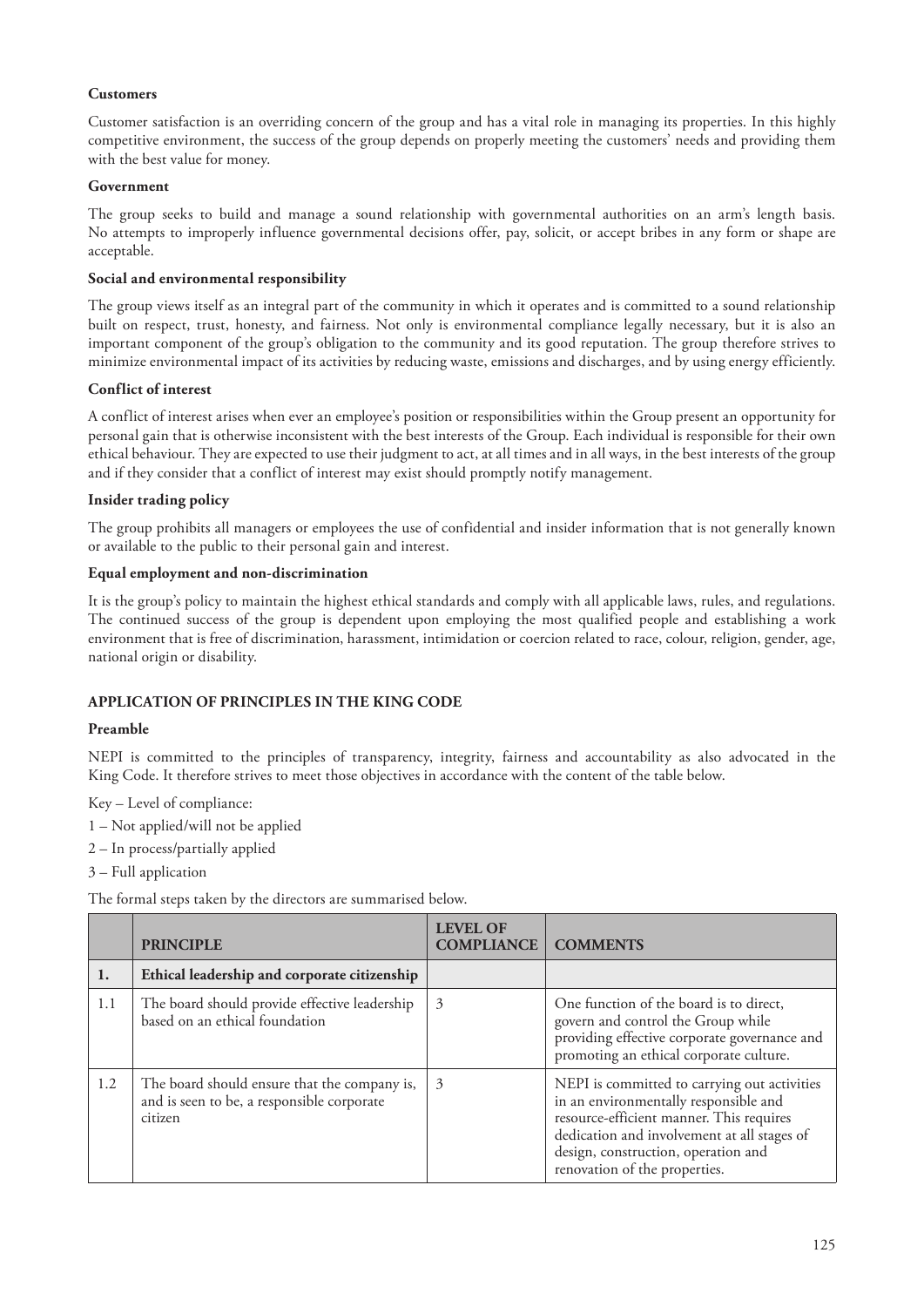|      | <b>PRINCIPLE</b>                                                                                                                                  | <b>LEVEL OF</b><br><b>COMPLIANCE</b> | <b>COMMENTS</b>                                                                                                                                                                                                                                                                           |
|------|---------------------------------------------------------------------------------------------------------------------------------------------------|--------------------------------------|-------------------------------------------------------------------------------------------------------------------------------------------------------------------------------------------------------------------------------------------------------------------------------------------|
| 1.3  | The board should ensure that the company's<br>ethics are managed effectively                                                                      | 3                                    | The directors recognise the need to conduct<br>the enterprise with integrity and provide<br>effective leadership based on an ethical<br>foundation.                                                                                                                                       |
| 2.   | <b>Board and Directors</b>                                                                                                                        |                                      |                                                                                                                                                                                                                                                                                           |
| 2.1  | The board should act as the focal point for<br>and custodian of corporate governance                                                              | 3                                    | The board recognises the importance of<br>sound corporate governance and endorses<br>and monitors compliance with the Quoted<br>Companies Alliance Corporate Governance<br>Guidelines for Smaller Quoted Companies<br>and the King III Report on Corporate<br>Governance in South Africa. |
| 2.2  | The board should appreciate that strategy,<br>risk, performance and sustainability are<br>inseparable                                             | 3                                    | The board understands that strategy, risk,<br>performance and sustainability are<br>inseparable.                                                                                                                                                                                          |
| 2.3  | The board should provide effective leadership<br>based on an ethical foundation                                                                   | 3                                    | NEPI aims to uphold the highest standards<br>of honesty, integrity, and fairness and has<br>zero tolerance for the committing or<br>concealment of fraudulent acts by employees,<br>contractors and suppliers.                                                                            |
| 2.4  | The board should ensure that the company is<br>and is seen to be a responsible corporate<br>citizen                                               | 3                                    | The board will ensure that the group is seen<br>to be a responsible corporate citizen through<br>the implementation of the corporate<br>governance policies.                                                                                                                              |
| 2.5  | The board should ensure that the company's<br>ethics are managed effectively                                                                      | 3                                    | The directors recognise the need to conduct<br>the enterprise with integrity and provide<br>effective leadership based on an ethical<br>foundation.                                                                                                                                       |
| 2.6  | The board should ensure that the company<br>has an effective and independent audit<br>committee                                                   | 3                                    | Audit and risk committee comprising of<br>three independent non-executive directors.                                                                                                                                                                                                      |
| 2.7  | The board should be responsible for the<br>governance of risk                                                                                     | 3                                    | The board has delegated the responsibility<br>for developing and monitoring the group's<br>risk management policies to the audit and<br>risk committee.                                                                                                                                   |
| 2.8  | The board should be responsible for<br>information technology (IT) governance                                                                     | 3                                    | The board confirms that there are processes<br>in place to ensure complete, timely, relevant,<br>accurate and accessible IT reporting from<br>management to the board and in the annual<br>report.                                                                                        |
| 2.9  | The board should ensure that the company<br>complies with applicable laws and considers<br>adherence to non-binding rules, codes and<br>standards | 3                                    | The board is confident that the group has<br>established effective framework and processes<br>for compliance with laws, codes, rules and<br>standards.                                                                                                                                    |
| 2.10 | The board should ensure that there is an<br>effective risk-based internal audit                                                                   | 3                                    | The group implemented an internal audit<br>function performed by an independent,<br>professional firm which reports directly to<br>the chief executive officer and the chairman<br>of the audit and risk committee.                                                                       |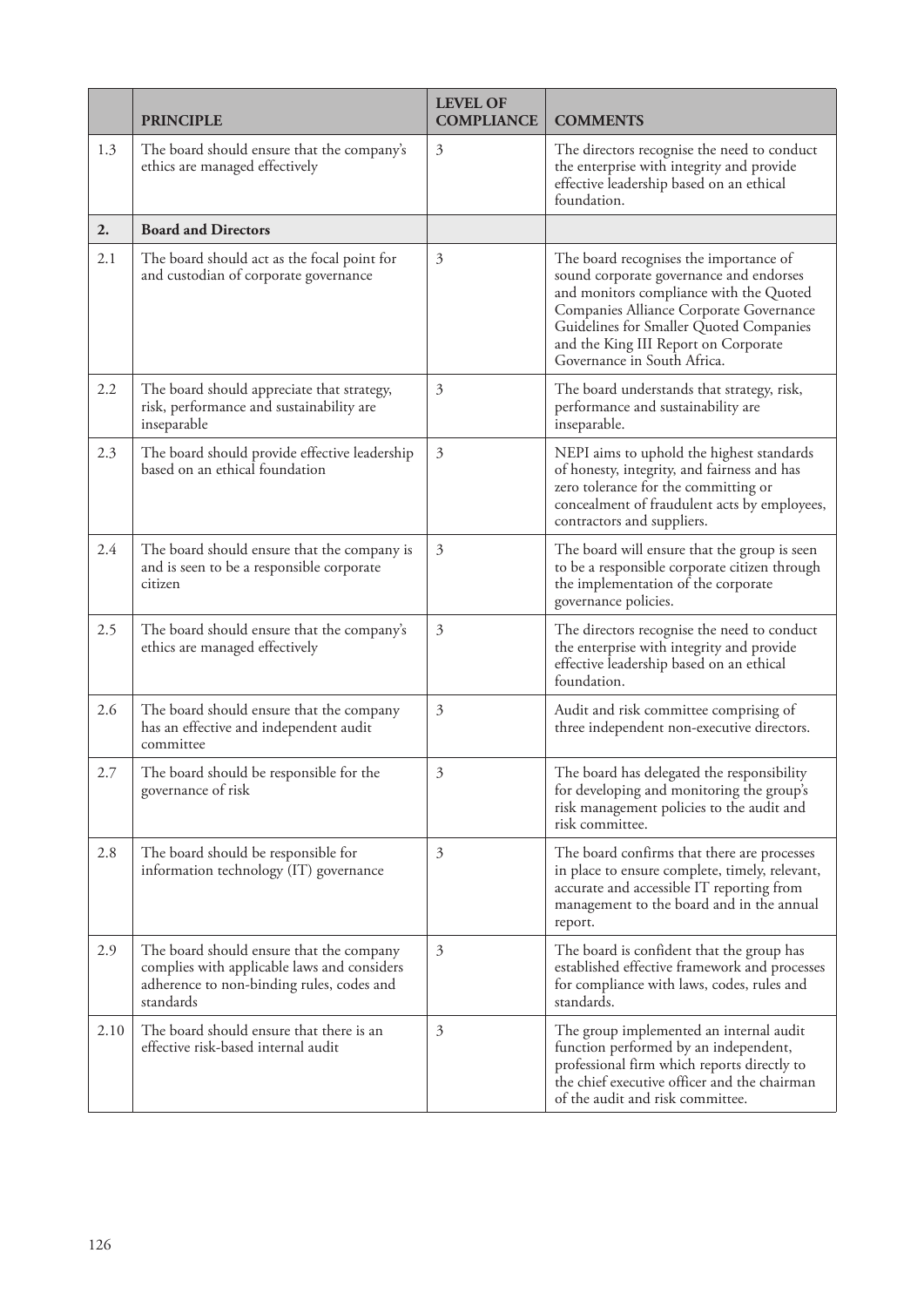|      | <b>PRINCIPLE</b>                                                                                                                                                                         | <b>LEVEL OF</b><br><b>COMPLIANCE</b> | <b>COMMENTS</b>                                                                                                                                                                                                                                                                                  |
|------|------------------------------------------------------------------------------------------------------------------------------------------------------------------------------------------|--------------------------------------|--------------------------------------------------------------------------------------------------------------------------------------------------------------------------------------------------------------------------------------------------------------------------------------------------|
| 2.11 | The board should appreciate that<br>stakeholders' perceptions affect the company's<br>reputation                                                                                         | 3                                    | The group has a transparent information<br>communication policy, with the purpose of<br>enabling stakeholders to make an informed<br>assessment of the group's economic value and<br>allowing insight into the prospects for future<br>value creation.                                           |
| 2.12 | The board should ensure the integrity of the<br>company's integrated report                                                                                                              | $\mathfrak{2}$                       | The group has improved significantly the<br>quality and integrity of the annual report.                                                                                                                                                                                                          |
| 2.13 | The board should report on the effectiveness<br>of the company's system of internal controls                                                                                             | 3                                    | The directors assume overall responsibility<br>for the group's system of internal control and<br>for reviewing its effectiveness.                                                                                                                                                                |
| 2.14 | The board and its directors should act in the<br>best interests of the company                                                                                                           | 3                                    | Each director has individual responsibility<br>and a duty to exercise a degree of care, skill<br>and diligence.                                                                                                                                                                                  |
| 2.15 | The board should consider business rescue<br>proceedings or other turnaround mechanisms<br>as soon as the company is financially<br>distressed as defined in the Act                     | 2                                    | The consequences of the group not being<br>able to pay its debts are considered by the<br>board. A business rescue procedure is in<br>process of being implemented.                                                                                                                              |
| 2.16 | The board should elect a chairman of the<br>board who is an independent non-executive<br>director. The CEO of the company should<br>not also fulfil the role of chairman of the<br>board | 3                                    | The chairman of the company is an<br>independent non-executive director and the<br>CEO does not also fulfil the role of chairman<br>of the board.                                                                                                                                                |
| 2.17 | The board should appoint the chief executive<br>officer and establish a framework for the<br>delegation of authority                                                                     | 3                                    | Applied.                                                                                                                                                                                                                                                                                         |
| 2.18 | The board should comprise a balance of<br>power, with a majority of non-executive<br>directors. The majority of non-executive<br>directors should be independent                         | 3                                    | The majority of the board members are<br>independent non-executive directors.                                                                                                                                                                                                                    |
| 2.19 | Directors should be appointed through a<br>formal process                                                                                                                                | 3                                    | Applied.                                                                                                                                                                                                                                                                                         |
| 2.20 | The induction of and ongoing training and<br>development of directors should be conducted<br>through formal processes                                                                    | 1                                    | Training and development of directors has<br>not been conducted through a formal<br>process. This has not been necessary as the<br>directors have been familiar with the group's<br>operations and business environment.                                                                         |
| 2.21 | The board should be assisted by a competent,<br>suitably qualified and experienced company<br>secretary                                                                                  | 3                                    | After careful consideration, the qualifications,<br>experience and competence of the company<br>secretary, were deemed appropriate by the<br>board, the board also concluded that the<br>relationship with the company secretary is at<br>arm's length and there is no conflict of<br>interests. |
| 2.22 | The evaluation of the board, its committees<br>and the individual directors should be<br>performed every year                                                                            | 1                                    | No formal evaluation of the board, sub-<br>committees, or of individual directors was<br>undertaken in 2012.                                                                                                                                                                                     |
| 2.23 | The board should delegate certain functions<br>to well-structured committees without<br>abdicating its own responsibilities                                                              | 3                                    | Without abdicating its own responsibility,<br>the board delegates certain functions to<br>well-structured committees, consisting only<br>of directors.                                                                                                                                           |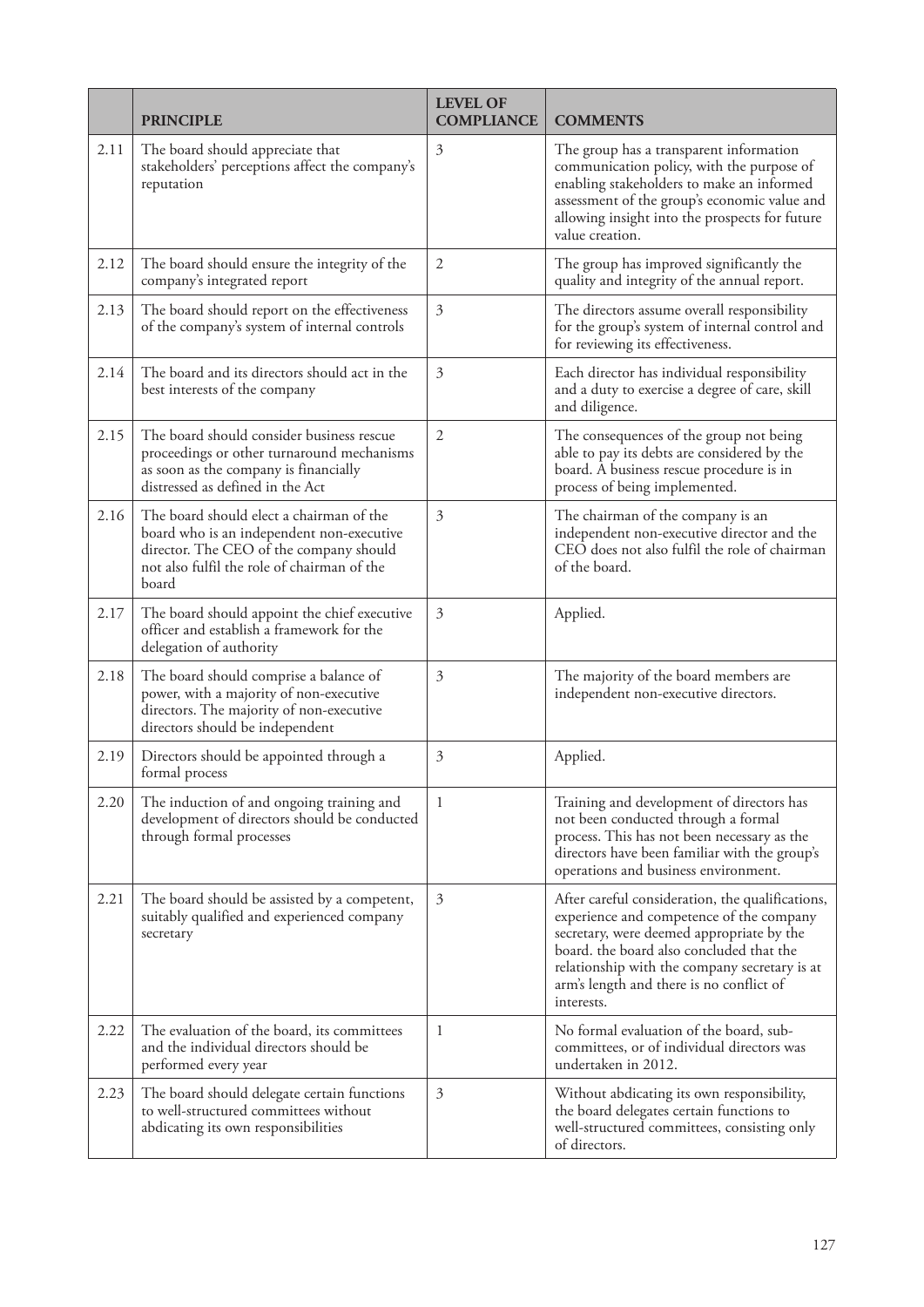|      | <b>PRINCIPLE</b>                                                                                                                                                                                                                                                                                                                                           | <b>LEVEL OF</b><br><b>COMPLIANCE</b> | <b>COMMENTS</b>                                                                                                                                                                                                                                                                                                                                                                                             |
|------|------------------------------------------------------------------------------------------------------------------------------------------------------------------------------------------------------------------------------------------------------------------------------------------------------------------------------------------------------------|--------------------------------------|-------------------------------------------------------------------------------------------------------------------------------------------------------------------------------------------------------------------------------------------------------------------------------------------------------------------------------------------------------------------------------------------------------------|
| 2.24 | A governance framework should be agreed<br>between the group and its subsidiary boards                                                                                                                                                                                                                                                                     | 3                                    | Applied.                                                                                                                                                                                                                                                                                                                                                                                                    |
| 2.25 | Companies should remunerate directors and<br>executives fairly and responsibly                                                                                                                                                                                                                                                                             | 3                                    | Applied.                                                                                                                                                                                                                                                                                                                                                                                                    |
| 2.26 | Companies should disclose the remuneration<br>of each individual director and certain senior<br>executives                                                                                                                                                                                                                                                 | 3                                    | Applied.                                                                                                                                                                                                                                                                                                                                                                                                    |
| 2.27 | Shareholders should approve the company's<br>remuneration policy                                                                                                                                                                                                                                                                                           | 3                                    | Applied.                                                                                                                                                                                                                                                                                                                                                                                                    |
| 3.   | <b>Audit Committee</b>                                                                                                                                                                                                                                                                                                                                     |                                      |                                                                                                                                                                                                                                                                                                                                                                                                             |
| 3.1  | The board should ensure that the company<br>has an effective and independent audit<br>committee                                                                                                                                                                                                                                                            | 3                                    | Applied.                                                                                                                                                                                                                                                                                                                                                                                                    |
| 3.2  | Audit committee members should be suitably<br>skilled and experienced independent,<br>non-executive directors (subsidiary<br>exemption)                                                                                                                                                                                                                    | 3                                    | The board has determined that the<br>committee members have the skills and<br>experience necessary to contribute<br>meaningfully to the committee's<br>deliberations. In addition, the chairman has<br>the requisite experience in accounting and<br>financial management. The audit and risk<br>committee has considered and found<br>appropriate the expertise and experience of<br>the finance director. |
| 3.3  | The audit committee should be chaired by an<br>independent non-executive director                                                                                                                                                                                                                                                                          | 3                                    | Applied.                                                                                                                                                                                                                                                                                                                                                                                                    |
| 3.4  | The audit committee should oversee the<br>integrated reporting (integrated reporting,<br>financial, sustainability and summarised<br>information)                                                                                                                                                                                                          | $\overline{2}$                       | The audit and risk committee reviews and<br>approves the annual report.                                                                                                                                                                                                                                                                                                                                     |
|      | The audit committee should be responsible<br>for evaluating the significant judgements and<br>reporting decisions affecting the integrated<br>report                                                                                                                                                                                                       | 3                                    | Applied.                                                                                                                                                                                                                                                                                                                                                                                                    |
|      | The audit committee's review of the financial<br>reports should encompass the annual financial<br>statements, interim reports, preliminary or<br>provisional result announcements,<br>summarised integrated information, any other<br>intended release of price-sensitive financial<br>information, trading statements, circulars and<br>similar documents | 3                                    | Applied.                                                                                                                                                                                                                                                                                                                                                                                                    |
| 3.5  | The audit committee should ensure that a<br>combined assurance model is applied to<br>provide a coordinated approach to all<br>assurance activities                                                                                                                                                                                                        | $\mathfrak{Z}$                       | Applied.                                                                                                                                                                                                                                                                                                                                                                                                    |
| 3.6  | The audit committee should satisfy itself of<br>the expertise, resources and experience of the<br>company's finance function                                                                                                                                                                                                                               | 3                                    | Applied.                                                                                                                                                                                                                                                                                                                                                                                                    |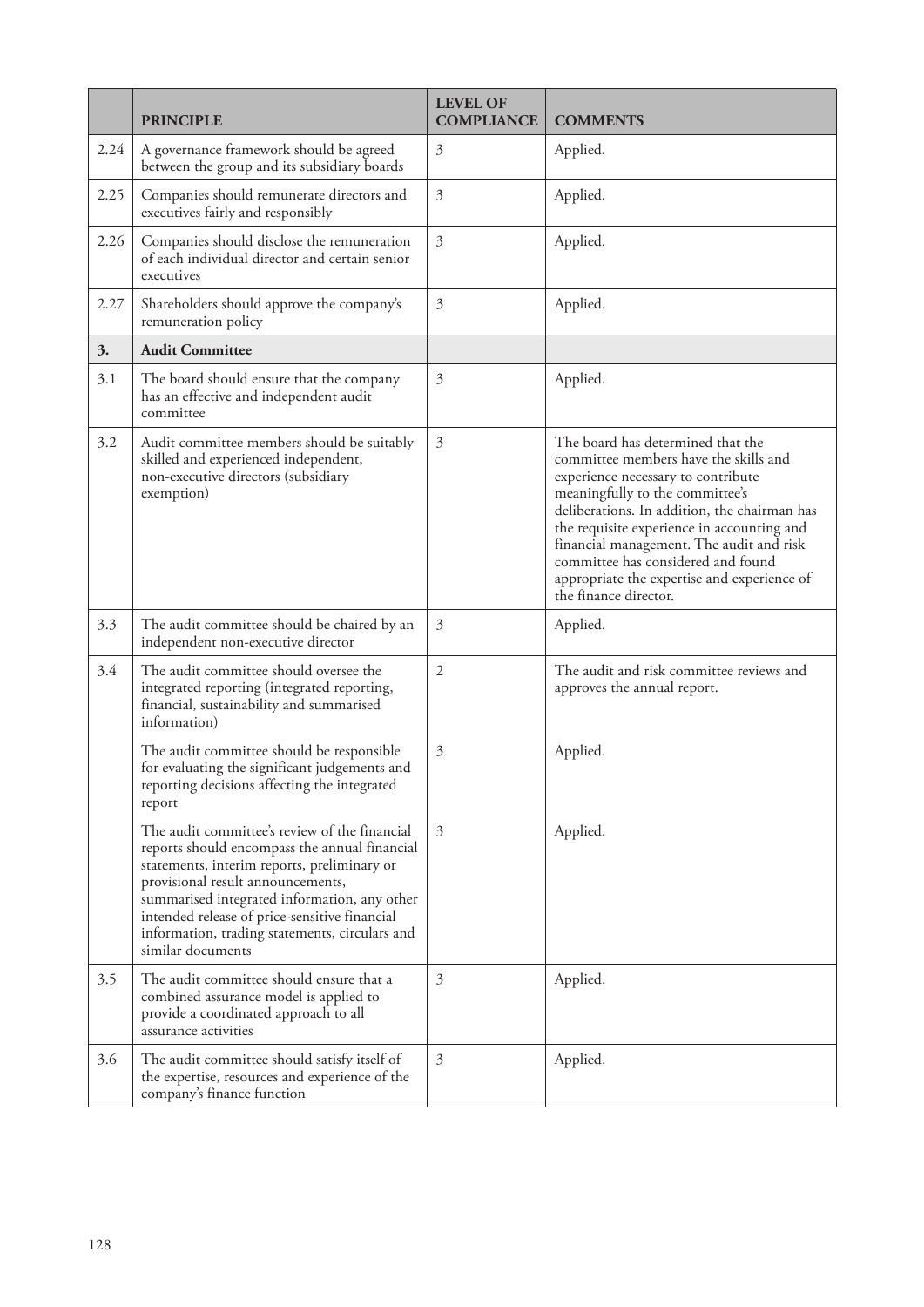|      | <b>PRINCIPLE</b>                                                                                                                                   | <b>LEVEL OF</b><br><b>COMPLIANCE</b> | <b>COMMENTS</b>                                                                                                                                                                                                                                                                                                                                                                                             |
|------|----------------------------------------------------------------------------------------------------------------------------------------------------|--------------------------------------|-------------------------------------------------------------------------------------------------------------------------------------------------------------------------------------------------------------------------------------------------------------------------------------------------------------------------------------------------------------------------------------------------------------|
| 3.7  | The audit committee should be responsible<br>for overseeing of internal audit                                                                      | $\mathfrak{Z}$                       | The group's internal audit department carries<br>out risk oriented audits of operational and<br>functional activities, according to the<br>recommendations of the audit and risk<br>committee.                                                                                                                                                                                                              |
| 3.8  | The audit committee should be an integral<br>component of the risk management process                                                              | 3                                    | Applied.                                                                                                                                                                                                                                                                                                                                                                                                    |
| 3.9  | The audit committee is responsible for<br>recommending the appointment of the<br>external auditor and overseeing the external<br>audit process     | $\mathfrak{Z}$                       | The audit and risk committee considered<br>information pertaining to the external<br>auditor's relationships with the group that<br>might reasonably have a bearing on the<br>external auditor's independence and the audit<br>engagement partner and staff's objectivity,<br>and the related safeguards and procedures,<br>and has concluded that the external auditor's<br>independence was not impaired. |
| 3.10 | The audit committee should report to the<br>board and shareholders on how it has<br>discharged its duties                                          | 3                                    | Applied.                                                                                                                                                                                                                                                                                                                                                                                                    |
| 4.   | The governance of risk                                                                                                                             |                                      |                                                                                                                                                                                                                                                                                                                                                                                                             |
| 4.1  | The board should be responsible for the<br>governance of risk                                                                                      | 3                                    | Applied.                                                                                                                                                                                                                                                                                                                                                                                                    |
| 4.2  | The board should determine the levels of risk<br>tolerance                                                                                         | 3                                    | Key risks are assessed by ranking exposure on<br>the basis of probability and magnitude.<br>Sensitivity analysis is conducted at group<br>level. Other risks, notably those regarding<br>interest rate and exchange rate, are closely<br>managed and actively hedged.                                                                                                                                       |
| 4.3  | The risk committee or audit committee<br>should assist the board in carrying out its risk<br>responsibilities                                      | 3                                    | Applied.                                                                                                                                                                                                                                                                                                                                                                                                    |
| 4.4  | The board should delegate to management<br>the responsibility to design, implement and<br>monitor the risk management plan                         | $\mathfrak{Z}$                       | Applied.                                                                                                                                                                                                                                                                                                                                                                                                    |
| 4.5  | The board should ensure that risk assessments<br>are performed on a continual basis                                                                | $\mathfrak{Z}$                       | Applied.                                                                                                                                                                                                                                                                                                                                                                                                    |
| 4.6  | The board should ensure that frameworks and<br>methodologies are implemented to increase<br>the probability of anticipating unpredictable<br>risks | 3                                    | The overall risk philosophy of the group can<br>be described as conservative, with an<br>emphasis on accepting the risks that<br>determine the nature of the business, such as<br>fluctuations in the value of assets, vacancies,<br>volatility in market rents or risks associated<br>with development activities.                                                                                         |
| 4.7  | The board should ensure that management<br>considers and implements appropriate risk<br>responses                                                  | 3                                    | Applied.                                                                                                                                                                                                                                                                                                                                                                                                    |
| 4.8  | The board should ensure continual risk<br>monitoring by management                                                                                 | 3                                    | Applied.                                                                                                                                                                                                                                                                                                                                                                                                    |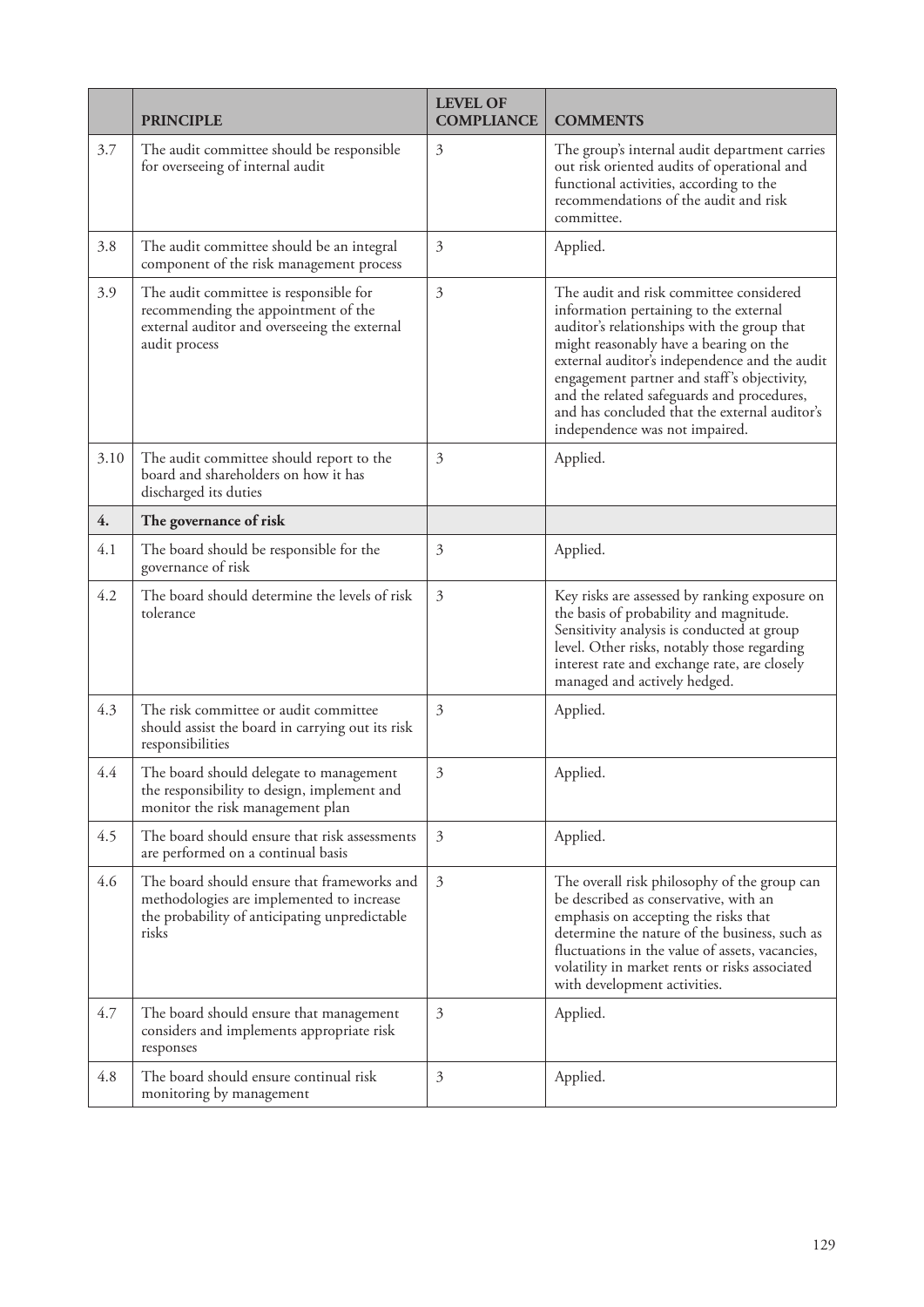|      | <b>PRINCIPLE</b>                                                                                                                                                                     | <b>LEVEL OF</b><br><b>COMPLIANCE</b> | <b>COMMENTS</b>                                                                                                                                                                                           |
|------|--------------------------------------------------------------------------------------------------------------------------------------------------------------------------------------|--------------------------------------|-----------------------------------------------------------------------------------------------------------------------------------------------------------------------------------------------------------|
| 4.9  | The board should receive assurance regarding<br>the effectiveness of the risk management<br>process                                                                                  | $\mathfrak{Z}$                       | The audit and risk committee also examined<br>and discussed with the auditor the<br>appropriateness of internal controls and<br>utilisation of internal auditor and made<br>recommendations to the board. |
| 4.10 | The board should ensure that there are<br>processes in place enabling complete, timely,<br>relevant, accurate and accessible risk<br>disclosure to stakeholders                      | 3                                    | Applied.                                                                                                                                                                                                  |
| 5.   | The governance of Information Technology                                                                                                                                             |                                      |                                                                                                                                                                                                           |
| 5.1  | The board should be responsible for<br>information technology (IT) governance                                                                                                        | $\mathfrak{Z}$                       | The board acknowledges its overall<br>responsibility for IT governance and business<br>continuity.                                                                                                        |
| 5.2  | IT should be aligned with the performance<br>and sustainability objectives of the company                                                                                            | $\mathfrak{Z}$                       | Applied.                                                                                                                                                                                                  |
| 5.3  | The board should delegate to management<br>the responsibility for the implementation of<br>an IT governance framework                                                                | $\mathfrak{Z}$                       | The board has delegated its responsibility for<br>the implementation of an IT framework to<br>management.                                                                                                 |
| 5.4  | The board should monitor and evaluate<br>significant IT investments and expenditure                                                                                                  | 3                                    | The upgrade performed in 2012 has<br>enhanced the security over the IT assets.                                                                                                                            |
| 5.5  | IT should form an integral part of the<br>company's risk management                                                                                                                  | $\mathfrak{Z}$                       | Applied.                                                                                                                                                                                                  |
| 5.6  | The board should ensure that information<br>assets are managed effectively                                                                                                           | $\mathfrak{Z}$                       | The board takes ownership of IT governance.                                                                                                                                                               |
| 5.7  | A risk committee and audit committee should<br>assist the board in carrying out its IT<br>responsibilities                                                                           | $\mathfrak{Z}$                       | Applied.                                                                                                                                                                                                  |
| 6.   | Compliance with laws, codes, rules and<br>standards                                                                                                                                  |                                      |                                                                                                                                                                                                           |
| 6.1  | The board should ensure that the company<br>complies with applicable laws and considers<br>adherence to nonbinding rules, codes and<br>standards                                     | 3                                    | Group has established effective framework<br>and processes for compliance with laws,<br>codes, rules and standards.                                                                                       |
| 6.2  | The board and each individual director<br>should have a working understanding of the<br>effect of the applicable laws, rules, codes and<br>standards on the company and its business | 3                                    | The role and functions of the company<br>secretary include providing information on<br>laws, legislation, regulations and matters of<br>ethics and good corporate governance<br>relevant to the company.  |
| 6.3  | Compliance risk should form an integral part<br>of the company's risk management process                                                                                             | 3                                    | The board ensures that all legal, legislation,<br>safety, health and environmental related<br>matter are addressed.                                                                                       |
| 6.4  | The board should delegate to management<br>the implementation of an effective<br>compliance framework and processes                                                                  | $\mathfrak{Z}$                       | The role and function of the company<br>secretary include ensuring compliance with<br>rules and regulations.                                                                                              |
| 7.   |                                                                                                                                                                                      |                                      |                                                                                                                                                                                                           |
| 7.1  | The board should ensure that there is an<br>effective risk-based internal audit                                                                                                      | 3                                    | The board is responsible for the company's<br>systems of internal control and risk<br>management.                                                                                                         |